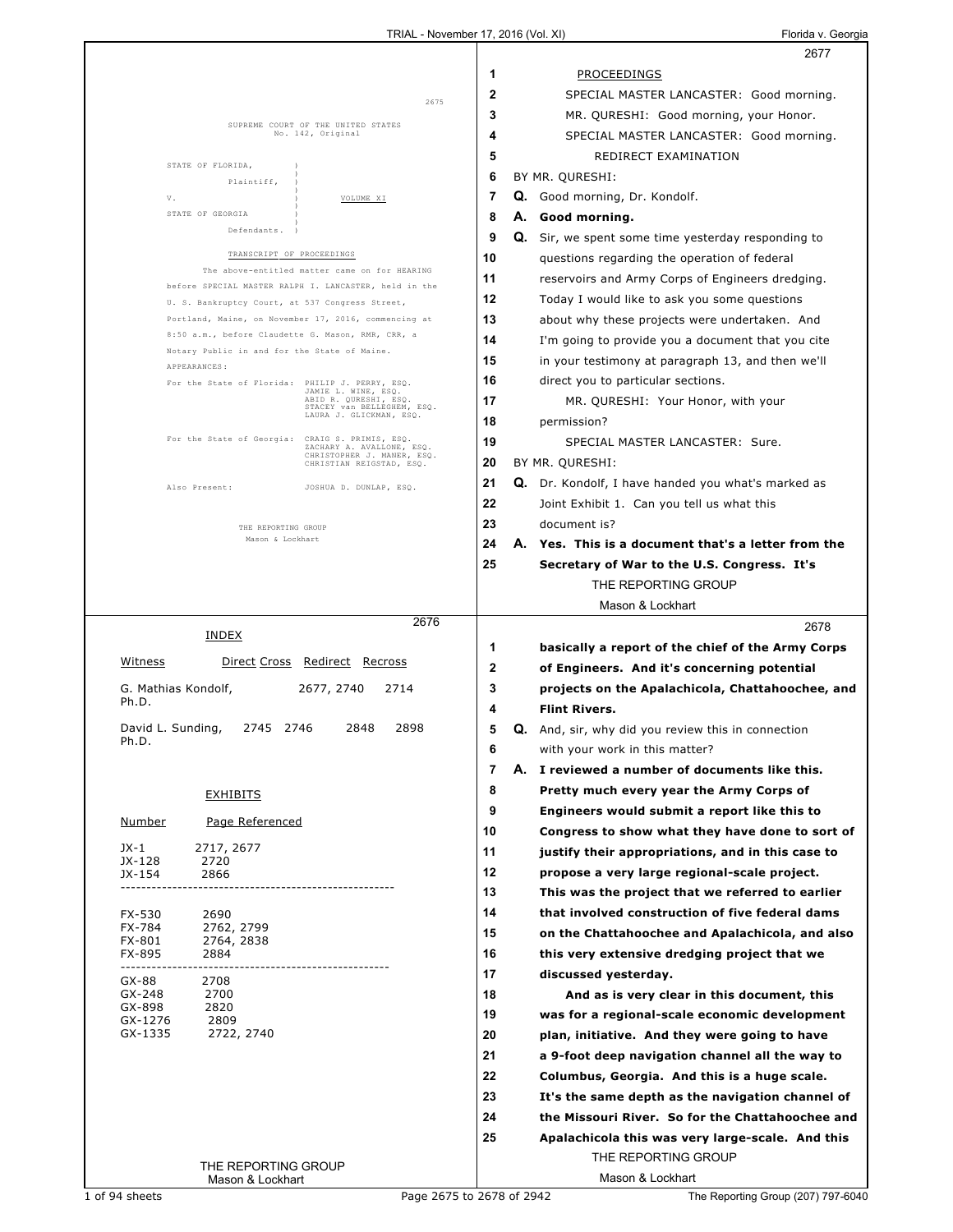|    |    | 2679                                               |              |    | 2681                                                      |
|----|----|----------------------------------------------------|--------------|----|-----------------------------------------------------------|
| 1  |    | was done to serve the ports of Columbus and        | 1            |    | and some sand and gravel.                                 |
| 2  |    | Bainbridge.                                        | $\mathbf{2}$ | Q. | Dr. Kondolf, on page 6 in paragraph 9 there is a          |
| 3  |    | And in the report here it notes that the           | 3            |    | discussion about the reservoirs, construction of          |
| 4  |    | Apalachicola itself is only a necessary outlet to  | 4            |    | reservoirs. Let's move from the dredging aspect           |
| 5  |    | the Gulf, that the whole project was done to       | 5            |    | to the reservoir aspect. And right before                 |
| 6  |    | benefit commerce to the upstream ports.            | 6            |    | paragraph 10 there is a discussion about a dam in         |
| 7  | Q. | Okay. Thank you, Dr. Kondolf.                      | 7            |    | the Apalachicola. Can you review that to                  |
| 8  |    | Now, I want to walk through some of the            | 8            |    | yourself and explain what that means.                     |
| 9  |    | sections that you alluded to. In particular, on    | 9            |    | A. So this passage essentially states that the            |
| 10 |    | page 3, paragraph 3, I would ask you to review     | 10           |    | purpose of construction of these dams is to               |
| 11 |    | the first few sentences. You're welcome to read    | 11           |    | maintain usable navigation depths in the                  |
| 12 |    | the entire paragraph if you like.                  | 12           |    | Chattahoochee River to provide those depths up to         |
| 13 |    | And my question is going to be what is the         | 13           |    | Columbus, Georgia.                                        |
| 14 |    | significance of the reference to agricultural      | 14           |    | <b>Q.</b> How is it consistent with your opinion that the |
| 15 |    | production and population in principal cities?     | 15           |    | dredging and the construction of the dams was to          |
| 16 | А. | So here, it's describing the agriculture and the   | 16           |    | benefit the upstream states?                              |
| 17 |    | urban centers within the river basin. And these    | 17           |    | A. Yes. These were really part of the same project,       |
| 18 |    | are pretty much -- these are all cities in         | 18           |    | deepening the channel and building the dams. For          |
| 19 |    | Georgia -- one is in Alabama; the others are all   | 19           |    | the lower part of the river it was deepening the          |
| 20 |    | in Georgia. And the agriculture that's referred    | 20           |    | channel; above that, the dams were designed to            |
| 21 |    | to is predominantly in Georgia. So these would     | 21           |    | provide the minimum depths. So they were all              |
| 22 |    |                                                    | 22           |    |                                                           |
| 23 |    | be served by the navigation project.               | 23           |    | part of the same project, to make possible                |
| 24 | Q. | Dr. Kondolf, in the same paragraph at the bottom   | 24           |    | navigation up to Columbus and Bainbridge on the           |
|    |    | of the page, there's a sentence that begins,       |              |    | Chattahoochee with a 9-foot deep channel.                 |
| 25 |    | commerce on the river system consists. And then    | 25           | Q. | Sir, earlier you explained that the Apalachicola          |
|    |    | THE REPORTING GROUP                                |              |    | THE REPORTING GROUP                                       |
|    |    | Mason & Lockhart                                   |              |    | Mason & Lockhart                                          |
|    |    | 2680                                               |              |    | 2682                                                      |
| 1  |    | it goes on to the following page 4. Can you        | 1            |    | was only considered a necessary outlet. And if            |
| 2  |    | review that to yourself and explain how that       | 2            |    | you turn to page 39, paragraph 140, can you               |
| 3  |    | discussion informs your understanding of the       | 3            |    | explain how that discussion is consistent with            |
| 4  |    | scale of the project that was undertaken.          | 4            |    | your testimony.                                           |
| 5  | А. | So this -- this and the subsequent sentence        | 5            |    | A. This paragraph was one of the paragraphs on which      |
| 6  |    | describes commerce at the present time, so in --   | 6            |    | I based my conclusions. And this paragraph very           |
| 7  |    | when this report was completed in the 1930's,      | 7            |    | clearly says that the -- that the commerce for            |
| 8  |    | which was mostly movement of sand and gravel,      | 8            |    | which the project is -- was proposed was -- it            |
| 9  |    | pulpwood to sawmills -- sorry, timber to sawmills  | 9            |    | said that the Apalachicola River, the downstream          |
| 10 |    | and pulpwood to a paper mill. And so that -- the   | 10           |    | part after the Chattahoochee and Flint come               |
| 11 |    | scale of that is much smaller than what's being    | 11           |    | together, that that river is considered to be             |
| 12 |    | proposed for this project in order to serve the    | 12           |    | only a necessary outlet for these two streams,            |
| 13 |    | regional interests.                                | 13           |    | the upstream Chattahoochee and Flint; and its             |
| 14 |    | Q. And this is prior to the onset of any dredging, | 14           |    | improvement to a greater depth than now                   |
| 15 |    | sir?                                               | 15           |    | authorized would be dependent on the improvement          |
| 16 | А. | There was some dredging. It was relatively         | 16           |    | of one or both of them.                                   |
| 17 |    | minor.                                             | 17           |    | So -- so only a necessary outlet for the                  |
| 18 |    | We looked yesterday at a plot of dredging          | 18           |    | upstream streams. So that it was not commerce on          |
| 19 |    | over time. And -- and as you saw from that,        | 19           |    | Apalachicola per se, but Apalachicola was simply          |
| 20 |    | beginning in 1956, the rate of dredging increased  | 20           |    | the way for ships to get from the Gulf to these           |
| 21 |    | dramatically. So this was really a much            | 21           |    | upstream ports.                                           |
| 22 |    | larger-scale project that was done for the         | 22           |    | Q. Dr. Kondolf, the last item I want to review on         |
| 23 |    | regional development.                              | 23           |    | Joint Exhibit 1 appears on pages 45 and 47. In            |
| 24 |    | Prior to that, you had more local movement of      | 24           |    | particular on page 45 in paragraph 158 of Joint           |
| 25 |    | goods, like as is shown here, pulpwood and timber  | 25           |    | Exhibit 1 there is a discussion about the                 |
|    |    | THE REPORTING GROUP                                |              |    | THE REPORTING GROUP                                       |
|    |    | Mason & Lockhart                                   |              |    | Mason & Lockhart                                          |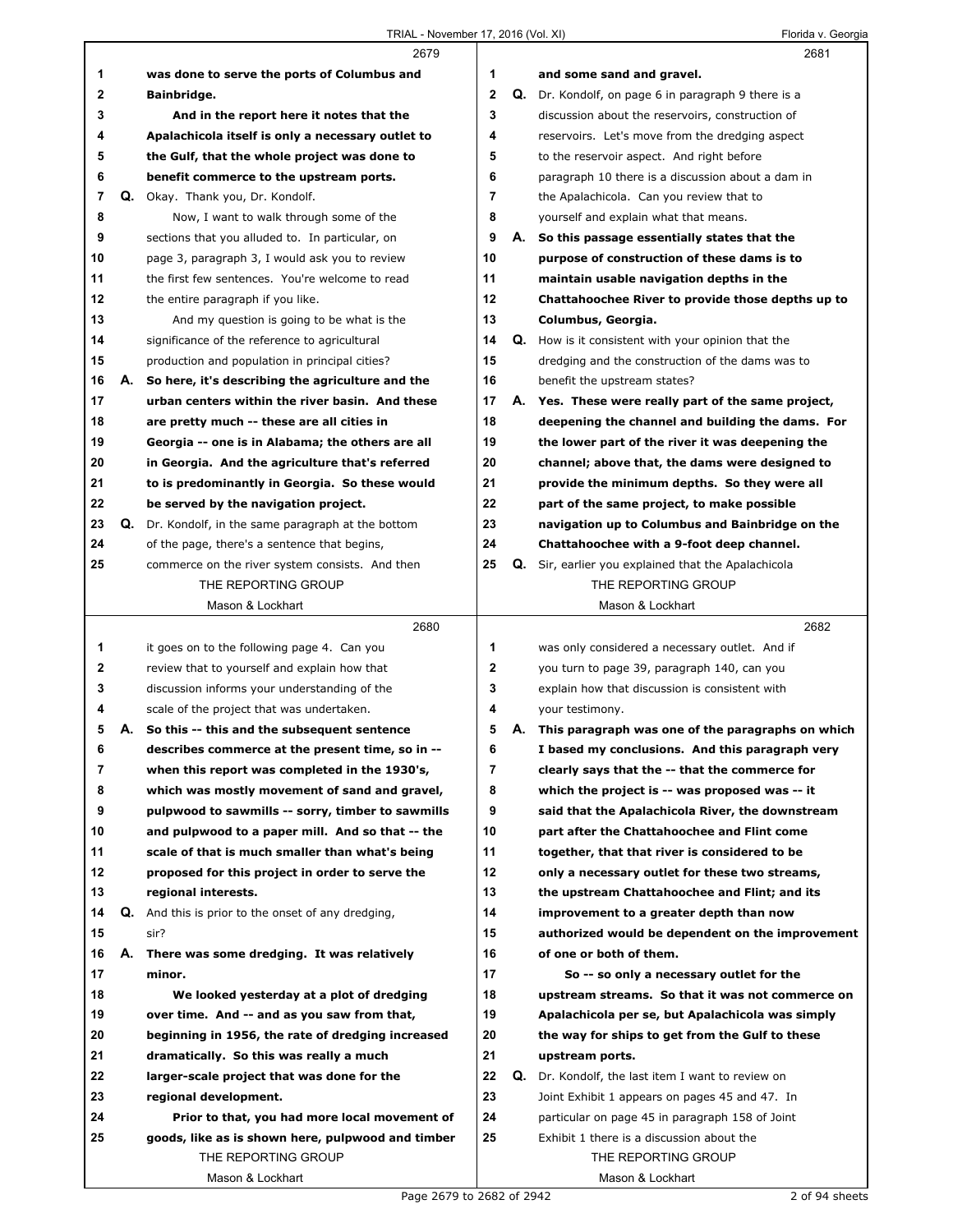|                   |    | 2683                                                                            |                   |    | 2685                                                                                              |
|-------------------|----|---------------------------------------------------------------------------------|-------------------|----|---------------------------------------------------------------------------------------------------|
| 1                 |    | movement of gasoline and kerosene by barge                                      | 1                 |    | in -- in restoration kind of planning. I                                                          |
| $\mathbf 2$       |    | constituting, quote, by far the largest item of                                 | 2                 |    | published another paper on that in 1995. In my                                                    |
| 3                 |    | commerce potential for the waterway, end quote.                                 | 3                 |    | book, which is about methods in the field of                                                      |
| 4                 |    | And then on page 47, there is a chart. Can                                      | 4                 |    | fluvial geomorphology, tools in fluvial                                                           |
| 5                 |    | you explain how that chart relates to the                                       | 5                 |    | geomorphology, we have a chapter specifically on                                                  |
| 6                 |    | preceding paragraph that I just read from?                                      | 6                 |    | historical analysis and how it's used in the                                                      |
| $\overline{7}$    |    | A. Yes. So much of this document is sort of                                     | $\overline{7}$    |    | field. We have another chapter on archaeological                                                  |
| 8                 |    | projections of what economic benefit could be                                   | 8                 |    | information as well.                                                                              |
| 9                 |    | gained by doing this massive project of dams and                                | 9                 |    | So it's a central part of the field of                                                            |
| 10                |    | dredging. And the document calls out                                            | 10                |    | fluvial geomorphology to do this kind of                                                          |
| 11                |    | specifically petroleum products as being an                                     | 11                |    | historical analysis to inform your understanding                                                  |
| 12                |    | important item of commerce.                                                     | 12                |    | of how the river has changed.                                                                     |
| 13                |    | And so on page 47 in this table there's a                                       | 13                |    | <b>Q.</b> And based on that type of study, your review of                                         |
| 14                |    | detail of the expectation of the -- of the                                      | 14                |    | Joint Exhibit 1, as well as other archival                                                        |
| 15                |    | petroleum that would be carried from the Gulf up                                | 15                |    | records, what is your conclusion about why these                                                  |
| 16                |    | into these counties as an alternative to the ways                               | 16                |    | federal projects were built and why dredging by                                                   |
| 17                |    | that the petroleum was being transported at the                                 | 17                |    | the Army Corps occurred?                                                                          |
| 18                |    | time.                                                                           | 18                |    | A. I think it's very clear that the reason for this                                               |
| 19                |    | And as you go down on this table, it shows a                                    | 19                |    | project, especially this scale of project, was to                                                 |
| 20                |    | number of counties in Alabama, about eight                                      | 20                |    | benefit the upstream ports, especially Columbus.                                                  |
| 21                |    | counties there. And then it describes the                                       | 21                |    | Q. Dr. Kondolf, I would now like to move to the                                                   |
| 22                |    | savings per ton in petroleum that would accrue                                  | 22                |    | period when dredging ceased. Can you remind us                                                    |
| 23                |    | from this project and others. By building the                                   | 23                |    | when dredging by the Army Corps ceased?                                                           |
| 24                |    | navigation project people in these counties would                               | 24                | А. | The intensive dredging was starting in the '50's                                                  |
| 25                |    | save so much in petroleum costs because of the                                  | 25                |    | through 1999. That was the last year of really                                                    |
|                   |    | THE REPORTING GROUP                                                             |                   |    | THE REPORTING GROUP                                                                               |
|                   |    | Mason & Lockhart                                                                |                   |    | Mason & Lockhart                                                                                  |
|                   |    |                                                                                 |                   |    |                                                                                                   |
|                   |    |                                                                                 |                   |    |                                                                                                   |
|                   |    | 2684                                                                            |                   |    | 2686                                                                                              |
| 1<br>$\mathbf{2}$ |    | transport. So it quantifies that for Alabama.                                   | 1<br>$\mathbf{2}$ |    | large-scale dredging. They didn't do any                                                          |
| 3                 |    | For Florida it says, no saving.<br>And then it goes on, and then there are many | 3                 |    | dredging in 2000. And then in 2001 they started<br>dredging; and they did some, but the barge ran |
| 4                 |    | counties in Georgia listed with the savings                                     | 4                 |    | aground and they quit. And there was no -- no                                                     |
| 5                 |    | expected in terms of petroleum costs for them for                               | 5                 |    | dredging after that. So that was 15 years ago                                                     |
| 6                 |    | those Georgia counties.                                                         | 6                 |    |                                                                                                   |
| 7                 |    | So by far, the benefits are clearly for --                                      | 7                 | Q. | the last dredging occurred.<br>And why might the barge have run aground?                          |
| 8                 |    | primarily for Georgia, a little bit for Alabama.                                | 8                 | А. | I think it was a relatively low water year; but                                                   |
| 9                 |    | But in this case for the petroleum, there is no                                 | 9                 |    | certainly the river -- the riverbed was coming                                                    |
| 10                |    | benefit shown for Florida at all.                                               | 10                |    | back up.                                                                                          |
| 11                | Q. | Dr. Kondolf, did you -- do you typically rely on                                | 11                |    | When they did the dredging, they were digging                                                     |
| 12                |    |                                                                                 | 12                |    | an artificially deep hole in the riverbed and in                                                  |
| 13                |    | these types of historical documents in your field<br>of study?                  | 13                |    | a sandy riverbed. And as most five-year-olds                                                      |
| 14                |    | A. Yes. As a fluvial geomorphologist, we are often,                             | 14                |    | could tell you from their experience at the                                                       |
| 15                |    | probably most of the time looking at impacts of                                 | 15                |    | beach, if you dig a deep hole in the sand, the                                                    |
| 16                |    | human activities on rivers, trying to understand                                | 16                |    | walls are going to collapse. So they were having                                                  |
| 17                |    | how those occurred, their nature; and then in my                                | 17                |    | to go back and try to re-excavate that navigation                                                 |
| 18                |    | specific field, looking at how we can restore                                   | 18                |    | channel.                                                                                          |
| 19                |    | some of the function to rivers that's been                                      | 19                |    | <b>Q.</b> And when dredging was occurring prior to 2001,                                          |
| 20                |    | affected by these human activities. So in order                                 | 20                |    | how often did it occur?                                                                           |
| 21                |    | to understand those historical human impacts,                                   | 21                | А. | It occurred most years. And yesterday we looked                                                   |
| 22                |    | it's essential to look at these kinds of                                        | 22                |    | at some of the diagrams showing the distribution                                                  |
| 23                |    | historical documents.                                                           | 23                |    | of dredging up and down the river and over time.                                                  |
| 24                |    | And going back to 1986, I think I published                                     | 24                |    | But -- and the dredging was limited to certain                                                    |
| 25                |    | my first paper about using these kinds of methods                               | 25                |    | parts of the river. It was upstream of river                                                      |
|                   |    | THE REPORTING GROUP                                                             |                   |    | THE REPORTING GROUP                                                                               |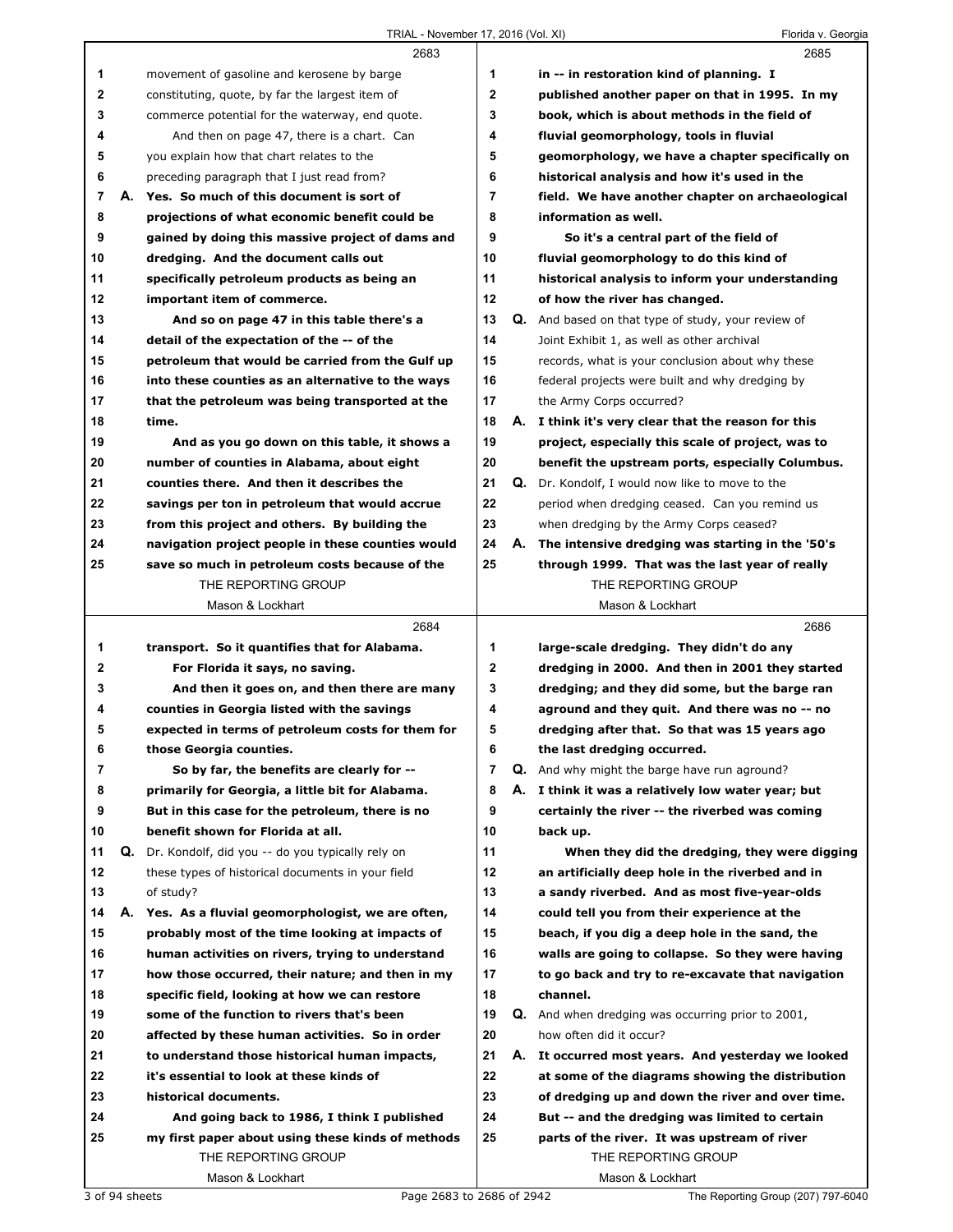|                | 2687                                                    |                | 2689                                                |
|----------------|---------------------------------------------------------|----------------|-----------------------------------------------------|
| 1              | mile 23.                                                | 1              | sloughs were blocked during the dredging period.    |
| $\mathbf{2}$   | And there were certain hot spots which                  | $\mathbf{2}$   | And they -- they are now -- have become more        |
| 3              | were -- which we looked at in the diagrams              | 3              | open. So the fishermen can access many of these     |
| 4              | yesterday, certain places that tended to shoal          | 4              | sloughs that had been blocked during the period     |
| 5              | more than others, so required more repeated             | 5              | of active dredging with all the sand in             |
| 6              | dredging.                                               | 6              | circulation.                                        |
| $\overline{7}$ | Q. Why would they have to dredge every year?            | $\overline{7}$ | Q. Dr. Kondolf, there was a suggestion yesterday    |
| 8              | A. Because the riverbed is recovering. You dig the      | 8              | that since dredging has ceased and, as you have     |
| 9              | deep hole, and then sand fills it back in. And I        | 9              | described, the river is recovering, what do you     |
| 10             | think when they proposed the project originally,        | 10             | need? Why is the river not completely recovered?    |
| 11             | they had some idea that they could dig this deep        | 11             | A. Well, the river needs adequate flow. And, you    |
| 12             | channel, and it would stay that way. But, you           | 12             | know, there have been a number of restoration       |
| 13             | know, these are sand banks; and they just               | 13             | projects that have been done that are sort of       |
| 14             | collapse. And so -- so that's why they were back        | 14             | small-scale projects, which are good; but the       |
| 15             | each -- you know, almost every year in most             | 15             | underlying problem is that the river needs          |
| 16             | places. It would depend on where you were, but          | 16             | adequate flow.                                      |
| 17             | quite frequently they would have to go back and         | 17             | If you were to use a medical analysis, if the       |
| 18             | dredge.                                                 | 18             | river is the patient, the patient has a systemic    |
| 19             | <b>Q.</b> Okay. Sir, what can you tell us about how the | 19             | disease; and that's the lack of flow. It also       |
| 20             | river has recovered since dredging ceased in            | 20             | has a broken arm. And you can do projects such      |
| 21             | 2001?                                                   | 21             | as a lot of the small-scale projects that have      |
| 22             | A. Since the cessation of dredging in 2001, the         | 22             | been done to date to reconnect some of the          |
| 23             | first thing is we know that the riverbed has come       | 23             | sloughs, which is like fixing the broken arm,       |
| 24             | back up, that it would be impossible for the            | 24             | which you have to do; and that's important. But     |
| 25             | river to have kept that deep hole in sand. You          | 25             | that doesn't get at the underlying systemic         |
|                | THE REPORTING GROUP                                     |                | THE REPORTING GROUP                                 |
|                |                                                         |                |                                                     |
|                | Mason & Lockhart                                        |                | Mason & Lockhart                                    |
|                | 2688                                                    |                | 2690                                                |
| 1              | know, we know that's going to collapse. And we          | 1              | disease, which is the lack of water.                |
| $\mathbf{2}$   | also know some parts of the river have been             | $\mathbf{2}$   | So you have to have adequate flow to take           |
| 3              | shoaling. We lack really good survey data since         | 3              | advantage of the habitats that have been            |
| 4              | then, but it's quite clear that that's been             | 4              | preserved, the restoration projects that have       |
| 5              | occurring.                                              | 5              | been done. You need to have adequate water.         |
| 6              | And then we have the narrowing of the                   | 6              | Q. Okay. Thank you, Dr. Kondolf. I would like to    |
| 7              | channel. So we looked yesterday at how the              | 7              | stick with this topic and show you another          |
| 8              | channel had widened. Since 2004, which are the          | 8              | document, if I may.                                 |
| 9              | last data that were used by the U.S. Geological         | 9              | MR. QURESHI: And, your Honor, this is               |
| 10             | Survey, we can see in the last 10 years that the        | 10             | Florida Exhibit 530. It's not marked as 530         |
| 11             | river has begun to narrow through establishment         | 11             | because I'm going to pass out a color copy.         |
| 12             | of riparian vegetation, willows mostly, that are        | 12             | The copy in the binders is a black and white        |
| 13             | now narrowing the channel.                              | 13             | copy; but this is the same document, Florida        |
| 14             | We also know that the riverbanks have                   | 14             | Exhibit FX-530.                                     |
| 15             | stabilized. Back during the dredging year of --         | 15             | BY MR. QURESHI:                                     |
| 16             | when the dredge was operating, it was disturbing        | 16             | Q. Dr. Kondolf, this is a February 2013 letter from |
| 17             | sand; and so there was a lot of loose sand on the       | 17             | the United States Fish and Wildlife Service to      |
| 18             | banks. And since then, with the -- with the             | 18             | the ACFS Stakeholders. And you may not have seen    |
| 19             | stopping of the dredging, the banks have                | 19             | this before, but I want to direct your attention    |
| 20             | stabilized; and they're now creating a firm             | 20             | to the first page and the bottom paragraph that     |
| 21             | substrate. And that's beneficial for mussels            | 21             | begins for example, and through the word            |
| 22             | because that's important habitat for the mussels        | 22             | environmental flow components.                      |
| 23             | to have a stable substrate.                             | 23             | Also, I want you to have an opportunity to          |
| 24             | And then the last thing that's really clear             | 24             | review the graph on the last page and paying        |
| 25             | in terms of recovery is the sloughs. Many of the        | 25             | attention to the red line on the graph on the       |
|                | THE REPORTING GROUP<br>Mason & Lockhart                 |                | THE REPORTING GROUP<br>Mason & Lockhart             |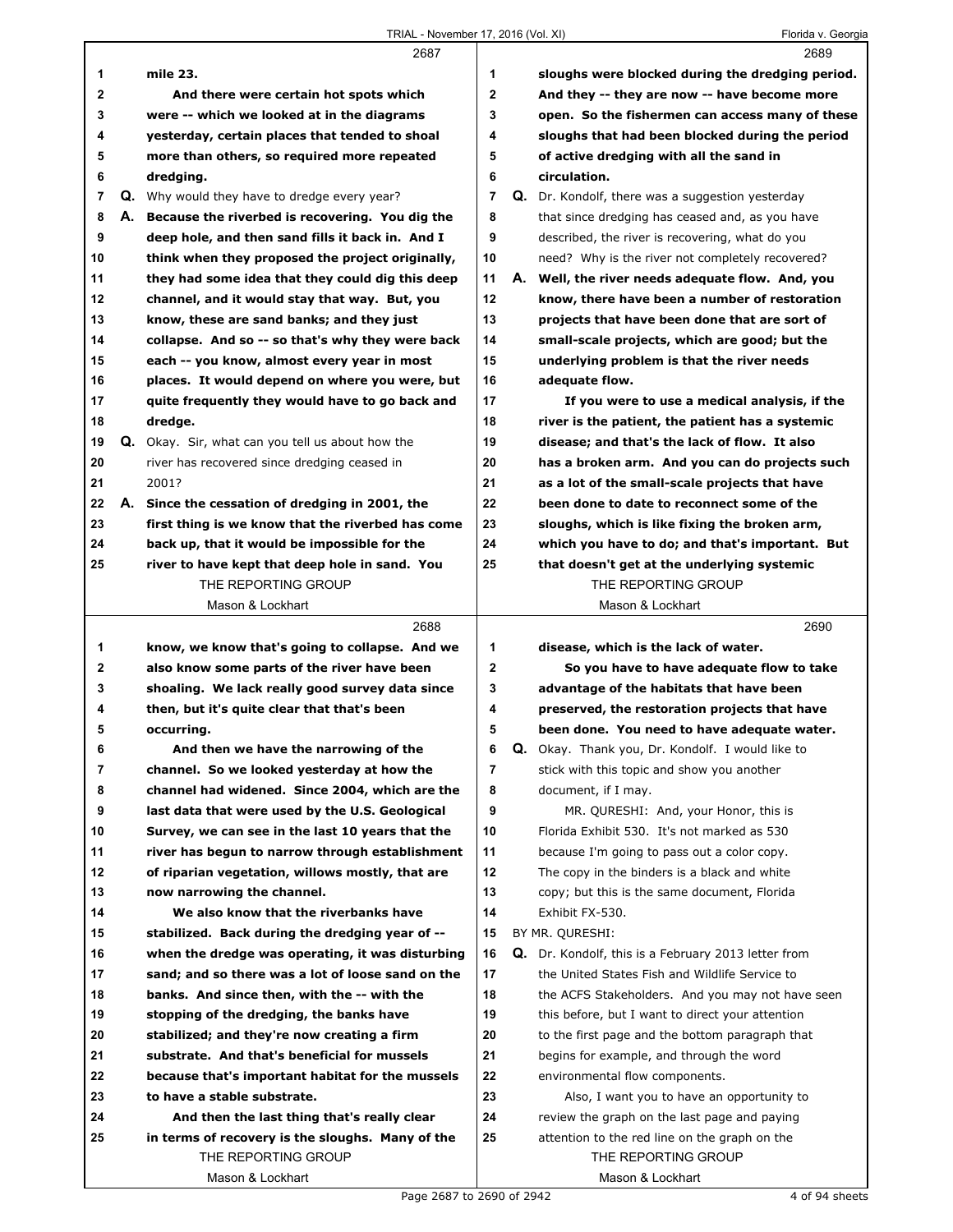|              |    | 2691                                                                                                 |                |    | 2693                                                                                             |
|--------------|----|------------------------------------------------------------------------------------------------------|----------------|----|--------------------------------------------------------------------------------------------------|
| 1            |    | last page.                                                                                           | 1              |    | river is not getting sufficient flow now. That's                                                 |
| $\mathbf{2}$ |    | A. Okay. I haven't seen this letter before, so I'll                                                  | $\mathbf{2}$   |    | what this appears to be.                                                                         |
| 3            |    | try to --                                                                                            | 3              |    | <b>Q.</b> Okay. Why does it need that to regain its                                              |
| 4            |    | Q. Sure.                                                                                             | 4              |    | health?                                                                                          |
| 5            |    | A. -- take a look at the entire context.                                                             | 5              | А. | Well, for example, the -- the river has complex                                                  |
| 6            |    | MR. PRIMIS: Your Honor, while the                                                                    | 6              |    | habitats on the banks and in the sloughs. And so                                                 |
| 7            |    | witness is reading the document, I'm going to                                                        | $\overline{7}$ |    | if the -- if the flows are artificially reduced,                                                 |
| 8            |    | object to introducing a technical document                                                           | 8              |    | a lot of those habitats will not be inundated.                                                   |
| 9            |    | that the witness has not seen before or                                                              | 9              |    | So -- I was looking at this figure in the last                                                   |
| 10           |    | opined on before. And I just happen to know                                                          | 10             |    | page. Sorry.                                                                                     |
| 11           |    | from being involved in the case for a long                                                           | 11             |    | But the principle is that you can have                                                           |
| 12           |    | time that there were several detailed                                                                | 12             |    | excellent complex habitats along the banks of the                                                |
| 13           |    | technical analyses referenced here in the                                                            | 13             |    | river or in sloughs; but if the flows have been                                                  |
| 14           |    | first paragraph which he has no knowledge of.                                                        | 14             |    | artificially reduced, the river won't be                                                         |
| 15           |    | MR. QURESHI: Your Honor, I'm simply                                                                  | 15             |    | inundating those, and they won't be part of the                                                  |
| 16           |    | going to ask him how the references to the                                                           | 16             |    | river ecosystem.                                                                                 |
| 17           |    | environmental flow components are consistent                                                         | 17             |    | <b>Q.</b> And can you describe what steps the State of                                           |
| 18           |    | with his direct testimony.                                                                           | 18             |    | Florida has done to promote recovery of the river                                                |
| 19           |    | SPECIAL MASTER LANCASTER: Proceed.                                                                   | 19             |    | to help it regain its health?                                                                    |
| 20           |    | MR. QURESHI: Thank you, your Honor.                                                                  | 20             |    | A. I think the most -- most important thing is that                                              |
| 21           | А. | Okay. Again, I'm not conversant in all the --                                                        | 21             |    | the State of Florida has set aside thousands and                                                 |
| 22           |    | all the background of this.                                                                          | 22             |    | thousands of acres in the floodplain. And it's                                                   |
| 23           |    | Q. Certainly, Dr. Kondolf. My question simply is                                                     | 23             |    | one of the least disturbed floodplains in North                                                  |
| 24           |    | there is a reference on the first page to minimum                                                    | 24             |    | America by far. And the State has -- by buying                                                   |
| 25           |    | and maximum flow duration, magnitude, frequency,                                                     | 25             |    | or getting easements, it's ensured that most of                                                  |
|              |    | THE REPORTING GROUP                                                                                  |                |    | THE REPORTING GROUP                                                                              |
|              |    | Mason & Lockhart                                                                                     |                |    | Mason & Lockhart                                                                                 |
|              |    |                                                                                                      |                |    |                                                                                                  |
|              |    | 2692                                                                                                 |                |    | 2694                                                                                             |
| 1            |    |                                                                                                      | 1              |    |                                                                                                  |
| $\mathbf{2}$ |    | and the rate of change that were observed at USGS<br>gages during the pre-dam period. And there is a | 2              |    | the floodplain will remain undeveloped. And so<br>that's by far the most important thing because |
| 3            |    | reference to these being essential environmental                                                     | 3              |    | then, as long as you have a good flow regime, the                                                |
| 4            |    | flow components.                                                                                     | 4              |    | river has the capacity to recover.                                                               |
| 5            |    | Now, in your direct testimony on -- and                                                              | 5              |    | And that's really the thing. Rivers have a                                                       |
|              |    |                                                                                                      |                |    |                                                                                                  |
| 6<br>7       |    | that's in tab 2 of the binder they gave you<br>yesterday, in paragraph 49 you write, maintaining     | 6<br>7         |    | tremendous self-healing potential. And that<br>potential is very high on the Apalachicola        |
| 8            |    | an adequate flow regime is needed to keep the                                                        | 8              |    | because of the wide floodplain that exists. And                                                  |
| 9            |    | river healthy while it continues the natural                                                         | 9              |    | so as long as there is a healthy flow regime,                                                    |
| 10           |    | process of self-healing.                                                                             | 10             |    | then we can expect continued recovery of the                                                     |
| 11           |    | So I would like to understand how this is                                                            | 11             |    | river.                                                                                           |
| 12           |    | consistent with the reference in the U.S. Fish                                                       | 12             |    | In addition to setting aside the floodplain,                                                     |
| 13           |    | and Wildlife Service's letter.                                                                       | 13             |    | the State of Florida stopped the dredging that                                                   |
| 14           |    | A. Well, it appears that here they're referring to                                                   | 14             |    | was going on and initiated a number of                                                           |
| 15           |    | using pre-dam flow data as a reference for --                                                        | 15             |    | restoration projects. First they required the                                                    |
| 16           |    | against which to judge flows that you would have                                                     | 16             |    | Army Corps of Engineers to do the restoration                                                    |
| 17           |    | today or might be simulated for today.                                                               | 17             |    | projects, but the Corps would tend to be very                                                    |
| 18           |    | Q. Okay. Dr. Kondolf, how does that relate to your                                                   | 18             |    | heavy-handed and blunt, using very large river                                                   |
| 19           |    | opinion that the river needs more flows to become                                                    | 19             |    | equipment to do it. And then the State of                                                        |
| 20           |    | healthy?                                                                                             | 20             |    | Florida was -- began doing these projects                                                        |
| 21           |    | A. Well, so if I'm reading this correctly -- and,                                                    | 21             |    | themselves.                                                                                      |
| 22           |    | again, I might need to read through it more                                                          | 22             |    | And they have hired my team, my colleagues at                                                    |
| 23           |    | carefully; but it looks like roughly half the                                                        | 23             |    | the University of Florida and me, to undertake an                                                |
| 24           |    | time that the recommended flows were -- were                                                         | 24             |    | analysis of -- of restoration projects for river                                                 |
| 25           |    | achieved. And so that would indicate that the                                                        | 25             |    | mile 40 to 63 and to look at the relationship                                                    |
|              |    | THE REPORTING GROUP                                                                                  |                |    | THE REPORTING GROUP                                                                              |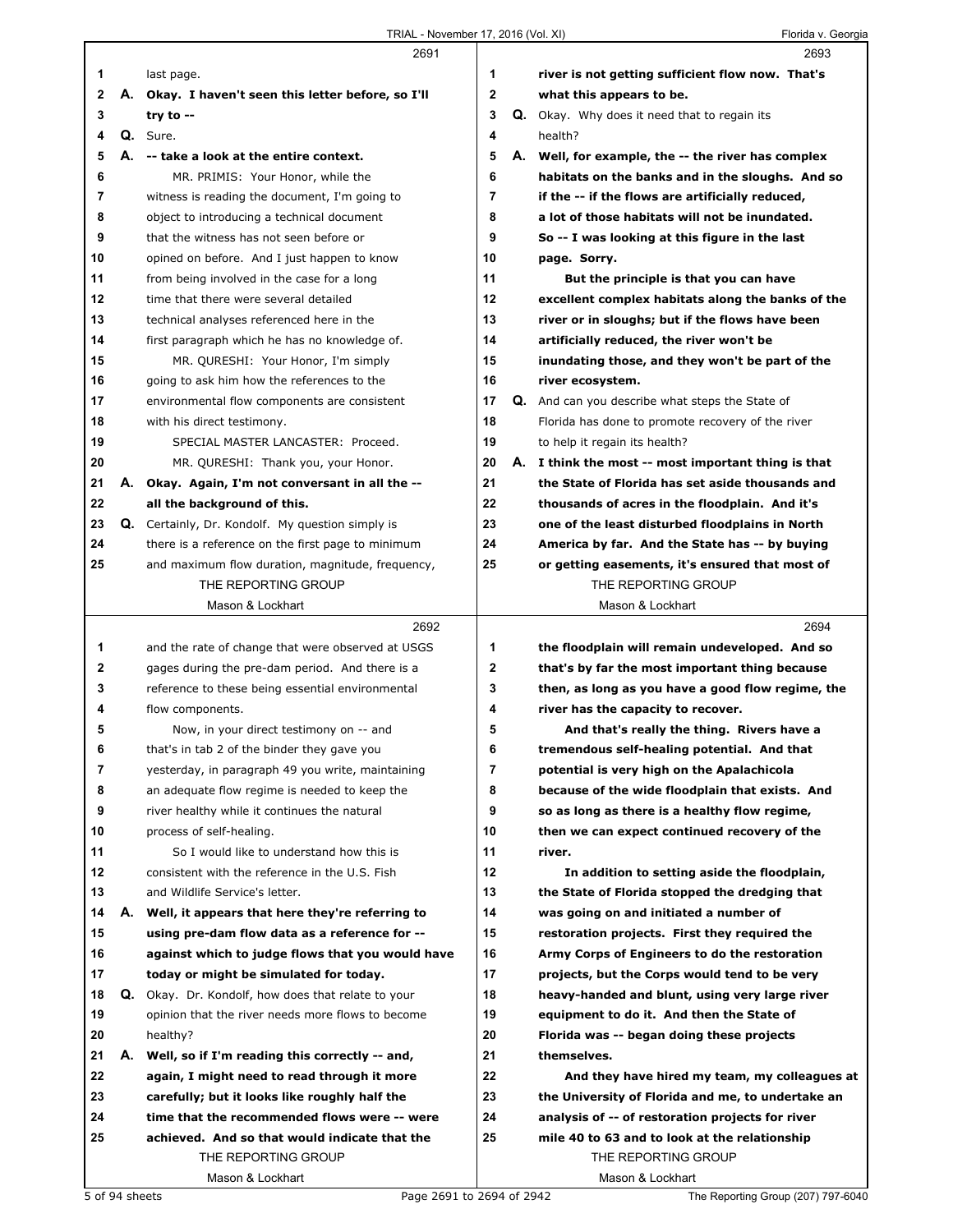|                | 2695                                                |                |    | 2697                                                    |
|----------------|-----------------------------------------------------|----------------|----|---------------------------------------------------------|
| 1              | between channel change and mussel habitat there     | 1              |    | having that much -- that difference in flow.            |
| $\mathbf{2}$   | and how that can inform future restoration.         | $\mathbf 2$    | Q. | Dr. Kondolf, I'm going to move to a slightly            |
| 3              | Q. Dr. Kondolf, there was a suggestion yesterday    | 3              |    | different topic; and this relates to the 2009           |
| 4              | that it's only river mile zero through 23 that      | 4              |    | American Rivers document that was highlighted           |
| 5              | has not suffered from the impacts of dredging.      | 5              |    | during your cross-examination. That's behind tab        |
| 6              | Are there other areas of the river that you have    | 6              |    | 4 of your binder.                                       |
| $\overline{7}$ | observed that are showing signs of improvement;     | $\overline{7}$ |    | Before we dive into the substance of it, can            |
| 8              | and, if so, why?                                    | 8              |    | you explain why you prepared the document?              |
| 9              | A. Yes. There's a lot of improvement throughout the | 9              |    | A. I was asked by American Rivers, which is a           |
| 10             | river. I mentioned that the -- you know, that       | 10             |    | national nonprofit environmental organization.          |
| 11             | channels were largely recovering from dredging      | 11             |    | Their -- their goal is to preserve and restore          |
| 12             | because -- which is what we would expect. The       | 12             |    | rivers in America. They asked me to assess the          |
| 13             | bank stabilization, the fact that many of the       | 13             |    | prospects for restoration of the Apalachicola           |
| 14             | sloughs are now accessible. Fishermen can get in    | 14             |    | River.                                                  |
| 15             | there. The water can get in there, which wasn't     | 15             |    | American Rivers has identified the                      |
| 16             | the case during the dredging.                       | 16             |    | Apalachicola as a river of concern. And, in             |
| 17             | And we also see that the overwidening of the        | 17             |    | fact, this year, American Rivers identified the         |
| 18             | channel is reversing, that the channel was          | 18             |    | Apalachicola as the most endangered river in the        |
| 19             | starting to narrow.                                 | 19             |    | United States. Each year American Rivers puts           |
| 20             | That's the preliminary results of our               | 20             |    | out a list of the most endangered rivers, and           |
| 21             | analysis of aerial photographs since 2004.          | 21             |    | this year they identified the Apalachicola as the       |
| 22             | Q. And, Dr. Kondolf, how are you able to            | 22             |    | most endangered. And they cited the lack of flow        |
| 23             | differentiate the impacts of dredging on the        | 23             |    | as the primary threat to the river.                     |
| 24             | river versus the impacts of low flows?              | 24             |    | So it's in that context that they asked me to           |
| 25             | A. Well, first, the lower 23 miles of the river do  | 25             |    | prepare this report.                                    |
|                | THE REPORTING GROUP                                 |                |    | THE REPORTING GROUP                                     |
|                | Mason & Lockhart                                    |                |    | Mason & Lockhart                                        |
|                | 2696                                                |                |    | 2698                                                    |
|                |                                                     |                |    |                                                         |
|                |                                                     |                |    |                                                         |
| 1              | not show any effects of the dredging. So we know    | 1              |    | Q. Okay. And since preparing this report in 2009,       |
| $\mathbf{2}$   | that reduced flows there are entirely               | $\mathbf{2}$   |    | what additional work have you done in connection        |
| 3              | attributable to the reduced flows from upstream.    | 3              |    | with Apalachicola River?                                |
| 4              | The lower water levels in that part of the river    | 4              |    | A. I'm currently working with colleagues at the         |
| 5              | are because of upstream reductions.                 | 5              |    | University of Florida on a project for the              |
| 6              | And that's a very important part of the river       | 6              |    | <b>Florida Fish and Wildlife Commission to evaluate</b> |
| 7              | because that has the vast majority of the swamp     | 7              |    | channel change and mussel habitat from river            |
| 8              | forest, which is the Ogeechee tupelo which          | 8              |    | mile 40 to 63.                                          |
| 9              | provides the tupelo honey. And it's ecologically    | 9              |    | And after I completed the -- this report for            |
| 10             | very important for fish and whatnot. That's         | 10             |    | American Rivers in 2009, I returned to the river        |
| 11             | described in Dr. Allan's report.                    | 11             |    | a few times in subsequent years as well -- I            |
| 12             | As we go upstream on the river, with                | 12             |    | don't remember exactly how many -- because my --        |
| 13             | Dr. Hornberger's modeling and Dr. Allan's           | 13             |    | my mother grew up in Tallahassee and around             |
| 14             | biological information, Dr. Allan's report is       | 14             |    | there. And so we would bring her back to the            |
| 15             | able to distinguish and identify the effect of      | 15             |    | beach. She -- she found the beaches in                  |
| 16             | that reduction in flow from the -- excuse me, the   | 16             |    | California too cold. So we were bringing her            |
| 17             | reduction in the stage of the river, the height     | 17             |    | back each summer. And so I was in the area              |
| 18             | of the river, from the reduced flows from           | 18             |    | anyway; I was very close, so I would go and visit       |
| 19             | upstream. So he's able to quantify that.            | 19             |    | the river with the riverkeeper. And so through          |
| 20             | And that's potentially quite important              | 20             |    | that I had a chance to see more sites and sort of       |
| 21             | because, for example, if you talk about a           | 21             |    | get a better understanding even since I did this        |
| 22             | difference between 5,000 and 7,000 cubic feet per   | 22             |    | report.                                                 |
| 23             | second, that's about 37 sloughs that are            | 23             |    | Q. And can you explain how this worked for the State    |
| 24             | connected in that interval. So that's a lot of      | 24             |    | of Florida as well as these personal visits to          |
| 25             | habitat that -- that would be restored by just      | 25             |    | the area, how have they informed some of the            |
|                | THE REPORTING GROUP<br>Mason & Lockhart             |                |    | THE REPORTING GROUP<br>Mason & Lockhart                 |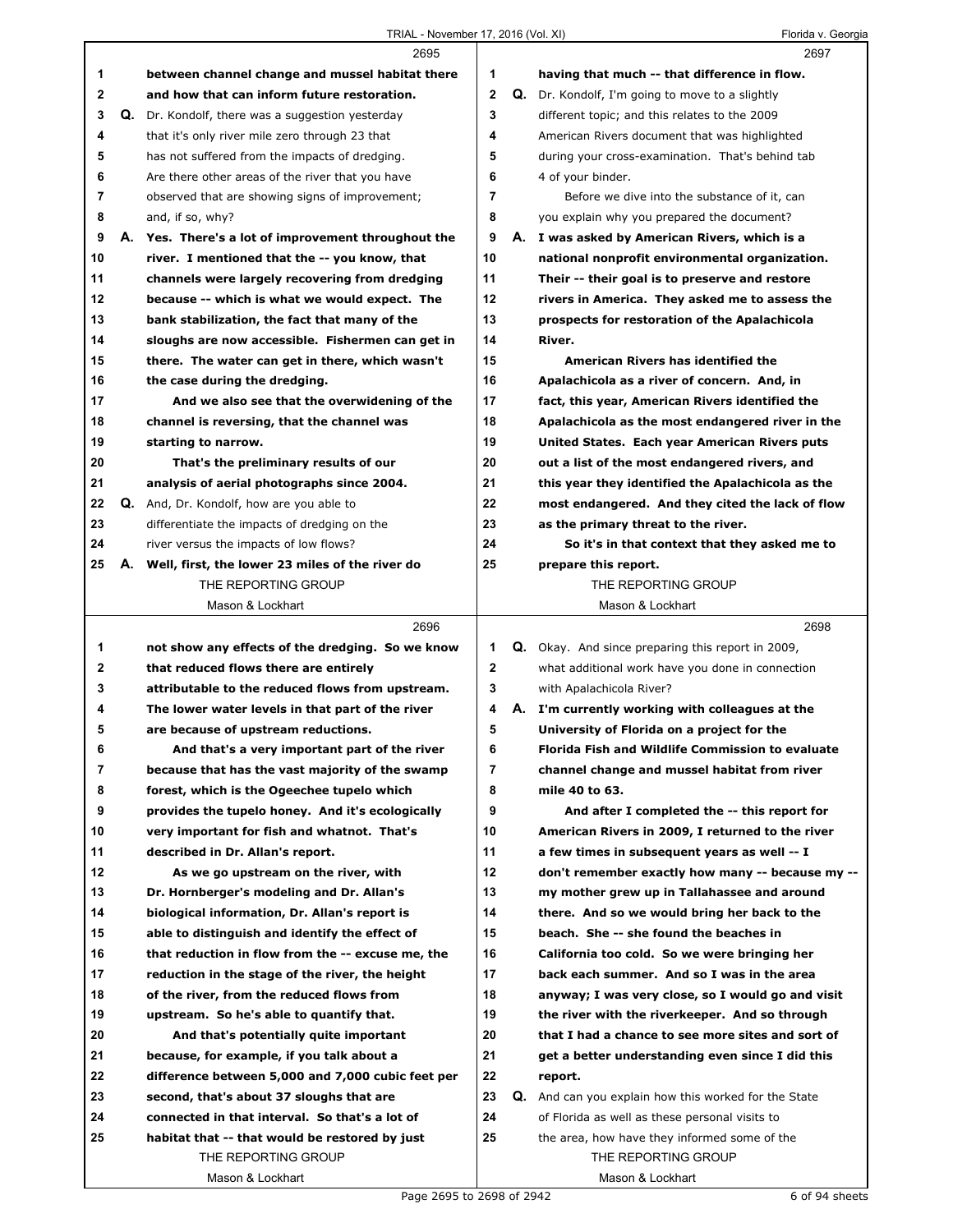| TRIAL - November 17, 2016 (Vol. XI) |  |  |  |
|-------------------------------------|--|--|--|
|                                     |  |  |  |

Florida v. Georgia

|    |    | 2699                                              |              |    | 2701                                                       |
|----|----|---------------------------------------------------|--------------|----|------------------------------------------------------------|
| 1  |    | observations you made in 2009?                    | 1            |    | try to point out that -- you know, I have already          |
| 2  | А. | In 2009 in this report, I was -- in a way I was   | $\mathbf{2}$ |    | noted that the river can do a lot of                       |
| 3  |    | pitching, you know, some restoration projects.    | 3            |    | self-healing. And so by analogy with a human               |
| 4  |    | And -- and so I think since then I appreciate     | 4            |    | patient, we should emphasize natural recovery,             |
| 5  |    | perhaps more the value of some of the projects    | 5            |    | that the -- by exercise or diet or simply the              |
| 6  |    | that had been done. And in this report I point    | 6            |    | ability of the body to heal, that we let the               |
| 7  |    | out that they were not -- they were not restoring | 7            |    | river heal itself. And when we consider large,             |
| 8  |    | the process. So in a way they were not fixing     | 8            |    | intrusive projects, that we should be confident            |
| 9  |    | the patient's systemic problems, but just, you    | 9            |    | that the benefits are going to outweigh the                |
| 10 |    | know, fixing the broken arms. And I had, I        | 10           |    | impacts.                                                   |
| 11 |    | guess, maybe more of a critical attitude in this  | 11           |    | And those large, intrusive projects, those                 |
| 12 |    | report.                                           | 12           |    | could be likened to open heart surgery. And,               |
| 13 |    | But since that time, for example, I have been     | 13           |    | certainly, if it's really needed, it's great.              |
| 14 |    | to some of these small projects that were done,   | 14           |    | But you don't want to go into that lightly                 |
| 15 |    | which include removing sediment from the mouth of | 15           |    | because there -- it's a -- there's a lot of                |
| 16 |    | some of these tributaries. And the purpose was    | 16           |    | trauma on the system from open heart surgery. So           |
| 17 |    | to get the cold water from the tributary into the | 17           |    | you don't -- you don't necessarily do that                 |
| 18 |    | river for the striped bass and other fish.        | 18           |    | lightly.                                                   |
| 19 |    | And it is really remarkable. If you approach      | 19           |    | And I think in relation to your earlier                    |
| 20 |    | those in a boat, the water is just alive with     | 20           |    | comment, something like the Battle Bend                    |
| 21 |    | fish. They're all hanging out in that cold water  | 21           |    | reconnection might be considered open heart                |
| 22 |    | that's coming in from the tributary.              | 22           |    | surgery. So you would -- you wouldn't do that              |
| 23 |    | So anyway, I appreciate much more some of the     | 23           |    | unless you felt that the river was not recovering          |
| 24 |    | projects that had been done. Even though they're  | 24           |    | sufficiently on its own.                                   |
| 25 |    | not fixing the river's, you know, systemic        | 25           |    | <b>Q.</b> And, Dr. Kondolf, you mentioned the self-healing |
|    |    | THE REPORTING GROUP                               |              |    | THE REPORTING GROUP                                        |
|    |    | Mason & Lockhart                                  |              |    | Mason & Lockhart                                           |
|    |    |                                                   |              |    |                                                            |
|    |    | 2700                                              |              |    | 2702                                                       |
| 1  |    | problems, the systemic disease, at least they are | 1            |    | aspects of the river. Are you suggesting that we           |
| 2  |    | providing a lot of benefit.                       | $\mathbf{2}$ |    | just leave it alone, and it will be fine in some           |
| 3  |    | And I also -- in the report I emphasize one       | 3            |    | time?                                                      |
| 4  |    | of the first principles is do no harm; and so I   | 4            | А. | No. The self-healing -- you know, again, with              |
| 5  |    | emphasized that. But I also make a strong case,   | 5            |    | the physician's analogy, self-healing requires             |
| 6  |    | well, we should be looking at, for example,       | 6            |    | good diet, exercise, fresh air. So the river --            |
| 7  |    | reconnecting Battle Bend, which I acknowledge in  | 7            |    | and the main thing the river needs is flow. It             |
| 8  |    | the report is a big project. But the emphasis in  | 8            |    | has the space. It has the floodplain. These                |
| 9  |    | the report is, well, let's really look into this. | 9            |    | have been preserved. What's missing now is the             |
| 10 |    | And as I have observed further recovery in the    | 10           |    | adequate flow regime. And with that, the river             |
| 11 |    | river and appreciate the potential impacts of the | 11           |    | can heal itself. I mean, it's doing it already.            |
| 12 |    | Battle Bend reconnection that I'm proposing,      | 12           | Q. | If we could please turn to page 41 of GX-248,              |
| 13 |    | which would be a really big project and require   | 13           |    | sir. There's a discussion of a proposal to                 |
| 14 |    | Congressional deauthorization and all this stuff, | 14           |    | remove sediment plugs from particular sloughs.             |
| 15 |    | I realize that I wouldn't promote that project so | 15           |    | Please take a moment to review that and then let           |
| 16 |    | strongly today. That would be a difference.       | 16           |    | us know if that project was undertaken.                    |
| 17 | Q. | Okay. Thank you, Dr. Kondolf.                     | 17           | А. | Okay. So this is generally about removing                  |
| 18 |    | I want to focus in on one of the items you        | 18           |    | sediment plugs from the inlets of sloughs or the           |
| 19 |    | mentioned, that "do no harm" principle. And       | 19           |    | mouths of tributary streams. And some of these             |
| 20 |    | that's actually highlighted on page 11 of GX-248. | 20           |    | projects have been undertaken. The State of                |
| 21 |    | Why don't you take a moment to review that to     | 21           |    | Florida required the Army Corps to do some of              |
| 22 |    | yourself and explain to us what exactly that      | 22           |    | these projects back during the days of dredging.           |
| 23 |    | means.                                            | 23           |    | And then the State of Florida undertook some               |
| 24 | А. | So in this paragraph I draw an analogy to -- to   | 24           |    | of these projects themselves since, which Battle           |
| 25 |    | the physician's craft in medicine. And I -- I     | 25           |    | Bend was the largest one. They opened up the               |
|    |    | THE REPORTING GROUP                               |              |    | THE REPORTING GROUP                                        |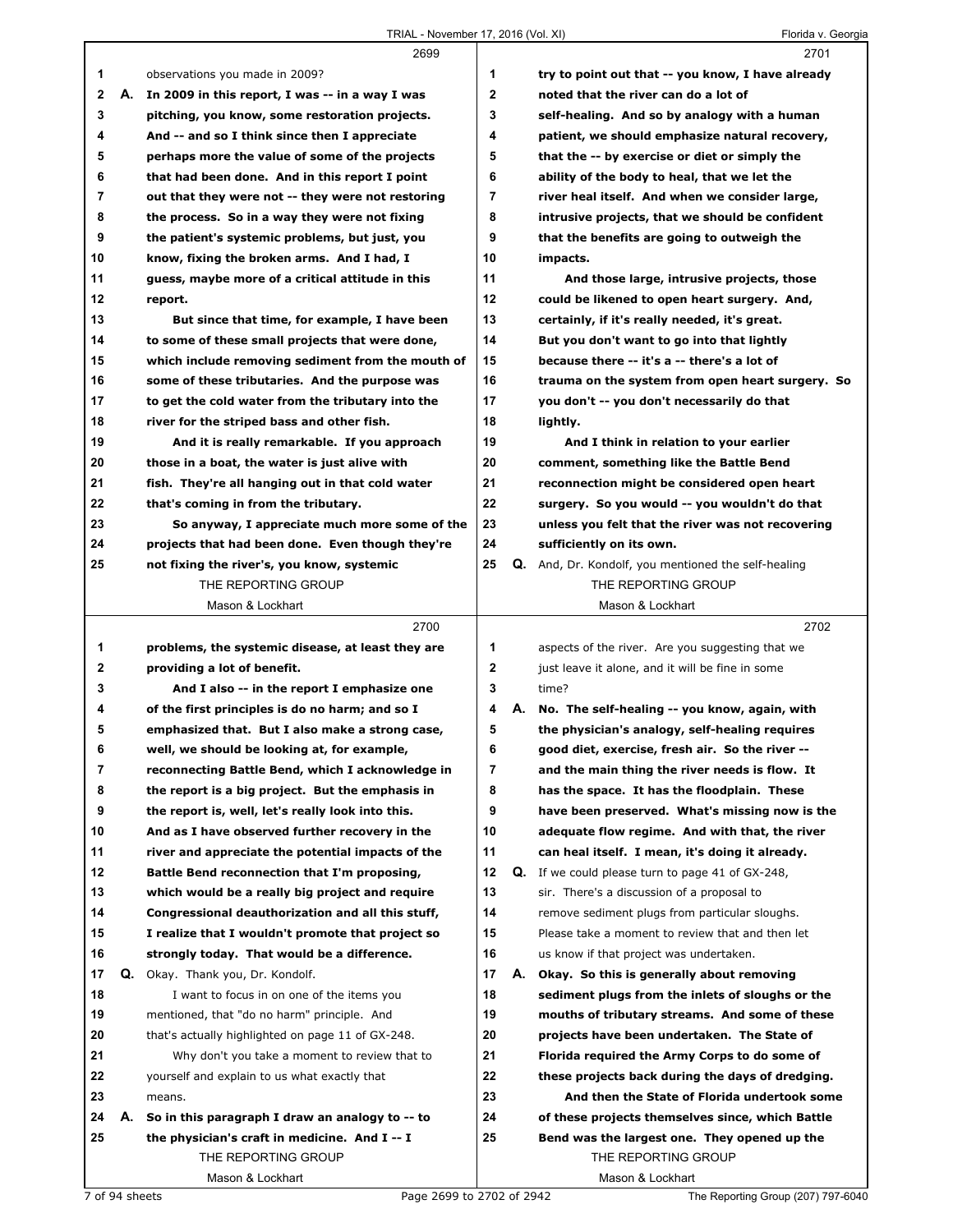|             |    | 2703                                                      |                | 2705                                                   |
|-------------|----|-----------------------------------------------------------|----------------|--------------------------------------------------------|
| 1           |    | downstream part of Battle Bend. There were three          | 1.             | A. So that would be a case. But in the context of      |
| $\mathbf 2$ |    | others, Blue Springs Run, Sweetwater Creek, and           | $\mathbf{2}$   | my recommendations in my report, you know -- you       |
| 3           |    | Kelly Branch -- there was a dam removed on that,          | 3              | know, I think we should be evaluating all these        |
| 4           |    | which was a little different. But there have              | 4              | possible projects; but in each case we want to --      |
| 5           |    | been a number of projects to -- to remove the             | 5              | we don't want to do more harm than good. And in        |
| 6           |    | sediment.                                                 | 6              | this case the Fish and Wildlife Service did a          |
| 7           |    | And here, I proposed Swift Slough as one                  | $\overline{7}$ | field inspection and determined that removing the      |
| 8           |    | example. And at the time I wrote this report in           | 8              | sand in that location would probably do more harm      |
| 9           |    | 2009, I was not aware of an analysis done by the          | 9              | to the resource than benefit.                          |
| 10          |    | U.S. Fish and Wildlife Service which is reported          | 10             | Q. Okay. Dr. Kondolf, in your opinion, since 2009      |
| 11          |    | in their 2006 biological opinion in which they            | 11             | has the State of Florida undertaken steps to           |
| 12          |    | actually went in the field and assessed the               | 12             | restore the Apalachicola River?                        |
| 13          |    | potential to clear the sand from Swift Slough.            | 13             | A. Yes. Certainly, the -- again, there have been       |
| 14          |    | And they determined that it would actually have           | 14             | these projects, Blue Springs Run, Sweetwater           |
| 15          |    | more of an impact -- negative impact than a               | 15             | Creek, Kelly Branch, those are examples of             |
| 16          |    | benefit. So -- so I wasn't aware of that.                 | 16             | projects that have been undertaken. And I think        |
| 17          |    | But for each of these -- and I think I make               | 17             | more land has been acquired and set aside. And,        |
| 18          |    | it clear in the report, for each of these                 | 18             | you know, they hired my group based in the             |
| 19          |    | potential slough projects, you would need to --           | 19             | University of Florida to provide them with             |
| 20          |    | you would need to do an assessment and to                 | 20             | scientifically-based recommendations for               |
| 21          |    | determine whether there's more benefit to be --           | 21             | restoration for river mile 40 to 63; and we're         |
| 22          |    | to be gained versus impact from the project.              | 22             | hoping that that will be expanded in the future.       |
| 23          |    | <b>Q.</b> Okay. Dr. Kondolf, you mentioned the 2006 BiOp; | 23             | <b>Q.</b> Okay. Dr. Kondolf, if I may now refer you to |
| 24          |    | so I would like to provide you a copy. And maybe          | 24             | tab 3 of the binder that you were provided             |
| 25          |    | you can highlight for us the particular provision         | 25             | yesterday. It was a PowerPoint presentation.           |
|             |    | THE REPORTING GROUP                                       |                | THE REPORTING GROUP                                    |
|             |    | Mason & Lockhart                                          |                | Mason & Lockhart                                       |
|             |    |                                                           |                |                                                        |
|             |    |                                                           |                |                                                        |
|             |    | 2704                                                      |                | 2706                                                   |
| 1           |    | you're referring to.                                      | 1              | And counsel represented to you that was prepared       |
| 2           |    | I refer you to page 120. And perhaps you can              | $\mathbf{2}$   | by Mr. Ted Hoehn.                                      |
| 3           |    | explain how this discussion refers to your                | 3              | You asked counsel for Georgia the date on              |
| 4           |    | assessment.                                               | 4              | which this presentation was prepared. He never         |
| 5           |    | A. It's a large document.                                 | 5              | told you. Why did you ask for the date?                |
| 6           |    | Okay. Page 20 --                                          | 6              | A. Well, a lot of these things, the photographs that   |
| 7           | Q. | I'm sorry, doctor. I said page 120.                       | 7              | apparently show dredging going on and the text         |
| 8           |    | A. 120.                                                   | 8              | that describes many of the impacts, those would        |
| 9           | Q. | It's the paragraph beginning the adverse.                 | 9              | appear to be things that were current in the           |
| 10          | А. | Okay. That's why I recognize that.                        | 10             | 1990's perhaps or 1980's; but you wouldn't see         |
| 11          |    | Okay. So this paragraph begins in which the               | 11             | that today. There's been a lot of recovery in          |
| 12          |    | Fish and Wildlife Service is saying that the              | 12             | the river since then. So -- so that's why I was        |
| 13          |    | adverse effects of low flow to the -- these               | 13             | asking about the date because it seems like a          |
| 14          |    | mussels could be minimized by increasing the              | 14             | dated document.                                        |
| 15          |    | minimum flows or conducting habitat management.           | 15             | Q. And Mr. Hoehn actually testified that the date      |
| 16          |    | And by habitat management they go on to say               | 16             | of the document was 2005, but some of the              |
| 17          |    | that they have looked at Swift Slough in 2006 to          | 17             | photographs may have appeared from earlier eras.       |
| 18          |    | see whether they should excavate sand to -- to            | 18             | He also explained that many of the issues              |
| 19          |    | connect Swift Slough at a lower flow. And they            | 19             | highlighted in the presentation have since been        |
| 20          |    | said, after careful examination of the channel            | 20             | remedied and are no longer in existence. How is        |
| 21          |    | morphology, they determined that it would -- it           | 21             | that consistent with your observations?                |
| 22          |    | would do more damage than benefit because                 | 22             | A. I haven't looked at the entire document, but that   |
| 23          |    | essentially it would drain these pools that the           | 23             | would make sense. 2005 was when the permit was         |
| 24          |    | mussels were living in.                                   | 24             | denied. And so I'm sure a lot of these slides --       |
| 25          |    | Q. Okay.                                                  | 25             | they had to have been taken before 2000.               |
|             |    | THE REPORTING GROUP<br>Mason & Lockhart                   |                | THE REPORTING GROUP<br>Mason & Lockhart                |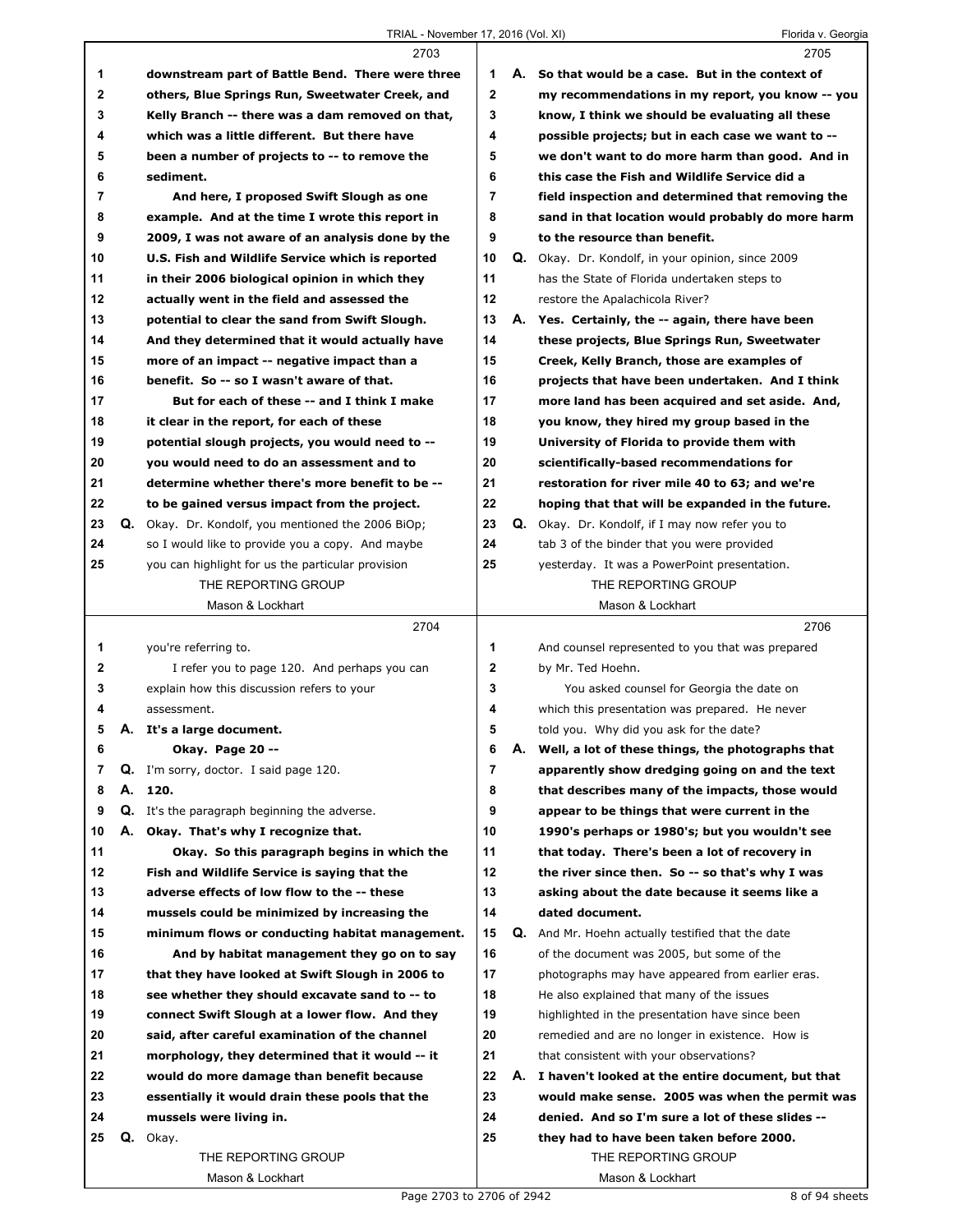|    |    | 2707                                                                                                  |                |    | 2709                                                                                          |
|----|----|-------------------------------------------------------------------------------------------------------|----------------|----|-----------------------------------------------------------------------------------------------|
| 1  |    | And so -- so, yes, given the recovery in the                                                          | 1              |    | largely on data from 20 years ago or more. So                                                 |
| 2  |    | river, I would imagine that some of the issues                                                        | $\mathbf 2$    |    | obviously, you know, there are a lot of things                                                |
| 3  |    | highlighted here had resolved themselves or had                                                       | 3              |    | that have changed since this report was done; and                                             |
| 4  |    | been addressed.                                                                                       | 4              |    | some of the conclusions I wouldn't necessarily                                                |
| 5  | Q. | Okay. You didn't review all of the slides with                                                        | 5              |    | agree with in any event. But I think it's a very                                              |
| 6  |    | counsel for Georgia; but if you flip to the                                                           | 6              |    | good piece of work.                                                                           |
| 7  |    | latter half of the presentation -- and the pages,                                                     | $\overline{7}$ |    | <b>Q.</b> Okay. And can you highlight any particular                                          |
| 8  |    | unfortunately, are not numbered; but they're                                                          | 8              |    | conclusion that you would disagree with?                                                      |
| 9  |    | entitled Additional Effects of Low Flows. I                                                           | 9              |    | A. I could go through and look at these, but --                                               |
| 10 |    | would like for you to explain how what's depicted                                                     | 10             |    | <b>Q.</b> For example, at the bottom of page 1, there's a                                     |
| 11 |    | on those slides is consistent with your personal                                                      | 11             |    | discussion about water level decline. What's                                                  |
| 12 |    | observations.                                                                                         | 12             |    | your assessment of that particular opinion?                                                   |
| 13 |    | A. Okay. So these -- this describes -- because of                                                     | 13             |    | A. Okay. And this one was highlighted in the                                                  |
| 14 |    | the lower flows you are inundating less of the --                                                     | 14             |    | deposition and so on.                                                                         |
| 15 |    | of the roots of trees. That's evident in this                                                         | 15             |    | Yes. So this -- this statement says, water                                                    |
| 16 |    | photograph; it looks like cypress trees and their                                                     | 16             |    | level decline caused by channel change is                                                     |
| 17 |    | roots. It also shows a slough that is apparently                                                      | 17             |    | probably the most serious impact. The next                                                    |
| 18 |    | drying up. And there is a disconnected pool,                                                          | 18             |    | sentence on the top of page 2 says, this decline                                              |
| 19 |    | which would have concentrations of fish.                                                              | 19             |    | has been exacerbated by long-term reductions in                                               |
| 20 |    | And as these -- as the sloughs disconnect                                                             | 20             |    | spring and summer flows.                                                                      |
| 21 |    | from the river and you can no longer have flowing                                                     | 21             |    | I think I would not agree with the conclusion                                                 |
| 22 |    | water through them, the pools become isolated,                                                        | 22             |    | that water level decline caused by channel                                                    |
| 23 |    | stagnant, and usually the dissolved oxygen levels                                                     | 23             |    | changes is the most significant anthropogenic                                                 |
| 24 |    | drop. And so that's a big stress on the                                                               | 24             |    | impact.                                                                                       |
| 25 |    | organisms, and it can be lethal.                                                                      | 25             |    | One thing I think is useful to keep in mind                                                   |
|    |    | THE REPORTING GROUP                                                                                   |                |    | THE REPORTING GROUP                                                                           |
|    |    | Mason & Lockhart                                                                                      |                |    | Mason & Lockhart                                                                              |
|    |    |                                                                                                       |                |    |                                                                                               |
|    |    | 2708                                                                                                  |                |    | 2710                                                                                          |
| 1  |    | So -- and then there's also a slide entitled                                                          | 1              |    |                                                                                               |
| 2  |    |                                                                                                       | $\mathbf 2$    |    | is this report only addressed the nontidal part                                               |
| 3  |    | Submerged Aquatic Vegetation Decline. So that                                                         | 3              |    | of the river, so river mile 20 upsteam, when in                                               |
| 4  |    | would refer to the -- I presume to some of the --<br>the vegetation that's naturally submerged in the | 4              |    | fact from river mile 23 downstream you have no<br>effect from the channel change.             |
| 5  |    | water and has a lot of ecological importance for                                                      | 5              |    | And also, the purpose of this report was                                                      |
| 6  |    |                                                                                                       | 6              |    |                                                                                               |
| 7  |    | different species. But as that is exposed as the<br>river levels decline, then, of course, you lose   | 7              |    | simply to look at the physical changes from the<br>dredging. It was not -- the purpose of the |
| 8  |    | that habitat.                                                                                         | 8              |    | report was not to assess the effects of lowered                                               |
| 9  |    | Q. And is it your assessment that the river is                                                        | 9              |    | flows from upstream. There is -- later in the                                                 |
| 10 |    | continuing to suffer from these types of issues?                                                      | 10             |    | document there is some discussion of those lower                                              |
| 11 |    | A. Yes. Yes. Especially in the dry years. It's --                                                     | 11             |    | flows; and so that it's -- the importance is                                                  |
| 12 |    | it's a -- the lack of flow is still a significant                                                     | 12             |    |                                                                                               |
| 13 |    | problem, yes.                                                                                         | 13             |    | recognized. But that was not the focus of this<br>report.                                     |
| 14 | Q. | Dr. Kondolf, if we may now go to tab 6 of the                                                         | 14             |    | <b>Q.</b> And even if we go beyond river mile 23 and go                                       |
| 15 |    | cross-examination binder, a copy of a study                                                           | 15             |    | further north, the water level decline associated                                             |
| 16 |    | prepared by Ms. Helen Light at GX-88. Have you                                                        | 16             |    | with dredging, what's your assessment of that                                                 |
| 17 |    | reviewed this report before?                                                                          | 17             |    | today?                                                                                        |
| 18 |    | A. Yes, I have.                                                                                       | 18             | А. | Well, again, there's been a lot of recovery of                                                |
| 19 |    | Q. And, sir, what's your assessment of the work in                                                    | 19             |    | the bed, which has to happen. There is no way                                                 |
| 20 |    | this report?                                                                                          | 20             |    | you could dredge a deep channel and not have it                                               |
| 21 |    | A. I think it's an excellent report of -- the                                                         | 21             |    | fill in with sediment in a context like this.                                                 |
| 22 |    | authors are all very good scientists; and they                                                        | 22             |    | And we know from the analysis of                                                              |
| 23 |    | did a very good job. It's -- you know, of                                                             | 23             |    | Dr. Hornberger and Dr. Allan in which they                                                    |
| 24 |    | course, it's a report with a certain limited                                                          | 24             |    | essentially remove the effect of the consumption                                              |
| 25 |    | scope. It's 10 years ago now. And it relies                                                           | 25             |    | by upstream states, then you can see that there                                               |
|    |    | THE REPORTING GROUP                                                                                   |                |    | THE REPORTING GROUP                                                                           |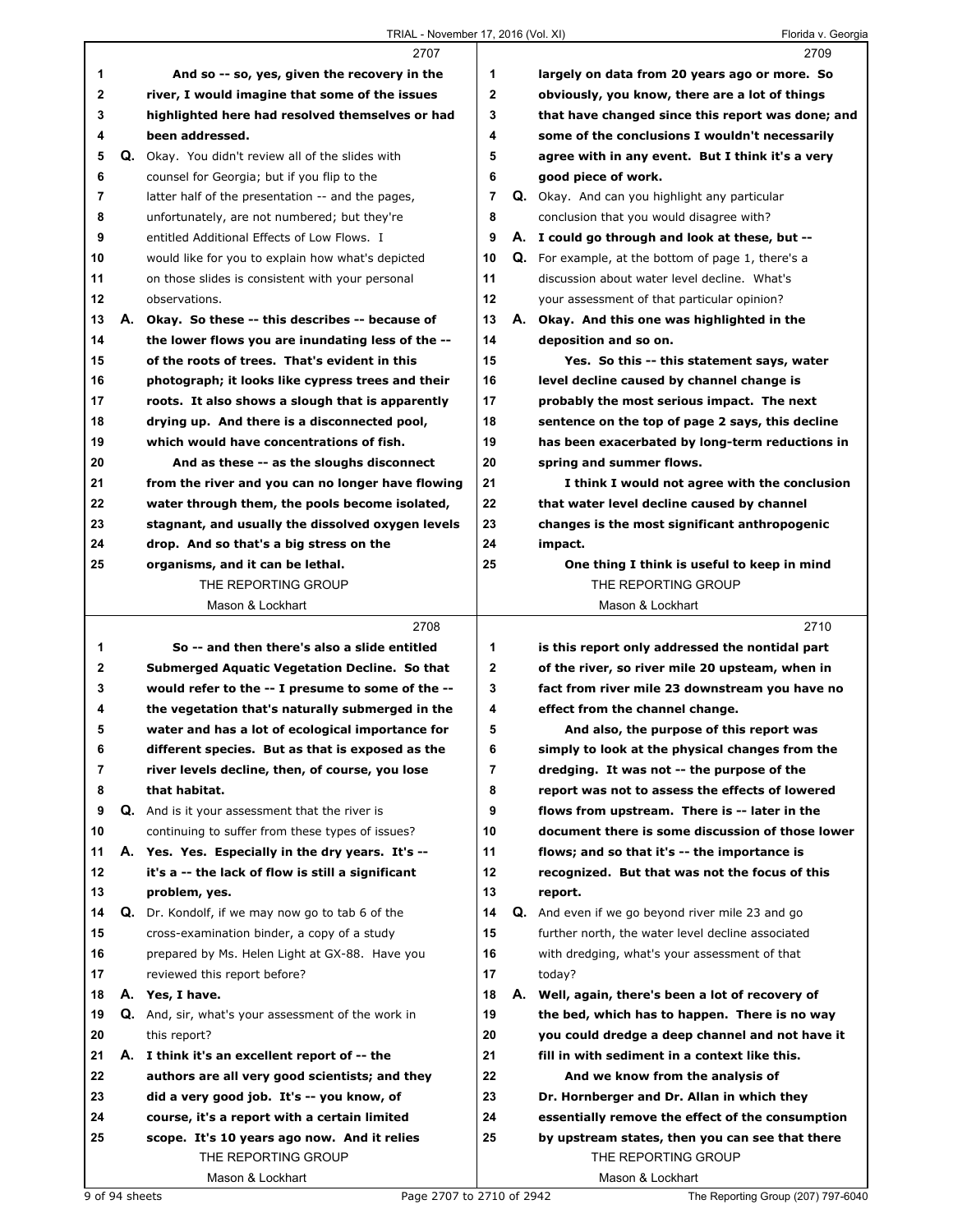|    |    | 2711                                                   |              | 2713                                                       |
|----|----|--------------------------------------------------------|--------------|------------------------------------------------------------|
| 1  |    | is a significant impact from the lowered flows.        | 1            | A. I have worked a lot on rivers in California, of         |
| 2  |    | In terms of the impact of the -- of the                | $\mathbf{2}$ | course. The San Joaquin River is one that I was            |
| 3  |    | remaining effect of the dredging, you know,            | 3            | involved in. And there's a court case on that --           |
| 4  |    | there's certainly -- that is certainly still out       | 4            | a pretty well-known court case. In the San                 |
| 5  |    | there; but we're -- again, we're seeing the            | 5            | Joaquin, the construction of Friant Dam actually           |
| 6  |    | channels recovering from that.                         | 6            | dried the river out in two places downstream. So           |
| 7  |    | Q. Dr. Kondolf, I now would like to move to a          | 7            | there used to be between two and 300,000 salmon            |
| 8  |    | discussion on sloughs. You had some questions          | 8            | that swam upstream the San Joaquin each year, and          |
| 9  |    | yesterday about the connectivity level of              | 9            | that run was exterminated by the dam.                      |
| 10 |    | sloughs, and there was a focus on the Swift            | 10           | But, fortunately, the policy is now to                     |
| 11 |    | Slough. How many sloughs are in the Apalachicola       | 11           | restore the salmon run. And the question is what           |
| 12 |    | River?                                                 | 12           | flow regime exactly do you need for that? And              |
| 13 |    | A. There are over 300 sloughs connected to the         | 13           | that was what I worked on before -- in the                 |
| 14 |    | Apalachicola River.                                    | 14           | settlement for that case.                                  |
| 15 |    | Q. And knowing what you know about river dynamics,     | 15           | And this year for the first time we have                   |
| 16 |    | what is your expectation regarding the change --       | 16           | continuous flow in the San Joaquin from the dam            |
| 17 |    | in regard to changes to the connecting flow level      | 17           | down to the delta.                                         |
| 18 |    | to these various sloughs?                              | 18           | So I have worked on the San Joaquin. I have                |
| 19 | А. | Well, first, these 300 sloughs are connected at        | 19           | worked on the Sacramento, the Trinity River, the           |
| 20 |    | all different flows. There's a USGS report from        | 20           | Klamath River, worked on the Mississippi.                  |
| 21 |    | 1998 that inventoried all the sloughs and              | 21           | Internally I'm doing a lot of work on the Mekong           |
| 22 |    | their -- the flows at which they were connected        | 22           | right now. I have worked on the Rhone River and            |
| 23 |    | at that time. And that report showed from about        | 23           | its tributaries in Europe, some -- a couple of             |
| 24 |    | 4,000 cfs up to 19,000 cfs that, you know,             | 24           | rivers in Portugal, Thailand -- Taiwan, sorry.             |
| 25 |    | different sloughs will connect or disconnect at        | 25           | Well, Thailand also, and -- well, Korea.                   |
|    |    | THE REPORTING GROUP                                    |              | THE REPORTING GROUP                                        |
|    |    | Mason & Lockhart                                       |              | Mason & Lockhart                                           |
|    |    | 2712                                                   |              | 2714                                                       |
| 1  |    | those different flows. So there's a wide range.        | 1            | Q. Okay. Thank you, Dr. Kondolf.                           |
| 2  |    | So essentially at almost any flow level if             | $\mathbf 2$  | Just based on your extensive study of                      |
| 3  |    | you were to drop a thousand cfs, you would be          | 3            | rivers -- rivers around the world, can you give            |
| 4  |    | cutting off 10 or 20 sloughs. So throughout the        | 4            | us your assessment of the Apalachicola River?              |
| 5  |    | range of flows there are different sloughs that        | 5            | A. In my view the Apalachicola is a real gem. It's         |
| 6  |    | connect or disconnect.                                 | 6            | a beautiful system, highly productive, one of the          |
| 7  |    | And over time, the level at which a slough             | 7            | most biodiverse and ecologically productive                |
| 8  |    | connects can change. And one of the factors has        | 8            | systems in the planet, certainly in North                  |
| 9  |    | already been talked about, deposition of sand as       | 9            | America. And the fact that the floodplain has              |
| 10 |    | a result of the dredging. But even without that,       | 10           | been preserved, it has tremendous potential to             |
| 11 |    | there are always fluctuations. It's an alluvial        | 11           | continue to be such an amazing place.                      |
| 12 |    | river. It's a dynamic system. So there would           | 12           | What it really needs is flow. It needs to                  |
| 13 |    | always be fluctuations in the level of when some       | 13           | have adequate flow to preserve this for future             |
| 14 |    | of these sloughs would connect.                        | 14           | generations.                                               |
| 15 |    | And we know that since the dredging stopped,           | 15           | Q. Thank you, Dr. Kondolf.                                 |
| 16 |    | that many of these sloughs are flushing out of         | 16           | SPECIAL MASTER LANCASTER: Recross?                         |
| 17 |    | sediment and that the -- they're accessible and        | 17           | MR. PRIMIS: Yes, your Honor.                               |
| 18 |    |                                                        | 18           | RECROSS-EXAMINATION                                        |
|    |    | connected at a lower level than they were before.      |              |                                                            |
| 19 |    | <b>Q.</b> And what is required to flush out additional | 19           | BY MR. PRIMIS:                                             |
| 20 |    | sediment and connect additional flows in the           | 20           | Q. Dr. Kondolf, we highlighted yesterday in your           |
| 21 |    | sloughs?                                               | 21           | American Rivers report where you acknowledged              |
| 22 | А. | River flow is needed. That's what's needed.            | 22           | that low flow could have an impact on the river            |
| 23 |    | Q. Okay. Dr. Kondolf, can you describe for the         | 23           | as well as channel change. Right?                          |
| 24 |    | Court some of the other river systems that you         | 24           | A. I believe so.                                           |
| 25 |    | have studied?                                          | 25           | <b>Q.</b> And I showed you the portion of your report that |
|    |    | THE REPORTING GROUP                                    |              | THE REPORTING GROUP                                        |
|    |    | Mason & Lockhart                                       |              | Mason & Lockhart                                           |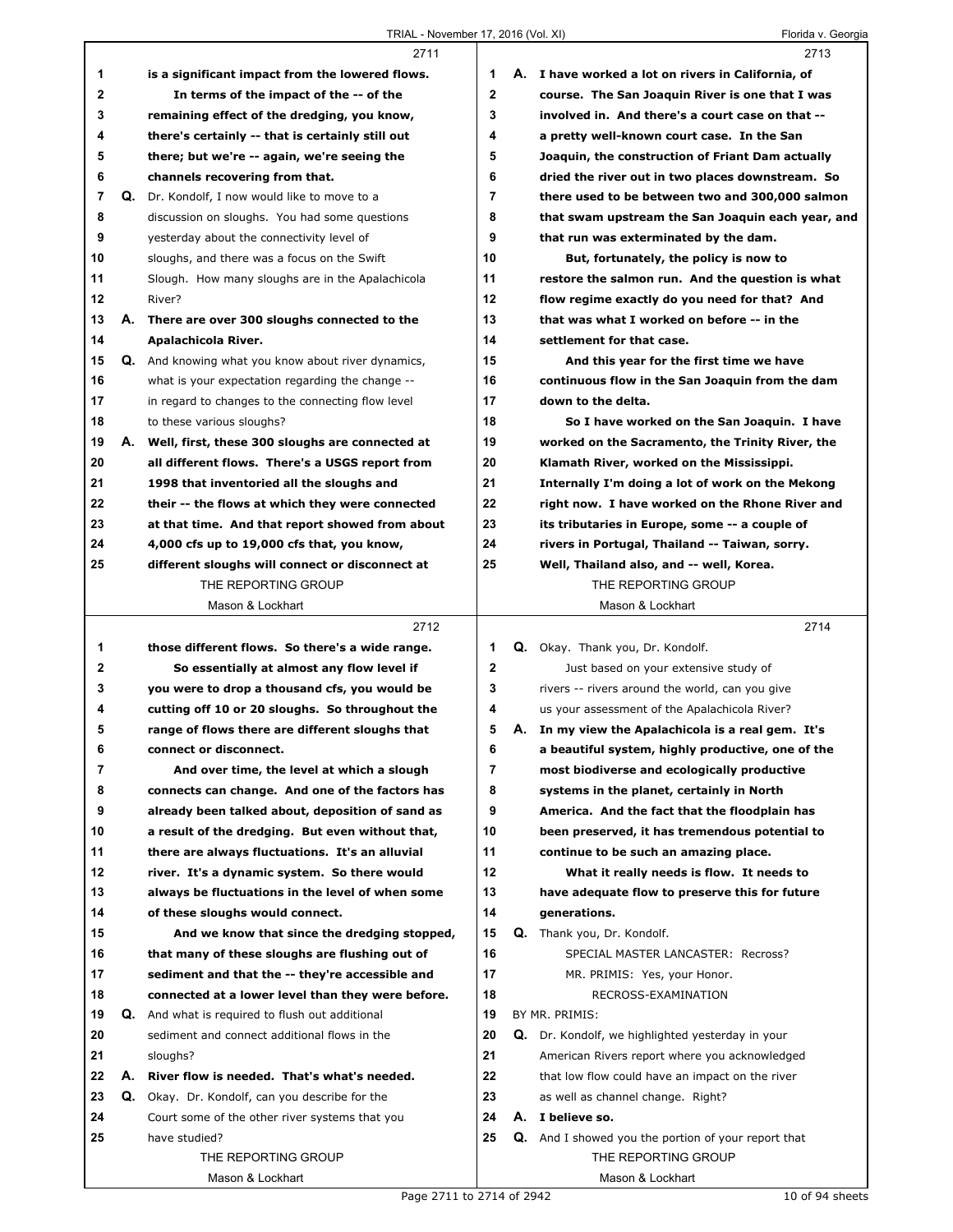|    |    | 2715                                                                                                    |              | 2717                                                                                    |
|----|----|---------------------------------------------------------------------------------------------------------|--------------|-----------------------------------------------------------------------------------------|
| 1  |    | said that. Right?                                                                                       | 1            | letter from the Secretary of War. Can you pull                                          |
| 2  |    | A. It's a bit of a blur; but I think so, yes.                                                           | 2            | that out.                                                                               |
| 3  |    | Q. Okay. And I'm only asking you because you have                                                       | 3            | It was a loose document from Mr. Qureshi.                                               |
| 4  |    | done no quantitative analysis to assess the                                                             | 4            | A. Yes, I have it here.                                                                 |
| 5  |    | relative impact on the river of channel change                                                          | 5            | <b>Q.</b> Okay. And you said that this suggests that all                                |
| 6  |    | caused by the Army Corps as opposed to low flow.                                                        | 6            | the dredging was done to benefit Georgia. Right?                                        |
| 7  |    | True?                                                                                                   | 7            | That's your opinion?                                                                    |
| 8  | А. | Certainly from river mile 23 downstream we can                                                          | 8            | A. The dredging project and the construction of the                                     |
| 9  |    | attribute all the reduction in river stage to                                                           | 9            | dams was done principally to benefit upstream                                           |
| 10 |    | reduced flows from upstream because there is no                                                         | 10           | ports in Georgia and to some extent Alabama, but                                        |
| 11 |    | channel change down there. As you go upstream                                                           | 11           | Georgia primarily.                                                                      |
| 12 |    | from that point, it was not part of my                                                                  | 12           | <b>Q.</b> Okay. I just want to point out that the document                              |
| 13 |    | responsibility to quantify the different effects.                                                       | 13           | we're looking at, JX-1, it bears the header 76th                                        |
| 14 |    | But those that have been -- at least the effect                                                         | 14           | Congress First Session. Correct?                                                        |
| 15 |    | of the reduced flows from upstream have been                                                            | 15           | A. Yes. That appears to be right.                                                       |
| 16 |    | quantified by the Hornberger and Allan reports.                                                         | 16           | Q. And you understand that the dam was built as a                                       |
| 17 |    | Q. Dr. Kondolf, I'm just going to ask you to narrow                                                     | 17           | result of an Act of Congress. Right?                                                    |
| 18 |    | your answers and try to answer the question I'm                                                         | 18           | A. Yes.                                                                                 |
| 19 |    | asking. So I'll just focus on river mile 23 and                                                         | 19           | Q. And Georgia doesn't control the Congress; I don't                                    |
| 20 |    | up.                                                                                                     | 20           | think you're saying that. Right?                                                        |
| 21 |    | You personally, sir, have done no                                                                       | 21           | A. No, I'm not saying that Georgia controls the                                         |
| 22 |    | quantitative analysis to assess the relative                                                            | 22           | Congress.                                                                               |
| 23 |    | impact between Army Corps dredging and channel                                                          | 23           | <b>Q.</b> And this letter is from the Secretary of War.                                 |
| 24 |    | change on the one hand and low flows on the                                                             | 24           | Correct?                                                                                |
| 25 |    | other. Correct?                                                                                         | 25           | A. That's correct.                                                                      |
|    |    | THE REPORTING GROUP                                                                                     |              | THE REPORTING GROUP                                                                     |
|    |    | Mason & Lockhart                                                                                        |              | Mason & Lockhart                                                                        |
|    |    |                                                                                                         |              |                                                                                         |
|    |    | 2716                                                                                                    |              | 2718                                                                                    |
| 1  |    |                                                                                                         | 1            |                                                                                         |
| 2  |    | A. So, again, the purpose of my report was not to do<br>a quantitative disaggregation of those two, no. | $\mathbf{2}$ | <b>Q.</b> And that person is appointed by the President of<br>the United States. Right? |
| 3  |    | Q. Are you capable of answering questions yes and                                                       | 3            | A. Yes. That's correct.                                                                 |
| 4  |    | no?                                                                                                     | 4            | <b>Q.</b> The Governor of Georgia doesn't appoint the                                   |
| 5  |    | A. It depends on the question.                                                                          | 5            | Secretary of War. Right?                                                                |
| 6  |    | Q. How about the last one? Can you answer that                                                          | 6            | A. That's correct.                                                                      |
| 7  |    | question yes or no?                                                                                     | 7            | Q. And in the last part of the cover page, he notes                                     |
| 8  |    | A. Again --                                                                                             | 8            | that he's giving this report as requested by                                            |
| 9  |    | Q. I'll withdraw the question, Dr. Kondolf.                                                             | 9            | resolution of the Committee on Rivers and Harbors                                       |
| 10 |    | A. I'm happy to expand on it, if you would like.                                                        | 10           | of the House of Representatives. Correct?                                               |
| 11 | Q. | No. I'm going to ask you for the opposite,                                                              | 11           | A. That's correct.                                                                      |
| 12 |    | please.                                                                                                 | 12           | Q. And that's the United States House of                                                |
| 13 |    | Dr. Kondolf, with regard to low flows that                                                              | 13           | Representatives. True?                                                                  |
| 14 |    | you have talked about, you have done no                                                                 | 14           | A. That's correct.                                                                      |
| 15 |    | quantitative analysis to assess whether they are                                                        | 15           | Q. Now, you mentioned on your redirect that you have                                    |
| 16 |    | caused by drought versus Corps operations versus                                                        | 16           | done work in 2015 on the Apalachicola River.                                            |
| 17 |    | Georgia's use versus evaporation. Correct?                                                              | 17           | Correct?                                                                                |
| 18 |    | A. It's correct that I have not -- it was not part                                                      | 18           | A. That's right.                                                                        |
| 19 |    | of my report scope to analyze what factors could                                                        | 19           | Q. And in paragraph 8 of your written direct, that's                                    |
| 20 |    | be causing the reduction in flow from upstream to                                                       | 20           | where you have a very short description and note                                        |
| 21 |    | the Apalachicola River.                                                                                 | 21           | that that's what -- that you have been doing some                                       |
| 22 |    | Q. Is another way of saying that no?                                                                    | 22           | work there. Right?                                                                      |
| 23 |    | A. Yes. In answering your question, I did not                                                           | 23           | A. That's correct. In paragraph 8 I briefly                                             |
| 24 |    | analyze those factors.                                                                                  | 24           | describe that work.                                                                     |
| 25 |    | Q. Okay. Sir, you were shown JX-1, which is the                                                         | 25           | Q. And when we talked about Ted Hoehn's presentation                                    |
|    |    | THE REPORTING GROUP                                                                                     |              | THE REPORTING GROUP                                                                     |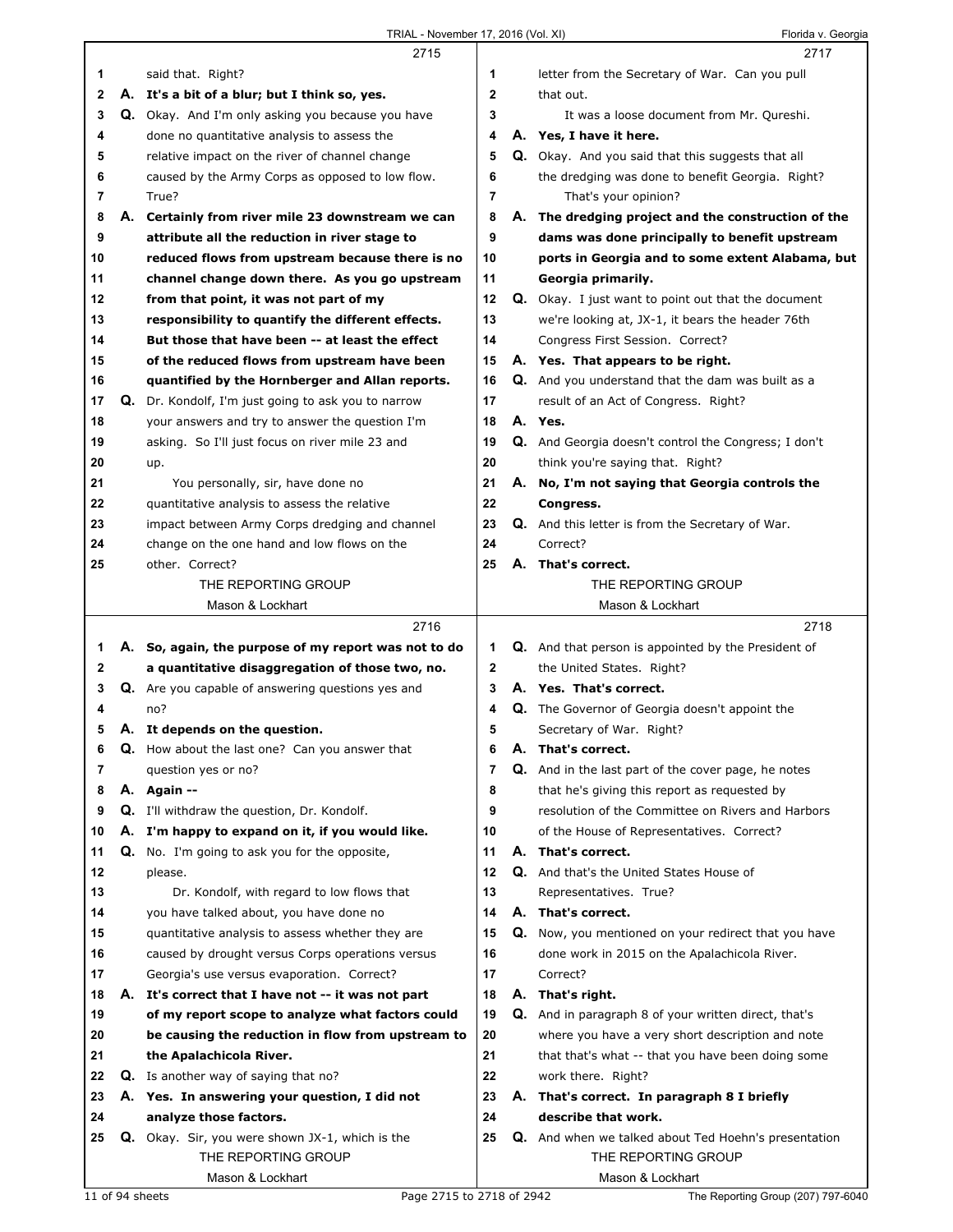|    |    | 2719                                                      |             | 2721                                                       |
|----|----|-----------------------------------------------------------|-------------|------------------------------------------------------------|
| 1  |    | from 2005, you said that's dated. Right?                  | 1           | You did a report, right, in 2015?                          |
| 2  |    | It's out of date. That's your view?                       | $\mathbf 2$ | A. Yes. My team did a report -- progress report in         |
| 3  |    | A. Well, some of the photographs are certainly from       | 3           | 2015.                                                      |
| 4  |    | the dredging era, which would be, you know, 20            | 4           | Q. It's not cited anywhere in your written direct          |
| 5  |    | years ago. So --                                          | 5           | testimony; is it, sir?                                     |
| 6  |    | <b>Q.</b> So the photographs are dated?                   | 6           | A. Maybe not. No.                                          |
| 7  |    | A. Well, and the -- the presentation is from 2000 --      | 7           | Q. It's not. And you didn't mention it with                |
| 8  |    | what was it, 2005 or something?                           | 8           | Mr. Qureshi. Correct?                                      |
| 9  |    | Q. Yes, sir. And Helen Light's report from 2006           | 9           | A. I don't think so, no.                                   |
| 10 |    | that talked about channel change being the single         | 10          | Q. And when Mr. Hoehn was here, you're aware he            |
| 11 |    | biggest effect on the river, that's from 2006.            | 11          | didn't mention that there was a 2015 report on             |
| 12 |    | And you said that's outdated. Right?                      | 12          | the Apalachicola River and mussels that you were           |
| 13 |    | A. Well, I --                                             | 13          | a part of; did he?                                         |
| 14 |    | <b>Q.</b> It's a little old?                              | 14          | A. I don't know. I wasn't here.                            |
| 15 |    | A. Well, I mean, it is 10 years old; and it relies        | 15          | Q. Now, you -- you -- so you acknowledge you did do        |
| 16 |    | on the -- the data it relies on is 20 years old.          | 16          | a report that you delivered to the Florida Fish            |
| 17 |    | <b>Q.</b> And your 2009 American Rivers report that talks | 17          | and Wildlife Commission in 2015. Correct?                  |
| 18 |    | about the severe degradation caused by the Army           | 18          | A. Yes. I think it was November of 2015.                   |
| 19 |    | Corps of the Apalachicola River, you said that's          | 19          | Q. And Ted Hoehn works for the Florida Fish and            |
| 20 |    | somewhat outdated, too, because we're doing this          | 20          | Wildlife Commission. Right?                                |
| 21 |    | work now in 2015. Right?                                  | 21          | A. Yes.                                                    |
| 22 |    | A. Well, I -- again, I think for the time these           | 22          | Q. In fact, Mr. Hoehn, is the person responsible for       |
| 23 |    | reports were done, that they were -- it was fine.         | 23          | mussels along the river. Correct?                          |
| 24 |    | But things -- we do get new information. As we            | 24          | A. I don't know what his responsibilities are.             |
| 25 |    | continue to work, we get further information.             | 25          | <b>Q.</b> Well, you know Mr. Hoehn got your report. Right? |
|    |    | THE REPORTING GROUP                                       |             | THE REPORTING GROUP                                        |
|    |    | Mason & Lockhart                                          |             | Mason & Lockhart                                           |
|    |    |                                                           |             |                                                            |
|    |    | 2720                                                      |             | 2722                                                       |
| 1  |    | <b>Q.</b> And you want the Court to rely on the fact that | 1           | A. I assume so. I -- I don't know.                         |
| 2  |    | you have done more work and have new information.         | 2           | <b>Q.</b> He's the person at Fish and Wildlife who would   |
| 3  |    | Right? That's why you're here?                            | 3           | get it and review it. Correct?                             |
| 4  |    | Things have changed since 2009. We should                 | 4           | A. I'm not sure who would get it and review it at          |
| 5  |    | look at new information. Right?                           | 5           | <b>Fish and Wildlife.</b>                                  |
| 6  | Α. | Well, if it's relevant, certainly, yes.                   | 6           | Q. And you didn't review his testimony at all to           |
| 7  |    | Q. Okay. Now, in paragraph 8 -- take a close look.        | 7           | prepare for this?                                          |
| 8  |    | You don't mention any further documentation of            | 8           | A. No. I think -- I think I was shown a couple             |
| 9  |    | any work you have done for the Florida Fish and           | 9           | places where he mentioned me; but, no, I didn't            |
| 10 |    | Wildlife Commission in that paragraph; do you,            | 10          | review his testimony.                                      |
| 11 |    | sir?                                                      | 11          | Q. And none of those mentioned your November 2015          |
| 12 |    | A. I'm not sure what JX-128 is, but it looks like         | 12          | report. Correct?                                           |
| 13 |    | historical gage data.                                     | 13          | A. I don't recall.                                         |
| 14 |    | <b>Q.</b> Well, it's your -- it's your testimony; and you | 14          | Q. You don't. Well, the transcript will reflect            |
| 15 |    | attached Exhibit 128 as attachment A.                     | 15          | that he didn't mention it.                                 |
| 16 |    | A. Yes.                                                   | 16          | MR. PRIMIS: Your Honor, may I approach?                    |
| 17 |    | Q. So you can look at it. It's gage data. Right?          | 17          | BY MR. PRIMIS:                                             |
| 18 |    | A. Yes. Yes.                                              | 18          | <b>Q.</b> This is GX-1335.                                 |
| 19 |    | Q. So you have never disclosed to this Court that         | 19          | And Dr. Kondolf, this is the report that you               |
| 20 |    | you actually have done and documented additional          | 20          | provided to Florida Fish and Wildlife in November          |
| 21 |    | work after your 2009 American Rivers report in            | 21          | of 2015 concerning your work on river mile 40              |
| 22 |    | the Apalachicola River. Right?                            | 22          | through 63. Correct?                                       |
| 23 | А. | No. I think that -- I think that says it right            | 23          | A. That's right.                                           |
| 24 |    | here.                                                     | 24          | Q. And now that you have seen it, can you confirm,         |
| 25 |    | <b>Q.</b> Did you cite to that report?                    | 25          | again, you never cited this in your written                |
|    |    | THE REPORTING GROUP<br>Mason & Lockhart                   |             | THE REPORTING GROUP<br>Mason & Lockhart                    |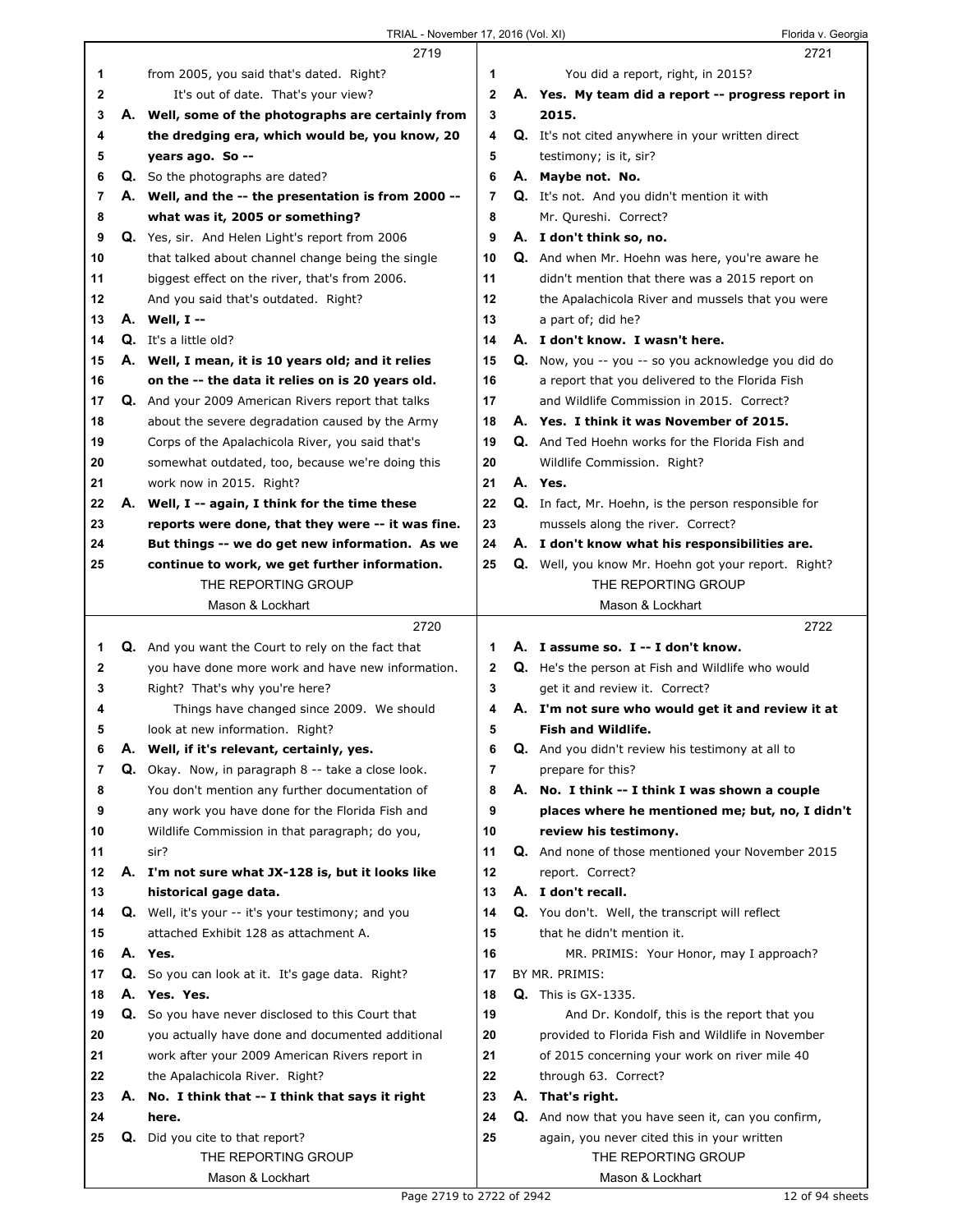|    |    | 2723                                                     |                | 2725                                                       |
|----|----|----------------------------------------------------------|----------------|------------------------------------------------------------|
| 1  |    | direct testimony. Right?                                 | 1              | A. Yes.                                                    |
| 2  |    | A. I don't remember -- well, apparently I didn't.        | $\mathbf{2}$   | Q. And I'm not going to go through it again because        |
| 3  |    | $I -$                                                    | 3              | it's very similar to what was in your American             |
| 4  |    | Q. Now, let's walk through this report, the one that     | 4              | Riverkeepers report, but take a moment and just            |
| 5  |    | you gave to Florida Fish and Wildlife and which          | 5              | confirm that the history you describe here is              |
| 6  |    | was not mentioned by their representative. On            | 6              | accurate?                                                  |
|    |    |                                                          |                |                                                            |
| 7  |    | page 2 you say at the bottom there is a history          | 7              | A. I didn't actually write this. And it does --            |
| 8  |    | of human impacts. Correct?                               | 8              | it's not complete. I think my American Rivers              |
| 9  |    | A. So this report had multiple authors. I -- most        | 9              | report, that was my work; and that's probably a            |
| 10 |    | of it was not written by me; but -- but it was           | 10             | better reflection of my summary of the history.            |
| 11 |    | written by other members of the team.                    | 11             | But this was done by members of the team.                  |
| 12 |    | <b>Q.</b> Okay. Dr. Kondolf, I should have asked this.   | 12             | <b>Q.</b> The team that you were a part of?                |
| 13 |    | Let's just look at the first page. Your name is          | 13             | A. Yes.                                                    |
| 14 |    | the third one down. Correct?                             | 14             | Q. Okay. Can you go to page 8.                             |
| 15 |    | A. That's right.                                         | 15             | A. Okay.                                                   |
| 16 |    | <b>Q.</b> That's you, Mat Kondolf?                       | 16             | Q. Do you see the section called Channel Dredging          |
| 17 | А. | Yes.                                                     | 17             | and Sediment Disposal?                                     |
| 18 |    | <b>Q.</b> So you were a part of this project?            | 18             | A. Yes.                                                    |
|    |    |                                                          |                |                                                            |
| 19 | А. | That's correct.                                          | 19             | Q. In the middle there is a sentence that starts           |
| 20 |    | <b>Q.</b> And you know the context of this document?     | 20             | dredge deposits. Can you take a look on that --            |
| 21 |    | A. Yes. So this was a progress report for the --         | 21             | take a look at that.                                       |
| 22 |    | for this larger study which still had a year to          | 22             | Right in the middle of the Channel Dredging                |
| 23 |    | go.                                                      | 23             | and Sediment Disposal paragraph on page 8.                 |
| 24 |    | Q. Okay, sir.                                            | 24             | A. Right. Beginning dredge deposits?                       |
| 25 |    | A. so --                                                 | 25             | Q. Right.                                                  |
|    |    | THE REPORTING GROUP                                      |                | THE REPORTING GROUP                                        |
|    |    | Mason & Lockhart                                         |                | Mason & Lockhart                                           |
|    |    |                                                          |                |                                                            |
|    |    | 2724                                                     |                | 2726                                                       |
| 1  |    | Q. On page 2 you outline --                              | 1              | MR. PRIMIS: I'm also helping the Court out                 |
| 2  |    |                                                          | 2              |                                                            |
|    |    | MR. QURESHI: Your Honor, may I request                   |                | here, too.                                                 |
| 3  |    | that you allow the witness to finish his                 | 3              | SPECIAL MASTER LANCASTER: What page is                     |
| 4  |    | answer before you begin your next question?              | 4              | that?                                                      |
| 5  |    | BY MR. PRIMIS:                                           | 5              | MR. PRIMIS: Page 8.                                        |
| 6  | Q. | Are you done, Dr. Kondolf?                               | 6              | SPECIAL MASTER LANCASTER: Thank you.                       |
| 7  |    | A. So as I said, this was a progress report. There       | $\overline{7}$ | MR. PRIMIS: In the section called                          |
| 8  |    | was another year to go in the project. And so            | 8              | Channel Dredging, about halfway down.                      |
| 9  |    | this was done so that we could get paid for our          | 9              | SPECIAL MASTER LANCASTER: All right.                       |
| 10 |    | deliverables 1 through 4.                                | 10             | BY MR. PRIMIS:                                             |
| 11 |    | <b>Q.</b> And that's actually a good point. So thank you | 11             | Q. Dr. Kondolf, have you had a chance to read that?        |
| 12 |    | to Mr. Qureshi for letting you finish.                   | 12             | A. The sentence or the entire rest of the paragraph?       |
| 13 |    | You're currently getting paid by the State of            | 13             | <b>Q.</b> Well, I'm focused on that sentence to the end of |
| 14 |    | Florida to do this work. Right?                          | 14             | the paragraph.                                             |
| 15 | Α. | That's correct.                                          | 15             | A. Okay. Okay.                                             |
| 16 |    | Q. And that's -- separate and apart from your expert     | 16             | Q. Now, this report that you and your team submitted       |
| 17 |    | testimony, you are a paid consultant for the             | 17             | to Florida Fish and Wildlife is telling the State          |
| 18 |    | State of Florida. True?                                  | 18             | that there are dredge deposits. And when there             |
| 19 |    | A. Yes. This is a research project through the           | 19             | are high flows, the sand on those dredge deposits          |
| 20 |    | University of Florida. And I'm one of the                | 20             | can be deposited back into the river. Correct?             |
| 21 |    | investigators for this project.                          | 21             | A. Yes.                                                    |
| 22 |    | <b>Q.</b> For which you were compensated. Correct?       | 22             | Q. And one effect of that, I think you said, is that       |
| 23 | А. | That's correct.                                          | 23             | that can raise the bed of the river, right, when           |
| 24 | Q. | Now, you have a whole section on history of human        | 24             | that sand goes back in?                                    |
| 25 |    | impacts, correct -- your team in this report?            | 25             | A. That's true. Yes.                                       |
|    |    | THE REPORTING GROUP                                      |                | THE REPORTING GROUP                                        |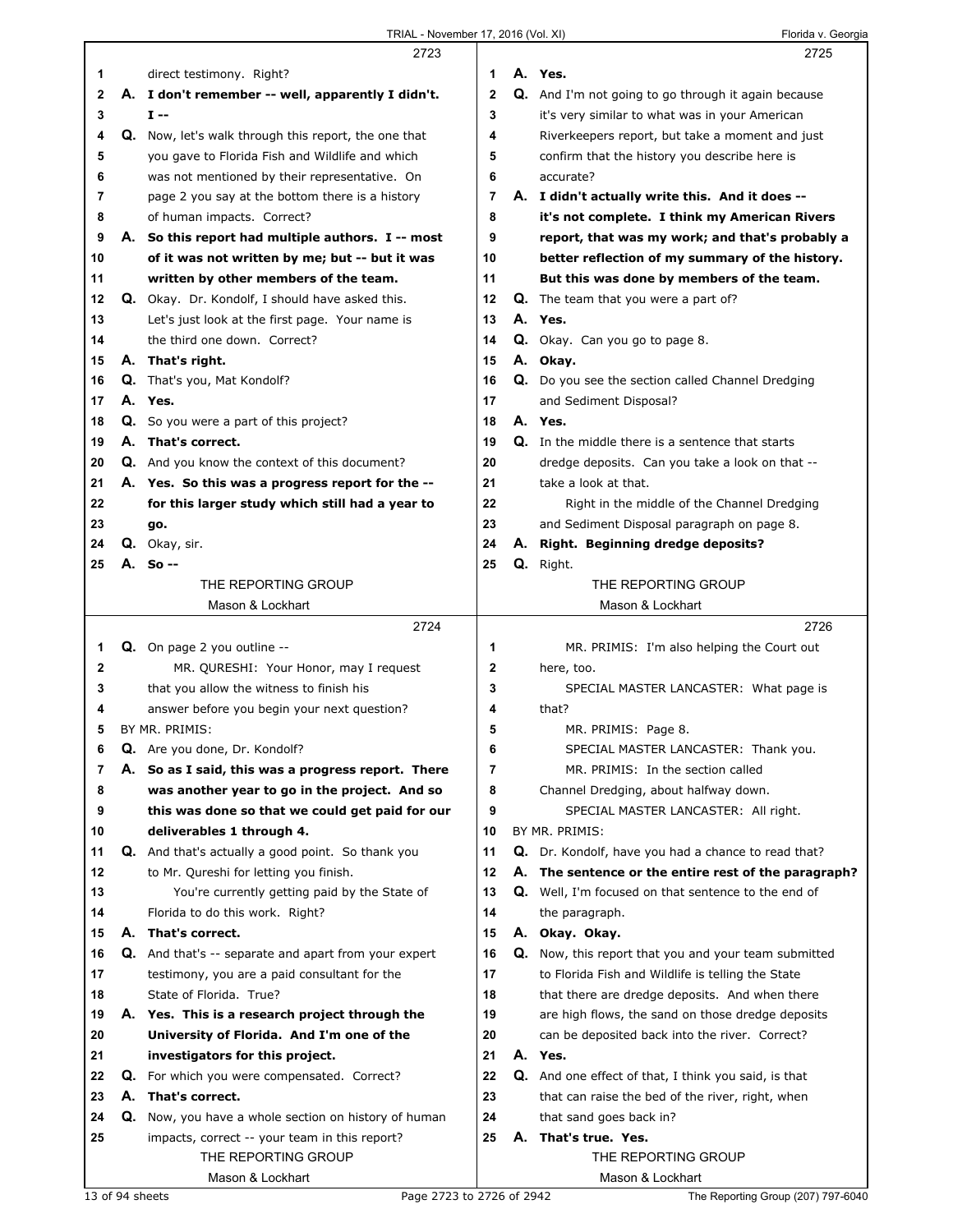|              |    | 2727                                                                                            |              | 2729                                                                                      |
|--------------|----|-------------------------------------------------------------------------------------------------|--------------|-------------------------------------------------------------------------------------------|
| 1            |    | Q. But another effect documented right here by your                                             | 1            | A. Yes.                                                                                   |
| 2            |    | team and reported a year ago to Florida Fish and                                                | $\mathbf{2}$ | Q. And we have a standing rule in the case that                                           |
| 3            |    | Wildlife is that they can plug slough channels.                                                 | 3            | lawyers are not to read lengthy passages; but I                                           |
| 4            |    | Right?                                                                                          | 4            | think, with some relief from the Court, this one                                          |
| 5            |    | A. That's correct. There is -- sand is moving --                                                | 5            | is pretty important, and I want to make sure this                                         |
| 6            |    | during floods there will be sand moving in and                                                  | 6            | one is in the record. So I hope I have developed                                          |
| 7            |    | out of the channel, in and out of sloughs. The                                                  | 7            | some goodwill by not reading.                                                             |
| 8            |    | overall effect, since the cessation of dredging,                                                | 8            | But your team tells the State of Florida that                                             |
| 9            |    | is there is less sand in circulation; and so the                                                | 9            | degradation of the riverbed and channel widening                                          |
| 10           |    | sloughs are tending to flush out. But, yes, you                                                 | 10           | of the river has decreased connectivity to the                                            |
| 11           |    | can certainly get sand going back into sloughs as                                               | 11           | floodplain and slough channels. Correct?                                                  |
| 12           |    | well.                                                                                           | 12           | A. Yes. That's what it says.                                                              |
| 13           |    | <b>Q.</b> Dr. Kondolf, I would just like a clean question                                       | 13           | <b>Q.</b> And you reported that one year ago -- almost one                                |
| 14           |    | and answer. Your team reported to Florida Fish                                                  | 14           | year ago today. True?                                                                     |
| 15           |    | and Wildlife a year ago in 2015 that sand and                                                   | 15           | A. Right.                                                                                 |
| 16           |    | dredge spoils are still going back into the river                                               | 16           | <b>Q.</b> And you say that that causes floodplain                                         |
| 17           |    | and can clog sloughs. Correct?                                                                  | 17           | desiccation and loss of riparian tree species                                             |
| 18           |    | A. Yes. That's correct.                                                                         | 18           | characteristic of swamps. Correct?                                                        |
| 19           |    | Q. Now, the last sentence of that paragraph, your --                                            | 19           | A. That's correct.                                                                        |
| 20           |    | you and your team reported to the State of                                                      | 20           | <b>Q.</b> And that affects the tupelo trees that you                                      |
| 21           |    | Florida that these remaining dredge spoils are a                                                | 21           | mentioned on your redirect. Correct?                                                      |
| 22           |    | persistent source of sand to the river channel.                                                 | 22           | A. That's correct. That's -- the tupelos are                                              |
| 23           |    | Isn't that what you and your team told the State?                                               | 23           | mentioned, yes.                                                                           |
| 24           |    | A. That's correct.                                                                              | 24           | Q. And it has caused many previous perennial sloughs                                      |
| 25           |    | <b>Q.</b> And can you go to the next change -- next                                             | 25           | to go dry. True.                                                                          |
|              |    | THE REPORTING GROUP                                                                             |              | THE REPORTING GROUP                                                                       |
|              |    | Mason & Lockhart                                                                                |              | Mason & Lockhart                                                                          |
|              |    | 2728                                                                                            |              | 2730                                                                                      |
|              |    |                                                                                                 |              |                                                                                           |
| 1            |    |                                                                                                 | 1            |                                                                                           |
| $\mathbf{2}$ |    | page, 9. There is a section called Observed                                                     | $\mathbf{2}$ | A. Yes. There is a reference there to the report by                                       |
| 3            |    | Channel Changes Caused By Human Activities.<br>Correct?                                         | 3            | Helen Light, et al., of 2006 and Darst and Light.                                         |
| 4            |    | A. That's correct.                                                                              | 4            | So it's in effect summarizing information from                                            |
| 5            |    |                                                                                                 | 5            | those USGS reports.                                                                       |
| 6            |    | Q. And, again, a lot of the content here is similar                                             | 6            | <b>Q.</b> And reporting it to the State of Florida Fish and<br>Wildlife in 2015. Correct? |
| 7            |    | to material we covered yesterday; so I won't do                                                 | 7            | A. I write that -- I think it's clear it's                                                |
| 8            |    | it again. But I do just want to establish for                                                   | 8            |                                                                                           |
| 9            |    | the record that you and your team outlined for<br>the State of Florida a year ago in an updated | 9            | referencing this -- these reports -- the<br>information in those reports.                 |
| 10           |    | report that there are many coinciding                                                           | 10           | Q. And let's just focus on the next sentence because                                      |
| 11           |    |                                                                                                 | 11           | you were talking all about mussel habitats on                                             |
| 12           |    | anthropogenic activities. Correct?<br>A. Yes.                                                   | 12           | redirect. You told the State of Florida a year                                            |
| 13           |    | Q. And then you go ahead and list them, like channel                                            | 13           | ago that these impacts of the Army Corps                                                  |
| 14           |    | widening and deepening and other factors.                                                       | 14           | operations has impacted mussel habitat in the                                             |
| 15           |    | Correct? Is that part of your report?                                                           | 15           | slough channels through loss of perennially                                               |
| 16           |    | A. So you're saying that we refer to many coinciding                                            | 16           | flowing water, deposition of sediment carried in                                          |
| 17           |    | anthropogenic activities within a relatively                                                    | 17           | from areas of the mainstream -- mainstem                                                  |
| 18           |    | short history --                                                                                | 18           | disturbed by dredging or outright desiccation.                                            |
| 19           |    | Q. Correct.                                                                                     | 19           | Is that what you told the State of Florida                                                |
| 20           | А. | -- making it difficult to attribute any given                                                   | 20           | last year?                                                                                |
| 21           |    | channel change to a single human activity. Yes.                                                 | 21           | A. Yes. And, again, the citations in that paragraph                                       |
| 22           |    | Q. Now, can you go to the next page, Dr. Kondolf,                                               | 22           | are to the USGS reports. And all this is                                                  |
| 23           |    | page 10 at the bottom. There is a section called                                                | 23           | summarized in those USGS reports.                                                         |
| 24           |    | Lower Water Levels and Less Frequent Floodplain                                                 | 24           | Q. And you're not saying, sir, that there isn't                                           |
| 25           |    | Inundation. Do you see that?                                                                    | 25           | still dredge spoils, and they're not still going                                          |
|              |    | THE REPORTING GROUP                                                                             |              | THE REPORTING GROUP                                                                       |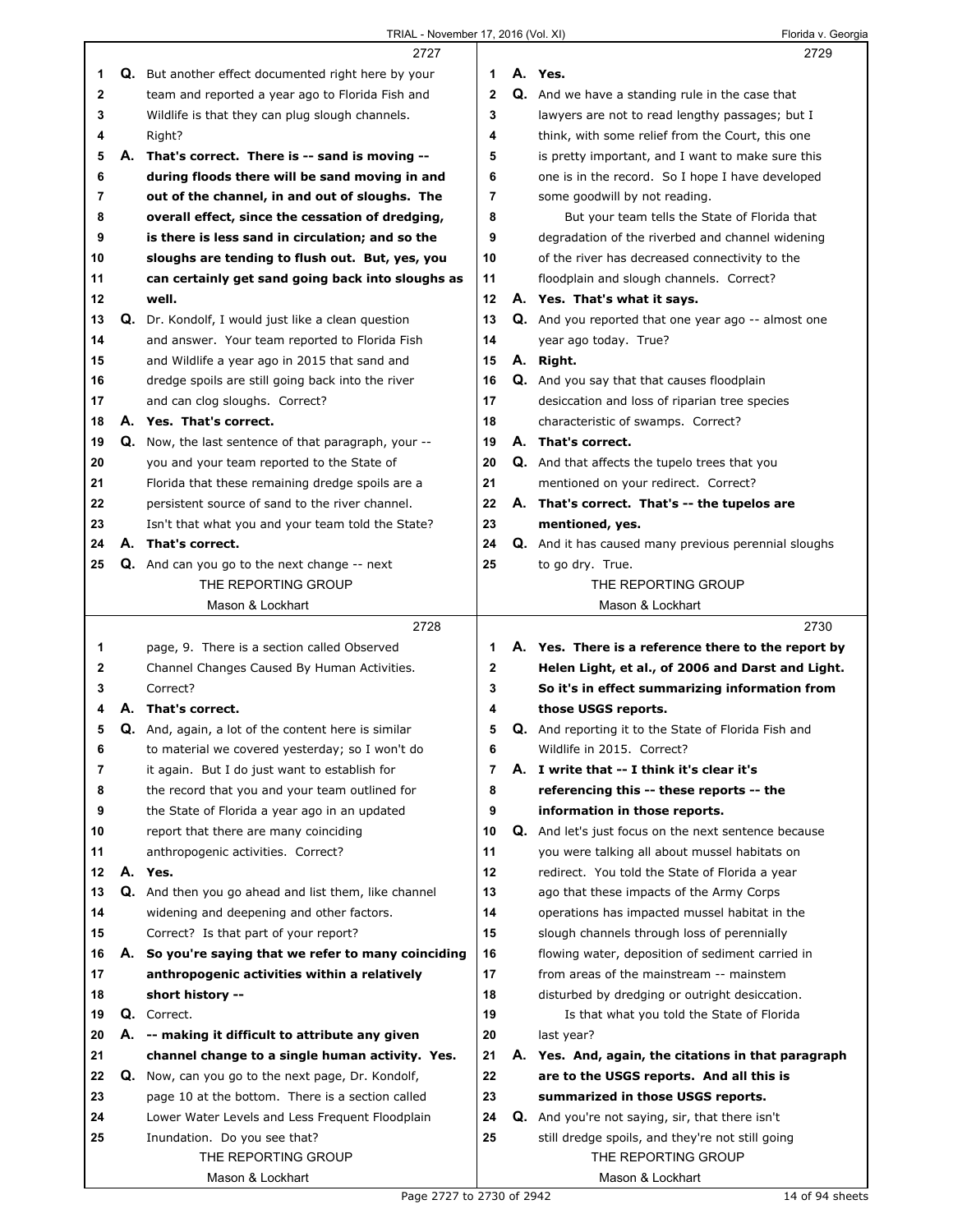|          |    | 2731                                                                   |              | 2733                                                                                                 |
|----------|----|------------------------------------------------------------------------|--------------|------------------------------------------------------------------------------------------------------|
| 1        |    | into the river. Right?                                                 | 1            | tree-line width on figure 4. Correct?                                                                |
| 2        | А. | No. There are still some out there, yes; and                           | $\mathbf{2}$ | A. That's correct.                                                                                   |
| 3        |    | some of them are still being eroded, yes.                              | 3            | <b>Q.</b> Now, let's go to figure 7. It's a couple pages                                             |
| 4        |    | <b>Q.</b> And they can still impact the sloughs. Right?                | 4            | later. It has three horizontal maps of aerial                                                        |
| 5        |    | A. Yes. I would just emphasize, too, that the scale                    | 5            | photos of the river.                                                                                 |
| 6        |    | of the sediment coming in from those is very                           | 6            | Mr. Smith put them up vertically, but in your                                                        |
| 7        |    | small compared to the scale of the impacts during                      | 7            | report they're horizontal. Do you see that?                                                          |
| 8        |    | the act of dredging. I think you made that point                       | 8            | A. Yes.                                                                                              |
| 9        |    | very well yesterday talking about the scale of                         | 9            | <b>Q.</b> And the top one is dated 2012. Right?                                                      |
| 10       |    | the dredging. The scale of the sediment that                           | 10           | A. The one on the right, yes.                                                                        |
| 11       |    | comes in from these deposits that remain, these                        | 11           | <b>Q.</b> And those -- the sand that's shown, those are                                              |
| 12       |    | spoil deposits that remain, is quite a bit                             | 12           | dredge spoils in 2012. Correct?                                                                      |
| 13       |    | smaller.                                                               | 13           | A. Well, they're -- they're point bars. And in some                                                  |
| 14       |    | Q. Dr. Kondolf, on the next page, page 11, there is                    | 14           | cases the point bars were augmented by sand                                                          |
| 15       |    | a section called Preliminary Findings of Recent                        | 15           | deposited from dredge spoils. But I would have                                                       |
| 16       |    | Changes.                                                               | 16           | to look at the individual ones here.                                                                 |
| 17       |    | A. Yes.                                                                | 17           | So, for example, the second one down is -- is                                                        |
| 18       |    | <b>Q.</b> And can I direct your attention to the middle of             | 18           | probably a natural -- well, let's see. It could                                                      |
| 19       |    | that paragraph starting these changes.                                 | 19           | be a natural point bar that developed as part of                                                     |
| 20       |    | A. Yes.                                                                | 20           | the -- these hook and bays. Certainly, the                                                           |
| 21       |    | Q. Can you read to the end, and then I'll ask you                      | 21           | fourth one down and the fifth one down, those                                                        |
| 22       |    | some questions.                                                        | 22           | definitely look like they are fresh deposits of                                                      |
| 23       |    | A. Yes.                                                                | 23           | sand. So they would not have been dredge spoils                                                      |
| 24       |    | Q. Now, you testified here that the river is in a                      | 24           | but, rather, recently-deposited -- well, the term                                                    |
| 25       |    | period of recovery; but a year ago your team told                      | 25           | is -- that's used is part of the hook, this                                                          |
|          |    | THE REPORTING GROUP                                                    |              | THE REPORTING GROUP                                                                                  |
|          |    | Mason & Lockhart                                                       |              | Mason & Lockhart                                                                                     |
|          |    |                                                                        |              |                                                                                                      |
|          |    |                                                                        |              |                                                                                                      |
|          |    | 2732                                                                   |              | 2734                                                                                                 |
| 1        |    | the State of Florida that the river may be in a                        | 1            | feature that grows out into the channel and is                                                       |
| 2        |    | period of recovery. Correct?                                           | $\mathbf{2}$ | effectively narrowing the width of the channel.                                                      |
| 3        |    | A. That's correct.                                                     | 3            | Q. Dr. Kondolf, can you turn to page 22 of your                                                      |
| 4        |    | <b>Q.</b> And, Dr. Kondolf, one thing that this paragraph              | 4            | report, please. And I direct your attention to                                                       |
| 5        |    | points out is that very high flows, like 140,000                       | 5            | the bottom of the last paragraph, perhaps four or                                                    |
| 6        |    | cfs, almost flood conditions, have a good effect                       | 6            | five lines from the bottom.                                                                          |
| 7        |    | because they wash sand into the river. Correct?                        | 7            | A. So page 22, this is the paragraph beginning the                                                   |
| 8        | А. | I'm not sure I follow you.                                             | 8            | daily water surface elevation data?                                                                  |
| 9        |    | <b>Q.</b> That's okay, Dr. Kondolf. Let's move to page --              | 9            | <b>Q.</b> Yes. The part beginning we chose not to use a                                              |
| 10       |    | two pages later. Do you have a chart called                            | 10           | further downstream station at Sumatra. Do you                                                        |
| 11       |    | figure 2? Do you see that?                                             | 11           | see that?                                                                                            |
| 12       |    | A. Yes, I see that.                                                    | 12           | A. Yes.                                                                                              |
| 13<br>14 |    | Q. And each of those stars is a dredge spoil site as                   | 13<br>14     | Q. And what your team is saying here is that there<br>are tidal effects on the river levels south of |
|          |    | documented by the Army Corps in 2001. Correct?                         |              |                                                                                                      |
| 15<br>16 |    | A. Yes.<br>Q. Can you go two pages later, and there we have            | 15<br>16     | Sumatra at mile 20, and so they did not attempt<br>to capture river level information for those.     |
|          |    |                                                                        |              |                                                                                                      |
| 17       |    | another aerial shot of the river. And this                             | 17           | Correct?                                                                                             |
| 18       |    | shows, again, where the dredge spoils occur along                      | 18<br>19     | A. And I -- I didn't write this; but that appears to                                                 |
| 19       |    | the stretch that you're looking at from river                          |              | be what it says, yes.                                                                                |
| 20       |    | mile 39 to 64. Correct?                                                | 20<br>21     | And, again, I tried to make this distinction                                                         |
| 21       | Α. | Well, two pages later it seems to be figure 4,                         |              | yesterday -- I think it's worthwhile -- is down                                                      |
| 22       |    | which is something else. Can you specify which                         | 22           | near the Sumatra Gage, that lower part of the                                                        |
| 23       |    | figure you're talking about?                                           | 23           | river, you have the river floodplain at this<br>level. You have the channel down here. So the        |
| 24<br>25 |    | Q. Yes. Figure 4 -- oh, I'm sorry. That's                              | 24<br>25     |                                                                                                      |
|          |    | tree-line width. This is showing the changes at<br>THE REPORTING GROUP |              | tides can go up and down in the channel, but they<br>THE REPORTING GROUP                             |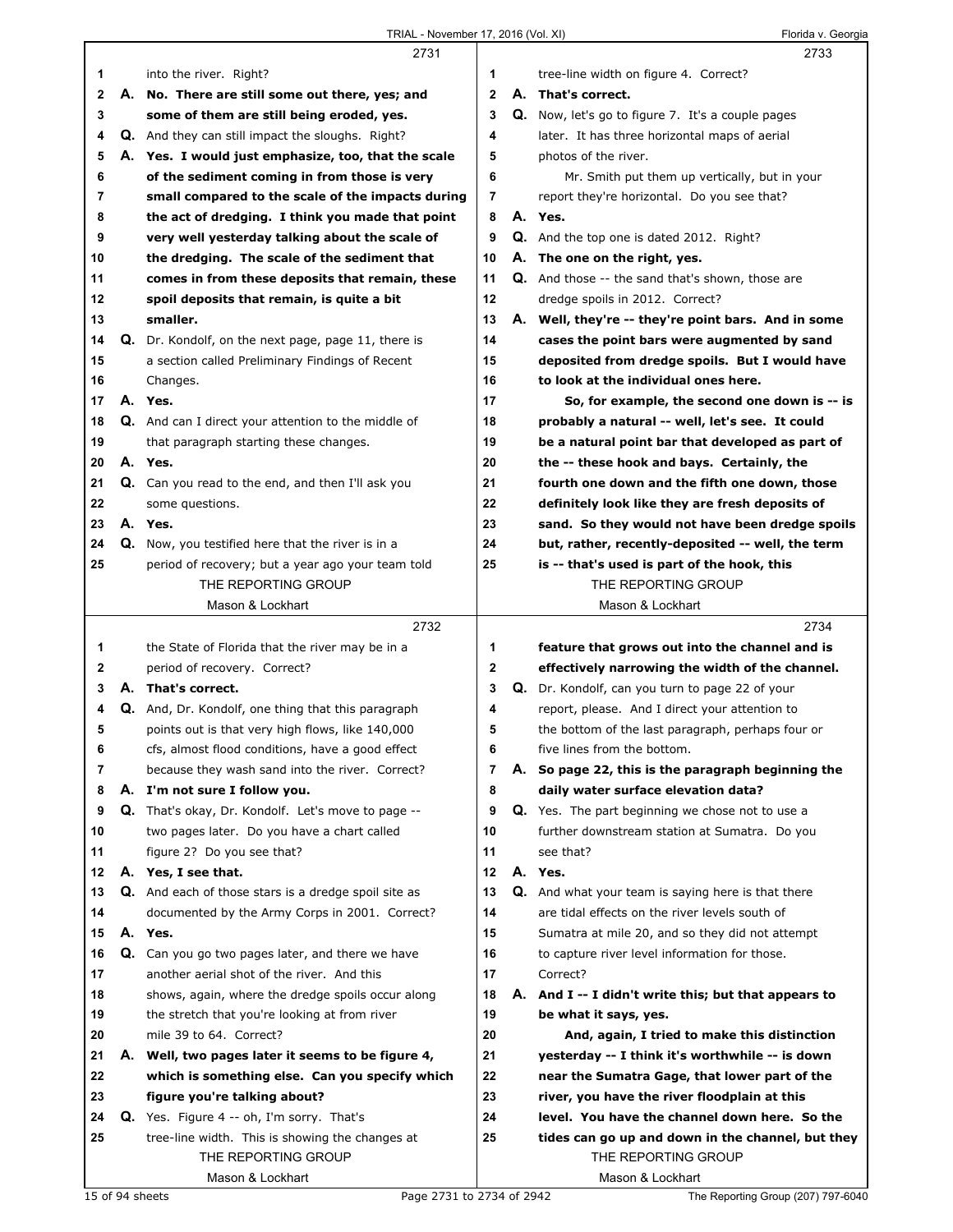|    |    | 2735                                                      |                | 2737                                                       |
|----|----|-----------------------------------------------------------|----------------|------------------------------------------------------------|
| 1  |    | don't affect the surface of the floodplain. So            | 1              | it does that, it erodes out -- it's eroding out a          |
| 2  |    | the floodplain surface is affected by higher              | 2              | channel.                                                   |
| 3  |    | flows in the river.                                       | 3              | This is a natural part of river dynamics is                |
| 4  |    | So we have to -- it's important to                        | 4              | that you can get what are called meander cutoffs.          |
| 5  |    | distinguish the river channel itself may be               | 5              | So you have a meander bend; and it can cut off in          |
| 6  |    | tidal, whereas, the floodplain surface is only            | 6              | two ways, either a neck cutoff or it's just bank           |
| 7  |    | affected by riverine flows.                               | $\overline{7}$ | erosion that eventually cuts through. Or you can           |
| 8  | Q. | Dr. Kondolf, can you turn to page 31 of your 2015         | 8              | have what's called a chute cutoff -- C H U T E,            |
| 9  |    | report to Florida Fish and Wildlife. You have a           | 9              | not spelled as you would expect. And this -- and           |
| 10 |    | section called Dredge Spoil in the Floodplain.            | 10             | this is where during the flood flows the river             |
| 11 |    | Correct?                                                  | 11             | begins carving out a shortcut channel.                     |
| 12 |    | A. That's correct.                                        | 12             | And that's what's happening here. I would                  |
| 13 |    | <b>Q.</b> At the bottom of that page there's a picture of | 13             | expect, you know, in 5 or 10 years' time that the          |
| 14 |    | Sand Mountain taken in 2015?                              | 14             | river might be flowing through this channel                |
| 15 |    | A. That's correct.                                        | 15             | instead of the existing river. And that's just a           |
| 16 |    | <b>Q.</b> It's still there?                               | 16             | natural part of river dynamics.                            |
| 17 |    | A. Yes. As I said yesterday, Sand Mountain is still       | 17             | Q. Dr. Kondolf, can you now turn to page 44 of your        |
| 18 |    | there.                                                    | 18             | November 2015 report. And just to put it in                |
| 19 |    | Q. And in this section you report to Florida Fish         | 19             | context, if you look at page 43 first, you will            |
| 20 |    | and Wildlife in that first sentence that spoil            | 20             | see that we're in a section called Mussels.                |
| 21 |    | mounds from past dredging is likely a continual           | 21             | A. Yes.                                                    |
| 22 |    | source of sediment. Correct?                              | 22             | Q. And then go to page 44. And I want to direct            |
| 23 |    | A. That's right.                                          | 23             | your attention to the bottom of page 44, and in            |
| 24 |    | Q. Can you go two pages back now to page 33, and          | 24             | particular the sentence about five lines from the          |
| 25 |    | there's a section called Slough and Cutoff                | 25             | bottom that starts this survey.                            |
|    |    | THE REPORTING GROUP                                       |                | THE REPORTING GROUP                                        |
|    |    | Mason & Lockhart                                          |                | Mason & Lockhart                                           |
|    |    |                                                           |                |                                                            |
|    |    | 2736                                                      |                | 2738                                                       |
| 1  |    | Inspections and Associated Photography. Do you            | 1              | A. Okay.                                                   |
| 2  |    | see that?                                                 | 2              | Q. Before we go into this, the Latin name A                |
| 3  |    | A. Yes.                                                   | 3              | neislerii, do you see that?                                |
| 4  |    | Q. Now, here is another slough that we haven't            | 4              | A. Yes.                                                    |
| 5  |    | talked about called Mary Slough. Right?                   | 5              | <b>Q.</b> That is the fat threeridge mussel. Correct?      |
| 6  |    | A. Let's see.                                             | 6              | A. I believe so. I'm not an expert on mussels, but         |
| 7  |    | Q. The last line above the caption identifies it as       | 7              | I think I recall seeing that that is the Latin             |
| 8  |    | Mary Slough near river mile 58.5. Correct?                | 8              | name.                                                      |
| 9  |    | A. Yes. Figure B-5 on figures 22 to 24. Let's see.        | 9              | Q. You just testified on redirect about the work           |
| 10 |    | Okay. I'm not sure that the photograph                    | 10             | Dr. Allan was doing on mussels. Correct?                   |
| 11 |    | below -- I don't think that is Mary Slough.               | 11             | A. Yes.                                                    |
| 12 |    | But -- that's a cutoff that's in -- natural               | 12             | Q. So you're familiar enough --                            |
| 13 |    | cutoff that's in progress.                                | 13             | A. Yes.                                                    |
| 14 |    | Q. Okay. Well, let's go to the next page.                 | 14             | <b>Q.</b> -- to give testimony to the Supreme Court about  |
| 15 |    | A. Okay.                                                  | 15             | it?                                                        |
| 16 |    | <b>Q.</b> You're disputing, by the way, that this is Mary | 16             | A. Yes.                                                    |
| 17 |    | Slough?                                                   | 17             | <b>Q.</b> Okay. In this report of November 2015, you       |
| 18 |    | A. I don't think this is Mary Slough.                     | 18             | report to the Florida Fish and Wildlife                    |
| 19 |    | Q. Okay.                                                  | 19             | Commission that the fat threeridge is likely one           |
| 20 | А. | No. This is -- so near -- near the Florida                | 20             | of the most abundant mussels in the middle                 |
| 21 |    | River -- I mean, if you like, we could pull out a         | 21             | reaches of the Apalachicola River. Right?                  |
| 22 |    | photo; and I could show you where this is. Near           | 22             | A. Again, perhaps we should --                             |
| 23 |    | the Florida River there's a very pronounced               | 23             | <b>Q.</b> My question, sir, was did you report what I just |
| 24 |    | meander bend in the river. And at flood flow              | 24             | said before the Florida Fish and Wildlife                  |
| 25 |    | water flows across this meander bend. And so as           | 25             | Commission?                                                |
|    |    | THE REPORTING GROUP                                       |                | THE REPORTING GROUP                                        |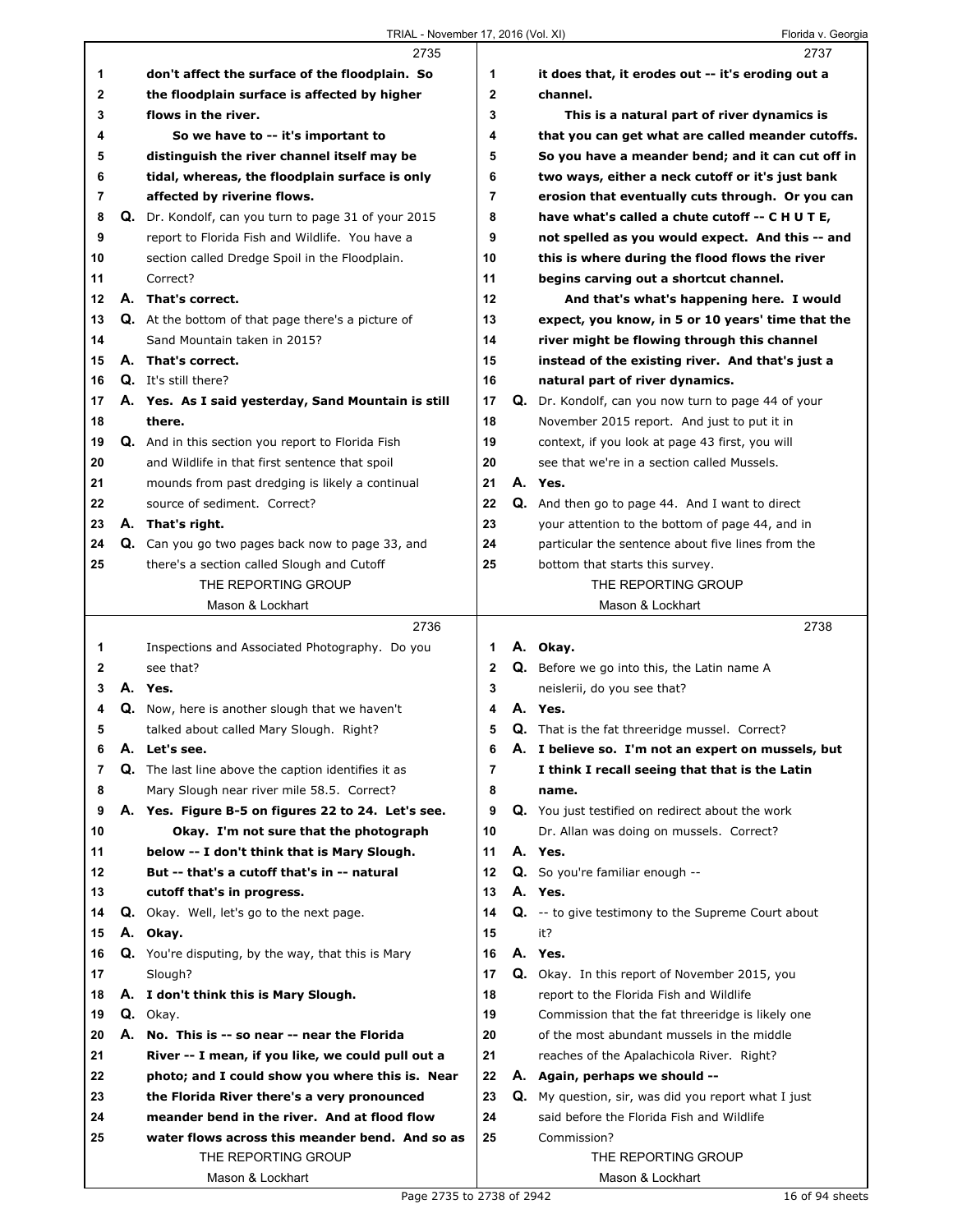|          |    | 2739                                                                       |                | 2741                                                               |
|----------|----|----------------------------------------------------------------------------|----------------|--------------------------------------------------------------------|
| 1        |    | MR. QURESHI: Again, the witness needs                                      | 1              | strong scientific basis for evaluating                             |
| 2        |    | to answer your question before you begin the                               | $\mathbf{2}$   | restoration projects that would benefit mussels                    |
| 3        |    | next question, please.                                                     | 3              | in this reach from river mile 40 to 63. And this                   |
| 4        |    | MR. PRIMIS: Your Honor, I won't debate                                     | 4              | reach has a lot of what are called hooks and                       |
| 5        |    | with counsel. Can I just ask you to have the                               | 5              | bays. And it's a way that the river channel has                    |
| 6        |    | witness give an answer to my narrow question?                              | 6              | been changing apparently to renarrow the                           |
| 7        |    | SPECIAL MASTER LANCASTER: Just so you                                      | $\overline{7}$ | riverbed. That seems to be the result of these                     |
| 8        |    | should understand, if you can answer the                                   | 8              | channel changes.                                                   |
| 9        |    | question yes or no, do so. Your counsel can                                | 9              | <b>Q.</b> We went through the report, and counsel for              |
| 10       |    | come up and ask for clarification.                                         | 10             | Georgia took particular sentences out of                           |
| 11       |    | A. Okay. I think it would be the least misleading                          | 11             | particular sections. Can you tell us as a whole                    |
| 12       |    | if I pointed out this is a report that was done                            | 12             | what's the relationship between this report and                    |
| 13       |    | by multiple authors, and I did not write this                              | 13             | the conclusions you reached in your direct                         |
| 14       |    | section on mussels. Our mussel expert on the                               | 14             | testimony?                                                         |
| 15       |    | team, Michael Gangloff, wrote the section on                               | 15             | A. The conclusions in my direct testimony stand. I                 |
| 16       |    | mussels. So this was not my work here.                                     | 16             | don't -- there's -- this report is -- well,                        |
| 17       |    | Q. Dr. Kondolf, you and your team submitted a report                       | 17             | there's some aspects here that -- for example,                     |
| 18       |    | a year ago to Florida Fish and Wildlife saying                             | 18             | the -- we talked -- in here we report on the --                    |
| 19       |    | that the fat threeridge was likely one of the                              | 19             | our analysis of 2013 aerial imagery showing                        |
| 20       |    | most abundant mussels in the middle reaches.                               | 20             | that there has been narrowing of the river and                     |
| 21       |    | Correct?                                                                   | 21             | colonization by vegetation. And that -- that                       |
| 22       |    | A. That is in our report, yes. Again, it's not a                           | 22             | informed my expert opinion that -- some of the                     |
| 23       |    | section that I wrote or even reviewed; but                                 | 23             | experience that I gained from doing this work for                  |
| 24       |    | that -- that's the opinion of -- of my colleague                           | 24             | <b>Florida Fish and Wildlife Commission.</b>                       |
| 25       |    | obviously.                                                                 | 25             | <b>Q.</b> And the narrowing of the river and the                   |
|          |    | THE REPORTING GROUP                                                        |                | THE REPORTING GROUP                                                |
|          |    | Mason & Lockhart                                                           |                | Mason & Lockhart                                                   |
|          |    |                                                                            |                |                                                                    |
|          |    | 2740                                                                       |                | 2742                                                               |
| 1        |    | <b>Q.</b> And you said your colleague is Michael Gangloff,                 | 1              | colonization represents what?                                      |
| 2        |    | who is a mussel expert who included this in your                           | $\mathbf{2}$   | A. That's a part of the recovery of the river from                 |
| 3        |    | joint report to Florida Fish and Wildlife.                                 | 3              | the past impacts.                                                  |
| 4        |    | Correct?                                                                   | 4              | <b>Q.</b> And was required for the river to fully recover?         |
| 5        |    | A. That's correct.                                                         | 5              | A. To fully recover the river needs flow. It needs                 |
| 6        |    | MR. PRIMIS: No further questions, your                                     | 6              | adequate flow.                                                     |
| 7        |    | Honor.                                                                     | $\overline{7}$ | <b>Q.</b> Okay. Thank you, doctor.                                 |
| 8        |    | SPECIAL MASTER LANCASTER: Redirect?                                        | 8              | MR. PRIMIS: No further questions, your                             |
| 9        |    | REDIRECT EXAMINATION                                                       | 9              | Honor.                                                             |
| 10       |    | BY MR. QURESHI:                                                            | 10             | SPECIAL MASTER LANCASTER: Doctor,                                  |
| 11       |    | Q. Very briefly, Dr. Kondolf. What was the purpose                         | 11             | you're going to have to help me here. I'm                          |
| 12       |    | of this work that's memorialized in GX-1335?                               | 12             | not sure that I'm familiar with the topics.                        |
| 13       | А. | This was a progress report, so we had actually                             | 13             | But GX-1335 bears your name in part as --                          |
| 14       |    | just started our study in the summer. And we had                           | 14             | THE WITNESS: Yes.                                                  |
| 15       |    | a deadline to produce these, you know,                                     | 15             | SPECIAL MASTER LANCASTER: -- as an                                 |
| 16       |    | deliverables, they're called, reports or datasets                          | 16             | author.                                                            |
| 17       |    | that we -- we were to provide in order to get                              | 17             | THE WITNESS: Yes.                                                  |
| 18       |    | paid for our initial section of work. And so                               | 18             | SPECIAL MASTER LANCASTER: And your                                 |
| 19       |    | that's what this reflected.                                                | 19             | testimony is that you did not write certain                        |
| 20       |    | So this was not a final report in any way.                                 | 20             | parts of this; is that correct?                                    |
| 21       |    | It was simply the deliverables report,                                     | 21             | THE WITNESS: That's right.                                         |
| 22       |    | essentially a progress report.                                             | 22             | SPECIAL MASTER LANCASTER: Did you read                             |
| 23       |    | <b>Q.</b> And what's your understanding as to why the State                | 23             | it all?                                                            |
| 24<br>25 |    | of Florida was undertaking this work?                                      | 24<br>25       | THE WITNESS: I don't -- I don't think I                            |
|          |    | A. Again, the purpose of our study was to develop a<br>THE REPORTING GROUP |                | read the mussel part. But I read other -- I<br>THE REPORTING GROUP |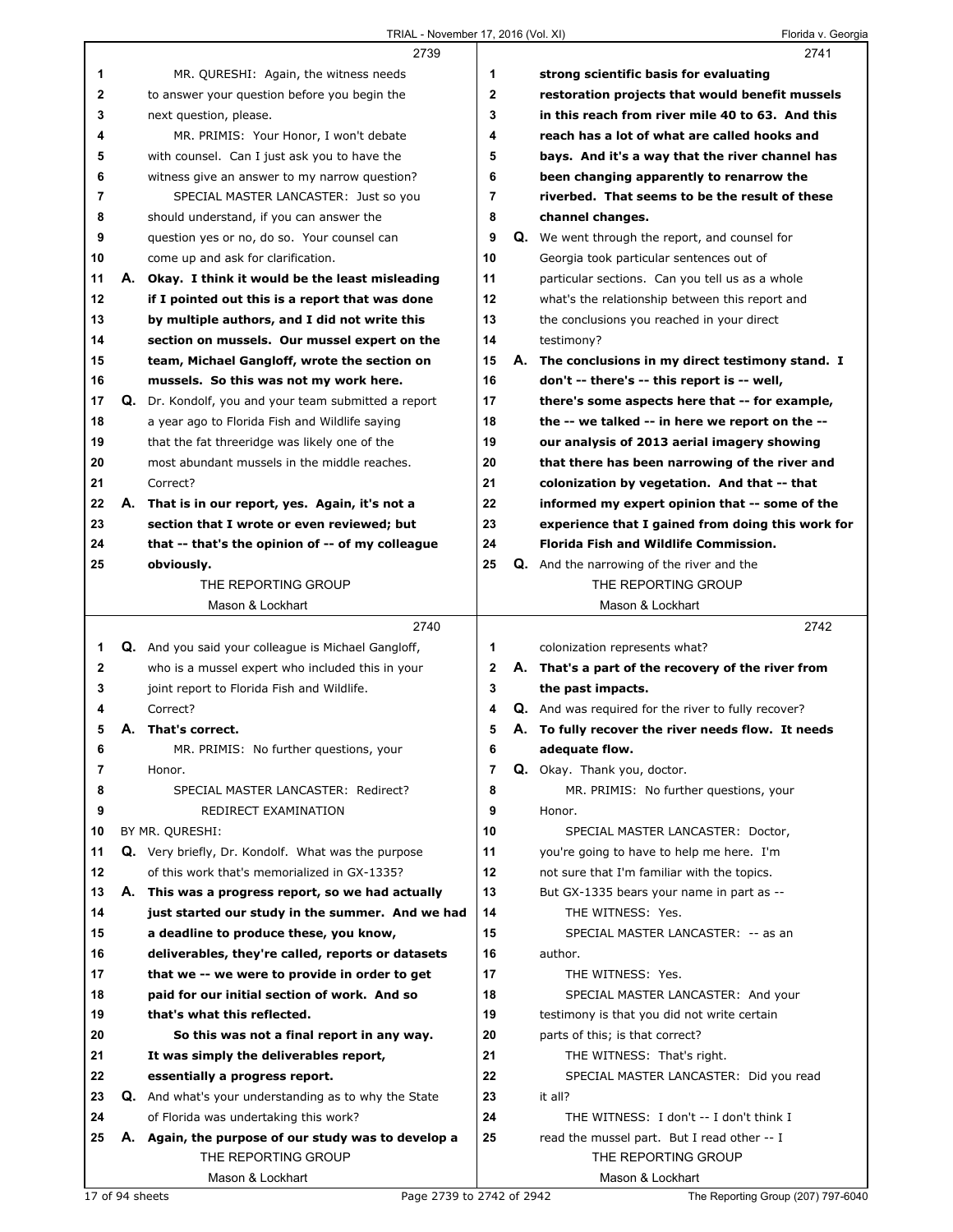|          | 2743                                                                                        |              | 2745                                                                                           |
|----------|---------------------------------------------------------------------------------------------|--------------|------------------------------------------------------------------------------------------------|
| 1        | think I read all the other parts.                                                           | 1            | an expert on specific practical measures that                                                  |
| 2        | SPECIAL MASTER LANCASTER: Did you                                                           | $\mathbf{2}$ | have been applied to limit agricultural and                                                    |
| 3        | approve of this report in total?                                                            | 3            | municipal water use across the country for                                                     |
| 4        | THE WITNESS: Yes. I would say there                                                         | 4            | the benefit of the environment.                                                                |
| 5        | was -- it was kind of a last-minute thing to                                                | 5            | THE CLERK: Please raise your right                                                             |
| 6        | pull it together, I think, amongst all of us                                                | 6            | hand.                                                                                          |
| 7        | on the team. But, yes.                                                                      | 7            | Do you solemnly swear that the testimony                                                       |
| 8        | SPECIAL MASTER LANCASTER: Are you                                                           | 8            | you shall give in the cause now in hearing                                                     |
| 9        | familiar with the tri-state Compact?                                                        | 9            | shall be the truth, the whole truth, and                                                       |
| 10       | THE WITNESS: Unfortunately, I'm not.                                                        | 10           | nothing but the truth, so help you God?                                                        |
| 11       | SPECIAL MASTER LANCASTER: Are you                                                           | 11           | THE WITNESS: I do.                                                                             |
| 12       | familiar with the ACF Stakeholders                                                          | 12           | THE CLERK: Please be seated.                                                                   |
| 13       | Sustainable Water Management Plan?                                                          | 13           | Pull yourself right up to the microphone                                                       |
| 14       | THE WITNESS: I have heard of it, but                                                        | 14           | and please state your name and spell your                                                      |
| 15       | I'm not familiar with it.                                                                   | 15           | last name.                                                                                     |
| 16       | SPECIAL MASTER LANCASTER: You told me                                                       | 16           | THE WITNESS: Let me get some water.                                                            |
| 17       | and the rest of the crew about your extensive                                               | 17           | My name is David Sunding. My last name                                                         |
| 18       | experience with rivers worldwide. Do you                                                    | 18           | is spelled SUNDING.                                                                            |
| 19       | know anything about the Penobscot?                                                          | 19           | MR. PERRY: Your Honor, may we approach                                                         |
| 20       | THE WITNESS: Not much, I -- I confess.                                                      | 20           | to provide the witness with the --                                                             |
| 21       | SPECIAL MASTER LANCASTER: You know it's                                                     | 21           | SPECIAL MASTER LANCASTER: Thank you.                                                           |
| 22       | in Maine?                                                                                   | 22           | DIRECT EXAMINATION                                                                             |
| 23       | THE WITNESS: I know it's in Maine.                                                          | 23           | BY MR. PERRY:                                                                                  |
| 24       | SPECIAL MASTER LANCASTER: I have been                                                       | 24           | Q. Dr. Sunding, do you adopt that prefiled direct                                              |
| 25       | improving my vocabulary since this thing                                                    | 25           | testimony as your testimony in this case?                                                      |
|          | THE REPORTING GROUP                                                                         |              | THE REPORTING GROUP                                                                            |
|          | Mason & Lockhart                                                                            |              | Mason & Lockhart                                                                               |
|          |                                                                                             |              |                                                                                                |
|          | 2744                                                                                        |              | 2746                                                                                           |
| 1        | started. I now understand what riverine is.                                                 | 1            | A. I do.                                                                                       |
| 2        | What is fluvial?                                                                            | 2            | Q. Thank you.                                                                                  |
| 3        | THE WITNESS: Fluvial is the same. It's                                                      | 3            | MR. PRIMIS: Your Honor, we have --                                                             |
| 4        | just the Latin-based word. Fluvius from                                                     | 4            | again, I'm going to hand out some documents                                                    |
| 5        | Latin for river. So fluvial just refers to                                                  | 5            | for the cross-examination.                                                                     |
| 6        | something pertaining to rivers.                                                             | 6            | SPECIAL MASTER LANCASTER: Sure.                                                                |
| 7        | SPECIAL MASTER LANCASTER: Further                                                           | 7            | CROSS-EXAMINATION                                                                              |
| 8        | direct?                                                                                     | 8            | BY MR. PRIMIS:                                                                                 |
| 9        | Further cross?                                                                              | 9            | Q. Good morning, Dr. Sunding.                                                                  |
| 10       | MR. PRIMIS: No, your Honor.                                                                 | 10           | A. Good morning.                                                                               |
| 11       | MR. QURESHI: Nothing further, your                                                          | 11           | MR. PRIMIS: Your Honor, just to explain                                                        |
| 12       | Honor.                                                                                      | 12           | what we have done here, there are a number of                                                  |
| 13       | SPECIAL MASTER LANCASTER: Thank you                                                         | 13           | lengthy expert reports that bear on                                                            |
| 14       | very much.                                                                                  | 14           | Dr. Sunding's testimony; but there's really                                                    |
| 15       | THE WITNESS: Okay. Thank you.                                                               | 15           | two or three pages that we're going to come                                                    |
| 16       | SPECIAL MASTER LANCASTER: Why don't we                                                      | 16           | back to again and again. So I have just                                                        |
| 17       | recess.                                                                                     | 17           | excerpted them, stapled them, and put them in                                                  |
| 18       | (Time Noted: 10:26 a.m.)                                                                    | 18           | the sleeve.                                                                                    |
| 19       | (Recess Called)                                                                             | 19           | BY MR. PRIMIS:                                                                                 |
| 20       | (Time Noted: 10:40 a.m.)                                                                    | 20           | Q. And, Dr. Sunding, are you able to recognize these                                           |
| 21<br>22 | MR. PERRY: Good mourning, your Honor.                                                       | 21<br>22     | as tables from your reports which we have just                                                 |
| 23       | SPECIAL MASTER LANCASTER: Good morning.<br>MR. PERRY: Florida would like to call            | 23           | copied and pasted into a single demonstrative?                                                 |
| 24       |                                                                                             | 24           | A. Yes. That appears to be the case.                                                           |
| 25       | David Sunding, who is Florida's agricultural<br>and natural resources economist. He is also | 25           | Q. Okay. Dr. Sunding, you were first retained by<br>Florida for this case around 2006 or 2007. |
|          | THE REPORTING GROUP                                                                         |              | THE REPORTING GROUP                                                                            |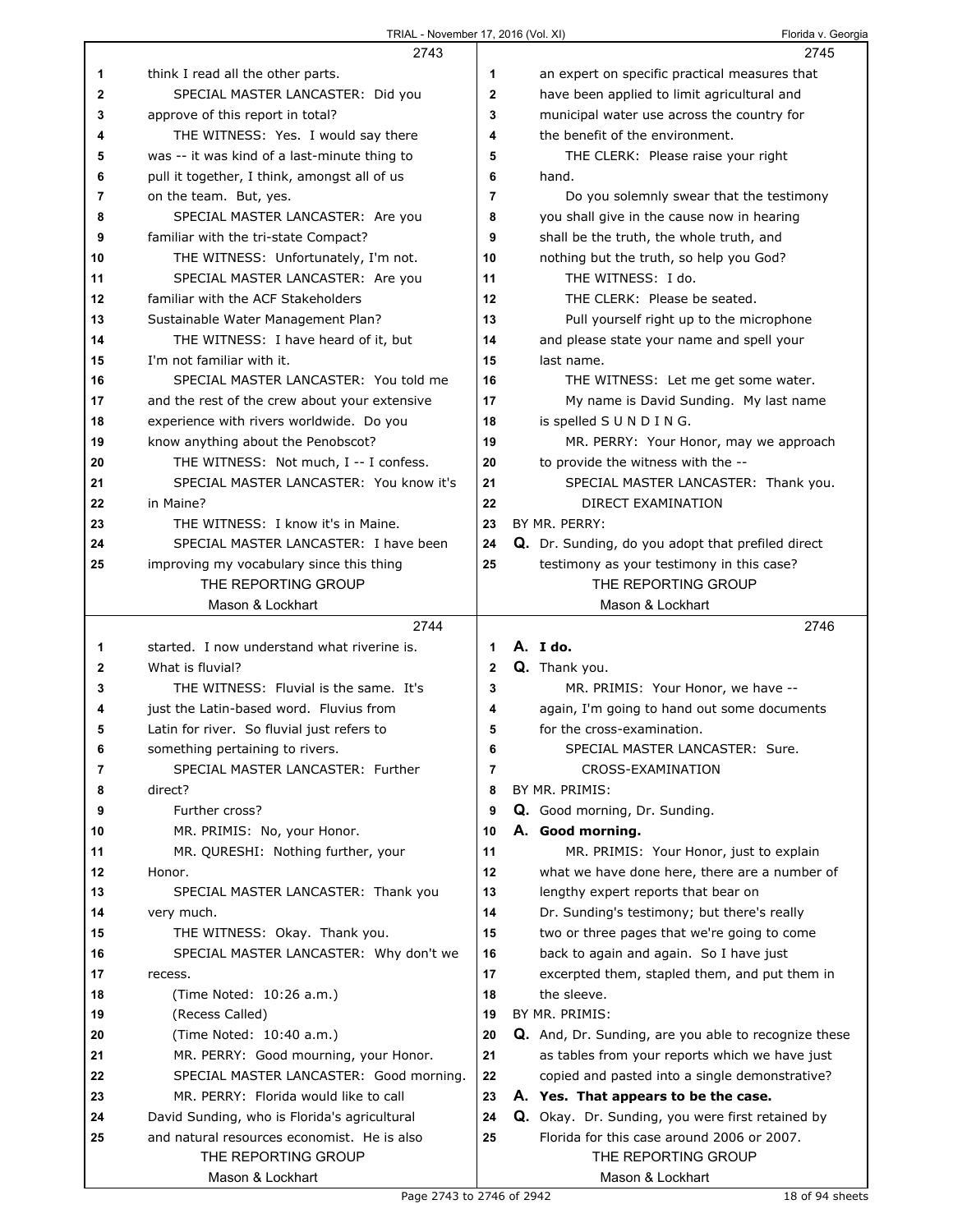|    |    | 2747                                                |                | 2749                                                |
|----|----|-----------------------------------------------------|----------------|-----------------------------------------------------|
| 1  |    | Correct?                                            | 1              | Correct?                                            |
| 2  |    | A. Yes.                                             | $\overline{2}$ | A. Absolutely.                                      |
| 3  |    | Q. And you have been working on becoming familiar   | 3              | Q. Okay. Could you turn to page 24, line 20.        |
| 4  |    | with the issues in this case for almost a decade.   | 4              | MR. PRIMIS: And I would ask Mr. Smith               |
| 5  |    | True?                                               | 5              | to play clips 322 and 323.                          |
| 6  |    | A. Sure. With varying levels of intensity during    | 6              | (Whereupon the video was played.)                   |
| 7  |    | different time periods.                             | 7              | BY MR. PRIMIS:                                      |
| 8  |    | $Q.$ Doctor --                                      | 8              | Q. Dr. Sunding, were you asked those questions; and |
| 9  |    | A. My early involvement was not too much.           | 9              | did you give those answers?                         |
| 10 |    | Q. Dr. Sunding, can you just bring the microphone   | 10             | A. Yes. And I still believe they're accurate.       |
| 11 |    | closer?                                             | 11             | Q. Now, you did not analyze any biologic or         |
| 12 |    | A. Sure. I'll scoot the chair up.                   | 12             | hydrologic impacts of Georgia's consumptive use     |
| 13 |    | There you go.                                       | 13             | in Florida. Correct?                                |
| 14 |    | Q. Are you good?                                    | 14             | A. No. That was in the domain of other experts.     |
| 15 |    | A. Is that better?                                  | 15             | Q. You would agree that you could have analyzed the |
| 16 |    | Q. Yes.                                             | 16             | value of Florida's commercial oyster or fishing     |
| 17 |    | One deficit that you have is you haven't been       | 17             | industries under certain Georgia consumptive use    |
| 18 |    | here every day, so the lawyers know all the         | 18             | assumptions; is that correct?                       |
| 19 |    | tricks of the trade at this point. And the          | 19             | A. Are you talking about an increment or a total    |
| 20 |    | microphone is a big one.                            | 20             | value of, say, commercial landings?                 |
| 21 |    | A. All right.                                       | 21             | Q. Dr. Sunding, you haven't analyzed Florida's      |
| 22 |    | Q. As is speaking slowly.                           | 22             | oyster or commercial fishing industries in this     |
| 23 |    | A. All right.                                       | 23             | case. Correct?                                      |
| 24 |    | Q. So, Dr. Sunding, you're an economist by trade.   | 24             | A. No. I think that was included in Dr. Phaneuf's   |
| 25 |    | Correct?                                            | 25             | expert report. I don't remember reporting on a      |
|    |    | THE REPORTING GROUP                                 |                | THE REPORTING GROUP                                 |
|    |    | Mason & Lockhart                                    |                | Mason & Lockhart                                    |
|    |    |                                                     |                |                                                     |
|    |    | 2748                                                |                | 2750                                                |
| 1  |    | A. Iam.                                             | 1              | value of the commercial fishery.                    |
| 2  |    | Q. And your opinions in this case focus on what you | 2              | Q. For oysters or fish. Correct?                    |
| 3  |    | believe Georgia could do in terms of cost           | 3              | A. No.                                              |
| 4  |    | effective conservation measures for water.          | 4              | Q. And you mentioned Dr. Phaneuf. Correct?          |
| 5  |    | Correct?                                            | 5              | A. Yes.                                             |
| 6  | Α. | That's a large part of what I'm testifying about.   | 6              | MR. PRIMIS: That's P H A N E U F.                   |
| 7  |    | Q. Okay. I'm just trying to set the stage. We'll    | 7              | BY MR. PRIMIS:                                      |
| 8  |    | get to your opinions.                               | 8              | Q. Dr. Sunding, you understand he's not coming to   |
| 9  |    | Before I do go to your opinions, I just want        | 9              | trial and providing testimony?                      |
| 10 |    | to make clear some of the things that you're not    | 10             | A. That's my understanding.                         |
| 11 |    | offering opinions about in this case, okay, to      | 11             | Q. Now, you haven't disclosed any opinions about    |
| 12 |    | define your role.                                   | 12             | harm to the commercial oyster industry in           |
| 13 |    | Now, after being involved in this case for          | 13             | Florida. Right?                                     |
| 14 |    | almost a decade, you didn't -- you haven't          | 14             | A. No. I did not analyze, say, what would be a      |
| 15 |    | disclosed any opinions in your expert reports       | 15             | change in revenue or economic activity in the       |
| 16 |    | about the economic impact of harm to Florida due    | 16             | commercial fishery as a result of changes in        |
| 17 |    | to Georgia's water use. Correct?                    | 17             | Georgia's consumption.                              |
| 18 |    | A. I don't think that's right.                      | 18             | Q. You didn't analyze the monetary or economic      |
| 19 |    | Q. Let me get your deposition transcript.           | 19             | impact of alleged harm to mussels in Florida;       |
| 20 |    | MR. PRIMIS: May I approach, your Honor?             | 20             | correct?                                            |
| 21 |    | BY MR. PRIMIS:                                      | 21             | A. That's right. I don't believe that's possible to |
| 22 |    | Q. Dr. Sunding, you were deposed in this case.      | 22             | do reliably.                                        |
| 23 |    | Correct?                                            | 23             | Q. You didn't analyze the economic or monetary      |
| 24 |    | A. I was.                                           | 24             | impact relating to alleged harm to trees or         |
| 25 |    | Q. And you were under oath and told the truth.      | 25             | plants in the ACF Basin. Correct?                   |
|    |    | THE REPORTING GROUP<br>Mason & Lockhart             |                | THE REPORTING GROUP<br>Mason & Lockhart             |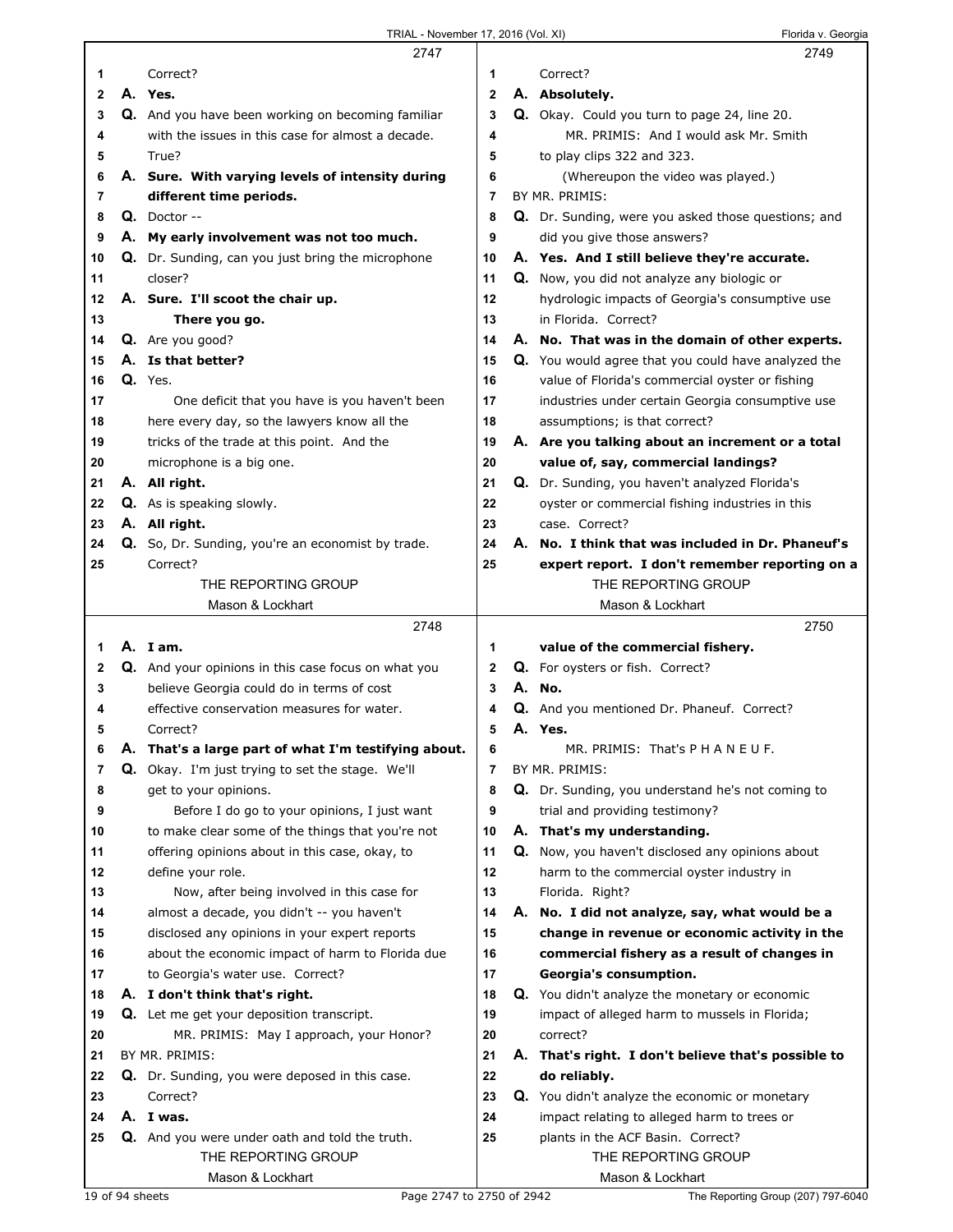|    |    | 2751                                                |              |    | 2753                                                     |
|----|----|-----------------------------------------------------|--------------|----|----------------------------------------------------------|
| 1  |    | A. Yes. Again, just so we're tracking the way --    | 1            |    | A. Yes. And I stand by that. You were asking me          |
| 2  |    | when you say impact, what I'm hearing is change.    | $\mathbf{2}$ |    | about what I quantified. I added one -- I added          |
| 3  |    | So I analyzed the fact that there was injury, but   | 3            |    | one -- you know, one qualification to the answer,        |
| 4  |    | I didn't analyze a change.                          | 4            |    | which is that I also reported on what others             |
| 5  |    | Q. Can you turn to page 15, line 1, of your         | 5            |    | testified about the amount of resources that             |
| 6  |    | deposition, Dr. Sunding.                            | 6            |    | Florida has dedicated to preserving land in the          |
| 7  |    | MR. PRIMIS: And, Mr. Smith, could you               | 7            |    | Apalachicola.                                            |
| 8  |    | play clips 6, 7, and 8 which go from 15, line       | 8            |    | <b>Q.</b> I would just like a clean answer to this       |
| 9  |    | 1 to line 11.                                       | 9            |    | question. Were you asked the question posed at           |
| 10 |    | (Whereupon the video was played.)                   | 10           |    | 16, 21; and did you give the answer at line 17, 1        |
| 11 |    | BY MR. PRIMIS:                                      | 11           |    | of your deposition under oath?                           |
| 12 |    | <b>Q.</b> Were you asked those questions --         | 12           |    | A. Yes. Absolutely.                                      |
| 13 |    | MR. PERRY: Your Honor?                              | 13           |    | <b>Q.</b> I want to ask you some questions now about     |
| 14 |    | BY MR. PRIMIS:                                      | 14           |    | causation, sir. Okay?                                    |
| 15 |    | Q. -- and did you give that answer?                 | 15           |    | A. All right.                                            |
| 16 |    | MR. PERRY: I'm sorry. Your Honor,                   | 16           |    | Q. You would agree that as a general matter, it is       |
| 17 |    | might I note that the transcript actually           | 17           |    | important to eliminate other variables that could        |
| 18 |    | reads just a bit differently than the clip          | 18           |    | have contributed to the harm alleged. Correct?           |
| 19 |    | that was played because the clip omits the          | 19           |    | A. Could you help me out with the context? Is that       |
| 20 |    | objections.                                         | 20           |    | just a general statement or with respect to some         |
| 21 |    | BY MR. PRIMIS:                                      | 21           |    | specific situation?                                      |
| 22 |    | Q. Were you asked those questions, and did you give | 22           |    | Q. Dr. Sunding, can you answer that question?            |
| 23 |    | that answer?                                        | 23           |    | A. I can't without more detail.                          |
| 24 |    | A. Yes. And I think it's consistent with what I     | 24           |    | Q. Okay.                                                 |
| 25 |    | just said.                                          | 25           |    | A. I want to make sure I know what you're talking        |
|    |    | THE REPORTING GROUP                                 |              |    | THE REPORTING GROUP                                      |
|    |    | Mason & Lockhart                                    |              |    | Mason & Lockhart                                         |
|    |    |                                                     |              |    |                                                          |
|    |    |                                                     |              |    |                                                          |
|    |    | 2752                                                |              |    | 2754                                                     |
| 1  |    | Q. Now, Dr. Sunding, you conducted a survey in this | 1            |    | about.                                                   |
| 2  |    | case which asked residents of Florida, Georgia,     | 2            |    | Q. Can you turn to your deposition transcript where      |
| 3  |    | and Alabama questions about the resources in the    | 3            |    | it appeared you knew what I was talking about.           |
| 4  |    | ACF Basin. Correct?                                 | 4            |    | Page 19, line 3.                                         |
| 5  |    | A. I did. That's right.                             | 5            |    | MR. PRIMIS: And, Mr. Smith, could you                    |
| 6  | Q. | Okay. We're going to come back to this later,       | 6            |    | play clip 228.                                           |
| 7  |    | but I just want to ask you; apart from the          | 7            |    | (Whereupon the video was played.)                        |
| 8  |    | survey, you would agree that you have not           | 8            |    | BY MR. PRIMIS:                                           |
| 9  |    | attempted to quantify in any economic or monetary   | 9            |    | <b>Q.</b> Were you asked that question, and did you give |
| 10 |    | sense the impact on Florida of Georgia's            | 10           |    | that answer?                                             |
| 11 |    | consumptive water use. True?                        | 11           |    | A. Yes. In the context of a much longer discussion       |
| 12 | А. | That's largely true. I would add one exception      | 12           |    | about biological issues.                                 |
| 13 |    | to that. In my direct testimony I also noted the    | 13           |    | Q. Dr. Sunding, you have not personally undertaken       |
| 14 |    | amount of resources that the State of Florida has   | 14           |    | to do an analysis of what other -- of eliminating        |
| 15 |    | spent conserving land in the Apalachicola region.   | 15           |    | what other variables could have contributed to           |
| 16 |    | Q. Dr. Sunding, can you turn to page 16, line 21,   | 16           |    | the harm alleged in this case. True?                     |
| 17 |    | of your transcript, and going through page 17,      | 17           |    | A. I think that's right.                                 |
| 18 |    | line 1. And does it say there, apart from the       | 18           | Q. | Now, I understand that you have had discussion           |
| 19 |    | survey, have you attempted to quantify in any       | 19           |    | with other Florida experts about causation; but          |
| 20 |    | economic or monetary sense the impact on Florida    | 20           |    | to be clear, you personally are not offering any         |
| 21 |    | of Georgia's consumptive water use?                 | 21           |    | expert opinion on whether Georgia's water use has        |
| 22 |    | And after an objection to form, you said,           | 22           |    | caused the harm to Florida that's alleged.               |
| 23 |    | nothing comes to mind, no.                          | 23           |    | Correct?                                                 |
| 24 |    | Were you asked that question, and did you           | 24           |    | A. I think that's right. I'm an economist, not a         |
| 25 |    | give that answer?                                   | 25           |    | biologist or ecologist.                                  |
|    |    | THE REPORTING GROUP<br>Mason & Lockhart             |              |    | THE REPORTING GROUP<br>Mason & Lockhart                  |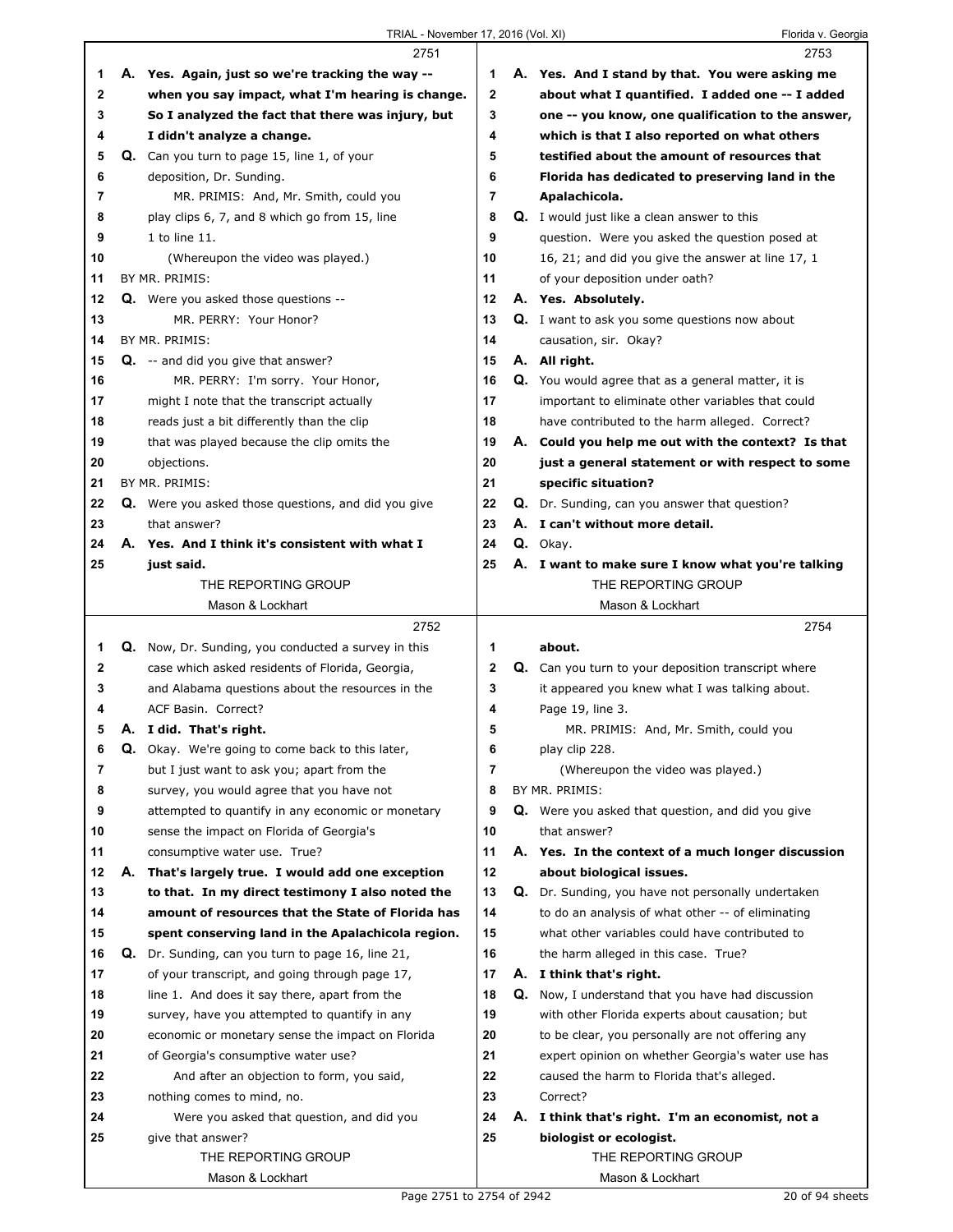|              |    | 2755                                                 |              |    | 2757                                                |
|--------------|----|------------------------------------------------------|--------------|----|-----------------------------------------------------|
| 1            |    | Q. Now, can you turn to paragraph 35 of your written | 1            |    | in this case have provided expert opinions that     |
| 2            |    | direct testimony. And we have included it in         | 2            |    | quantify the benefits to Florida from your          |
| 3            |    | your binder. There is a tab called Sunding           | 3            |    | proposed conservation measures. Are you aware of    |
| 4            |    | Direct; but I think you each have a loose copy of    | 4            |    | that?                                               |
| 5            |    | it, too. And specifically I want to ask you          | 5            |    | A. I quess I'm confused by your question because my |
| 6            |    | about paragraph 35. Have you had a chance to         | 6            |    | understanding was that -- at least Dr. Allan had    |
| 7            |    | look at that?                                        | 7            |    | looked at a thousand cfs.                           |
| 8            |    | A. Yes. I read the paragraph.                        | 8            |    | Q. Well, let me reframe my question. After working  |
| 9            |    | Q. Okay. And, Dr. Sunding, your view is that the     | 9            |    | on this case for 10 years, none of your expert      |
| 10           |    | Apalachicola is a large ecosystem. Correct?          | 10           |    | reports provide expert opinions that quantify the   |
| 11           |    | A. Sure. Yes.                                        | 11           |    | benefits to Florida from your proposed              |
| 12           |    | Q. And it's your sworn testimony that changes in     | 12           |    | conservation measures. Correct?                     |
| 13           |    | streamflows will impact this ecosystem in ways       | 13           | А. | That's right. They quantify an incremental          |
| 14           |    | that are complex and multifaceted. Right?            | 14           |    | change in economic welfare.                         |
| 15           |    | A. Yes. That's reflecting my understanding as an     | 15           |    | Q. Okay. Now, you mentioned Dr. Allan. And I do     |
| 16           |    | economist of what the biologists have testified      | 16           |    | now want to talk about a couple of Florida's        |
| 17           |    | to.                                                  | 17           |    | biology and ecology experts. Okay?                  |
| 18           |    | Q. And your testimony is that the changes in         | 18           |    | You understand that a series of Florida's           |
| 19           |    | streamflows will impact this ecosystem in complex    | 19           |    | environmental experts and biological experts        |
| 20           |    | and multifaceted ways. Right?                        | 20           |    | modeled the impacts of a remedy scenario.           |
| 21           |    | A. That's my understanding, yes.                     | 21           |    | Correct?                                            |
| 22           |    | Q. And, in fact, it's your view that it's difficult  | 22           |    | A. I do understand that.                            |
| 23           |    | for people to comprehend the ways in which those     | 23           |    | Q. And you understand that the remedy scenario that |
| 24           |    | streamflows could impact the ecosystem. Correct?     | 24           |    | they modeled involved a proposed 50 percent         |
| 25           |    | A. Yes.                                              | 25           |    | reduction in agricultural water usage, a 50         |
|              |    | THE REPORTING GROUP                                  |              |    | THE REPORTING GROUP                                 |
|              |    | Mason & Lockhart                                     |              |    | Mason & Lockhart                                    |
|              |    |                                                      |              |    |                                                     |
|              |    | 2756                                                 |              |    | 2758                                                |
| 1            |    | Q. Now, Dr. Sunding, as an economist, you routinely  | 1            |    | percent reduction in evaporation from small         |
| $\mathbf{2}$ |    | look at costs and benefits of proposed actions.      | $\mathbf{2}$ |    | impoundments, and the elimination of all            |
| 3            |    | Correct?                                             | 3            |    | interbasin transfers in the ACF Basin. Are you      |
| 4            |    | A. That is true, yes.                                | 4            |    | aware of that?                                      |
| 5            |    | Q. And you would agree that comparing the costs and  | 5            |    | A. That all sounds familiar.                        |
| 6            |    | benefits of an environmental policy is a standard    | 6            |    | <b>Q.</b> And that's not a specific thing that you  |
| 7            |    | means of evaluating whether it is socially           | 7            |    | recommended. That came from Dr. Flewelling.         |
| 8            |    | desirable. Correct?                                  | 8            |    | Right?                                              |
| 9            |    | A. I do agree with that as a general matter,         | 9            |    | A. I'm not sure who it came from.                   |
| 10           |    | although I gave a lot more context and some other    | 10           |    | Q. Hornberger or Flewelling, someone else; right?   |
| 11           |    | opinions in my testimony.                            | 11           |    | A. Yes.                                             |
| 12           | Q. | Now, can you turn to paragraph 39 of your direct.    | 12           | Q. | We have a tab in your binder called Florida         |
| 13           | А. | I -- just give me a second to read it.               | 13           |    | Experts -- FLA Experts. It's all the way at the     |
| 14           | Q. | Sure.                                                | 14           |    | back.                                               |
| 15           |    | A. All right. I see it.                              | 15           |    | Just let me know when you're there,                 |
| 16           |    | Q. In paragraph 39 you say that the actions that you | 16           |    | Dr. Sunding.                                        |
| 17           |    | proposed would enable Georgia to cap its annual      | 17           |    | The first page says Greenblatt. Correct?            |
| 18           |    | consumptive use of water at current levels at        | 18           |    | A. Oh, it is way at the back.                       |
| 19           |    | minimal incremental cost and would provide           | 19           |    | Q. Way in the back.                                 |
| 20           |    | substantial environmental benefits to Florida in     | 20           |    | A. Got it.                                          |
| 21           |    | both drought and nondrought years.                   | 21           |    | Q. I'm just going to give the Court a moment to get |
| 22           |    | And that's your sworn testimony. Right?              | 22           |    | there.                                              |
| 23           |    | A. Yes.                                              | 23           |    | MR. PRIMIS: Are you there?                          |
| 24           | Q. | Now, after you had been working on this case on      | 24           |    | BY MR. PRIMIS:                                      |
| 25           |    | and off for 10 years, none of the other experts      | 25           |    | Q. So we have here a demonstrative from Marcia      |
|              |    | THE REPORTING GROUP                                  |              |    | THE REPORTING GROUP                                 |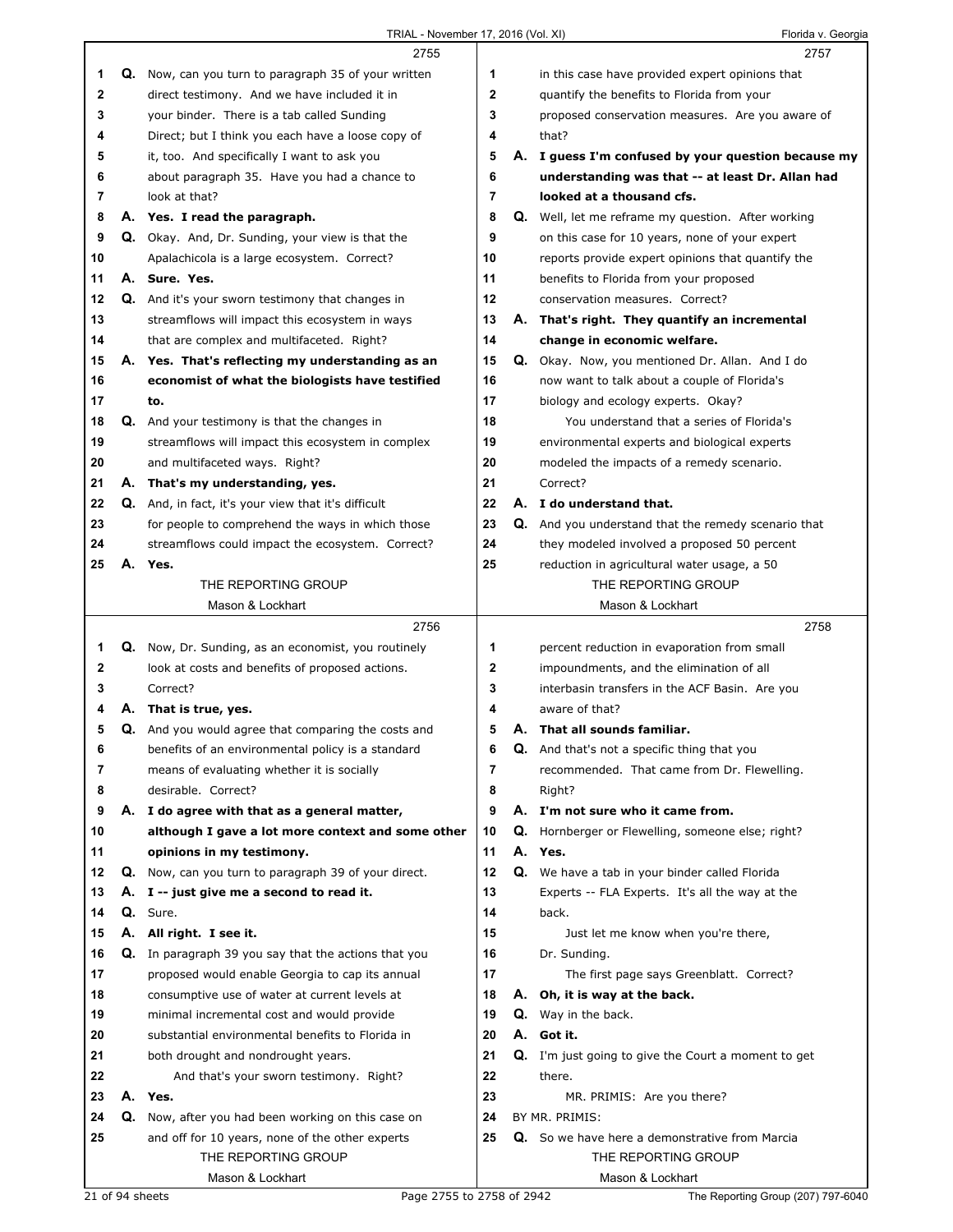|              |    | 2759                                                         |                | 2761                                                     |
|--------------|----|--------------------------------------------------------------|----------------|----------------------------------------------------------|
| 1            |    | Greenblatt's direct testimony. And do you know               | 1              | <b>Q.</b> When -- how about Dr. Wilson White; are you    |
| $\mathbf{2}$ |    | who Dr. Greenblatt is?                                       | $\mathbf{2}$   | familiar with him?                                       |
| 3            |    | A. No, I don't.                                              | 3              | A. No.                                                   |
| 4            |    | Q. Your not aware that she's Florida's expert on             | 4              | Q. Let's turn to the next demonstrative.                 |
| 5            |    | salinity patterns in Apalachicola Bay?                       | 5              | Now, you don't recognize Dr. White as an                 |
| 6            |    | A. No.                                                       | 6              | oyster on -- I'm sorry, an expert on oysters?            |
| 7            |    | Q. Dr. Sunding, I just want to ask you as a                  | $\overline{7}$ | A. No.                                                   |
| 8            |    | follow-up to your testimony that Georgia's                   | 8              | Q. And you're not aware that he ran the remedy           |
| 9            |    | reduction in use will provide substantial                    | 9              | scenario through his model to see what kind of           |
|              |    |                                                              | 10             |                                                          |
| 10           |    | environmental benefits, did you take into account            |                | change there would be in oyster biomass?                 |
| 11           |    | Dr. Greenblatt's testimony that the remedy                   | 11             | A. No. He was not one of the experts that I              |
| 12           |    | scenario she ran would result in somewhere less              | 12             | interacted with.                                         |
| 13           |    | than 1 part per thousand reduction in salinity in            | 13             | <b>Q.</b> So I take it then you're not familiar with the |
| 14           |    | Apalachicola Bay?                                            | 14             | chart we have included here from page 50 of his          |
| 15           |    | A. No. I never have seen this before. I don't know           | 15             | direct testimony which shows a maximum change in         |
| 16           |    | who she is.                                                  | 16             | oyster biomass, running the 50 percent reduction         |
| 17           |    | Q. So you're not aware that the white parts depicted         | 17             | scenario, of a little over 1 percent?                    |
| 18           |    | in Dr. Greenblatt's exhibit indicate less than               | 18             | A. No. I have never seen this table before or this       |
| 19           |    | 1 part per thousand with the cuts that --                    | 19             | figure before.                                           |
| 20           |    | MR. PERRY: Objection, mischaracterization.                   | 20             | Q. And so you have no opinion whether Dr. White's        |
| 21           | А. | No, I'm not familiar with this document at all.              | 21             | 1 percent change, would that type of reduction in        |
| 22           |    | Q. Okay. Let's go to the second tab -- I'm sorry,            | 22             | Georgia be a substantial environmental benefit.          |
| 23           |    | the second slide behind Florida Experts. And we              | 23             | Correct?                                                 |
| 24           |    | have excerpted a chart here from Dr. Allan's                 | 24             | MR. PERRY: Objection, mischaracterization.               |
| 25           |    | expert report regarding the tupelo trees. Have               | 25             | A. No.                                                   |
|              |    | THE REPORTING GROUP                                          |                | THE REPORTING GROUP                                      |
|              |    | Mason & Lockhart                                             |                | Mason & Lockhart                                         |
|              |    | 2760                                                         |                | 2762                                                     |
|              |    |                                                              |                |                                                          |
|              |    |                                                              |                |                                                          |
| 1            |    | you seen this one before?                                    | 1              | <b>Q.</b> Now, can you turn to FX-784. It's your first   |
| 2            |    | A. I may have seen this one before. I also spoke             | $\mathbf{2}$   | expert report, and Florida gave it an exhibit            |
| 3            |    | with Dr. Allan about how he was quantifying                  | 3              | number for identification. So it's the first             |
| 4            |    | impacts. But this particular table does not look             | 4              | tab.                                                     |
| 5            |    | familiar.                                                    | 5              | A. All right. I see it.                                  |
| 6            |    | Q. All right. Now, with regard to the substantial            | 6              | Q. Now, after having been involved in this case on       |
| 7            |    | environmental benefits to Florida, you're aware              | 7              | and off for a decade, this was the initial report        |
| 8            |    | that when Dr. Allan ran the remedy scenario with             | 8              | that you submitted in this matter. Correct?              |
| 9            |    | the 50 percent reduction in agricultural                     | 9              | A. Yes, it was.                                          |
| 10           |    | irrigation, that he showed that for the tupelo               | 10             | <b>Q.</b> Page 1 of the report has your statement of     |
| 11           |    | trees on his 10 percent metric, you got 29 fewer             | 11             | opinions -- it's actually page 3.                        |
| 12           |    | days of harm over 16 years. Were you aware of                | 12             | A. Yes, it does.                                         |
| 13           |    | that?                                                        | 13             | Q. And then if you go to page 9, there's a table.        |
| 14           |    | A. Again, you're picking a table out of his report.          | 14             | Correct?                                                 |
| 15           |    | I'm not familiar enough with this to give an                 | 15             | A. Yes, there is. I think it's the same one you          |
| 16           |    | opinion about it.                                            | 16             | excerpted in the handout you gave me earlier.            |
| 17           |    | Q. Are the 29 days benefit to the tupelo trees over          | 17             | Q. Correct, sir.                                         |
| 18           |    | 16 years a substantial environmental benefit?                | 18             | And you include in your statement of opinions            |
| 19           |    | A. Well, when I made that statement, I wasn't                | 19             | this table which shows four different scenarios          |
| 20           |    | referring just to the tupelo trees. There are,               | 20             | for conservation in Georgia of a thousand cfs at         |
| 21           |    |                                                              | 21             | peak summer streamflow. Correct?                         |
| 22           |    | as you know, a number of species that Dr. Allan<br>examined. | 22             |                                                          |
| 23           |    |                                                              |                | A. That's right.                                         |
|              |    | Q. Okay.                                                     | 23             | Q. Now, your report back on page 86 also has a much      |
| 24           | А. | So it would have -- the tupelos would have been              | 24             | smaller table that you said could get you up to          |
| 25           |    | part of it, but not the entirety by any means.               | 25             | 1500. Correct?                                           |
|              |    | THE REPORTING GROUP<br>Mason & Lockhart                      |                | THE REPORTING GROUP<br>Mason & Lockhart                  |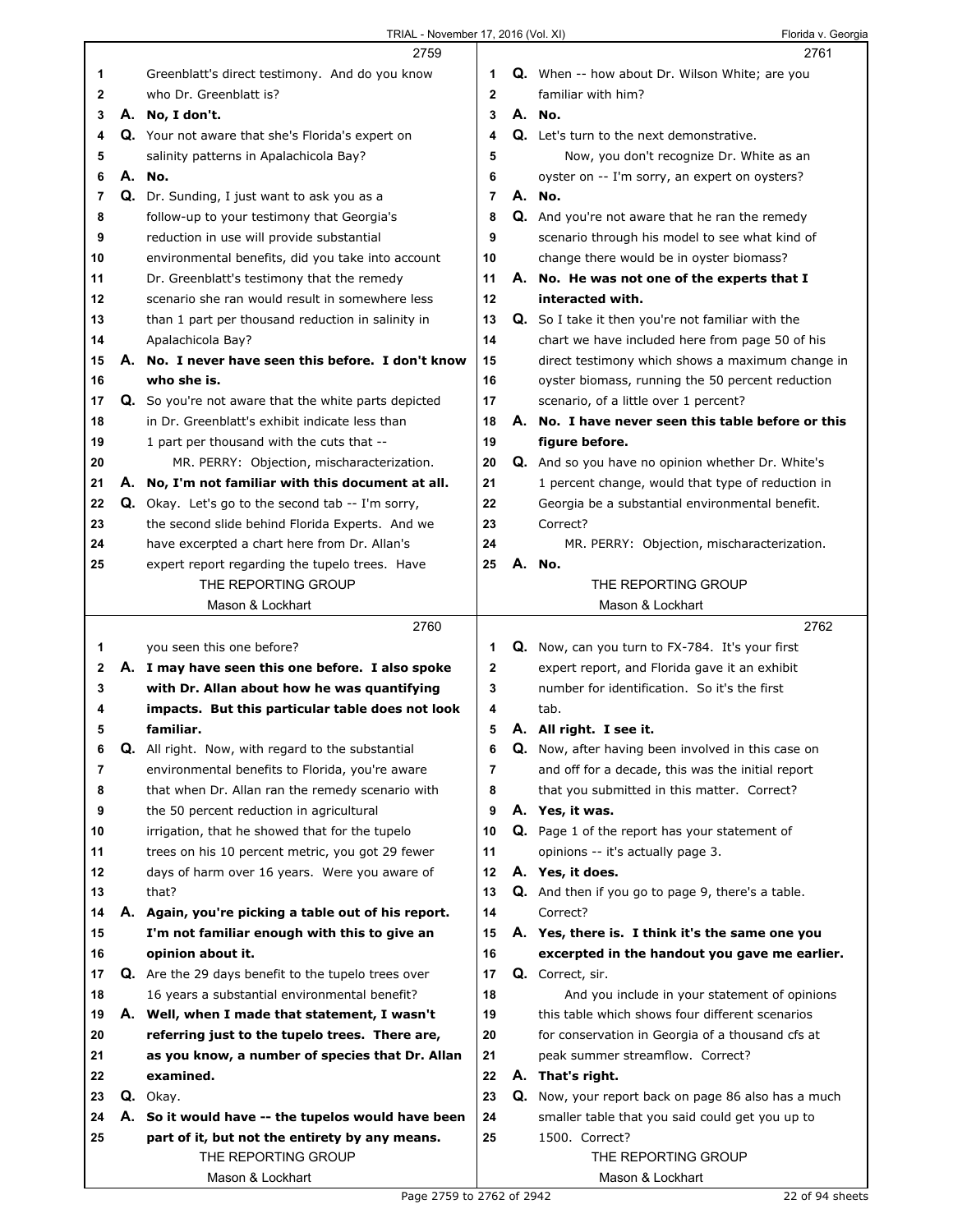|    |    | 2763                                                        |          | 2765                                                       |
|----|----|-------------------------------------------------------------|----------|------------------------------------------------------------|
| 1  |    | A. Yes. I looked at both a thousand and 1500 cfs            | 1        | Q. So here in paragraph 2 in May of 2016 you               |
| 2  |    | reductions.                                                 | 2        | outlined a scenario to get to 2,000 cfs in peak            |
| 3  |    | Q. And when you summarized four different scenarios         | 3        | summer streamflow. Correct?                                |
| 4  |    | in the statement of opinions up front, you                  | 4        | A. That's right.                                           |
| 5  |    | included these four scenarios for a thousand.               | 5        | <b>Q.</b> Now, the 2,000 cfs scenario -- and now, it might |
| 6  |    | Right?                                                      | 6        | just be easier to flip -- use these -- the charts          |
| 7  |    | A. That's right.                                            | 7        | in the sleeve.                                             |
| 8  |    | <b>Q.</b> Now, did you review the testimony of              | 8        | A. All right.                                              |
| 9  |    | Dr. Hornberger in this trial?                               | 9        | <b>Q.</b> I'm now focusing on the May report, which is the |
| 10 |    | A. I did.                                                   | 10       | second page of this little handout.                        |
| 11 |    | Q. So you saw the transcript of his testimony here          | 11       | When you did the 2,000 cfs scenario, your                  |
| 12 |    | in Maine?                                                   | 12       | report assumed hydrology conditions in 2011.               |
|    |    |                                                             | 13       |                                                            |
| 13 |    | A. Over the live testimony here in court, no --             |          | Right?                                                     |
| 14 | Q. | Yes.                                                        | 14       | A. That's right.                                           |
| 15 | А. | -- I don't think I saw that.                                | 15       | <b>Q.</b> And just so the Court understands, that          |
| 16 |    | Q. Okay. You should get it. There are draft                 | 16       | essentially means the rainfall and the runoff and          |
| 17 |    | transcripts which are actually outstanding                  | 17       | the usage of 2011. Correct?                                |
| 18 |    | quality, and you can review them.                           | 18       | A. That is right.                                          |
| 19 |    | So Dr. Sunding, when Dr. Hornberger was here,               | 19       | Q. And you evaluated 2011 hydrology, and then you          |
| 20 |    | he testified that in all of his modeling, the               | 20       | said we can get 2,000 if we use those                      |
| 21 |    | only thing he modeled from you was a 1,000 cfs              | 21       | assumptions. Right?                                        |
| 22 |    | scenario. Are you aware of that?                            | 22       | A. Yes. So there's a given level of demand of 2011         |
| 23 |    | A. That -- that is consistent with my memory. So it         | 23       | hydrology, meaning that amount of precipitation;           |
| 24 |    | wouldn't surprise me that he would say that.                | 24       | and then I considered reductions from the amount           |
| 25 |    | Q. Now, you did a second report in this case.               | 25       | of consumptive use that occurred in 2011.                  |
|    |    | THE REPORTING GROUP                                         |          | THE REPORTING GROUP                                        |
|    |    | Mason & Lockhart                                            |          | Mason & Lockhart                                           |
|    |    |                                                             |          |                                                            |
|    |    | 2764                                                        |          | 2766                                                       |
| 1  |    | Right?                                                      | 1        | Q. Okay. Now, Dr. Sunding, I want to focus on the          |
| 2  |    | A. You mean the defensive report?                           | 2        | municipal and industrial portion of this 2000              |
| 3  |    | Q. Yes.                                                     | 3        | scenario. Okay?                                            |
| 4  | А. | Yes.                                                        | 4        | A. All right.                                              |
| 5  |    | Q. So about three months after this initial report          | 5        | <b>Q.</b> And you understand that sometimes you say M & I. |
| ь  |    | with the four 1,000 cfs scenarios, you submitted            | 6        |                                                            |
| 7  |    | a second report, which we have at FX-801. And               | 7        | Right?<br>A. I do.                                         |
| 8  |    |                                                             | 8        | MR. PRIMIS: And that's an M, ampersand, I.                 |
| 9  |    | this one is dated May 20, 2016. Correct?                    | 9        | BY MR. PRIMIS:                                             |
| 10 |    | A. That's right.                                            | 10       |                                                            |
|    |    | <b>Q.</b> Now, having laid out the four 1,000 cfs scenarios |          | <b>Q.</b> So focusing on the M & I aspects here, we have   |
| 11 |    | in February, if you look at page 2 of FX-801, we            | 11<br>12 | municipal outdoor water use for 385. Right?                |
| 12 |    | now see a scenario that gets us up to 2,000 cfs.            |          | A. That's right.                                           |
| 13 |    | Correct?                                                    | 13       | <b>Q.</b> And we have municipal leak abatement for 95?     |
| 14 |    | A. It's actually page 3, isn't it, paragraph 8?             | 14       | A. That's right.                                           |
| 15 |    | <b>Q.</b> I have paragraph 6 on page 2.                     | 15       | Q. And 66 cfs from eliminating net basin exports.          |
| 16 |    | A. No. I don't think that's right.                          | 16       | Right?                                                     |
| 17 |    | Q. Can I approach and just make sure we're looking          | 17       | A. You're right.                                           |
| 18 |    | at the same thing?                                          | 18       | <b>Q.</b> And if you tally those up, would you agree that  |
| 19 |    | A. My gosh. I have the wrong thing. Let me --               | 19       | you get about 546?                                         |
| 20 |    | Q. I knew there would come a point where I would            | 20       | A. Yes.                                                    |
| 21 |    | have to say I was wrong to Dr. Sunding, but it's            | 21       | Q. Okay. I don't have a calculator. We had                 |
| 22 |    | not this time.                                              | 22       | calculator issues yesterday, but the math here is          |
| 23 | А. | Not this time, no.                                          | 23       | a lot easier.                                              |
| 24 |    | Q. I'm banking it.                                          | 24       | Now, you know Dr. Flewelling. Right?                       |
| 25 |    | A. All right. Paragraph 2, yes; you're right.               | 25       | A. Ido.                                                    |
|    |    | THE REPORTING GROUP<br>Mason & Lockhart                     |          | THE REPORTING GROUP<br>Mason & Lockhart                    |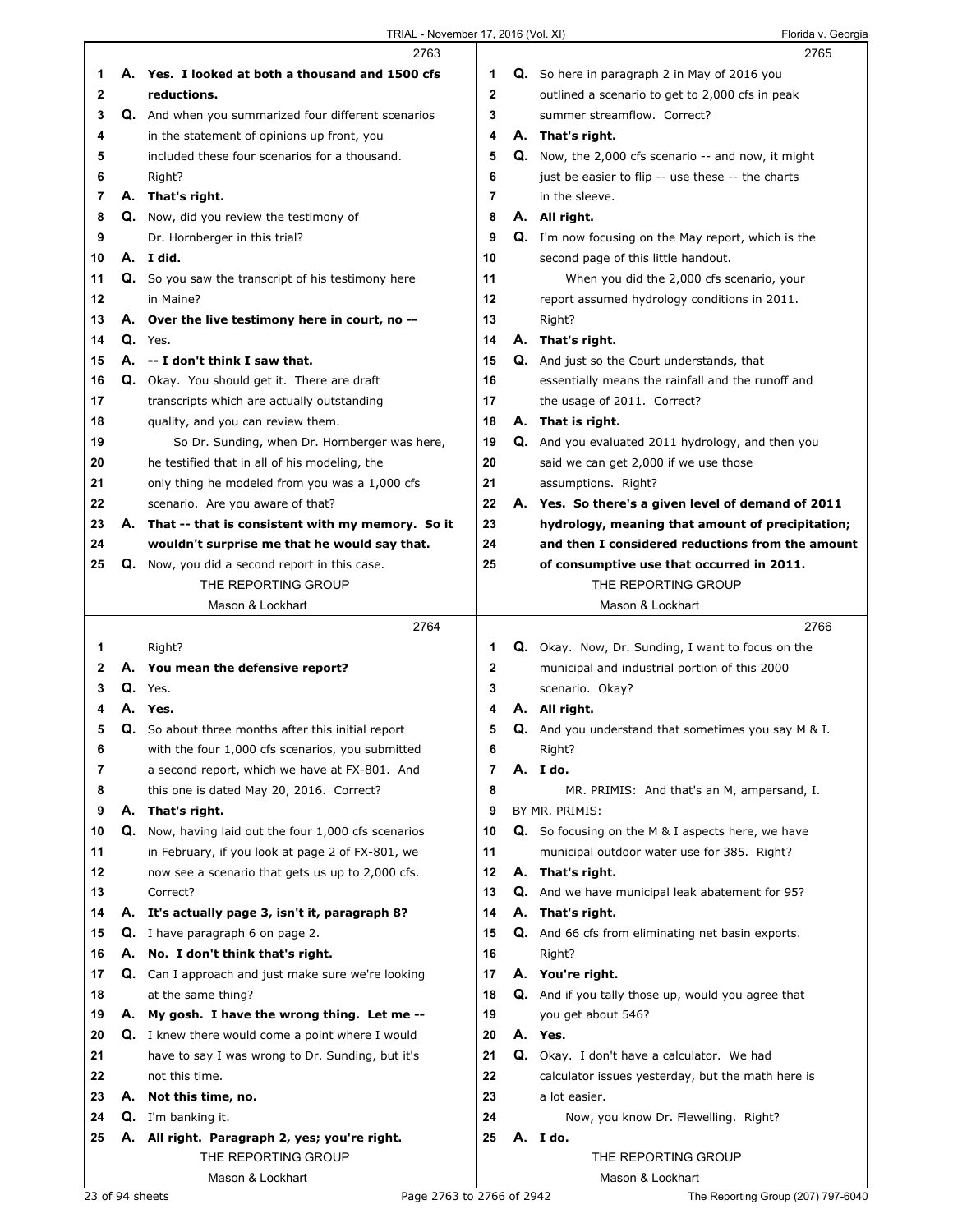|              |    | 2767                                                                                           |                | 2769                                                    |
|--------------|----|------------------------------------------------------------------------------------------------|----------------|---------------------------------------------------------|
| 1            |    | <b>Q.</b> And you know that Dr. Flewelling estimated                                           | 1              | 545 cfs reduction assumed 2011 conditions.              |
| $\mathbf{2}$ |    | Georgia's total M & I consumption over a period                                                | 2              | Right?                                                  |
| 3            |    | of about 20 years. Correct?                                                                    | 3              | A. Yes.                                                 |
| 4            |    | A. Yes. I know that he did that.                                                               | 4              | <b>Q.</b> And I'm just asking about 2011 from           |
| 5            |    | Q. Okay.                                                                                       | 5              | Dr. Flewelling. Your reduction under 2011               |
| 6            |    | MR. PRIMIS: Mr. Smith, can you put                                                             | 6              | conditions exceeds what Dr. Flewelling calculated       |
| 7            |    | up --                                                                                          | $\overline{7}$ | as Georgia's consumptive use in 2011. Right?            |
| 8            |    |                                                                                                | 8              | A. It exceeds his calculation of this part of           |
|              |    | BY MR. PRIMIS:                                                                                 |                |                                                         |
| 9            |    | <b>Q.</b> Actually, we have a demonstrative of this. If                                        | 9              | Georgia's consumptive use.                              |
| 10           |    | you go to the tab called Georgia                                                               | 10             | <b>Q.</b> Right. The M & I part?                        |
| 11           |    | Demonstratives -- I'm sorry, Sunding                                                           | 11             | A. No. Even beyond that. There is M & I                 |
| 12           |    | Demonstratives. We gave you your own tab.                                                      | 12             | consumptive use that's not shown in this figure.        |
| 13           |    | The first one is a depiction of figure ES.2                                                    | 13             | Q. Now, I take it, Dr. Sunding, you're not              |
| 14           |    | from Dr. Flewelling's expert report at page 3.                                                 | 14             | suggesting that metro Atlanta should cut its            |
| 15           |    | And if you look at 2011, Dr. Flewelling                                                        | 15             | water use by 100 percent. Right?                        |
| 16           |    | estimated Georgia's M & I consumption at just a                                                | 16             | A. No. I have never suggested that.                     |
| 17           |    | shade over 500 cfs. Right?                                                                     | 17             | And let's be careful when we go back and                |
| 18           |    | A. I think that -- this is, yes, information that                                              | 18             | forth between water use and consumptive use,            |
| 19           |    | was in Dr. Flewelling's report from the                                                        | 19             | because they are different, as you know.                |
| 20           |    | consumptive use database.                                                                      | 20             | Q. Dr. Sunding, did you ever go back to                 |
| 21           |    | <b>Q.</b> Right. I just want to get at the figure. He's                                        | 21             | Dr. Flewelling and say, hey, I'm looking at             |
| 22           |    | at about 500 cfs. Right?                                                                       | 22             | streamflow contributions in peak summer months of       |
| 23           |    | A. It is.                                                                                      | 23             | 546 out of M & I reductions. Does Georgia even          |
| 24           |    | Q. Now, we drew a line across here that represented                                            | 24             | use that much on M & I?                                 |
| 25           |    | your 545 cfs number for M & I in 2011. And you                                                 | 25             | Did you have that conversation with him?                |
|              |    | THE REPORTING GROUP                                                                            |                | THE REPORTING GROUP                                     |
|              |    | Mason & Lockhart                                                                               |                | Mason & Lockhart                                        |
|              |    |                                                                                                |                |                                                         |
|              |    | 2768                                                                                           |                | 2770                                                    |
| 1            |    | will see, sir, that it is higher than the total                                                | 1              | A. Sure. We have had conversations all throughout       |
| 2            |    | amount of consumption estimated by                                                             | 2              | the process of developing my analysis.                  |
| 3            |    | Dr. Flewelling. Isn't that right?                                                              | 3              | Q. Can you turn to page 126, line 16, of your           |
| 4            |    | A. No. That's not right.                                                                       | 4              | deposition, sir.                                        |
| 5            |    | $Q. For --$                                                                                    | 5              | MR. PRIMIS: And, Mr. Smith, I would ask                 |
| 6            | Α. |                                                                                                | 6              |                                                         |
| 7            |    | You're comparing things that should not be<br>compared.                                        | $\overline{7}$ | you to play the clip from 126, line 16 to<br>line $21.$ |
| 8            |    |                                                                                                | 8              |                                                         |
| 9            |    | Q. Okay. Well, then you can clarify that when<br>Mr. Perry is up. But right now, I want to ask | 9              | (Whereupon the video was played.)<br>BY MR. PRIMIS:     |
| 10           |    |                                                                                                | 10             |                                                         |
| 11           |    | you does the red line showing your 545 cfs number                                              | 11             | Q. Dr. Sunding, were you asked that question; and       |
| 12           |    | exceed the number calculated by Dr. Flewelling                                                 | 12             | did you give that answer?                               |
|              |    | using the methodology here in his table, which<br>was about 500 cfs?                           |                | A. I did.                                               |
| 13           |    |                                                                                                | 13<br>14       | Q. Okay. Now, I would like to look at the estimated     |
| 14           |    | A. Well, it's difficult for me to answer because I'm                                           |                | M & I savings that you included in your direct          |
| 15           |    | not proposing a 545 cfs reduction in every year,                                               | 15             | testimony in this case. Okay?                           |
| 16           |    | which is what a line implies.                                                                  | 16             | A. So you're talking the direct testimony is the        |
| 17           |    | There are a number of other errors in this                                                     | 17             | last report that I did?                                 |
| 18           |    | comparison, but I do agree with you that the --                                                | 18             | <b>Q.</b> The --                                        |
| 19           |    | the M & I reduction that we just added up is 545;                                              | 19             | A. The most recent one?                                 |
| 20           |    | and that is greater than the amount of                                                         | ${\bf 20}$     | Q. The most recent one we think of as your written      |
| 21           |    | consumptive use that's shown on this table from                                                | 21             | direct testimony.                                       |
| 22           |    | this figure. But I do hope we come back to this                                                | 22             | A. All right. Got it.                                   |
| 23           |    | because I don't think that's an accurate way to                                                | 23             | Q. It's not an expert report.                           |
| 24           |    | compare things.                                                                                | 24             | And that one appears in paragraph 90 of your            |
| 25           |    | Q. Okay. And I just want to be very specific. Your                                             | 25             | written direct. And, again, I'm still going to          |
|              |    | THE REPORTING GROUP<br>Mason & Lockhart                                                        |                | THE REPORTING GROUP<br>Mason & Lockhart                 |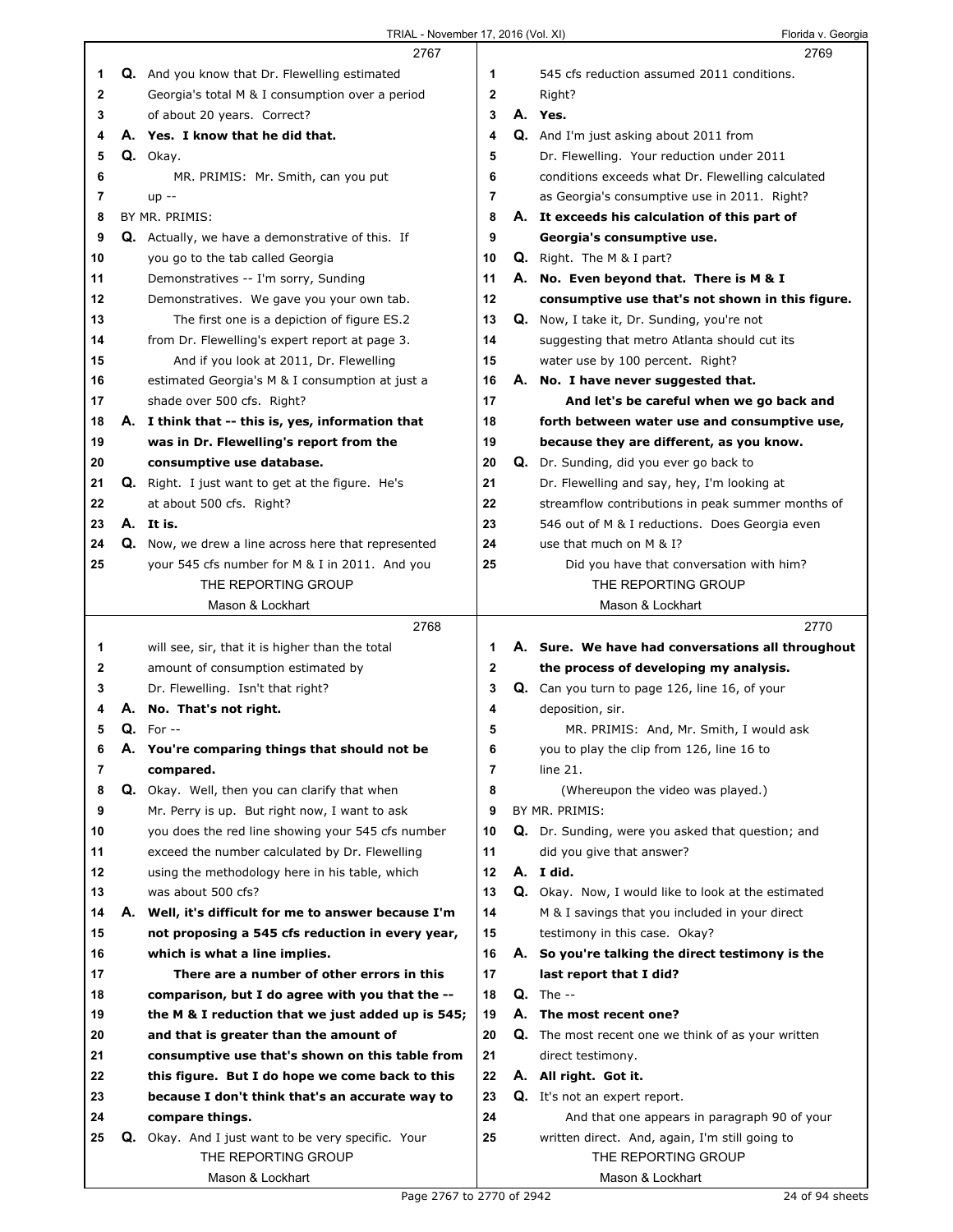|              |    | 2771                                                        |                | 2773                                                     |  |
|--------------|----|-------------------------------------------------------------|----------------|----------------------------------------------------------|--|
| 1            |    | be focusing on M & I. Do you see that?                      | 1              | use, yes; that's the number that was on his              |  |
| $\mathbf{2}$ | А. | Yes.                                                        | $\mathbf{2}$   | figure.                                                  |  |
| 3            | Q. | Now, if we add up those same three items from               | 3              | <b>Q.</b> And so 315 is still about 60 percent of what   |  |
| 4            |    | your written direct testimony, that being leak              | 4              | Dr. Flewelling had in this figure. Correct?              |  |
| 5            |    | abatement, reduced municipal outdoor use, and               | 5              | A. Of consumptive use, yes.                              |  |
| 6            |    | eliminate net basin exports, the combined effect            | 6              | <b>Q.</b> Okay. So now, I want to switch from M & I over |  |
| 7            |    | of those has shrunk. Right?                                 | $\overline{7}$ | to agricultural usage. And we can stick with             |  |
| 8            |    | A. Yes, because of examining different policies.            | 8              | your 2,000 cfs scenario. And this, again, is             |  |
| 9            |    | Q. Right. You changed the policies you examined;            | 9              | page 3 of the handout or paragraph 90 in your            |  |
| 10           |    | and you went from 546 cfs reduction for M & I,              | 10             | written direct.                                          |  |
| 11           |    | and you reduced it to 315. Correct?                         | 11             | I find it easier to use the handout.                     |  |
| 12           |    | A. That's right.                                            | 12             | A. Okay.                                                 |  |
| 13           |    | Q. And just let's be fair, Dr. Sunding. You didn't          | 13             | Q. But I'll defer to everyone's preference.              |  |
| 14           |    | just change the policies; right? You corrected              | 14             | A. Okay. So I would like to turn to the right page       |  |
| 15           |    | some errors that reduced the number?                        | 15             | in my direct. So it's page 3 of the handout              |  |
| 16           |    | A. That's right. That's true as well. There                 | 16             | or -- what's the right page in my direct?                |  |
| 17           |    | were -- there were at least two issues that I can           | 17             | Q. It's paragraph 90.                                    |  |
| 18           |    | think of now that I corrected; and then I also              | 18             | MR. PERRY: Page 44.                                      |  |
| 19           |    | changed the policy. I considered different                  | 19             | MR. PRIMIS: Or page 44.                                  |  |
| 20           |    | implementation of the outdoor water use                     | 20             | MR. PERRY: The handout, I believe, is                    |  |
| 21           |    | restrictions.                                               | 21             | from your report -- the first report.                    |  |
| 22           |    | <b>Q.</b> And you changed that policy that you looked at    | 22             | MR. PRIMIS: This -- your Honor,                          |  |
| 23           |    | after the time of your deposition. Correct?                 | 23             | this was a source of some confusion at                   |  |
| 24           |    | A. Sure. But my testimony was always about                  | 24             | Dr. Sunding's deposition because there are               |  |
| 25           |    | evaluating economic impacts across a whole range            | 25             | different sets of numbers. Just -- I want to             |  |
|              |    | THE REPORTING GROUP                                         |                | THE REPORTING GROUP                                      |  |
|              |    | Mason & Lockhart                                            |                | Mason & Lockhart                                         |  |
|              |    |                                                             |                |                                                          |  |
|              |    |                                                             |                |                                                          |  |
|              |    | 2772                                                        |                | 2774                                                     |  |
| 1            |    | of policies.                                                | 1              | be clear what I have handed out.                         |  |
| 2            |    | <b>Q.</b> Dr. Sunding, when you went from 546 cfs for M & I | 2              | BY MR. PRIMIS:                                           |  |
| 3            |    | and reduced it to 315 through error corrections             | 3              | Q. This three-page demonstrative tucked in the           |  |
| 4            |    | and policy changes, you reduced the amount by 42            | 4              | sleeve, Dr. Sunding, the first table is from your        |  |
| 5            |    | percent of what you were recommending Georgia do            | 5              | February expert report. And it's the four 1,000          |  |
| 6            |    | to conserve for M & I. Correct?                             | 6              | cfs scenarios. The second page is the 2,000 cfs          |  |
| 7            |    | A. Well, there are a couple of issues. I'm not              | 7              | reduction chart from your second expert report.          |  |
| 8            |    | recommending anything. I'm examining the cost of            | 8              | And the third page is the 2,000 cfs chart from           |  |
| 9            |    | different conservation scenarios.                           | 9              | your written direct.                                     |  |
| 10           |    | But, yes, it did go down by -- I'll accept                  | 10             | A. Yes.                                                  |  |
| 11           |    | your number -- 42 percent.                                  | 11             | MR. PRIMIS: And, your Honor, they are                    |  |
| 12           |    | <b>Q.</b> And I do want to pause on something you just      | 12             | all a little different; so it matters which              |  |
| 13           |    | said. It is true, sir, that you're not                      | 13             | page we're on.                                           |  |
| 14           |    | recommending any particular policy to the Supreme           | 14             | BY MR. PRIMIS:                                           |  |
| 15           |    | Court; you're just evaluating different potential           | 15             | <b>Q.</b> And I will just say that for the third page of |  |
| 16           |    | options and their costs. Correct?                           | 16             | this demonstrative, the 2,000 cfs from your              |  |
| 17           |    | A. Yes. And I can offer testimony and have about            | 17             | written direct, it indeed appears on page 44 of          |  |
| 18           |    | which policies might be the most economical for             | 18             | your written direct testimony. Correct?                  |  |
| 19           |    | Georgia to implement. But it's the State of                 | 19             | A. Yes. Okay.                                            |  |
| 20           |    | Florida that's bringing the complaint.                      | 20             | Now, I'm with you.                                       |  |
| 21           | Q. | Now, we don't need to put the chart back up;                | 21             | Q. Okay. Now, in the 2,000 column you have six           |  |
| 22           |    | but you will recall for 2011 conditions                     | 22             | different scenarios that sum up to a certain             |  |
| 23           |    | Dr. Flewelling had about 500 cfs of consumptive             | 23             | amount of savings in agricultural water usage.           |  |
| 24           |    | use by metro Atlanta. Right?                                | 24             | Right?                                                   |  |
| 25           | А. | Understanding that that's not total consumptive             | 25             | A. I would just describe it a little differently. I      |  |
|              |    | THE REPORTING GROUP                                         |                | THE REPORTING GROUP                                      |  |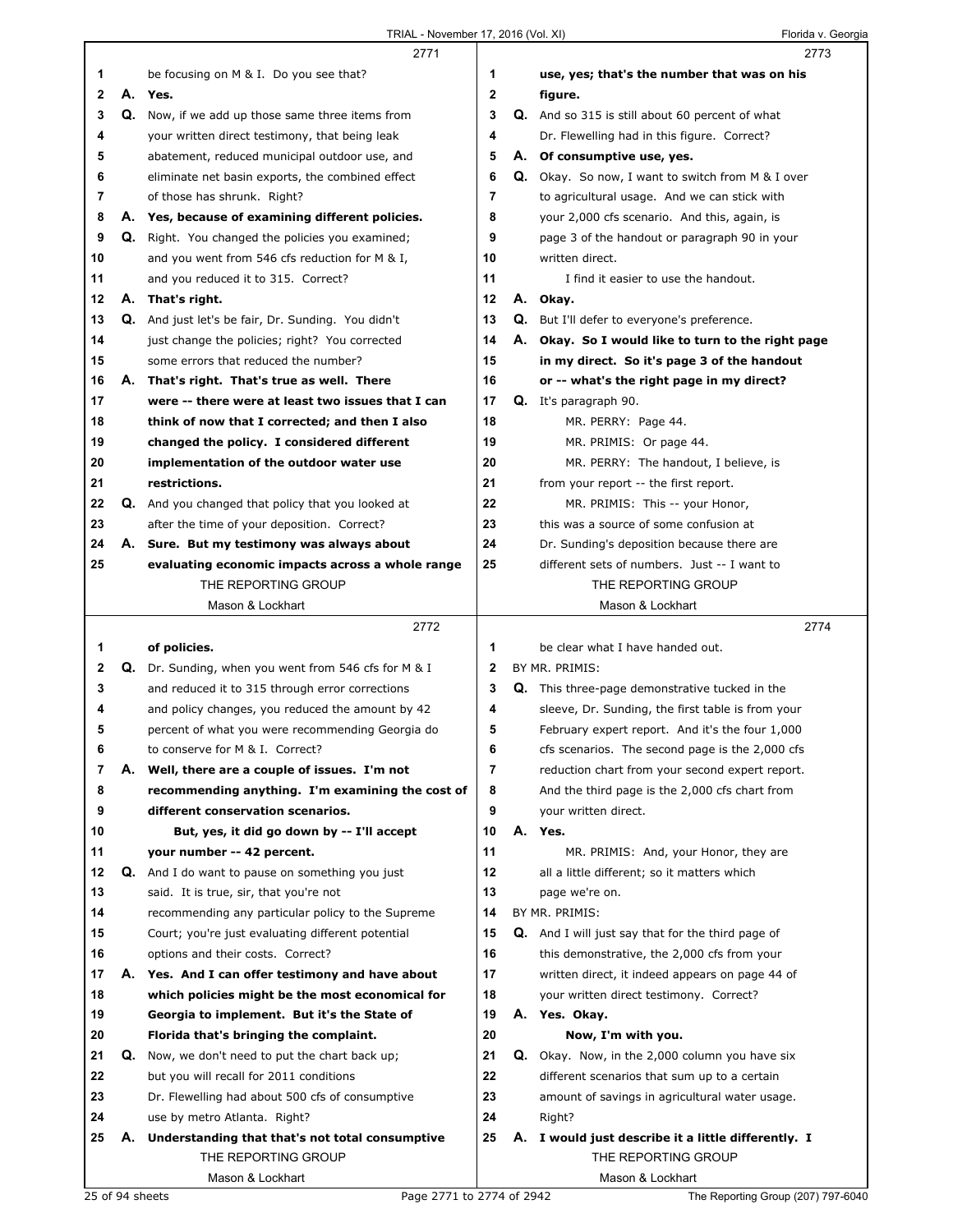$\mathsf I$ 

|    | 2775                                                                                             |    | 2777                                                                                  |
|----|--------------------------------------------------------------------------------------------------|----|---------------------------------------------------------------------------------------|
| 1  | have six different conservation measures that                                                    | 1  | further away. So I would have to think through                                        |
| 2  | produce different amounts of consumptive use                                                     | 2  | that aspect of it.                                                                    |
| 3  | savings --                                                                                       | 3  | Q. With the qualification you just gave, you would                                    |
| 4  | Q. Right.                                                                                        | 4  | actually need to have more Georgia water use than                                     |
| 5  | A. -- in agriculture.                                                                            | 5  | double 1,685, correct, because you don't get one                                      |
| 6  | <b>Q.</b> That's fair. The first three on the chart are                                          | 6  | to one out of the groundwater. Right?                                                 |
| 7  | M & I, and then everything under eliminate net                                                   | 7  | A. I think that's right, yes.                                                         |
| 8  | basin exports is agricultural?                                                                   | 8  | Q. All right. So if the charge here were, Georgia,                                    |
| 9  | A. That's correct.                                                                               | 9  | you got to cut by 50 percent -- or you would have                                     |
| 10 | Q. And there are six agricultural conservation                                                   | 10 | to actually cut more -- Georgia would have to use                                     |
| 11 | scenarios. Right?                                                                                | 11 | more than 3500 cfs for agriculture. Right?                                            |
| 12 | A. Yes.                                                                                          | 12 | A. Under the assumptions you just laid out, yes.                                      |
| 13 | Q. Now, when you add up in the 2,000 column all the                                              | 13 | Q. Now, can you turn in your binder to the tab                                        |
| 14 | agricultural ones, you get 1,685 cfs savings in                                                  | 14 | called Complaint -- Florida Complaint, and turn                                       |
| 15 | peak summer streamflow under your direct                                                         | 15 | to page 21. Do you see the Prayer For Relief on                                       |
| 16 | testimony. Correct?                                                                              | 16 | page 21 of the Complaint?                                                             |
| 17 | A. Yes. And just so I'm clear, are you referring to                                              | 17 | A. I do.                                                                              |
| 18 | the column that's labeled .6 Connectivity?                                                       | 18 | <b>Q.</b> In the second paragraph Florida told the Supreme                            |
| 19 | Q. Yes.                                                                                          | 19 | Court that it would like it to enter an Order                                         |
| 20 | A. All right, yes. I will take your word for the                                                 | 20 | capping Georgia's overall depleted water uses at                                      |
| 21 | math.                                                                                            | 21 | the level then existing on January 3, 1992. Do                                        |
| 22 | <b>Q.</b> That's the only column you have got that adds up                                       | 22 | you see that?                                                                         |
| 23 | to 2,000. Correct?                                                                               | 23 | A. Yes.                                                                               |
| 24 | A. That's right.                                                                                 | 24 | Q. And you were working with Florida at the time                                      |
| 25 | <b>Q.</b> So that's -- it sums up to 1,685 cfs in peak                                           | 25 | this complaint got filed. Right?                                                      |
|    | THE REPORTING GROUP                                                                              |    | THE REPORTING GROUP                                                                   |
|    | Mason & Lockhart                                                                                 |    | Mason & Lockhart                                                                      |
|    |                                                                                                  |    |                                                                                       |
|    | 2776                                                                                             |    | 2778                                                                                  |
| 1  |                                                                                                  | 1  |                                                                                       |
| 2  | summer streamflow savings. And, Dr. Sunding, you                                                 | 2  | A. Yes. I didn't have a role in writing this, of                                      |
| 3  | know that Georgia's agricultural water use is                                                    | 3  | course; but I had been doing work for Florida for<br>a while before this was written. |
| 4  | actually lower than 1,685 cfs; is that right?<br>A. I don't know that, no. I think that's wrong. | 4  | Q. You were aware that Florida was seeking a return                                   |
| 5  | Q. Okay. And let's say even under your scenario, if                                              | 5  | to January 1992 depleted water use levels in                                          |
| 6  | you wanted to reduce agricultural water use by 50                                                | 6  | Georgia?                                                                              |
| 7  | percent in Georgia, that would imply that Georgia                                                | 7  | A. I'm not sure if I did or not.                                                      |
| 8  |                                                                                                  | 8  |                                                                                       |
| 9  | would have to use at least 3,370 cfs in peak<br>summer streamflow. Correct?                      | 9  | Q. You have become aware of it during this case<br>though. Right?                     |
| 10 | A. If -- so if I wanted to reduce streamflow                                                     | 10 | A. I have heard 1992 come up. My feeling is that's                                    |
| 11 | depletions by -- give me the question again.                                                     | 11 | a -- that's largely a legal issue. I haven't --                                       |
| 12 | Q. Sure.                                                                                         | 12 | I haven't given that an excessive amount of                                           |
| 13 | A. Let me make sure I'm getting you.                                                             | 13 | thought.                                                                              |
| 14 | Q. If you have a recommendation -- if you have a set                                             | 14 | Q. You haven't calculated anything to figure out                                      |
| 15 | of -- not recommendations, sorry. If you have a                                                  | 15 | what 1992 conditions were?                                                            |
| 16 | set of scenarios that total up to 1,685 cfs                                                      | 16 | A. No. I have some testimony on that point in my                                      |
| 17 | benefit at peak summer streamflow, you would --                                                  | 17 | first report, about the cost of reducing                                              |
| 18 | Georgia would have to use at least twice that if                                                 | 18 | consumptive use relative to different baselines.                                      |
| 19 | you were targeting a 50 percent reduction.                                                       | 19 | And I did calculate the cost of achieving a given                                     |
| 20 | Right?                                                                                           | 20 | level of streamflow starting at 1992 levels.                                          |
| 21 | It's just simple math.                                                                           | 21 | Q. You anticipated where I was going. So,                                             |
| 22 | A. Well, yes. But the thing I'm thinking about, not                                              | 22 | Dr. Sunding, you would agree with me that when                                        |
| 23 | all agricultural water use has the same impact on                                                | 23 | you proposed the 1,000 cfs reduction, you                                             |
| 24 | streamflow, as you know. Pumping right next to                                                   | 24 | understand that that would have actually taken                                        |
| 25 |                                                                                                  | 25 | Georgia to a level of water use lower than 1992                                       |
|    | the stream has more connectivity than pumping<br>THE REPORTING GROUP                             |    | THE REPORTING GROUP                                                                   |
|    | Mason & Lockhart                                                                                 |    | Mason & Lockhart                                                                      |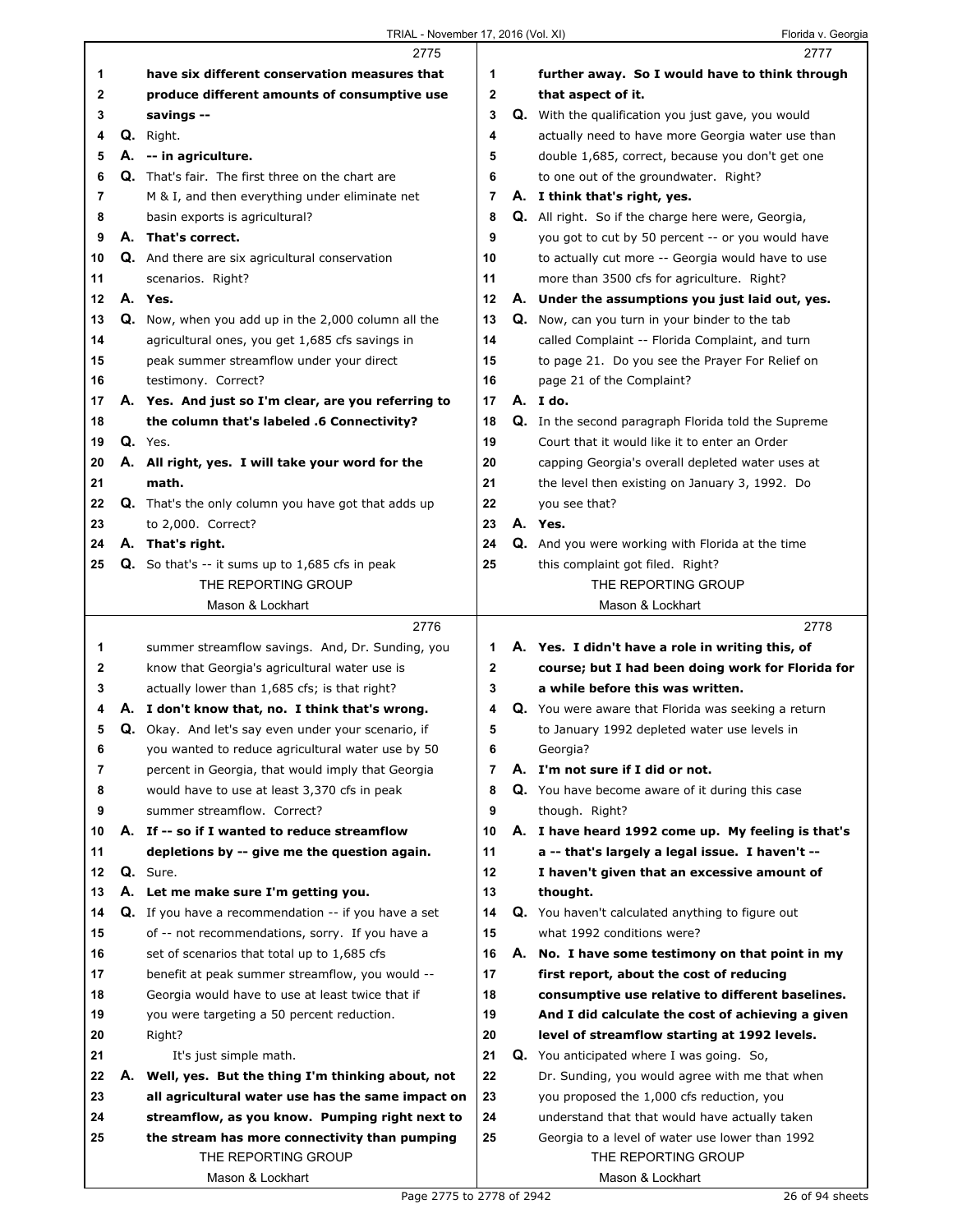|                |    | 2779                                                                                                 |                   |    | 2781                                                                                                         |
|----------------|----|------------------------------------------------------------------------------------------------------|-------------------|----|--------------------------------------------------------------------------------------------------------------|
| 1              |    | levels. Correct?                                                                                     | 1                 |    | at 1992 levels, it would cost them less to get to                                                            |
| $\mathbf{2}$   | А. | I'm not sure of that.                                                                                | $\mathbf{2}$      |    | 1,000 cfs streamflow benefit now. Right?                                                                     |
| 3              |    | Q. Well, you recall in your expert report you                                                        | 3                 |    | A. Yes.                                                                                                      |
| 4              |    | estimated how much it would be to get to 1992.                                                       | 4                 |    | Q. And implicit in that, isn't it, sir, that you                                                             |
| 5              |    | Correct?                                                                                             | 5                 |    | would have to have a greater reduction at the                                                                |
| 6              |    | A. I -- that's not quite what I remember.                                                            | 6                 |    | 1,000 cfs level than to be at the 1992 level?                                                                |
| $\overline{7}$ |    | Q. Okay.                                                                                             | 7                 |    | A. Yes. And I'm going to answer it this way. I                                                               |
| 8              |    | A. I'm trying to turn to the page where I did that.                                                  | 8                 |    | think I get your question, but I really want to                                                              |
| 9              |    | Q. Sure. Turn to page 7 of your first report, which                                                  | 9                 |    | make sure we're on the same page with this.                                                                  |
| 10             |    | is the first tab, FX-784.                                                                            | 10                |    | What I wrote about in my first report was we                                                                 |
| 11             |    | A. All right. I'm at page 7.                                                                         | 11                |    | have three levels of streamflow. There's the                                                                 |
| 12             |    | Q. And on page 7 you analyze the cost of your 1,000                                                  | 12                |    | 2011, 1992, and then where you get to if you                                                                 |
| 13             |    | cfs scenario, assuming that Georgia's irrigated                                                      | 13                |    | subtract a thousand cfs off of the 2011 actual.                                                              |
| 14             |    | acreage have remained at 1992 levels. Correct?                                                       | 14                |    | And so I examined the cost of going from 2011                                                                |
| 15             |    | A. Well, I think it's actually -- just so we're                                                      | 15                |    | actual to 1,000 minus that, and then from 1992                                                               |
| 16             |    | tracking, I think it's actually sort of the                                                          | 16                |    | actual down to the same level of streamflow. But                                                             |
| 17             |    | inverse of what you said. I was starting from a                                                      | 17                |    | if Georgia had capped its consumption at 1992                                                                |
| 18             |    | 1992 level of consumption and then going down to                                                     | 18                |    | levels, my testimony is that it would cost less                                                              |
| 19             |    | the same level of streamflow you would get to by                                                     | 19                |    | to reach that same streamflow target than if it                                                              |
| 20             |    | reducing by a thousand from 2011.                                                                    | 20                |    | allowed consumption to grow to what it actually                                                              |
| 21             |    | <b>Q.</b> Right. And this is getting a little confusing,                                             | 21                |    | did.                                                                                                         |
| 22             |    | so I'm going to try and clarify it. You looked                                                       | 22                |    | <b>Q.</b> And because there is a cost to go from 1992                                                        |
| 23             |    | at how much it would cost to get from 2011 down                                                      | 23                |    | levels down to a 1,000 cfs level, you would agree                                                            |
| 24             |    | to 1992. Correct?                                                                                    | 24                |    | that you need to cut more than 1992 levels to get                                                            |
| 25             |    | A. I didn't cost that.                                                                               | 25                |    | to a thousand. Correct?                                                                                      |
|                |    | THE REPORTING GROUP                                                                                  |                   |    | THE REPORTING GROUP                                                                                          |
|                |    | Mason & Lockhart                                                                                     |                   |    | Mason & Lockhart                                                                                             |
|                |    |                                                                                                      |                   |    |                                                                                                              |
|                |    |                                                                                                      |                   |    |                                                                                                              |
|                |    | 2780                                                                                                 |                   |    | 2782                                                                                                         |
| 1              |    | Q. But you then concluded that it would actually                                                     | 1<br>$\mathbf{2}$ |    | A. Yes. That -- that cost is positive. So it                                                                 |
| 2              |    | cost more to get to your 1,000 cfs level. Right?                                                     | 3                 |    | implies that you would have to go down below 1992<br>levels.                                                 |
| 3<br>4         |    | There is an incremental cost to go from 1992                                                         | 4                 |    |                                                                                                              |
| 5              |    | levels to your 1,000 cfs level. Correct?                                                             | 5                 |    | <b>Q.</b> Correct. And if you take the cfs savings from<br>the thousand and then add another thousand on top |
|                |    | A. Which is less than the cost, yes. But I want to                                                   |                   |    |                                                                                                              |
| 6<br>7         |    | make sure we're understanding each other. What I                                                     | 6<br>7            |    | to 2,000, we're a lot lower than what Georgia was                                                            |
|                |    | wrote about in my first report was the cost of                                                       | 8                 | А. | using in 1992. Correct?                                                                                      |
| 8<br>9         |    | reading -- or reaching a given streamflow target<br>starting at 1992 levels or 2011 levels.          | 9                 |    | Sure. That's how the math would work.                                                                        |
| 10             |    | <b>Q.</b> Okay. Fine. So if we have the thousand cfs                                                 | 10                |    | MR. PRIMIS: Your Honor, I just need one                                                                      |
|                |    |                                                                                                      | 11                |    | moment. I am going to do a little math in a<br>minute.                                                       |
| 11<br>12       |    | level, it would cost this much to get to 1992;                                                       | 12                |    | I want to be mindful of the clock. And                                                                       |
| 13             | А. | and then it costs more to get up to 2011. Right?<br>Yes, but working the other way around. You start | 13                |    | we can break whenever; but I -- I can                                                                        |
| 14             |    | with the status quo level of consumption and then                                                    | 14                |    | probably do this in 15 to 20 minutes. Not                                                                    |
|                |    |                                                                                                      | 15                |    | finish, but get through this part.                                                                           |
| 15<br>16       |    | work down to a given streamflow level.                                                               | 16                |    | SPECIAL MASTER LANCASTER: Proceed.                                                                           |
| 17             |    | Q. Yes.                                                                                              | 17                |    | MR. PRIMIS: Thank you.                                                                                       |
|                |    | MR. PRIMIS: I'm sorry, your Honor.                                                                   | 18                |    |                                                                                                              |
| 18<br>19       |    | We're getting a little bogged down.<br>BY MR. PRIMIS:                                                | 19                |    | And my colleague Mr. Sturek -- Ken<br>Sturek -- is going to help me set up that                              |
| 20             |    | <b>Q.</b> But the basic point I'm trying to establish,                                               | 20                |    | easel.                                                                                                       |
| 21             |    | Dr. Sunding, is that when you went from -- you                                                       | 21                |    | BY MR. PRIMIS:                                                                                               |
| 22             |    |                                                                                                      | 22                |    |                                                                                                              |
|                |    | compared 1,000 cfs versus 2011 and 1,000 cfs                                                         | 23                |    | Q. So, Dr. Sunding, on your estimated costs tied to                                                          |
| 23<br>24       |    | versus 1992. Right?<br>A. Yes.                                                                       | 24                |    | the streamflow benefits, I want to look now at                                                               |
| 25             | Q. |                                                                                                      | 25                |    | your first report, which is the first page of                                                                |
|                |    | And you make the point if Georgia had just stayed<br>THE REPORTING GROUP                             |                   |    | that three-page handout.<br>THE REPORTING GROUP                                                              |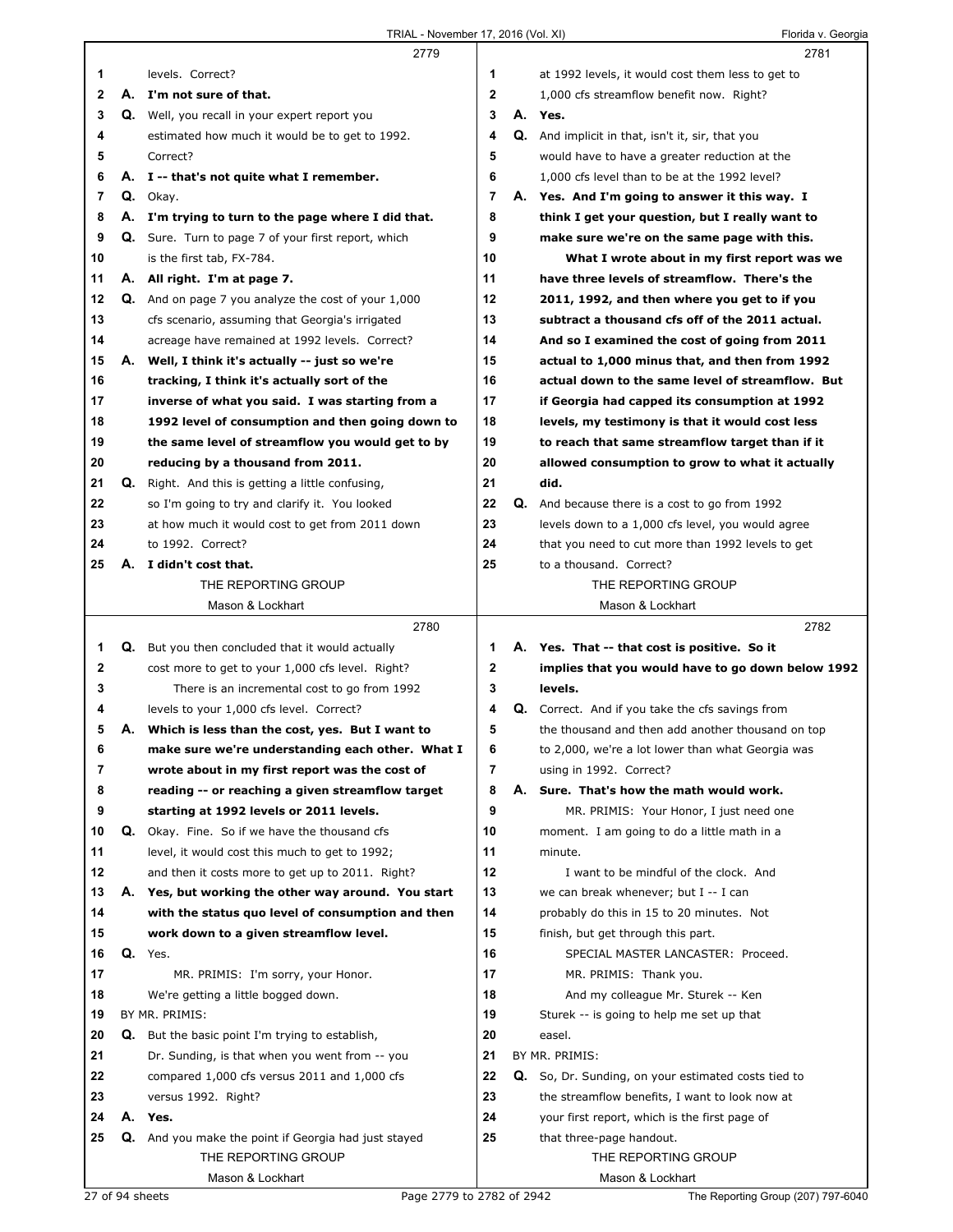|    |    | 2783                                                        |    |    | 2785                                                       |
|----|----|-------------------------------------------------------------|----|----|------------------------------------------------------------|
| 1  |    | A. All right.                                               | 1  |    | For the first scenario, you estimate a cost                |
| 2  |    | Q. So you -- you have some costs in this chart. And         | 2  |    | per year for deficit irrigation of \$64 million.           |
| 3  |    | I just want to be clear. When you say cost per              | 3  |    | Right?                                                     |
| 4  |    | year, that's -- that's averaged out over a                  | 4  |    | A. All right.                                              |
|    |    |                                                             | 5  |    |                                                            |
| 5  |    | three-year period. Correct?                                 |    |    | Q. Do you see that?                                        |
| 6  |    | A. Well, it's a -- it's an average cost that's borne        | 6  | А. | Yes.                                                       |
| 7  |    | every year to achieve certain conservation                  | 7  |    | Q. And that would get you a summer streamflow              |
| 8  |    | savings in dry years. So I have tried to adjust             | 8  |    | benefit of a thousand cfs. Right?                          |
| 9  |    | for the fact that many of these conservation                | 9  |    | A. Yes.                                                    |
| 10 |    | measures aren't needed every year.                          | 10 |    | Q. And if you multiply that by 3 to get the single         |
| 11 |    | Q. And you assume in your analysis that dry years           | 11 |    | dry year cost, it's actually \$190 million.                |
| 12 |    | occur --                                                    | 12 |    | Right?                                                     |
| 13 |    | MR. PRIMIS: Ken, bring it over here,                        | 13 |    | A. Yes.                                                    |
| 14 |    | please.                                                     | 14 |    | <b>Q.</b> So then if we go to the third page of your -- of |
| 15 |    | BY MR. PRIMIS:                                              | 15 |    | the handout, we have the table from your direct            |
| 16 |    | <b>Q.</b> You assume that --                                | 16 |    | testimony. Right?                                          |
| 17 |    | MR. PRIMIS: Turn it around.                                 | 17 |    | A. Yes.                                                    |
| 18 |    | BY MR. PRIMIS:                                              | 18 |    | Q. And you have a total cost for the 2,000 scenario        |
|    |    |                                                             |    |    | of \$35.2 million. Right?                                  |
| 19 |    | Q. You assume that dry years occur once every three         | 19 |    |                                                            |
| 20 |    | years. Right?                                               | 20 |    | A. Yes.                                                    |
| 21 |    | A. Yes. That was an assumption that I was given by          | 21 |    | Q. And if you multiply that by 3 you get 105               |
| 22 |    | the hydrology team for Florida.                             | 22 |    | million. True?                                             |
| 23 |    | <b>Q.</b> And so if you wanted to determine the cost of any | 23 |    | A. 35 times 3 is 100 million roughly, a little more.       |
| 24 |    | of these measures here in your first expert                 | 24 |    | But I'm feeling uncomfortable with where I think           |
| 25 |    | report, in the dry year itself you actually need            | 25 |    | you're heading.                                            |
|    |    | THE REPORTING GROUP                                         |    |    | THE REPORTING GROUP                                        |
|    |    | Mason & Lockhart                                            |    |    | Mason & Lockhart                                           |
|    |    |                                                             |    |    |                                                            |
|    |    | 2784                                                        |    |    | 2786                                                       |
| 1  |    | to multiply the estimate by 3. Correct?                     | 1  |    | Q. That's part of the plan, Dr. Sunding.                   |
| 2  |    | A. Yes. For at least some of it.                            | 2  |    | So in February of 2016, for scenario 1,                    |
| 3  |    | <b>Q.</b> So it's the same principle in your direct         | 3  |    | deficit irrigation, you said you could get a               |
| 4  |    |                                                             | 4  |    | thousand cfs. Right?                                       |
|    |    | testimony. True -- too, correct?                            | 5  |    |                                                            |
| 5  |    | If you want to estimate the cost of achieving               |    |    | A. Yes.                                                    |
| 6  |    | some of these streamflow benefits in the dry                | 6  |    | Q. And the cost that we just figured out with the          |
| 7  |    | year, you have to multiply the cost estimate                | 7  |    | multiplication was --                                      |
| 8  |    | by 3. Correct?                                              | 8  |    | A. \$64 million.                                           |
| 9  |    | A. Yes. Again, understanding that some of these             | 9  |    | Q. Times 3. And the dry year is 190 million.               |
| 10 |    | measures in table 4 are permanent measures that             | 10 |    | Correct?                                                   |
| 11 |    | would be undertaken every year; and some are                | 11 | А. | Yes.                                                       |
| 12 |    | measures that are just undertaken in dry years.             | 12 |    | Q. And then in October of 2016, you said we could          |
| 13 |    | Q. And you would agree that sometimes droughts              | 13 |    | get 2,000 cfs for a total of 105 million.                  |
| 14 |    | happen in back-to-back years. Right?                        | 14 |    | Correct?                                                   |
| 15 |    | A. Absolutely.                                              | 15 |    | MR. PERRY: Your Honor, I think                             |
| 16 |    | Q. And if there are two consecutive years of                | 16 |    | Mr. Primis is referring to the prefiled                    |
| 17 |    | drought, you have to take that one-year cost and            | 17 |    | direct. Is that correct?                                   |
| 18 |    | then incur it two years in a row. Correct?                  | 18 |    | MR. PRIMIS: I'm sorry if I misspoke.                       |
| 19 |    | A. Yes.                                                     | 19 |    | BY MR. PRIMIS:                                             |
| 20 |    | <b>Q.</b> So I want to compare the dry year math from your  | 20 |    | Q. In your prefiled written direct in October of           |
| 21 |    | first report to your direct testimony. Okay?                | 21 |    | 2016, the single dry year cost to get 2,000 cfs            |
| 22 | А. |                                                             | 22 |    | is about \$105 million. Correct?                           |
|    |    | All right.                                                  |    |    |                                                            |
| 23 |    | Q. Now, on page -- it's page 9 of your first report;        | 23 |    | A. But, again, the reason -- part of the reason I'm        |
| 24 |    | but it's right here in this handy flier we gave             | 24 |    | uncomfortable with this is I think you probably            |
| 25 |    | out.                                                        | 25 |    | know that some of the measures I'm talking about           |
|    |    | THE REPORTING GROUP<br>Mason & Lockhart                     |    |    | THE REPORTING GROUP<br>Mason & Lockhart                    |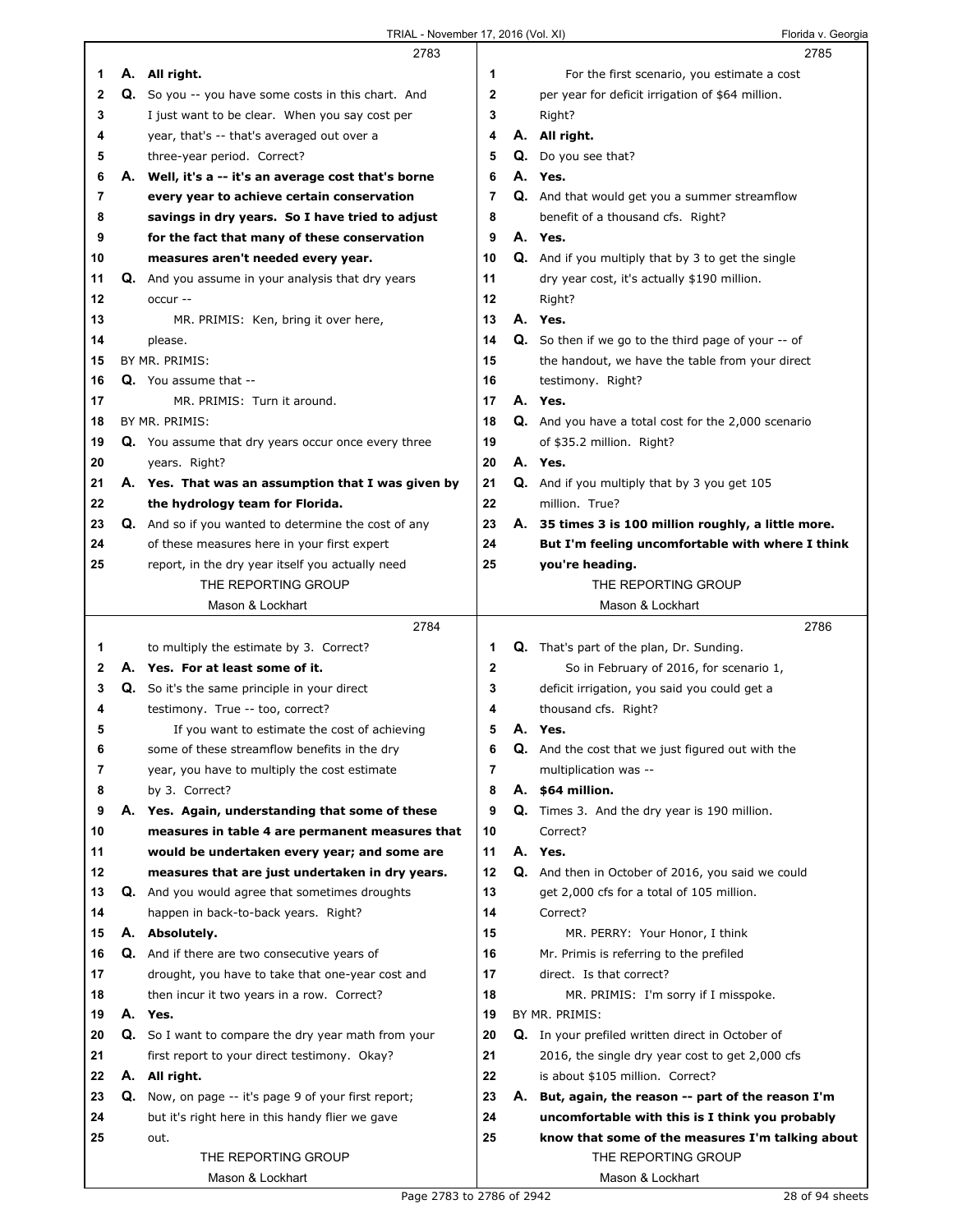|    |    | 2787                                                          |                | 2789                                                     |  |
|----|----|---------------------------------------------------------------|----------------|----------------------------------------------------------|--|
| 1  |    | here are not dry year only measures. So it's not              | 1              | A. Yes.                                                  |  |
| 2  |    | proper to compound the cost the way you're trying             | $\overline{2}$ | Q. And the cost you assign to that in your written       |  |
| 3  |    | to do.                                                        | 3              | direct testimony is now zero.                            |  |
| 4  | Q. | Dr. Sunding, would it cost less than \$105 million            | 4              | A. Because the column is labeled fiscal cost. So         |  |
| 5  |    | to achieve 2,000 cfs in a single year?                        | 5              | it's a different kind of cost than what I was            |  |
| 6  | А. | If you looked at just a drought year, yes.                    | 6              | looking at in the first report.                          |  |
| 7  |    | Because some of these other measures are done                 | 7              | <b>Q.</b> Apples and oranges?                            |  |
| 8  |    | every year. And it's not proper to attribute all              | 8              | A. To some extent, yes.                                  |  |
|    |    |                                                               | 9              |                                                          |  |
| 9  |    | the costs to just the dry years.                              |                | Q. Okay. But for the type of cost you were looking       |  |
| 10 |    | Q. But you do agree that as you initially analyzed            | 10             | at in February, that cost was \$120 million for          |  |
| 11 |    | it, it would have cost \$190 million in a single              | 11             | 150 cfs in a dry year. Right?                            |  |
| 12 |    | year to get 1,000 cfs. Right?                                 | 12             | A. Yes.                                                  |  |
| 13 |    | A. Yes.                                                       | 13             | Q. And, now, with your different costs, your fiscal      |  |
| 14 |    | Q. Now, let's talk about why some of your costs went          | 14             | costs, it's zero for 207 cfs. Right?                     |  |
| 15 |    | down, Dr. Sunding.                                            | 15             | A. Yes.                                                  |  |
| 16 |    | A. Sure.                                                      | 16             | Q. Now, you do actually have a cost metric in your       |  |
| 17 |    | Q. If we focus on the first report, in the chart you          | 17             | direct testimony for this outdoor water use. You         |  |
| 18 |    | have some estimates for reductions in municipal               | 18             | know that; right?                                        |  |
| 19 |    | outdoor use.                                                  | 19             | A. Yes.                                                  |  |
| 20 |    | A. Yes. That's right.                                         | 20             | You're referring to the consumer surplus                 |  |
| 21 |    | <b>Q.</b> And you were $-$ we're focusing now $-$ this is the | 21             | metric?                                                  |  |
| 22 |    | first page of that handout, page 9 of your first              | 22             | Q. No. Not there yet.                                    |  |
|    |    |                                                               |                |                                                          |  |
| 23 |    | expert report. You costed out 20 percent and 30               | 23             | A. All right.                                            |  |
| 24 |    | percent reductions in outdoor water use. Right?               | 24             | <b>Q.</b> You estimate that for a 50 percent cut-back in |  |
| 25 |    | A. I think that's right. Yes.                                 | 25             | outdoor water use there would actually be a \$78         |  |
|    |    | THE REPORTING GROUP                                           |                | THE REPORTING GROUP                                      |  |
|    |    | Mason & Lockhart                                              |                | Mason & Lockhart                                         |  |
|    |    |                                                               |                |                                                          |  |
|    |    | 2788                                                          |                | 2790                                                     |  |
| 1  |    | Q. And you said that would cost Georgia 22 million            | 1              | per connection service cost -- per service               |  |
| 2  |    | for a 20 percent reduction and 40 million for a               | $\mathbf{2}$   | connection cost. Correct?                                |  |
| 3  |    | 30 percent reduction. Right?                                  | 3              | In paragraph 76.                                         |  |
| 4  |    | A. It would cost Georgia water consumers that much            | 4              | A. Let me take a look.                                   |  |
| 5  |    | in consumer surplus loss.                                     | 5              | Q. About four lines up from the bottom.                  |  |
| 6  | Q. |                                                               | 6              |                                                          |  |
| 7  |    | And these are the types of scenarios where you                | 7              | And I stand corrected. You are referencing a             |  |
|    |    | would have to multiply it by three to get the                 |                | welfare loss there, so that is what you are              |  |
| 8  |    | single year cost, right, because these are                    | 8              | talking about. But you estimate \$78 per service         |  |
| 9  |    | drought year measures?                                        | 9              | connection. Correct?                                     |  |
| 10 |    | A. Yes.                                                       | 10             | A. And, I'm sorry. What page?                            |  |
| 11 |    | Q. And so if we do the same type of math we did in a          | 11             | Q. I'm sorry. It's paragraph 76, page 37 of your         |  |
| 12 |    | drought year, you would estimate that the cost                | 12             | trial testimony.                                         |  |
| 13 |    | would be \$66 million for a 20 percent reduction              | 13             | A. All right. We keep switching back and forth           |  |
| 14 |    | in municipal outdoor water use, and 120 million               | 14             | between reports.                                         |  |
| 15 |    | to get it up to 30 percent reduction. Correct?                | 15             | Q. If there's a way I could have had you write fewer     |  |
| 16 | А. | Yes.                                                          | 16             | reports, Dr. Sunding, I would have taken that            |  |
| 17 | Q. | Now --                                                        | 17             | deal.                                                    |  |
| 18 |    | A. I think it's actually 150 million, isn't it -- or          | 18             | Okay. Are you there yet?                                 |  |
| 19 |    | no?                                                           | 19             | A. Yes.                                                  |  |
| 20 |    | No. 40 times 3. I got it.                                     | 20             | $Q.$ Is $-$                                              |  |
| 21 | Q. | Now, if we go back to your direct testimony,                  | 21             | A. You're right; this is the welfare cost we have        |  |
| 22 |    | which is page 3, you now estimate that -- a 50                | 22             | been talking about.                                      |  |
|    |    |                                                               | 23             |                                                          |  |
| 23 |    | percent reduction in outdoor water use. Correct?              |                | Q. So you estimate a welfare loss of about \$78 per      |  |
| 24 |    | A. Yes.                                                       | 24             | service connection. Right?                               |  |
| 25 |    | Q. And you say that can generate 207 cfs. Correct?            | 25             | A. Yes.                                                  |  |
|    |    | THE REPORTING GROUP<br>Mason & Lockhart                       |                | THE REPORTING GROUP<br>Mason & Lockhart                  |  |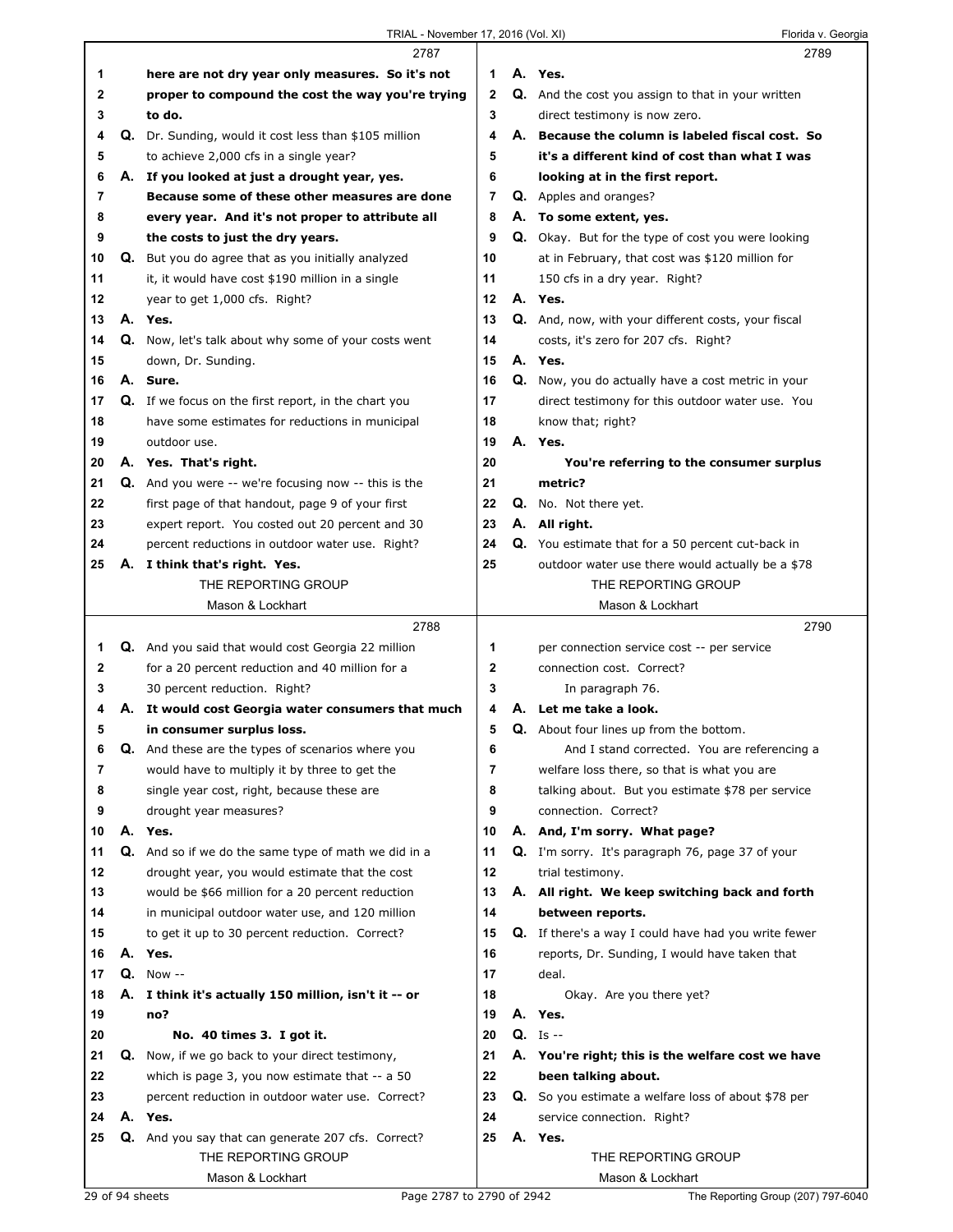|              |    | 2791                                                                                                |                     |    | 2793                                                                                         |
|--------------|----|-----------------------------------------------------------------------------------------------------|---------------------|----|----------------------------------------------------------------------------------------------|
| 1            |    | Q. And you know that given the number of service                                                    | 1                   |    | will be offset because the people of Atlanta will                                            |
| $\mathbf{2}$ |    | connections, that that would cost hundreds of                                                       | $\mathbf{2}$        |    | feel good about it. Right?                                                                   |
| 3            |    | millions of dollars a year in welfare loss in                                                       | 3                   |    | A. I'm not sure I would put it exactly like that;                                            |
| 4            |    | metro Atlanta, Correct?                                                                             | 4                   |    | but, yes, I think there are welfare gains that                                               |
| 5            |    | A. I haven't done the math; but it would be -- it                                                   | 5                   |    | would be experienced by Atlanta residents from                                               |
| 6            |    | would come to over a hundred million, definitely.                                                   | 6                   |    | having more water in the stream.                                                             |
| 7            |    | Q. Somewhere between 100 and 200 million?                                                           | $\overline{7}$      |    | Q. The way you would say it as an economist is that                                          |
| 8            |    | A. I think so, yes.                                                                                 | 8                   |    | the preferences of urban consumers to minimize                                               |
| 9            |    | Q. Now, in paragraph 79 of your expert report you                                                   | 9                   |    | downstream impacts to Florida would offset these                                             |
| 10           |    | explain -- I'm sorry, of your direct testimony --                                                   | 10                  |    | hundred to \$200 million of welfare costs.                                                   |
| 11           |    | now, it's my fault.                                                                                 | 11                  |    | Correct?                                                                                     |
| 12           |    | In paragraph 79 of your direct testimony you                                                        | 12                  |    | A. Sure. Those would -- would both be examples of                                            |
| 13           |    | explain why you don't include any costs for a                                                       | 13                  |    | welfare costs.                                                                               |
| 14           |    | 50 percent reduction in municipal and outdoor                                                       | 14                  |    | <b>Q.</b> And that concept comes from this survey you                                        |
| 15           |    | water use. Correct?                                                                                 | 15                  |    | conducted, right, where you asked people what                                                |
| 16           |    | A. Yes.                                                                                             | 16                  |    | they would be willing to pay for and what they                                               |
| 17           |    | Q. And the first reason is that it's not associated                                                 | 17                  |    | might do. Correct?                                                                           |
| 18           |    | with any fiscal cost. Right?                                                                        | 18                  |    | A. Yes. Sure.                                                                                |
| 19           |    | A. That's right. It's not something the legislature                                                 | 19                  |    | <b>Q.</b> Now, the survey never actually asked respondents                                   |
| 20           |    | would have to appropriate money for to compensate                                                   | 20                  |    | what they would do if confronted with a 50                                                   |
| 21           |    | people.                                                                                             | 21                  |    | percent reduction in outdoor water usage to help                                             |
| 22           |    | <b>Q.</b> Now, on that point, Dr. Sunding, that's the same                                          | 22                  |    | Florida out. Right?                                                                          |
| 23           |    | cost you assigned a number to in February.                                                          | 23                  |    | You never asked that specific scenario?                                                      |
| 24           |    | Right?                                                                                              | 24                  |    | A. I disagree. It asked them what they would do if                                           |
| 25           |    | A. Yes. And I reported it again in my direct                                                        | 25                  |    | they were confronted with particular outdoor                                                 |
|              |    | THE REPORTING GROUP                                                                                 |                     |    | THE REPORTING GROUP                                                                          |
|              |    | Mason & Lockhart                                                                                    |                     |    | Mason & Lockhart                                                                             |
|              |    |                                                                                                     |                     |    |                                                                                              |
|              |    |                                                                                                     |                     |    |                                                                                              |
|              |    | 2792                                                                                                |                     |    | 2794                                                                                         |
| 1            |    | report -- in my direct testimony.                                                                   | 1                   |    | watering restrictions that we know would generate                                            |
| 2<br>3       |    | Q. We haven't changed the types of costs. Right?                                                    | 2<br>3              |    | that amount of water.                                                                        |
| 4            |    | You had welfare costs of 120 million in a dry                                                       | 4                   |    | <b>Q.</b> Is it your testimony that you said to these                                        |
| 5            |    | year in February. And you changed the name to                                                       | 5                   |    | people, we're going to cut your water consumption                                            |
|              |    | fiscal costs and reported zero. But the welfare                                                     |                     |    | for outdoor use by 50 percent?                                                               |
| 6<br>7       |    | cost of 120 million still exists. Right?                                                            | 6<br>$\overline{7}$ | А. | Oh, no. Definitely not. It's -- we have the                                                  |
|              |    | A. Sure. Yes. And that's why -- that's why I<br>reported it.                                        |                     |    | survey instrument that was included in my report.                                            |
| 8<br>9       |    | Q. And as an economist, you know that a welfare cost                                                | 8<br>9              |    | And the questions talk about certain kinds of<br>outdoor water use restrictions. And then we |
| 10           |    | is a real cost. Right?                                                                              | 10                  |    | asked people what was their willingness to                                                   |
| 11           |    |                                                                                                     | 11                  |    |                                                                                              |
| 12           |    | A. It is a real cost. And as I point out in my<br>testimony, it's a -- it's qualitatively different | 12                  |    | support those if the water would make its way<br>down to Florida.                            |
| 13           |    | than a fiscal cost. I think any economist                                                           | 13                  |    | We have other information about how much                                                     |
| 14           |    | realizes that.                                                                                      | 14                  |    | water that would save, and that's where I built                                              |
| 15           |    | Q. You thought it was real enough to make                                                           | 15                  |    | the crosswalk.                                                                               |
| 16           |    | significant estimates for it in February. True?                                                     | 16                  |    | Q. Okay. Now, Dr. Sunding, you didn't quantify the                                           |
| 17           |    | A. And I reported those estimates again in my direct                                                | 17                  |    | value, if any, to Georgia residents of minimizing                                            |
| 18           |    | testimony. Yes.                                                                                     | 18                  |    | the downstream impacts to Florida. Correct?                                                  |
| 19           |    | <b>Q.</b> But in the handy chart that we look at to see                                             | 19                  |    | A. You mean monetary value?                                                                  |
| 20           |    | what the cost to Georgia is, you changed the                                                        | 20                  |    | Q. Correct.                                                                                  |
| 21           |    | label; and you report zero. True?                                                                   | 21                  | А. | Right.                                                                                       |
| 22           | А. | Because I was focusing on it -- yes. Because I                                                      | 22                  |    | <b>Q.</b> You say that the -- Georgia would -- it would be                                   |
| 23           |    | was focusing on a different aspect of cost.                                                         | 23                  |    | offset -- the cost would be offset by this                                                   |
| 24           |    | <b>Q.</b> Now, Dr. Sunding, you also say that these                                                 | 24                  |    | positive feeling, but you never actually -- you                                              |
| 25           |    | hundreds to \$200 million in welfare costs, they                                                    | 25                  |    | didn't do any quantitative analysis to determine                                             |
|              |    | THE REPORTING GROUP                                                                                 |                     |    | THE REPORTING GROUP                                                                          |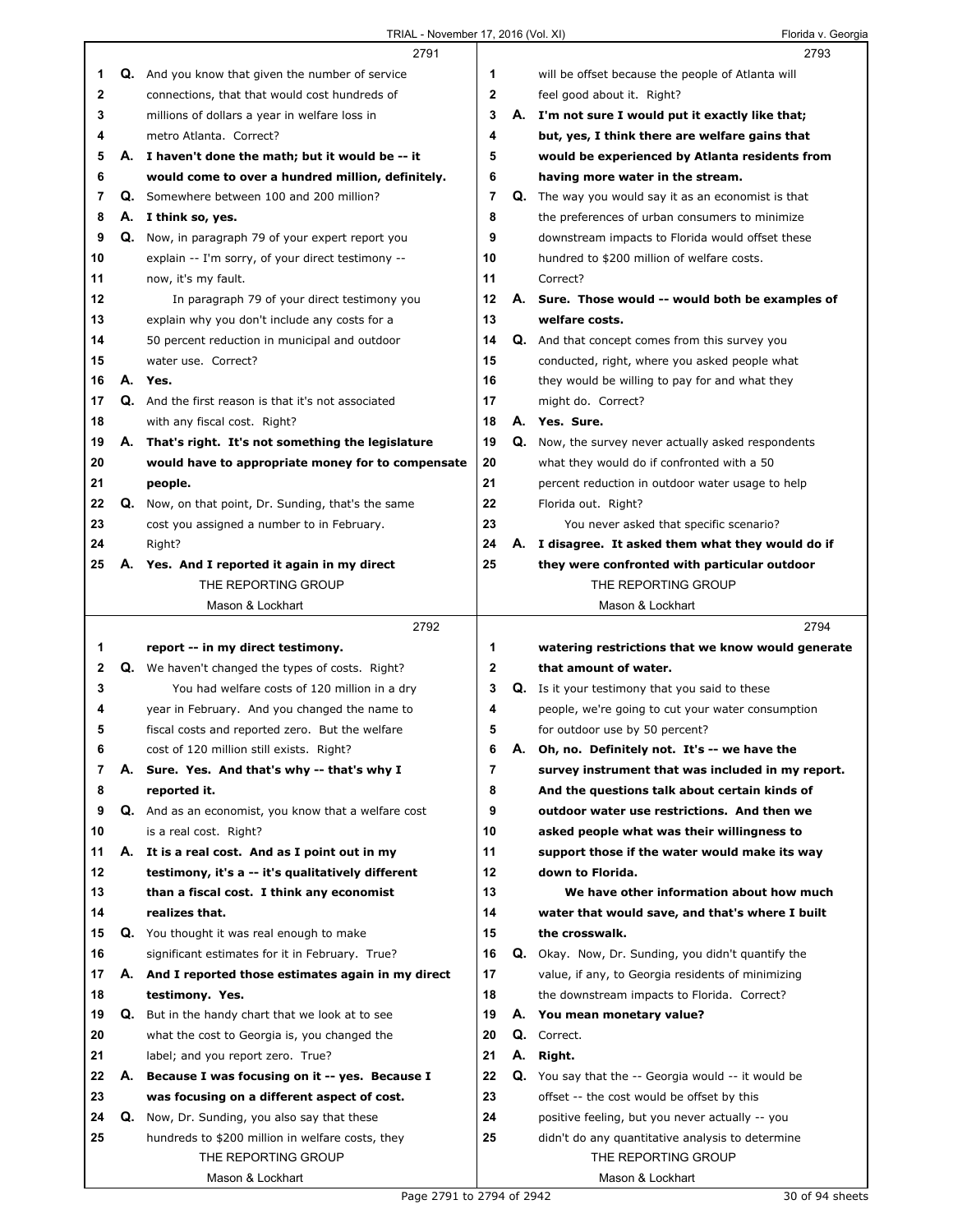|              |    | 2795                                                                             |                | 2797                                                                             |
|--------------|----|----------------------------------------------------------------------------------|----------------|----------------------------------------------------------------------------------|
| 1            |    | that. Correct?                                                                   | 1              | A. Well, again, I'm -- it's the State of Florida                                 |
| $\mathbf{2}$ |    | A. No. It's in my experience easier for survey                                   | $\overline{2}$ | that's suggesting. What I analyzed is the cost                                   |
| 3            |    | respondents to answer questions about specific                                   | 3              | of conservation -- conservation scenarios. But                                   |
| 4            |    | behaviors or things that are easy to comprehend.                                 | 4              | I -- as I understand it, what Florida is asking                                  |
| 5            |    | MR. PRIMIS: Your Honor, this might be a                                          | 5              | for is a cap on consumption that would translate                                 |
| 6            |    | good time for a break, if it's not too early.                                    | 6              | into a certain amount of reduction in depletions,                                |
| 7            |    | SPECIAL MASTER LANCASTER: Fine.                                                  | 7              | whether it's 1,000, 2,000, or something in                                       |
| 8            |    | MR. PRIMIS: Thank you.                                                           | 8              | between.                                                                         |
| 9            |    | (Time Noted: 11:46 a.m.)                                                         | 9              | <b>Q.</b> And just to make the record clear on my question,                      |
| 10           |    | (Recess Called)                                                                  | 10             | it's not your role to say to the Court the                                       |
| 11           |    | (Time Noted: 12:46 p.m.)                                                         | 11             | streamflow impact number should be X or Y; you're                                |
| 12           |    | MR. PRIMIS: I'm sorry, your Honor. I                                             | 12             | just evaluating a series of options and                                          |
| 13           |    | didn't see that you had slipped in.                                              | 13             | calculating it out. Correct?                                                     |
| 14           |    | SPECIAL MASTER LANCASTER: I sneaked in.                                          | 14             | A. That's right. That's fair.                                                    |
| 15           |    | MR. PRIMIS: Well, you're always welcome.                                         | 15             | Q. Dr. Sunding, I want to focus your attention on                                |
| 16           |    | We have two housekeeping matters to put                                          | 16             | what we call indirect costs.                                                     |
| 17           |    | on the record. The first is that I simply                                        | 17             | A. All right. Sure.                                                              |
| 18           |    | marked for identification this chart as                                          | 18             | Q. Can you turn to paragraph 91 of your direct                                   |
| 19           |    | Sunding demonstrative 1 in case we need to                                       | 19             | testimony.                                                                       |
| 20           |    | track it down later.                                                             | 20             | This is your trial testimony I'm talking                                         |
| 21           |    | And, second, Mr. Dunlap advised us about                                         | 21             | about.                                                                           |
| 22           |    | the Court's approach to written direct                                           | 22             | A. Oh. Paragraph 91?                                                             |
| 23<br>24     |    | testimony and what will actually be admitted.                                    | 23<br>24       | Q. Yes, sir.<br>A. Sure.                                                         |
|              |    | And our understanding, both parties, is that                                     | 25             |                                                                                  |
| 25           |    | unless there is an opportunity to<br>THE REPORTING GROUP                         |                | <b>Q.</b> And in particular, the third line down starting<br>THE REPORTING GROUP |
|              |    | Mason & Lockhart                                                                 |                | Mason & Lockhart                                                                 |
|              |    | 2796                                                                             |                | 2798                                                                             |
| 1            |    | cross-examine or an agreement, that direct                                       | 1              | with echoing claims.                                                             |
| $\mathbf{2}$ |    | written testimony will not be admitted into                                      | $\mathbf{2}$   | A. Yes?                                                                          |
| 3            |    | the record.                                                                      | 3              | <b>Q.</b> And do you see here that you're stating that it                        |
| 4            |    | We do have an agreement on one pair of                                           | 4              | would be improper in this case to consider                                       |
| 5            |    |                                                                                  |                |                                                                                  |
| 6            |    |                                                                                  |                |                                                                                  |
|              |    | witnesses. They kind of testify against one                                      | 5              | employment impacts from reductions in                                            |
| 7            |    | another. It's Dr. Scyphers, SCYPHERS.<br>He's a survey expert. And Dr. Cantor is | 6<br>7         | agricultural output that result from water<br>conservation efforts. Correct?     |
| 8            |    | Georgia's response to Dr. Scyphers. And the                                      | 8              | A. No. I'm not saying that. I quantified indirect                                |
| 9            |    | parties have agreed that that testimony can                                      | 9              | impacts myself in this case.                                                     |
| 10           |    | come in without the need for cross-examination.                                  | 10             | Q. You have; right. But you're not offering that as                              |
| 11           |    | SPECIAL MASTER LANCASTER: Mr. Perry?                                             | 11             | part of your testimony here. Correct?                                            |
| 12           |    | MR. PERRY: That's right, your Honor.                                             | 12             | A. No. Those numbers weren't included in my direct                               |
| 13           |    | SPECIAL MASTER LANCASTER: Thank you.                                             | 13             | testimony. They were in my expert report.                                        |
| 14           |    | MR. PRIMIS: Okay. May I proceed?                                                 | 14             | <b>Q.</b> Okay. Just -- again, since there's a lot of                            |
| 15           |    | SPECIAL MASTER LANCASTER: Please.                                                | 15             | paper around, I just want to be clear. In your                                   |
| 16           |    | MR. PRIMIS: Thank you.                                                           | 16             | expert report you calculated the indirect costs                                  |
| 17           |    | BY MR. PRIMIS:                                                                   | 17             | in terms of things like job losses and the like;                                 |
| 18           | Q. | Dr. Sunding, before the break we were talking                                    | 18             | but you don't include that as part of your                                       |
| 19           |    | about various scenarios that gross up to either                                  | 19             | written direct testimony for the trial. Correct?                                 |
| 20           |    | 1,000 or 2,000 cfs of streamflow. Do you                                         | 20             | A. That's correct. And to be clear, I did that for                               |
| 21           |    | remember that?                                                                   | 21             | the agricultural sector.                                                         |
| 22           |    | A. Sure. I remember it.                                                          | 22             | Q. Correct. Thank you for that clarification.                                    |
| 23           |    | <b>Q.</b> You're not suggesting that the Court pick any                          | 23             | So let's go to your first report where you                                       |
| 24           |    | particular number, whether it's 1,000 or 2,000 or                                | 24             | calculated those impacts. It's paragraph 81.                                     |
| 25           |    | something in between. Correct?                                                   | 25             | And it's FX-784, which I think is the first tab                                  |
|              |    | THE REPORTING GROUP                                                              |                | THE REPORTING GROUP                                                              |
|              |    | Mason & Lockhart<br>Page 2795 to 2798 of 2942<br>31 of 94 sheets                 |                | Mason & Lockhart<br>The Reporting Group (207) 797-6040                           |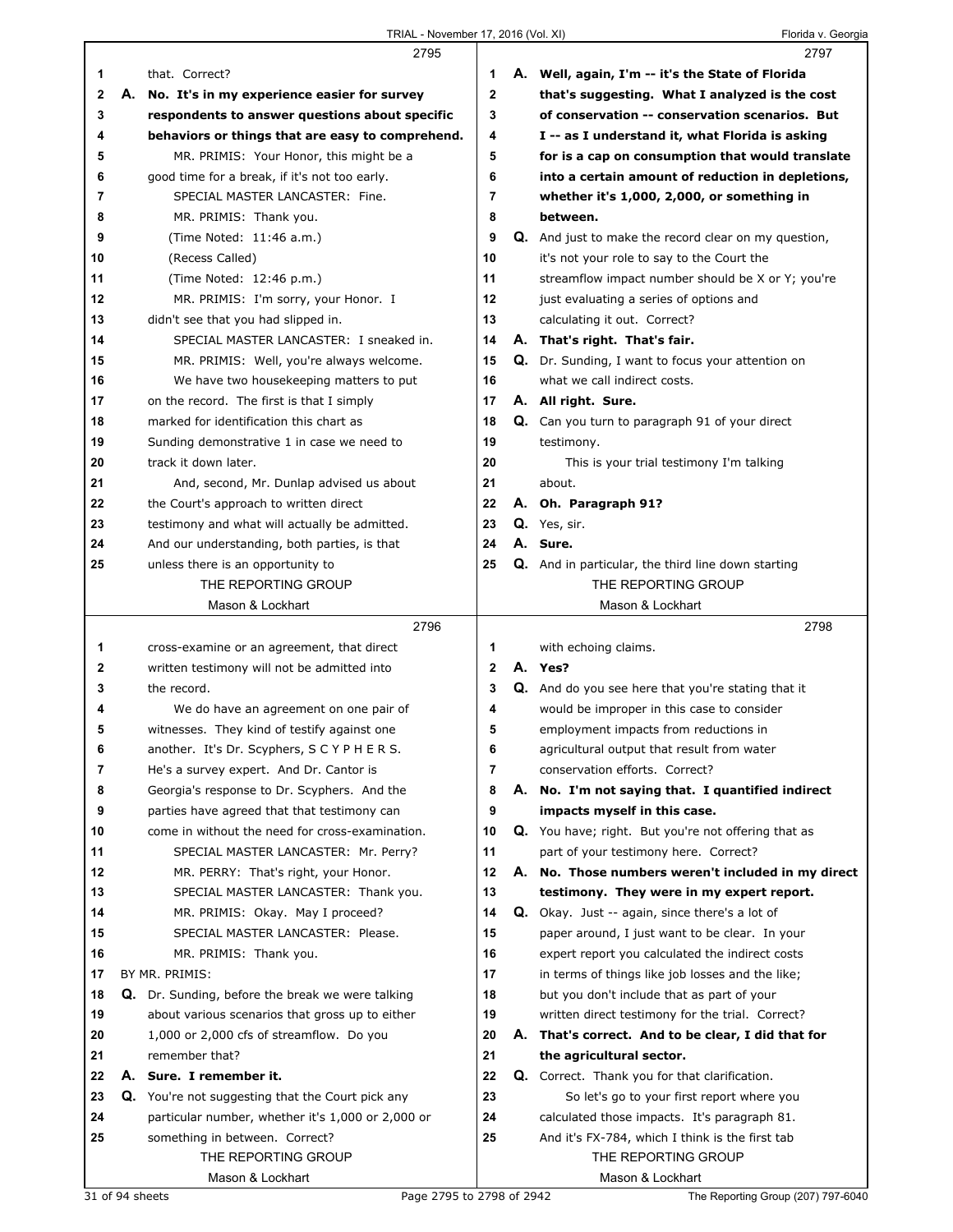|                         |    | 2799                                                      |             | 2801                                                          |
|-------------------------|----|-----------------------------------------------------------|-------------|---------------------------------------------------------------|
| 1                       |    | in the binder.                                            | 1           | one-time impact would be in that drought year.                |
| 2                       |    | A. All right. I'm there.                                  | $\mathbf 2$ | Right?                                                        |
| 3                       |    | MR. PRIMIS: It's page 54, just so                         | 3           | A. Yes.                                                       |
| 4                       |    | everyone can follow along, of FX-784, that                | 4           | <b>Q.</b> If we do that here, we end up with 24 million in    |
| 5                       |    | first tab.                                                | 5           | indirect economic impact and 45 in induced                    |
| 6                       |    | BY MR. PRIMIS:                                            | 6           | economic impact in that dry year. Correct?                    |
| 7                       |    | <b>Q.</b> Okay. Now, this section, Dr. Sunding, is called | 7           | A. Yes.                                                       |
| 8                       |    | Indirect and Induced Impacts. Correct?                    | 8           | <b>Q.</b> If you sum those up, you get $$69$ million in a dry |
| 9                       |    | A. It is.                                                 | 9           | year of indirect economic impact under your                   |
| 10                      |    | <b>Q.</b> And in paragraph 81, you observed that in       | 10          | analysis. Correct?                                            |
| 11                      |    | addition to the direct economic cost of not               | 11          | A. Yes.                                                       |
| 12                      |    |                                                           | 12          |                                                               |
|                         |    | growing various crops, that the irrigation                |             | <b>Q.</b> You also tallied up some job losses that would go   |
| 13                      |    | cut-backs will also impact industries that                | 13          | along with the agricultural reduction. Correct?               |
| 14                      |    | support agricultural activity. Correct?                   | 14          | A. Yes.                                                       |
| 15                      |    | A. Yes.                                                   | 15          | <b>Q.</b> You estimate that with a 50 percent reduction in    |
| 16                      |    | Q. Then if we go to page 55 of your report, you           | 16          | agricultural irrigation, there would be a loss of             |
| 17                      |    | actually provide some calculations that estimate          | 17          | 488 full-time jobs in the farming sector.                     |
| 18                      |    | those impacts. Right?                                     | 18          | Correct?                                                      |
| 19                      |    | A. Yes. In table 9, for example, those are                | 19          | A. So -- right. Those are job losses on farm.                 |
| 20                      |    | displayed.                                                | 20          | Q. Right. Okay. And those would be 488 full-time              |
| 21                      |    | Q. Right. That's what I was talking about.                | 21          | jobs. And that's depicted in table 9. Right?                  |
| 22                      |    | And for purposes of this exercise, you                    | 22          | A. Yes.                                                       |
| 23                      |    | estimated the indirect economic and employment            | 23          | Q. You also identify 64 jobs in indirectly-affected           |
| 24                      |    | impacts of a 50 percent reduction in agricultural         | 24          | sectors and 93 jobs in induced economic impacts.              |
| 25                      |    | water use. Correct?                                       | 25          | Right?                                                        |
|                         |    | THE REPORTING GROUP                                       |             | THE REPORTING GROUP                                           |
|                         |    | Mason & Lockhart                                          |             | Mason & Lockhart                                              |
|                         |    |                                                           |             |                                                               |
|                         |    | 2800                                                      |             | 2802                                                          |
| 1                       |    | A. Let me just refresh my memory about how I did          | 1           | A. Yes.                                                       |
| 2                       |    | this.                                                     | $\mathbf 2$ | <b>Q.</b> If we tally those up, we get approximately 650      |
| 3                       |    | <b>Q.</b> Paragraph 83 might refresh your recollection.   | 3           | jobs?                                                         |
| 4                       |    | A. Right. That's what I'm reading.                        | 4           | A. That sounds right.                                         |
| 5                       |    | All right. Yes, I think you characterized                 | 5           | Q. Now, again, these are annualized numbers?                  |
| 6                       |    | that correctly.                                           | 6           | A. I knew you were going to ask me that. That I               |
| $\overline{\mathbf{r}}$ |    | Q. So what you're doing here is you're looking at         | 7           | can't remember if these are annualized or when                |
| 8                       |    | the indirect effects in terms of other industries         | 8           | the impacts actually occur.                                   |
| 9                       |    | that could be impacted or other jobs that might           | 9           | Q. Well, if they are annualized, you would, again,            |
| 10                      |    | be lost that aren't directly related to pulling           | 10          | multiply by 3. And we calculated about fifteen                |
| 11                      |    | corn or cotton out of the ground. Right?                  | 11          | to 1600 jobs -- actually, no; I'm wrong. We                   |
| 12                      |    | A. That's right.                                          | 12          | calculate 1935 jobs lost in the dry year with the             |
| 13                      |    | Q. And table 9 reflects the numbers that you              | 13          | three-time multiplier?                                        |
| 14                      |    | generated by doing that analysis. Right?                  | 14          | A. That's right. If that's how I calculated these             |
| 15                      |    | A. Yes.                                                   | 15          | impacts, that would be correct.                               |
| 16                      |    | Q. You say also in paragraph 83 right after that,         | 16          | Q. So if we lose 1935 jobs in that dry year from the          |
| 17                      |    | you estimate an additional \$8 million in indirect        | 17          | 50 percent cut in Georgia, I just want to compare             |
| 18                      |    | economic impact and \$15 million in induced               | 18          | that to a number in Florida. Are you aware that               |
| 19                      |    | impact. Correct?                                          | 19          | Florida's official records show that there are                |
| 20                      |    | A. I see that, yes, in paragraph 83.                      | 20          | only about 1700 licensed oyster harvesters in                 |
| 21                      |    | Q. And like we did earlier with the single-year           | 21          | Apalachicola Bay?                                             |
| 22                      |    | costs, these are annualized over a three-year             | 22          | A. No. But that -- that sounds about right based on           |
| 23                      |    | period. Correct?                                          | 23          | what I know about the industry.                               |
| 24                      |    | A. That's right.                                          | 24          | Q. And so the job loss you projected from a 50                |
| 25                      | Q. | So you actually tripled them to find out what the         | 25          | percent reduction in Georgia would actually                   |
|                         |    | THE REPORTING GROUP                                       |             | THE REPORTING GROUP                                           |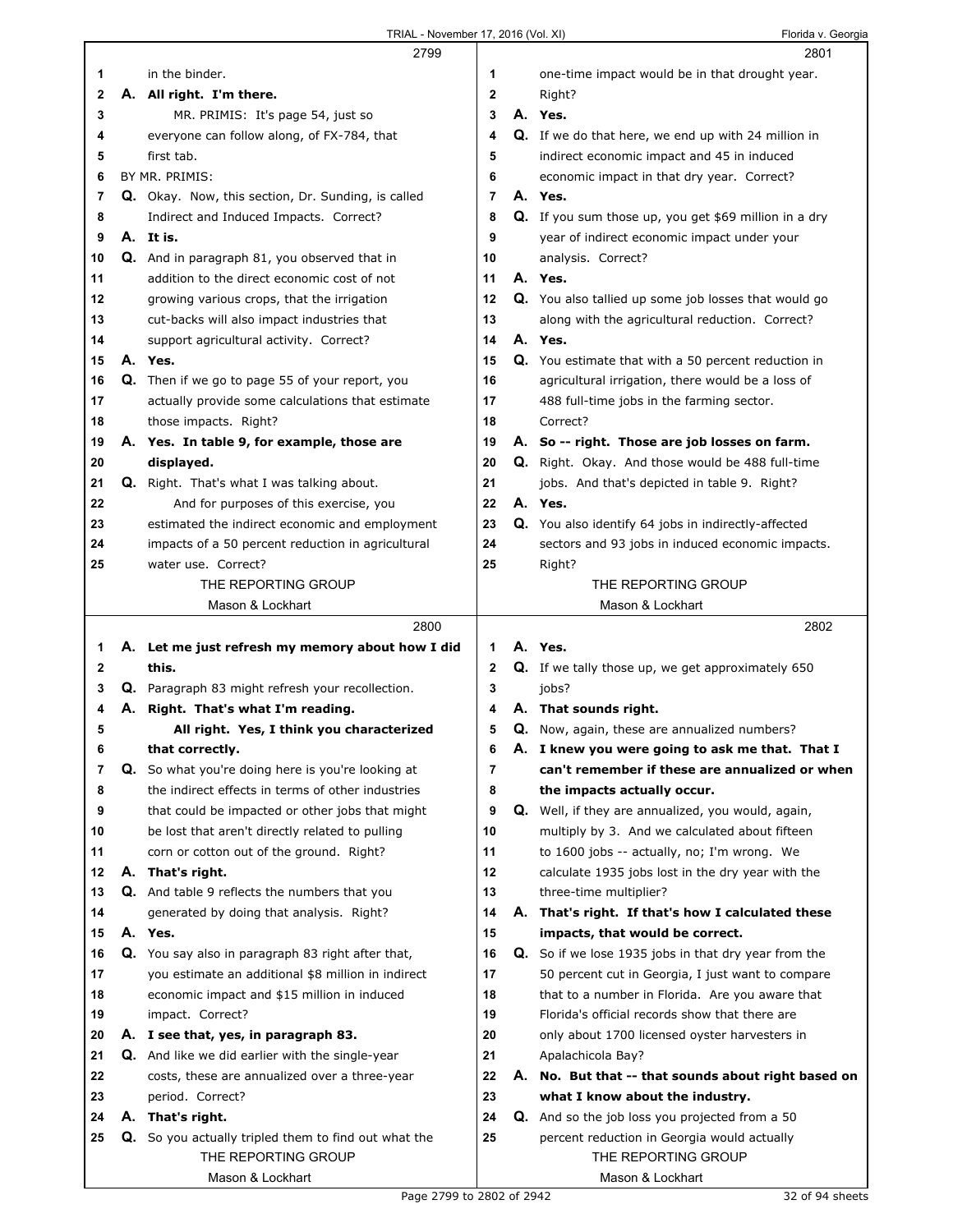## TRIAL - November 17, 2016 (Vol. XI) Florida v. Georgia

|    |    | 2803                                                       |                |    | 2805                                                      |
|----|----|------------------------------------------------------------|----------------|----|-----------------------------------------------------------|
| 1  |    | exceed the number of all oyster fishermen                  | 1              |    | now -- I hope it's the last time; but I am going          |
| 2  |    | licensed in Apalachicola Bay. Correct?                     | $\overline{2}$ |    | to move across reports.                                   |
| 3  | А. | Well, not -- not exactly. The table that we're             | 3              |    | A. Okay.                                                  |
| 4  |    | referring to, you will note, is labeled impacts.           | 4              |    | <b>Q.</b> So what I want to draw your attention to --     |
| 5  |    | So these are people who might lose a job in                | 5              |    | actually, of course, our handout doesn't have             |
| 6  |    | agriculture or some other sector. But they could           | 6              |    | this; but the -- we can just cut to the chase.            |
| 7  |    | find another job. So it's not to say that they             | $\overline{7}$ |    | In your initial expert report you calculated what         |
| 8  |    | would be unemployed for the duration of the water          | 8              |    | you called dry year peak streamflow depletions.           |
| 9  |    | cut-back. They would just have some dislocation.           | 9              |    | Correct?                                                  |
| 10 |    | Q. So we would have almost 2,000 dislocated people         | 10             |    | A. Yes.                                                   |
| 11 |    | in Georgia?                                                | 11             |    | Q. And you focused on what you modeled to be a dry        |
| 12 |    | A. Yes. The -- the agricultural labor force is one         | 12             |    | year, which was a combination of 2011 and 2012            |
| 13 |    | of the mostly highly elastic parts of the labor            | 13             |    | hydrology conditions. Correct?                            |
| 14 |    | sector. So these people -- you know, I know this           | 14             |    | A. That's right.                                          |
| 15 |    | from California, Texas, other places. They can             | 15             |    | Q. Now, in your second expert report you changed          |
| 16 |    | move around from sector to sector quite easily.            | 16             |    | that. Right?                                              |
| 17 |    | Q. I might have missed it. Do you have an                  | 17             |    | A. Yes. I evaluated the conservation measures under       |
| 18 |    | elasticity analysis here in your expert report             | 18             |    | a different assumption about hydrology.                   |
| 19 |    | about Georgia farmers?                                     | 19             |    | Q. Right. You took 2012 out of the picture, and you       |
| 20 |    | A. No. These are farm workers, not farmers.                | 20             |    | focused just on the year 2011. Right?                     |
| 21 |    | Q. Dr. Sunding, do you have an elasticity analysis         | 21             |    | A. Yes.                                                   |
| 22 |    | in your expert report or written direct testimony          | 22             |    | Q. And you used 2011 hydrology in this second             |
| 23 |    | about these dislocated Georgia farm workers who            | 23             |    | report. Right?                                            |
| 24 |    | would lose their job in a dry year with                    | 24             |    | A. Yes.                                                   |
| 25 |    | irrigation reductions?                                     | 25             |    | Q. Now, you called it in your second report a             |
|    |    | THE REPORTING GROUP                                        |                |    | THE REPORTING GROUP                                       |
|    |    | Mason & Lockhart                                           |                |    | Mason & Lockhart                                          |
|    |    |                                                            |                |    |                                                           |
|    |    | 2804                                                       |                |    | 2806                                                      |
| 1  |    | A. If you look at paragraph 84 --                          | 1              |    | drought year scenario, not a dry year scenario.           |
| 2  |    | $Q.$ Yes?                                                  | $\mathbf{2}$   |    | Right?                                                    |
| 3  |    | A. -- the first sentence reads, it should be noted,        | 3              |    | A. I believe you're right.                                |
| 4  |    | however, that IMPLAN's employment impact                   | 4              |    | <b>Q.</b> And the reason you did that is because the      |
| 5  |    | estimates are likely overstated.                           | 5              |    | drought was more severe in 2011 than in 2012.             |
| 6  |    | And one of the reasons is that just because                | 6              |    | Right?                                                    |
| 7  |    | someone loses a job in one sector doesn't mean             | 7              |    | A. I mean, certainly it's the case that 2011 was          |
| 8  |    | that they sit on their hands until the water               | 8              |    | drier than 2012. Yes, I think that's why I                |
| 9  |    | comes back. They adapt.                                    | 9              |    | changed the terminology.                                  |
| 10 | Q. | My question was did you calculate that and put it          | 10             |    | Q. And when you actually changed, going from a            |
| 11 |    | in your report?                                            | 11             |    | hybrid of 2011 and 2012 and just to 2011, that            |
| 12 | А. | Not a numerical value, no.                                 | 12             |    | had the effect of generating more streamflow              |
| 13 | Q. | Now, Dr. Sunding, in your first expert report,             | 13             |    | savings from the same actions. Right?                     |
| 14 |    | which we're in right now, if you go to --                  | 14             |    | A. Yes. Because demands are higher in a very dry          |
| 15 |    | actually, let's stick -- I want to look at the             | 15             |    | year like 2011. That's correct.                           |
| 16 |    | table; so we can use the handout. It's the first           | 16             |    | Q. Now, when I asked you why you changed that             |
| 17 |    | page of the handout, or in your book it's your             | 17             |    | benchmark to go from 2011 and 2012 hybrid to just         |
| 18 |    | first report.                                              | 18             |    | 2011, you couldn't answer that question without           |
| 19 |    | And you have the four scenarios for 1,000                  | 19             |    | revealing conversations with counsel. Correct?            |
| 20 |    | cfs. Correct?                                              | 20             |    | A. That's right.                                          |
| 21 | А. | Yes.                                                       | 21             |    | <b>Q.</b> And you declined to answer the question. Right? |
| 22 | Q. | That's on page 9 of your first report, or it's             | 22             |    | A. That's right.                                          |
| 23 |    | the first page of this three-page handout.                 | 23             | Q. | Now, with regard to the 2011 conditions -- well,          |
| 24 |    | A. I like the handout.                                     | 24             |    | actually, no. Let me move on. Let's go down to            |
| 25 |    | <b>Q.</b> The handout is easier, because I'm going to move | 25             |    | your direct testimony, sir. The written                   |
|    |    | THE REPORTING GROUP<br>Mason & Lockhart                    |                |    | THE REPORTING GROUP<br>Mason & Lockhart                   |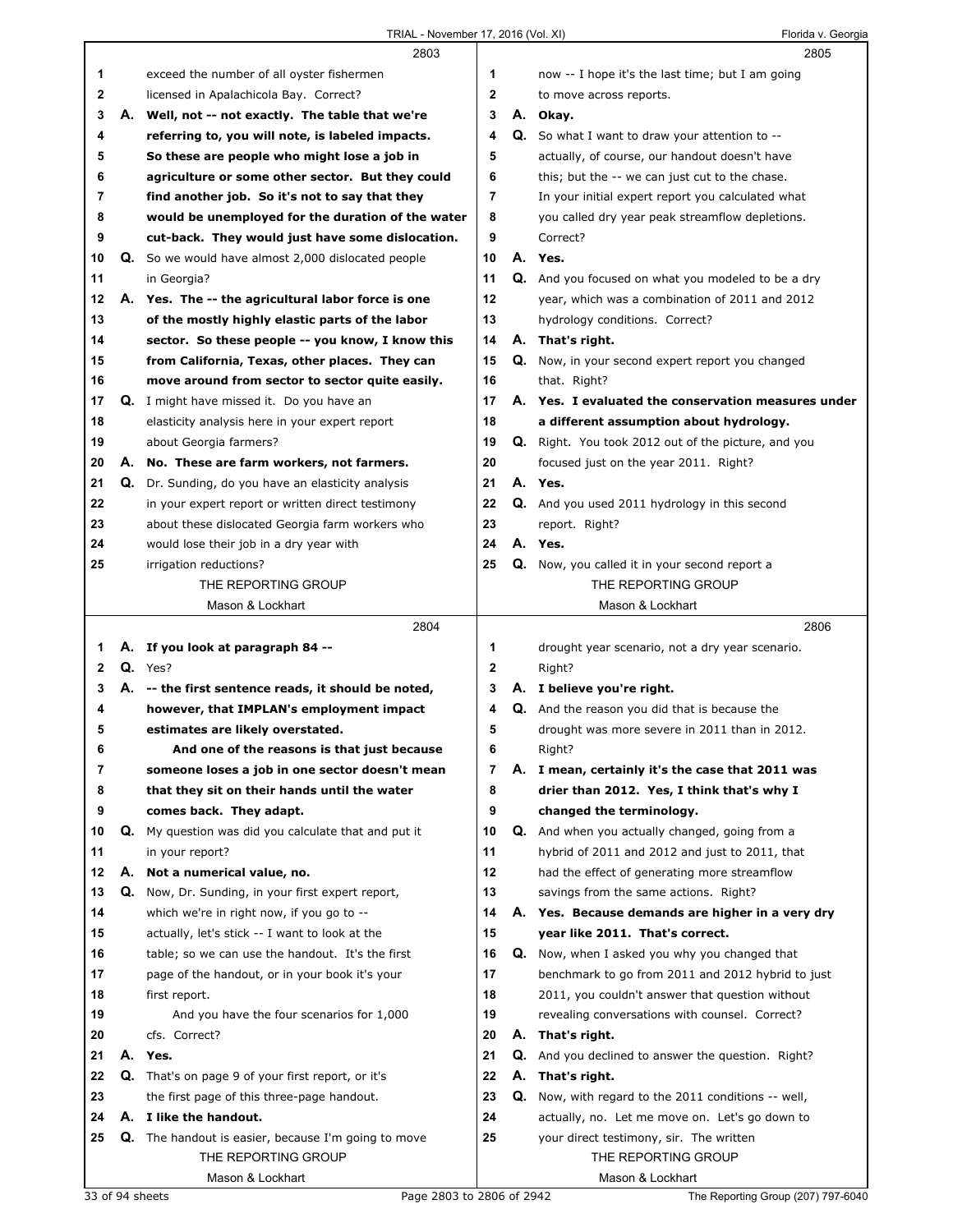|              |    | 2807                                                        |                |    | 2809                                                |  |
|--------------|----|-------------------------------------------------------------|----------------|----|-----------------------------------------------------|--|
| 1            |    | testimony for this Court.                                   | 1              |    | substantial environmental benefits in nondrought    |  |
| 2            |    | A. All right.                                               | 2              |    | years, that being having cuts to Georgia in         |  |
| 3            |    | Q. And in particular, I want to go to paragraph 71.         | 3              |    | nondrought years. And can you turn in your book     |  |
| 4            |    | A. Almost there.                                            | 4              |    | to GX-1276.                                         |  |
| 5            | Q. | Actually, let me start you on paragraph 75, which           | 5              |    | A. All right.                                       |  |
| 6            |    | is page 36.                                                 | 6              | Q. | The first page of GX-1276 just says Exhibit 3,      |  |
| 7            |    | A. Okay. Just give me a second to read it.                  | $\overline{7}$ |    | but that's because it was an exhibit to a court     |  |
| 8            |    | All right.                                                  | 8              |    | filing in an earlier case.                          |  |
| 9            |    | <b>Q.</b> All I really want to determine here, Dr. Sunding, | 9              |    | If you turn to the next page, you will see          |  |
| 10           |    | is that for your drought year calculations in               | 10             |    | that this is a declaration of Douglas Barr. Do      |  |
| 11           |    | your final written testimony for this Court you             | 11             |    | you see that?                                       |  |
| 12           |    | assumed those 2011 drought conditions. Correct?             | 12             |    | A. I do.                                            |  |
| 13           |    | A. Yes, that's right.                                       | 13             |    | <b>Q.</b> And do you know who Doug Barr is?         |  |
| 14           |    | Q. You didn't use the 2011-2012 hybrid. Right?              | 14             |    | A. No, I don't.                                     |  |
| 15           |    | A. That's correct. It's a different assumption.             | 15             |    | Q. Are you aware that he was the executive director |  |
| 16           |    | Q. So, now, let's go to paragraph 71. And here you          | 16             |    | of the Northwest Florida Management District?       |  |
| 17           |    | say that you're evaluating scenarios where                  | 17             |    | A. I am now. I see in his qualification statement   |  |
| 18           |    | Georgia could reduce consumptive use in both                | 18             |    | in paragraph 2 that it says that.                   |  |
| 19           |    | drought and nondrought years. Correct?                      | 19             |    | Q. Okay. And do you see on the top of this that it  |  |
| 20           |    | A. Yes.                                                     | 20             |    | was filed in federal court twice, in January of     |  |
| 21           |    | Q. And the scenarios you have in tables 4 through 6         | 21             |    | 2009 and in December of 2009.                       |  |
| 22           |    | of your direct testimony, and that we have got              | 22             |    | A. Yes. That's the way it appears.                  |  |
| 23           |    | excerpted here in the handout, they include                 | 23             |    | Q. Can you turn to paragraph 31 of Mr. Barr's       |  |
| 24           |    | estimates of nondrought year water savings                  | 24             |    | affidavit. It's on page 13. And I would ask you     |  |
| 25           |    | associated with the conservation measures.                  | 25             |    | to read to yourself the sentence following the      |  |
|              |    | THE REPORTING GROUP                                         |                |    | THE REPORTING GROUP                                 |  |
|              |    |                                                             |                |    |                                                     |  |
|              |    | Mason & Lockhart                                            |                |    | Mason & Lockhart                                    |  |
|              |    | 2808                                                        |                |    | 2810                                                |  |
| 1            |    | Right?                                                      | 1              |    | internet link, about halfway down.                  |  |
| $\mathbf{2}$ |    | A. Yes. Because some of the conservation measures           | 2              |    | A. That begins thus?                                |  |
| 3            |    | are in place in both dry and nondry years or                | 3              |    | Q. It begins thus.                                  |  |
| 4            |    | drought and nondrought years.                               | 4              |    | A. All right.                                       |  |
| 5            |    | <b>Q.</b> And you also say in your testimony that these     | 5              |    | Q. And I take it, Dr. Sunding, that you're in no    |  |
| 6            |    | conservation measures would, quote, provide                 | 6              |    | position to dispute Mr. Barr's assertion that       |  |
| 7            |    | substantial environmental benefits to Florida in            | 7              |    | flows in average annual years are more than         |  |
| 8            |    | both drought and nondrought years. That's your              | 8              |    | sufficient to connect floodplain channels and       |  |
| 9            |    | view. Right, sir?                                           | 9              |    | inundate aquatic habitat to sustain the             |  |
| 10           |    | A. Yes.                                                     | 10             |    | significant biological processes in the river and   |  |
| 11           |    | Q. Now, the first time you presented estimates of           | 11             |    | bay?                                                |  |
| 12           |    | nondrought year water savings in the way you have           | 12             |    | A. No. I see that is his opinion, and that's        |  |
| 13           |    | done here in your direct testimony was in the               | 13             |    | outside my area of expertise.                       |  |
| 14           |    | direct testimony. Right?                                    | 14             |    | Q. You can't -- you can't disagree or agree with    |  |
| 15           |    | A. That's right.                                            | 15             |    | that. Right?                                        |  |
| 16           |    | Q. You didn't have a column called nondrought year          | 16             |    | A. No.                                              |  |
| 17           |    | in report 1. True?                                          | 17             | Q. | Do you also see that Mr. Barr says that upstream    |  |
| 18           |    | A. That's correct.                                          | 18             |    | consumption in average annual years of flows is     |  |
| 19           |    | Q. And you didn't have a column called nondrought           | 19             |    | not significant enough to interfere with those      |  |
| 20           |    | year in report 2. Correct?                                  | 20             |    | processes?                                          |  |
| 21           |    | A. That's also correct.                                     | 21             |    | A. I do see he says that.                           |  |
| 22           |    | Q. And so the first time I saw this was when we got         | 22             |    | Q. And, again, the same answer; you can't really    |  |
| 23           |    | your direct testimony. Correct?                             | 23             |    | agree or disagree with that. Right?                 |  |
| 24           |    | A. Yes. I'm sure that's right.                              | 24             |    | A. There are other experts who would be better      |  |
| 25           |    | <b>Q.</b> Now, I want to test this proposition about        | 25             |    | positioned to comment on that.                      |  |
|              |    | THE REPORTING GROUP<br>Mason & Lockhart                     |                |    | THE REPORTING GROUP<br>Mason & Lockhart             |  |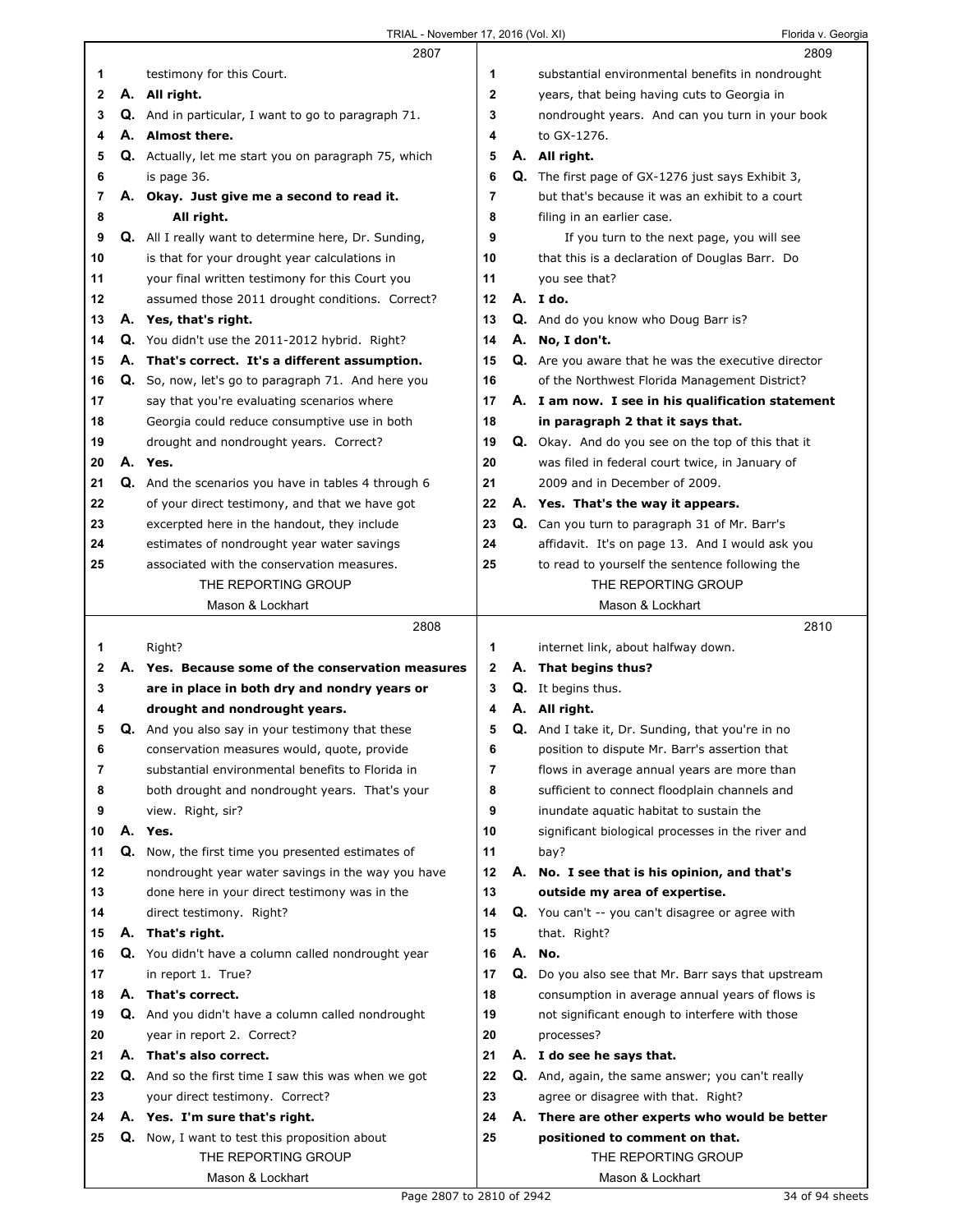|    |    | 2811                                                |              |    | 2813                                                    |
|----|----|-----------------------------------------------------|--------------|----|---------------------------------------------------------|
| 1  | Q. | Well, let's talk about that. In this case, your     | 1            |    | row called Deficit Irrigation to Reach 2,000 cfs.       |
| 2  |    | discussions with other experts, in virtually all    | $\mathbf{2}$ |    | Do you see that?                                        |
| 3  |    | of those discussions that you have had with other   | 3            |    | A. Ido.                                                 |
| 4  |    | Florida experts they focused on dry years.          | 4            | Q. | Now, when you talk about deficit irrigation,            |
| 5  |    | Correct?                                            | 5            |    | that's your least-cost means of conservation.           |
| 6  | А. | Yeah. The discussions that I had, especially        | 6            |    | Correct?                                                |
| 7  |    | with the biologists and the hydrologists, were      | 7            |    | A. Again, we're going to have to be careful about       |
| 8  |    | largely almost exclusively focused on dry years.    | 8            |    | terminology. Deficit irrigation is not the              |
| 9  | Q. | In fact, you have not heard any issues from those   | 9            |    | least-cost alternative across all the                   |
| 10 |    | other experts raised about average or wet-year      | 10           |    | conservation possibilities. But I do use a              |
| 11 |    | problems. True?                                     | 11           |    | least-cost concept in defining the cost of              |
| 12 | А. | I can't -- I can't think of any. But that was       | 12           |    |                                                         |
| 13 |    |                                                     | 13           |    | deficit irrigation. I just want to make sure            |
|    |    | not all I had in mind when I wrote this sentence    |              |    | we're talking about the same thing.                     |
| 14 |    | in my direct report that we're discussing now.      | 14           |    | <b>Q.</b> Dr. Sunding, I was just reading from the --   |
| 15 | Q. | Dr. Sunding, can you turn to page 280, line 23,     | 15           |    | trying to save some time. I was reading from            |
| 16 |    | of your deposition, please. And I'm going to        | 16           |    | page 51 of your first expert report, paragraph          |
| 17 |    | play a clip from 280, 23 to 281, line 9.            | 17           |    | 73, next to last sentence.                              |
| 18 | А. | What page are we on in the deposition?              | 18           |    | A. Right, yes. This is what I was just talking          |
| 19 | Q. | Page 280.                                           | 19           |    | about.                                                  |
| 20 | А. | 280.                                                | 20           |    | <b>Q.</b> Right. I thought that's what I read verbatim, |
| 21 | Q. | And let's hold -- let's wait. 280, line 23 --       | 21           |    | but you agree with that statement?                      |
| 22 | А. | All right.                                          | 22           |    | A. I do.                                                |
| 23 | Q. | -- to 281, line 9.                                  | 23           |    | Q. Okay. So this deficit irrigation concept             |
| 24 |    | MR. PRIMIS: And, Mr. Smith, can you                 | 24           |    | provides the least-cost combination of deficit          |
| 25 |    | play that, clips 233 and 234.                       | 25           |    | irrigation that will achieve any given reduction        |
|    |    | THE REPORTING GROUP                                 |              |    | THE REPORTING GROUP                                     |
|    |    | Mason & Lockhart                                    |              |    | Mason & Lockhart                                        |
|    |    |                                                     |              |    |                                                         |
|    |    | 2812                                                |              |    | 2814                                                    |
| 1  |    | (Whereupon the video was played.)                   | 1            |    | in consumptive use. Right?                              |
| 2  |    | BY MR. PRIMIS:                                      | $\mathbf{2}$ |    | A. Yes. Understanding that this approach means how      |
| 3  |    | Q. Dr. Sunding, were you asked those questions; and | 3            |    | I am modeling the way water would be moved around       |
| 4  |    | did you give those answers?                         | 4            |    | across crops and soil types under a deficit             |
| 5  |    | A. Yes. Understanding that this discussion is about | 5            |    | irrigation regime.                                      |
| 6  |    | biological impacts.                                 | 6            | Q. | I was going to get to that.                             |
| 7  | Q. | Dr. Sunding, I now want to shift gears and talk     | 7            |    | So you rank in terms of order opportunities             |
| 8  |    | about what you have described as a least-cost       | 8            |    | for irrigation cut-backs that go from the least         |
| 9  |    | means of conservation-based scenarios. Okay?        | 9            |    | to the most expensive. And then you try and             |
| 10 | А. | Okay.                                               | 10           |    | target the ones you have determined to be least         |
| 11 | Q. | And I don't know if anyone else knows what I'm      | 11           |    | expensive. Right?                                       |
| 12 |    | talking about, but you do. Right?                   | 12           | А. | Yes.                                                    |
| 13 | А. | I think so. But I would like you to be specific     | 13           | Q. | That's how it works?                                    |
| 14 |    | as you go along.                                    | 14           | А. | Yes.                                                    |
| 15 | Q. | Sure. Absolutely.                                   | 15           | Q. | There's a lot of factors that go into that.             |
| 16 |    | So now, we're looking at your table from your       | 16           |    | Right?                                                  |
| 17 |    | direct testimony. So it's the third page of the     | 17           |    | A. Sure. I considered the type of water year that       |
| 18 |    | handout.                                            | 18           |    | determines productivity. In part I considered           |
| 19 | А. | All right. Yes.                                     | 19           |    | the crop; and I considered the soil quality, the        |
| 20 | Q. | And you have got a -- well, let's wait for the      | 20           |    | type of soil that different farmers are operating       |
| 21 |    | Court to get there.                                 | 21           |    | on.                                                     |
| 22 |    | MR. PRIMIS: This is page 44 of the                  | 22           | Q. | You also looked at the level to which their             |
| 23 |    | direct testimony, table 4.                          | 23           |    | groundwater connected to the river. Correct?            |
| 24 |    | BY MR. PRIMIS:                                      | 24           |    | A. That's correct.                                      |
| 25 | Q. | Dr. Sunding, I want to focus in particular on the   | 25           | Q. | So you're looking at crop type, soil type, user         |
|    |    | THE REPORTING GROUP                                 |              |    | THE REPORTING GROUP                                     |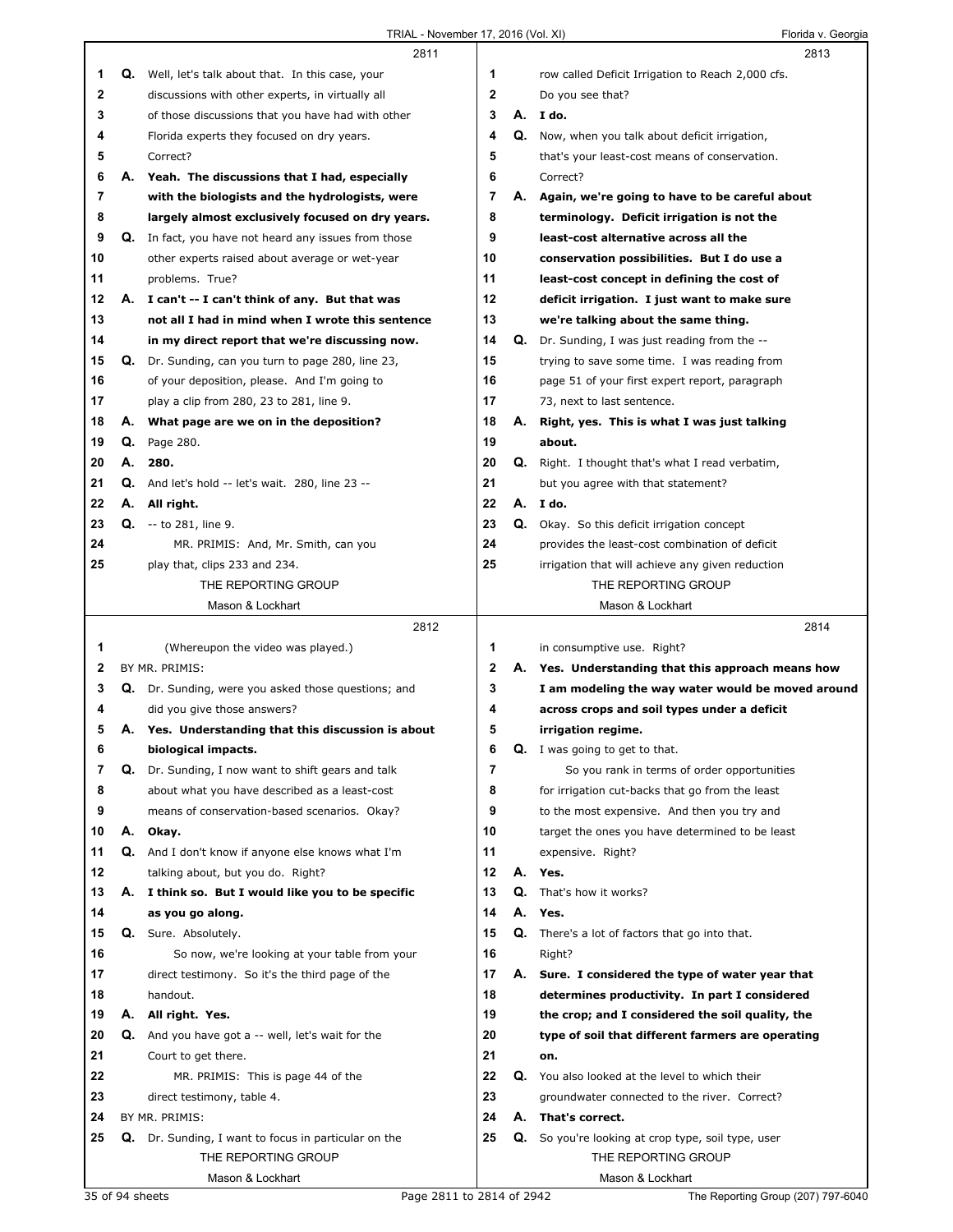|             |    | 2815                                                  |              |    | 2817                                                        |
|-------------|----|-------------------------------------------------------|--------------|----|-------------------------------------------------------------|
| 1           |    | type, connectivity of the aquifer, and you're         | 1            |    | A. Not -- not a riparian state, but my mechanism            |
| $\mathbf 2$ |    | taking that all into account and saying under a       | $\mathbf{2}$ |    | doesn't necessarily involve trading across users.           |
| 3           |    | certain year, this type of crop is the least          | 3            |    | Q. It would be a departure from a riparian regime to        |
| 4           |    | expensive to eliminate. So let's start there.         | 4            |    | have farmers owning their water rights and                  |
| 5           |    | Right?                                                | 5            |    | trading them amongst themselves. Correct?                   |
| 6           |    | A. Yes. It's not exactly how I would say it, but      | 6            |    | A. Yes. It would be easier for farmers to transfer          |
| 7           |    | the idea is correct.                                  | 7            |    | within their own operations, which is part of               |
| 8           |    | Q. Now, when we talked about how you could implement  | 8            |    | what I have in mind. I mean, remember, farmers              |
| 9           |    | such a thing where you have all these different       | 9            |    | own multiple pivots in many cases; and they can             |
| 10          |    | moving parts, I was confused. I said, how are         | 10           |    | move water around within their own operations to            |
| 11          |    | farmers going to know if it's my turn to reduce?      | 11           |    | achieve the same kind of outcome I'm talking                |
| 12          |    | And one way you said that the State could do          | 12           |    | about.                                                      |
| 13          |    | this is to adopt a cap and trade system. Right?       | 13           |    | <b>Q.</b> My question related to a cap and trade system     |
| 14          |    | A. Yes.                                               | 14           |    | where farmers trade amongst themselves. That                |
| 15          |    | Q. This would mean that either the Court or Georgia   | 15           |    | would be a departure from a regulated riparian              |
| 16          |    | or someone else picks a cap, and then you assume      | 16           |    | situation. Correct?                                         |
| 17          |    | that the efficient market will sort out who is        | 17           |    | A. Yes. If Georgia wants to minimize costs, it will         |
| 18          |    | going to water what crop. Right?                      | 18           |    | likely have to make some institutional                      |
| 19          |    | A. Yes. That there would be a cap established on      | 19           |    | improvements.                                               |
| 20          |    | the total amount of water used. And then farmers      | 20           |    | Q. The legal regime for property in Georgia would           |
| 21          |    | would move water around to maximize profits           | 21           |    | have to be changed. Correct?                                |
| 22          |    | subject to that resource constraint.                  | 22           |    | A. I can't comment on the legal regime. But there           |
| 23          |    | <b>Q.</b> And once you have that resource constraint, | 23           |    | would -- there would likely have to be some                 |
| 24          |    | farmers would efficiently act to reduce water use     | 24           |    | change in institutions.                                     |
| 25          |    | depending on the crop and soil type and               | 25           |    | <b>Q.</b> Let's stick with deficit irrigation, Dr. Sunding. |
|             |    | THE REPORTING GROUP                                   |              |    | THE REPORTING GROUP                                         |
|             |    | Mason & Lockhart                                      |              |    | Mason & Lockhart                                            |
|             |    | 2816                                                  |              |    | 2818                                                        |
|             |    |                                                       |              |    |                                                             |
|             |    |                                                       |              |    |                                                             |
| 1           |    | connectivity and all those other factors. Right?      | 1            |    | And can I refer you to paragraph 49 of your                 |
| 2           |    | A. Absolutely.                                        | $\mathbf{2}$ |    | direct testimony.                                           |
| 3           | Q. | Now, you're familiar with the difference between      | 3            |    | A. Sure.                                                    |
| 4           |    | riparian states and prior appropriation states at     | 4            |    | <b>Q.</b> Can you read the second sentence of paragraph 49. |
| 5           |    | a general level. Correct, sir?                        | 5            |    | A. The second sentence of paragraph 49?                     |
| 6           | Α. | I am, yes.                                            | 6            | Q. | Yes.                                                        |
| 7           |    | Q. You're aware that in prior appropriation states,   | 7            | А. | My gosh. I'm on the wrong report.                           |
| 8           |    | water rights are segregated from ownership of the     | 8            | Q. | We're -- just to be clear, we're talking about              |
| 9           |    | land?                                                 | 9            |    | the Sunding direct written testimony, paragraph             |
| 10          |    | A. In prior appropriation states, yes.                | 10           |    | 49, second sentence.                                        |
| 11          |    | Q. And whereas in riparian states, water rights are   | 11           |    | A. All right. So it begins I found?                         |
| 12          |    | tied to the property adjacent to the water.           | 12           |    | $Q.$ Yes.                                                   |
| 13          |    | Correct?                                              | 13           |    | A. I found through my analysis --                           |
| 14          |    | A. Yes.                                               | 14           | Q. | Don't read it out loud.                                     |
| 15          |    | Q. You know Georgia is a regulated riparian state.    | 15           |    | A. Oh, I'm sorry. I thought you wanted me to.               |
| 16          |    | Right?                                                | 16           |    | Yes.                                                        |
| 17          |    | A. Yes.                                               | 17           | Q. | So you're saying here that you have done an                 |
| 18          |    | Q. And you also know that in a riparian state, the    | 18           |    | analysis, and you have determined that Georgia              |
| 19          |    | owner of the land doesn't have a stand-alone          | 19           |    | farmers apply much more water than they need to             |
| 20          |    | right to transfer the ownership of that water.        | 20           |    | irrigate their crops. Right?                                |
| 21          |    | Correct?                                              | 21           |    | A. Some do is what the sentence says.                       |
| 22          | А. | Yes.                                                  | 22           |    | Q. And those some that do are effectively wasting           |
| 23          | Q. | And you're not aware of a single riparian state       | 23           |    | water in your view. Correct?                                |
| 24          |    | that has a marketplace for trading water among        | 24           | А. | Yes. They're applying water above a biological              |
| 25          |    | irrigators. Correct?                                  | 25           |    | maximum.                                                    |
|             |    | THE REPORTING GROUP<br>Mason & Lockhart               |              |    | THE REPORTING GROUP<br>Mason & Lockhart                     |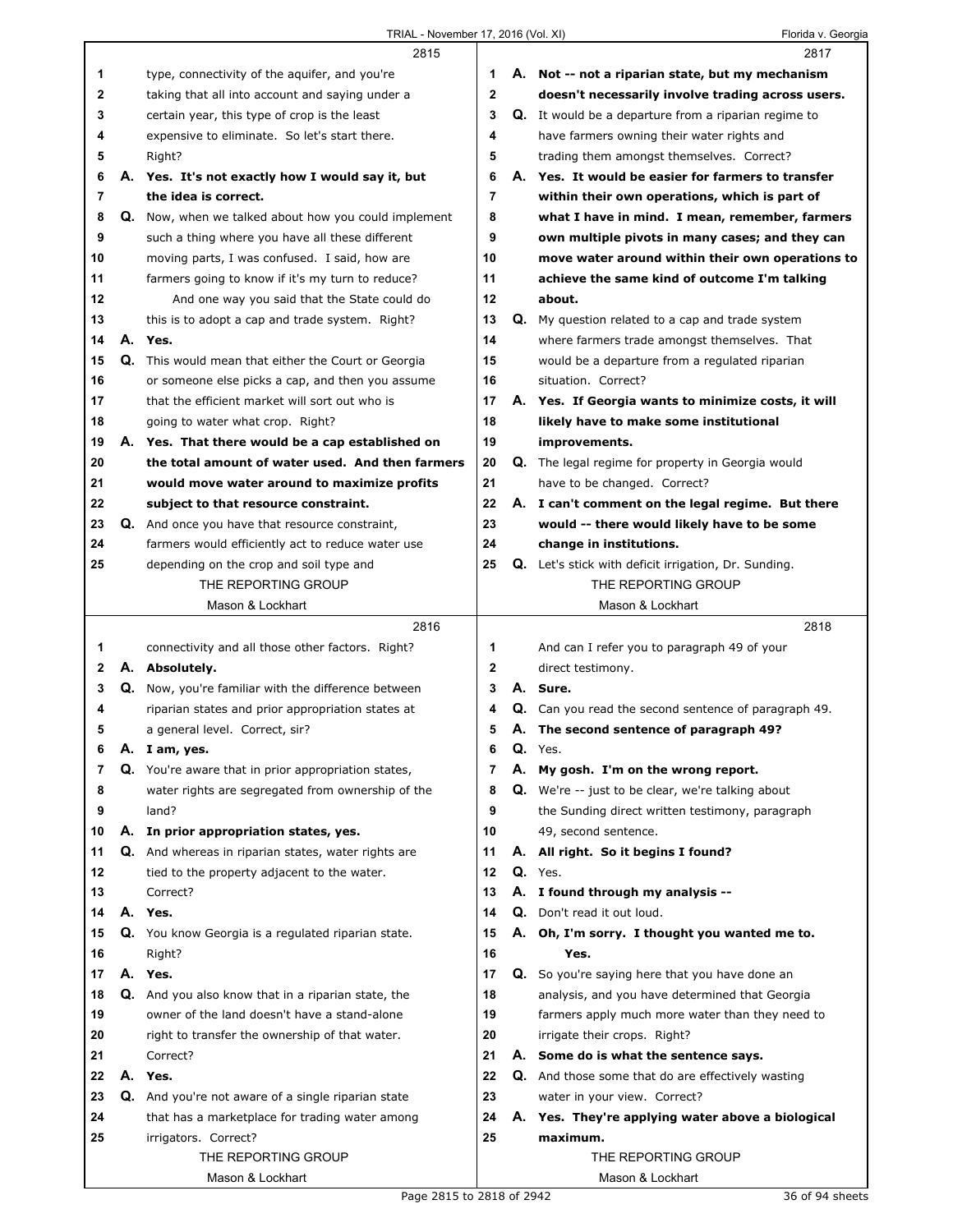|              |    | 2819                                                      |              |    | 2821                                                        |
|--------------|----|-----------------------------------------------------------|--------------|----|-------------------------------------------------------------|
| 1            |    | Q. Now, you haven't gone out personally around            | 1            |    | picture and the figures that were in my report              |
| $\mathbf{2}$ |    | Georgia and seen any wasteful watering practices.         | $\mathbf{2}$ |    | that started this whole discussion.                         |
| 3            |    | Have you?                                                 | 3            |    | <b>Q.</b> Well, should this irrigation unit be watering the |
| 4            | А. | No. Although I have seen pictures.                        | 4            |    | road?                                                       |
| 5            | Q. | You have seen pictures?                                   | 5            | А. | No.                                                         |
| 6            | А. | From this case, yes.                                      | 6            |    | Q. Okay. Now, Dr. Sunding, you know that GX-898 is          |
| 7            |    | Q. Maybe I'll show you a picture. Before I do that,       | 7            |    | a picture that was taken in Florida of a Florida            |
| 8            |    | you haven't spoken to anybody who has seen or             | 8            |    | irrigation system; or did you not know that?                |
| 9            |    | reported wasteful watering practices in Georgia.          | 9            |    | A. Well, when I saw the GX on the bottom, I assumed.        |
| 10           |    | Correct?                                                  | 10           |    | Q. Okay. And you understand that a Georgia                  |
| 11           | А. | That's -- that's not quite true. I have spoken            | 11           |    | investigator drove around Florida to see if there           |
| 12           |    | to experts on the Florida side who report having          | 12           |    | were any instances like this, and he found this             |
| 13           |    | seen wasteful irrigation practices.                       | 13           |    | one. Are you aware of that?                                 |
| 14           |    | Q. Okay. Can you turn to page 322 of your                 | 14           |    | A. Yes.                                                     |
| 15           |    | deposition, Dr. Sunding. And you were asked at            | 15           |    | Q. You weren't just shown pictures of Georgia doing         |
| 16           |    | your deposition, sir, have you spoken to anybody          | 16           |    | this kind of thing; you saw pictures of farmers             |
| 17           |    | who has seen or reported such a thing, referring          | 17           |    | in Florida irrigating roads. Correct?                       |
| 18           |    | to wasteful watering practices. And your answer           | 18           |    | A. I have.                                                  |
| 19           |    | was not a specific instance I can recall.                 | 19           | Q. | Now, to figure out whether there's overwatering             |
| 20           |    | Did you -- were you asked that question; and              | 20           |    | in Georgia, you ran a crop simulation model.                |
| 21           |    | did you give that answer?                                 | 21           |    | Correct?                                                    |
| 22           |    | A. Wait. Where are you? You're on page --                 | 22           |    | Or you had Dr. Hoogenboom, who is another                   |
| 23           |    | Q.322.                                                    | 23           |    | expert in this case, run a crop simulation model?           |
| 24           |    | A. What line?                                             | 24           | А. | That was one part of the analysis. There was                |
| 25           |    | <b>Q.</b> Line 25. And my question is were you asked that | 25           |    | more to it than that.                                       |
|              |    | THE REPORTING GROUP                                       |              |    | THE REPORTING GROUP                                         |
|              |    | Mason & Lockhart                                          |              |    | Mason & Lockhart                                            |
|              |    |                                                           |              |    |                                                             |
|              |    | 2820                                                      |              |    | 2822                                                        |
| 1            |    | question, and did you give that answer?                   | 1            |    | $Q.$ Well --                                                |
| 2            |    | A. Well, right. But just above that is what I had         | 2            | А. | But that was something that Dr. Hoogenboom did.             |
| 3            |    | in my mind when I answered the question about             | 3            | Q. | And then you overlaid your calculation of                   |
| 4            |    | talking to Drs. Hoogenboom and Bottcher.                  | 4            |    | irrigation depths from the Georgia agricultural             |
| 5            | Q. | Dr. Sunding, you mentioned some pictures.                 | 5            |    | metering database to determine whether farmers              |
| 6            |    | Correct?                                                  | 6            |    | were watering above what you determined to be an            |
| 7            |    | A. Yes.                                                   | 7            |    | optimal amount. Right?                                      |
| 8            |    | Q. I want to show you a picture. We have marked           | 8            |    | A. What Dr. Hoogenboom determined to be an optimal          |
| 9            |    | this as GX-898.                                           | 9            |    | amount, yes.                                                |
| 10           |    | MR. PRIMIS: Can I approach?                               | 10           |    | Q. And if a farmer irrigates over what you thought          |
| 11           |    | SPECIAL MASTER LANCASTER: Yes.                            | 11           |    | or Dr. Hoogenboom thought was an optimal amount,            |
| 12           |    | MR. PRIMIS: I handwrote the exhibit                       | 12           |    | you say they're wasting water. Correct?                     |
| 13           |    | number on your copy so you would have it.                 | 13           |    | A. Yes.                                                     |
| 14           |    | BY MR. PRIMIS:                                            | 14           |    | Q. You would agree with me, sir, that, on average,          |
| 15           |    | Q. Dr. Sunding, does this look like the picture that      | 15           |    | irrigation depths applied by Georgia farmers are            |
| 16           |    | you recall seeing of a wasteful watering                  | 16           |    | actually below the optimal amount as calculated             |
| 17           |    | practice?                                                 | 17           |    | by you and Dr. Hoogenboom?                                  |
| 18           |    | A. Sure. I have seen a number of pictures that look       | 18           |    | A. Yes. I -- I think that. I think I believe                |
| 19           |    | like this.                                                | 19           |    | Dr. Hoogenboom thinks that, and I believe that              |
| 20           |    | Q. And the reason you would say this is wasteful is       | 20           |    | even Dr. Irmak thinks that, that on average                 |
| 21           |    | because you have a center-pivot irrigation unit           | 21           |    | Georgia farmers are below this maximum irrigation           |
| 22           |    | spraying water onto a road, and you can quite             | 22           |    | depth.                                                      |
| 23           |    | clearly see the road being irrigated. Correct?            | 23           |    | <b>Q.</b> It's below the optimal irrigation depth. Right?   |
| 24           | А. | I see the road being irrigated. It's a little             | 24           | А. | It's not optimal. It's -- what I'm looking at is            |
| 25           |    | difficult to draw a connection between this               | 25           |    | really a biological maximum. So it's the amount             |
|              |    | THE REPORTING GROUP                                       |              |    | THE REPORTING GROUP                                         |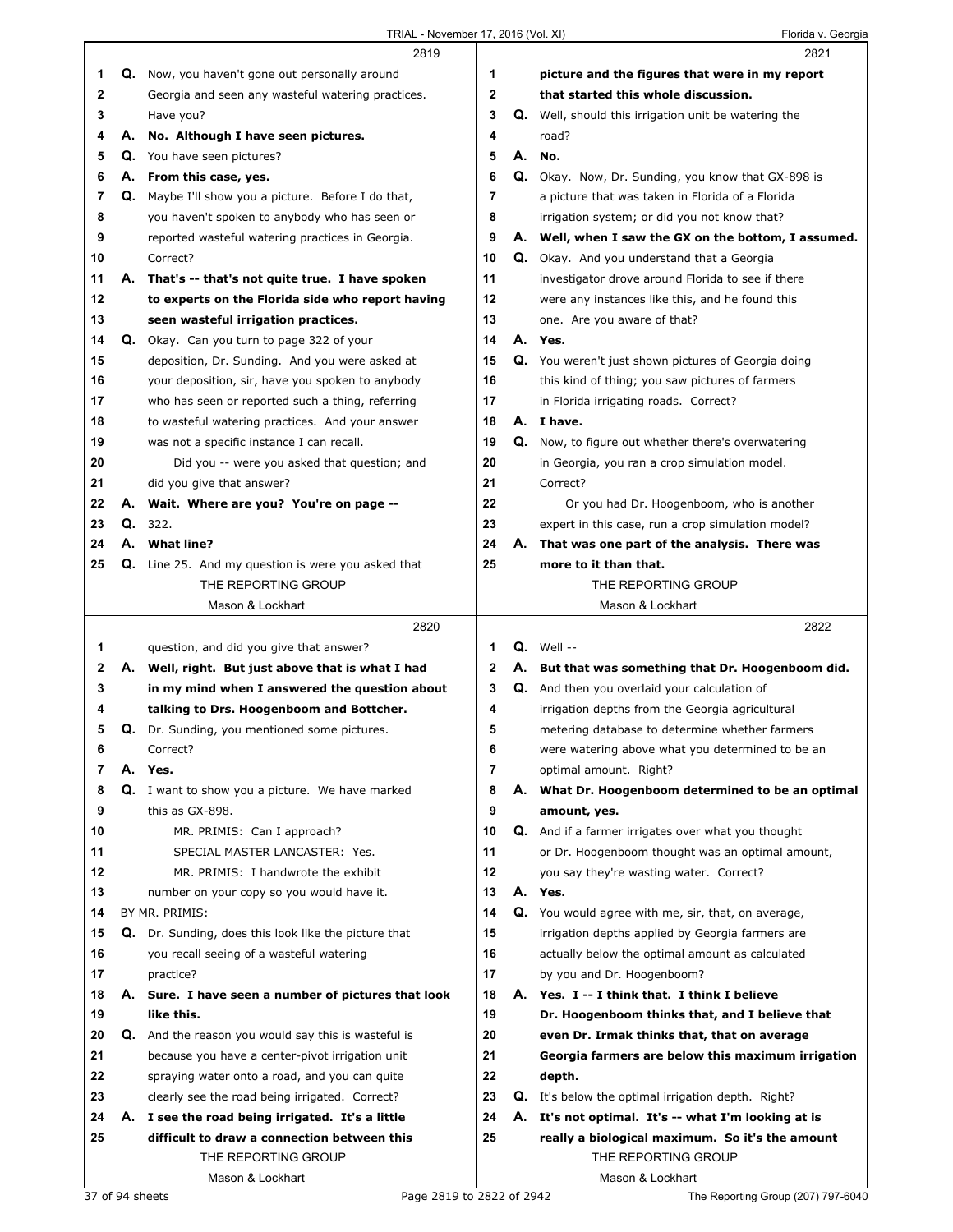|    |    | 2823                                                      |              | 2825                                                        |
|----|----|-----------------------------------------------------------|--------------|-------------------------------------------------------------|
| 1  |    | of water beyond which there's no additional               | 1            | A. That -- it could be true.                                |
| 2  |    | beneficial plant growth.                                  | $\mathbf{2}$ | <b>Q.</b> And right now, we're talking about percentage of  |
| 3  |    | Q. Dr. Sunding, just to make this crystal clear,          | 3            | acreage, just to be clear. The percentage of                |
| 4  |    | your analysis and Dr. Hoogenboom's analysis show          | 4            | acreage that is underwatered is higher than 80              |
| 5  |    | that Georgia farmers in the aggregate are                 | 5            | percent. Correct?                                           |
| 6  |    | underwatering compared to that maximum amount             | 6            | A. That I don't know.                                       |
| 7  |    | that you identified. Correct?                             | 7            | <b>Q.</b> Do you have any basis to disagree that it's 80    |
| 8  |    | A. Yes. That question I like better.                      | 8            | percent or even higher in other years?                      |
| 9  |    | <b>Q.</b> In addition to your preference to the question, | 9            | A. You know, I would have thought it somewhere in           |
| 10 |    | do you agree with the assertion?                          | 10           | the 60 to 80 percent range; but I -- again, I may           |
| 11 |    | A. I do. It's just that you used the word optimal         | 11           | have done that calculation at some point; but I             |
| 12 |    | before, and you modified the question in a way            | 12           | don't have it in my mind now.                               |
| 13 |    | that I will agree with.                                   | 13           | Q. Okay. We have had our experts do it, so we'll            |
| 14 |    | Q. Dr. Sunding, can you turn to page 25 of your           | 14           | bring it up later in the trial.                             |
| 15 |    | written direct testimony.                                 | 15           | Dr. Sunding, I want to talk now about your                  |
| 16 |    | We have a figure 4 there. You actually have               | 16           | assertion that agricultural irrigation is, quote,           |
| 17 |    | a figure 3 and a figure 4. Correct?                       | 17           | clearly discretionary. Do you recall giving that            |
| 18 |    | A. I'm sorry. We're on which page now?                    | 18           | testimony?                                                  |
| 19 |    | <b>Q.</b> Page 25.                                        | 19           | A. I do.                                                    |
| 20 |    | A. Yes.                                                   | 20           | Q. You don't believe that farmers in ACF Georgia            |
| 21 |    | Q. If we look at the bottom one, figure 4, the way        | 21           | should exercise their discretion to stop                    |
| 22 |    | your analysis worked was that red vertical line           | 22           | irrigating altogether. Right?                               |
| 23 |    | shows what you considered to be the maximum               | 23           | A. I'm not sure I understand the question.                  |
| 24 |    | productive depth for the type of crop and soil            | 24           | <b>Q.</b> Well, you're not of the view that all the farmers |
| 25 |    |                                                           | 25           |                                                             |
|    |    | and growth year depicted. Right?                          |              | should exercise their discretion and should go              |
|    |    | THE REPORTING GROUP                                       |              | THE REPORTING GROUP                                         |
|    |    | Mason & Lockhart<br>2824                                  |              | Mason & Lockhart<br>2826                                    |
| 1  |    | A. Yes. Again, that's the number that I got from          | 1            | entirely to dry-land farming in southwest                   |
|    |    |                                                           |              |                                                             |
|    |    |                                                           |              |                                                             |
| 2  |    | Dr. Hoogenboom.                                           | $\mathbf{2}$ | Georgia; are you?                                           |
| 3  |    | <b>Q.</b> So here, if you're growing peanuts on fine soil | 3            | A. No. I don't think I have said that.                      |
| 4  |    | in 2011, this would show that the vast majority           | 4            | Q. You would agree that without irrigation, farming         |
| 5  |    | of farmers are to the left of the maximum                 | 5            | is totally dependent on precipitation. Correct?             |
| 6  |    | productive depth and, therefore, underwatering.           | 6            | A. It is dependent on precipitation, but there are a        |
| 7  |    | Right?                                                    | 7            | lot of other inputs that go into agriculture                |
| 8  |    | A. Yes, it does.                                          | 8            | besides just water.                                         |
| 9  |    | Q. And there's a few instances to the right of            | 9            | <b>Q.</b> Well, we're here talking about water. So as it    |
| 10 |    | people you say would be overwatering?                     | 10           | relates to water, you would agree that natural              |
| 11 | А. | That's correct.                                           | 11           | precipitation exclusively if you're not going to            |
| 12 |    | Q. And then on the other one, you have more people        | 12           | do irrigation. Right?                                       |
| 13 |    | in that particular instance who you considered to         | 13           | A. Yes. I just think your question before was               |
| 14 |    | be overwatering; is that right?                           | 14           | overstated.                                                 |
| 15 |    | A. Yes. It's just another example.                        | 15           | Q. Precipitation varies from year to year. Right?           |
| 16 |    | <b>Q.</b> Now, have you calculated the percentage of      | 16           | A. Of course, it does.                                      |
| 17 |    | farmers using your analysis that are                      | 17           | Q. Varies from season to season?                            |
| 18 |    | underwatering in Georgia?                                 | 18           | A. Yes, it does.                                            |
| 19 |    | A. I don't -- we might have calculated that sometime      | 19           | <b>Q.</b> And it can also vary regionally even within the   |
| 20 |    | along the way; but I don't have it in my head now         | 20           | ACF Basin within the same season. Correct?                  |
| 21 |    | if I did.                                                 | 21           | A. It can, yes.                                             |
| 22 |    | Q. Are you familiar enough with your own analysis to      | 22           | <b>Q.</b> You would agree that irrigation helps farms       |
| 23 |    | agree that it's more than 80 percent of Georgia           | 23           | improve their yields. Correct?                              |
| 24 |    | farmers who would be underwatering under your             | 24           | A. In certain years. Not in every year.                     |
| 25 |    | analysis?                                                 | 25           | <b>Q.</b> You would also agree that irrigation helps        |
|    |    | THE REPORTING GROUP                                       |              | THE REPORTING GROUP                                         |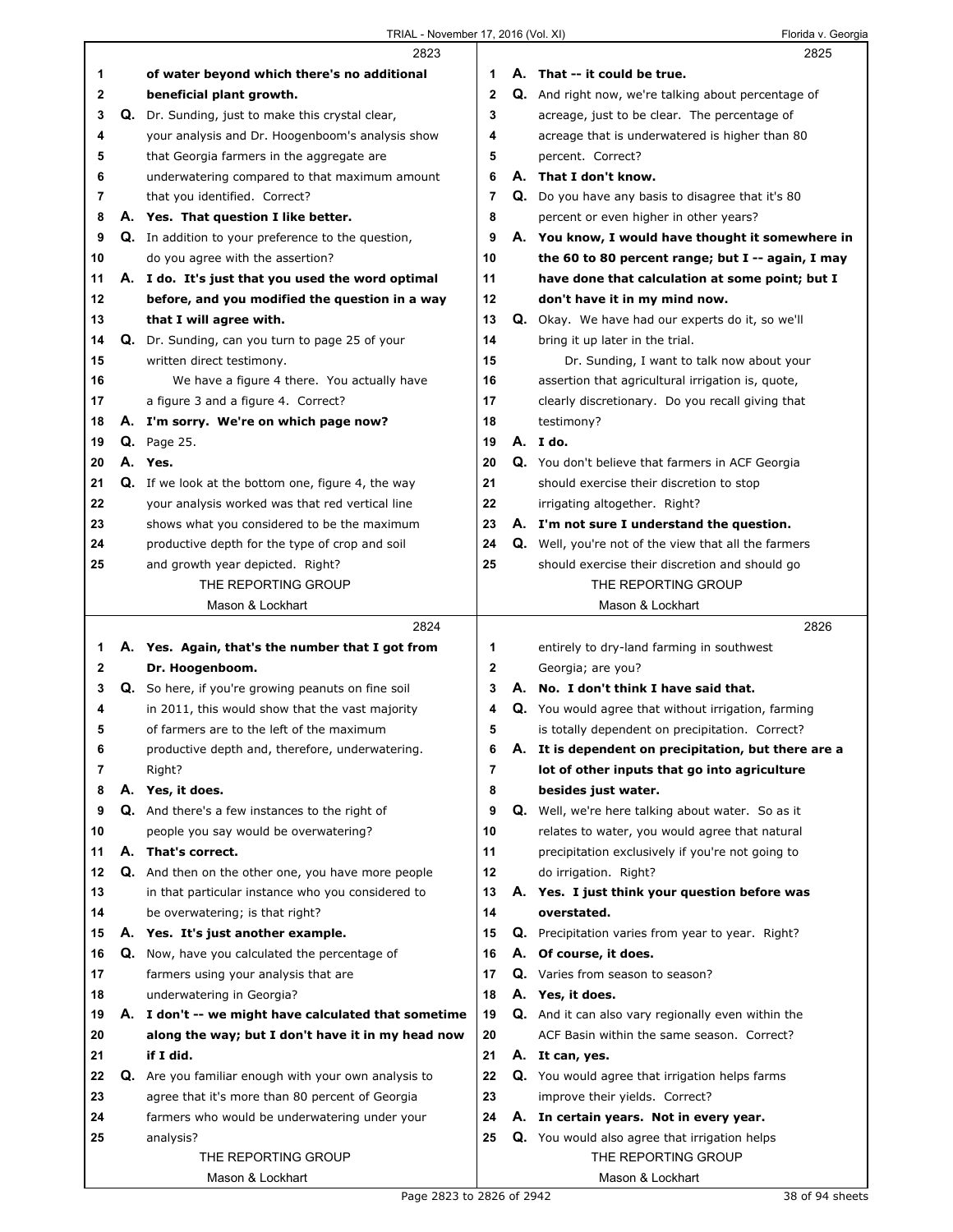|    |    | 2827                                                        |             |    | 2829                                                       |
|----|----|-------------------------------------------------------------|-------------|----|------------------------------------------------------------|
| 1  |    | stabilize production. Right?                                | 1           |    | interested in the stability of yield from a                |
| 2  |    | A. Yes. I would agree with that.                            | $\mathbf 2$ |    | farmer's crops. Right?                                     |
| 3  |    | Q. And without irrigation, you can have a bouncing          | 3           |    | A. Yes. Again, among other things, sure. They want         |
| 4  |    | around of yield according to how precipitation              | 4           |    | to get repaid if they're loaning money.                    |
| 5  |    | varies from one year to another. Correct?                   | 5           |    | <b>Q.</b> And you would agree that it is possible that the |
| 6  |    |                                                             | 6           |    |                                                            |
|    |    | A. Yes. Yield can go up and down to a greater               |             |    | presence of irrigation influences a farmer's               |
| 7  |    | degree with no irrigation.                                  | 7           |    | ability to secure a loan to finance his farm.              |
| 8  |    | Q. And irrigation also raises average yields across         | 8           |    | True?                                                      |
| 9  |    | all years it's used. Correct?                               | 9           |    | A. I think it's possible.                                  |
| 10 |    | A. Yes.                                                     | 10          |    | <b>Q.</b> I want to make a big transition now, and we're   |
| 11 |    | Q. It eliminates downside risk in years where yields        | 11          |    | going to talk about pecans.                                |
| 12 |    | would otherwise be low. Correct?                            | 12          |    | A. All right.                                              |
| 13 |    | A. Well, now you're talking about a financial risk.         | 13          |    | <b>Q.</b> All right. You have an opinion about pecans.     |
| 14 |    | And to answer that, you would have to know                  | 14          |    | Right?                                                     |
| 15 |    | something about whether or not growers have                 | 15          |    | A. Yes.                                                    |
| 16 |    | access to crop insurance.                                   | 16          |    | <b>Q.</b> Let's go to paragraph 54 of your direct          |
| 17 |    | Q. Dr. Sunding, can you turn to page 254 of your            | 17          |    | testimony. Can you read that and just let us               |
| 18 |    | deposition, please, lines 16 through 24. Are you            | 18          |    | know if that's where you offer your pecan                  |
| 19 |    | there, sir?                                                 | 19          |    | opinion?                                                   |
| 20 |    | A. You're on page 254, line 16 through 24?                  | 20          |    | A. Paragraph 54 or page 54?                                |
|    |    |                                                             |             |    |                                                            |
| 21 |    | Q. Correct.                                                 | 21          |    | Q. Paragraph, on page 27.                                  |
| 22 |    | A. All right.                                               | 22          |    | By the time you figure this routine out,                   |
| 23 |    | <b>Q.</b> The question was, of what benefit is stabilized   | 23          |    | we're going to be done, Dr. Sunding.                       |
| 24 |    | production for farmers?                                     | 24          |    | A. Right.                                                  |
| 25 |    | The answer was, well, it's two benefits. If                 | 25          |    | Okay. I see it.                                            |
|    |    | THE REPORTING GROUP                                         |             |    | THE REPORTING GROUP                                        |
|    |    | Mason & Lockhart                                            |             |    | Mason & Lockhart                                           |
|    |    |                                                             |             |    |                                                            |
|    |    | 2828                                                        |             |    | 2830                                                       |
| 1  |    | irrigation is used predominantly in the drier               | 1           |    | <b>Q.</b> Okay. And here you say that if farmers reduce    |
| 2  |    | years, it has two effects. It raises average                | $\mathbf 2$ |    | pecan irrigation by 38 percent at certain times            |
| 3  |    | yields across all years, and it eliminates or               | 3           |    | of year, you can generate streamflow benefits              |
| 4  |    | reduces some downside risk. So in years that the            | 4           |    | exceeding 100 cfs in a dry year. Correct?                  |
| 5  |    | yields would otherwise be low, it reduces risk.             | 5           |    | A. Yes.                                                    |
|    |    |                                                             |             |    |                                                            |
| 6  |    | Were you asked that question, and did you                   | 6           | Q. | You base this conclusion entirely on a paper               |
| 7  |    | give that answer?                                           | 7           |    | written by Lenny Wells from the University of              |
| 8  |    | A. Yes. And there we're talking about production            | 8           |    | Georgia. Correct?                                          |
| 9  |    | risk as opposed to financial risk. They're                  | 9           |    | A. It's not entirely on the paper. As we discussed         |
| 10 |    | different.                                                  | 10          |    | in my deposition, it's more than that.                     |
| 11 |    | Q. Dr. Sunding, farmers who practice dry-land               | 11          |    | Q. Dr. Wells gave a PowerPoint presentation to             |
| 12 |    | farming face an increased risk of a lower yield             | 12          |    | farmers, too, that you looked at. Right?                   |
| 13 |    | during a dry year. Correct?                                 | 13          |    | A. Yeah. More than one presentation, but I have a          |
| 14 |    | A. I think that's right. Yes.                               | 14          |    | copy of the PowerPoint that he uses.                       |
| 15 |    | <b>Q.</b> Farmers who practice dry-land farming face an     | 15          |    | Q. And the PowerPoint is based on his single study.        |
| 16 |    | increased risk of crop failure in dry years                 | 16          |    | Correct?                                                   |
| 17 |    | compared to farmers who irrigate. Correct?                  | 17          |    | A. I don't know about that. I presume he has other         |
| 18 |    | A. That may also be true, yes.                              | 18          |    | experiences beyond those that were reflected in            |
| 19 |    | <b>Q.</b> And you would agree that agricultural lenders pay | 19          |    | the paper.                                                 |
| 20 |    | attention to the yields that come off of a farm             | 20          |    | Q. That's what you presume?                                |
| 21 |    | when making a decision whether to loan money out,           | 21          |    | A. Yes.                                                    |
| 22 |    | among other factors. Right?                                 | 22          |    | Q. Now, the paper came out in April of 2015.               |
| 23 | А. | Among other factors, sure. That fits with my                | 23          |    | Correct?                                                   |
| 24 |    | experience.                                                 | 24          |    | A. I believe that's right.                                 |
| 25 | Q. | That's because agricultural lenders are                     | 25          |    | <b>Q.</b> The Wells paper, it's five pages long?           |
|    |    | THE REPORTING GROUP                                         |             |    | THE REPORTING GROUP                                        |

Г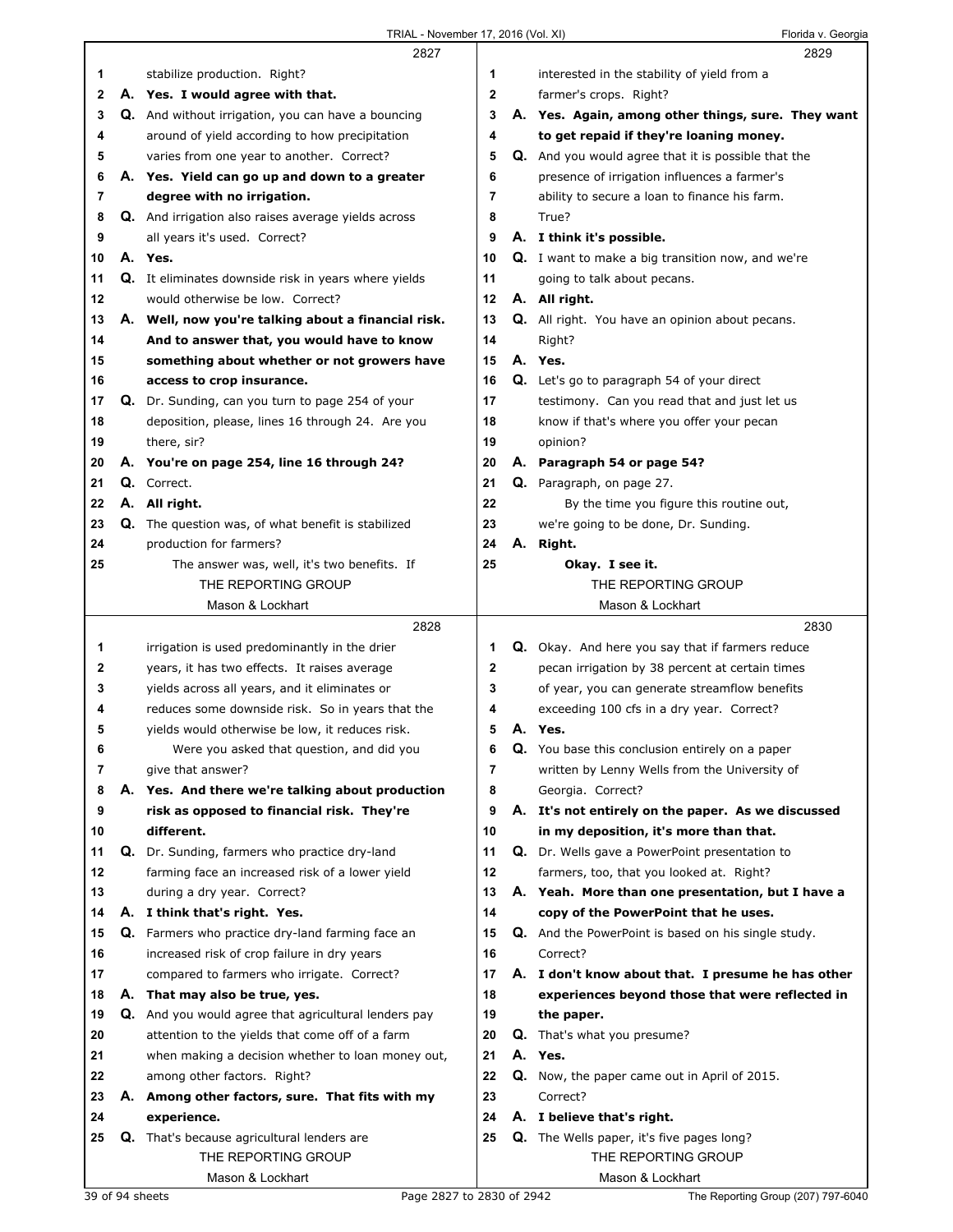Г

|    | 2831                                                      |                     | 2833                                                     |
|----|-----------------------------------------------------------|---------------------|----------------------------------------------------------|
| 1  | A. The paper in Horticultural Science, yes.               | 1                   | October.                                                 |
| 2  | Q. Yes. And it describes a single study conducted         | $\mathbf{2}$        | A. Right.                                                |
| 3  | from 2012 to 2014. Right?                                 | 3                   | Q. It's in your right hand.                              |
| 4  | A. Yes. The paper does.                                   | 4                   | A. Yes. I'm turning to paragraph 13.                     |
| 5  | Q. And this pecan paper for Dr. Wells was conducted       | 5                   | Q. Yes.                                                  |
| 6  | on a single pecan farm in Berrien County. Right?          | 6                   | A. Got it.                                               |
| 7  | A. I believe that's right.                                | 7                   | Q. Paragraph 13 addresses the issue of return flows.     |
| 8  | Q. Berrien County is not in the ACF Basin. Right?         | 8                   | Correct?                                                 |
| 9  | A. It is not.                                             | 9                   | A. Yes.                                                  |
| 10 | Q. You have never met Dr. Wells. Correct?                 | 10                  | Q. And you say that water withdrawn by an M & I user     |
| 11 | A. No.                                                    | 11                  | but then returned to the ACF has little impact on        |
| 12 | Q. You had never heard of Dr. Wells before you read       | 12                  | streamflows. Right?                                      |
| 13 | his 2015 article. Right?                                  | 13                  | A. That's right. This is the distinction we were         |
| 14 | A. No.                                                    | 14                  | talking about earlier between water use and              |
| 15 | Q. And you never discussed this paper with Dr. Wells      | 15                  | consumptive use.                                         |
| 16 | after you read the article. Right?                        | 16                  | <b>Q.</b> Right. And it's very important to distinguish  |
| 17 | A. No.                                                    | 17                  | between the withdrawal of water and the actual           |
| 18 | Q. You did not do anything to confirm the analysis        | 18                  | consumptive use of water. Right?                         |
| 19 | in Dr. Wells's article. Right?                            | 19                  | A. I think so, yes. Certainly in this case.              |
| 20 | A. No. He's outside my field.                             | 20                  | Q. And the consumptive use is the net result of the      |
| 21 | Q. In fact, you couldn't check it because you didn't      | 21                  | withdrawal minus the return. Correct?                    |
| 22 | have the underlying data that he used in the              | 22                  | A. Yes.                                                  |
| 23 | study. Right?                                             | 23                  | Q. Now, you assume that municipal use in Georgia is      |
| 24 | A. That's right.                                          | 24                  | largely nonconsumptive. Right?                           |
| 25 | Q. And I think it's your view if it's good enough         | 25                  | A. Sure. Yes.                                            |
|    | THE REPORTING GROUP                                       |                     | THE REPORTING GROUP                                      |
|    | Mason & Lockhart                                          |                     | Mason & Lockhart                                         |
|    |                                                           |                     |                                                          |
|    |                                                           |                     |                                                          |
|    | 2832                                                      |                     | 2834                                                     |
| 1  | for Dr. Wells, it's good enough for you. Right,           | 1                   | <b>Q.</b> That's consistent with the data that you have  |
| 2  | Dr. Sunding?                                              | $\overline{2}$      | seen and that you use in your analysis. Right?           |
| 3  | A. He's the lead pecan researcher at the University       | 3                   | A. Yes, that's right.                                    |
| 4  | of Georgia, as far as I know. If he feels                 | 4                   | <b>Q.</b> Let's go to your first expert report. It's the |
| 5  | confident enough to be out on the road telling            | 5                   | first tab, page 23.                                      |
| 6  | Georgia farmers to curtail early season                   | 6<br>$\overline{7}$ | A. All right.                                            |
| 7  | irrigation, that's something I put some stock in.         |                     | Q. And I want to focus in particular on table 3.         |
| 8  | <b>Q.</b> And if he writes one paper about Berrien County | 8<br>9              | A. Right.                                                |
| 9  | pecan farms on a single experiment, that's good           |                     | Q. So in your first report you included this table       |
| 10 | enough for you to tell the Supreme Court Georgia          | 10                  | that shows per capita water use in the Atlanta           |
| 11 | can generate 100 cfs with that measure. Correct?          | 11                  | service area in gallons per day. Right?                  |
| 12 | A. It's more than just the paper. He has a whole          | 12                  | A. I see that, yes.                                      |
| 13 | career, as far as I can tell from looking at his          | 13                  | Q. And per capita water use is the amount of water       |
| 14 | vitae, working on essentially nothing but pecans          | 14                  | used per person in the Atlanta metro area.               |
| 15 | and other nut crops. So he has a lot of                   | 15                  | Right?                                                   |
| 16 | experience in this area.                                  | 16                  | A. Yes.                                                  |
| 17 | Q. Okay. Dr. Sunding, I want to skip back over to         | 17                  | Q. You would --                                          |
| 18 | M & I.                                                    | 18                  | A. There are different measures of per capita use.       |
| 19 | A. All right.                                             | 19                  | But this is just withdrawals divided by people.          |
| 20 | <b>Q.</b> Municipal and industrial. All right?            | 20                  | Q. Now, if we focus on the top line, this is the         |
| 21 | I'm sorry. Your reports cover a lot of                    | 21                  | total withdrawals. Right?                                |
| 22 | ground. We need to cover a lot of issues.                 | 22                  | A. Yes.                                                  |
| 23 | A. They do. That's all right.                             | 23                  | Q. And so this is that distinction you drew. This        |
| 24 | Q. Now, in paragraph 13 of your written direct --         | 24                  | is the amount that actually gets taken out, but          |
| 25 | that's the loose one that was just filed in               | 25                  | it's the gross number. It doesn't talk about             |
|    | THE REPORTING GROUP<br>Mason & Lockhart                   |                     | THE REPORTING GROUP<br>Mason & Lockhart                  |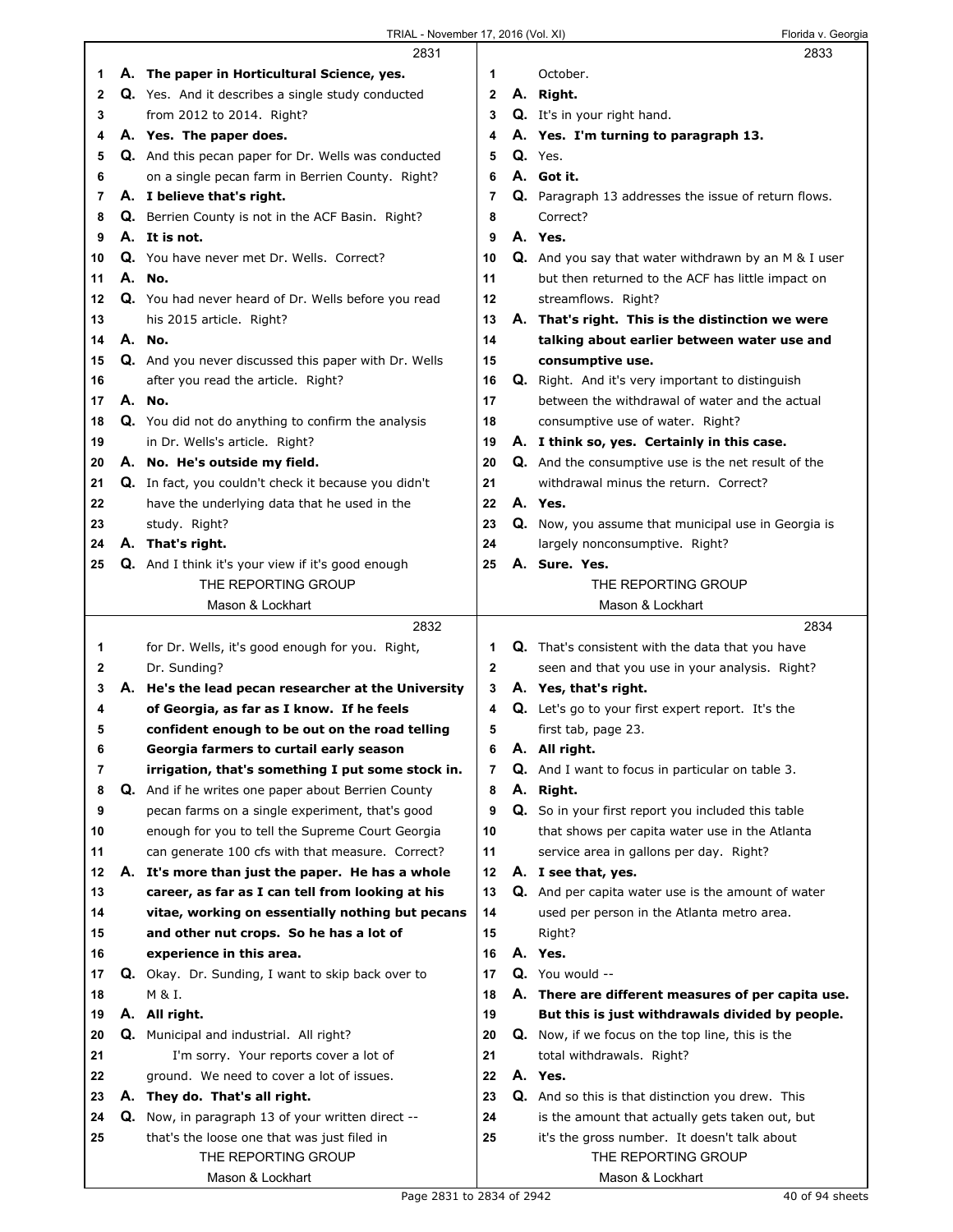|    |    | 2835                                                       |                |    | 2837                                                  |
|----|----|------------------------------------------------------------|----------------|----|-------------------------------------------------------|
| 1  |    | returns. Right?                                            | 1              |    | Let's go to -- sticking in your first report,         |
| 2  |    | A. Right.                                                  | $\overline{2}$ |    | to page 72, please, sir.                              |
| 3  |    | Q. And you would agree that from 2000 to 2009 total        | 3              |    | A. All right.                                         |
| 4  |    | withdrawals have declined from 123 million                 | 4              |    | Q. And you have a table there, table 11. Correct?     |
| 5  |    | gallons per day to 92 million gallons per day for          | 5              |    | A. I see it, yes.                                     |
| 6  |    | this service area. Correct?                                | 6              |    | <b>Q.</b> This is where you estimated Georgia's total |
| 7  |    | A. Comparing just those two numbers, yes.                  | 7              |    | outdoor water use in the ACF Basin for the year       |
| 8  |    | <b>Q.</b> You would also agree that the per capital -- per | 8              |    | 2011. Correct?                                        |
| 9  |    | capita water use in metro Atlanta has steadily             | 9              |    | A. I just want to read the text that's describing     |
| 10 |    | declined over the last 16 years; wouldn't you,             | 10             |    | table 11.                                             |
| 11 |    | sir?                                                       | 11             |    | Okay. Yes.                                            |
| 12 |    | A. It is declining. The word steadily may be a             | 12             |    | Q. Okay. And, sir, would you agree -- and this is     |
| 13 |    | little bit of an overstatement. But it has                 | 13             |    | municipal and industrial outdoor water use.           |
| 14 |    | declined over this period.                                 | 14             |    | Right?                                                |
| 15 | Q. | Dr. Sunding, can you pull out your deposition,             | 15             |    | A. Well, it's -- we need to be a little careful       |
| 16 |    | page 358, line 23. Are you there?                          | 16             |    | about this. There are municipal withdrawal            |
| 17 |    | A. Yes.                                                    | 17             |    | permits, and then there are industrial withdrawal     |
| 18 |    | Q. The question was, Dr. Sunding, you will agree           | 18             |    | permits. Some large manufacturers, like the pulp      |
| 19 |    | that the per capita water use in the metro                 | 19             |    | and paper facilities and whatnot, they will have      |
| 20 |    | Atlanta area has steadily declined over the last           | 20             |    | their own withdrawal permits. Those were not          |
| 21 |    | 16 years. Correct?                                         | 21             |    | part of the analysis. But there were also some        |
| 22 |    | Answer. Yes.                                               | 22             |    | businesses that buy water from urban water            |
| 23 |    | Were you asked that question, and did you                  | 23             |    | utilities.                                            |
| 24 |    | give that answer?                                          | 24             |    | So I just want to be clear about what we're           |
| 25 |    | A. Yes. And then if you go down a little bit               | 25             |    | talking about when we use the term municipal and      |
|    |    | THE REPORTING GROUP                                        |                |    | THE REPORTING GROUP                                   |
|    |    | Mason & Lockhart                                           |                |    | Mason & Lockhart                                      |
|    |    | 2836                                                       |                |    | 2838                                                  |
| 1. |    | further, there is some more detail on this point.          | 1              |    | industrial, especially in this context where          |
|    |    |                                                            |                |    |                                                       |
| 2  |    | Q. Dr. Sunding, table 3 in your first expert report        | 2              |    | there are both kinds of permits.                      |
| 3  |    | only goes through 2009. Correct?                           | 3              |    | Q. Okay. Well, just how would you define -- there     |
| 4  |    | A. Yes.                                                    | 4              |    | is a number there, 114,550 acre-feet.                 |
| 5  |    | Q. And you were unaware at your deposition that per        | 5              |    | A. Yes.                                               |
| 6  |    | capita usage in Atlanta continued to decline               | 6              | Q. | How would you define what is included in that?        |
| 7  |    | after 2009. Correct?                                       | 7              |    | A. That's -- I would call it municipal and            |
| 8  |    | A. In my deposition I think that's the case.               | 8              |    | industrial, but just understand there's a whole       |
| 9  |    | Q. You're aware that Georgia's expert, Dr. Mayer,          | 9              |    | other category of industrial users that are           |
| 10 |    | analyzed per capita water use in the metro                 | 10             |    | outside this analysis.                                |
| 11 |    | district of Atlanta?                                       | 11             |    | Q. Okay. That's fine.                                 |
| 12 |    | A. I saw that, yes.                                        | 12             |    | Now, you made a similar estimate for the same         |
| 13 |    | Q. And you know that he found that per capita water        | 13             |    | type of thing in your second report. Correct?         |
| 14 |    | use continued to decline through 2013. Correct?            | 14             |    | A. Yes.                                               |
| 15 |    | A. Yes.                                                    | 15             |    | Q. And it was a different number. Correct?            |
| 16 |    | Q. And you're aware that Mr. Mayer has calculated          | 16             |    | Let's go to your second report, FX-801 at             |
| 17 |    | that per capita water use has gone beneath 100             | 17             |    | page 4.                                               |
| 18 |    | gallons per capita per day. Correct?                       | 18             |    | A. Yes.                                               |
| 19 |    | A. Yes.                                                    | 19             |    | Q. So you have a table there called table 2, outdoor  |
| 20 |    | <b>Q.</b> Now, sticking with M & I, I want to talk about   | 20             |    | use in the ACF Basin.                                 |
| 21 |    | your estimates of the amount of outdoor water              | 21             |    | A. Yes.                                               |
| 22 |    | that is used in Georgia for M & I purposes.                | 22             |    | Q. Now, the number you estimate is 162,792            |
| 23 |    | Okay?                                                      | 23             |    | acre-feet. Correct?                                   |
| 24 |    | A. All right.                                              | 24             |    | A. For 2011, yes.                                     |
| 25 |    | Q. Just give me one moment.                                | 25             |    | Q. So the number in the first report was 114,000,     |
|    |    | THE REPORTING GROUP<br>Mason & Lockhart                    |                |    | THE REPORTING GROUP<br>Mason & Lockhart               |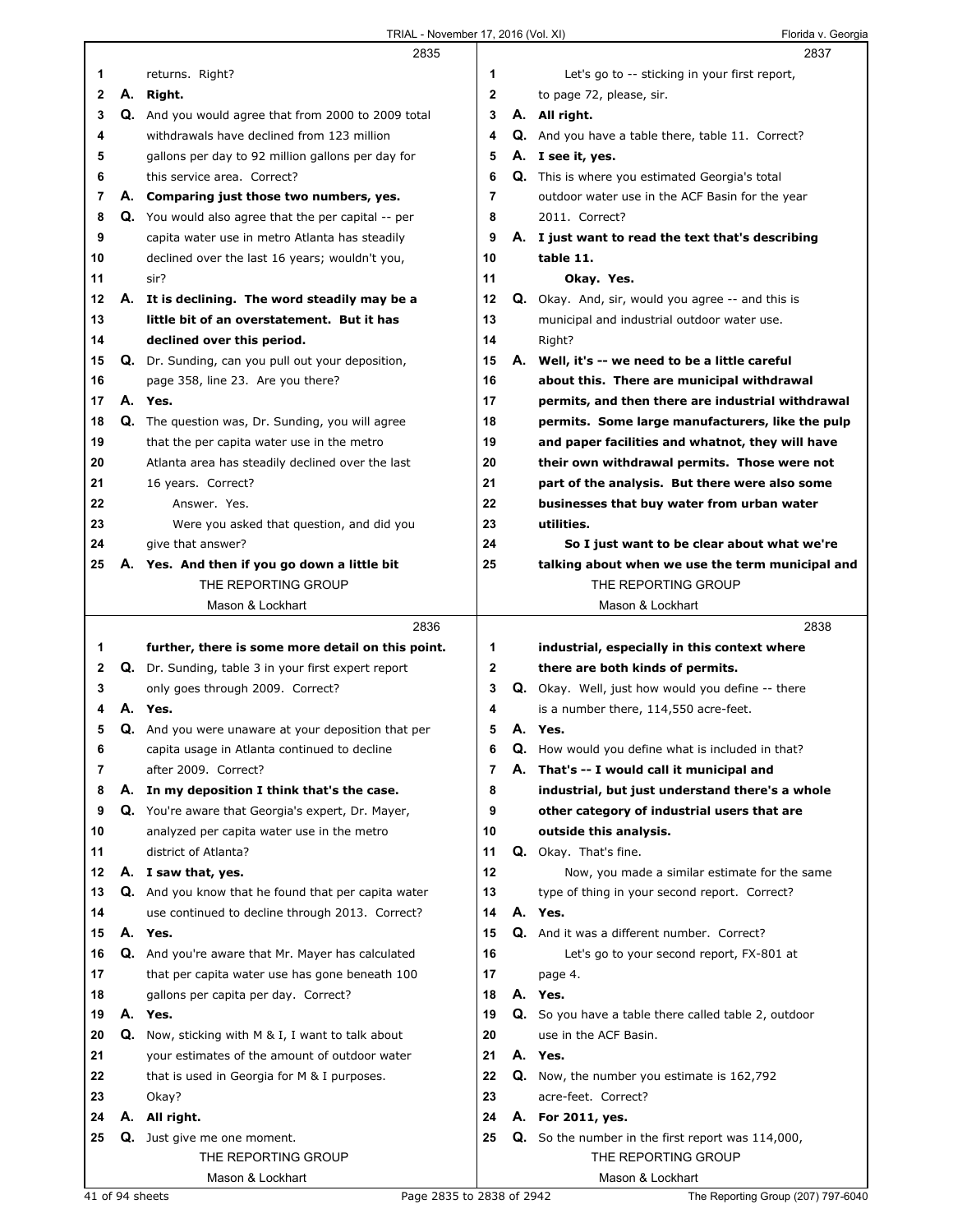|    |    | 2839                                                   |                |    | 2841                                                    |  |
|----|----|--------------------------------------------------------|----------------|----|---------------------------------------------------------|--|
| 1  |    | and the second report it's now 162,000 and             | 1              |    | 130,000.                                                |  |
| 2  |    | change. Right?                                         | $\mathbf 2$    |    | <b>Q.</b> Dr. Sunding, can you go to the table that you |  |
| 3  |    | A. Yes. And this -- this has to be just a reporting    | 3              |    | used for the trial testimony where you have             |  |
| 4  |    | issue because nothing changed in the analysis          | 4              |    | various options for 2,000 cfs.                          |  |
| 5  |    | between those two dates.                               | 5              | А. | Sure.                                                   |  |
| 6  | Q. | The number changed?                                    | 6              | Q. | And tell me when you're there.                          |  |
| 7  | А. | Right. But the analysis didn't change. This has        | 7              |    | A. All right. I'm there.                                |  |
| 8  |    | to be reflecting either a different set of             | 8              |    | <b>Q.</b> Okay. You touched on this earlier; but if we  |  |
| 9  |    | permits or something like that, but the analysis       | 9              |    | look at the table under drought year, you               |  |
| 10 |    | didn't change between these two reports.               | 10             |    | actually have two columns with a high and a low         |  |
| 11 |    | <b>Q.</b> Let's go to your direct testimony and see if | 11             |    | range. Correct?                                         |  |
| 12 |    | there's another estimate for the same thing. And       | 12             |    | A. Are you referring to the connectivity?               |  |
| 13 |    | can you refer to paragraph 74.                         | 13             |    | <b>Q.</b> You have -- right. You have two estimates for |  |
| 14 | А. | Yes.                                                   | 14             |    | the drought year, one called .43 connectivity and       |  |
| 15 | Q. | Okay. At the bottom of paragraph 74 in your            | 15             |    | the other called .6 connectivity. Correct?              |  |
| 16 |    | direct testimony, there is a sentence that             | 16             |    | A. That's correct.                                      |  |
| 17 |    | begins, aggregate outdoor water use in the ACF in      | 17             | Q. | You explained this, I believe, in paragraph 48 of       |  |
| 18 |    | Georgia. Do you see that?                              | 18             |    | your direct testimony?                                  |  |
| 19 |    | A. Ido.                                                | 19             |    | A. Yes.                                                 |  |
| 20 |    | Q. And there you say that it resulted in over          | 20             |    | Q. Can you look at that.                                |  |
| 21 |    | 130,000 acre-feet of consumption in 2011.              | 21             |    | A. All right, yes.                                      |  |
| 22 |    | Correct?                                               | 22             | Q. | And you said in paragraph 48 that decreases in          |  |
| 23 |    | A. Yes.                                                | 23             |    | consumptive use in the agricultural sector don't        |  |
| 24 | Q. | So we have had 114,000 in February, 163,000 for        | 24             |    | translate directly to reductions in peak monthly        |  |
| 25 |    | some reason in May, and now for trial we have          | 25             |    | streamflows. Right?                                     |  |
|    |    | THE REPORTING GROUP                                    |                |    | THE REPORTING GROUP                                     |  |
|    |    | Mason & Lockhart                                       |                |    | Mason & Lockhart                                        |  |
|    |    |                                                        |                |    |                                                         |  |
|    |    | 2840                                                   |                |    | 2842                                                    |  |
| 1  |    | 130,000 acre-feet in outdoor water use as you          | 1              |    | A. What I meant by that, it's not a one-for-one         |  |
| 2  |    | calculated it. Correct, sir?                           | $\mathbf 2$    |    | relationship.                                           |  |
| 3  |    | A. Well, again, there are really only two numbers.     | 3              | Q. | Right. I want to pause on this. This came up            |  |
| 4  |    | The -- whatever discrepancy is between the first       | 4              |    | briefly during Dr. Hornberger's testimony, who          |  |
| 5  |    | and second reports has to do with just the way         | 5              |    | had adopted this from Dr. Langseth, who I believe       |  |
| 6  |    | the numbers are put together for the tables. I         | 6              |    | you mentioned in your testimony. But the                |  |
| 7  |    | only had two versions of -- two versions of an         | $\overline{7}$ |    | principle is that if you take a gallon of water         |  |
| 8  |    | estimate of outdoor water use. The one in my           | 8              |    | out of the ground, it does not reduce the               |  |
| 9  |    | direct testimony corrects for an error that you        | 9              |    | streamflow one-to-one per gallon. Right?                |  |
| 10 |    | presented to me during my deposition.                  | 10             |    | A. Yes. That's what I just said.                        |  |
| 11 |    | Q. Sir, is it fair to say you had one figure for       | 11             | Q. | Whereas, if you're irrigating directly out of a         |  |
| 12 |    | outdoor water use in February; and you have a          | 12             |    | stream, each gallon you take out is gone from the       |  |
| 13 |    | different one here in November. And there's one        | 13             |    | stream; and it does have a one-to-one reduction?        |  |
| 14 |    | in the middle that you can't explain?                  | 14             | А. | That's correct.                                         |  |
| 15 | А. | No. The one in the middle, the 162, that -- that       | 15             | Q. | 6. And when you have this .43 and this                  |  |
| 16 |    | number I know was what the original modeling was.      | 16             |    | connectivity, what you're modeling are two              |  |
| 17 |    | I would have to take time and look at the table        | 17             |    | scenarios. One where pumping reduces streamflow         |  |
| 18 |    | in the first report to see exactly what I was          | 18             |    | by 43 percent; right?                                   |  |
| 19 |    | reporting that for.                                    | 19             |    | So if you pull out a gallon, it reduces                 |  |
| 20 |    | Q. And you do agree that you corrected an error and    | 20             |    | streamflow by .43 gallons, versus another               |  |
| 21 |    | now have a different number from your first            | 21             |    | scenario where it's a more significant reduction        |  |
| 22 |    | report to your trial testimony. Correct?               | 22             |    | in streamflow of .6 for every gallon pumped.            |  |
| 23 |    | A. Yes.                                                | 23             |    | Right?                                                  |  |
| 24 |    | No, I agree with the issue that was pointed            | 24             | А. | On average, understanding that connectivity             |  |
| 25 |    | out during my deposition; and I stand by the           | 25             |    | actually varies over space, you know, by                |  |
|    |    | THE REPORTING GROUP                                    |                |    | THE REPORTING GROUP                                     |  |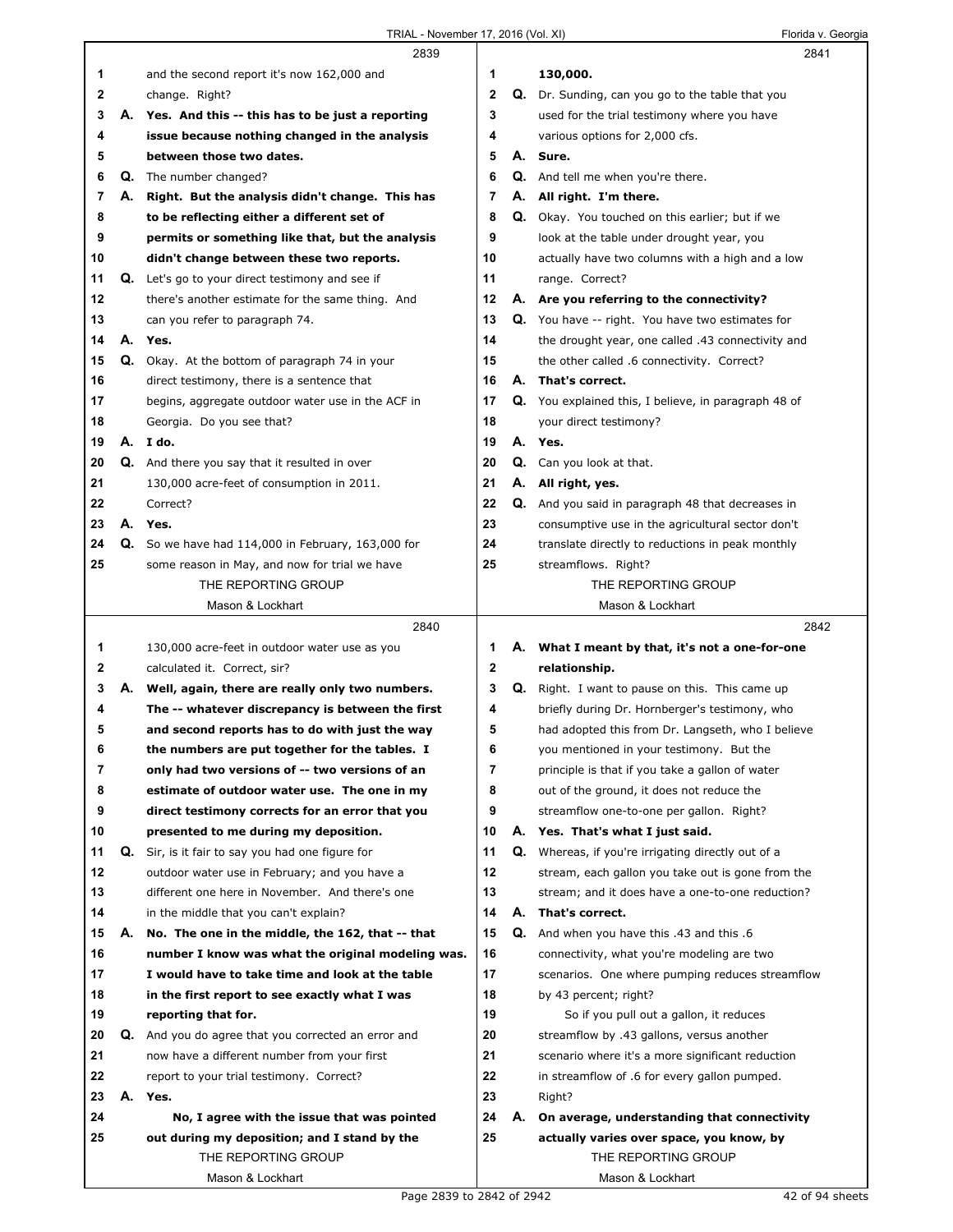|    |    | 2843                                                                    |                | 2845                                                                                           |
|----|----|-------------------------------------------------------------------------|----------------|------------------------------------------------------------------------------------------------|
| 1  |    | location. But the .43 and .6 are average                                | 1              | A. Yes. I'm there.                                                                             |
| 2  |    | estimates across the landscape.                                         | $\mathbf{2}$   | <b>Q.</b> Just give me a moment, Dr. Sunding.                                                  |
| 3  |    | Q. Right. And you actually just made a very                             | 3              | A. Right.                                                                                      |
| 4  |    | important point that I want to pause on. A pump                         | 4              | Q. I misdirected you.                                                                          |
| 5  |    | in one location in the ACF Basin may have a very                        | 5              | Now, I'm wrong. I get confused between the                                                     |
| 6  |    | different impact on streamflow from a groundwater                       | 6              | pages and the paragraphs sometimes.                                                            |
| 7  |    | pump in a different part of the basin. Right?                           | 7              | But let's go to paragraph 48 on page 23.                                                       |
| 8  |    | A. I believe that's correct. Yes.                                       | 8              | A. Yes?                                                                                        |
| 9  |    | Q. And so what you have done is you say on average,                     | 9              | <b>Q.</b> Okay. You say at the bottom -- in particular I'm                                     |
| 10 |    | it's either .43 on the low end or .6 impact on                          | 10             | focused on the bottom of page 23 where you say                                                 |
| 11 |    | the high end. Right?                                                    | 11             | that you have a .43 average connectivity, about                                                |
| 12 | А. | Those are the two -- the two sets of assumptions                        | 12             | four lines up from the bottom?                                                                 |
| 13 |    | I was given by the hydrogeologist, yes.                                 | 13             | A. I see that. Sure.                                                                           |
| 14 |    | <b>Q.</b> The .6, the 60 percent impact figure that you                 | 14             | Q. And you say that that's highly conservative.                                                |
| 15 |    | used for connectivity, you didn't use that in                           | 15             | Right?                                                                                         |
| 16 |    | either of your expert reports. Correct?                                 | 16             | A. Yes. That's the information I was given.                                                    |
| 17 |    | A. That's right. Although I did have language                           | 17             | <b>Q.</b> That's what the hydrologists told you, highly                                        |
| 18 |    | around the .43 connectivity suggesting that that                        | 18             | conservative at .43?                                                                           |
| 19 |    | might be on the low side.                                               | 19             | A. They have told me that for as long as they worked                                           |
| 20 |    | Q. Right. You -- when you did your initial work and                     | 20             | on the project, yes.                                                                           |
| 21 |    | came up with your thousand cfs estimates, you                           | 21             | Q. Okay. And so you then say you adjusted the                                                  |
| 22 |    | used a .43 connectivity factor. Right?                                  | 22             | connectivity values averaging .6 across the                                                    |
| 23 |    | A. For the numerical analysis, yes.                                     | 23             | Georgia ACF. Right?                                                                            |
| 24 |    | <b>Q.</b> And you got that from Dr. Langseth?                           | 24             | A. Yes.                                                                                        |
| 25 |    | A. I did.                                                               | 25             | <b>Q.</b> And you got that from Drs. Langseth and                                              |
|    |    | THE REPORTING GROUP                                                     |                | THE REPORTING GROUP                                                                            |
|    |    | Mason & Lockhart                                                        |                | Mason & Lockhart                                                                               |
|    |    |                                                                         |                |                                                                                                |
|    |    | 2844                                                                    |                | 2846                                                                                           |
| 1  |    | <b>Q.</b> And when you did your second report and had 2,000             | 1              | Hornbergerer to be a more middle-of-the-road                                                   |
| 2  |    | cfs, you used a .43 connectivity factor. Right?                         | $\mathbf 2$    | estimate. Right?                                                                               |
| 3  |    | A. I did.                                                               | 3              | A. That was the way they described it, yes.                                                    |
| 4  |    | <b>Q.</b> The first time you offered any numbers for                    | 4              | Q. You weren't here when Dr. Hornberger testified;                                             |
| 5  |    | streamflow based on a .6 connectivity factor was                        | 5              | were you?                                                                                      |
| 6  |    | in your direct testimony that we're looking at                          | 6              |                                                                                                |
| 7  |    | now which we received on October 14, 2016.                              | $\overline{7}$ | A. I was not, no.<br>Q. Are you aware that Dr. Hornberger was asked about                      |
| 8  |    | Correct?                                                                | 8              | Dr. Langseth's selection of connectivity values?                                               |
| 9  |    | A. That's the first time I modeled that numerically,                    | 9              | A. No.                                                                                         |
| 10 |    | yes.                                                                    | 10             |                                                                                                |
| 11 |    | Back to your table where you have those two                             | 11             | Q. Are you aware that in his expert report,<br>Dr. Langseth specifically reviewed and rejected |
| 12 | Q. | columns, you agree that you get more streamflow                         | 12             | the 1996 Torak and McDowell model that                                                         |
| 13 |    | benefit in your analysis when you use a .6                              | 13             | Dr. Hornberger now uses to get the .6                                                          |
| 14 |    | connectivity factor. Right?                                             | 14             | connectivity value?                                                                            |
| 15 |    | A. Sure, which I think reflects -- to me that makes                     | 15             | A. No. I -- I don't know that level of detail.                                                 |
| 16 |    | sense. That result seems intuitive.                                     | 16             | <b>Q.</b> You don't know that Dr. Langseth rejected that                                       |
| 17 |    | Q. And in the aggregate, it increases your total                        | 17             | model?                                                                                         |
| 18 |    |                                                                         | 18             | A. No.                                                                                         |
| 19 |    | number from 1800 to 2,000 under the drought year<br>scenarios. Correct? | 19             | <b>Q.</b> Are you aware that Dr. Hornberger admitted that                                      |
| 20 |    | A. Yes. It makes a modest difference in                                 | 20             | Dr. Langseth had reviewed and rejected the Torak                                               |
| 21 |    | streamflows.                                                            | 21             | and McDowell model just last week?                                                             |
| 22 |    |                                                                         | 22             |                                                                                                |
| 23 |    | Q. You say in that paragraph -- you say in paragraph                    | 23             | MR. PERRY: Objection, mischaracterization.<br>BY MR. PRIMIS:                                   |
| 24 |    | 42 -- I'm sorry. You say in paragraph 90 of your                        | 24             |                                                                                                |
|    |    | direct that the new connectivity value, the .6 --                       |                | <b>Q.</b> We can put the trial transcript up if you prefer,                                    |
| 25 |    | I'll just let you get there. It's paragraph 90.<br>THE REPORTING GROUP  | 25             | but are you aware of that?<br>THE REPORTING GROUP                                              |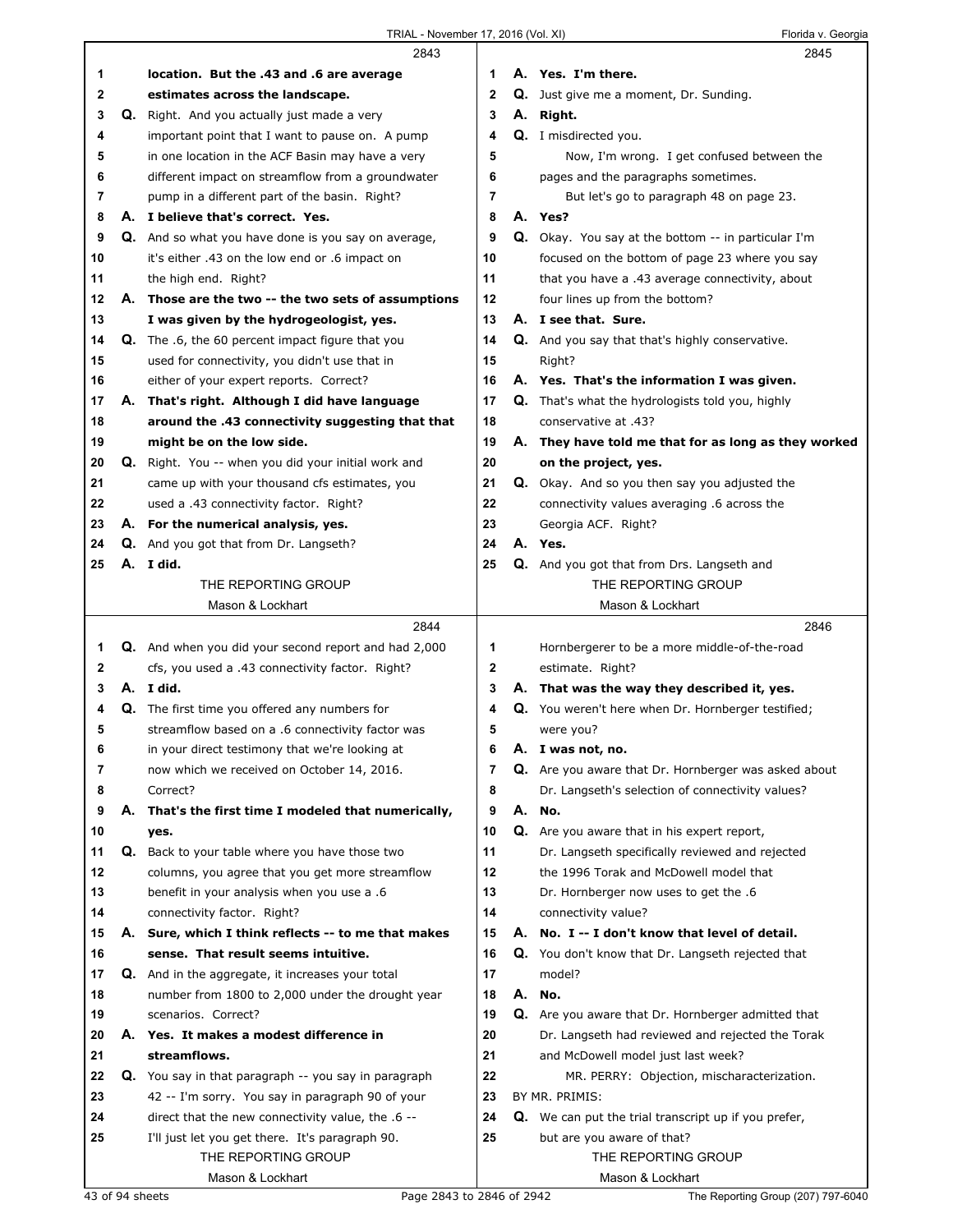|              |    | 2847                                                       |              |    | 2849                                                        |
|--------------|----|------------------------------------------------------------|--------------|----|-------------------------------------------------------------|
| 1            |    | A. For?                                                    | 1            |    | A. Good afternoon.                                          |
| $\mathbf{2}$ |    | Q. Are you aware that Dr. Hornberger said that he          | $\mathbf{2}$ |    | Q. I would like to start at a little bit of a higher        |
| 3            |    | had never run the 1996 Torak and McDowell model            | 3            |    | level of generality than what Mr. Primis was. I             |
| 4            |    | that he now relies on for the .6 connectivity              | 4            |    | don't want to obviously repeat everything in your           |
| 5            |    | value that you have used now for the first time?           | 5            |    | prefiled direct, but could you help us                      |
| 6            | А. | Again, that's all part of their work.                      | 6            |    | understand, just as an initial matter, what an              |
| 7            |    | Q. And just to be clear, when we're talking about          | 7            |    | agricultural economist and an expert in natural             |
| 8            |    |                                                            | 8            |    | resources economics does.                                   |
|              |    | the .6 model -- .6 factor, that comes from the             |              |    |                                                             |
| 9            |    | modeling that was done in 1996 that Dr. Langseth           | 9            |    | A. Sure. I can describe that. What we do in my              |
| 10           |    | reviewed. You know that; right?                            | 10           |    | profession is look at the economic impacts and              |
| 11           |    | A. But that's outside what I know. No. That's in           | 11           |    | economic costs of different measures to conserve            |
| 12           |    | their -- in their area.                                    | 12           |    | natural resources. And water would be a prime               |
| 13           | Q. | Dr. Sunding, I want to ask you now about the role          | 13           |    | example. Land would be another example. But we              |
| 14           |    | of the Army Corps. You didn't consult with                 | 14           |    | understand how a natural resource is used in the            |
| 15           |    | anyone from the Army Corps of Engineers in doing           | 15           |    | economy. And part of the field is to study what             |
| 16           |    | your analysis in this case. Right?                         | 16           |    | are the economic impacts of public policies to              |
| 17           | А. | No.                                                        | 17           |    | conserve natural resources.                                 |
| 18           |    | Q. The reservoir and dam operations of the Army            | 18           |    | Q. Now, this isn't the only case where you have             |
| 19           |    | Corps are not part of your analysis. Correct?              | 19           |    | looked at issues of natural resources and water;            |
| 20           |    | A. That's correct.                                         | 20           |    | is it?                                                      |
| 21           | Q. | You haven't analyzed how the Corps would handle            | 21           | А. | No. Definitely not.                                         |
| 22           |    | the additional streamflows that you say can be             | 22           |    | <b>Q.</b> Could you describe for the Court a few other      |
| 23           |    | saved through its dam operations in a drought.             | 23           |    | examples where agricultural irrigation has been             |
| 24           |    | Right?                                                     | 24           |    | limited because of the impacts on the environment           |
| 25           | А. | No. That's -- that's not an economic question.             | 25           |    | or ecosystems.                                              |
|              |    | THE REPORTING GROUP                                        |              |    | THE REPORTING GROUP                                         |
|              |    | Mason & Lockhart                                           |              |    | Mason & Lockhart                                            |
|              |    |                                                            |              |    |                                                             |
|              |    |                                                            |              |    |                                                             |
|              |    | 2848                                                       |              |    | 2850                                                        |
| 1            |    | That's a hydrological one.                                 | 1            |    | A. Sure. I could give examples of situations                |
| $\mathbf{2}$ |    | Q. And that's not something that you have considered,      | 2            |    | involving litigation and also other situations              |
| 3            |    | whether the water you say would be saved would be          | 3            |    | where agricultural water uses had to be limited             |
| 4            |    | passed through by the Army Corps. Correct?                 | 4            |    | to protect the environment. This is actually a              |
| 5            |    | A. It was certainly something I discussed with             | 5            |    | very common issue across the United States where            |
| 6            |    | Florida's experts, and they assured me that the            | 6            |    | farming areas have overshot a level that's                  |
| 7            |    | water would make its way to Florida. But beyond            | 7            |    | sustainable in terms of environmental conditions.           |
| 8            |    | that, it's outside my area to do any modeling on           | 8            |    | Some very good examples I could give would be               |
| 9            |    | this issue.                                                | 9            |    | the Klamath Basin in Oregon and just into the               |
| 10           |    | <b>Q.</b> So just from your own expertise, you don't know. | 10           |    | northern part of California, the Republican River           |
| 11           |    | You just rely on other people. Correct?                    | 11           |    | in Nebraska, the Pecos River in Texas and New               |
| 12           | А. | That's right, yes.                                         | 12           |    | Mexico, others as well. But this is actually a              |
| 13           | Q. | And, Dr. Sunding, you haven't evaluated the cost           | 13           |    | very common phenomenon across the country.                  |
| 14           |    | that would be associated with the Army Corps               | 14           |    | <b>Q.</b> Now, with respect to those examples, did you draw |
| 15           |    | supplementing streamflow through reservoir                 | 15           |    | on those examples in performing the work you did            |
| 16           |    | operations to achieve the values that you have             | 16           |    | here?                                                       |
| 17           |    | calculated. Correct?                                       | 17           |    | A. I did. What I tried to do in my testimony is two         |
| 18           | А. | That's right.                                              | 18           |    | things. I tried to show what would be the cost              |
| 19           |    | MR. PRIMIS: No further questions.                          | 19           |    | to Georgia of different conservation measures,              |
| 20           |    | MR. PERRY: Good afternoon, your Honor.                     | 20           |    | but then also demonstrate that there have been              |
| 21           |    | SPECIAL MASTER LANCASTER: Good                             | 21           |    |                                                             |
|              |    |                                                            |              |    | programs adopted in other parts of the country              |
| 22           |    | afternoon, Mr. Perry.                                      | 22           |    | that Georgia could model itself after that would            |
| 23           |    | REDIRECT EXAMINATION                                       | 23           |    | actually make these measures feasible, sort of              |
| 24           |    | BY MR. PERRY:                                              | 24           |    | practical.                                                  |
| 25           | Q. | Good afternoon, Dr. Sunding.                               | 25           |    | Q. Sir, can you give us a couple examples of the            |
|              |    | THE REPORTING GROUP<br>Mason & Lockhart                    |              |    | THE REPORTING GROUP<br>Mason & Lockhart                     |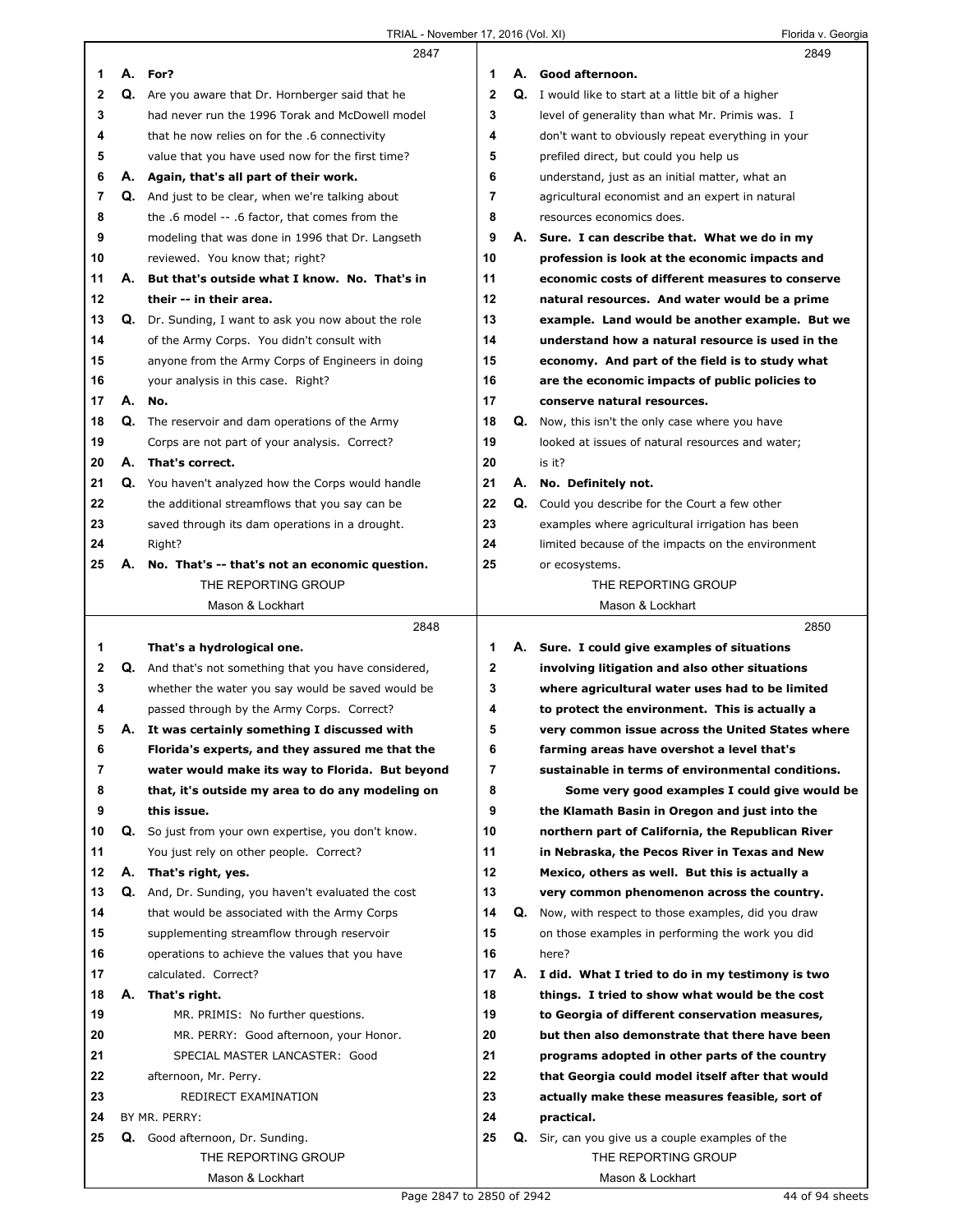|                   |    | 2851                                                                                          |                |    | 2853                                                                                                         |
|-------------------|----|-----------------------------------------------------------------------------------------------|----------------|----|--------------------------------------------------------------------------------------------------------------|
| 1                 |    | types of measures we're discussing in this case                                               | 1              |    | was there a different purpose?                                                                               |
| 2                 |    | being applied in other circumstances.                                                         | $\overline{2}$ | А. | That particular project was both aquatic species                                                             |
| 3                 | А. | Sure. I started with the Klamath before, so I'll                                              | 3              |    | and then birds. There's a -- in the area outside                                                             |
| 4                 |    | start with the Klamath now. In the Klamath                                                    | 4              |    | of Fallon, Nevada, there is a very large national                                                            |
| 5                 |    | Basin, there were issues related to in-stream                                                 | 5              |    | wildlife refuge that they need water to support                                                              |
| 6                 |    | flows -- you know, flows in the river -- and                                                  | 6              |    | birds overwintering there in their migratory                                                                 |
| 7                 |    | salmon in particular. And farmers had to cut                                                  | 7              |    | paths.                                                                                                       |
| 8                 |    | back their water usage in particular dry years.                                               | 8              |    | SPECIAL MASTER LANCASTER: Excuse me,                                                                         |
| 9                 |    | And the way the government did that was they                                                  | 9              |    | doctor. Could you speak into the microphone.                                                                 |
| 10                |    | instituted an auction. So they actually paid                                                  | 10             |    | THE WITNESS: Sure, Sorry,                                                                                    |
| 11                |    | farmers to reduce their irrigation during certain                                             | 11             |    | SPECIAL MASTER LANCASTER: You don't                                                                          |
| 12                |    | dry periods to keep the water in the river for                                                | 12             |    | have to look at me, but she has to get every                                                                 |
| 13                |    | salmon.                                                                                       | 13             |    | word you say.                                                                                                |
| 14                |    | Q. Would that auction have been somewhat similar to                                           | 14             |    | THE WITNESS: All right.                                                                                      |
| 15                |    | the tools used in the Flint River Drought                                                     | 15             |    | BY MR. PERRY:                                                                                                |
| 16                |    | Protection Act when it was actually being                                                     | 16             |    | <b>Q.</b> Now, sir, Mr. Primis mentioned maybe once or                                                       |
| 17                |    | employed?                                                                                     | 17             |    | twice the word riparian. Are you familiar with                                                               |
| 18                |    | A. At a high level of generality, yes. There were a                                           | 18             |    | the Imperial Valley and what, if anything, was                                                               |
| 19                |    | number of institutional details in the Klamath                                                | 19             |    | done there?                                                                                                  |
| 20                |    | program that made it more successful, if I could,                                             | 20             |    | A. I am.                                                                                                     |
| 21                |    | than the program in the Flint; but it's                                                       | 21             |    | <b>Q.</b> Could you describe that for the Court, please.                                                     |
| 22                |    | conceptually similar.                                                                         | 22             | А. | Sure. The Imperial Valley -- let's start with                                                                |
| 23                |    | Q. Now, you have been involved in situations where                                            | 23             |    | the Imperial Irrigation District is a very large                                                             |
| 24                |    | farmers have been, on a permanent basis, asked to                                             | 24             |    | federal reclamation project in the Mojave Desert                                                             |
| 25                |    | stop irrigating; isn't that right?                                                            | 25             |    | of California and gets water supply from the                                                                 |
|                   |    | THE REPORTING GROUP                                                                           |                |    | THE REPORTING GROUP                                                                                          |
|                   |    | Mason & Lockhart                                                                              |                |    | Mason & Lockhart                                                                                             |
|                   |    |                                                                                               |                |    |                                                                                                              |
|                   |    |                                                                                               |                |    |                                                                                                              |
|                   |    | 2852                                                                                          |                |    | 2854                                                                                                         |
| 1                 |    | A. Yes. That's also quite common.                                                             | 1              |    | Colorado River. The case of Imperial I think is                                                              |
| $\mathbf{2}$<br>3 |    | <b>Q.</b> Can you describe some of those circumstances                                        | 2              |    | notable here because the farmers in the Imperial                                                             |
| 4                 |    | elsewhere in the country.<br>A. Sure.                                                         | 3<br>4         |    | Valley had very senior water rights. They                                                                    |
| 5                 |    |                                                                                               | 5              |    | settled that part of California at a very early                                                              |
| 6                 |    | Well, in -- in California right now, we're in                                                 | 6              |    | stage. And historically, farmers in the Imperial<br><b>Irrigation District had no quantified upper limit</b> |
| 7                 |    | the process of a very large-scale unwinding of<br>several hundred thousand acres of irrigated | $\overline{7}$ |    | on the amount of water they could use, much like                                                             |
| 8                 |    | agriculture due to environmental flow                                                         | 8              |    | Georgia groundwater users in the agricultural                                                                |
| 9                 |    | considerations.                                                                               | 9              |    | sector. And as part of what's known as the                                                                   |
| 10                |    | Another example that I -- sort of more                                                        | 10             |    | <b>Quantification Settlement Agreement on the</b>                                                            |
| 11                |    | bite-sized that I had quite a bit of personal                                                 | 11             |    | Colorado River, which I helped negotiate, the                                                                |
| 12                |    | involvement in is the -- a situation in Nevada in                                             | $12 \,$        |    | farmers in Imperial accepted a cap on their                                                                  |
| 13                |    | the Newlands Irrigation District, which is                                                    | 13             |    | irrigation per acre, much like we're suggesting                                                              |
| 14                |    | actually the first project undertaken by the                                                  | 14             |    | should happen here. And then they're free to                                                                 |
| 15                |    | Bureau of Reclamation in its history. That was                                                | 15             |    | move that water around in whatever way maximizes                                                             |
| 16                |    | another case where, for environmental reasons,                                                | 16             |    | their productivity.                                                                                          |
| 17                |    | there were just too many acres under production.                                              | 17             |    | Q. And when you say move water around, is that                                                               |
| 18                |    | And so the government, working with the Nature                                                | 18             |    | between their various fields and among their crop                                                            |
| 19                |    | Conservancy and the water district itself,                                                    | 19             |    | rotations; is that fair?                                                                                     |
| 20                |    | started a program where agricultural irrigation                                               | 20             |    | A. Yes.                                                                                                      |
| 21                |    | rights were retired on a permanent basis both to                                              | 21             | Q. | Now, you also mentioned, I think a moment ago,                                                               |
| 22                |    | expand the size of a wildlife refuge, but more                                                | 22             |    | the Republican River in Nebraska. Could you just                                                             |
| 23                |    | importantly to get more water back in-stream.                                                 | 23             |    | give us just a bit of detail about that, please.                                                             |
| 24                |    | Q. When you say water back in-stream, was it the                                              | 24             |    | A. Sure. Actually, the only other time I have been                                                           |
| 25                |    | purpose of that project to aid aquatic species or                                             | 25             |    | to Portland, Maine, was to testify in the                                                                    |
|                   |    | THE REPORTING GROUP                                                                           |                |    | THE REPORTING GROUP                                                                                          |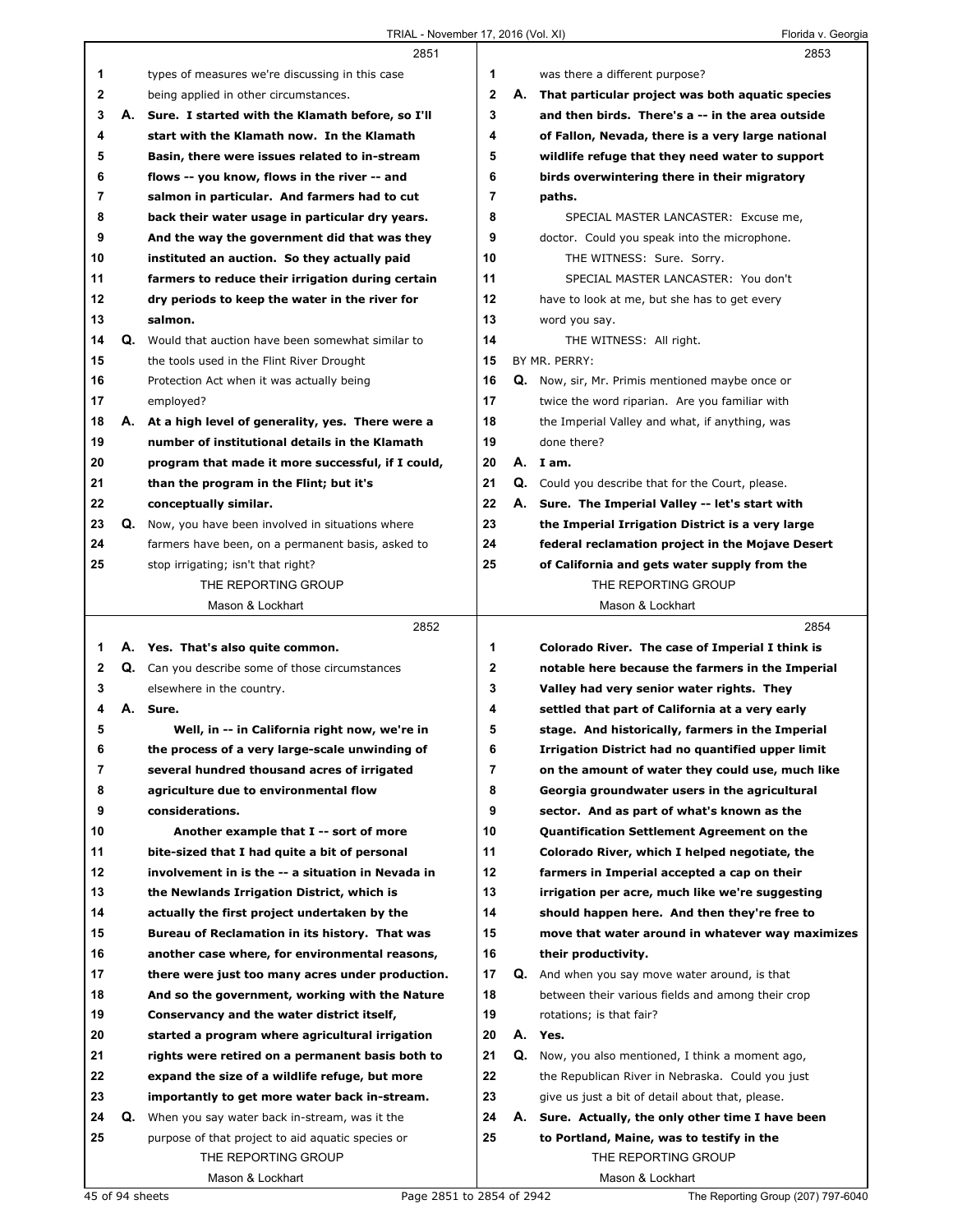|    |    | 2855                                              |             | 2857                                                |
|----|----|---------------------------------------------------|-------------|-----------------------------------------------------|
| 1  |    | Republican River case. I testified on behalf of   | 1           | to save water here.                                 |
| 2  |    | the State of Nebraska.                            | 2           | A. Sure. Could I actually start with the Ag sector? |
| 3  |    | The Republican River has similar                  | 3           | Q. Yes.                                             |
| 4  |    | environmental flow issues. And something that's   | 4           | A. Sure. So the work that I did on the agricultural |
| 5  |    | notable about that case is that the Nebraska --   | 5           | sector was extremely data intensive, and I tried    |
| 6  |    | the State of Nebraska has overall responsibility  | 6           | to implement it very carefully. The State of        |
| 7  |    | for making sure that a consumption cap is         | 7           | Georgia has an agricultural metering database.      |
| 8  |    | enforced. But what the State has done is set up   | 8           | So they have meters installed on a little more      |
| 9  |    | three what are called Natural Resources Districts | 9           | than half the agriculture wells in the Flint        |
| 10 |    | across the Republican River. And each of those    | 10          | Basin. And so we took information by well on how    |
| 11 |    | districts represents a particular area. They      | 11          | much those farmers were using by year and matched   |
| 12 |    | each come up with a water management plan that    | 12          | that up with satellite information collected by     |
| 13 |    | makes sense to them, to farmers, and other users  | 13          | the USDA.                                           |
| 14 |    | in those particular areas. And I describe this    | 14          | The USDA flies satellites over agricultural         |
| 15 |    | in my testimony.                                  | 15          | areas in the country every 16 days. Each area is    |
| 16 |    | And so what will happen when the State            | 16          | covered every 16 days. And they take that           |
| 17 |    | determines what's the allowable amount of         | 17          | satellite imagery and use it to figure out field    |
| 18 |    | consumption under the Compact, they flow that     | 18          | by field what farmers are growing. It's an          |
| 19 |    | down to the Natural Resource Districts. They      | 19          | incredible amount of information.                   |
| 20 |    | actually have to implement the consumption cap,   | 20          | So we took Georgia's information on                 |
| 21 |    | and the State oversees it.                        | 21          | agricultural water use and matched that up          |
| 22 |    | And if there's compliance, great; everybody       | 22          | center-pivot by center-pivot with what we knew      |
| 23 |    | goes along. If there's noncompliance, then the    | 23          | from the satellites about what was being grown on   |
| 24 |    | State has to intervene and request additional     | 24          | each field. We controlled for soil quality.         |
| 25 |    | measures. But there's both, you know,             | 25          | It's -- also information was collected by the       |
|    |    | THE REPORTING GROUP                               |             | THE REPORTING GROUP                                 |
|    |    | Mason & Lockhart                                  |             | Mason & Lockhart                                    |
|    |    |                                                   |             |                                                     |
|    |    |                                                   |             |                                                     |
|    |    | 2856                                              |             | 2858                                                |
| 1  |    | back-checking to make sure that the caps are      | 1           | USDA, and got a picture. Again, a disaggregated     |
| 2  |    | enforced. But, then again, there is an element    | $\mathbf 2$ | picture. So not just looking at basin-wide          |
| 3  |    | of local control that makes it more palatable to  | 3           | averages, but a disaggregated picture of what was   |
| 4  |    | the growers.                                      | 4           | happening with respect to agricultural water use.   |
| 5  | Q. | Now, we have talked a little bit in this case     | 5           | So it really, I think, is a -- as an academic, I    |
| 6  |    | about M & I uses, municipal and industrial. And   | 6           | would say that is a big accomplishment.             |
| 7  |    | could you give the Court a sense of your          | 7           | <b>Q.</b> And in -- you used the word a few times   |
| 8  |    | real-world, practical experience on that, too.    | 8           | depletions. And I believe you are referring to      |
| 9  | А. | Sure. Well, I'll give you just some recent        | 9           | rivers or tributaries when you say that. Could      |
| 10 |    | experience. I know Atlanta has gone through some  | 10          | you explain that term.                              |
| 11 |    | revisions to its long-term water demand forecast  | 11          | A. Sure. Depletion is a reduction in the amount of  |
| 12 |    | and water supply planning. I actually did the     | 12          | water that's in a stream. So you might have one     |
| 13 |    | same thing for the Los Angeles and San Diego area | 13          | level of water before some action is taken and      |
| 14 |    | combined for an entity called the Metropolitan    | 14          | then another level afterwards.                      |
| 15 |    | Water District, kind of a similarly-generic name  | 15          | Q. So, sir, when Mr. Primis was up here, he was     |
| 16 |    | to what you have in Atlanta. So I did that for    | 16          | asking you about a three-page or maybe it was a     |
| 17 |    | LA and San Diego.                                 | 17          | four-page assembly of tables. I would like to       |
| 18 |    | I also did it for San Francisco and the           | 18          | actually look at your full prefiled direct in       |
| 19 |    | Silicon Valley, developed their long-term demand  | 19          | pages 44 and 45. So we can go, first, to the        |
| 20 |    | forecast and evaluated the effects of different   | 20          | specific agricultural measures that you're          |
| 21 |    | conservation programs on their usage.             | 21          | talking about.                                      |
| 22 |    | Q. All right, sir. So let's turn to the specific  | 22          | But importantly, there is not just one table        |
| 23 |    | elements of this case. And I would like you just  | 23          | on that page 45 -- or 44 and 45; is there?          |
| 24 |    | to start briefly by describing how you took that  | 24          | A. That's right.                                    |
| 25 |    | experience and used it to focus on specific ways  | 25          | Q. And the first of three tables is for 2000. But   |
|    |    | THE REPORTING GROUP                               |             | THE REPORTING GROUP                                 |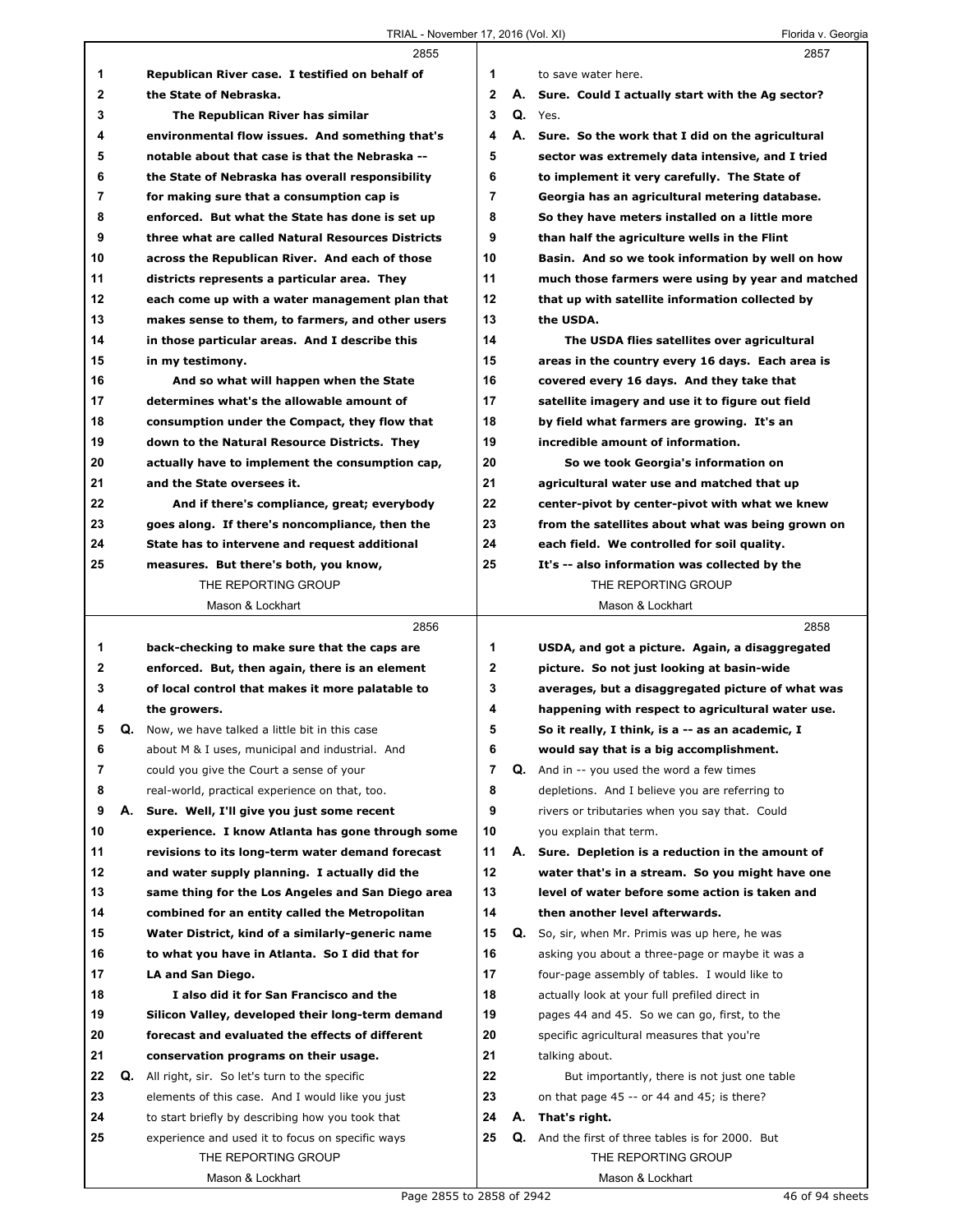|             |    | 2859                                                        |                |    | 2861                                                        |
|-------------|----|-------------------------------------------------------------|----------------|----|-------------------------------------------------------------|
| 1           |    | could you describe the other two tables, please?            | 1              |    | by permit with respect to the amount of irrigated           |
| $\mathbf 2$ |    | A. Sure. So I have three tables looking at the              | $\mathbf 2$    |    | area and compare that to the actual permit terms.           |
| 3           |    | fiscal costs of possible combinations of                    | 3              |    | The permit for groundwater withdrawal will                  |
| 4           |    | conservation measures that would achieve. The               | 4              |    | specify an amount of land that can be irrigated             |
| 5           |    | first table, table 4, looks at 2000. The next               | 5              |    | with each permit.                                           |
| 6           |    | table on the bottom half of the page looks at               | 6              |    | This is a very simple analysis. We have just                |
| 7           |    | 1500 cfs, so less aggressive measures. And then             | 7              |    | compared one dataset entry to another.                      |
| 8           |    | the third table on the next page looks at the               | 8              |    | <b>Q.</b> And what did you find?                            |
| 9           |    | thousand cfs.                                               | 9              | А. | What we found is that there are a large number of           |
| 10          | Q. | Now, these aren't the exclusive measures that               | 10             |    | groundwater withdrawal permits where users are              |
| 11          |    | Georgia could apply to achieve these aims; are              | 11             |    | irrigating more acres than they're allowed under            |
| 12          |    | they?                                                       | 12             |    | their permit conditions, up to something like               |
| 13          | А. | No, definitely not. And one theme I tried to                | 13             |    | 90,000 acres.                                               |
| 14          |    | advance through my different reports is that                | 14             |    | <b>Q.</b> And that is principally in the Lower Flint Basin? |
| 15          |    | Georgia has a lot of options for reducing                   | 15             |    | A. Yes.                                                     |
| 16          |    | depletions. You know, ultimately they will have             | 16             | Q. | Now, the next item on there reads eliminate                 |
| 17          |    |                                                             | 17             |    | excessive irrigation on -- of rotation crops.               |
|             |    | to choose which ones make sense for them. But my            | 18             |    |                                                             |
| 18          |    | testimony is that they have a lot of options that           |                |    | What rotation crops does that relate to?                    |
| 19          |    | are practical that can achieve these reductions             | 19             |    | A. So my analysis concerns cotton, soybeans, and            |
| 20          |    | in depletions.                                              | 20             |    | corn. Those are the three that I looked at for              |
| 21          |    | <b>Q.</b> And those other options are discussed throughout  | 21             |    | this excessive irrigation analysis.                         |
| 22          |    | your prefiled direct; is that right?                        | 22             |    | <b>Q.</b> Okay. Throughout this case so far we have heard   |
| 23          |    | A. Yes.                                                     | 23             |    | a phrase that --                                            |
| 24          |    | Q. Okay. So let's turn to this question. Why did            | 24             |    | A. Sorry. Did I say soybeans?                               |
| 25          |    | you choose the specific options you have here on            | 25             |    | Q. You did.                                                 |
|             |    | THE REPORTING GROUP                                         |                |    | THE REPORTING GROUP                                         |
|             |    | Mason & Lockhart                                            |                |    | Mason & Lockhart                                            |
|             |    |                                                             |                |    |                                                             |
|             |    | 2860                                                        |                |    | 2862                                                        |
| 1           |    | table 4 on page 44 of your prefiled direct?                 | 1              |    | A. I meant peanuts. Sorry.                                  |
| 2           |    | A. What I was trying to illustrate with the way I           | 2              |    | Q. So, sir, I'm sorry for interrupting you.                 |
| 3           |    | chose the measures is I have some that impact               | 3              |    | Throughout this case we heard this phrase                   |
| 4           |    | urban areas and others that impact agriculture.             | 4              |    | from Georgia's counsel, and I think it said                 |
| 5           |    | I have some measures that are permanent, some               | 5              |    | something like wipe out half of Georgia                     |
| ь           |    | that are temporary and invoked only in dry years.           | 6              |    | agriculture.                                                |
| 7           |    | And then I have some measures that through my               | $\overline{7}$ | А. | Yes.                                                        |
| 8           |    | analysis I have come to believe are quite low               | 8              | Q. | Is that what you're doing here on this table?               |
| 9           |    | cost, and others that might be palatable for                | 9              |    | A. Absolutely not.                                          |
| 10          |    | other reasons, but might be a little more                   | 10             |    | <b>Q.</b> Can you explain why not?                          |
| 11          |    | expensive.                                                  | 11             |    | A. Sure. This is why we went to all the time and            |
| 12          |    | <b>Q.</b> Well, sir, if we might, I would like to start, as | 12             |    | trouble to do such a careful analysis of matching           |
| 13          |    | you suggested, with just the agricultural                   | 13             |    | up what farmers were growing with what soil type            |
| 14          |    | measures. Then we'll get back to the measures               | 14             |    | they're operating on and how much water they're             |
| 15          |    | for municipal and industrial. But I believe the             | 15             |    | using. So, again, we're doing this analysis                 |
| 16          |    | first agricultural measure on your table 4 is               | 16             |    | pivot by pivot.                                             |
| 17          |    | titled Eliminate Unpermitted Acreage. Do you see            | 17             |    | Q. I'm sorry. Can you describe what a center-pivot          |
| 18          |    | that, sir?                                                  | 18             |    | is.                                                         |
| 19          |    | A. Yes, I do.                                               | 19             |    | A. Sure. A center-pivot system, you know, is the            |
| 20          | Q. | Could you describe that for us?                             | 20             |    | circular area that's irrigated with a                       |
| 21          | А. | Sure. Through the course of our work on this                | 21             |    | center-pivot.                                               |
| 22          |    | case, in particular once we received the complete           | 22             |    | In designing any conservation program,                      |
| 23          |    | wetted acreage database in July of this year,               | 23             |    | whether it's for residential electricity or                 |
| 24          |    | what we were able to do is compare what the                 | 24             |    | agricultural water, the first place you look is             |
| 25          |    | wetted acreage database says is happening permit            | 25             |    | to users who are wasting the resource, who are              |
|             |    | THE REPORTING GROUP<br>Mason & Lockhart                     |                |    | THE REPORTING GROUP<br>Mason & Lockhart                     |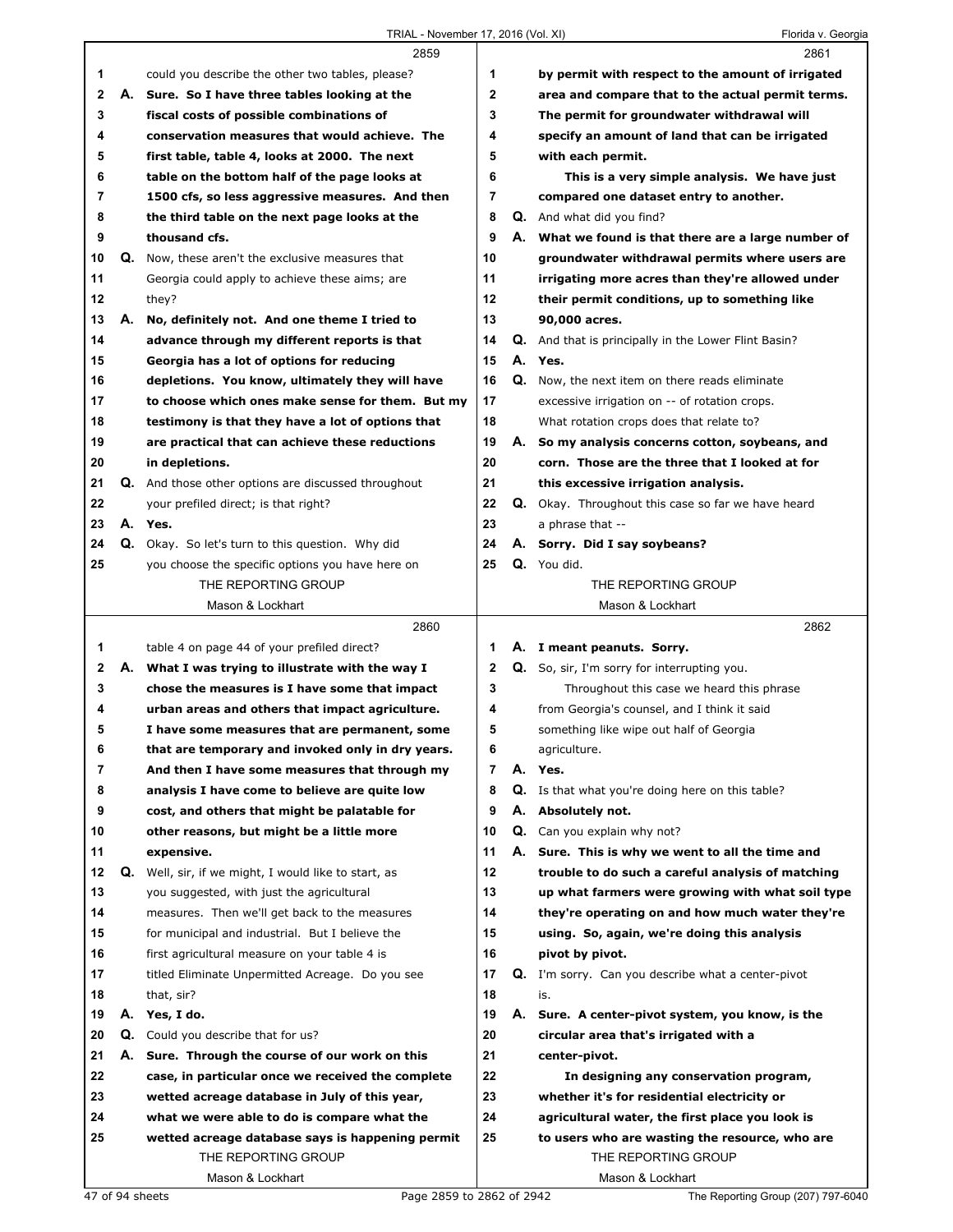Г

|              |    | 2863                                                                        |    |    | 2865                                                                                |
|--------------|----|-----------------------------------------------------------------------------|----|----|-------------------------------------------------------------------------------------|
| 1            |    | using way more than some norm. And so by doing                              | 1  |    | water that farmers employ when they're adequately                                   |
| 2            |    | such a disaggregated pivot-by-pivot analysis of                             | 2  |    | motivated to do that. Isn't that right?                                             |
| 3            |    | water use, we were able to identify the fraction                            | 3  |    | A. Yes. I see it in my work all the time.                                           |
| 4            |    | of growers who are using more than they would                               | 4  |    | Economics is fundamentally about incentives,                                        |
| 5            |    | need possibly to grow their crop.                                           | 5  |    | so this is a question I have studied in the area                                    |
| 6            | Q. | Now, when you say more than they would need, how                            | 6  |    | of agricultural water use.                                                          |
| 7            |    | is that generally measured?                                                 | 7  |    | MR. PERRY: Your Honor, may I approach                                               |
| 8            |    | Is it inches, or how does one do that?                                      | 8  |    | to hand an exhibit to the witness?                                                  |
| 9            | А. | Yes. It's measured in terms of inches per acre                              | 9  |    | SPECIAL MASTER LANCASTER: Certainly.                                                |
| 10           |    | over the course of a growing season.                                        | 10 | А. | Thank you.                                                                          |
| 11           |    | Q. And do you know if Florida in its part of the ACF                        | 11 | Q. | Now, sir, I have handed you Joint Exhibit 154,                                      |
| 12           |    | Basin has an absolute limitation on the number of                           | 12 |    | which we have discussed at some length in this                                      |
| 13           |    | inches that can be applied per acre?                                        | 13 |    | proceeding already. But what I would really like                                    |
| 14           | А. | It does.                                                                    | 14 |    | to do is ask you just to focus on the second page                                   |
| 15           | Q. | But Georgia does not?                                                       | 15 |    | as we discuss page 44 of your report. And in                                        |
| 16           | А. | That's my understanding.                                                    | 16 |    | particular, the bullet points that are preceded                                     |
| 17           | Q. | Okay. Pardon me, sir. And in drought years is                               | 17 |    | by the sentence, EPD's initial analysis has                                         |
| 18           |    | it your observation that more or fewer inches per                           | 18 |    | suggested several options for further evaluation.                                   |
| 19           |    | acre are applied?                                                           | 19 |    | Do you see that, sir?                                                               |
| 20           |    | A. Oh, a lot more. Water -- water demand goes up in                         | 20 | А. | Yes.                                                                                |
| 21           |    | a very dry year to replace the precipitation that                           | 21 | Q. | Now, I want you to keep that in mind while we                                       |
| 22           |    | is not coming.                                                              | 22 |    | talk about what's on your table 4 on page 44.                                       |
| 23           | Q. | So why would a farmer apply too many inches per                             | 23 |    | Okay?                                                                               |
| 24           |    | acre?                                                                       | 24 |    | A. Sure.                                                                            |
| 25           |    |                                                                             | 25 |    |                                                                                     |
|              |    | A. You know, in my original report I have this under<br>THE REPORTING GROUP |    |    | <b>Q.</b> So the next item on table 4 is $-$ on your table 4<br>THE REPORTING GROUP |
|              |    | Mason & Lockhart                                                            |    |    | Mason & Lockhart                                                                    |
|              |    |                                                                             |    |    |                                                                                     |
|              |    |                                                                             |    |    |                                                                                     |
|              |    | 2864                                                                        |    |    | 2866                                                                                |
| 1            |    | a section on management decisions or farmer                                 | 1  |    | on page 44 of your prefiled direct is irrigation                                    |
| $\mathbf{2}$ |    | behavior.                                                                   | 2  |    | permit buy-back. Do you see that?                                                   |
| 3            |    | Why do people leave the light on when they                                  | 3  |    | A. Yes.                                                                             |
| 4            |    | walk out of the room? Why do they leave the                                 | 4  | Q. | Now, if you look at JX-154, which I have -- and                                     |
| 5            |    | faucet on when they're brushing their teeth?                                | 5  |    | then you look across to see where it says                                           |
| 6            |    | This is not an uncommon finding when it comes                               | 6  |    | temporary removal of land from irrigation, do you                                   |
| 7            |    | to utilities and consumer behavior.                                         | 7  |    | see that?                                                                           |
| 8            |    | Remember, the water that farmers are using,                                 | 8  |    | A. Ido.                                                                             |
| 9            |    | the groundwater that they're using, is very, very                           | 9  |    | Q. All right. Now, temporary and permanent removal                                  |
| 10           |    | inexpensive. They pay nothing for it beyond the                             | 10 |    | are both possible in concept. Right?                                                |
| 11           |    | enerav cost of lifting it out of the ground. So                             | 11 |    | A. Absolutely.                                                                      |
| 12           |    | they're just paying, you know, a few dollars per                            | 12 |    | Q. And do you see one bullet up on JX-154 where it                                  |
| 13           |    | acre. And given that, they don't have much                                  | 13 |    | says acquiring easements for permanent removal of                                   |
| 14           |    | incentive to be careful.                                                    | 14 |    | irrigation?                                                                         |
| 15           | Q. | Some are; isn't that right?                                                 | 15 |    | A. Ido.                                                                             |
| 16           | А. | Some are. You know, people are not robots. Some                             | 16 |    | Q. Is that the same concept that you're evaluating                                  |
| 17           |    | people are careful. Some people are less                                    | 17 |    | in table 4 just under the subheading Additional                                     |
| 18           |    | careful.                                                                    | 18 |    | <b>Agricultural Measures?</b>                                                       |
| 19           |    | And what we're identifying in this                                          | 19 |    | A. Yes. Easements are a very common mechanism in my                                 |
| 20           |    | conservation measure is some fraction of                                    | 20 |    | experience for achieving reductions in                                              |
| 21           |    | people -- it's not a majority; but it's some                                | 21 |    | irrigation.                                                                         |
| 22           |    | fraction who are not as careful as they should                              | 22 |    | Remember that what I'm talking about, either                                        |
| 23           |    | be.                                                                         | 23 |    | a permanent or a temporary buy-back of irrigation                                   |
| 24           | Q. | Now, from your work on agriculture and other                                | 24 |    | rights, that doesn't foreclose the possibility of                                   |
| 25           |    | contexts, you know that there are ways to save                              | 25 |    | farming. It's not like these acres shut down.                                       |
|              |    | THE REPORTING GROUP                                                         |    |    | THE REPORTING GROUP                                                                 |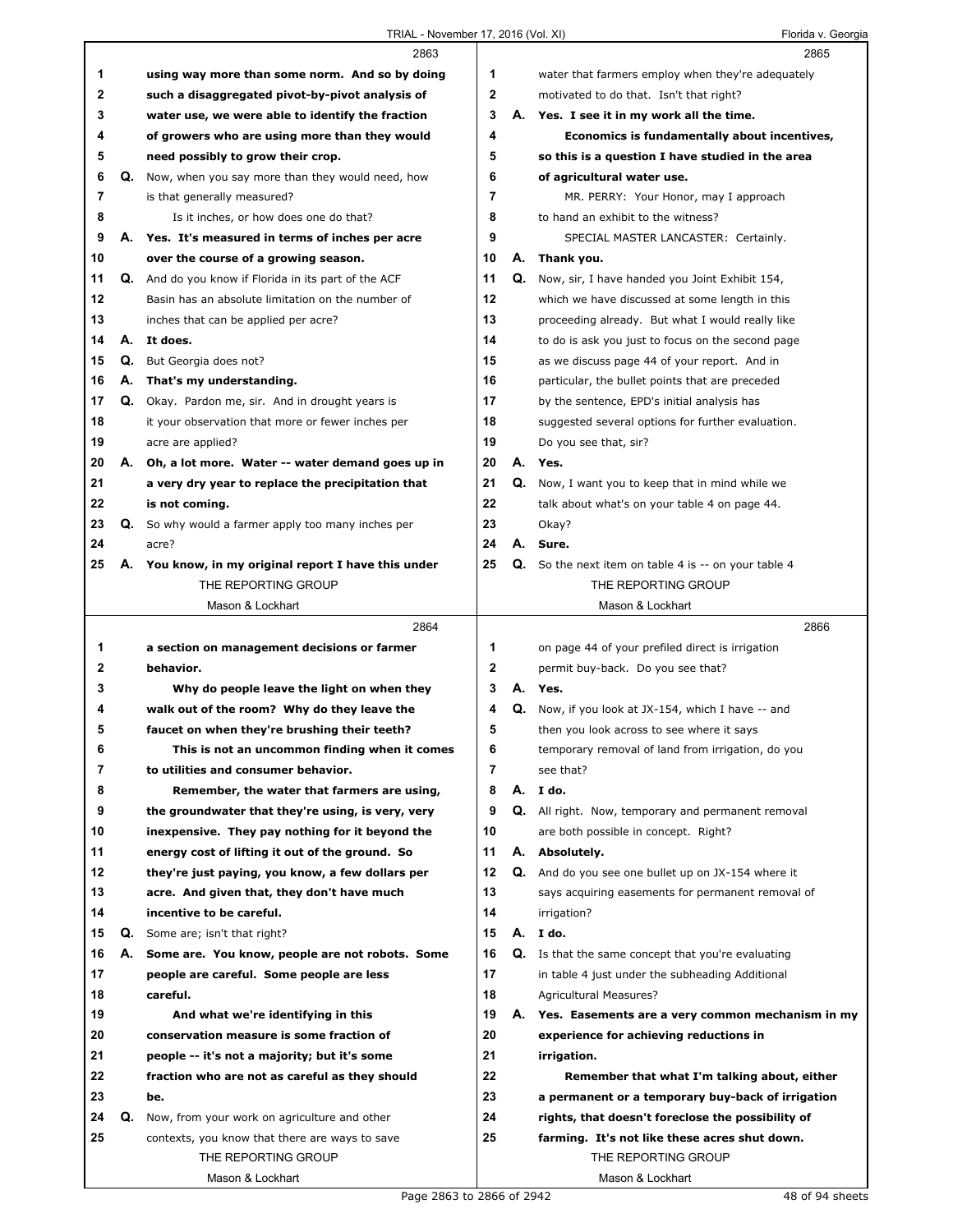|    |    | 2867                                                                                           |    |    | 2869                                                        |
|----|----|------------------------------------------------------------------------------------------------|----|----|-------------------------------------------------------------|
| 1  |    | They just convert from one type of agriculture;                                                | 1  |    | some irrigation water.                                      |
| 2  |    | namely, irrigated agriculture, to dry-land or                                                  | 2  |    | <b>Q.</b> And then next you have got farm ponds. Do you     |
| 3  |    | rain-fed agriculture. And so the way one could                                                 | 3  |    | see that, sir?                                              |
| 4  |    | do that is by acquiring an easement or a                                                       | 4  | А. | Yes.                                                        |
| 5  |    | restriction on the land that would prevent                                                     | 5  | Q. | Describe what that means.                                   |
| 6  |    | farmers from irrigating in exchange for some                                                   | 6  | А. | Farmers have farm ponds, small impoundments that            |
| 7  |    | payment of money.                                                                              | 7  |    | they use for a number of purposes. The ones I'm             |
| 8  |    | <b>Q.</b> Are you aware of any federal programs that either                                    | 8  |    | looking at here are related to production of the            |
| 9  |    | temporarily or permanently pay farmers not to                                                  | 9  |    | rotation crops primarily.                                   |
|    |    |                                                                                                |    |    |                                                             |
| 10 |    | irrigate?                                                                                      | 10 |    | <b>Q.</b> And so a restriction to reduce evaporation would  |
| 11 | А. | Absolutely.                                                                                    | 11 |    | have some effect?                                           |
| 12 | Q. | Can you describe those, please.                                                                | 12 |    | A. Yes.                                                     |
| 13 |    | A. Sure. Well, the -- again, back to the Klamath                                               | 13 |    | <b>Q.</b> And that -- is it your view that that would save  |
| 14 |    | Basin. That was a good example of a successful                                                 | 14 |    | water and thus reduce depletions in the river?              |
| 15 |    | auction program where the farmers were paid to                                                 | 15 |    | A. Yes, certainly. Farm ponds evaporate in the hot          |
| 16 |    | reduce their irrigation or curtail irrigation on                                               | 16 |    | summer sun, and water is lost to the system --              |
| 17 |    | certain acres in exchange for a money payment.                                                 | 17 |    | large amounts of water.                                     |
| 18 | Q. | And any other federal programs you can think of                                                | 18 |    | <b>Q.</b> Now, lastly, you have got switch high-value crops |
| 19 |    | that put aside acreage for conservation and the                                                | 19 |    | to deeper aquifers. And I would ask you, while              |
| 20 |    | like?                                                                                          | 20 |    | keeping that in mind, to look at the exhibit I              |
| 21 | А. | Of course. At a larger scale, the federal                                                      | 21 |    | gave you, JX-154.                                           |
| 22 |    | Conservation Reserve Program, which works through                                              | 22 |    | A. Yes.                                                     |
| 23 |    | a market mechanism, that results in the                                                        | 23 |    | Q. And do you see where in this, the same group of          |
| 24 |    | retirement of millions of acres across the                                                     | 24 |    | bullets, it says transferring water users to                |
| 25 |    | country every year. And other programs that are                                                | 25 |    | deeper aquifers?                                            |
|    |    | THE REPORTING GROUP                                                                            |    |    | THE REPORTING GROUP                                         |
|    |    | Mason & Lockhart                                                                               |    |    | Mason & Lockhart                                            |
|    |    |                                                                                                |    |    |                                                             |
|    |    |                                                                                                |    |    |                                                             |
|    |    | 2868                                                                                           |    |    | 2870                                                        |
| 1  |    | similar would include EQIP and the Wetlands                                                    | 1  |    | A. I do, yes.                                               |
| 2  |    | Reserve Program. So this is in my experience a                                                 | 2  |    | Q. And it's got surface water in Floridan Aquifer           |
| 3  |    | very common type of a public policy.                                                           | 3  |    | users?                                                      |
| 4  | Q. | Now, the next item on your chart -- and I don't                                                | 4  | А. | Yes. This is what -- what was discussed at this             |
| 5  |    | want to ask you to spend too much time on this;                                                | 5  |    | meeting was the concept of transferring surface             |
| ь  |    | but it reads deficit irrigation. Do you see                                                    | b  |    | water users and then users on the Floridan                  |
| 7  |    | that?                                                                                          | 7  |    | Aquifer down to deeper aquifers below the                   |
| 8  |    | A. I'm sorry. Where are we?                                                                    | 8  |    | Floridan.                                                   |
| 9  | Q. | I am back in your prefiled direct.                                                             | 9  |    | Q. And when you say this meeting, you're referring          |
| 10 | А. | All right.                                                                                     | 10 |    | to JX-154, which is titled Georgia Environmental            |
| 11 | Q. | That's why I was trying to refer you to your                                                   | 11 |    | Protection Division Stakeholder Meeting Summary.            |
| 12 |    | chart.                                                                                         | 12 |    | Right?                                                      |
| 13 |    | But it says deficit irrigation. It's just                                                      | 13 |    | A. Yes. JX-154.                                             |
| 14 |    | under the irrigation buy-back on page 24 of your                                               | 14 | Q. | Okay. Now, can you -- and, I'm sorry, back to               |
| 15 |    | table 4. Are you with me?                                                                      | 15 |    | your prefiled direct again, page 44, switch                 |
| 16 |    | A. Yes.                                                                                        | 16 |    | higher -- switch high-value crops to deeper                 |
| 17 |    |                                                                                                | 17 |    | aquifers. Just very briefly can you describe                |
| 18 |    | Q. Very quickly, could you describe how that differs<br>from eliminating excessive irrigation? | 18 |    | what that means.                                            |
| 19 |    | A. Sure. Eliminating excessive irrigation would                                                | 19 |    | A. Sure. What I'm envisioning here in this measure          |
|    |    |                                                                                                | 20 |    |                                                             |
| 20 |    | prohibit farmers from irrigating above a                                                       |    |    | is switching a fraction of farmers that are                 |
| 21 |    | biological maximum. The deficit irrigation is                                                  | 21 |    | producing high-value crops like pecans or farmers           |
| 22 |    | about reducing water application below the                                                     | 22 |    | who run greenhouses or grow turf grass, switching           |
| 23 |    | biological maximum. So what happens is farmers                                                 | 23 |    | 75 percent of them -- so not all, but 75 percent            |
| 24 |    | might apply a little bit less water and get a                                                  | 24 |    | from surface water sources in the Floridan down             |
| 25 |    | little bit less yield; but they're still applying                                              | 25 |    | to deeper aquifers.                                         |
|    |    | THE REPORTING GROUP<br>Mason & Lockhart                                                        |    |    | THE REPORTING GROUP<br>Mason & Lockhart                     |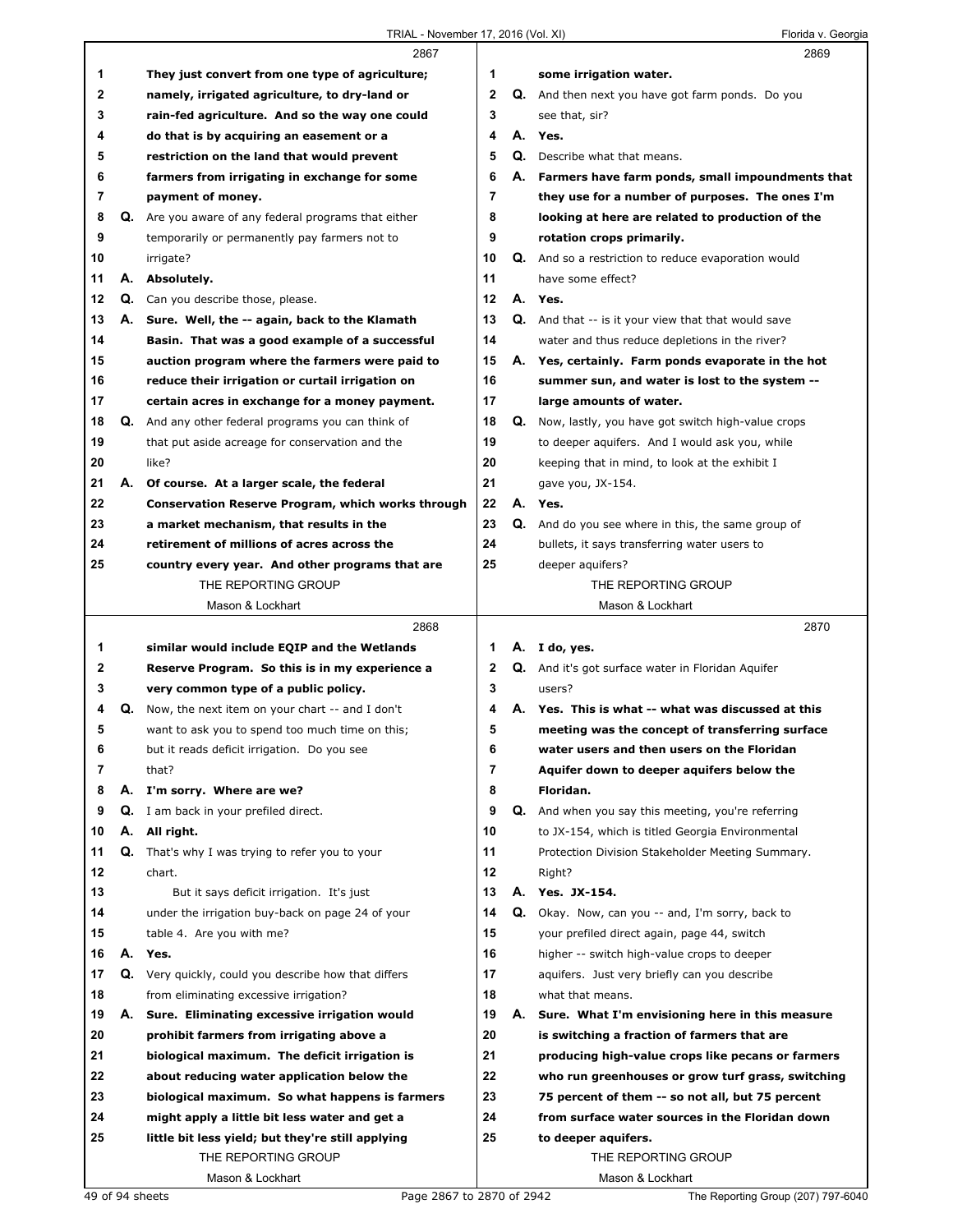$\Gamma$ 

|              |    | 2871                                                 |                |    | 2873                                                      |
|--------------|----|------------------------------------------------------|----------------|----|-----------------------------------------------------------|
| 1            |    | So it's the very same measure that was shown         | 1              |    | know, what's the actual dollar outlay that's              |
| 2            |    | in JX-154.                                           | $\mathbf 2$    |    | required to achieve conservation savings, and             |
| 3            |    | Q. Now, sir, I would like to move up to the top part | 3              |    | welfare losses that might result from consumer            |
| 4            |    | of the chart. And here, we'll be talking about       | 4              |    | impacts, aesthetics, quality of life. Those are           |
| 5            |    | municipal and industrial use, including but not      | 5              |    | not measures where dollars change hands, but they         |
| 6            |    | limited to metro Atlanta.                            | 6              |    | are impacts that economists consider routinely.           |
| 7            |    | So you have got municipal leak abatement as          | 7              |    | Q. And you did consider and evaluate that here in         |
| 8            |    | your first item there. Just a very short             | 8              |    | this report. Right?                                       |
| 9            |    | description of what that is and why it's             | 9              |    | A. I mentioned those numbers here in the report as        |
| 10           |    | important, please.                                   | 10             |    | in my first report.                                       |
| 11           | А. | Sure. The term municipal leaks, I think -- I'm       | 11             |    | $Q.$ Now $-$                                              |
| 12           |    | using it the same way Georgia's experts are using    | 12             |    | A. The welfare loss numbers.                              |
| 13           |    | it -- this is water that leaks out of the            | 13             |    | <b>Q.</b> Right. Right. Specifically on municipal outdoor |
| 14           |    | distribution system in urban areas. So between       | 14             |    | use, which I called lawn watering a bit ago, when         |
| 15           |    | the water treatment plant and the meter on the       | 15             |    | you say welfare costs, you evaluated that in part         |
| 16           |    | customer's home or business water leaks out of       | 16             |    | by determining whether, through a survey,                 |
| 17           |    | breaks in the pipe and gaps and whatnot. And         | 17             |    | residents of metro areas in Georgia would                 |
| 18           |    | that water is lost to the system.                    | 18             |    | undertake additional costs for lawn watering if           |
| 19           |    | <b>Q.</b> Okay. The next one is the lawn watering or | 19             |    | it meant a particular outcome in terms of water           |
| 20           |    | municipal outdoor use, and it is reduced by 50       | 20             |    | flow. Do I have that right?                               |
| 21           |    | percent. Do you see that?                            | 21             |    | A. Yes. That -- I did a couple of things. I did           |
| 22           |    | A. Yes.                                              | 22             |    | the survey that you were mentioning and engaged           |
| 23           | Q. | Before -- before I ask you about that, I would       | 23             |    | whether or not urban residents of Georgia were            |
| 24           |    | like to come back to a couple questions that         | 24             |    | willing to undertake conservation measures to             |
| 25           |    | Mr. Primis asked you about some of your columns      | 25             |    | benefit the Florida environment. But I also               |
|              |    | THE REPORTING GROUP                                  |                |    | THE REPORTING GROUP                                       |
|              |    | Mason & Lockhart                                     |                |    | Mason & Lockhart                                          |
|              |    | 2872                                                 |                |    | 2874                                                      |
| 1            |    | here on your chart. So the very last column,         | 1              |    | looked at what urban consumers are actually               |
| $\mathbf{2}$ |    | the farthest to the right reads Incremental          | $\overline{2}$ |    | paying for water. I mean, they're buying water            |
| 3            |    | financial -- or fiscal cost, pardon me. What         | 3              |    | from their local utility to water their lawns and         |
| 4            |    | does that mean?                                      | 4              |    | shrubs and wash their cars, use for other                 |
| 5            | А. | Well, we'll break it down adjective by adjective.    | 5              |    | purposes. And so I used that information on the           |
| 6            |    | Incremental refers to costs that would be related    | 6              |    | actual transactions that are occurring to figure          |
| 7            |    | to any Order that the Court might issue here. So     | 7              |    | out what's the loss from preventing those                 |
| 8            |    | what I'm trying to reflect there is that Atlanta     | 8              |    | transactions from occurring, from imposing an             |
| 9            |    | and other cities in the ACF Basin have already       | 9              |    | outdoor watering ban.                                     |
| 10           |    | undertaken leak abatement programs. And what I'm     | 10             | Q. | Now, just pausing a minute to talk about your             |
| 11           |    | considering is programs beyond what they're          | 11             |    | first expert report just for another minute.              |
|              |    |                                                      |                |    |                                                           |
| 12           |    | already doing.                                       | 12             |    | When you put examples in that report for a                |
| 13           | Q. | All right. And Mr. Primis also asked you to          | 13             |    | thousand cfs, was that part of a series of data           |
| 14           |    | compare this one of three charts on pages 44 and     | 14             |    | points that you made available to the State of            |
| 15           |    | 45 with some charts that were in your original       | 15             |    | Georgia on how each of these measures worked?             |
| 16           |    | report, right, where it said 1,000 cfs. Is that      | 16             |    | A. Absolutely. I turned over all my models for both       |
| 17           |    | right?                                               | 17             |    | urban and agricultural conservation costs. And I          |
| 18           | А. | Yes.                                                 | 18             |    | thought I made plain from the beginning that              |
| 19           | Q. | How does this concept of incremental financial       | 19             |    | these models can be used to measure a whole range         |
| 20           |    | cost compare or differ from what you did in your     | 20             |    | of outcomes. In the reports, each one I'm                 |
| 21           |    | initial 1,000 cfs chart that Mr. Primis was          | 21             |    | examining just particular combinations or points          |
| 22           |    | focused on?                                          | 22             |    | on a curve; but the underlying point is that my           |
| 23           | А. | Sure. The main difference is an issue that           | 23             |    | models evaluate a range of outcomes. And Georgia          |
| 24           |    | Mr. Primis and I talked about just a little bit.     | 24             |    | has had all that for some time.                           |
| 25           |    | There is a distinction between fiscal cost, you      | 25             |    | Q. So when Mr. Primis infers from his comparison of       |
|              |    | THE REPORTING GROUP                                  |                |    | THE REPORTING GROUP                                       |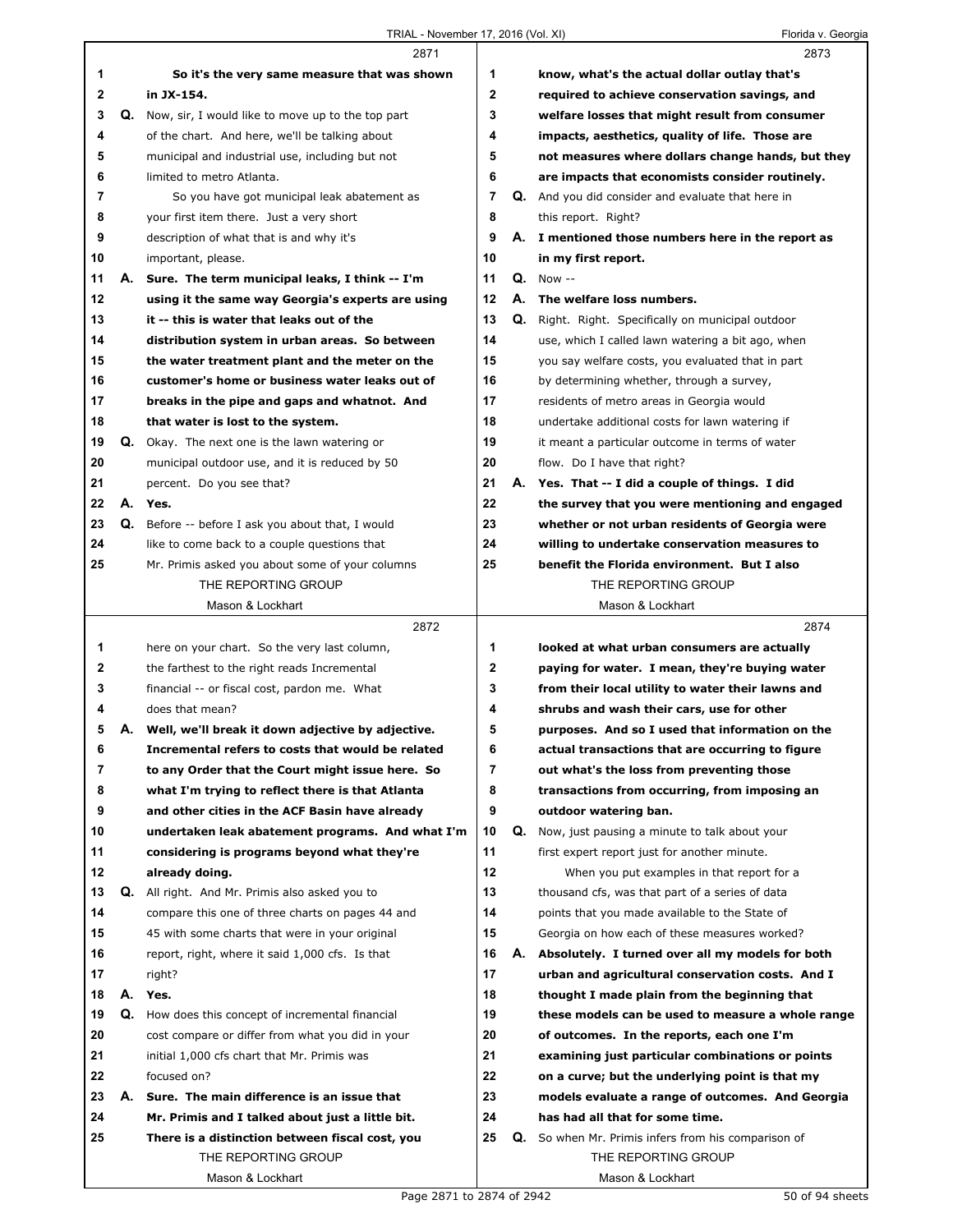|    |    | 2875                                                      |    | 2877                                                 |
|----|----|-----------------------------------------------------------|----|------------------------------------------------------|
| 1  |    | your charts that your number or your methodology          | 1  | make a decision about whether or not to irrigate,    |
| 2  |    | has somehow dramatically changed, is that fair?           | 2  | they're making an economic choice. To irrigate,      |
| 3  |    | A. No.                                                    | 3  | farmers have to, in the first instance, purchase     |
| 4  |    | MR. PERRY: Now, your Honor, it's just                     | 4  | equipment, very expensive equipment like a           |
| 5  |    | about 2:30, which is our typical time for a               | 5  | center-pivot system, to apply irrigation water.      |
| 6  |    | break.                                                    | 6  | So there's a cost -- an upfront capital cost of      |
| 7  |    | SPECIAL MASTER LANCASTER: It's fine by me.                | 7  | irrigating that farmers would have to compare to     |
| 8  |    | MR. PERRY: Okay. We'll have a short                       | 8  | the benefits of irrigating.                          |
| 9  |    | break.                                                    | 9  | Another category of cost is the cost of the          |
| 10 |    | (Time Noted: 2:30 p.m.)                                   | 10 | water, lifting it up out of the ground, if           |
| 11 |    | (Recess Called)                                           | 11 | farmers are irrigating with groundwater.             |
| 12 |    | (Time Noted: 2:40 p.m.)                                   | 12 | <b>Q.</b> Would that be a pump?                      |
| 13 |    | SPECIAL MASTER LANCASTER: Ready?                          | 13 | A. A pump, exactly. So they have to pay an energy    |
| 14 |    | MR. PERRY: Thank you, your Honor.                         | 14 | cost, and the cost of the well and the pump to       |
| 15 |    | BY MR. PERRY:                                             | 15 | get that out of the ground.                          |
| 16 |    | Q. Dr. Sunding, do all farmers in Georgia irrigate?       | 16 | Q. Now, you mentioned, when Mr. Primis was up here,  |
| 17 |    | A. No, sir. No. Certainly not.                            | 17 | crop insurance. Is that -- is the premium for        |
| 18 |    | <b>Q.</b> About what percentage do?                       | 18 | crop insurance federally subsidized?                 |
| 19 |    | A. Well --                                                | 19 | A. It is. Crop insurance is not what we call         |
| 20 |    | SPECIAL MASTER LANCASTER: Mr. Perry, do                   | 20 | actuarial fair, meaning that the payouts don't       |
| 21 |    | you want to just raise that microphone a                  | 21 | have an expected value equal to the premiums.        |
| 22 |    | little.                                                   | 22 | Q. Do farmers have the option to insure against some |
| 23 |    | Thank you.                                                | 23 | loss in yields and perhaps a loss of a crop in an    |
| 24 |    | MR. PERRY: Is that better?                                | 24 | extreme circumstance through crop insurance?         |
| 25 |    | SPECIAL MASTER LANCASTER: Much.                           | 25 | A. They do. There are federal programs that insure   |
|    |    | THE REPORTING GROUP                                       |    | THE REPORTING GROUP                                  |
|    |    | Mason & Lockhart                                          |    | Mason & Lockhart                                     |
|    |    |                                                           |    |                                                      |
|    |    | 2876                                                      |    | 2878                                                 |
| 1  |    | A. Do you want to ask the question again?                 | 1  | against crop loss, including drought loss.           |
| 2  |    | Q. I will. What percentage of Georgia farmers in          | 2  | Q. And including yield and not to the entire crop?   |
| 3  |    | the Flint and Chattahoochee Basin irrigate?               | 3  | A. Yes.                                              |
| 4  |    | A. It's about half.                                       | 4  | Q. So, sir, I would like to focus back now where we  |
| 5  |    | Q. And have you looked to see the number of farmers       | 5  | were before the break. That's on page 44 of your     |
| 6  |    | with small farms or large farms that irrigate?            | 6  | prefiled direct, table 4. And now, I would like      |
| 7  |    | A. I have. The agricultural census that the USDA          | 7  | to ask you to do something a little different.       |
| 8  |    | performs every five years has statistics on the           | 8  | I understand you have some markers up there,         |
| 9  |    | fraction of farmers that irrigate over different          | 9  | and I can see the tablet. I want to make sure        |
| 10 |    | size categories.                                          | 10 | the Court can see the tablet.                        |
| 11 |    | <b>Q.</b> All right. And do larger farms tend to irrigate | 11 | But if you don't mind, sir, I would like to          |
| 12 |    | more or irrigate less, or is there any                    | 12 | have you rise and identify graphically what your     |
| 13 |    | statistically significant difference?                     | 13 | 2,000 cfs actually means. And we can do it item      |
| 14 | А. | There -- larger farms, you know, over several             | 14 | by item on your chart; but if you could draw that    |
| 15 |    | hundreds or several thousand acres, tend to               | 15 | out, I would appreciate it.                          |
| 16 |    | irrigate somewhat more; and some smaller farms            | 16 | A. All right.                                        |
| 17 |    | tend to irrigate more. So there is somewhat of a          | 17 | SPECIAL MASTER LANCASTER: Doctor,                    |
| 18 |    | pattern in the data. But there are farmers                | 18 | please keep your voice up.                           |
| 19 |    | across every size category, significant numbers,          | 19 | THE WITNESS: I will.                                 |
| 20 |    | that chose not to irrigate in the ACF Basin.              | 20 | SPECIAL MASTER LANCASTER: Thank you.                 |
| 21 |    | <b>Q.</b> Why would it be economic not to irrigate?       | 21 | THE WITNESS: I'm used to teaching, so I              |
| 22 |    | A. Well, to -- to understand -- you know, we have         | 22 | can talk loud.                                       |
| 23 |    | heard a lot in the questions from Mr. Primis              | 23 | Can I move this a little bit --                      |
| 24 |    | about the benefits of irrigation. There are               | 24 | MR. PERRY: With the Court's permission.              |
| 25 |    | costs of irrigation as well. And when farmers             | 25 | THE WITNESS: -- so you can see it?                   |
|    |    | THE REPORTING GROUP                                       |    | THE REPORTING GROUP                                  |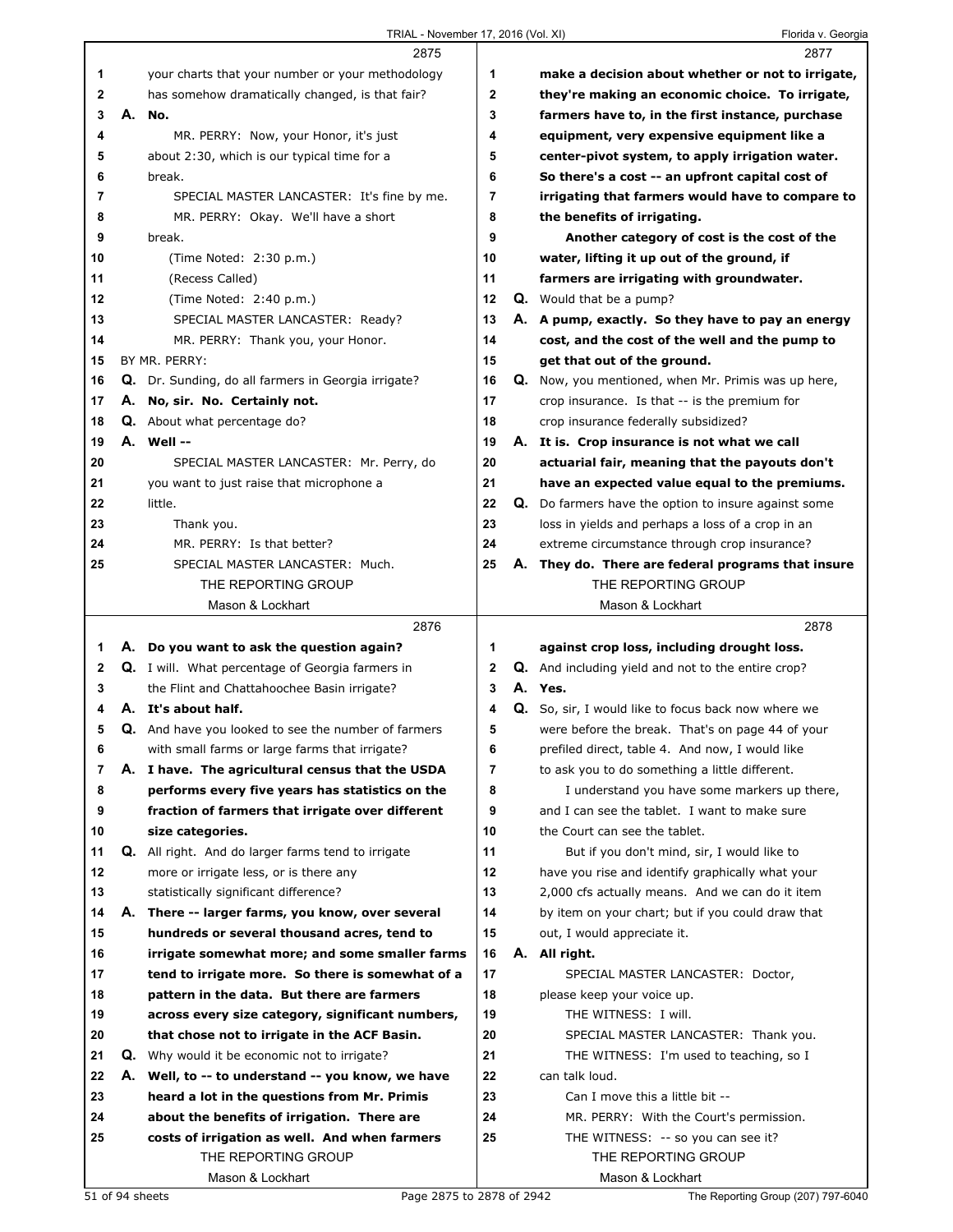TRIAL - November 17, 2016 (Vol. XI) Florida v. Georgia

|              | 2879                                              |                     |    | 2881                                               |
|--------------|---------------------------------------------------|---------------------|----|----------------------------------------------------|
| 1            | A. Is that all right?                             | 1                   |    | irrigation, the outdoor water use, is higher in    |
| $\mathbf{2}$ | Q. It's fine with me.                             | $\overline{2}$      |    | the summertime, so higher in, like, the June-July  |
| 3            | MR. PERRY: I want to make sure that the           | 3                   |    | time frame.                                        |
| 4            | Court --                                          | 4                   |    | So if you stopped water use, the reduction in      |
| 5            | MR. PRIMIS: Do you have a marker?                 | 5                   |    | depletions you would get would look something      |
| 6            | THE WITNESS: I do.                                | 6                   |    | like that (witness drawing).                       |
| 7            | Can you see what I'm --                           | $\overline{7}$      |    | Q. And, again, that's a municipal type of measure. |
| 8            | MR. PRIMIS: I'll make it over there if            | 8                   |    | Right?                                             |
| 9            | I need to.                                        | 9                   |    | A. Yes.                                            |
| 10           | THE WITNESS: Okay. Sure.                          | 10                  |    | So then let's move to the agricultural side        |
| 11           | BY MR. PERRY:                                     | 11                  |    | and measures that reduce agricultural              |
| 12           | Q. Please proceed, sir.                           | 12                  |    | consumption, permanent or temporary buy-back,      |
| 13           | A. All right. So what Mr. Perry asked me to       | 13                  |    | measures like deficit irrigation.                  |
| 14           | illustrate was how do these conservation measures | 14                  |    | Crop water use also peaks out in the               |
| 15           | add up to a 2,000 cfs reduction in depletions.    | 15                  |    | summertime. And so what that would look like is    |
| 16           | And so I will draw it like this.                  | 16                  |    | something like this (witness drawing).             |
| 17           | So on this axis, what I would like to show is     | 17                  |    | And I drew it a little bit larger because          |
| 18           | months of the year. So we'll do this over a       | 18                  |    | there's more agricultural water use than urban.    |
| 19           | calendar year and start in -- start in January.   | 19                  |    | So when I talk about a measure that improves       |
| 20           | And then we go through June and then on to        | 20                  |    | streamflows by 2,000 cfs, I'm evaluating that at   |
| 21           | December. So this is, you know, as we go          | 21                  |    | the peak month, which is June.                     |
| 22           | throughout the calendar year.                     | 22                  | Q. | Now, why would there be more use in June than,     |
| 23           | And then what I would like to show on this        | 23                  |    | say, January?                                      |
| 24           | axis is a reduction in consumptive use that       | 24                  | А. | Because both -- what has a temporal pattern is     |
| 25           | results from implementing different measures.     | 25                  |    | the outdoor water use and then the crop            |
|              | THE REPORTING GROUP                               |                     |    | THE REPORTING GROUP                                |
|              | Mason & Lockhart                                  |                     |    | Mason & Lockhart                                   |
|              | 2880                                              |                     |    | 2882                                               |
| 1            | Okay. So just to get oriented what I'm            | 1.                  |    |                                                    |
|              |                                                   |                     |    |                                                    |
|              |                                                   |                     |    | irrigation because crops grow in the summertime,   |
| 2            | showing here, so with a measure like leak         | $\mathbf{2}$        |    | and they need more water. The plants use more      |
| 3<br>4       | abatement, which is one of the measures I'm       | 3<br>4              | Q. | water in the summer.                               |
|              | talking about --                                  |                     |    | Now, one related question, if I might, sir. Does   |
| 5            | Q. Is that a municipal measure, leak abatement?   | 5                   |    | this differ from year to year how your curves      |
| 6            | A. It is. This is fixing the leaky pipes in the   | 6<br>$\overline{7}$ |    | look?                                              |
| 7            | distribution system.                              |                     | А. | Yes.                                               |
| 8            | The leaks in the pipes happen as a result of      | 8                   |    | Q. And why is that?                                |
| 9            | pressurization. The water in the urban system is  | 9                   | А. | Well, what would happen, say, if we looked at a    |
| 10           | under pressure to move it around. And so the      | 10                  |    | year that was drier than the one I'm drawing up    |
| 11           | leaks happen all-vear-round because the system is | 11                  |    | here, in a drier year, absent any kind of policy,  |
| 12           | under pressure all-year-round. So a program of    | 12                  |    | both residential consumers and farmers have        |
| 13           | leak abatement would result in a reduction in     | 13                  |    | higher demand for water. So these curves would     |
| 14           | consumption that was about the same from one      | 14                  |    | be higher.                                         |
| 15           | month to another, again, because the water is     | 15                  | Q. | Could you help us by totaling out and showing      |
| 16           | under pressure.                                   | 16                  |    | graphically what the combination of those          |
| 17           | So this would be, say, leak abatement. So         | 17                  |    | measures would be?                                 |
| 18           | I'll just call that leaks.                        | 18                  | А. | Sure. So what I would do is add these up month     |
| 19           | And then a second measure would be reducing       | 19                  |    | by month. So I'm going to add them up this way,    |
| 20           | urban outdoor use, say, through an outdoor        | 20                  |    | you know, vertically. And what I would get would   |
| 21           | watering ban, like what Atlanta put in place in   | 21                  |    | be something that would look like that. So this    |
| 22           | 2008.                                             | 22                  |    | would be the total.                                |
| 23           | So if that were to happen, there's not much       | 23                  | Q. | And can you identify, just keeping in mind your    |
| 24           | irrigation in January. Nobody waters their lawn   | 24                  |    | chart that says $2,000$ cfs -- it's table -- I     |
| 25           | in January, at least they shouldn't be. But that  | 25                  |    | should say your table, it's table 4, where that    |
|              | THE REPORTING GROUP<br>Mason & Lockhart           |                     |    | THE REPORTING GROUP<br>Mason & Lockhart            |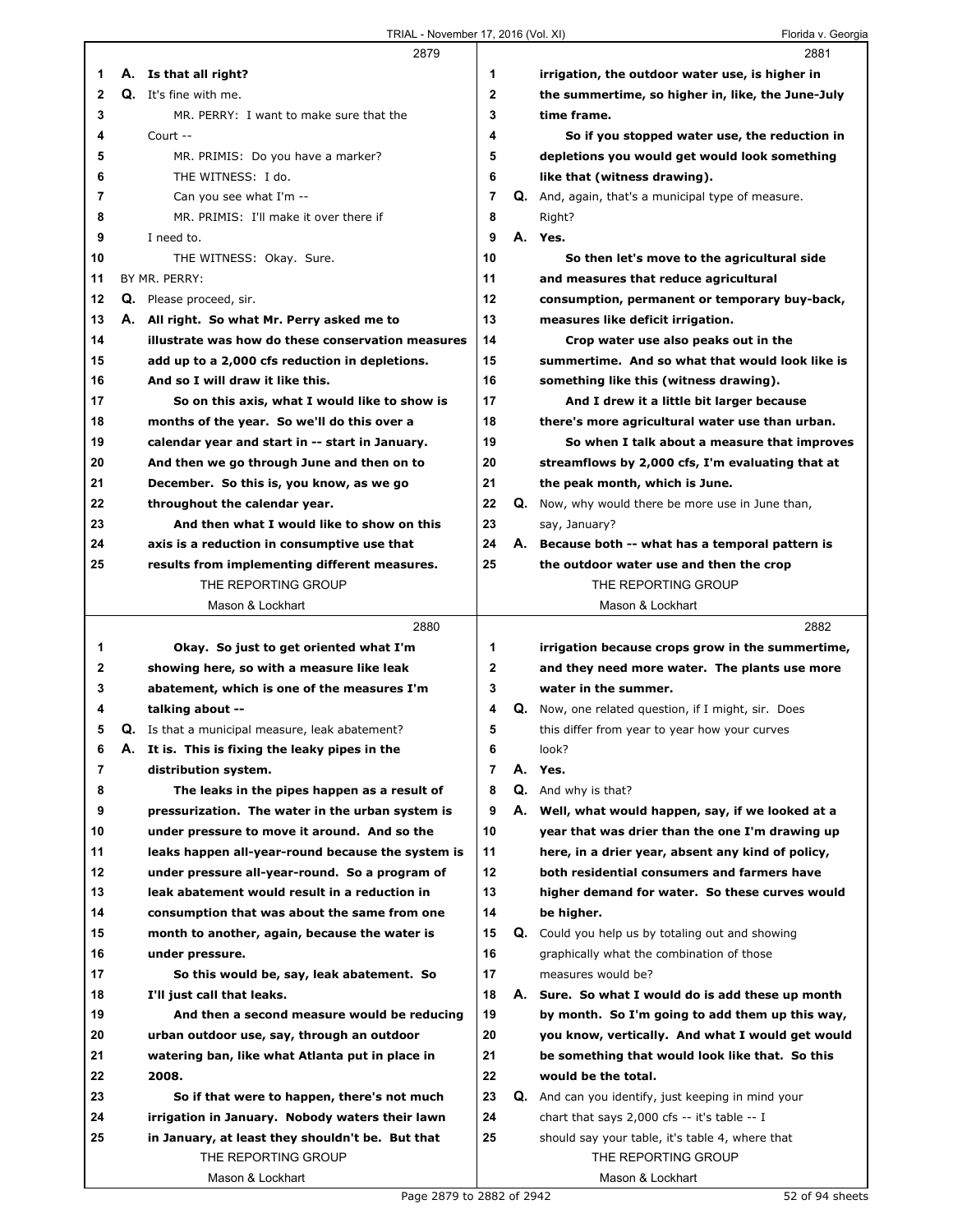|              |    | 2883                                                    |                |    | 2885                                                 |
|--------------|----|---------------------------------------------------------|----------------|----|------------------------------------------------------|
| 1            |    | 2,000 cfs would fall.                                   | 1              |    | could you give us your thoughts on that, please.     |
| $\mathbf{2}$ |    | A. It's right there. I'm labeling that as               | $\mathbf{2}$   |    | A. Sure. Like I illustrate in these tables, I think  |
| 3            |    | agricultural and outdoor water use.                     | 3              |    | a way that Georgia could -- could implement a        |
| 4            |    | <b>Q.</b> Okay. I'm sorry. What I was trying to ask was | 4              |    | consumption cap, again, Georgia has already          |
| 5            |    | could you put a point on that drawing that shows        | 5              |    | considered itself as we have been through a few      |
| 6            |    | where 2,000 cfs would be.                               | 6              |    | minutes ago in the last document you showed me.      |
| 7            | А. | Sure. The sum total of the reduction in                 | $\overline{7}$ |    | What I have in mind here is a combination of         |
| 8            |    | consumption from these three measures in this           | 8              |    | permanent easements, permanent buy-backs,            |
| 9            |    | example has a peak value of 2,000.                      | 9              |    | additional buy-backs of irrigation rights that       |
| 10           |    | So when I talk about 2,000 in those tables              | 10             |    | could be put in place in dry conditions, and then    |
| 11           |    | that Mr. Perry is showing up there, this is what        | 11             |    | limitations on amounts of water that farmers         |
| 12           |    | I mean. So 2,000 reduction in peak usage. But           | 12             |    | could use beyond that, if they chose, you know,      |
|              |    |                                                         | 13             |    |                                                      |
| 13           |    | there are also reductions that happen in other          |                |    | not to take the buy-out and go ahead and continue    |
| 14           |    | times of the year.                                      | 14             |    | irrigating.                                          |
| 15           |    | Q. Now, we haven't talked about net basin exports;      | 15             |    | $Q. So --$                                           |
| 16           |    | but you could easily -- we didn't put it on the         | 16             | А. | So what -- you know, what I have in mind there       |
| 17           |    | chart yet, but you could easily factor that in,         | 17             |    | would be to implement the deficit irrigation         |
| 18           |    | too. Right?                                             | 18             |    | scheme. What Georgia could do is what the states     |
| 19           |    | A. Yes. Sure. That would be another line like this      | 19             |    | do all over the country and tell farmers, well,      |
| 20           |    | red one down here.                                      | 20             |    | look, you can't use 20 inches or 30 inches or 14     |
| 21           |    | Q. Okay, sir. Now, in various places in your            | 21             |    | inches in this year given drought conditions.        |
| 22           |    | prefiled direct testimony you talk about peak           | 22             |    | You only have 8 inches or 6 inches. Now, you use     |
| 23           |    | use. Is 2,000 the peak use there?                       | 23             |    | that the way you want, but you only have this        |
| 24           |    | A. Well, 2,000 is the peak reduction. The actual        | 24             |    | much water per acre. And it's less than what         |
| 25           |    | usage could be much higher than that.                   | 25             |    | you're used to and less than what you need to        |
|              |    | THE REPORTING GROUP                                     |                |    | THE REPORTING GROUP                                  |
|              |    | Mason & Lockhart                                        |                |    | Mason & Lockhart                                     |
|              |    |                                                         |                |    |                                                      |
|              |    | 2884                                                    |                |    | 2886                                                 |
| 1            |    | Q. That's a fair point. And you have used the term      | 1              |    | grow at the biological maximum.                      |
| 2            |    | depletions; you defined it for me before. Is            | $\mathbf 2$    |    | <b>Q.</b> So, sir, let me ask my question just a bit |
| 3            |    | that 2,000 a depletions number?                         | 3              |    | differently than that, if I might. You talked        |
| 4            |    | A. Yes.                                                 | 4              |    | about Newlands and Klamath and Imperial Valley       |
| 5            |    | Q. And that means that that much river water            | 5              |    | and Republican River; and I would like to get a      |
| b            |    | wouldn't be used and, therefore, you would have         | 6              |    | picture, given all of your experience, as to how     |
| 7            |    | that much more?                                         | 7              |    | an independent administrator of a depletion or a     |
| 8            | А. | That's correct.                                         | 8              |    | consumption cap might actually, as a practical       |
| 9            | Q. |                                                         | 9              |    |                                                      |
| 10           |    | Okay. Now, I would like to focus just for a             | 10             |    | and verifiable manner, go out and ensure that        |
|              |    | moment on how this type of cap on depletions or         |                |    | Georgia, using whatever measures they chose,         |
| 11           |    | consumption might be administered.                      | 11             |    | including among your options, actually complies.     |
| 12           | А. | Can I sit?                                              | 12             |    | So could you help us work through that issue?        |
| 13           |    | Q. Sure. Sit back down.                                 | 13             | А. | Sure. The big issue there, I think I would see       |
| 14           |    | MR. PERRY: And if I could approach, your                | 14             |    | immediately, is how do you know that whatever        |
| 15           |    | Honor, I would like to hand out --                      | 15             |    | measures you put in place on the ground are, in      |
| 16           |    | SPECIAL MASTER LANCASTER: Please.                       | 16             |    | fact, reducing consumption by the amount that the    |
| 17           |    | BY MR. PERRY:                                           | 17             |    | Court requires. So there is an element of            |
| 18           |    | <b>Q.</b> Now, sir, what I have just handed you is our  | 18             |    | verification, and that involves a suite of           |
| 19           |    | effort to capture your beautiful drawing on an          | 19             |    | measures that in my experience are pretty            |
| 20           |    | exhibit. And it's Florida Exhibit 895.                  | 20             |    | commonly done. You would want to look at how         |
| 21           |    | But what I would like to talk about now,                | 21             |    | much water farmers are actually using, so back to    |
| 22           |    | given your experience with all the other                | 22             |    | the metering issue. You would want to be             |
| 23           |    | agricultural reduction measures you have talked         | 23             |    | monitoring that. You would want to take a look       |
| 24           |    | about in other places, how this type of depletion       | 24             |    | at what is happening with respect to -- you know,    |
| 25           |    | or consumption cap could actually be managed. So        | 25             |    | look around the landscape and see what areas are     |
|              |    | THE REPORTING GROUP<br>Mason & Lockhart                 |                |    | THE REPORTING GROUP<br>Mason & Lockhart              |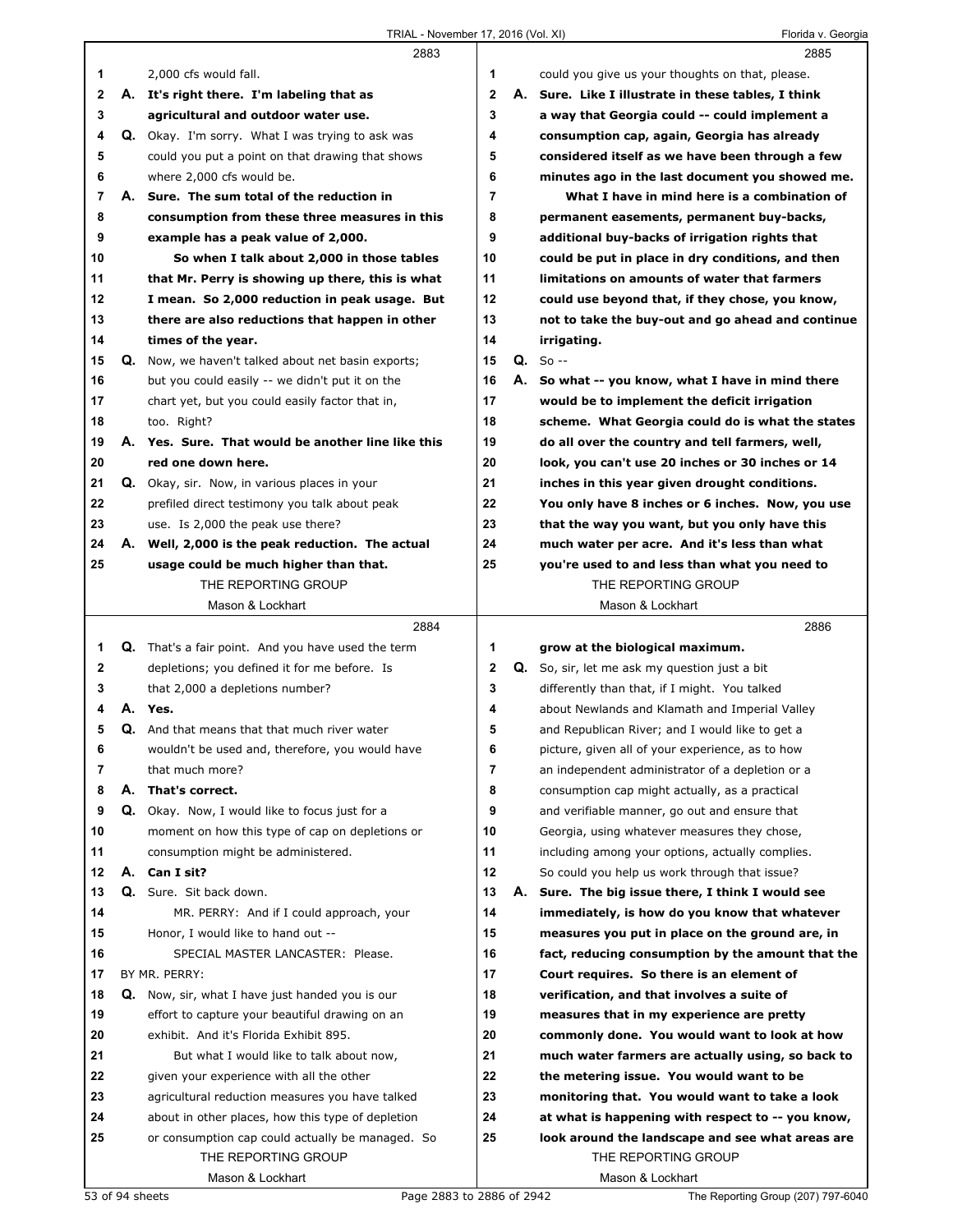## TRIAL - November 17, 2016 (Vol. XI) Florida v. Georgia

|                |    | 2887                                                |                |    | 2889                                                      |
|----------------|----|-----------------------------------------------------|----------------|----|-----------------------------------------------------------|
| 1              |    | being irrigated and which ones are not. But then    | 1              |    | All right. Yes, I have it.                                |
| $\mathbf{2}$   |    | beyond that, I would go and look at or I would      | $\mathbf{2}$   | Q. | Now, when Mr. Primis was asking you about this, I         |
| 3              |    | think that the State would want to go and look at   | 3              |    | think he referred to Dr. Flewelling a few times           |
| 4              |    | stream gages and actually check and see what's      | 4              |    | and Dr. Hornberger, too. But I think you wanted           |
| 5              |    | happening in the river and are you getting the      | 5              |    | to explain in a little more depth when you were           |
| 6              |    | responses that you think you should get that --     | 6              |    | testifying about this what your response was to           |
| $\overline{7}$ |    | given whatever consumption cap is in place that     | $\overline{7}$ |    | Mr. Primis's questions. So I would like to                |
| 8              |    | year.                                               | 8              |    | invite that explanation, if I might.                      |
| 9              |    | So the combination of looking at what farmers       | 9              |    | A. Sure. Well, the implication of Mr. Primis's            |
| 10             |    | and urban users are actually doing and then does    | 10             |    | question is that I'm asking for more reduction in         |
| 11             |    | that translate into environmental changes in the    | 11             |    | consumption than is actually taking place, at             |
| 12             |    | way that one would think.                           | 12             |    | least in most years. And I don't think that's             |
| 13             |    | Q. Okay. Sir, there's a concept that hasn't come up | 13             |    | accurate.                                                 |
| 14             |    | much yet in this trial; but I would like your       | 14             |    | <b>Q.</b> Now, this chart doesn't include all of the      |
| 15             |    | help with it, adaptive management. What do those    | 15             |    | relevant consumptive use; does it?                        |
| 16             |    | two words mean?                                     | 16             | А. | No, it doesn't. This chart doesn't include, for           |
| 17             |    | A. Sure. So adaptive management is a very common    | 17             |    | example, urban systems that are serviced by               |
| 18             |    | concept in environmental management situations.     | 18             |    | groundwater sources. This is only surface water.          |
| 19             |    | And what it involves is setting some goals, some    | 19             |    | And groundwater is about 15 percent of the total          |
| 20             |    | environmental performance goals, and enacting       | 20             |    | water supply in this area.                                |
| 21             |    | measures to achieve those goals. And then you       | 21             |    | Q. So in a hot and dry summer, what percent of urban      |
| 22             |    | check and see, did things perform the way you       | 22             |    | consumption would be outdoor water use?                   |
| 23             |    | thought? If not, then maybe we need some course     | 23             | А. | It's -- you know, it varies by sector. I would            |
| 24             |    | corrections. Maybe we need other measures,          | 24             |    | say multi-family residential will have a smaller          |
| 25             |    | tougher, looser, whatever. But it's adaptive.       | 25             |    | outdoor percentage than businesses or single-family       |
|                |    | THE REPORTING GROUP                                 |                |    | THE REPORTING GROUP                                       |
|                |    | Mason & Lockhart                                    |                |    | Mason & Lockhart                                          |
|                |    |                                                     |                |    |                                                           |
|                |    | 2888                                                |                |    | 2890                                                      |
| 1              |    | You don't just set a set of policies in place       | 1              |    | residences. But it's in the neighborhood of 20            |
| $\mathbf{2}$   |    | for all time and never revisit them. It's           | $\mathbf{2}$   |    | percent in this part of the country.                      |
| 3              |    | adaptive. You check and see how the environment     | 3              |    | Q. Okay. Now, if you could turn with me, please, to       |
| 4              |    | is responding and go back and adapt as needed.      | 4              |    | the tab that's called -- that's marked -- that's          |
| 5              | Q. | So you mentioned in particular earlier Imperial     | 5              |    | labeled Florida Complaint.                                |
| 6              |    | Valley where farmers could move their water         | 6              |    | A. All right.                                             |
| 7              |    | around. And there was a -- I think you said a       | 7              |    | Q. And there I would like you to turn with me in          |
| 8              |    | water district. Thinking about your concept of      | 8              |    | this tab to page 21, which was also a focus of            |
| 9              |    | adaptive management, in that context or other       | 9              |    | some of Mr. Primis's questions.                           |
| 10             |    | context, what does that actually mean in terms of   | 10             | А. | Page 21?                                                  |
| 11             |    | verifying that the results are being achieved?      | 11             |    | Q. Yes, please, sir.                                      |
| 12             | А. | Right. So in -- in that case, they actually have    | 12             |    | A. All right.                                             |
| 13             |    | an extensive verification program where they will   | 13             | Q. | Now, sir, I believe Mr. Primis was referring              |
| 14             |    | look at satellite imagery. They look at water       | 14             |    | to what's labeled Prayer For Relief there.                |
| 15             |    | metering in the way I was discussing to make sure   | 15             |    | And there's an indication there of a date,                |
| 16             |    | that compliance is being achieved.                  | 16             |    | January 3, 1992. Was 1992 a very wet year;                |
| 17             | Q. | Now, sir, I would like to come back to some of the  | 17             |    | do you know?                                              |
| 18             |    | charts that Mr. Primis examined with you. And       | 18             | А. | I don't believe so, but I don't know.                     |
| 19             |    | the first of those is under a tab in the binder     | 19             |    | <b>Q.</b> And -- it wasn't a drought year though; was it? |
| 20             |    |                                                     | 20             | А. | No.                                                       |
| 21             |    | he handed out called Sunding Demonstratives.        | 21             | Q. |                                                           |
| 22             |    | It's titled Sunding M & I Remedy Versus Total       | 22             |    | All right. Now, in a nondrought year you're               |
| 23             |    | M & I Consumption. Can you try to find that and     | 23             |    | going to see substantially less consumption of            |
|                |    | let me know when you have.                          |                |    | water than in a severe drought year. Right?               |
| 24             | А. | I have quite a pile built up over here.             | 24<br>25       |    | MR. PRIMIS: Objection, your Honor.                        |
| 25             |    | It must be in the back.<br>THE REPORTING GROUP      |                |    | Leading.<br>THE REPORTING GROUP                           |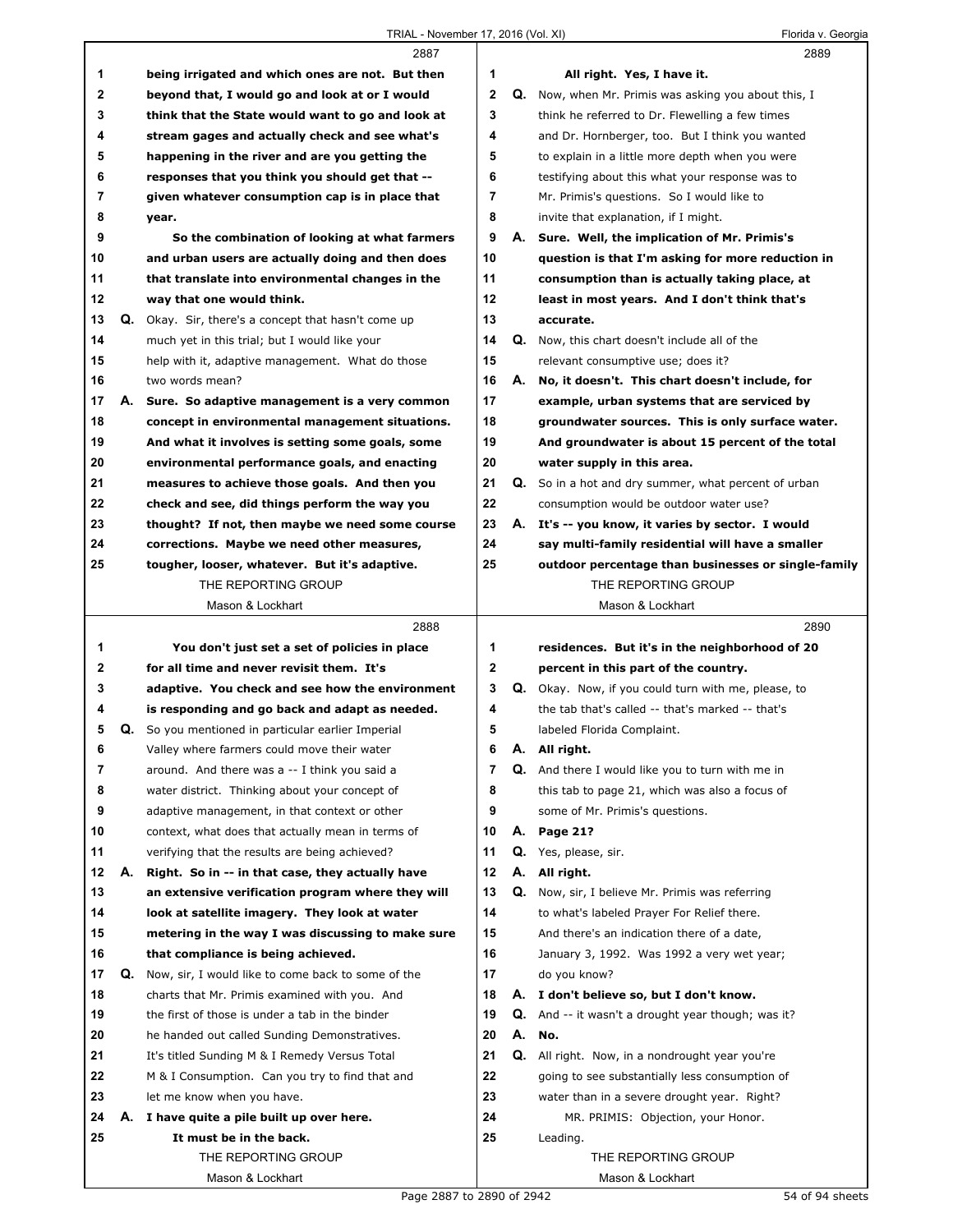| TRIAL - November 17, 2016 (Vol. XI) |  |  |
|-------------------------------------|--|--|
|                                     |  |  |

|              |    | 2891                                                     |    |    | 2893                                               |
|--------------|----|----------------------------------------------------------|----|----|----------------------------------------------------|
| 1            |    | BY MR. PERRY:                                            | 1  |    | to or valued the basin in Florida -- part of the   |
| $\mathbf{2}$ |    | Q. What, if any, difference in the amount of water       | 2  |    | ACF Basin in Florida. Do you remember those        |
| 3            |    | would you expect between a severe drought year           | 3  |    | questions?                                         |
| 4            |    | and a nondrought year?                                   | 4  |    | A. I do.                                           |
| 5            |    | A. Well, as we discussed and what I believe is shown     | 5  |    | Q. All right. Could you focus with me for a moment |
| 6            |    | on the figure that we were just looking at, the          | 6  |    | on how an economist would look at a pristine       |
| 7            |    | amount of consumptive water use can vary                 | 7  |    | natural area like the ACF -- or like Florida's     |
| 8            |    | considerably between average, wet, and dry years         | 8  |    | part of the ACF Basin?                             |
| 9            |    | because the outdoor water use changes quite a bit        | 9  | А. | Sure. What we normally do to come up with an       |
| 10           |    | between those scenarios.                                 | 10 |    | economic value for a natural area is to consider   |
| 11           |    | Q. So let me focus just a minute on agriculture          | 11 |    | what we call ecosystem services, so a range of     |
| 12           |    | again. And when we're thinking about the amount          | 12 |    | benefits to human beings that flow from those      |
| 13           |    | of water used on a field, not just the acreage,          | 13 |    | environmental resources.                           |
| 14           |    | it's the amount of water applied; is that fair?          | 14 |    | For example, a forest could be used for            |
| 15           | А. | That's right. Agricultural water demand is the           | 15 |    | cutting timber; that would be a commercial use.    |
| 16           |    | product of the number of acres irrigated times           | 16 |    | It could be used for hiking or bird-watching;      |
| 17           |    | the amount of water that's applied per acre.             | 17 |    | that would be a recreational use. And it might     |
| 18           |    | Q. Could you explain what you would expect in terms      | 18 |    | also have some value as habitat for endangered     |
| 19           |    | of the amount of water applied per acre in a             | 19 |    | species or, you know, other types of amenities.    |
| 20           |    | drought year as opposed to a normal or a wet             | 20 |    | Q. And you teach at California, Berkeley. Right?   |
| 21           |    | year?                                                    | 21 |    | A. I do.                                           |
| 22           |    | A. Sure. I actually have dry figures on this             | 22 | Q. | Now, has there been a change in the way that the   |
| 23           |    | through my analysis. And this is what Georgia            | 23 |    | faculty there in your department instruct          |
| 24           |    | farmers are actually applying in different types         | 24 |    | students as to how to look at ecosystem services   |
| 25           |    | of water years.                                          | 25 |    | over the years?                                    |
|              |    | THE REPORTING GROUP                                      |    |    | THE REPORTING GROUP                                |
|              |    | Mason & Lockhart                                         |    |    | Mason & Lockhart                                   |
|              |    |                                                          |    |    |                                                    |
|              |    | 2892                                                     |    |    | 2894                                               |
| 1            |    | If you look at my direct testimony on page --            | 1  |    | A. There has been. I'm the chair of the Department |
| $\mathbf{2}$ |    | on page 15, for example, if you look at table 1,         | 2  |    | of Agricultural and Resource Economics at          |
| 3            |    | I have derived figures here for average                  | 3  |    | Berkeley. We are, I don't mind saying, by any      |
| 4            |    | irrigation depths for different crops grown in           | 4  |    | measure the No. 1 department in the field in the   |
| 5            |    | the ACF Basin. And I have compared them between          | 5  |    | world. We produce more graduates who go on to      |
| 6            |    | average or nondrought years and drought years.           | 6  |    | distinguished academic careers in environmental    |
| 7            |    | Q. So let me just invite your attention to the           | 7  |    | and resource economics than any other program.     |
| 8            |    | totals at the bottom for average irrigation depth        | 8  |    | Our faculty got together a few years ago and       |
| 9            |    | in a nondrought year. Do you see that?                   | 9  |    | decided that we had enough misgivings about the    |
| 10           |    | A. Yes.                                                  | 10 |    | valuation of what are sometimes called nonuse      |
| 11           |    | Q. And could you compare that for us with the            | 11 |    | values -- so these values other than things like   |
| 12           |    | average for a drought year.                              | 12 |    | recreation and commercial activities -- that we    |
| 13           |    | A. Sure. The average depth across the range of           | 13 |    | were actually not going to include that in the     |
| 14           |    | crops grown in the basin in a drought year is 15         | 14 |    | graduate curriculum anymore. So we do not teach    |
| 15           |    | inches per acre. So, you know, 1-foot-3-inches           | 15 |    | that because we don't think it's reliable enough,  |
| 16           |    | per acre. And in a nondrought year, the average          | 16 |    | and there is not enough scientific consensus that  |
| 17           |    | water use is only 9.1 inches per acre.                   | 17 |    | those methods are worthwhile.                      |
| 18           |    | Q. Okay. Would you regard that as a significant          | 18 | Q. | But that doesn't mean, sir, that economists don't  |
| 19           |    | difference?                                              | 19 |    | understand the value of a pristine natural area?   |
| 20           |    | A. Oh, yes.                                              | 20 | А. | No. Definitely not. There are things that we       |
| 21           |    | Q. Now, Mr. Primis also mentioned Dr. Phaneuf. You       | 21 |    | can look to, like I have done here. For example,   |
| 22           |    | know Dr. Phaneuf; don't you?                             | 22 |    | conservation investments that are made by a state  |
| 23           |    | A. I do.                                                 | 23 |    | or by nonprofit groups here like the Nature        |
| 24           |    | <b>Q.</b> And I believe he was attempting to discuss the | 24 |    | Conservancy or Trust for Public Land as being an   |
| 25           |    | way that either you or Dr. Phaneuf had referred          | 25 |    | indicator of value.                                |
|              |    | THE REPORTING GROUP                                      |    |    | THE REPORTING GROUP                                |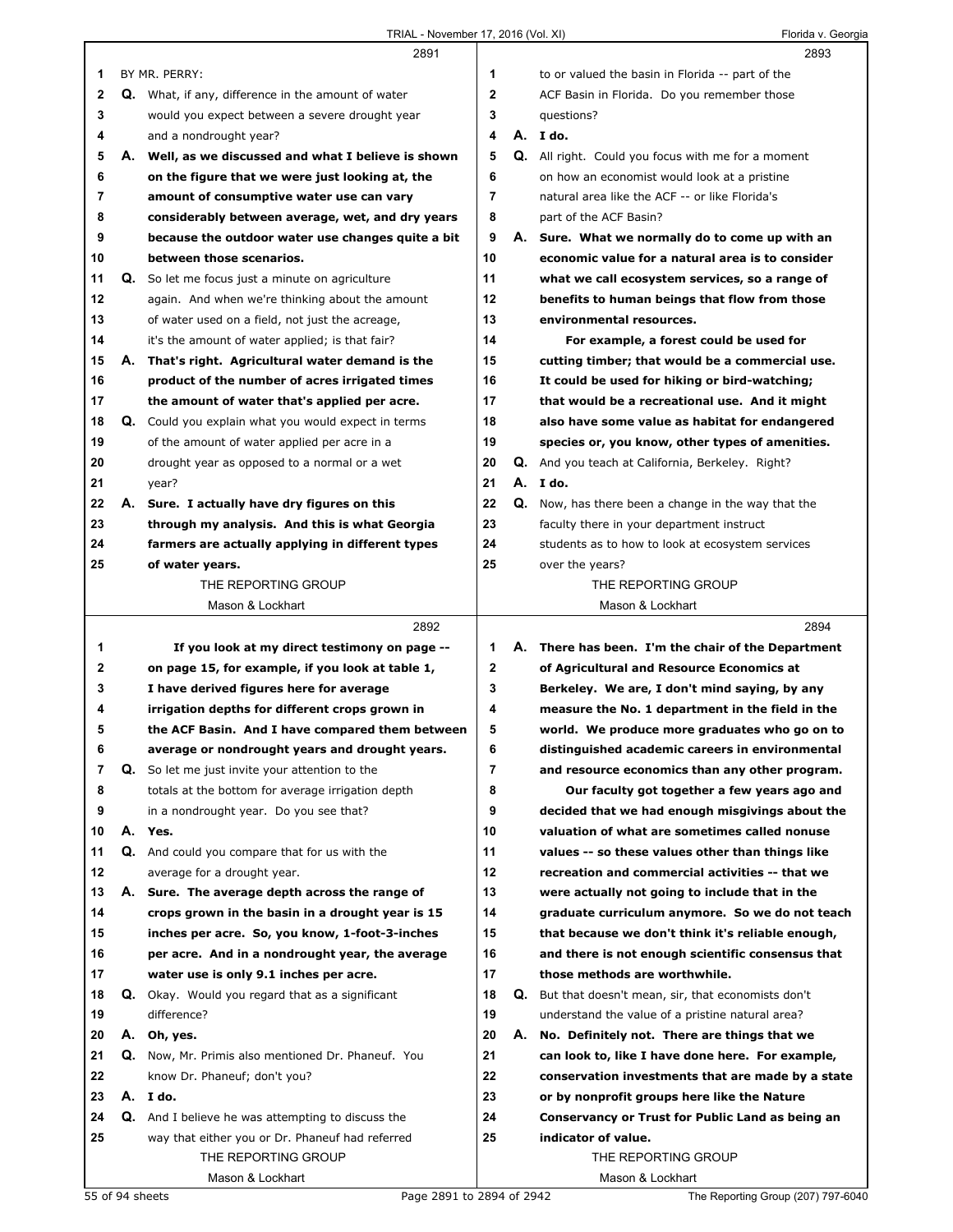## TRIAL - November 17, 2016 (Vol. XI) Florida v. Georgia

|          |    | 2895                                                      |              |    | 2897                                                       |  |
|----------|----|-----------------------------------------------------------|--------------|----|------------------------------------------------------------|--|
| 1        |    | Q. And you weren't here when Secretary Steverson was      | 1            |    | <b>Q.</b> Now, I would like to invite your attention, if I |  |
| 2        |    | presented and Georgia decided not to cross him,           | 2            |    | might, to page 24 of 34. And there -- have you             |  |
| 3        |    | but are you aware of all of the investments that          | 3            |    | found that page yet, sir?                                  |  |
| 4        |    | the State of Florida has made to preserve the             | 4            |    | A. I have it, yes.                                         |  |
| 5        |    | pristine nature of the river and bay?                     | 5            |    | Q. Okay. There I asked Dr. Cowie, during the exam          |  |
| 6        |    | A. Yes. I think I even included some of those             | 6            |    | earlier this week, about the last two sentences            |  |
| 7        |    | statistics in my direct testimony. I think the            | 7            |    | there -- it's actually the last sentence. And in           |  |
| 8        |    | number is something like almost half a billion            | 8            |    | particular the sentence begins with, quote, the            |  |
| 9        |    | dollars.                                                  | 9            |    | issue of what is practical will cost. Do you see           |  |
| 10       |    | MR. PERRY: Your Honor, may I approach                     | 10           |    | that, sir?                                                 |  |
| 11       |    | to hand out one more item?                                | 11           |    | A. I do.                                                   |  |
| 12       |    | SPECIAL MASTER LANCASTER: Certainly.                      | 12           |    | Q. And then it ends with at least 3.5 million for          |  |
| 13       |    | BY MR. PERRY:                                             | 13           |    | each million gallons of water per day. Do you              |  |
| 14       |    | <b>Q.</b> And, sir, what I believe I have handed you is a | 14           |    | see that?                                                  |  |
| 15       |    | page from Mr. Primis's opening statement. And             | 15           | А. | I do.                                                      |  |
| 16       |    | part of the text on that page is gray. It -- the          | 16           | Q. | Now, your report goes through in some level of             |  |
| 17       |    | question posed is apart from the survey, and then         | 17           |    | detail, as we have discussed, a wide range of              |  |
| 18       |    | it begins in black text. Could you tell us what           | 18           |    | options for Georgia; and you assigned costs to             |  |
| 19       |    | the survey is there and why graying out that text         | 19           |    | them. Do any of your options approach that type            |  |
| 20       |    | struck you as inappropriate?                              | 20           |    | of cost level?                                             |  |
| 21       | А. | Sure. Graying out that text changes the meaning           | 21           | А. | No. They're far less than 3.5 million per mgd --           |  |
| 22       |    | of the question.                                          | 22           |    | per million gallons per day.                               |  |
| 23       |    | I conducted actually an extensive amount of               | 23           |    | Q. All right. Thank you, sir.                              |  |
| 24       |    | work to understand attitudes in Florida and               | 24           |    | MR. PERRY: Your Honor, just give me a                      |  |
| 25       |    | Georgia and Alabama toward the environmental              | 25           |    | moment while I gather my things to sit down.               |  |
|          |    | THE REPORTING GROUP                                       |              |    | THE REPORTING GROUP                                        |  |
|          |    | Mason & Lockhart                                          |              |    | Mason & Lockhart                                           |  |
|          |    |                                                           |              |    |                                                            |  |
|          |    |                                                           |              |    |                                                            |  |
|          |    | 2896                                                      |              |    | 2898                                                       |  |
| 1        |    | resources in the basin. And by that I mean both           | 1            |    | SPECIAL MASTER LANCASTER: Sure.                            |  |
| 2        |    | gauging the public's awareness of these resources         | $\mathbf{2}$ |    | RECROSS-EXAMINATION                                        |  |
| 3<br>4   |    | and then whether or not they spend time and money         | 3            |    | BY MR. PRIMIS:                                             |  |
|          |    | to recreate at different sites in the basin.              | 4            |    | Q. Hello, Dr. Sunding.                                     |  |
| 5        |    | And so, again, I think this -- this question              | 5            |    | A. Hello.                                                  |  |
| 6        |    | is disappointing because to me it reads other             | 6<br>7       |    | <b>Q.</b> Mr. Perry gave you this slide from my opening.   |  |
| 7        |    | than the part of your work where you attempted to         |              |    | Do you remember that?                                      |  |
| 8        |    | value the environment, did you value the                  | 8            |    | A. I can't see the slide.                                  |  |
| 9        |    | environment?                                              | 9            |    | <b>Q.</b> It's the one with the picture of you.            |  |
| 10       |    | But that -- that was the point of doing the               | 10           |    | A. Yes.                                                    |  |
| 11       |    | survey.                                                   | 11           |    | Q. And just to be clear and also to be fair, when I        |  |
| 12       |    | MR. PERRY: Your Honor, I believe I have                   | 12<br>13     |    | asked you the same question today, Dr. Sunding, I          |  |
| 13       |    | one more exhibit I would like to hand up.                 |              |    | introduced the survey. And I said, apart from              |  |
| 14<br>15 |    | Just one.<br>BY MR. PERRY:                                | 14<br>15     |    | the survey, have you attempted -- and then the             |  |
| 16       | Q. |                                                           | 16           |    | rest of the question. You recall that. Right?              |  |
|          |    | Now, sir, this document is something that I'm             |              |    | A. I recall you spoke those words today, yes.              |  |
| 17       |    | fairly -- this document was a document used with          | 17           |    | <b>Q.</b> And so your sworn testimony reflects this entire |  |
| 18       |    | Dr. Cowie just a couple days ago when she was             | 18<br>19     |    | question and the same answer. Correct?                     |  |
| 19       |    | here. And have you seen it before?                        | 20           | Q. | A. Yes.                                                    |  |
| 20       |    | A. I have, yes.                                           |              |    | Now, with regard to this survey, you did the               |  |
| 21       | Q. | Now, the first page of the document is labeled            | 21           |    | survey; and then you gave it to Dr. Phaneuf.               |  |
| 22       |    | UGA River Basin Science and Policy Center. Do             | 22           |    | Right?                                                     |  |
| 23       |    | you understand UGA to be the University of                | 23<br>24     |    | A. That's right, yes.                                      |  |
| 24<br>25 |    | Georgia?                                                  | 25           |    | Q. And Dr. Phaneuf relied on it for his testimony.         |  |
|          |    | A. I do, yes.<br>THE REPORTING GROUP                      |              |    | Correct?<br>THE REPORTING GROUP                            |  |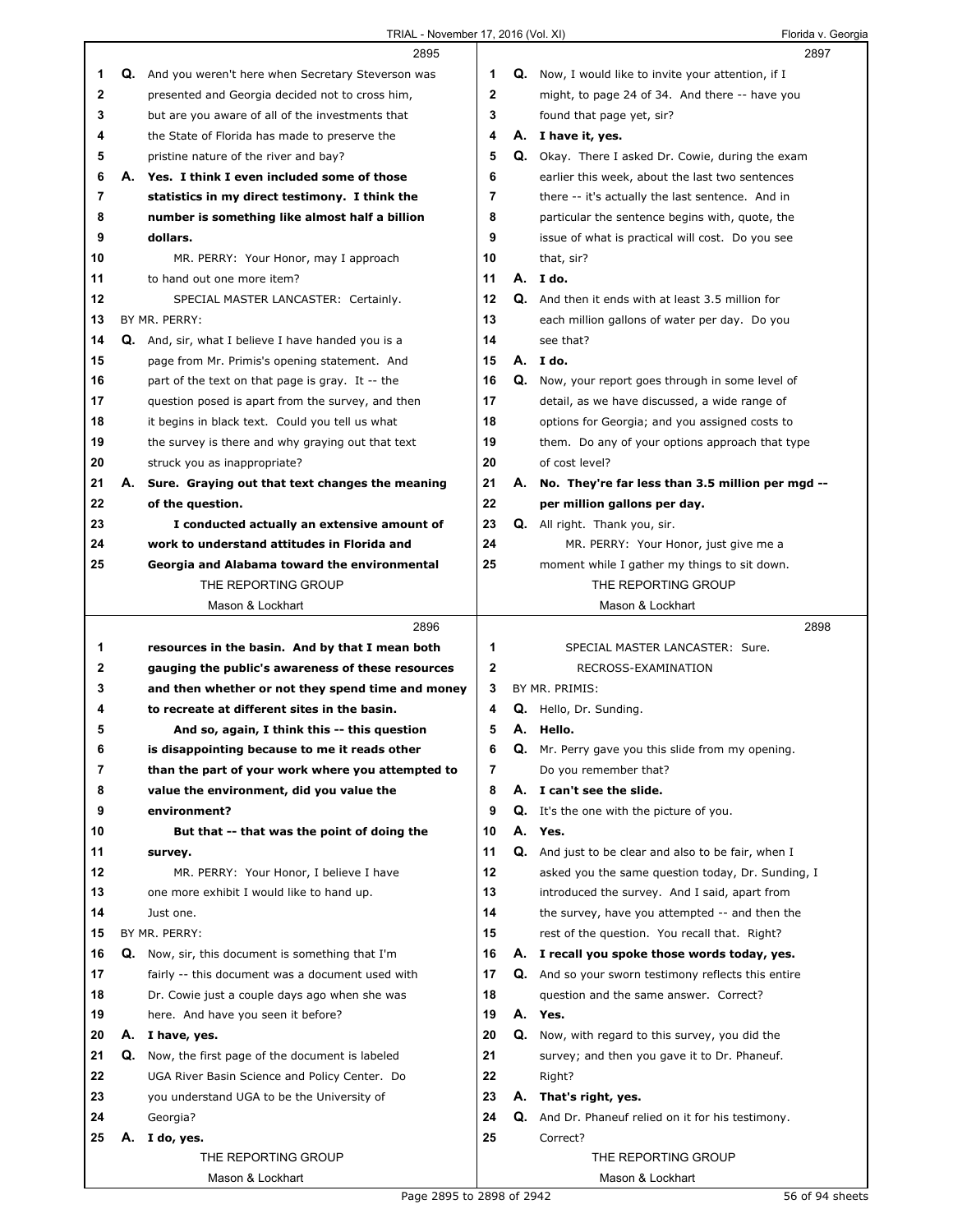|              | 2899                                                                                       |                         | 2901                                                                                   |
|--------------|--------------------------------------------------------------------------------------------|-------------------------|----------------------------------------------------------------------------------------|
| 1            | A. Yes.                                                                                    | 1                       | explain what you mean by disengaging?                                                  |
| $\mathbf{2}$ | Q. And Dr. Phaneuf isn't coming to trial. Correct?                                         | $\overline{2}$          | SPECIAL MASTER LANCASTER: By that I                                                    |
| 3            | A. That's my understanding.                                                                | 3                       | mean cutting off the two stretches.                                                    |
| 4            | Q. Now, Dr. Sunding, we talked about the scenarios                                         | $\overline{\mathbf{4}}$ | THE WITNESS: I'm not sure that that                                                    |
| 5            | where you had four at a thousand back in                                                   | 5                       | would factor into my -- I'm trying to think                                            |
| 6            | February; and then you ended up with 2,000 in                                              | 6                       | how it would factor into my economic                                                   |
| 7            | May and in your trial testimony. Do you recall                                             | $\overline{7}$          | analysis. Most of the agricultural water use                                           |
| 8            | that?                                                                                      | 8                       | that I considered is in the Lower Flint.                                               |
| 9            | A. Yes. That's -- it's not quite the full picture.                                         | 9                       | But, no, I don't think I considered that                                               |
| 10           | But I also had 1500 in my first report.                                                    | 10                      | specifically, the Upper and Lower Flint.                                               |
| 11           | Q. Right. And I'm just trying to be efficient.                                             | 11                      | SPECIAL MASTER LANCASTER: I'm sorry.                                                   |
| 12           | I acknowledged you had 1500 in your first                                                  | 12                      | What was your answer?                                                                  |
| 13           | report when I crossed you before. Is that right?                                           | 13                      | THE WITNESS: Oh, that most of the                                                      |
| 14           | A. Yes, you did.                                                                           | 14                      | agricultural water use I looked at was in the                                          |
| 15           | Q. So, Dr. Sunding, when I asked you at your                                               | 15                      | lower part of the Flint River Basin. So if                                             |
| 16           | deposition why you went from 1,000 to 2,000 cfs,                                           | 16                      | you meant disengaging the upper and lower                                              |
| 17           | you refused to answer that question. Correct?                                              | 17                      | parts of the Flint; or did you mean upper and                                          |
| 18           | A. Yes. I couldn't divulge conversations with                                              | 18                      | lower parts of the basin -- the overall                                                |
| 19           | counsel.                                                                                   | 19                      | basin?                                                                                 |
| 20           | Q. I said, why did you do it? You said, I can't                                            | 20                      | SPECIAL MASTER LANCASTER: Not                                                          |
| 21           | answer that question without disclosing                                                    | 21                      | necessarily.                                                                           |
| 22           | conversations with counsel; it's privileged.                                               | 22                      | You didn't consider the possibility of                                                 |
| 23           | Correct?                                                                                   | 23                      | disengaging them in any way?                                                           |
| 24           | A. That's right.                                                                           | 24                      | THE WITNESS: Well, if -- I want to make                                                |
| 25           | MR. PRIMIS: No further questions.                                                          | 25                      | sure I'm understanding your question. Most                                             |
|              | THE REPORTING GROUP                                                                        |                         | THE REPORTING GROUP                                                                    |
|              | Mason & Lockhart                                                                           |                         | Mason & Lockhart                                                                       |
|              |                                                                                            |                         |                                                                                        |
|              | 2900                                                                                       |                         |                                                                                        |
|              |                                                                                            |                         | 2902                                                                                   |
| 1            | SPECIAL MASTER LANCASTER: Mr. Perry?                                                       | 1                       | of the urban water use occurs in the upper                                             |
| 2            | MR. PERRY: Nothing further, your Honor.                                                    | $\mathbf{2}$            | part of the ACF Basin. And most of the                                                 |
| 3<br>4       | SPECIAL MASTER LANCASTER: Doctor, I                                                        | 3<br>4                  | agricultural water use occurs to the south of                                          |
| 5            | don't believe you have been here when I                                                    | 5                       | that in the lower part of the basin. I<br>considered measures that would reduce        |
|              | explained I'm not trying to be rude, but I                                                 |                         |                                                                                        |
| 6<br>7       | have to look into the microphone so that                                                   | 6<br>7                  | consumptive use in both; but I have some                                               |
| 8            | Claudette can take down what I'm trying to                                                 | 8                       | measures that only impact use on the Flint.                                            |
| 9            | say.<br>$So -$                                                                             | 9                       | So if that's what you mean by disengaging,<br>then I did have some scenarios that were |
| 10           |                                                                                            | 10                      | Flint only.                                                                            |
| 11           | THE WITNESS: Okay.                                                                         | 11                      | SPECIAL MASTER LANCASTER: Are you                                                      |
| 12           | SPECIAL MASTER LANCASTER: So, first,<br>welcome back.                                      | 12                      |                                                                                        |
| 13           | THE WITNESS: Thank you.                                                                    | 13                      | familiar with the -- the Georgia agricultural<br>metering program?                     |
| 14           | SPECIAL MASTER LANCASTER: You had the                                                      | 14                      | THE WITNESS: Yes, your Honor. The                                                      |
| 15           |                                                                                            | 15                      | metering data was the basis for my analysis                                            |
| 16           | privilege and the pleasure of appearing<br>before my former partner, Bill Kayatta, who     | 16                      | of, say, the excessive irrigation and deficit                                          |
| 17           | is, for his brilliance and other                                                           | 17                      | irrigation.                                                                            |
| 18           |                                                                                            | 18                      |                                                                                        |
| 19           | characteristics, now on the 1st Circuit. I'm<br>about to prove that there is a reason that | 19                      | SPECIAL MASTER LANCASTER: Are you<br>familiar with the 2006 Flint River Basin          |
| 20           | I'm not Bill Kayatta.                                                                      | 20                      | Plan?                                                                                  |
| 21           | In doing your work and making your                                                         | 21                      | THE WITNESS: Yes, your Honor, I am.                                                    |
| 22           | recommendations, did you consider the                                                      | 22                      | SPECIAL MASTER LANCASTER: Are you                                                      |
| 23           | possibility of disengaging the Upper and                                                   | 23                      | familiar with the ACF Stakeholders                                                     |
| 24           | Lower Flint?                                                                               | 24                      |                                                                                        |
| 25           | THE WITNESS: Could you -- could you                                                        | 25                      | Sustainable Water Management Plan?<br>THE WITNESS: I'm less familiar with              |
|              | THE REPORTING GROUP                                                                        |                         | THE REPORTING GROUP                                                                    |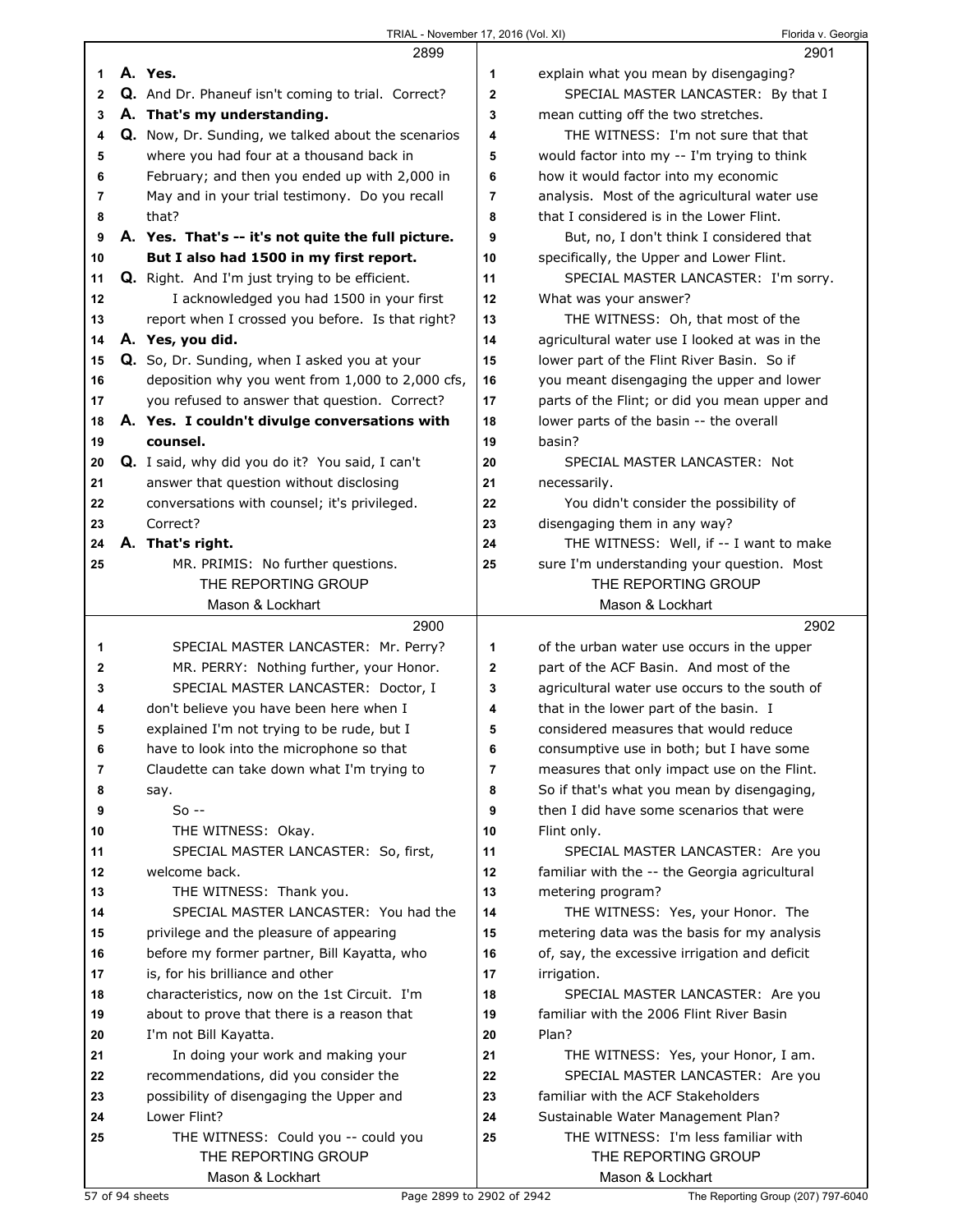|              | 2903                                                                                     |                | 2905                                                           |
|--------------|------------------------------------------------------------------------------------------|----------------|----------------------------------------------------------------|
| 1            | that, but I have seen it.                                                                | 1              | weren't asked to do that?                                      |
| $\mathbf{2}$ | SPECIAL MASTER LANCASTER: And what's                                                     | $\overline{2}$ | THE WITNESS: No. No. The contribution                          |
| 3            | your opinion on it?                                                                      | 3              | of the streamflow depletion resulting from                     |
| 4            | THE WITNESS: My -- my read of the                                                        | 4              | Florida agriculture in this part of the basin                  |
| 5            | Stakeholders Plan was that it was not                                                    | 5              | is an order of magnitude less than what                        |
| 6            | definitive. It had a number of ideas for                                                 | 6              | occurs in Georgia. I think it's less than 50                   |
| 7            | measuring drought, developing drought                                                    | $\overline{7}$ | cfs in total.                                                  |
| 8            | indicators, potentially reducing consumptive                                             | 8              | SPECIAL MASTER LANCASTER: Would your                           |
| 9            | use. So it did address a range of measures;                                              | 9              | proposed M & I remedy exceed the total M & I                   |
| 10           | but I'm not sure I have an opinion on it                                                 | 10             | consumption?                                                   |
| 11           | beyond that. It did not seem like a complete                                             | 11             | THE WITNESS: It absolutely would not.                          |
| 12           | conservation strategy.                                                                   | 12             | In fact, the M & I measures that I proposed                    |
| 13           | SPECIAL MASTER LANCASTER: Are you                                                        | 13             | have already been accomplished once before by                  |
| 14           | familiar with the terms of the ACF -- of the                                             | 14             | Atlanta when they imposed that outdoor                         |
| 15           | tri-state ACF Compact?                                                                   | 15             | watering ban. The reduction in consumptive                     |
| 16           | THE WITNESS: Only in a general sense.                                                    | 16             | use that actually occurred in 2008 is almost                   |
| 17           | SPECIAL MASTER LANCASTER: Are you                                                        | 17             | exactly the number that I calculated in my                     |
| 18           | familiar with the Stripling Irrigation                                                   | 18             | report.                                                        |
| 19           | Research Project?                                                                        | 19             | SPECIAL MASTER LANCASTER: Further                              |
| 20           | THE WITNESS: Yes, your Honor, I am.                                                      | 20             | cross?                                                         |
| 21           | SPECIAL MASTER LANCASTER: Are you                                                        | 21             | MR. PRIMIS: No, your Honor.                                    |
| 22           | familiar with the Flint River Partnership?                                               | 22             | SPECIAL MASTER LANCASTER: Mr. Perry?                           |
| 23           | THE WITNESS: That, no, I'm not.                                                          | 23             | MR. PERRY: No, your Honor.                                     |
| 24           | SPECIAL MASTER LANCASTER: Are you                                                        | 24             | SPECIAL MASTER LANCASTER: You're off                           |
| 25           | familiar with the Flint Soil and Water                                                   | 25             | the hook.                                                      |
|              | THE REPORTING GROUP                                                                      |                | THE REPORTING GROUP                                            |
|              | Mason & Lockhart                                                                         |                | Mason & Lockhart                                               |
|              |                                                                                          |                |                                                                |
|              | 2904                                                                                     |                | 2906                                                           |
| 1            | <b>Conservation District?</b>                                                            | 1              |                                                                |
| 2            |                                                                                          | $\overline{2}$ | THE WITNESS: Thank you.                                        |
| 3            | THE WITNESS: Yes.                                                                        | 3              | SPECIAL MASTER LANCASTER: Why don't we<br>take our recess now. |
| 4            | SPECIAL MASTER LANCASTER: And you took                                                   | 4              | MR. PERRY: Yes.                                                |
| 5            | those into consideration in making your --                                               | 5              |                                                                |
| 6            | writing your opinion and making your<br>recommendations?                                 | 6              | (Time Noted: 3:25 p.m.)                                        |
| 7            |                                                                                          | $\overline{7}$ | (Proceeding adjourned to Friday,                               |
| 8            | THE WITNESS: I believe so, yes.                                                          | 8              | November 18, 2016, at 9:00 a.m.)                               |
| 9            | SPECIAL MASTER LANCASTER: Now, doctor,                                                   | 9              | (End of day)                                                   |
| 10           | you testified to a huge volume of resources<br>that are available from federal and other | 10             |                                                                |
| 11           | national sources. Correct?                                                               | 11             |                                                                |
| 12           |                                                                                          | 12             |                                                                |
| 13           | THE WITNESS: You mean money resources<br>$or -$                                          | 13             |                                                                |
| 14           | SPECIAL MASTER LANCASTER: I mean all                                                     | 14             |                                                                |
| 15           | kinds of resources. You testified to                                                     | 15             |                                                                |
| 16           | satellites and other things.                                                             | 16             |                                                                |
| 17           | THE WITNESS: Oh, sure. Those are                                                         | 17             |                                                                |
| 18           | programs that are undertaken by the USDA and                                             | 18             |                                                                |
| 19           | other federal agencies.                                                                  | 19             |                                                                |
| 20           | SPECIAL MASTER LANCASTER: And would it                                                   | 20             |                                                                |
| 21           | be possible to apply those items to Florida                                              | 21             |                                                                |
| 22           | as well as to Georgia?                                                                   | 22             |                                                                |
| 23           | THE WITNESS: Absolutely. Those                                                           | 23             |                                                                |
| 24           | satellites see everything.                                                               | 24             |                                                                |
| 25           | SPECIAL MASTER LANCASTER: But you                                                        | 25             |                                                                |
|              | THE REPORTING GROUP                                                                      |                | THE REPORTING GROUP                                            |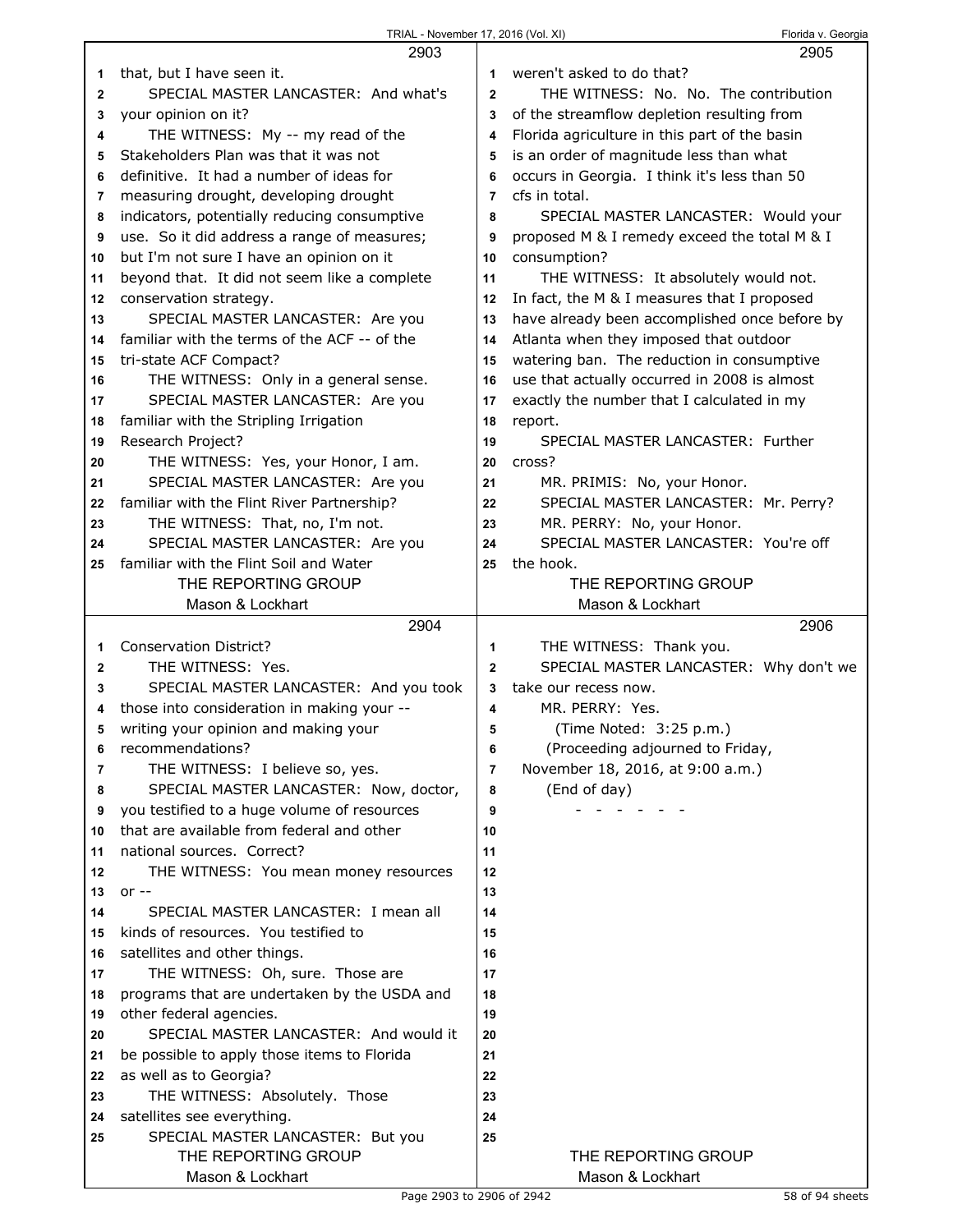|    | 2907                                          |
|----|-----------------------------------------------|
| 1  | <b>CERTIFICATE</b>                            |
| 2  | I, Claudette G. Mason, a Notary Public        |
| 3  | in and for the State of Maine, hereby certify |
| 4  | that the foregoing pages are a correct        |
| 5  | transcript of my stenographic notes of the    |
| 6  | Proceedings.                                  |
| 7  | I further certify that I am a                 |
| 8  | disinterested person in the event or outcome  |
| 9  | of the above-named cause of action.           |
| 10 | IN WITNESS WHEREOF, I subscribe my hand       |
| 11 | this 10th day December, 2016.                 |
| 12 |                                               |
| 13 |                                               |
| 14 |                                               |
| 15 | /s/ Claudette G. Mason                        |
|    | Claudette G. Mason, RMR, CRR                  |
| 16 | Court Reporter                                |
|    |                                               |
| 17 | My Commission Expires                         |
|    | June 9, 2019.                                 |
| 18 |                                               |
| 19 |                                               |
| 20 |                                               |
| 21 |                                               |
| 22 |                                               |
| 23 |                                               |
| 24 |                                               |
| 25 |                                               |
|    | THE REPORTING GROUP                           |
|    | Mason & Lockhart                              |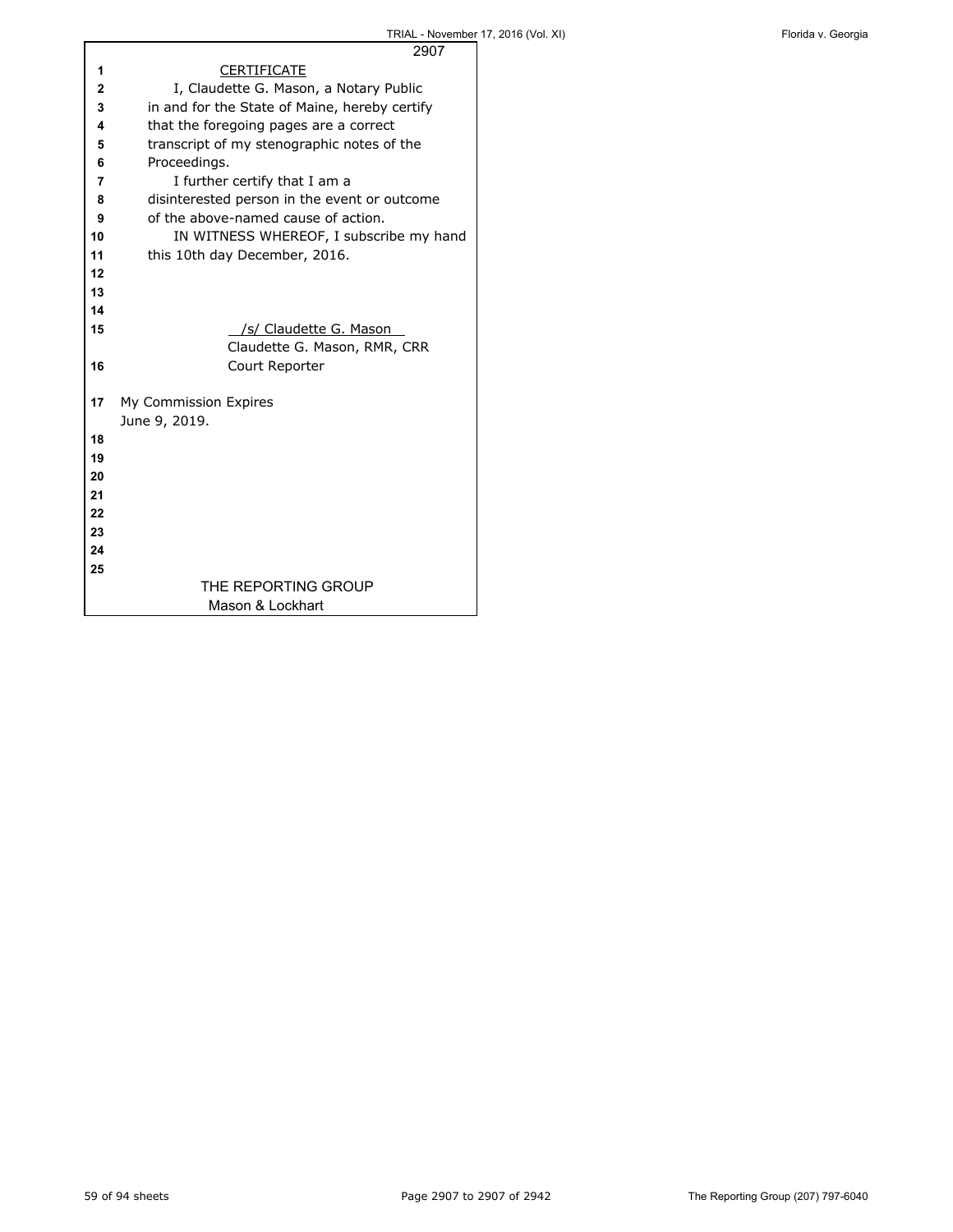|                                        | 2786:13                                    | 190 [1] - 2786:9                           | 2749:3, 2764:8,<br>2767:3, 2782:14,    | 2741:19, 2836:14<br>2014 [1] - 2831:3    |
|----------------------------------------|--------------------------------------------|--------------------------------------------|----------------------------------------|------------------------------------------|
| \$105 <sub>[2]</sub> - 2786:22,        | 10:26 [1] - 2744:18<br>10:40 [1] - 2744:20 | 1930's [1] - 2680:7<br>1935 [2] - 2802:12, | 2787:23, 2788:2,                       | $2015$ [17] - 2718:16,                   |
| 2787:4                                 | 10th [1] - 2907:11                         | 2802:16                                    | 2788:13, 2885:20,                      | 2719:21, 2721:1,                         |
| \$120 [1] - 2789:10                    | 11 [5] - 2700:20,                          | 1956 [1] - 2680:20                         | 2890:1                                 | 2721:3, 2721:11,                         |
| $$15$ [1] - 2800:18                    | 2731:14, 2751:9,                           | 1980's [1] - 2706:10                       | 200 [1] - 2791:7                       | 2721:17, 2721:18,                        |
| $$190$ [2] - 2785:11,                  | 2837:4, 2837:10                            | 1986 [1] - 2684:24                         | $2000$ [7] - 2686:2,                   | 2722:11, 2722:21,                        |
| 2787:11                                | 114,000 [2] - 2838:25,                     | 1990's [1] - 2706:10                       | 2706:25, 2719:7,                       | 2727:15, 2730:6,                         |
| \$200 [2] - 2792:25,                   | 2839:24                                    | 1992 [25] - 2777:21,                       | 2766:2, 2835:3,                        | 2735:8, 2735:14,                         |
| 2793:10                                | 114,550 [1] - 2838:4                       | 2778:5, 2778:10,                           | 2858:25, 2859:5                        | 2737:18, 2738:17,                        |
| $$64$ [2] - 2785:2,                    | 11:46 [1] - 2795:9                         | 2778:15, 2778:20,                          | $2001$ [5] - 2686:2,                   | 2830:22, 2831:13                         |
| 2786:8                                 | 120 [6] - 2704:2,                          | 2778:25, 2779:4,                           | 2686:19, 2687:21,                      | $2016$ [9] - 2675:13,                    |
| $$66$ [1] - 2788:13                    | 2704:7, 2704:8,                            | 2779:14, 2779:18,                          | 2687:22, 2732:14                       | 2764:8, 2765:1,                          |
| $$69$ [1] - 2801:8                     | 2788:14, 2792:3,                           | 2779:24, 2780:3,                           | <b>2004</b> [2] - 2688:8,              | 2786:2, 2786:12,                         |
| $$78$ [3] - 2789:25,                   | 2792:6                                     | 2780:9, 2780:11,                           | 2695:21                                | 2786:21, 2844:7,                         |
| 2790:8, 2790:23                        | 123 [1] - 2835:4                           | 2780:23, 2781:1,                           | <b>2005</b> [4] - 2706:16,             | 2906:7, 2907:11                          |
|                                        | 126 [2] - 2770:3,                          | 2781:6, 2781:12,                           | 2706:23, 2719:1,                       | 2019 [1] - 2907:17                       |
|                                        | 2770:6                                     | 2781:15, 2781:17,                          | 2719:8                                 | 207 [2] - 2788:25,                       |
|                                        | $128$ [1] - 2720:15                        | 2781:22, 2781:24,                          | 2006 [8] - 2703:11,                    | 2789:14                                  |
| /s [1] - 2907:15                       | 12:46 [1] - 2795:11                        | 2782:2, 2782:7,                            | 2703:23, 2704:17,                      | $21$ [7] - 2752:16,                      |
|                                        | $13$ [5] - 2677:15,                        | 2890:16                                    | 2719:9, 2719:11,                       | 2753:10, 2770:7,                         |
| 1                                      | 2809:24, 2832:24,                          | 1995 [1] - 2685:2                          | 2730:2, 2746:25,                       | 2777:15, 2777:16,                        |
| 1 [20] - 2677:22,                      | 2833:4, 2833:7                             | 1996 [3] - 2846:12,                        | 2902:19                                | 2890:8, 2890:10                          |
| 2682:23, 2682:25,                      | 130,000 [3] - 2839:21,                     | 2847:3, 2847:9                             | 2007 [1] - 2746:25                     | $22$ [4] - 2734:3,                       |
| 2685:14, 2709:10,                      | 2840:1, 2841:1                             | 1998 [1] - 2711:21                         | 2008 [2] - 2880:22,                    | 2734:7, 2736:9,                          |
| 2724:10, 2751:5,                       | 14 $[2] - 2844$ : 7,                       | 1999 [1] - 2685:25                         | 2905:16                                | 2788:1                                   |
| 2751:9, 2752:18,                       | 2885:20                                    | $1st$ [1] - 2900:18                        | 2009 [15] - 2697:3,                    | 228 [1] - 2754:6                         |
| 2753:10, 2759:13,                      | 140 [1] - 2682:2                           |                                            | 2698:1, 2698:10,                       | 23 [14] - 2687:1,                        |
| 2759:19, 2761:17,                      | 140,000 [1] - 2732:5                       | $\mathbf 2$                                | 2699:1, 2699:2,                        | 2695:4, 2695:25,                         |
| 2761:21, 2762:10,                      | 142 [1] - 2675:1                           |                                            | 2703:9, 2705:10,                       | 2710:3, 2710:14,                         |
| 2786:2, 2795:19,                       | 15 $[7] - 2686:5,$                         | 2 [12] - 2692:6,                           | 2719:17, 2720:4,                       | 2715:8, 2715:19,                         |
| 2808:17, 2892:2,                       | 2751:5, 2751:8,                            | 2709:18, 2723:7,                           | 2720:21, 2809:21,                      | 2811:15, 2811:17,                        |
| 2894:4                                 | 2782:14, 2889:19,                          | 2724:1, 2732:11,                           | 2835:3, 2836:3,                        | 2811:21, 2834:5,                         |
| 1,000 [22] - 2763:21,                  | 2892:2, 2892:14                            | 2764:11, 2764:15,                          | 2836:7                                 | 2835:16, 2845:7,                         |
| 2764:6, 2764:10,                       | $150$ [2] - 2788:18,                       | 2764:25, 2765:1,                           | 2011 [36] - 2765:12,                   | 2845:10                                  |
| 2774:5, 2778:23,                       | 2789:11                                    | 2808:20, 2809:18,                          | 2765:17, 2765:19,                      | $233$ [1] - 2811:25                      |
| 2779:12, 2780:2,                       | 1500 [5] - 2762:25,                        | 2838:19                                    | 2765:22, 2765:25,                      | 234 [1] - 2811:25                        |
| 2780:4, 2780:22,                       | 2763:1, 2859:7,                            | 2,000 [39] - 2764:12,                      | 2767:15, 2767:25,                      | $24$ [7] - 2736:9,                       |
| 2781:2, 2781:6,                        | 2899:10, 2899:12                           | 2765:2, 2765:5,                            | 2769:1, 2769:4,                        | 2749:3, 2801:4,                          |
| 2781:15, 2781:23,                      | 154 [1] - 2865:11                          | 2765:11, 2765:20,<br>2773:8, 2774:6,       | 2769:5, 2769:7,                        | 2827:18, 2827:20,                        |
| 2787:12, 2796:20,                      | 158 [1] - 2682:24                          | 2774:8, 2774:16,                           | 2772:22, 2779:20,                      | 2868:14, 2897:2                          |
| 2796:24, 2797:7,                       | 16 [12] - 2752:16,                         | 2774:21, 2775:13,                          | 2779:23, 2780:9,                       | $25$ [3] - 2819:25,                      |
| 2804:19, 2872:16,                      | 2753:10, 2760:12,                          | 2775:23, 2782:6,                           | 2780:12, 2780:22,                      | 2823:14, 2823:19                         |
| 2872:21, 2899:16                       | 2760:18, 2770:3,                           | 2785:18, 2786:13,                          | 2781:12, 2781:13,<br>2781:14, 2805:12, | $254$ [2] - 2827:17,                     |
| $1,685$ [5] - 2775:14,                 | 2770:6, 2827:18,                           | 2786:21, 2787:5,                           | 2805:20, 2805:22,                      | 2827:20                                  |
| 2775:25, 2776:3,                       | 2827:20, 2835:10,                          | 2796:20, 2796:24,                          | 2806:5, 2806:7,                        | 2677 [2] - 2676:3,                       |
| 2776:16, 2777:5                        | 2835:21, 2857:15,                          | 2797:7, 2803:10,                           | 2806:11, 2806:15,                      | 2676:9                                   |
| 1-foot-3-inches [1] -                  | 2857:16                                    | 2813:1, 2841:4,                            | 2806:17, 2806:18,                      | 2690 [1] - 2676:11                       |
| 2892:15                                | 1600 [1] - 2802:11                         | 2844:1, 2844:18,                           | 2806:23, 2807:12,                      | 27 [1] - 2829:21                         |
| 10 [10] - 2681:6,<br>2688:10, 2708:25, | 162 [1] - 2840:15                          | 2878:13, 2879:15,                          | 2824:4, 2837:8,                        | 2700 [1] - 2676:14<br>2708 [1] - 2676:14 |
| 2712:4, 2719:15,                       | 162,000 [1] - 2839:1                       | 2881:20, 2882:24,                          | 2838:24, 2839:21                       |                                          |
| 2728:23, 2737:13,                      | 162,792 [1] - 2838:22                      | 2883:1, 2883:6,                            | 2011-2012 [1] -                        | $2714$ [1] - 2676:3                      |
| 2756:25, 2757:9,                       | 163,000 [1] - 2839:24                      | 2883:9, 2883:10,                           | 2807:14                                | 2717 [1] - 2676:9<br>2720 [1] - 2676:9   |
| 2760:11                                | $17$ [3] - 2675:13,                        | 2883:12, 2883:23,                          | 2012 [9] - 2733:9,                     | 2722 [1] - 2676:16                       |
| 100 [6] - 2769:15,                     | 2752:17, 2753:10                           | 2883:24, 2884:3,                           | 2733:12, 2805:12,                      | $2740$ [2] - 2676:3,                     |
| 2785:23, 2791:7,                       | 1700 [1] - 2802:20                         | 2899:6, 2899:16                            | 2805:19, 2806:5,                       | 2676:16                                  |
| 2830:4, 2832:11,                       | <b>18</b> [1] - 2906:7                     | $20$ [16] - 2704:6,                        | 2806:8, 2806:11,                       | 2745 [1] - 2676:4                        |
| 2836:17                                | 1800 [1] - 2844:18                         | 2709:1, 2710:2,                            | 2806:17, 2831:3                        |                                          |
| $105$ [2] - 2785:21,                   | 19 [1] - 2754:4<br>THE                     | $0740.4$ $0740.4$<br>REPORTING             | GROUP 1-2690:16,                       | 2746 [1] - 2676:4<br>2762 [1] - 2676:12  |
|                                        | 19,000 [1] - 2711:2                        |                                            |                                        |                                          |

Mason & Lockhart 11, 1998 of 94 sheets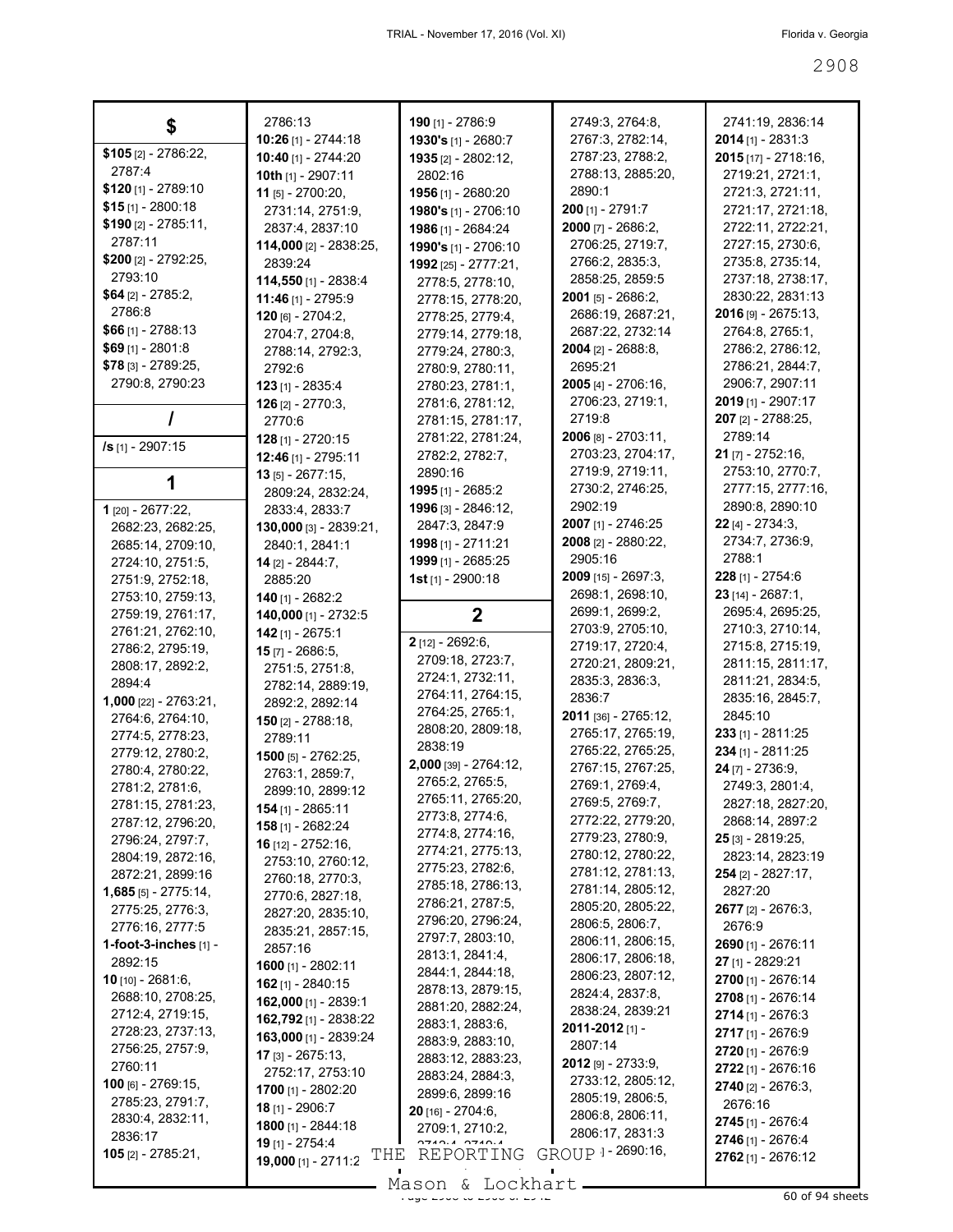| 2764 [1] - 2676:12      | 38 [1] - 2830:2          | 5,000 [1] - 2696:22     | $73$ [1] - 2813:17            | 2880:3, 2880:5,                    |
|-------------------------|--------------------------|-------------------------|-------------------------------|------------------------------------|
|                         |                          |                         |                               | 2880:13, 2880:17                   |
| 2799 [1] - 2676:12      | 385 [1] - 2766:11        | 50 [19] - $2757:24$ ,   | $74$ [2] - 2839:13,           |                                    |
| $280$ [5] - $2811:15$ , | 39 [4] - 2682:2,         | 2757:25, 2760:9,        | 2839:15                       | <b>ABID</b> [1] - 2675:18          |
| 2811:17, 2811:19,       | 2732:20, 2756:12,        | 2761:14, 2761:16,       | $75$ [3] - 2807:5,            | ability [2] - 2701:6,              |
| 2811:20, 2811:21        | 2756:16                  | 2776:6, 2776:19,        | 2870:23                       | 2829:7                             |
| 2809 [1] - 2676:15      | $3:25$ [1] - 2906:5      | 2777:9, 2788:22,        | 76 [2] - 2790:3,              | able [6] - 2695:22,                |
| 281 [2] - 2811:17,      |                          | 2789:24, 2791:14,       | 2790:11                       | 2696:15, 2696:19,                  |
| 2811:23                 | 4                        | 2793:20, 2794:5,        | 76th [1] - 2717:13            | 2746:20, 2860:24,                  |
| 2820 [1] - 2676:15      |                          | 2799:24, 2801:15,       | 79 [2] - 2791:9,              | 2863:3                             |
|                         | 4 [23] - 2680:1, 2697:6, | 2802:17, 2802:24,       |                               |                                    |
| 2838 [1] - 2676:12      | 2724:10, 2732:21,        |                         | 2791:12                       | above-entitled [1] -               |
| 2848 [1] - 2676:4       | 2732:24, 2733:1,         | 2871:20, 2905:6         |                               | 2675:10                            |
| 2866 [1] - 2676:10      | 2784:10, 2807:21,        | $50's$ [1] - 2685:24    | 8                             | above-named [1] -                  |
| 2884 [1] - 2676:13      |                          | 500 [4] - 2767:17,      |                               | 2907:9                             |
| 2898 [1] - 2676:4       | 2812:23, 2823:16,        | 2767:22, 2768:13,       | 8 [10] - 2718:19,             | absent [1] - 2882:11               |
| 29 [2] - 2760:11,       | 2823:17, 2823:21,        | 2772:23                 | 2718:23, 2720:7,              | absolute [1] - 2863:12             |
| 2760:17                 | 2838:17, 2859:5,         | $51$ [1] - 2813:16      | 2725:14, 2725:23,             | absolutely [11] -                  |
|                         | 2860:1, 2860:16,         | $530$ [2] - 2690:10     | 2726:5, 2751:8,               | 2749:2, 2753:12,                   |
| $2:30$ [2] - 2875:5,    | 2865:22, 2865:25,        | 537 $[1] - 2675:12$     | 2764:14, 2800:17,             | 2784:15, 2812:15,                  |
| 2875:10                 | 2866:17, 2868:15,        |                         | 2885:22                       |                                    |
| $2:40$ [1] - 2875:12    | 2878:6, 2882:25          | 54 [4] - 2799:3,        | $80$ [4] - 2824:23,           | 2816:2, 2862:9,                    |
|                         | 4,000 [1] - 2711:24      | 2829:16, 2829:20        | 2825:4, 2825:7,               | 2866:11, 2867:11,                  |
| 3                       | 40 [7] - 2694:25,        | $545$ [5] - 2767:25,    | 2825:10                       | 2874:16, 2904:23,                  |
|                         |                          | 2768:10, 2768:15,       |                               | 2905:11                            |
| $3$ [24] - 2679:10,     | 2698:8, 2705:21,         | 2768:19, 2769:1         | 81 [2] - 2798:24,             | abundant [2] -                     |
| 2705:24, 2754:4,        | 2722:21, 2741:3,         | 546 [4] - 2766:19,      | 2799:10                       | 2738:20, 2739:20                   |
| 2762:11, 2764:14,       | 2788:2, 2788:20          | 2769:23, 2771:10,       | $83$ [3] - 2800:3,            | academic [2] - 2858:5,             |
| 2767:14, 2773:9,        | 41 [1] - 2702:12         | 2772:2                  | 2800:16, 2800:20              | 2894:6                             |
| 2773:15, 2777:21,       | 42 [3] - 2772:4,         | 55 [1] - 2799:16        | $84$ [1] - 2804:1             | accept [1] - 2772:10               |
| 2784:1, 2784:8,         | 2772:11, 2844:23         |                         | $86$ [1] - 2762:23            |                                    |
| 2785:10, 2785:21,       | 43 [12] - 2737:19,       | 58.5 $[1] - 2736.8$     | 895 [1] - 2884:20             | accepted [1] - 2854:12             |
|                         | 2841:14, 2842:15,        |                         | $8:50$ [1] - 2675:14          | access [2] - 2689:3,               |
| 2785:23, 2786:9,        | 2842:18, 2842:20,        | 6                       |                               | 2827:16                            |
| 2788:20, 2788:22,       | 2843:1, 2843:10,         |                         |                               | accessible [2] -                   |
|                         |                          |                         |                               |                                    |
| 2802:10, 2809:6,        |                          | 6 $[21] - 2681:2,$      | 9                             | 2695:14, 2712:17                   |
| 2823:17, 2834:7,        | 2843:18, 2843:22,        | 2708:14, 2751:8,        |                               |                                    |
| 2836:2, 2890:16         | 2844:2, 2845:11,         | 2764:15, 2775:18,       | 9 [12] - 2681:2, 2728:1,      | accomplished [1] -                 |
| $3,370$ [1] - 2776:8    | 2845:18                  | 2807:21, 2841:15,       | 2762:13, 2784:23,             | 2905:13                            |
|                         | 44 [16] - 2737:17,       | 2842:15, 2842:22,       | 2787:22, 2799:19,             | accomplishment [1] -               |
| $3.5$ [2] - 2897:12,    | 2737:22, 2737:23,        | 2843:1, 2843:10,        | 2800:13, 2801:21,             | 2858:6                             |
| 2897:21                 |                          |                         | 2804:22, 2811:17,             | according [1] - 2827:4             |
| $30$ [4] - 2787:23,     | 2773:18, 2773:19,        | 2843:14, 2844:5,        | 2811:23, 2907:17              | account [2] - 2759:10,             |
| 2788:3, 2788:15,        | 2774:17, 2812:22,        | 2844:13, 2844:24,       |                               | 2815:2                             |
| 2885:20                 | 2858:19, 2858:23,        | 2845:22, 2846:13,       | 9-foot [2] - 2678:21,         | accrue [1] - 2683:22               |
| $300$ [2] - 2711:13,    | 2860:1, 2865:15,         | 2847:4, 2847:8,         | 2681:24                       | accurate [4] - 2725:6,             |
| 2711:19                 | 2865:22, 2866:1,         | 2885:22                 | $9.1$ [1] - 2892:17           |                                    |
| 300,000 [1] - 2713:7    | 2870:15, 2872:14,        | 60 $[3] - 2773:3$       | $90$ [5] - 2770:24,           | 2749:10, 2768:23,                  |
| $31$ [2] - 2735:8,      | 2878:5                   | 2825:10, 2843:14        | 2773:9, 2773:17,              | 2889:13                            |
| 2809:23                 | 45 [7] - 2682:23,        | 63 $[5] - 2694:25$      | 2844:23, 2844:25              | ACF [24] - 2743:12,                |
|                         | 2682:24, 2801:5,         | 2698:8, 2705:21,        | 90,000 [1] - 2861:13          | 2750:25, 2752:4,                   |
| $315$ [3] - 2771:11,    | 2858:19, 2858:23,        | 2722:22, 2741:3         | 91 $[2] - 2797:18$            | 2758:3, 2825:20,                   |
| 2772:3, 2773:3          | 2872:15                  |                         | 2797:22                       | 2826:20, 2831:8,                   |
| $322$ [3] - 2749:5,     |                          | 64 $[2] - 2732:20,$     | $92$ [1] - 2835:5             | 2833:11, 2837:7,                   |
| 2819:14, 2819:23        | 47 [3] - 2682:23,        | 2801:23                 |                               | 2838:20, 2839:17,                  |
| 323 [1] - 2749:5        | 2683:4, 2683:13          | 650 [1] - 2802:2        | $93$ [1] - 2801:24            | 2843:5, 2845:23,                   |
| 33 [1] - 2735:24        | 48 [3] - 2841:17,        | 66 [1] - 2766:15        | $95$ <sub>[1]</sub> - 2766:13 | 2863:11, 2872:9,                   |
| 34 [1] - 2897:2         | 2841:22, 2845:7          |                         | $9:00$ [1] - 2906:7           | 2876:20, 2892:5,                   |
| $35$ [3] - 2755:1,      | 488 [2] - 2801:17,       | 7                       |                               |                                    |
| 2755:6, 2785:23         | 2801:20                  |                         | A                             | 2893:2, 2893:7,                    |
|                         | 49 [5] - 2692:7,         | 7 [5] - 2733:3, 2751:8, |                               | 2893:8, 2902:2,                    |
| $35.2$ [1] - 2785:19    | 2818:1, 2818:4,          | 2779:9, 2779:11,        | $a.m$ [5] - 2675:14,          | 2902:23, 2903:14,                  |
| 3500 $[1] - 2777$ :11   | 2818:5, 2818:10          | 2779:12                 | 2744:18, 2744:20,             | 2903:15                            |
| $358$ [1] - 2835:16     |                          | 7,000 [1] - 2696:22     | 2795:9, 2906:7                | ACFS $[1]$ - 2690:18               |
| 36 [1] - 2807:6         |                          | 71 $[2] - 2807:3$ ,     | abatement [8] -               | achieve [10] - 2783:7,             |
| 37 [2] - 2696:23,       | 5                        | 2807.16                 | 2766:13, 2771:5,              | 2787:5, 2813:25,                   |
| 2790:11                 | $5$ [1] - 2737:13        | THE REPORTING           | GROUP 7, 2872:10,             | 2817:11, 2848:16,                  |
|                         |                          |                         |                               |                                    |
| 61 of 94 sheets         |                          | Mason & Lockhart_       |                               | The Reporting Group (207) 797-6040 |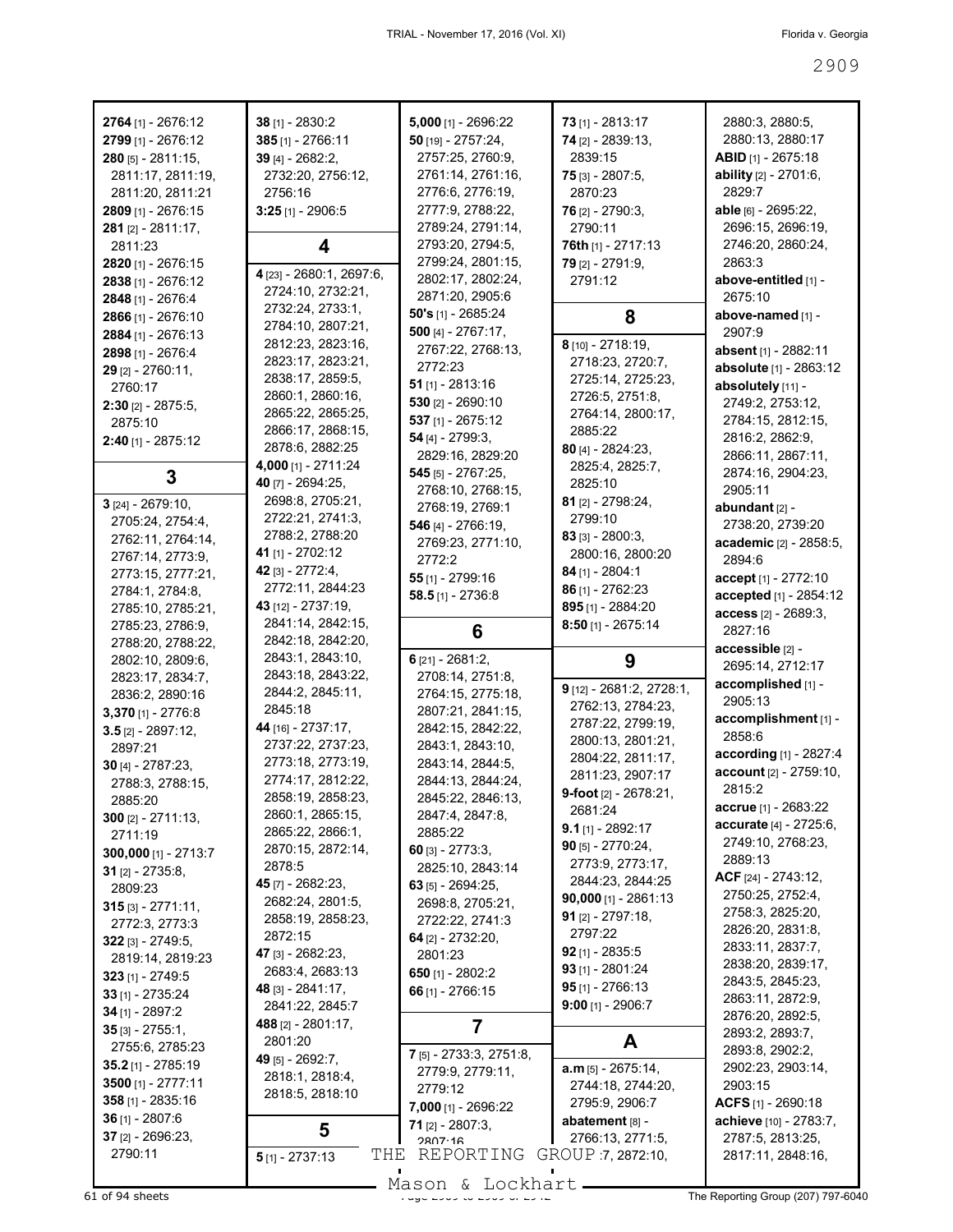| 2859:4, 2859:11,                                  | actuarial [1] - 2877:20             | aesthetics [1] - 2873:4                   | 2776:23, 2798:6,                        | 2861:11                                    |
|---------------------------------------------------|-------------------------------------|-------------------------------------------|-----------------------------------------|--------------------------------------------|
| 2859:19, 2873:2,                                  | adapt $[2] - 2804:9$ ,              | affect [1] - 2735:1                       | 2798:21, 2799:14,                       | alluded [1] - 2679:9                       |
| 2887:21                                           | 2888:4                              | affected [4] - 2684:20,                   | 2799:24, 2801:13,                       | alluvial [1] - 2712:11                     |
| achieved [3] -                                    | adaptive [5] - 2887:15,             | 2735:2, 2735:7,                           | 2801:16, 2803:12,                       | almost [11] - 2687:15,                     |
| 2692:25, 2888:11,                                 | 2887:17, 2887:25,                   | 2801:23                                   | 2822:4, 2825:16,                        | 2712:2, 2729:13,                           |
| 2888:16                                           | 2888:3, 2888:9                      | affects [1] - 2729:20                     | 2828:19, 2828:25,                       | 2732:6, 2747:4,                            |
| achieving [3] -                                   | add [7] - 2752:12,                  | affidavit [1] - 2809:24                   | 2841:23, 2849:7,                        | 2748:14, 2803:10,                          |
| 2778:19, 2784:5,                                  | 2771:3, 2775:13,                    | afternoon [4] -                           | 2849:23, 2850:3,                        | 2807:4, 2811:8,                            |
| 2866:20                                           | 2782:5, 2879:15,                    | 2848:20, 2848:22,                         | 2852:20, 2854:8,                        | 2895:8, 2905:16                            |
| acknowledge [2] -                                 | 2882:18, 2882:19                    | 2848:25, 2849:1                           | 2857:4, 2857:7,                         | alone [2] - 2702:2,                        |
| 2700:7, 2721:15                                   | added [3] - 2753:2,                 | afterwards [1] -                          | 2857:14, 2857:21,                       | 2816:19                                    |
| acknowledged [2] -                                | 2768:19                             | 2858:14                                   | 2858:4, 2858:20,                        | alternative [2] -                          |
| 2714:21, 2899:12                                  | addition [3] - 2694:12,             | Ag [1] - 2857:2                           | 2860:13, 2860:16,                       | 2683:16, 2813:9                            |
| acquired [1] - 2705:17                            | 2799:11, 2823:9                     | agencies [1] - 2904:19                    | 2862:24, 2865:6,                        | altogether [1] -                           |
| acquiring [2] -                                   | Additional [2] -                    | aggregate [3] -                           | 2874:17, 2876:7,                        | 2825:22                                    |
| 2866:13, 2867:4                                   | 2707:9, 2866:17                     | 2823:5, 2839:17,                          | 2881:10, 2881:11,                       | amazing [1] - 2714:11                      |
| acre [16] - 2838:4,                               | additional [10] -                   | 2844:17                                   | 2881:18, 2883:3,                        | amenities [1] -                            |
| 2838:23, 2839:21,                                 | 2698:2, 2712:19,                    | aggressive [1] -                          | 2884:23, 2891:15,                       | 2893:19                                    |
| 2840:1, 2854:13,                                  | 2712:20, 2720:20,                   | 2859:7                                    | 2901:7, 2901:14,                        | <b>America</b> [3] - 2693:24,              |
| 2863:9, 2863:13,                                  | 2800:17, 2823:1,                    | ago [17] - 2686:5,                        | 2902:3, 2902:12                         | 2697:12, 2714:9                            |
| 2863:19, 2863:24,                                 | 2847:22, 2855:24,                   | 2708:25, 2709:1,                          | agriculture [16] -<br>2679:16, 2679:20, | American [11] -                            |
| 2864:13, 2885:24,                                 | 2873:18, 2885:9                     | 2719:5, 2727:2,                           | 2775:5, 2777:11,                        | 2697:4, 2697:9,                            |
| 2891:17, 2891:19,                                 | address [1] - 2903:9                | 2727:15, 2728:9,                          | 2803:6, 2826:7,                         | 2697:15, 2697:17,                          |
| 2892:15, 2892:16,                                 | addressed [2] -                     | 2729:13, 2729:14,                         | 2852:8, 2857:9,                         | 2697:19, 2698:10,                          |
| 2892:17                                           | 2707:4, 2710:1                      | 2730:13, 2731:25,                         | 2860:4, 2862:6,                         | 2714:21, 2719:17,                          |
| acre-feet [4] - 2838:4,                           | addresses [1] -                     | 2739:18, 2854:21,                         | 2864:24, 2867:1,                        | 2720:21, 2725:3,                           |
| 2838:23, 2839:21,<br>2840:1                       | 2833:7                              | 2873:14, 2885:6,                          | 2867:2, 2867:3,                         | 2725:8                                     |
| Acreage [1] - 2860:17                             | adds [1] - 2775:22                  | 2894:8, 2896:18                           | 2891:11, 2905:4                         | amount [35] - 2752:14,<br>2753:5, 2765:23, |
| acreage [7] - 2779:14,                            | adequate [8] -<br>2689:11, 2689:16, | agree [34] - 2709:5,<br>2709:21, 2749:15, | aground [2] - 2686:4,                   | 2765:24, 2768:2,                           |
| 2825:3, 2825:4,                                   | 2690:2, 2690:5,                     | 2752:8, 2753:16,                          | 2686:7                                  | 2768:20, 2772:4,                           |
| 2860:23, 2860:25,                                 | 2692:8, 2702:10,                    | 2756:5, 2756:9,                           | <b>ahead</b> [2] - 2728:13,             | 2774:23, 2778:12,                          |
| 2867:19, 2891:13                                  | 2714:13, 2742:6                     | 2766:18, 2768:18,                         | 2885:13                                 | 2794:2, 2797:6,                            |
| acres [10] - 2693:22,                             | adequately [1] -                    | 2778:22, 2781:23,                         | aid $[1]$ - 2852:25                     | 2815:20, 2822:7,                           |
| 2852:7, 2852:17,                                  | 2865:1                              | 2784:13, 2787:10,                         | aims [1] - 2859:11                      | 2822:9, 2822:11,                           |
| 2861:11, 2861:13,                                 | adjacent [1] - 2816:12              | 2810:14, 2810:23,                         | air $[1] - 2702:6$                      | 2822:16, 2822:25,                          |
| 2866:25, 2867:17,                                 | adjective [2] - 2872:5              | 2813:21, 2822:14,                         | al [1] - 2730:2                         | 2823:6, 2834:13,                           |
| 2867:24, 2876:15,                                 | adjourned [1] - 2906:6              | 2823:10, 2823:13,                         | Alabama <sub>[7]</sub> -                | 2834:24, 2836:21,                          |
| 2891:16                                           | adjust [1] - 2783:8                 | 2824:23, 2826:4,                          | 2679:19, 2683:20,                       | 2854:7, 2855:17,                           |
| Act $[2] - 2717:17$ ,                             | adjusted [1] - 2845:21              | 2826:10, 2826:22,                         | 2684:1, 2684:8,                         | 2857:19, 2858:11,                          |
| 2851:16                                           | administered [1] -                  | 2826:25, 2827:2,                          | 2717:10, 2752:3,                        | 2861:1, 2861:4,                            |
| $act_{[2]} - 2731:8,$                             | 2884:11                             | 2828:19, 2829:5,                          | 2895:25                                 | 2886:16, 2891:2,                           |
| 2815:24                                           | administrator [1] -                 | 2835:3, 2835:8,                           | <b>alive</b> [1] - 2699:20              | 2891:7, 2891:12,                           |
| action [2] - 2858:13,                             | 2886:7                              | 2835:18, 2837:12,                         | all-year-round [2] -                    | 2891:14, 2891:17,                          |
| 2907:9                                            | admitted [3] -                      | 2840:20, 2840:24,                         | 2880:11, 2880:12                        | 2891:19, 2895:23                           |
| actions [3] - 2756:2,                             | 2795:23, 2796:2,                    | 2844:12                                   | Allan [8] - 2710:23,                    | <b>amounts</b> [3] - 2775:2,               |
| 2756:16, 2806:13                                  | 2846:19                             | agreed [1] - 2796:9                       | 2715:16, 2738:10,                       | 2869:17, 2885:11                           |
| <b>active</b> [1] - 2689:5                        | adopt [2] - 2745:24,                | Agreement [1] -                           | 2757:6, 2757:15,                        | ampersand [1] -                            |
| activities [5] -                                  | 2815:13                             | 2854:10                                   | 2760:3, 2760:8,<br>2760:21              | 2766:8                                     |
| 2684:16, 2684:20,                                 | adopted [2] - 2842:5,               | agreement [2] -                           | <b>Allan's</b> $[4] - 2696:11$ ,        | analogy [3] - 2700:24,                     |
| 2728:11, 2728:17,                                 | 2850:21                             | 2796:1, 2796:4                            | 2696:13, 2696:14,                       | 2701:3, 2702:5<br>analyses [1] - 2691:13   |
| 2894:12                                           | advance [1] - 2859:14               | Agricultural [2] -                        | 2759:24                                 | analysis [50] - 2685:6,                    |
| <b>Activities [1] - 2728:2</b>                    | advantage [1] -                     | 2866:18, 2894:2<br>agricultural [52] -    | alleged [5] - 2750:19,                  | 2685:11, 2689:17,                          |
| activity [3] - 2728:21,                           | 2690:3                              | 2679:14, 2744:24,                         | 2750:24, 2753:18,                       | 2694:24, 2695:21,                          |
| 2750:15, 2799:14<br><b>actual</b> $[8] - 2781:13$ | <b>adverse</b> [2] - 2704:9,        | 2745:2, 2757:25,                          | 2754:16, 2754:22                        | 2703:9, 2710:22,                           |
| 2781:15, 2781:16,                                 | 2704:13                             | 2760:9, 2773:7,                           | allow [1] - 2724:3                      | 2715:4, 2715:22,                           |
| 2833:17, 2861:2,                                  | advised [1] - 2795:21               | 2774:23, 2775:8,                          | allowable [1] -                         | 2716:15, 2741:19,                          |
| 2873:1, 2874:6,                                   | aerial [4] - 2695:21,               | 2775:10, 2775:14,                         | 2855:17                                 | 2754:14, 2770:2,                           |
| 2883:24                                           | 2732:17, 2733:4<br>THE<br>2741:19   | REPORTING                                 | GROUP <b>d</b> [2] - 2781:20,           | 2783:11, 2794:25,                          |
|                                                   |                                     |                                           |                                         |                                            |

 $\frac{200011}{x}$  to  $\frac{20011101}{x}$  of  $\frac{200011101}{x}$  62 of 94 sheets Mason & Lockhart.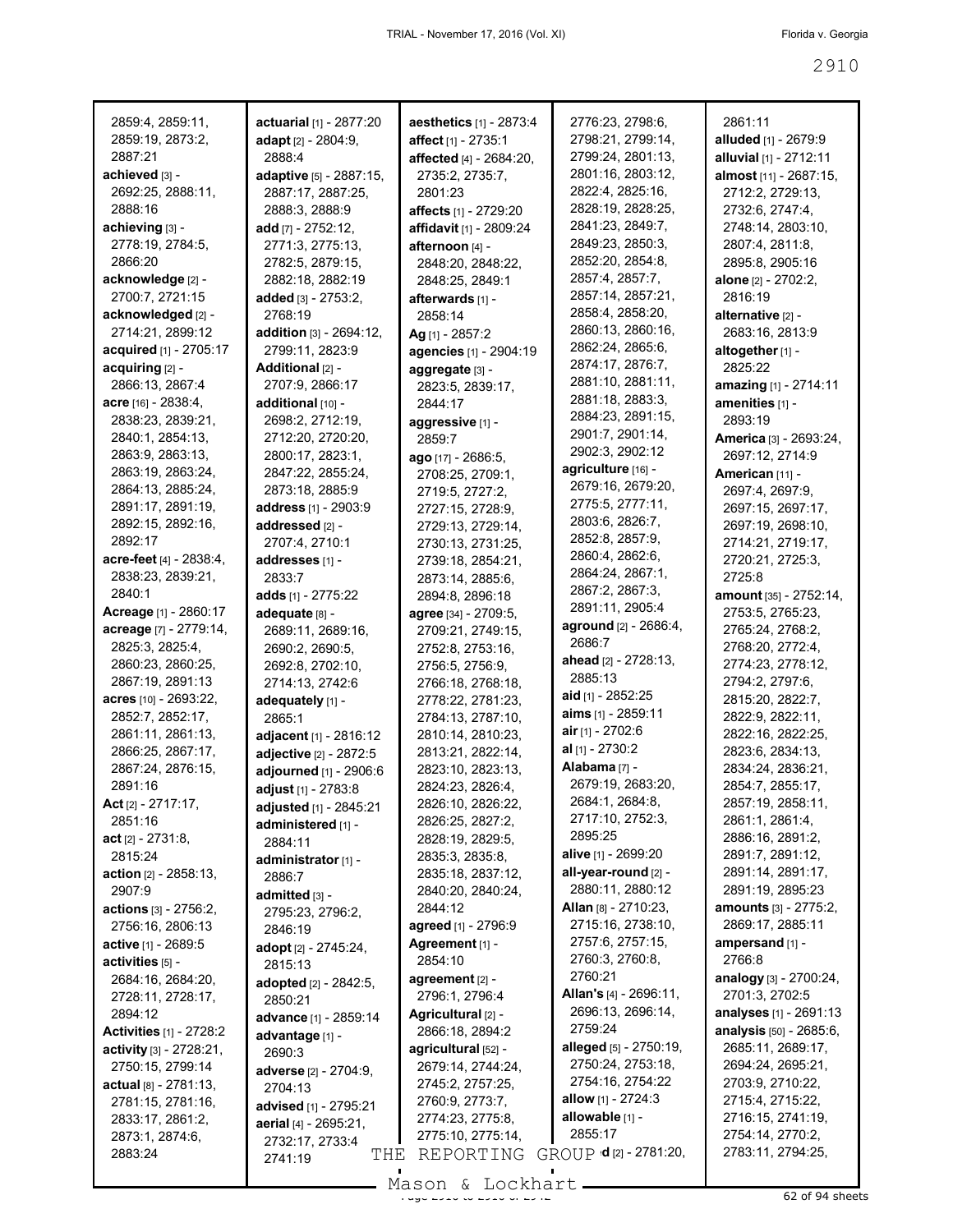| 2800:14, 2801:10,             | 2778:21                                  | 2816:4, 2816:7,              | 2858:17                               | 2892:7, 2897:1                |
|-------------------------------|------------------------------------------|------------------------------|---------------------------------------|-------------------------------|
| 2803:18, 2803:21,             | <b>anyway</b> [2] - 2698:18,             | 2816:10                      | assertion [3] - 2810:6,               | attitude [1] - 2699:11        |
| 2818:13, 2818:18,             | 2699:23                                  | appropriations [1] -         | 2823:10, 2825:16                      | attitudes [1] - 2895:24       |
| 2821:24, 2823:4,              | Apalachicola [33] -                      | 2678:11                      | assess [5] - 2697:12,                 | attributable [1] -            |
| 2823:22, 2824:17,             | 2678:3, 2678:15,                         | approve [1] - 2743:3         | 2710:8, 2715:4,                       | 2696:3                        |
| 2824:22, 2824:25,             | 2678:25, 2679:4,                         | April [1] - 2830:22          | 2715:22, 2716:15                      | attribute [3] - 2715:9,       |
| 2831:18, 2834:2,              | 2681:7, 2681:25,                         | Aquatic [1] - 2708:2         | assessed [1] -                        | 2728:20, 2787:8               |
| 2837:21, 2838:10,             | 2682:9, 2682:19,                         | aquatic [3] - 2810:9,        | 2703:12                               | <b>auction</b> [3] - 2851:10, |
| 2839:4, 2839:7,               | 2694:7, 2697:13,                         | 2852:25, 2853:2              | assessment אז -                       | 2851:14, 2867:15              |
| 2839:9, 2843:23,              | 2697:16, 2697:18,                        | Aquifer [2] - 2870:2,        | 2703:20, 2704:4,                      | augmented [1] -               |
| 2844:13, 2847:16,             | 2697:21, 2698:3,                         | 2870:7                       | 2708:9, 2708:19,                      | 2733:14                       |
| 2847:19, 2860:8,              | 2705:12, 2711:11,                        | aquifer [1] - 2815:1         | 2709:12, 2710:16,                     | <b>author</b> [1] - 2742:16   |
| 2861:6, 2861:19,              | 2711:14, 2714:4,                         | aquifers [5] - 2869:19,      | 2714:4                                | authorized [1] -              |
| 2861:21, 2862:12,             | 2714:5, 2716:21,                         | 2869:25, 2870:7,             | <b>assign</b> [1] - 2789:2            | 2682:15                       |
| 2862:15, 2863:2,              | 2718:16, 2719:19,                        | 2870:17, 2870:25             | assigned [2] -                        |                               |
| 2865:17, 2891:23,             | 2720:22, 2721:12,                        |                              | 2791:23, 2897:18                      | <b>authors</b> [3] - 2708:22, |
| 2901:7, 2902:15               | 2738:21, 2752:15,                        | archaeological [1] -         | associated [4] -                      | 2723:9, 2739:13               |
| analyze [8] - 2716:19,        | 2753:7, 2755:10,                         | 2685:7                       |                                       | available [2] -               |
| 2716:24, 2749:11,             | 2759:5, 2759:14,                         | archival [1] - 2685:14       | 2710:15, 2791:17,<br>2807:25, 2848:14 | 2874:14, 2904:10              |
| 2750:14, 2750:18,             | 2802:21, 2803:2                          | area [21] - 2698:17,         | Associated [1] -                      | <b>AVALLONE [1] -</b>         |
| 2750:23, 2751:4,              | apart [5] - 2724:16,                     | 2698:25, 2810:13,            | 2736:1                                | 2675:21                       |
| 2779:12                       | 2752:7, 2752:18,                         | 2832:16, 2834:11,            |                                       | average [19] - 2783:6,        |
| analyzed [7] -                | 2895:17, 2898:13                         | 2834:14, 2835:6,             | assume [6] - 2722:1,                  | 2810:7, 2810:18,              |
| 2749:15, 2749:21,             | appear [1] - 2706:9                      | 2835:20, 2847:12,            | 2783:11, 2783:16,                     | 2811:10, 2822:14,             |
| 2751:3, 2787:10,              | APPEARANCES [1] -                        | 2848:8, 2853:3,              | 2783:19, 2815:16,                     | 2822:20, 2827:8,              |
| 2797:2, 2836:10,              | 2675:16                                  | 2855:11, 2856:13,            | 2833:23                               | 2828:2, 2842:24,              |
| 2847:21                       | appeared [2] -                           | 2857:15, 2861:2,             | assumed [4] -                         | 2843:1, 2843:9,               |
| Angeles [1] - 2856:13         | 2706:17, 2754:3                          | 2862:20, 2865:5,             | 2765:12, 2769:1,                      | 2845:11, 2891:8,              |
| annual [3] - 2756:17,         |                                          | 2889:20, 2893:7,             | 2807:12, 2821:9                       | 2892:3, 2892:6,               |
| 2810:7, 2810:18               | appearing [1] -<br>2900:15               | 2893:10, 2894:19             | assuming [1] -                        | 2892:8, 2892:12,              |
| annualized [4] -              |                                          | areas [9] - 2695:6,          | 2779:13                               | 2892:13, 2892:16              |
| 2800:22, 2802:5,              | apples [1] - 2789:7<br>application [1] - | 2730:17, 2850:6,             | assumption [3] -                      | averaged [1] - 2783:4         |
| 2802:7, 2802:9                | 2868:22                                  | 2855:14, 2857:15,            | 2783:21, 2805:18,                     | averages [1] - 2858:3         |
| answer [34] - 2715:18,        |                                          | 2860:4, 2871:14,             | 2807:15                               | averaging [1] -               |
| 2716:6, 2724:4,               | applied [8] - 2745:2,                    | 2873:17, 2886:25             | assumptions [4] -                     | 2845:22                       |
| 2727:14, 2739:2,              | 2822:15, 2851:2,                         | $arm$ [2] - 2689:20,         | 2749:18, 2765:21,                     | aware [27] - 2703:9,          |
|                               | 2863:13, 2863:19,                        | 2689:23                      | 2777:12, 2843:12                      | 2703:16, 2721:10,             |
|                               |                                          |                              |                                       |                               |
| 2739:6, 2739:8,               | 2891:14, 2891:17,                        | arms [1] - 2699:10           | assured [1] - 2848:6                  | 2757:3, 2758:4,               |
| 2751:15, 2751:23,             | 2891:19                                  | <b>Army</b> [17] - 2677:11,  | Atlanta [17] - 2769:14,               | 2759:4, 2759:17,              |
| 2752:25, 2753:3,              | apply [6] - 2818:19,                     | 2678:1, 2678:8,              | 2772:24, 2791:4,                      | 2760:7, 2760:12,              |
| 2753:8, 2753:10,              | 2859:11, 2863:23,                        | 2685:17, 2685:23,            | 2793:1, 2793:5,                       | 2761:8, 2763:22,              |
| 2753:22, 2754:10,             | 2868:24, 2877:5,                         | 2694:16, 2702:21,            | 2834:10, 2834:14,                     | 2778:4, 2778:8,               |
| 2768:14, 2770:11,             | 2904:21                                  | 2715:6, 2715:23,             | 2835:9, 2835:20,                      | 2802:18, 2809:15,             |
| 2781:7, 2795:3,               | applying [3] -                           | 2719:18, 2730:13,            | 2836:6, 2836:11,                      | 2816:7, 2816:23,              |
| 2806:18, 2806:21,             | 2818:24, 2868:25,                        | 2732:14, 2847:14,            | 2856:10, 2856:16,                     | 2821:13, 2836:9,              |
| 2810:22, 2819:18,             | 2891:24                                  | 2847:15, 2847:18,            | 2871:6, 2872:8,                       | 2836:16, 2846:7,              |
| 2819:21, 2820:1,              | appoint [1] - 2718:4                     | 2848:4, 2848:14              | 2880:21, 2905:14                      | 2846:10, 2846:19,             |
| 2827:14, 2827:25,             | appointed [1] - 2718:1                   | article [3] - 2831:13,       | attached [1] - 2720:15                | 2846:25, 2847:2,              |
| 2828:7, 2835:22,              | appreciate [4] -                         | 2831:16, 2831:19             | attachment [1] -                      | 2867:8, 2895:3                |
| 2835:24, 2898:18,             | 2699:4, 2699:23,                         | artificially [3] -           | 2720:15                               | awareness [1] -               |
| 2899:17, 2899:21,             | 2700:11, 2878:15                         | 2686:12, 2693:7,             | attempt [1] - 2734:15                 | 2896:2                        |
| 2901:12                       | approach [12] -                          | 2693:14                      | attempted [4] -                       | axis [2] - 2879:17,           |
| answered [1] - 2820:3         | 2699:19, 2722:16,                        | aside $[4] - 2693:21$ ,      | 2752:9, 2752:19,                      | 2879:24                       |
| answering [2] -               | 2745:19, 2748:20,                        | 2694:12, 2705:17,            | 2896:7, 2898:14                       |                               |
| 2716:3, 2716:23               | 2764:17, 2795:22,                        | 2867:19                      | attempting [1] -                      | B                             |
| <b>answers</b> [3] - 2715:18, | 2814:2, 2820:10,                         | aspect [4] - 2681:4,         | 2892:24                               |                               |
| 2749:9, 2812:4                | 2865:7, 2884:14,                         | 2681:5, 2777:2,              | attention [10] -                      | $B-5$ [1] - 2736:9            |
| anthropogenic [3] -           | 2895:10, 2897:19                         | 2792:23                      | 2690:19, 2690:25,                     | back-checking [1] -           |
| 2709:23, 2728:11,             | appropriate [1] -                        | <b>aspects</b> [3] - 2702:1, | 2731:18, 2734:4,                      | 2856:1                        |
| 2728:17                       | 2791:20                                  | 2741:17, 2766:10             | 2737:23, 2797:15,                     | back-to-back [1] -            |
| anticipated [1] -             | appropriation [3]<br>THE                 | REPORTING                    | GROUP 4, 2828:20,                     | 2784:14                       |

Mason & Lockhart **Page 2011** Mason & Lockhart **Page 2011** The Reporting Group (207) 797-6040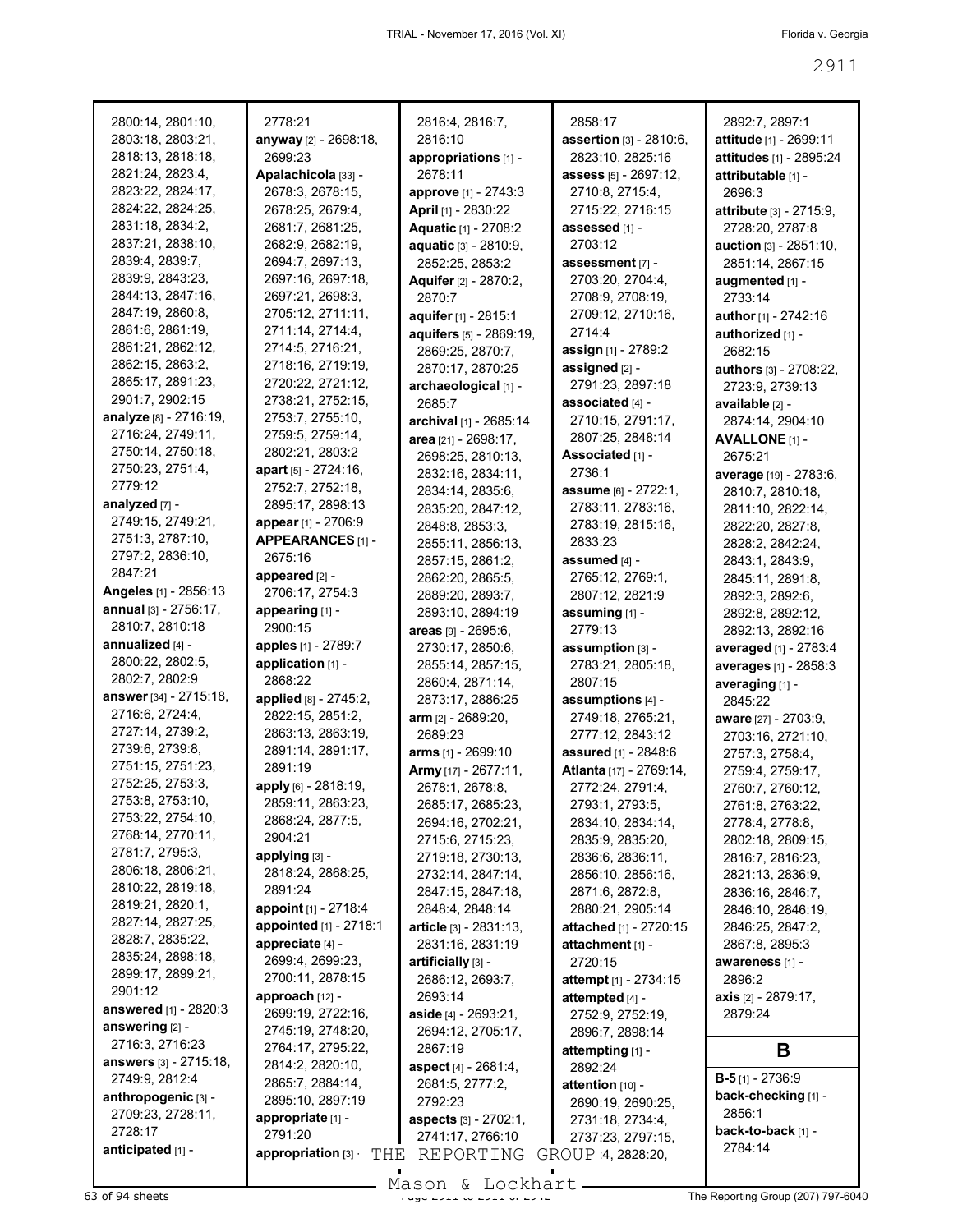| background [1] -                          | 2825:7, 2851:24,                    | 2702:25, 2703:1                | <b>billion</b> $[1]$ - 2895:8           | 2734:5, 2734:6,                |
|-------------------------------------------|-------------------------------------|--------------------------------|-----------------------------------------|--------------------------------|
| 2691:22                                   | 2852:21, 2902:15                    | <b>beneath</b> [1] - 2836:17   | binder [9] - 2692:6,                    | 2735:13, 2737:23,              |
| <b>backs</b> $[4] - 2799:13$ ,            | <b>bass</b> $[1]$ - 2699:18         | beneficial [2] -               | 2697:6, 2705:24,                        | 2737:25, 2790:5,               |
| 2814:8, 2885:8,                           | <b>Battle</b> [5] - 2700:7,         | 2688:21, 2823:2                | 2708:15, 2755:3,                        | 2821:9, 2823:21,               |
| 2885:9                                    | 2700:12, 2701:20,                   | <b>benefit</b> [23] - 2679:6,  | 2758:12, 2777:13,                       | 2839:15, 2845:9,               |
| Bainbridge [2] -                          | 2702:24, 2703:1                     | 2681:16, 2683:8,               | 2799:1, 2888:19                         | 2845:10, 2845:12,              |
| 2679:2, 2681:23                           | <b>Bay</b> [4] - 2759:5,            | 2684:10, 2685:20,              | <b>binders</b> $[1]$ - 2690:12          | 2859:6, 2892:8                 |
| <b>ban</b> [3] - $2874:9$ ,               | 2759:14, 2802:21,                   | 2700:2, 2703:16,               | biodiverse [1] -                        | <b>bouncing</b> [1] - 2827:3   |
| 2880:21, 2905:15                          | 2803:2                              | 2703:21, 2704:22,              | 2714:7                                  | <b>Branch</b> [2] - 2703:3,    |
| bank [2] - 2695:13,                       | bay [2] - 2810:11,                  | 2705:9, 2717:6,                | biologic [1] - 2749:11                  | 2705:15                        |
| 2737:6                                    | 2895:5                              | 2717:9, 2741:2,                | biological [11] -                       | break [7] - 2782:13,           |
| <b>banking</b> [1] - 2764:24              | <b>bays</b> [2] - 2733:20,          | 2745:4, 2760:17,               | 2696:14, 2703:11,                       | 2795:6, 2796:18,               |
| Bankruptcy [1] -                          | 2741:5                              | 2760:18, 2761:22,              | 2754:12, 2757:19,                       | 2872:5, 2875:6,                |
| 2675:12                                   | <b>beach</b> $[2] - 2686:15$ ,      | 2776:17, 2781:2,               | 2810:10, 2812:6,                        | 2875:9, 2878:5                 |
| <b>banks</b> $[5] - 2687:13$ ,            | 2698:15                             | 2785:8, 2827:23,               | 2818:24, 2822:25,                       | <b>breaks</b> [1] - 2871:17    |
| 2688:18, 2688:19,                         | beaches [1] - 2698:15               | 2844:13, 2873:25               | 2868:21, 2868:23,                       | briefly [5] - 2718:23,         |
| 2693:6, 2693:12                           | bear $[1]$ - 2746:13                | <b>benefits</b> [18] - 2684:7, | 2886:1                                  | 2740:11, 2842:4,               |
| $bar$ [1] - 2733:19                       | bears [2] - 2717:13,                | 2701:9, 2756:2,                | biologist [1] - 2754:25                 | 2856:24, 2870:17               |
| <b>barge</b> $[3] - 2683:1$ ,             | 2742:13                             | 2756:6, 2756:20,               | biologists [2] -                        | brilliance [1] -               |
| 2686:3, 2686:7                            | <b>beautiful</b> [2] - 2714:6,      | 2757:2, 2757:11,               | 2755:16, 2811:7                         | 2900:17                        |
| <b>Barr</b> [3] - $2809:10$ ,             | 2884:19                             | 2759:10, 2760:7,               | biology [1] - 2757:17                   | <b>bring</b> $[4]$ - 2698:14,  |
| 2809:13, 2810:17                          | <b>become</b> [4] - 2689:2,         | 2782:23, 2784:6,               | biomass [2] -                           | 2747:10, 2783:13,              |
| <b>Barr's</b> $[2] - 2809:23$ ,           | 2692:19, 2707:22,                   | 2808:7, 2809:1,                | 2761:10, 2761:16                        | 2825:14                        |
| 2810:6                                    | 2778:8                              | 2827:25, 2830:3,               | <b>BiOp</b> [1] - 2703:23               | bringing [2] - 2698:16,        |
| <b>bars</b> $[2] - 2733:13$               | <b>becoming</b> [1] - 2747:3        | 2876:24, 2877:8,               | <b>bird</b> [1] - 2893:16               | 2772:20                        |
| 2733:14                                   | <b>bed</b> $[2] - 2710:19$ ,        | 2893:12                        | bird-watching [1] -                     | <b>broken</b> [3] - 2689:20,   |
|                                           | 2726:23                             | Berkeley [2] -                 | 2893:16                                 | 2689:23, 2699:10               |
| <b>base</b> $[1] - 2830:6$                | began $[1]$ - 2694:20               | 2893:20, 2894:3                |                                         | brushing [1] - 2864:5          |
| based [10] - 2682:6,<br>2685:13, 2705:18, | begin [2] - 2724:4,                 | <b>Berrien [3] - 2831:6,</b>   | <b>birds</b> $[2] - 2853:3$ ,<br>2853:6 | building [2] - 2681:18,        |
|                                           | 2739:2                              | 2831:8, 2832:8                 | <b>bit</b> $[18] - 2684:8$ ,            | 2683:23                        |
| 2705:20, 2714:2,<br>2744:4, 2802:22,      | beginning [6] -                     | <b>better</b> [6] - 2698:21,   | 2715:2, 2731:12,                        | <b>built</b> $[4] - 2685:16$ , |
|                                           | 2680:20, 2704:9,                    | 2725:10, 2747:15,              | 2751:18, 2835:13,                       | 2717:16, 2794:14,              |
| 2812:9, 2830:15,<br>2844:5                |                                     | 2810:24, 2823:8,               | 2835:25, 2849:2,                        | 2888:24                        |
| baselines [1] -                           | 2725:24, 2734:7,<br>2734:9, 2874:18 | 2875:24                        | 2852:11, 2854:23,                       | <b>bullet</b> [2] - 2865:16,   |
| 2778:18                                   | begins [10] - 2679:24,              | between [25] - 2695:1,         | 2856:5, 2868:24,                        | 2866:12                        |
| <b>basic</b> $[1] - 2780:20$              | 2690:21, 2704:11,                   | 2696:22, 2713:7,               | 2868:25, 2872:24,                       | <b>bullets</b> [1] - 2869:24   |
| <b>Basin</b> [24] - 2750:25,              | 2737:11, 2810:2,                    | 2715:23, 2741:12,              | 2873:14, 2878:23,                       | Bureau [1] - 2852:15           |
| 2752:4, 2758:3,                           | 2810:3, 2818:11,                    | 2769:18, 2790:14,              | 2881:17, 2886:2,                        | business [1] -                 |
| 2826:20, 2831:8,                          | 2839:17, 2895:18,                   | 2791:7, 2796:25,               | 2891:9                                  | 2871:16                        |
| 2837:7, 2838:20,                          | 2897:8                              | 2797:8, 2816:3,                | bite [1] - 2852:11                      | businesses <sub>[2]</sub> -    |
| 2843:5, 2850:9,                           | begun [1] - 2688:11                 | 2820:25, 2833:14,              | bite-sized [1] -                        | 2837:22, 2889:25               |
| 2851:5, 2857:10,                          | behalf [1] - 2855:1                 | 2833:17, 2839:5,               | 2852:11                                 | $buy$ [8] - 2837:22.           |
| 2861:14, 2863:12,                         | <b>behavior</b> [2] - 2864:2,       | 2839:10, 2840:4,               | <b>black</b> $[2] - 2690:12$ ,          | 2866:2, 2866:23,               |
| 2867:14, 2872:9,                          | 2864:7                              | 2845:5, 2854:18,               | 2895:18                                 | 2868:14, 2881:12,              |
| 2876:3, 2876:20,                          | <b>behaviors</b> [1] - 2795:4       | 2871:14, 2872:25,              | <b>blocked</b> [2] - 2689:1,            | 2885:8, 2885:9,                |
| 2892:5, 2893:2,                           | <b>behind</b> [2] - 2697:5,         | 2891:3, 2891:8,                | 2689:4                                  | 2885:13                        |
| 2893:8, 2896:22,                          | 2759:23                             | 2891:10, 2892:5                | <b>Blue</b> [2] - 2703:2,               | buy-back [4] - 2866:2,         |
| 2901:15, 2902:2,                          | <b>beings</b> [1] - 2893:12         | beyond [10] - 2710:14,         | 2705:14                                 | 2866:23, 2868:14,              |
| 2902:19                                   | BELLEGHEM [1] -                     | 2769:11, 2823:1,               | <b>blunt</b> $[1]$ - 2694:18            | 2881:12                        |
| <b>basin</b> [15] - 2679:17,              | 2675:18                             | 2830:18, 2848:7,               | blur [1] - 2715:2                       | buy-backs [2] -                |
| 2766:15, 2771:6,                          | <b>below</b> [7] - 2736:11,         | 2864:10, 2872:11,              | boat [1] - 2699:20                      | 2885:8, 2885:9                 |
| 2775:8, 2843:7,                           | 2782:2, 2822:16,                    | 2885:12, 2887:2,               | body [1] - 2701:6                       | buy-out [1] - 2885:13          |
| 2858:2, 2883:15,                          | 2822:21, 2822:23,                   | 2903:11                        | <b>bogged</b> [1] - 2780:18             | buying [2] - 2693:24,          |
| 2892:14, 2893:1,                          | 2868:22, 2870:7                     | <b>big</b> $[7] - 2700:8$ ,    | <b>book</b> $[3] - 2685:3$ ,            | 2874:2                         |
| 2896:1, 2896:4,                           | benchmark [1] -                     | 2700:13, 2707:24,              | 2804:17, 2809:3                         | <b>BY</b> [43] - 2677:6,       |
| 2901:18, 2901:19,                         | 2806:17                             | 2747:20, 2829:10,              | <b>borne</b> $[1] - 2783.6$             | 2677:20, 2690:15,              |
| 2902:4, 2905:4                            | <b>bend</b> [3] - 2736:24,          | 2858:6, 2886:13                | <b>Bottcher</b> [1] - 2820:4            | 2714:19, 2722:17,              |
| basin-wide [1] -                          | 2736:25, 2737:5                     | <b>biggest</b> $[1]$ - 2719:11 | <b>bottom</b> [19] - 2679:23,           | 2724:5, 2726:10,               |
| 2858:2                                    | <b>Bend</b> [5] - 2700:7,           | <b>Bill</b> $[2] - 2900:16$ ,  | 2690:20, 2709:10,                       | 2740:10, 2745:23,              |
| <b>basis</b> $[5] - 2741:1$ ,             | THE<br>2700:12, 2701:2              | REPORTING                      | GROUP 7, 2728:23,                       | 2746:8, 2746:19,               |
|                                           |                                     |                                |                                         |                                |

 $\frac{200011}{200011}$  to  $\frac{200011}{200}$  of 94 sheets Mason & Lockhart.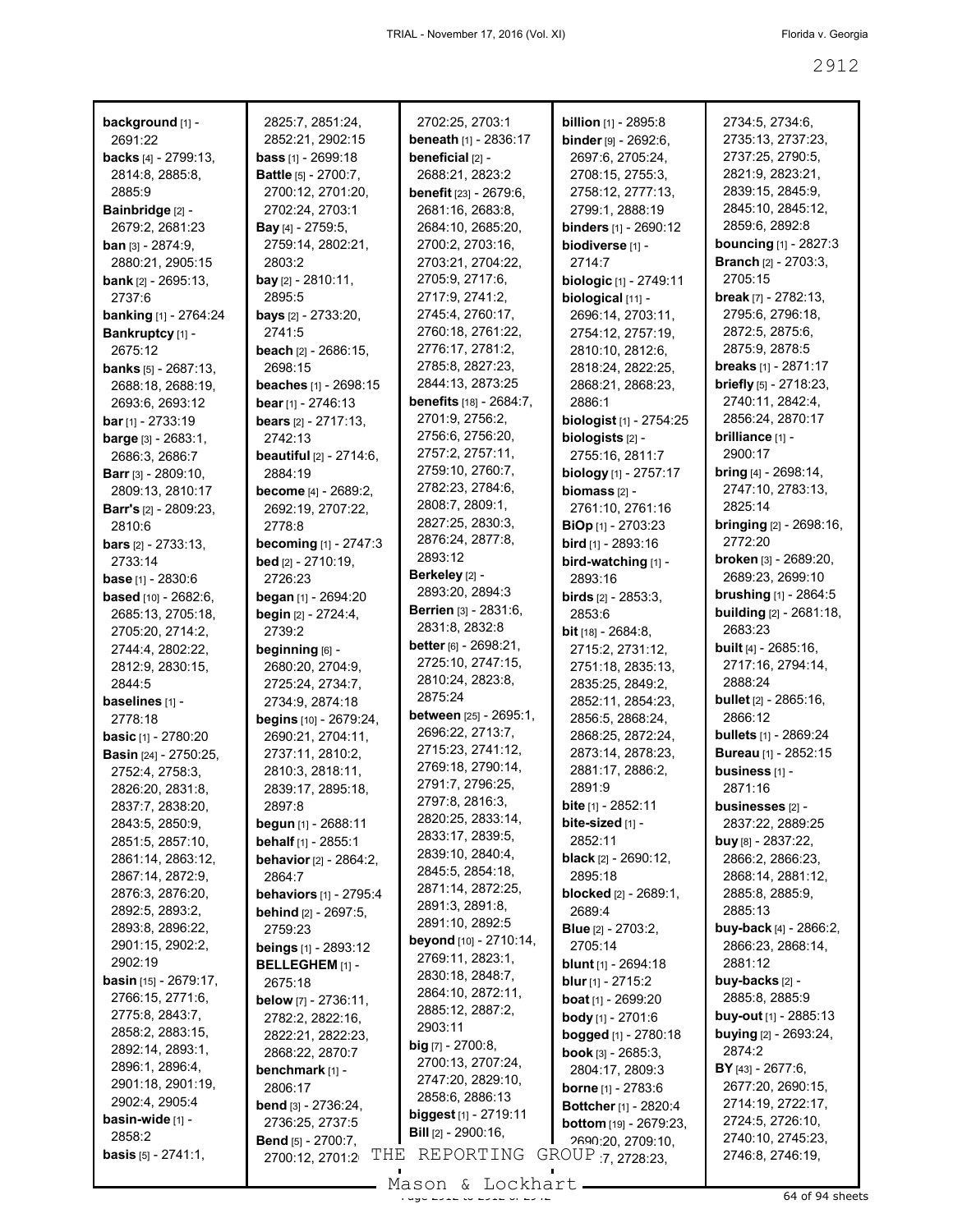| 2748:21, 2749:7,            | 2836:6, 2836:10,                 | caused [7] - 2709:16,    | 2775:25, 2776:3,             | 2887:11, 2891:9,            |
|-----------------------------|----------------------------------|--------------------------|------------------------------|-----------------------------|
| 2750:7, 2751:11,            | 2836:13, 2836:17,                | 2709:22, 2715:6,         | 2776:8, 2776:16,             | 2895:21                     |
| 2751:14, 2751:21,           | 2836:18                          | 2716:16, 2719:18,        | 2777:11, 2778:23,            | changing [1] - 2741:6       |
| 2754:8, 2758:24,            | capital [2] - 2835:8,            | 2729:24, 2754:22         | 2779:13, 2780:2,             | channel [39] -              |
| 2766:9, 2767:8,             | 2877:6                           | causes [1] - 2729:16     | 2780:4, 2780:10,             | 2678:21, 2678:23,           |
| 2770:9, 2774:2,             | capped [1] - 2781:17             | causing [1] - 2716:20    | 2780:22, 2781:2,             | 2681:18, 2681:20,           |
| 2774:14, 2780:19,           |                                  |                          | 2781:6, 2781:13,             |                             |
|                             | capping [1] - 2777:20            | ceased [4] - 2685:22,    |                              | 2681:24, 2686:18,           |
| 2782:21, 2783:15,           | caps [1] - 2856:1                | 2685:23, 2687:20,        | 2781:23, 2782:4,             | 2687:12, 2688:7,            |
| 2783:18, 2786:19,           | caption [1] - 2736:7             | 2689:8                   | 2785:8, 2786:4,              | 2688:8, 2688:13,            |
| 2796:17, 2799:6,            | capture [2] - 2734:16,           | census [1] - 2876:7      | 2786:13, 2786:21,            | 2695:1, 2695:18,            |
| 2812:2, 2812:24,            | 2884:19                          | Center [1] - 2896:22     | 2787:5, 2787:12,             | 2698:7, 2704:20,            |
| 2820:14, 2846:23,           | career [1] - 2832:13             | center [7] - 2820:21,    | 2788:25, 2789:11,            | 2709:16, 2709:22,           |
| 2853:15, 2875:15,           | careers [1] - 2894:6             | 2857:22, 2862:17,        | 2789:14, 2796:20,            | 2710:4, 2710:20,            |
| 2879:11, 2884:17,           | careful [9] - 2704:20,           | 2862:19, 2862:21,        | 2804:20, 2813:1,             | 2714:23, 2715:5,            |
| 2891:1, 2895:13,            | 2769:17, 2813:7,                 | 2877:5                   | 2830:4, 2832:11,             | 2715:11, 2715:23,           |
| 2896:15, 2898:3             | 2837:15, 2862:12,                | center-pivot [7] -       | 2841:4, 2843:21,             | 2719:10, 2727:7,            |
|                             | 2864:14, 2864:17,                | 2820:21, 2857:22,        | 2844:2, 2859:7,              | 2727:22, 2728:13,           |
| C                           | 2864:18, 2864:22                 | 2862:17, 2862:19,        | 2859:9, 2872:16,             | 2728:21, 2729:9,            |
|                             |                                  | 2862:21, 2877:5          | 2872:21, 2874:13,            | 2734:1, 2734:2,             |
| calculate [3] -             | carefully [2] -                  |                          | 2878:13, 2879:15,            | 2734:24, 2734:25,           |
| 2778:19, 2802:12,           | 2692:23, 2857:6                  | centers [1] - 2679:17    | 2881:20, 2882:24,            | 2735:5, 2737:2,             |
| 2804:10                     | carried [2] - 2683:15,           | central [1] - 2685:9     | 2883:1, 2883:6,              |                             |
| calculated [15] -           | 2730:16                          | certain [15] - 2686:24,  | 2899:16, 2905:7              | 2737:11, 2737:14,           |
| 2768:11, 2769:6,            | cars [1] - 2874:4                | 2687:2, 2687:4,          |                              | 2741:5, 2741:8              |
| 2778:14, 2798:16,           | carving [1] - 2737:11            | 2708:24, 2742:19,        | chair [2] - 2747:12,         | Channel [4] - 2725:16,      |
| 2798:24, 2802:10,           | case [53] - 2678:11,             | 2749:17, 2774:22,        | 2894:1                       | 2725:22, 2726:8,            |
| 2802:14, 2805:7,            | 2684:9, 2691:11,                 | 2783:7, 2794:8,          | chance [3] - 2698:20,        | 2728:2                      |
| 2822:16, 2824:16,           | 2695:16, 2700:5,                 | 2797:6, 2815:3,          | 2726:11, 2755:6              | channels [6] -              |
|                             | 2705:1, 2705:4,                  | 2826:24, 2830:2,         | change [28] - 2692:1,        | 2695:11, 2711:6,            |
| 2824:19, 2836:16,           | 2705:6, 2713:3,                  | 2851:11, 2867:17         | 2695:1, 2698:7,              | 2727:3, 2729:11,            |
| 2840:2, 2848:17,            | 2713:4, 2713:14,                 | certainly [19] - 2686:9, | 2709:16, 2710:4,             | 2730:15, 2810:8             |
| 2905:17                     | 2729:2, 2745:25,                 | 2691:23, 2701:13,        | 2711:16, 2712:8,             | chapter [2] - 2685:5,       |
| calculating [1] -           | 2746:23, 2746:25,                | 2705:13, 2711:4,         | 2714:23, 2715:5,             | 2685:7                      |
| 2797:13                     |                                  | 2714:8, 2715:8,          | 2715:11, 2715:24,            | characteristic [1] -        |
| calculation [3] -           | 2747:4, 2748:2,                  |                          | 2719:10, 2727:25,            | 2729:18                     |
| 2769:8, 2822:3,             | 2748:11, 2748:13,                | 2719:3, 2720:6,          | 2728:21, 2750:15,            | characteristics [1] -       |
| 2825:11                     | 2748:22, 2749:23,                | 2727:11, 2733:20,        | 2751:2, 2751:4,              | 2900:18                     |
| calculations [2] -          | 2752:2, 2754:16,                 | 2806:7, 2833:19,         | 2757:14, 2761:10,            | characterized [1] -         |
| 2799:17, 2807:10            | 2756:24, 2757:1,                 | 2848:5, 2865:9,          | 2761:15, 2761:21,            |                             |
| calculator [2] -            | 2757:9, 2762:6,                  | 2869:15, 2875:17,        |                              | 2800:5                      |
| 2766:21, 2766:22            | 2763:25, 2770:15,                | 2895:12                  | 2771:14, 2817:24,            | charge [1] - 2777:8         |
| calendar [2] -              | 2778:8, 2795:19,                 | <b>CERTIFICATE [1] -</b> | 2839:2, 2839:7,              | chart $[23] - 2683:4$ ,     |
| 2879:19, 2879:22            | 2798:4, 2798:9,                  | 2907:1                   | 2839:10, 2873:5,             | 2683:5, 2732:10,            |
| California <sup>[8]</sup> - | 2806:7, 2809:8,                  | certify [2] - 2907:3,    | 2893:22                      | 2759:24, 2761:14,           |
|                             | 2811:1, 2819:6,                  | 2907:7                   | changed $[17]$ -             | 2772:21, 2774:7,            |
| 2698:16, 2713:1,            | 2821:23, 2833:19,                | cessation [2] -          | 2685:12, 2709:3,             | 2774.8, 2775.6,             |
| 2803:15, 2850:10,           | 2836:8, 2847:16,                 | 2687:22, 2727:8          | 2720:4, 2771:9,              | 2783:2, 2787:17,            |
| 2852:5, 2853:25,            | 2849:18, 2851:1,                 | cfs $[78] - 2711.24$ ,   | 2771:19, 2771:22,            | 2792:19, 2795:18,           |
| 2854:4, 2893:20             | 2852:16, 2854:1,                 | 2712:3, 2732:6,          | 2792:2, 2792:4,              | 2868:4, 2868:12,            |
| <b>Cantor</b> [1] - 2796:7  | 2855:1, 2855:5,                  | 2757:7, 2762:20,         | 2792:20, 2805:15,            | 2871:4, 2872:1,             |
| cap [14] - 2756:17,         | 2856:5, 2856:23,                 | 2763:1, 2763:21,         | 2806:9, 2806:10,             | 2872:21, 2878:14,           |
| 2797:5, 2815:13,            | 2860:22, 2861:22,                | 2764:6, 2764:10,         | 2806:16, 2817:21,            | 2882:24, 2883:17,           |
| 2815:16, 2815:19,           | 2862:3, 2888:12                  | 2764:12, 2765:2,         | 2839:4, 2839:6,              | 2889:14, 2889:16            |
| 2817:13, 2854:12,           |                                  |                          | 2875:2                       | <b>charts</b> [5] - 2765:6, |
| 2855:7, 2855:20,            | cases [2] - 2733:14,             | 2765:5, 2765:11,         | <b>Changes</b> [2] - 2728:2, | 2872:14, 2872:15,           |
| 2884:10, 2884:25,           | 2817:9                           | 2766:15, 2767:17,        | 2731:16                      |                             |
| 2885:4, 2886:8,             | categories [1] -                 | 2767:22, 2767:25,        |                              | 2875:1, 2888:18             |
| 2887:7                      | 2876:10                          | 2768:10, 2768:13,        | changes $[13]$ -             | chase [1] - 2805:6          |
| capable [1] - 2716:3        | category [3] - 2838:9,           | 2768:15, 2769:1,         | 2709:23, 2710:6,             | Chattahoochee [8] -         |
| capacity [1] - 2694:4       | 2876:19, 2877:9                  | 2771:10, 2772:2,         | 2711:17, 2731:19,            | 2678:3, 2678:15,            |
| capita [10] - 2834:10,      | causation [2] -                  | 2772:23, 2773:8,         | 2732:25, 2741:8,             | 2678:24, 2681:12,           |
|                             | 2753:14, 2754:19                 | 2774:6, 2774:8,          | 2750:16, 2755:12,            | 2681:24, 2682:10,           |
| 2834:13, 2834:18,           | <b>Caused</b> [1] - 2728:<br>THE | REPORTING                | GROUP 18, 2772:4,            | 2682:13, 2876:3             |
| 2835:9, 2835:19,            |                                  |                          |                              |                             |

Mason & Lockhart **Page 2013** of 94 sheets Page 207) 797-6040<br>
Mason & Lockhart **Page 2013 of 2013** The Reporting Group (207) 797-6040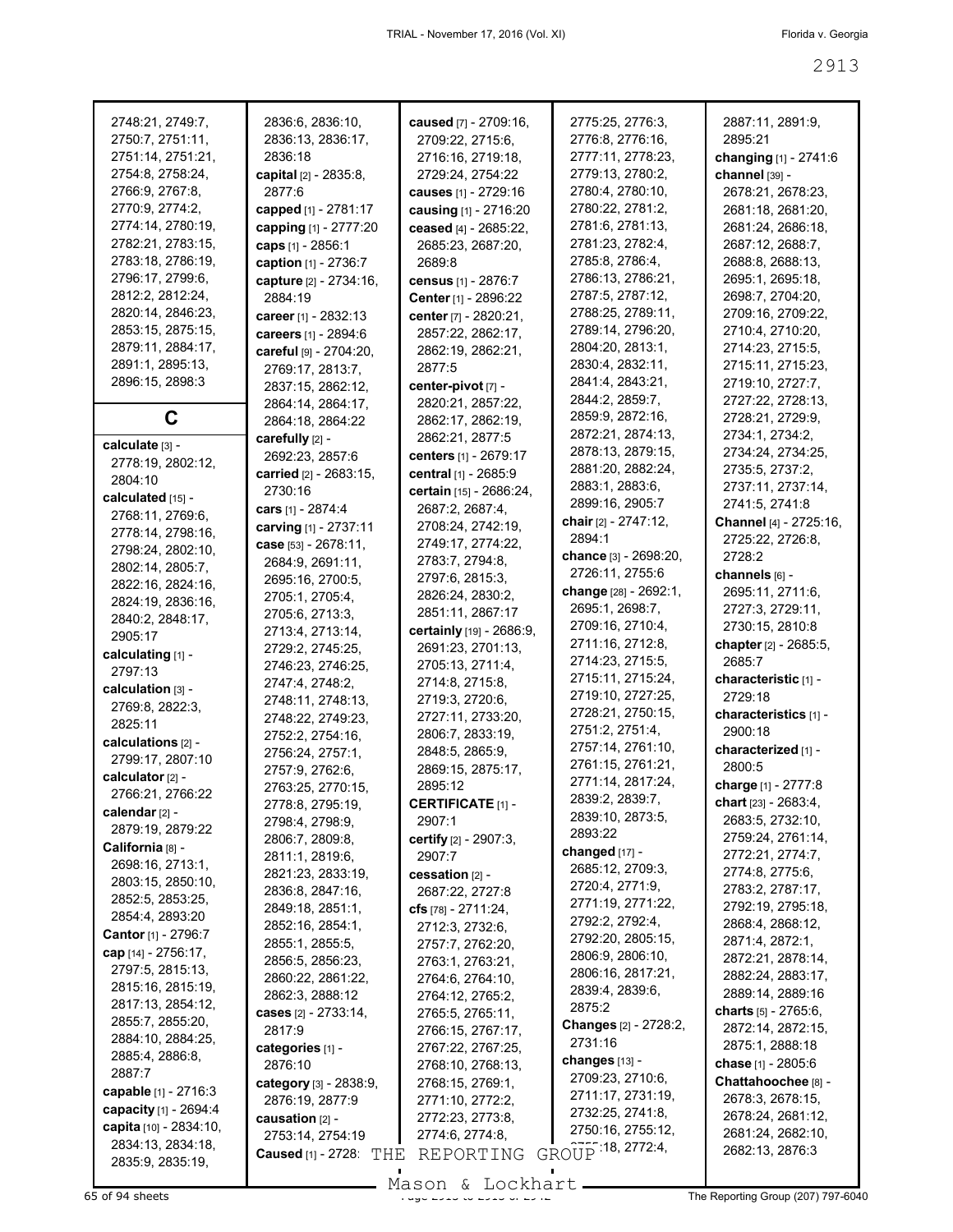| check [4] - 2831:21,                | 2770:6, 2811:17                       | commercial [8] -           | 2692:4                      | Congressional [1] -                    |
|-------------------------------------|---------------------------------------|----------------------------|-----------------------------|----------------------------------------|
| 2887:4, 2887:22,                    | clips $[3] - 2749.5$ ,                | 2749:16, 2749:20,          | compound [1] -              | 2700:14                                |
| 2888:3                              | 2751:8, 2811:25                       | 2749:22, 2750:1,           | 2787:2                      | connect [6] - 2704:19,                 |
| checking [1] - 2856:1               | clock [1] - 2782:12                   | 2750:12, 2750:16,          | comprehend [2] -            | 2711:25, 2712:6,                       |
| chief [1] - 2678:1                  | clog [1] - 2727:17                    | 2893:15, 2894:12           | 2755:23, 2795:4             | 2712:14, 2712:20,                      |
| choice [1] - 2877:2                 | close [2] - 2698:18,                  | Commission [8] -           | concentrations [1] -        | 2810:8                                 |
| choose [2] - 2859:17,               | 2720:7                                | 2698:6, 2720:10,           | 2707:19                     | connected [6] -                        |
| 2859:25                             | closer [1] - 2747:11                  | 2721:17, 2721:20,          | concept [10] -              | 2696:24, 2711:13,                      |
| chose $[5] - 2734:9$ ,              | coinciding [2] -                      | 2738:19, 2738:25,          | 2793:14, 2813:11,           | 2711:19, 2711:22,                      |
| 2860:3, 2876:20,                    | 2728:10, 2728:16                      | 2741:24, 2907:17           | 2813:23, 2866:10,           | 2712:18, 2814:23                       |
| 2885:12, 2886:10                    | cold [3] - 2698:16,                   | Committee [1] -            | 2866:16, 2870:5,            | connecting [1] -                       |
| <b>CHRISTIAN [1] -</b>              | 2699:17, 2699:21                      | 2718:9                     | 2872:19, 2887:13,           | 2711:17                                |
| 2675:22                             | collapse [3] - 2686:16,               | common [6] - 2850:5,       | 2887:18, 2888:8             | connection [7] -                       |
| <b>CHRISTOPHER [1] -</b>            | 2687:14, 2688:1                       | 2850:13, 2852:1,           | conceptually [1] -          | 2678:5, 2698:2,                        |
| 2675:21                             | colleague [3] -                       | 2866:19, 2868:3,           | 2851:22                     | 2790:1, 2790:2,                        |
| chute [1] - 2737:8                  | 2739:24, 2740:1,                      | 2887:17                    | concern [1] - 2697:16       | 2790:9, 2790:24,                       |
| Circuit [1] - 2900:18               | 2782:18                               | commonly [1] -             | concerning [2] -            | 2820:25                                |
| circular [1] - 2862:20              | colleagues [2] -                      | 2886:20                    | 2678:2, 2722:21             | connections [1] -                      |
| circulation [2] -                   | 2694:22, 2698:4                       | Compact [3] - 2743:9,      | concerns [1] -              | 2791:2                                 |
| 2689:6, 2727:9                      | collected [2] -                       | 2855:18, 2903:15           | 2861:19                     | Connectivity [1] -                     |
| circumstance [1] -                  | 2857:12, 2857:25                      | compare [9] -              | concluded [1] -             | 2775:18                                |
| 2877:24                             | colonization [2] -                    | 2768:24, 2784:20,          | 2780:1                      | connectivity [22] -                    |
| circumstances [2] -                 | 2741:21, 2742:1                       | 2802:17, 2860:24,          | conclusion [4] -            | 2711:9, 2729:10,                       |
| 2851:2, 2852:2                      | color [1] - 2690:11                   | 2861:2, 2872:14,           | 2685:15, 2709:8,            | 2776:25, 2815:1,                       |
| citations [1] - 2730:21             | Colorado [2] - 2854:1,                | 2872:20, 2877:7,           | 2709:21, 2830:6             | 2816:1, 2841:12,                       |
| cite [2] - 2677:14,                 | 2854:11                               | 2892:11                    | conclusions [4] -           | 2841:14, 2841:15,                      |
| 2720:25                             | Columbus [5] -                        | compared [7] -             | 2682:6, 2709:4,             | 2842:16, 2842:24,                      |
| cited [3] - 2697:22,                | 2678:22, 2679:1,                      | 2731:7, 2768:7,            | 2741:13, 2741:15            | 2843:15, 2843:18,                      |
| 2721:4, 2722:25                     | 2681:13, 2681:23,                     | 2780:22, 2823:6,           | conditions [13] -           | 2843:22, 2844:2,                       |
| cities [3] - 2679:15,               | 2685:20                               | 2828:17, 2861:7,           | 2732:6, 2765:12,            | 2844:5, 2844:14,                       |
| 2679:18, 2872:9                     | column [8] - 2774:21,                 | 2892:5                     | 2769:1, 2769:6,             | 2844:24, 2845:11,                      |
| claims [1] - 2798:1                 | 2775:13, 2775:18,                     | comparing [3] -            | 2772:22, 2778:15,           | 2845:22, 2846:8,                       |
| clarification [2] -                 | 2775:22, 2789:4,                      | 2756:5, 2768:6,            | 2805:13, 2806:23,           | 2846:14, 2847:4                        |
| 2739:10, 2798:22                    | 2808:16, 2808:19,                     | 2835:7                     | 2807:12, 2850:7,            | connects [1] - 2712:8                  |
| clarify [2] - 2768:8,               | 2872:1                                | comparison [2] -           | 2861:12, 2885:10,           | consecutive [1] -                      |
| 2779:22                             | columns [3] -                         | 2768:18, 2874:25           | 2885:21                     | 2784:16                                |
| Claudette [5] -                     | 2841:10, 2844:12,                     | compensate [1] -           | conducted [5] -             | consensus [1] -                        |
| 2675:14, 2900:7,                    | 2871:25                               | 2791:20                    | 2752:1, 2793:15,            | 2894:16                                |
| 2907:2, 2907:15,                    | combination [5] -                     | compensated [1] -          | 2831:2, 2831:5,             | Conservancy [2] -                      |
| 2907:15                             | 2805:12, 2813:24,                     | 2724:22<br>complaint [2] - | 2895:23                     | 2852:19, 2894:24<br>Conservation [2] - |
| clean [2] - 2727:13,                | 2882:16, 2885:7,                      | 2772:20, 2777:25           | conducting [1] -<br>2704:15 | 2867:22, 2904:1                        |
| 2753:8                              | 2887:9                                | Complaint [4] -            | confess [1] - 2743:20       | conservation [31] -                    |
| clear $[21] - 2678:18$ ,            | combinations [2] -<br>2859:3, 2874:21 | 2777:14, 2777:16,          | confident [2] - 2701:8,     | 2748:4, 2757:3,                        |
| 2685:18, 2688:4,                    | combined [2] -                        | 2890:5                     | 2832:5                      | 2757:12, 2762:20,                      |
| 2688:24, 2703:13,                   | 2771:6, 2856:14                       | complete [3] - 2725:8,     | confirm [3] - 2722:24,      | 2772:9, 2775:1,                        |
| 2703:18, 2730:7,                    | <b>coming</b> [6] - 2686:9,           | 2860:22, 2903:11           | 2725:5, 2831:18             | 2775:10, 2783:7,                       |
| 2748:10, 2754:20,                   | 2699:22, 2731:6,                      | completed [2] -            | confronted [2] -            | 2783:9, 2797:3,                        |
| 2774:1, 2775:17,<br>2783:3, 2797:9, | 2750:8, 2863:22,                      | 2680:7, 2698:9             | 2793:20, 2793:25            | 2798:7, 2805:17,                       |
| 2798:15, 2798:20,                   | 2899:2                                | completely $[1]$ -         | confused [3] - 2757:5,      | 2807:25, 2808:2,                       |
| 2818:8, 2823:3,                     | commencing [1] -                      | 2689:10                    | 2815:10, 2845:5             | 2808:6, 2812:9,                        |
| 2825:3, 2837:24,                    | 2675:13                               | complex [4] - 2693:5,      | confusing [1] -             | 2813:5, 2813:10,                       |
| 2847:7, 2898:11                     | $comment$ $[3] -$                     | 2693:12, 2755:14,          | 2779:21                     | 2850:19, 2856:21,                      |
| clearly [4] - 2682:7,               | 2701:20, 2810:25,                     | 2755:19                    | confusion $[1]$ -           | 2859:4, 2862:22,                       |
| 2684:7, 2820:23,                    | 2817:22                               | compliance [2] -           | 2773:23                     | 2864:20, 2867:19,                      |
| 2825:17                             | commerce [7] -                        | 2855:22, 2888:16           | Congress [7] -              | 2873:2, 2873:24,                       |
| <b>CLERK</b> [2] - 2745:5,          | 2679:6, 2679:25,                      | complies [1] -             | 2675:12, 2677:25,           | 2874:17, 2879:14,                      |
| 2745:12                             | 2680:6, 2682:7,                       | 2886:11                    | 2678:10, 2717:14,           | 2894:22, 2903:12                       |
| clip $[5]$ - 2751:18,               | 2682:18, 2683:3,                      | components [3] -           | 2717:17, 2717:19,           | conservation-based                     |
| 2751:19, 2754:6,                    | THE<br>2683:12                        | REPORTING                  | GROUP 22                    | $[1] - 2812:9$                         |
|                                     |                                       |                            |                             |                                        |

 $\frac{200011}{x}$   $\frac{200011}{x}$  of 24 sheets Mason & Lockhart.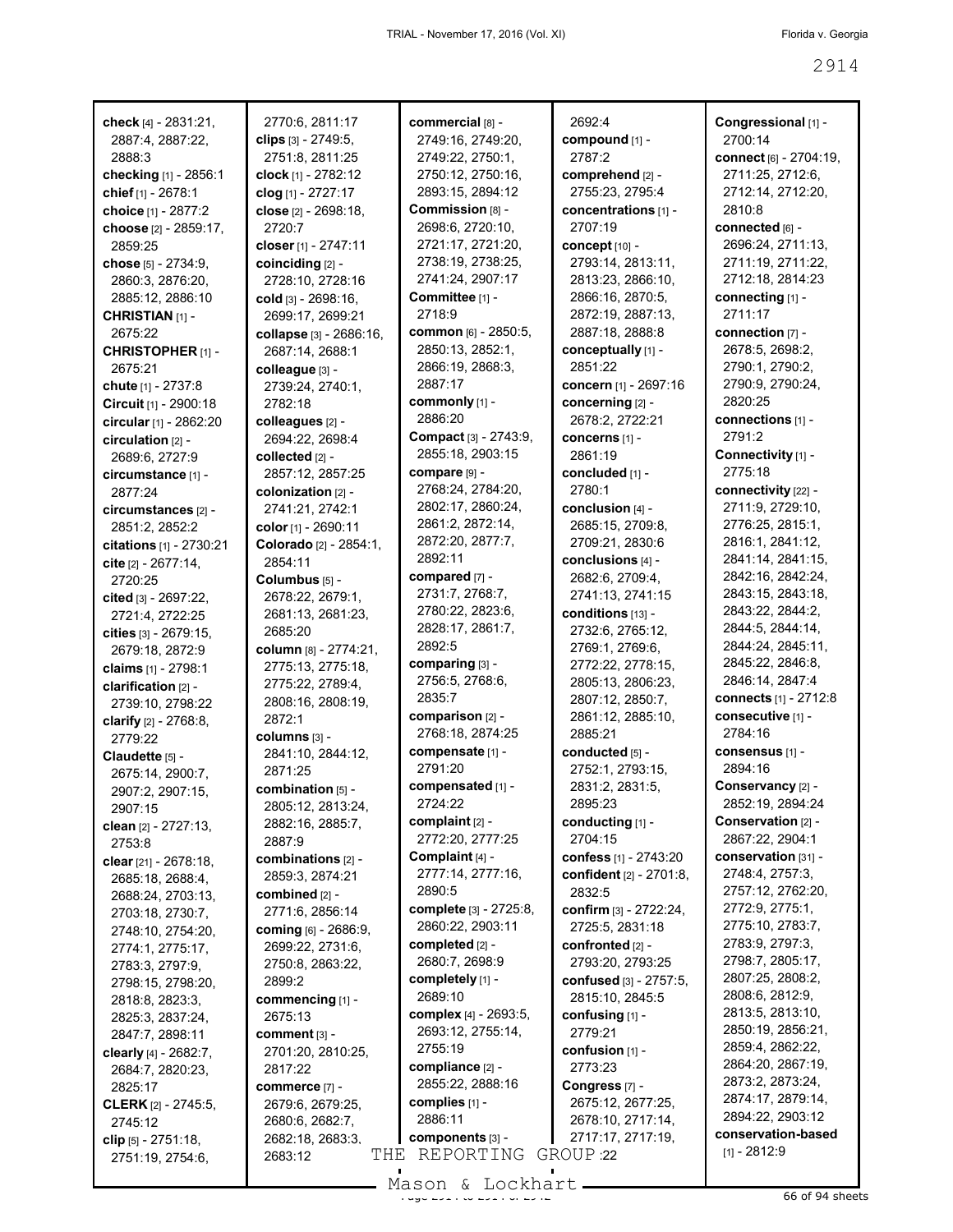| conservative [2] -     |                             |                                       |                                                          |                                       |
|------------------------|-----------------------------|---------------------------------------|----------------------------------------------------------|---------------------------------------|
|                        | 2880:14, 2881:12,           | conversation [1] -                    | 2749:13, 2749:18,                                        | 2826:20, 2826:23,                     |
| 2845:14, 2845:18       | 2883:8, 2884:11,            | 2769:25                               | 2749:23, 2750:2,                                         | 2827:5, 2827:9,                       |
| conserve [3] - 2772:6, | 2884:25, 2885:4,            | conversations [4] -                   | 2750:4, 2750:20,                                         | 2827:12, 2827:21,                     |
| 2849:11, 2849:17       | 2886:8, 2886:16,            | 2770:1, 2806:19,                      | 2750:25, 2752:4,                                         | 2828:13, 2828:17,                     |
| conserving [1] -       | 2887:7, 2889:11,            | 2899:18, 2899:22                      | 2753:18, 2754:23,                                        | 2830:4, 2830:8,                       |
| 2752:15                | 2889:22, 2890:22,           | convert [1] - 2867:1                  | 2755:10, 2755:24,                                        | 2830:16, 2830:23,                     |
| consider [7] - 2701:7, | 2905:10                     | copied [1] - 2746:22                  | 2756:3, 2756:8,                                          | 2831:10, 2832:11,                     |
| 2798:4, 2873:6,        | Consumption [1] -           | copy [8] - 2690:11,                   | 2757:12, 2757:21,                                        | 2833:8, 2833:21,                      |
| 2873:7, 2893:10,       | 2888:22                     | 2690:12, 2690:13,                     | 2758:17, 2761:23,                                        | 2835:6, 2835:21,                      |
| 2900:22, 2901:22       | consumptive [29] -          | 2703:24, 2708:15,                     | 2762:8, 2762:14,                                         | 2836:3, 2836:7,                       |
| considerably [1] -     | 2749:12, 2749:17,           | 2755:4, 2820:13,                      | 2762:17, 2762:21,                                        | 2836:14, 2836:18,                     |
| 2891:8                 | 2752:11, 2752:21,           | 2830:14                               | 2762:25, 2764:8,                                         | 2837:4, 2837:8,                       |
| consideration [1] -    | 2756:18, 2765:25,           | corn $[2] - 2800:11$ ,                | 2764:13, 2765:3,                                         | 2838:13, 2838:15,                     |
| 2904:4                 | 2767:20, 2768:21,           | 2861:20                               | 2765:17, 2767:3,                                         | 2838:23, 2839:22,                     |
| considerations [1] -   | 2769:7, 2769:9,             | Corps [20] - 2677:11,                 | 2771:11, 2771:23,                                        | 2840:2, 2840:22,                      |
| 2852:9                 | 2769:12, 2769:18,           | 2678:1, 2678:8,                       | 2772:6, 2772:16,                                         | 2841:11, 2841:15,                     |
|                        | 2772:23, 2772:25,           |                                       | 2773:4, 2774:18,                                         | 2841:16, 2842:14,                     |
| considered [15] -      | 2773:5, 2775:2,             | 2685:17, 2685:23,                     | 2775:9, 2775:16,                                         | 2843:8, 2843:16,                      |
| 2682:1, 2682:11,       | 2778:18, 2807:18,           | 2694:16, 2694:17,                     | 2775:23, 2776:9,                                         | 2844:8, 2844:19,                      |
| 2701:21, 2765:24,      | 2814:1, 2833:15,            | 2702:21, 2715:6,                      | 2777:5, 2779:1,                                          | 2847:19, 2847:20,                     |
| 2771:19, 2814:17,      | 2833:18, 2833:20,           | 2715:23, 2716:16,                     | 2779:5, 2779:14,                                         | 2848:4, 2848:11,                      |
| 2814:18, 2814:19,      |                             | 2719:19, 2730:13,                     | 2779:24, 2780:4,                                         |                                       |
| 2823:23, 2824:13,      | 2841:23, 2879:24,           | 2732:14, 2847:14,                     | 2781:25, 2782:4,                                         | 2848:17, 2884:8,<br>2898:18, 2898:25, |
| 2848:2, 2885:5,        | 2889:15, 2891:7,            | 2847:15, 2847:19,                     |                                                          |                                       |
| 2901:8, 2901:9,        | 2902:6, 2903:8,             | 2847:21, 2848:4,                      | 2782:7, 2783:5,                                          | 2899:2, 2899:17,                      |
| 2902:5                 | 2905:15                     | 2848:14                               | 2784:1, 2784:4,                                          | 2899:23, 2904:11,                     |
| considering [1] -      | <b>content</b> [1] - 2728:5 | <b>correct</b> [241] -                | 2784:8, 2784:18,                                         | 2907:4                                |
| 2872:11                | context [12] - 2691:5,      | 2715:25, 2716:17,                     | 2786:10, 2786:14,                                        | corrected [4] -                       |
| consistent [9] -       | 2697:24, 2705:1,            | 2716:18, 2717:14,                     | 2786:17, 2786:22,                                        | 2771:14, 2771:18,                     |
| 2681:14, 2682:3,       | 2710:21, 2723:20,           | 2717:24, 2717:25,                     | 2788:15, 2788:23,                                        | 2790:6, 2840:20                       |
| 2691:17, 2692:12,      | 2737:19, 2753:19,           | 2718:3, 2718:6,                       | 2788:25, 2790:2,                                         | corrections [2] -                     |
| 2706:21, 2707:11,      | 2754:11, 2756:10,           | 2718:10, 2718:11,                     | 2790:9, 2791:4,                                          | 2772:3, 2887:24                       |
| 2751:24, 2763:23,      | 2838:1, 2888:9,             | 2718:14, 2718:17,                     | 2791:15, 2793:11,                                        | correctly [2] -                       |
| 2834:1                 | 2888:10                     | 2718:23, 2721:8,                      | 2793:17, 2794:18,                                        | 2692:21, 2800:6                       |
| consists [1] - 2679:25 | contexts [1] - 2864:25      | 2721:17, 2721:23,                     | 2794:20, 2795:1,                                         | corrects [1] - 2840:9                 |
| constituting [1] -     | continual [1] -             | 2722:3, 2722:12,                      | 2796:25, 2797:13,                                        | cost [79] - 2748:3,                   |
|                        |                             |                                       |                                                          |                                       |
|                        | 2735:21                     |                                       | 2798:7, 2798:11,                                         | 2756:19, 2772:8,                      |
| 2683:2                 | continue [3] -              | 2722:22, 2723:8,<br>2723:14, 2723:19, | 2798:19, 2798:20,                                        | 2778:17, 2778:19,                     |
| constraint $[2]$ -     | 2714:11, 2719:25,           |                                       | 2798:22, 2799:8,                                         | 2779:12, 2779:23,                     |
| 2815:22, 2815:23       | 2885:13                     | 2724:15, 2724:22,                     | 2799:14, 2799:25,                                        | 2779:25, 2780:2,                      |
| construction $[6]$ -   |                             | 2724:23, 2724:25,                     | 2800:19, 2800:23,                                        | 2780:3, 2780:5,                       |
| 2678:14, 2681:3,       | continued [3] -             | 2726:20, 2727:5,                      | 2801:6, 2801:10,                                         | 2780:7, 2780:11,                      |
| 2681:10, 2681:15,      | 2694:10, 2836:6,            | 2727:17, 2727:18,                     | 2801:13, 2801:18,                                        |                                       |
| 2713:5, 2717:8         | 2836:14                     | 2727:24, 2728:3,                      | 2802:15, 2803:2,                                         | 2781:1, 2781:14,                      |
| consult [1] - 2847:14  | continues [1] - 2692:9      | 2728:4, 2728:11,                      | 2804:20, 2805:9,                                         | 2781:18, 2781:22,                     |
| consultant [1] -       | continuing [1] -            | 2728:15, 2728:19,                     | 2805:13, 2806:15,                                        | 2782:1, 2783:3,                       |
| 2724:17                | 2708:10                     | 2729:11, 2729:18,                     | 2806:19, 2807:12,                                        | 2783:6, 2783:23,                      |
| consumer [4] -         | continuous [1] -            | 2729:19, 2729:21,                     | 2807:15, 2807:19,                                        | 2784:5, 2784:7,                       |
| 2788:5, 2789:20,       | 2713:16                     | 2729:22, 2730:6,                      |                                                          | 2784:17, 2785:1,                      |
| 2864:7, 2873:3         | contributed [2] -           | 2732:2, 2732:3,                       | 2808:18, 2808:20,                                        | 2785:11, 2785:18,                     |
| consumers [4] -        | 2753:18, 2754:15            | 2732:7, 2732:14,                      | 2808:21, 2808:23,                                        | 2786:6, 2786:21,                      |
| 2788:4, 2793:8,        | contribution [1] -          | 2732:20, 2733:1,                      | 2811:5, 2813:6,<br>2814:23, 2814:24,                     | 2787:2, 2787:4,                       |
| 2874:1, 2882:12        | 2905:2                      | 2733:2, 2733:12,                      |                                                          | 2787:11, 2788:1,                      |
| consumption [29] -     | contributions [1] -         | 2734:17, 2735:11,                     | 2815:7, 2816:5,                                          | 2788:4, 2788:8,                       |
| 2710:24, 2750:17,      | 2769:22                     | 2735:12, 2735:15,                     | 2816:13, 2816:21,                                        | 2788:12, 2789:2,                      |
| 2767:2, 2767:16,       | control [2] - 2717:19,      | 2735:22, 2736:8,                      | 2816:25, 2817:5,                                         | 2789:4, 2789:5,                       |
| 2768:2, 2779:18,       | 2856:3                      | 2738:5, 2738:10,                      | 2817:16, 2817:21,                                        | 2789:9, 2789:10,                      |
| 2780:14, 2781:17,      | controlled [1] -            | 2739:21, 2740:4,                      | 2818:23, 2819:10,                                        | 2789:16, 2790:1,                      |
| 2781:20, 2794:4,       | 2857:24                     | 2740:5, 2742:20,                      | 2820:6, 2820:23,                                         | 2790:2, 2790:21,                      |
| 2797:5, 2810:18,       | controls [1] - 2717:21      | 2747:1, 2747:25,                      | 2821:17, 2821:21,                                        | 2791:2, 2791:18,                      |
| 2839:21, 2855:7,       | conversant [1] -            | 2748:5, 2748:17,                      | 2822:12, 2823:7,                                         | 2791:23, 2792:6,                      |
| 2855:18, 2855:20,      | 2691:21<br>THE              | REPORTING                             | 2922:17, 2824:11,<br>${\tt GROUP}_{\cdot 5, \; 2826:5,}$ | 2792:9, 2792:10,                      |

Mason & Lockhart

 $\overline{67}$  of 94 sheets  $\overline{69}$  The Reporting Group (207) 797-6040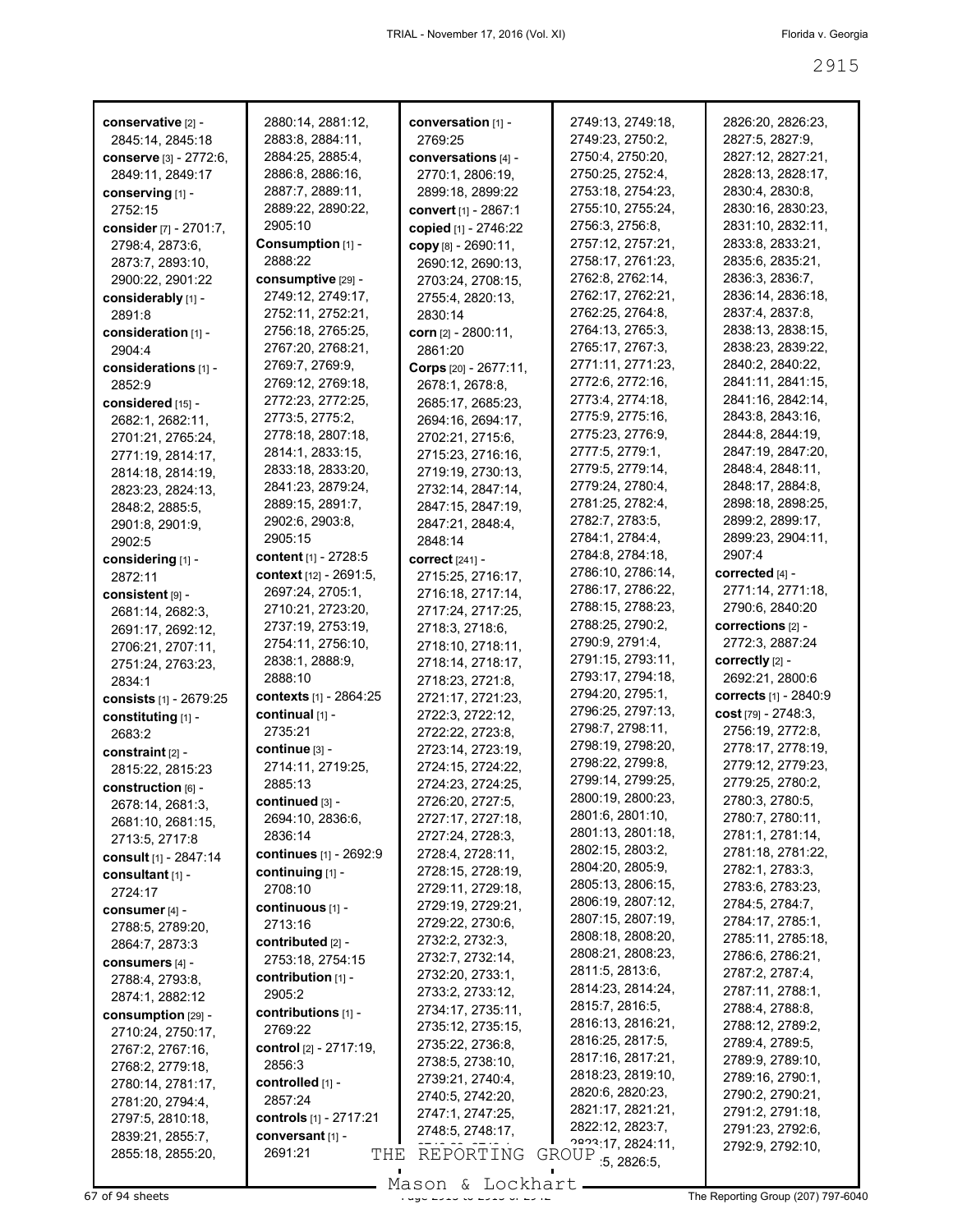| 2792:11, 2792:13,              | court [5] - 2713:3.           | 2746:7                       | <b>Darst</b> [1] - $2730:2$  | decreases [1] -            |
|--------------------------------|-------------------------------|------------------------------|------------------------------|----------------------------|
| 2792:20, 2792:23,              | 2713:4, 2763:13,              | cross-examination [4]        | data [14] - 2688:3,          | 2841:22                    |
| 2794:23, 2797:2,               | 2809:7, 2809:20               | - 2697:5, 2708:15,           | 2688:9, 2692:15,             | dedicated [1] - 2753:6     |
| 2799:11, 2812:8,               | Court [26] - 2675:12,         | 2746:5, 2796:10              | 2709:1, 2719:16,             | deep [8] - 2678:21,        |
| 2813:5, 2813:9,                | 2712:24, 2720:1,              | cross-examine [1] -          | 2720:13, 2720:17,            | 2681:24, 2686:12,          |
| 2813:11, 2813:24,              | 2720:19, 2726:1,              | 2796:1                       | 2734:8, 2831:22,             | 2686:15, 2687:9,           |
| 2848:13, 2850:18,              | 2729:4, 2738:14,              | crossed [1] - 2899:13        | 2834:1, 2857:5,              | 2687:11, 2687:25,          |
| 2860:9, 2864:11,               | 2758:21, 2765:15,             | crosswalk [1] -              | 2874:13, 2876:18,            | 2710:20                    |
| 2872:3, 2872:20,               | 2772:15, 2777:19,             | 2794:15                      | 2902:15                      | deepening [3] -            |
| 2872:25, 2877:6,               | 2796:23, 2797:10,             |                              |                              |                            |
|                                |                               | <b>CRR</b> $[2] - 2675:14$ , | database [5] -               | 2681:18, 2681:19,          |
| 2877:9, 2877:14,               | 2807:1, 2807:11,              | 2907:15                      | 2767:20, 2822:5,             | 2728:14                    |
| 2897:9, 2897:20                | 2812:21, 2815:15,             | crystal [1] - 2823:3         | 2857:7, 2860:23,             | deeper [5] - 2869:19,      |
| costed [1] - 2787:23           | 2832:10, 2849:22,             | cubic [1] - 2696:22          | 2860:25                      | 2869:25, 2870:7,           |
| costs [31] - 2683:25,          | 2853:21, 2856:7,              | current [2] - 2706:9,        | <b>dataset</b> [1] - 2861:7  | 2870:16, 2870:25           |
| 2684:5, 2756:2,                | 2872:7, 2878:10,              | 2756:18                      | datasets [1] - 2740:16       | Defendants [1] -           |
| 2756:5, 2772:16,               | 2879:4, 2886:17,              | curriculum [1] -             | date [7] - 2689:22,          | 2675:7                     |
| 2780:12, 2782:22,              | 2907:16                       | 2894:14                      | 2706:3, 2706:5,              | defensive [1] - 2764:2     |
| 2783:2, 2787:9,                | Court's [2] - 2795:22,        | curtail [2] - 2832:6,        | 2706:13, 2706:15,            | defer [1] - 2773:13        |
| 2787:14, 2789:13,              | 2878:24                       | 2867:16                      | 2719:2, 2890:15              | deficit [16] - 2747:17,    |
| 2789:14, 2791:13,              | <b>cover</b> $[3] - 2718.7$ , |                              | dated [5] - 2706:14,         | 2785:2, 2786:3,            |
| 2792:2, 2792:3,                | 2832:21, 2832:22              | curve [1] - 2874:22          | 2719:1, 2719:6,              |                            |
| 2792:5, 2792:25,               |                               | curves [2] - 2882:5,         |                              | 2813:4, 2813:8,            |
| 2793:10, 2793:13,              | covered [2] - 2728:6,         | 2882:13                      | 2733:9, 2764:8               | 2813:12, 2813:23,          |
|                                | 2857:16                       | customer's [1] -             | <b>dates</b> [1] - 2839:5    | 2813:24, 2814:4,           |
| 2797:16, 2798:16,              | Cowie [2] - 2896:18,          | 2871:16                      | David [3] - 2676:4,          | 2817:25, 2868:6,           |
| 2800:22, 2817:17,              | 2897:5                        | cut $[13] - 2737:5$ ,        | 2744:24, 2745:17             | 2868:13, 2868:21,          |
| 2849:11, 2859:3,               | craft $[1]$ - 2700:25         | 2769:14, 2777:9,             | days [6] - 2702:22,          | 2881:13, 2885:17,          |
| 2872:6, 2873:15,               | CRAIG [1] - 2675:20           | 2777:10, 2781:24,            | 2760:12, 2760:17,            | 2902:16                    |
| 2873:18, 2874:17,              | creating [1] - 2688:20        | 2789:24, 2794:4,             | 2857:15, 2857:16,            | Deficit [1] - 2813:1       |
| 2876:25, 2897:18               | Creek [2] - 2703:2,           | 2799:13, 2802:17,            | 2896:18                      | define [3] - 2748:12,      |
| cotton [2] - 2800:11,          | 2705:15                       | 2803:9, 2805:6,              | deadline [1] - 2740:15       | 2838:3, 2838:6             |
| 2861:19                        | crew [1] - 2743:17            | 2814:8, 2851:7               | deal [1] - 2790:17           | defined [1] - 2884:2       |
| counsel [10] - 2706:1,         | critical [1] - 2699:11        |                              |                              |                            |
| 2706:3, 2707:6,                |                               | $cut-back [2] -$             | deauthorization [1] -        | defining [1] - 2813:11     |
| 2739:5, 2739:9,                | crop [21] - 2814:19,          | 2789:24, 2803:9              | 2700:14                      | definitely [6] -           |
| 2741:9, 2806:19,               | 2814:25, 2815:3,              | cut-backs [2] -              | debate [1] - 2739:4          | 2733:22, 2791:6,           |
|                                | 2815:18, 2815:25,             | 2799:13, 2814:8              | decade [3] - 2747:4,         | 2794:6, 2849:21,           |
| 2862:4, 2899:19,               | 2821:20, 2821:23,             | cutoff [4] - 2736:12,        | 2748:14, 2762:7              | 2859:13, 2894:20           |
| 2899:22                        | 2823:24, 2827:16,             | 2736:13, 2737:6,             | December [3] -               | definitive [1] - 2903:6    |
| counties [6] -                 | 2828:16, 2854:18,             | 2737:8                       | 2809:21, 2879:21,            | degradation [2] -          |
| 2683:16, 2683:20,              | 2863:5, 2877:17,              | Cutoff [1] - 2735:25         | 2907:11                      | 2719:18, 2729:9            |
| 2683:21, 2683:24,              | 2877:18, 2877:19,             | <b>cutoffs</b> [1] - 2737:4  | <b>decided</b> [2] - 2894:9, | <b>degree</b> [1] - 2827:7 |
| 2684:4, 2684:6                 | 2877:23, 2877:24,             | cuts [3] - 2737:7,           | 2895:2                       | deliverables [3] -         |
| country [8] - 2745:3,          | 2878:1, 2878:2,               | 2759:19, 2809:2              | decision [2] -               | 2724:10, 2740:16,          |
| 2850:13, 2850:21,              | 2881:14, 2881:25              |                              | 2828:21, 2877:1              | 2740:21                    |
| 2852:3, 2857:15,               | crops [14] - 2799:12,         | <b>cutting</b> [3] - 2712:4, |                              |                            |
| 2867:25, 2885:19,              | 2814:4, 2818:20,              | 2893:15, 2901:3              | decisions [1] - 2864:1       | delivered [1] -            |
| 2890:2                         |                               | cypress [1] - 2707:16        | declaration [1] -            | 2721:16                    |
| <b>County</b> $[3] - 2831:6$ , | 2829:2, 2832:15,              |                              | 2809:10                      | delta [1] - 2713:17        |
|                                | 2861:17, 2861:18,             | D                            | Decline [1] - 2708:2         | demand [6] - 2765:22,      |
| 2831:8, 2832:8                 | 2869:9, 2869:18,              |                              | decline [8] - 2708:7,        | 2856:11, 2856:19,          |
| couple $[9] - 2713:23$ ,       | 2870:16, 2870:21,             | daily [1] - 2734:8           | 2709:11, 2709:16,            | 2863:20, 2882:13,          |
| 2722:8, 2733:3,                | 2882:1, 2892:4,               | <b>Dam</b> $[1]$ - 2713:5    | 2709:18, 2709:22,            | 2891:15                    |
| 2757:16, 2772:7,               | 2892:14                       | dam [9] - 2681:6.            | 2710:15, 2836:6,             | demands [1] -              |
| 2850:25, 2871:24,              | cross $[8] - 2697:5,$         | 2692:2, 2692:15,             | 2836:14                      | 2806:14                    |
| 2873:21, 2896:18               | 2708:15, 2744:9,              | 2703:3, 2713:9,              | declined [5] -               | demonstrate [1] -          |
| course [10] - 2708:7,          | 2746:5, 2796:1,               | 2713:16, 2717:16,            | 2806:21, 2835:4,             | 2850:20                    |
| 2708:24, 2713:2,               | 2796:10, 2895:2,              | 2847:18, 2847:23             |                              |                            |
| 2778:2, 2805:5,                | 2905:20                       | <b>damage</b> [1] - 2704:22  | 2835:10, 2835:14,            | demonstrative [7] -        |
| 2826:16, 2860:21,              | <b>CROSS</b> [1] - 2746:7     | <b>dams</b> [7] - 2678:14,   | 2835:20                      | 2746:22, 2758:25,          |
| 2863:10, 2867:21,              |                               | 2681:10, 2681:15,            | declining [1] -              | 2761:4, 2767:9,            |
| 2887:23                        | Cross $[1]$ - 2676:2          |                              | 2835:12                      | 2774:3, 2774:16,           |
| <b>COURT</b> $[1]$ - 2675:1    | <b>CROSS-</b>                 | 2681:18, 2681:20,            | decreased [1] -              | 2795:19                    |
|                                | <b>EXAMINATION</b><br>THE     | REPORTING                    | GROUP 10                     | Demonstratives [3] -       |
|                                |                               |                              |                              |                            |

 $\frac{200011}{200011}$   $\frac{200011}{2000}$  of 94 sheets Mason & Lockhart.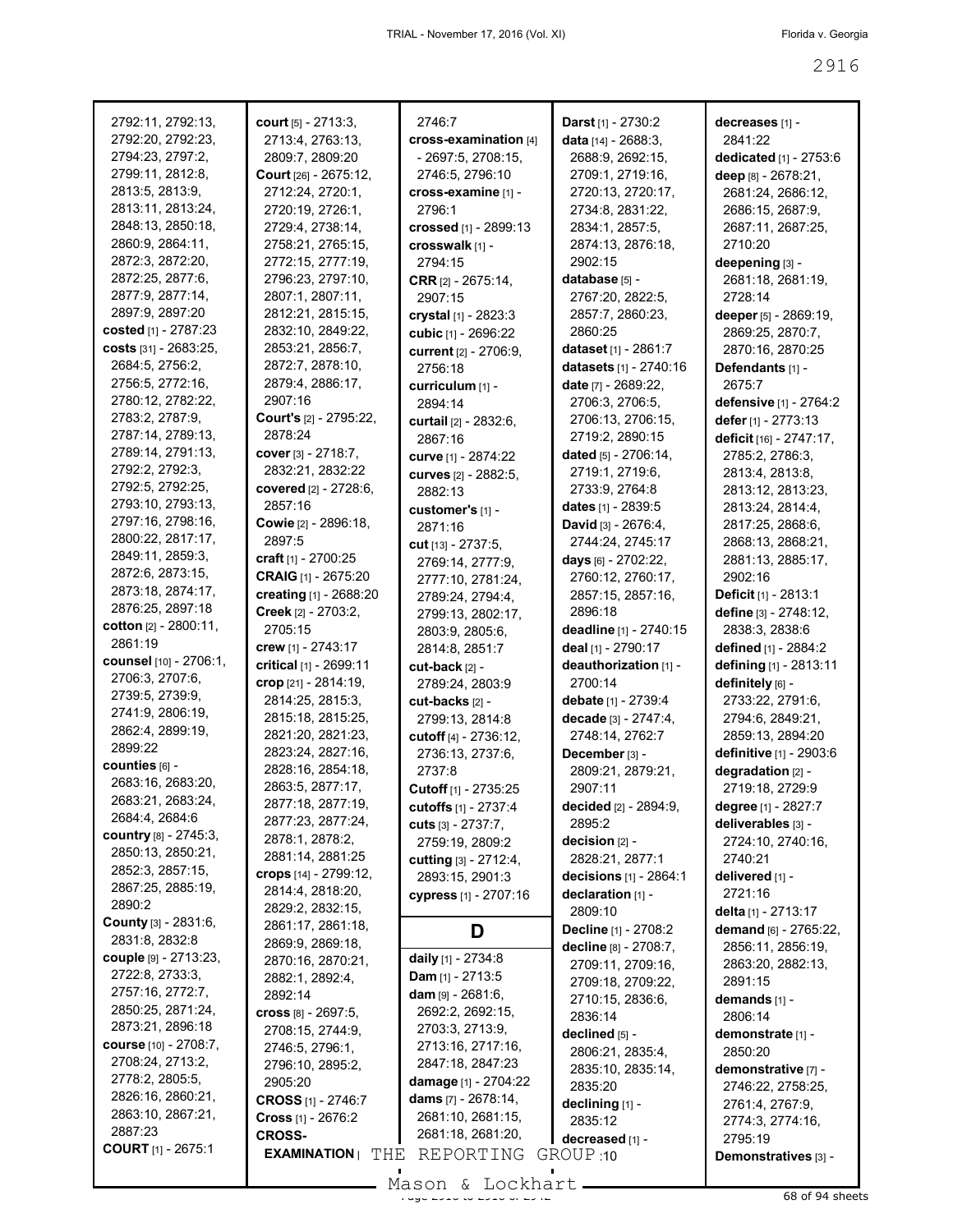| 2767:11, 2767:12,                         | describe [17] -                           | 2856:17                                  | 2759:1, 2761:15,                       | 2825:17                           |
|-------------------------------------------|-------------------------------------------|------------------------------------------|----------------------------------------|-----------------------------------|
| 2888:20                                   | 2693:17, 2712:23,                         | diet $[2] - 2701:5$ ,                    | 2770:14, 2770:16,                      | <b>discuss</b> [2] - 2865:15,     |
| denied [1] - 2706:24                      | 2718:24, 2725:5,                          | 2702:6                                   | 2770:21, 2770:25,                      | 2892:24                           |
| department [2] -                          | 2774:25, 2849:9,                          | differ [2] - 2872:20,                    | 2771:4, 2773:10,                       | discussed [9] -                   |
| 2893:23, 2894:4                           | 2849:22, 2852:2,                          | 2882:5                                   | 2773:15, 2773:16,                      | 2678:17, 2830:9,                  |
| Department [1] -                          | 2853:21, 2855:14,                         | difference [9] -                         | 2774:9, 2774:17,                       | 2831:15, 2848:5,                  |
| 2894:1                                    | 2859:1, 2860:20,                          | 2696:22, 2697:1,                         | 2774:18, 2775:15,                      | 2859:21, 2865:12,                 |
| departure [2] - 2817:3,                   | 2862:17, 2867:12,                         | 2700:16, 2816:3,                         | 2784:3, 2784:21,                       | 2870:4, 2891:5,                   |
| 2817:15                                   | 2868:17, 2869:5,                          | 2844:20, 2872:23,                        | 2785:15, 2786:17,                      | 2897:17                           |
| dependent [3] -                           | 2870:17                                   | 2876:13, 2891:2,                         | 2786:20, 2788:21,                      | discussing [3] -                  |
| 2682:15, 2826:5,                          | described [4] -                           | 2892:19                                  | 2789:3, 2789:17,                       | 2811:14, 2851:1,                  |
| 2826:6                                    | 2689:9, 2696:11,                          | different [49] - 2697:3,                 | 2791:10, 2791:12,                      | 2888:15                           |
| depicted [4] -                            | 2812:8, 2846:3                            | 2703:4, 2708:6,                          | 2791:25, 2792:1,                       | discussion [14] -                 |
| 2707:10, 2759:17,                         | describes [5] -                           | 2711:20, 2711:25,                        | 2792:17, 2795:22,                      | 2680:3, 2681:3,                   |
| 2801:21, 2823:25                          | 2680:6, 2683:21,                          | 2712:1, 2712:5,                          | 2796:1, 2797:18,                       | 2681:6, 2682:3,                   |
| depiction [1] -                           | 2706:8, 2707:13,                          | 2715:13, 2747:7,                         | 2798:12, 2798:19,                      | 2682:25, 2702:13,                 |
| 2767:13                                   | 2831:2                                    | 2762:19, 2763:3,                         | 2799:11, 2803:22,                      | 2704:3, 2709:11,                  |
| depleted [2] -                            | describing [3] -                          | 2769:19, 2771:8,                         | 2806:25, 2807:22,<br>2808:13, 2808:14, | 2710:10, 2711:8,                  |
| 2777:20, 2778:5                           | 2679:16, 2837:9,                          | 2771:19, 2772:9,                         | 2808:23, 2811:14,                      | 2754:11, 2754:18,                 |
| depletion [4] -                           | 2856:24                                   | 2772:15, 2773:25,                        | 2812:17, 2812:23,                      | 2812:5, 2821:2                    |
| 2858:11, 2884:24,                         | description [2] -<br>2718:20, 2871:9      | 2774:12, 2774:22,<br>2775:1, 2775:2,     | 2818:2, 2818:9,                        | discussions [3] -                 |
| 2886:7, 2905:3                            |                                           | 2778:18, 2789:5,                         | 2823:15, 2829:16,                      | 2811:2, 2811:3,<br>2811:6         |
| depletions [12] -                         | Desert [1] - 2853:24<br>desiccation [2] - | 2789:13, 2792:12,                        | 2832:24, 2839:11,                      | disease [3] - 2689:19,            |
| 2776:11, 2797:6,<br>2805:8, 2858:8,       | 2729:17, 2730:18                          | 2792:23, 2805:18,                        | 2839:16, 2840:9,                       | 2690:1, 2700:1                    |
| 2859:16, 2859:20,                         | designed [1] -                            | 2807:15, 2814:20,                        | 2841:18, 2844:6,                       | disengaging [5] -                 |
| 2869:14, 2879:15,                         | 2681:20                                   | 2815:9, 2828:10,                         | 2844:24, 2849:5,                       | 2900:23, 2901:1,                  |
| 2881:5, 2884:2,                           | designing [1] -                           | 2834:18, 2838:15,                        | 2858:18, 2859:22,                      | 2901:16, 2901:23,                 |
| 2884:3, 2884:10                           | 2862:22                                   | 2839:8, 2840:13,                         | 2860:1, 2866:1,                        | 2902:8                            |
| deposed [1] - 2748:22                     | desirable [1] - 2756:8                    | 2840:21, 2843:6,                         | 2868:9, 2870:15,                       | disinterested [1] -               |
| deposited [3] -                           | detail [6] - 2683:14,                     | 2843:7, 2849:11,                         | 2878:6, 2883:22,                       | 2907:8                            |
| 2726:20, 2733:15,                         | 2753:23, 2836:1,                          | 2850:19, 2853:1,                         | 2892:1, 2895:7                         | dislocated [2] -                  |
| 2733:24                                   | 2846:15, 2854:23,                         | 2856:20, 2859:14,                        | directly [3] - 2800:10,                | 2803:10, 2803:23                  |
| deposition [22] -                         | 2897:17                                   | 2876:9, 2878:7,                          | 2841:24, 2842:11                       | dislocation [1] -                 |
| 2709:14, 2712:9,                          | detailed [1] - 2691:12                    | 2879:25, 2891:24,                        | director [1] - 2809:15                 | 2803:9                            |
| 2730:16, 2748:19,                         | details [1] - 2851:19                     | 2892:4, 2896:4                           | disaggregated [3] -                    | displayed [1] -                   |
| 2751:6, 2753:11,                          | determine [5] -                           | differentiate [1] -                      | 2858:1, 2858:3,                        | 2799:20                           |
| 2754:2, 2770:4,                           | 2703:21, 2783:23,                         | 2695:23                                  | 2863:2                                 | Disposal [2] -                    |
| 2771:23, 2773:24,                         | 2794:25, 2807:9,                          | $differently [3] -$                      | disaggregation [1] -                   | 2725:17, 2725:23                  |
| 2811:16, 2811:18,                         | 2822:5                                    | 2751:18, 2774:25,                        | 2716:2                                 | <b>dispute</b> [1] - 2810:6       |
| 2819:15, 2819:16,                         | determined [7] -                          | 2886:3                                   | disagree [5] - 2709:8,                 | disputing [1] -                   |
| 2827:18, 2830:10,                         | 2703:14, 2704:21,                         | differs [1] - 2868:17                    | 2793:24, 2810:14,                      | 2736:16                           |
| 2835:15, 2836:5,                          | 2705:7, 2814:10,                          | difficult [4] - 2728:20,                 | 2810:23, 2825:7                        | dissolved [1] -                   |
| 2836:8, 2840:10,                          | 2818:18, 2822:6,                          | 2755:22, 2768:14,                        | disappointing [1] -<br>2896:6          | 2707:23                           |
| 2840:25, 2899:16                          | 2822:8                                    | 2820:25                                  | disclosed [3] -                        | distinction [4] -                 |
| deposits [7] -                            | determines [2] -                          | dig $[3] - 2686:15$ ,<br>2687:8, 2687:11 | 2720:19, 2748:15,                      | 2734:20, 2833:13,                 |
| 2725:20, 2725:24,                         | 2814:18, 2855:17                          | digging [1] - 2686:11                    | 2750:11                                | 2834:23, 2872:25                  |
| 2726:18, 2726:19,                         | determining [1] -                         | <b>DIRECT</b> [1] - 2745:22              | disclosing [1] -                       | distinguish [3] -                 |
| 2731:11, 2731:12,<br>2733:22              | 2873:16                                   | <b>Direct</b> $[2] - 2676:2$             | 2899:21                                | 2696:15, 2735:5,                  |
|                                           | develop [1] - 2740:25                     | 2755:4                                   | disconnect [3] -                       | 2833:16                           |
| depth [9] - 2678:23,<br>2682:14, 2822:22, | developed [3] -<br>2729:6, 2733:19,       | direct [81] - 2677:16,                   | 2707:20, 2711:25,                      | distinguished [1] -<br>2894:6     |
| 2822:23, 2823:24,                         | 2856:19                                   | 2690:19, 2691:18,                        | 2712:6                                 | distribution [3] -                |
| 2824:6, 2889:5,                           | developing [2] -                          | 2692:5, 2718:19,                         | disconnected [1] -                     | 2686:22, 2871:14,                 |
| 2892:8, 2892:13                           | 2770:2, 2903:7                            | 2721:4, 2723:1,                          | 2707:18                                | 2880:7                            |
| depths $[6] - 2681:11$ ,                  | development [2] -                         | 2731:18, 2734:4,                         | discrepancy [1] -                      | <b>District</b> $[6] - 2809:16$ , |
| 2681:12, 2681:21,                         | 2678:19, 2680:23                          | 2737:22, 2741:13,                        | 2840:4                                 | 2852:13, 2853:23,                 |
| 2822:4, 2822:15,                          | diagrams [2] -                            | 2741:15, 2744:8,                         | discretion [2] -                       | 2854:6, 2856:15,                  |
| 2892:4                                    | 2686:22, 2687:3                           | 2745:24, 2752:13,                        | 2825:21, 2825:25                       | 2904:1                            |
| derived [1] - 2892:3                      | THE<br>Diego [2] - 2856:1                 | REPORTING                                | GROUP tionary [1] -                    | district $[3] - 2836:11$ ,        |
|                                           |                                           | $\blacksquare$                           | $\blacksquare$                         |                                   |

Mason & Lockhart **Page 2017 of 2017 197-6040**<br>
Mason & Lockhart **Communist Communist Communist Communist** The Reporting Group (207) 797-6040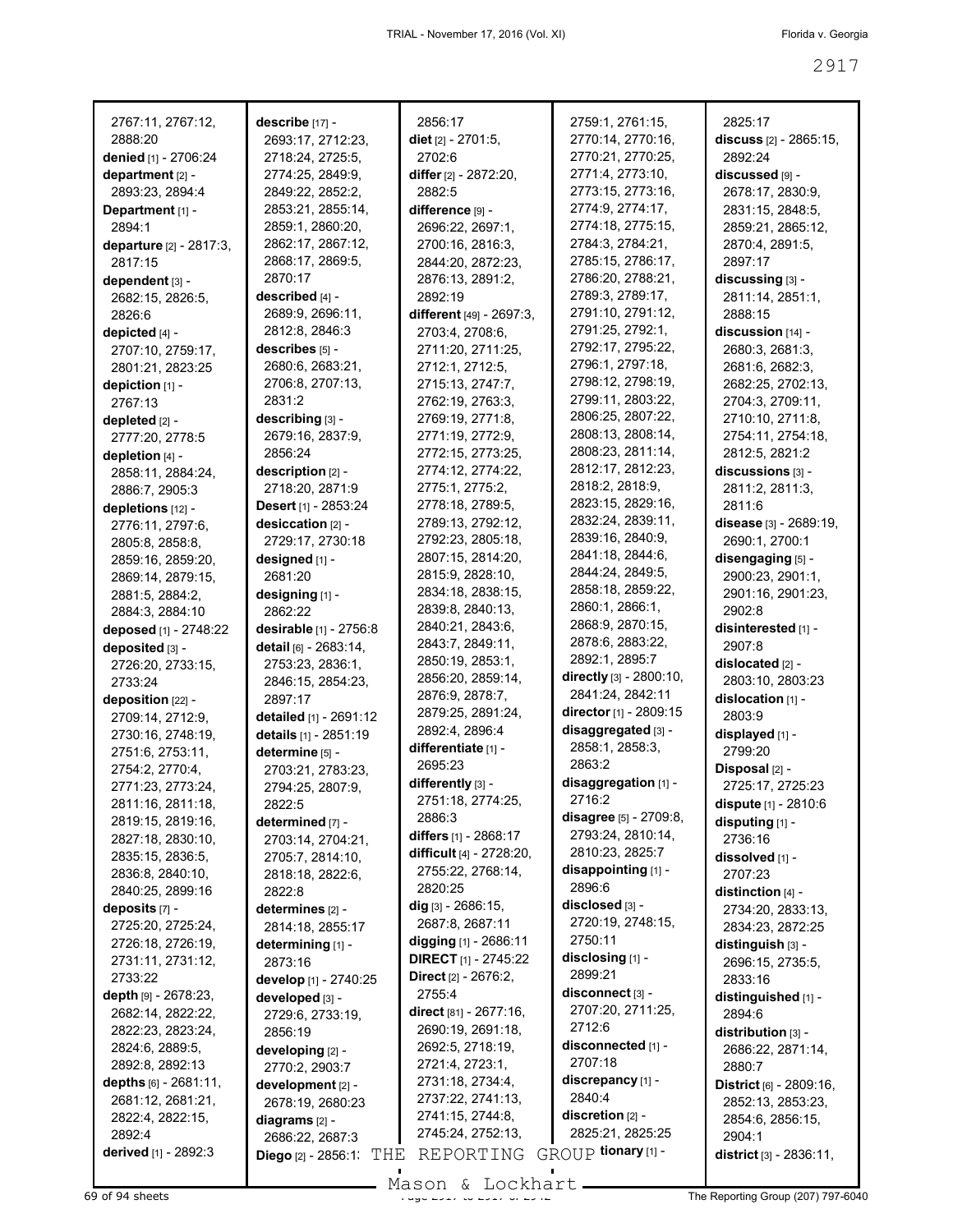| 2852:19, 2888:8                | 2808:13, 2818:17,          | 2746:14, 2746:20,           | 2846:8, 2846:11,           | 2712:15, 2715:23,          |
|--------------------------------|----------------------------|-----------------------------|----------------------------|----------------------------|
| Districts [2] - 2855:9,        | 2825:11, 2829:23,          | 2746:24, 2747:10,           | 2846:13, 2846:16,          | 2717:6, 2717:8,            |
| 2855:19                        | 2843:9, 2847:9,            | 2747:24, 2748:22,           | 2846:19, 2846:20,          | 2719:4, 2727:8,            |
| <b>districts</b> [1] - 2855:11 | 2853:19, 2855:8,           | 2749:8, 2749:21,            | 2847:2, 2847:9,            | 2730:18, 2731:8,           |
| disturbed [2] -                | 2886:20, 2894:21           | 2749:24, 2750:4,            | 2847:13, 2848:13,          | 2731:10, 2735:21           |
| 2693:23, 2730:18               | <b>double</b> [1] - 2777:5 | 2750:8, 2751:6,             | 2848:25, 2875:16,          | <b>drew</b> [3] - 2767:24, |
| disturbing [1] -               | Doug [1] - 2809:13         | 2752:1, 2752:16,            | 2889:3, 2889:4,            | 2834:23, 2881:17           |
| 2688:16                        | Douglas [1] - 2809:10      | 2753:22, 2754:13,           | 2892:21, 2892:22,          | dried [1] - 2713:6         |
| <b>dive</b> [1] - 2697:7       | down [37] - 2683:19,       | 2755:9, 2756:1,             | 2892:25, 2896:18,          | drier [4] - 2806:8,        |
| divided [1] - 2834:19          | 2686:23, 2713:17,          | 2757:6, 2757:15,            | 2897:5, 2898:4,            | 2828:1, 2882:10,           |
| Division [1] - 2870:11         | 2715:11, 2723:14,          | 2758:7, 2758:16,            | 2898:12, 2898:21,          | 2882:11                    |
| divulge [1] - 2899:18          | 2726:8, 2733:17,           | 2759:2, 2759:7,             | 2898:24, 2899:2,           | <b>drop</b> [2] - 2707:24, |
| doctor [8] - 2704:7,           | 2733:21, 2734:21,          | 2759:11, 2759:18,           | 2899:4, 2899:15            | 2712:3                     |
| 2742:7, 2742:10,               | 2734:24, 2734:25,          | 2759:24, 2760:3,            | <b>draft</b> [1] - 2763:16 | Drought [1] - 2851:15      |
| 2747:8, 2853:9,                | 2772:10, 2779:18,          | 2760:8, 2760:21,            | drain $[1]$ - 2704:23      | drought [30] -             |
|                                | 2779:23, 2780:15,          | 2761:1, 2761:5,             | dramatically [2] -         | 2716:16, 2756:21,          |
| 2878:17, 2900:3,               | 2780:18, 2781:16,          | 2761:20, 2763:9,            | 2680:21, 2875:2            | 2784:17, 2787:6,           |
| 2904:8                         | 2781:23, 2782:2,           | 2763:19, 2764:21,           | draw [6] - 2700:24,        | 2788:9, 2788:12,           |
| document [26] -                | 2787:15, 2794:12,          | 2766:1, 2766:24,            | 2805:4, 2820:25,           |                            |
| 2677:14, 2677:23,              |                            | 2767:1, 2767:14,            |                            | 2801:1, 2806:1,            |
| 2677:24, 2678:18,              | 2795:20, 2797:25,          | 2767:15, 2767:19,           | 2850:14, 2878:14,          | 2806:5, 2807:10,           |
| 2683:7, 2683:10,               | 2806:24, 2810:1,           | 2768:3, 2768:11,            | 2879:16                    | 2807:12, 2807:19,          |
| 2690:8, 2690:13,               | 2827:6, 2835:25,           |                             | drawing [3] - 2882:10,     | 2808:4, 2808:8,            |
| 2691:7, 2691:8,                | 2855:19, 2866:25,          | 2769:5, 2769:6,             | 2883:5, 2884:19            | 2841:9, 2841:14,           |
| 2697:4, 2697:8,                | 2870:7, 2870:24,           | 2769:13, 2769:20,           | drawing) [2] - 2881:6,     | 2844:18, 2847:23,          |
| 2704:5, 2706:14,               | 2872:5, 2883:20,           | 2769:21, 2770:10,           | 2881:16                    | 2863:17, 2878:1,           |
| 2706:16, 2706:22,              | 2884:13, 2897:25,          | 2771:13, 2772:2,            | dredge [16] - 2687:7,      | 2885:21, 2890:19,          |
| 2710:10, 2717:3,               | 2900:7                     | 2772:23, 2773:4,            | 2687:18, 2688:16,          | 2890:23, 2891:3,           |
| 2717:12, 2723:20,              | downside [2] -             | 2773:24, 2774:4,            | 2710:20, 2725:20,          | 2891:20, 2892:6,           |
| 2759:21, 2885:6,               | 2827:11, 2828:4            | 2776:1, 2778:22,            | 2725:24, 2726:18,          | 2892:12, 2892:14,          |
| 2896:16, 2896:17,              | downstream [8] -           | 2780:21, 2782:22,           | 2726:19, 2727:16,          | 2903:7                     |
| 2896:21                        | 2682:9, 2703:1,            | 2786:1, 2787:4,             | 2727:21, 2730:25,          | droughts [1] -             |
| documentation [1] -            | 2710:3, 2713:6,            | 2787:15, 2790:16,           | 2732:13, 2732:18,          | 2784:13                    |
| 2720:8                         | 2715:8, 2734:10,           | 2791:22, 2792:24,           | 2733:12, 2733:15,          | drove [1] - 2821:11        |
| documented [3] -               | 2793:9, 2794:18            | 2794:16, 2796:6,            | 2733:23                    | <b>Drs</b> $[2] - 2820:4,$ |
| 2720:20, 2727:1.               | <b>Dr</b> [202] - 2677:7,  | 2796:7, 2796:8,             | Dredge [1] - 2735:10       | 2845:25                    |
| 2732:14                        | 2677:21, 2679:7,           | 2796:18, 2797:15,           | Dredging [3] -             | dry $[43] - 2708:11$ ,     |
| documents [4] -                | 2679:23, 2681:2,           | 2799:7, 2803:21,            | 2725:16, 2725:22,          | 2729:25, 2783:8,           |
| 2678:7, 2684:12,               | 2682:22, 2684:11,          | 2804:13, 2807:9,            | 2726:8                     | 2783:11, 2783:19,          |
| 2684:23, 2746:4                | 2685:21, 2689:7,           | 2810:5, 2811:15,            | dredging [52] -            | 2783:25, 2784:6,           |
|                                | 2690:6, 2690:16,           | 2812:3, 2812:7,             | 2677:11, 2678:16,          | 2784:12, 2784:20,          |
| <b>dollar</b> [1] - 2873:1     | 2691:23, 2692:18,          | 2812:25, 2813:14,           | 2680:14, 2680:16,          | 2785:11, 2786:9,           |
| dollars [4] - 2791:3,          | 2695:3, 2695:22,           | 2817:25, 2819:15,           | 2680:18, 2680:20,          | 2786:21, 2787:1,           |
| 2864:12, 2873:5,               | 2696:11, 2696:13,          | 2820:5, 2820:15,            | 2681:4, 2681:15,           | 2787:9, 2789:11,           |
| 2895:9                         | 2696:14, 2697:2,           | 2821:6, 2821:22,            | 2683:10, 2685:16,          | 2792:3, 2801:6,            |
| <b>domain</b> [1] - 2749:14    | 2700:17, 2701:25,          | 2822:2, 2822:8,             | 2685:22, 2685:23,          |                            |
| done [41] - 2678:10,           | 2703:23, 2705:10,          | 2822:11, 2822:17,           |                            | 2801:8, 2802:12,           |
| 2679:1, 2679:5,                |                            | 2822:19, 2822:20,           | 2685:24, 2686:1,           | 2802:16, 2803:24,          |
| 2680:22, 2689:13,              | 2705:23, 2708:14,          | 2823:3, 2823:4,             | 2686:2, 2686:3,            | 2805:8, 2805:11,           |
| 2689:22, 2690:5,               | 2710:23, 2711:7,           | 2823:14, 2824:2,            | 2686:5, 2686:6,            | 2806:1, 2806:14,           |
| 2693:18, 2698:2,               | 2712:23, 2714:1,           | 2825:15, 2827:17,           | 2686:11, 2686:19,          | 2808:3, 2811:4,            |
| 2699:6, 2699:14,               | 2714:15, 2714:20,          | 2828:11, 2829:23,           | 2686:23, 2686:24,          | 2811:8, 2826:1,            |
| 2699:24, 2703:9,               | 2715:17, 2716:9,           | 2830:11, 2831:5,            | 2687:6, 2687:20,           | 2828:11, 2828:13,          |
| 2709:3, 2715:4,                | 2716:13, 2722:19,          |                             | 2687:22, 2688:15,          | 2828:15, 2828:16,          |
| 2715:21, 2716:14,              | 2723:12, 2724:6,           | 2831:10, 2831:12,           | 2688:19, 2689:1,           | 2830:4, 2851:8,            |
| 2717:6, 2717:9,                | 2726:11, 2727:13,          | 2831:15, 2831:19,           | 2689:5, 2689:8,            | 2851:12, 2860:6,           |
| 2718:16, 2719:23,              | 2728:22, 2731:14,          | 2832:1, 2832:2,             | 2694:13, 2695:5,           | 2863:21, 2867:2,           |
| 2720:2, 2720:9,                | 2732:4, 2732:9,            | 2832:17, 2835:15,           | 2695:11, 2695:16,          | 2885:10, 2889:21,          |
| 2720:20, 2724:6,               | 2734:3, 2735:8,            | 2835:18, 2836:2,            | 2695:23, 2696:1,           | 2891:8, 2891:22            |
|                                |                            |                             |                            |                            |
| 2724:9, 2725:11,               | 2737:17, 2738:10,          | 2836:9, 2841:2,             | 2702:22, 2706:7,           | dry-land [4] - 2826:1,     |
| 2739:12, 2746:12,              | 2739:17, 2740:11,          | 2842:4, 2842:5,             | 2710:7, 2710:16,           | 2828:11, 2828:15,          |
| 2787:7, 2791:5,                | 2745:24, 2746:9<br>THE     | C-ALOC AC-CAOC<br>REPORTING | GROUP 3, 2712:10,          | 2867:2                     |

Mason & Lockhart 2018 2018 2018 2018 70 of 94 sheets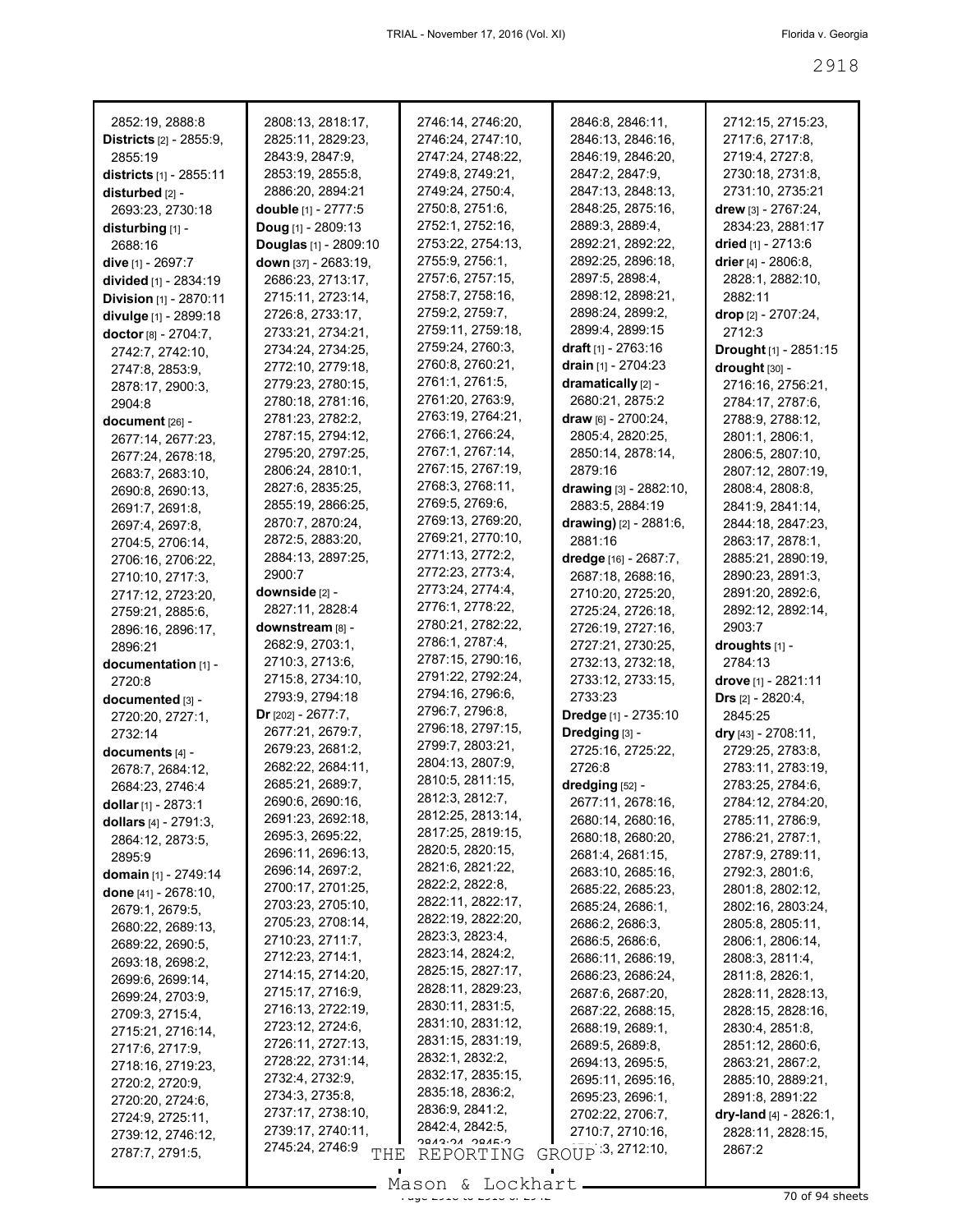| drying [1] - 2707:18<br>due [2] - 2748:16,<br>2852:8<br>Dunlap [1] - 2795:21 | 2901:6<br>economical און -<br>2772:18<br>Economics [1] - |
|------------------------------------------------------------------------------|----------------------------------------------------------|
| <b>DUNLAP</b> [1] - 2675:23                                                  | 2894:2                                                   |
| duration [2] - 2691:25,<br>2803:8                                            | economics [3] -<br>2849:8, 2865:4,                       |
| during [18] - 2688:15,                                                       | 2894:7                                                   |
| 2689:1, 2689:4,                                                              | economist [10] -                                         |
| 2692:2, 2695:16,                                                             | 2744:25, 2747:24,                                        |
| 2697:5, 2702:22,                                                             | 2754:24, 2755:16,                                        |
| 2727:6, 2731:7,<br>2737:10, 2747:6,                                          | 2756:1, 2792:9,<br>2792:13, 2793:7,                      |
| 2778:8, 2828:13,                                                             | 2849:7, 2893:6                                           |
| 2840:10, 2840:25,                                                            | economists [2] -                                         |
| 2842:4, 2851:11,                                                             | 2873:6, 2894:18                                          |
| 2897:5                                                                       | economy [1] -                                            |
| dynamic [1] - 2712:12                                                        | 2849:15                                                  |
| dynamics [3] -                                                               | ecosystem [7] -                                          |
| 2711:15, 2737:3,                                                             | 2693:16, 2755:10,<br>2755:13, 2755:19,                   |
| 2737:16                                                                      | 2755:24, 2893:11,                                        |
| Ε                                                                            | 2893:24                                                  |
|                                                                              | ecosystems [1] -                                         |
| early [4] - 2747:9,                                                          | 2849:25                                                  |
| 2795:6, 2832:6,<br>2854:4                                                    | effect [14] - 2696:15                                    |
| easel [1] - 2782:20                                                          | 2710:4, 2710:24,                                         |
| easement [1] - 2867:4                                                        | 2711:3, 2715:14,<br>2719:11, 2726:22,                    |
| easements [4] -                                                              | 2727:1, 2727:8,                                          |
| 2693:25, 2866:13,                                                            | 2730:3, 2732:6,                                          |
| 2866:19, 2885:8                                                              | 2771:6, 2806:12,                                         |
| easier [6] - 2765:6,                                                         | 2869:11                                                  |
| 2766:23, 2773:11,                                                            | <b>effective</b> [1] - 2748:4                            |
| 2795:2, 2804:25,<br>2817:6                                                   | effectively [2] -                                        |
| easily [3] - 2803:16,                                                        | 2734:2, 2818:22<br><b>Effects</b> [1] - 2707:9           |
| 2883:16, 2883:17                                                             | effects [8] - 2696:1,                                    |
| easy [1] - 2795:4                                                            | 2704:13, 2710:8,                                         |
| echoing [1] - 2798:1                                                         | 2715:13, 2734:14,                                        |
| ecological [1] -<br>2708:5                                                   | 2800:8, 2828:2,                                          |
| ecologically [2] -                                                           | 2856:20                                                  |
| 2696:9, 2714:7                                                               | efficient [2] - 2815:1<br>2899:11                        |
| ecologist [1] -                                                              | efficiently [1] -                                        |
| 2754:25                                                                      | 2815:24                                                  |
| ecology [1] - 2757:17                                                        | effort [1] - 2884:19                                     |
| economic [25] -<br>2678:19, 2683:8,                                          | efforts [1] - 2798:7                                     |
| 2748:16, 2750:15,                                                            | eight [1] - 2683:20                                      |
| 2750:18, 2750:23,                                                            | either [9] - 2737:6,<br>2796:19, 2815:15,                |
| 2752:9, 2752:20,                                                             | 2839:8, 2843:10,                                         |
| 2757:14, 2771:25,                                                            | 2843:16, 2866:22,                                        |
| 2799:11, 2799:23,                                                            | 2867:8, 2892:25                                          |
| 2800:18, 2801:5,                                                             | <b>elastic</b> [1] - 2803:13                             |
| 2801:6, 2801:9,<br>2801:24, 2847:25,                                         | elasticity [2] -                                         |
| 2849:10, 2849:11,                                                            | 2803:18, 2803:21                                         |
| 2849:16, 2876:21,                                                            | electricity [1] -<br>2862:23                             |
| 2877:2, 2893:10,                                                             | <b>element</b> [2] - 2856                                |
|                                                                              |                                                          |

|     | 2886:17                                 |  |  |  |
|-----|-----------------------------------------|--|--|--|
|     | <b>elements</b> [1] - 2856:23           |  |  |  |
|     | elevation [1] - 2734:8                  |  |  |  |
|     | Eliminate [1] -                         |  |  |  |
|     | 2860:17                                 |  |  |  |
|     | eliminate [5] -                         |  |  |  |
|     | 2753:17, 2771:6,                        |  |  |  |
|     | 2775:7, 2815:4,                         |  |  |  |
|     | 2861:16                                 |  |  |  |
|     | eliminates [2] -                        |  |  |  |
| ,   | 2827:11, 2828:3                         |  |  |  |
|     | eliminating [4] -                       |  |  |  |
|     | 2754:14, 2766:15,                       |  |  |  |
|     | 2868:18, 2868:19                        |  |  |  |
|     | elimination [1] -                       |  |  |  |
|     | 2758:2                                  |  |  |  |
|     | <b>elsewhere</b> [1] - 2852:3           |  |  |  |
|     | <b>emphasis</b> [1] - 2700:8            |  |  |  |
|     | emphasize [3] -                         |  |  |  |
| ,   | 2700:3, 2701:4,                         |  |  |  |
| ,   | 2731:5                                  |  |  |  |
| ,   | emphasized [1] -                        |  |  |  |
|     | 2700:5                                  |  |  |  |
|     | employ [1] - 2865:1                     |  |  |  |
|     | employed [1] -                          |  |  |  |
| Ϊ,  | 2851:17                                 |  |  |  |
|     | employment [3] -                        |  |  |  |
|     | 2798:5, 2799:23,                        |  |  |  |
| ,   | 2804:4                                  |  |  |  |
|     | enable [1] - 2756:17                    |  |  |  |
|     | enacting [1] - 2887:20                  |  |  |  |
|     | end [6] - 2683:3,                       |  |  |  |
| 4   | 2726:13, 2731:21,                       |  |  |  |
|     | 2801:4, 2843:10,                        |  |  |  |
|     | 2843:11                                 |  |  |  |
|     | End [1] - 2906:8                        |  |  |  |
|     | endangered [4] -                        |  |  |  |
|     | 2697:18, 2697:20,                       |  |  |  |
|     | 2697:22, 2893:18                        |  |  |  |
| ,   | ended [1] - 2899:6                      |  |  |  |
|     | ends [1] - 2897:12                      |  |  |  |
| 17, | energy [2] - 2864:11,                   |  |  |  |
|     | 2877:13                                 |  |  |  |
|     | <b>enforced</b> [2] - 2855:8,<br>2856:2 |  |  |  |
|     |                                         |  |  |  |
|     | engaged [1] - 2873:22                   |  |  |  |
|     | Engineers [5] -<br>2677:11, 2678:2,     |  |  |  |
|     | 2678:9, 2694:16,                        |  |  |  |
|     | 2847:15                                 |  |  |  |
| ,   | <b>ensure</b> [1] - 2886:9              |  |  |  |
|     | <b>ensured</b> [1] - 2693:25            |  |  |  |
| ,   | enter [1] - 2777:19                     |  |  |  |
|     | entire [6] - 2679:12,                   |  |  |  |
| S   | 2691:5, 2706:22,                        |  |  |  |
|     | 2726:12, 2878:2,                        |  |  |  |
|     | 2898:17                                 |  |  |  |
|     | entirely [4] - 2696:2,                  |  |  |  |
|     | 2826.1 2830.6                           |  |  |  |
| THE | REPORTING                               |  |  |  |

**entirety** [1] - 2760:25 **entitled** [3] - 2675:10, 2707:9, 2708:1 **entity** [1] - 2856:14 **entry** [1] - 2861:7 **environment** [7] - 2745:4, 2849:24, 2850:4, 2873:25, 2888:3, 2896:8, 2896:9 **environmental** [23] - 2690:22, 2691:17, 2692:3, 2697:10, 2756:6, 2756:20, 2757:19, 2759:10, 2760:7, 2760:18, 2761:22, 2808:7, 2809:1, 2850:7, 2852:8, 2852:16, 2855:4, 2887:11, 2887:18, 2887:20, 2893:13, 2894:6, 2895:25 **Environmental** [1] - 2870:10 **envisioning** [1] - 2870:19 **EPD's** [1] - 2865:17 **EQIP** [1] - 2868:1 **equal** [1] - 2877:21 **equipment** [3] - 2694:19, 2877:4 **era** [1] - 2719:4 **eras** [1] - 2706:17 **eroded** [1] - 2731:3 **erodes** [1] - 2737:1 **eroding** [1] - 2737:1 **erosion** [1] - 2737:7 **error** [3] - 2772:3, 2840:9, 2840:20 **errors** [2] - 2768:17, 2771:15 **ES.2** [1] - 2767:13 **especially** [5] - 2685:19, 2685:20, 2708:11, 2811:6, 2838:1 **ESQ** [10] - 2675:17, 2675:17, 2675:18, 2675:18, 2675:19, 2675:20, 2675:21, 2675:21, 2675:22, 2675:23 **essential** [2] - 2684:22, 2692:3 **essentially** [7] - 2681:9, 2704:23, 2710:24, 2712:2, 2740:22, 2765:16, GROUP<sub>:14</sub>

**establish** [2] - 2728:7, 2780:20 **established** [1] - 2815:19 **establishment** [1] - 2688:11 **estimate** [17] - 2784:1, 2784:5, 2784:7, 2785:1, 2788:12, 2788:22, 2789:24, 2790:8, 2790:23, 2799:17, 2800:17, 2801:15, 2838:12, 2838:22, 2839:12, 2840:8, 2846:2 **estimated** [8] - 2767:1, 2767:16, 2768:2, 2770:13, 2779:4, 2782:22, 2799:23, 2837:6 **estimates** [10] - 2787:18, 2792:16, 2792:17, 2804:5, 2807:24, 2808:11, 2836:21, 2841:13, 2843:2, 2843:21 **et** [1] - 2730:2 **Europe** [1] - 2713:23 **evaluate** [3] - 2698:6, 2873:7, 2874:23 **evaluated** [5] - 2765:19, 2805:17, 2848:13, 2856:20, 2873:15 **evaluating** [9] - 2705:3, 2741:1, 2756:7, 2771:25, 2772:15, 2797:12, 2807:17, 2866:16, 2881:20 **evaluation** [1] - 2865:18 **evaporate** [1] - 2869:15 **evaporation** [3] - 2716:17, 2758:1, 2869:10 **event** [2] - 2709:5, 2907:8 **eventually** [1] - 2737:7 **evident** [1] - 2707:15 **exacerbated** [1] - 2709:19 **exactly** [9] - 2698:12, 2700:22, 2713:12, 2793:3, 2803:3, 2815:6, 2840:18, 2877:13, 2905:17 **exam** [1] - 2897:5 **EXAMINATION** [7] -

71 of 94 sheets **Page 2019 of 2019 to 2019 of 2919 to 2019** The Reporting Group (207) 797-6040 Mason & Lockhart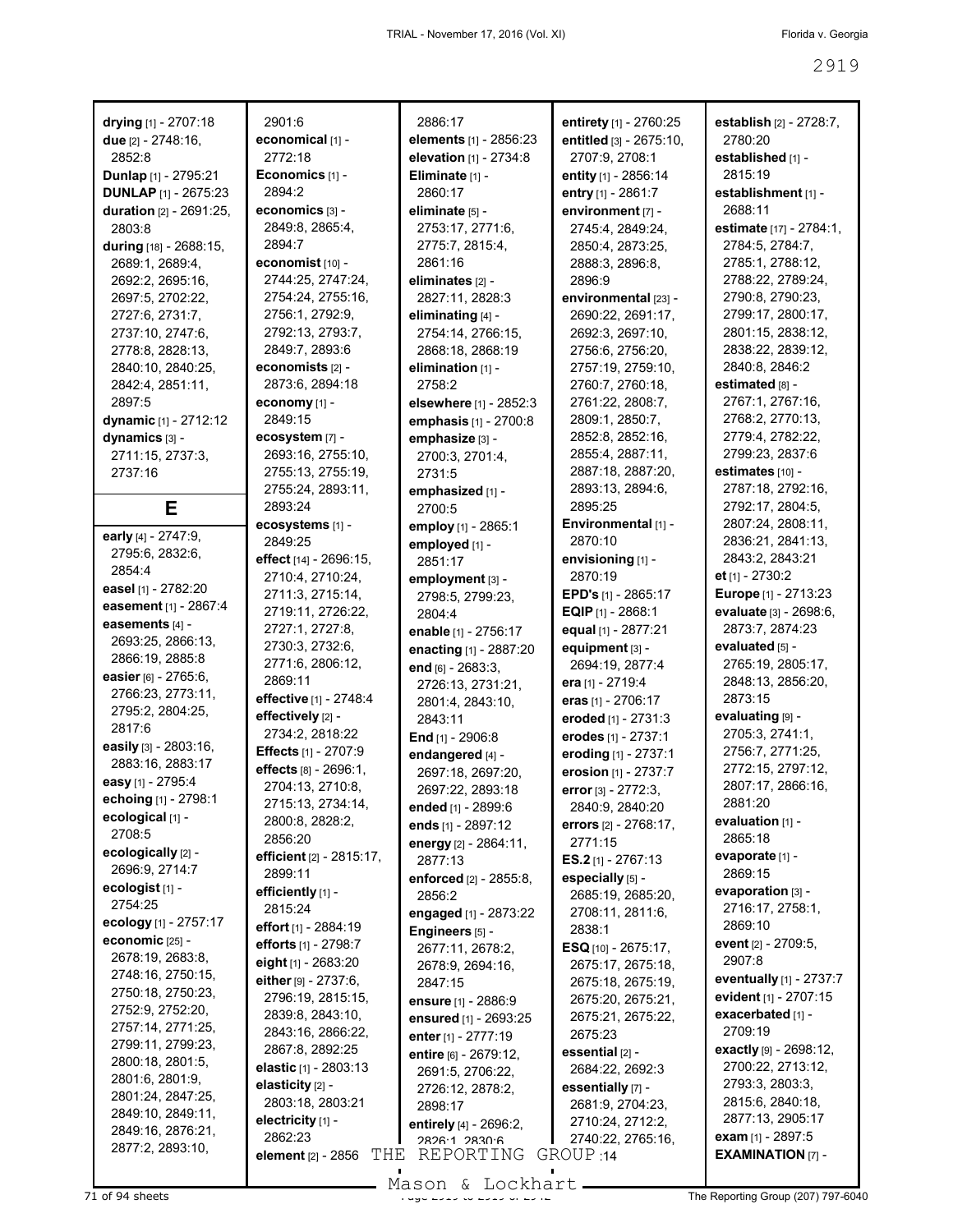| 2677:5, 2714:18,<br>2740:9, 2745:22,<br>2746:7, 2848:23,                | 2809:15<br>exercise [5] - 2701:5,<br>2702:6, 2799:22,                                        | 2761:6, 2762:2,<br>2767:14, 2770:23,<br>2774:5, 2774:7,                       | facilities [1] - 2837:19<br>fact $[13] - 2695:13$ ,<br>2697:17, 2710:3,          | 2814:20, 2815:11,<br>2815:20, 2815:24,<br>2817:4, 2817:6,                       |
|-------------------------------------------------------------------------|----------------------------------------------------------------------------------------------|-------------------------------------------------------------------------------|----------------------------------------------------------------------------------|---------------------------------------------------------------------------------|
| 2898:2<br>examination $[5]$ -<br>2697:5, 2704:20,<br>2708:15, 2746:5,   | 2825:21, 2825:25<br><b>Exhibit</b> [10] - 2677:22,<br>2682:23, 2682:25,<br>2685:14, 2690:10, | 2779:3, 2783:24,<br>2787:23, 2791:9,<br>2796:7, 2798:13,<br>2798:16, 2803:18, | 2714:9, 2720:1,<br>2721:22, 2751:3,<br>2755:22, 2783:9,<br>2811:9, 2831:21,      | 2817:8, 2817:14,<br>2818:19, 2821:16,<br>2822:5, 2822:15,<br>2822:21, 2823:5,   |
| 2796:10<br>examine [1] - 2796:1<br>examined $[4]$ -<br>2760:22, 2771:9, | 2690:14, 2720:15,<br>2809:6, 2865:11,<br>2884:20<br>exhibit [8] - 2759:18,                   | 2803:22, 2804:13,<br>2805:7, 2805:15,<br>2813:16, 2821:23,<br>2834:4, 2836:2, | 2886:16, 2905:12<br>factor [8] - 2843:22,<br>2844:2, 2844:5,<br>2844:14, 2847:8, | 2824:5, 2824:17,<br>2824:24, 2825:20,<br>2825:24, 2827:24,<br>2828:11, 2828:15, |
| 2781:14, 2888:18<br>examining [3] -<br>2771:8, 2772:8,<br>2874:21       | 2762:2, 2809:7,<br>2820:12, 2865:8,<br>2869:20, 2884:20,<br>2896:13                          | 2836:9, 2843:16,<br>2846:10, 2849:7,<br>2874:11<br>expertise $[2]$ -          | 2883:17, 2901:5,<br>2901:6<br>factors [8] - 2712:8,<br>2716:19, 2716:24,         | 2828:17, 2830:1,<br>2830:12, 2832:6,<br>2851:7, 2851:11,<br>2851:24, 2854:2,    |
| example [20] -                                                          | <b>EXHIBITS</b> $[1]$ - 2676:7                                                               | 2810:13, 2848:10                                                              | 2728:14, 2814:15,                                                                | 2854:5, 2854:12,                                                                |
| 2690:21, 2693:5,<br>2696:21, 2699:13,                                   | existence [1] -<br>2706:20                                                                   | <b>Experts</b> [3] - 2758:13,<br>2759:23                                      | 2816:1, 2828:22,<br>2828:23                                                      | 2855:13, 2857:11,<br>2857:18, 2862:13,                                          |
| 2700:6, 2703:8,<br>2709:10, 2733:17,                                    | existing [2] - 2737:15,<br>2777:21                                                           | experts [15] - 2749:14,<br>2754:19, 2756:25,                                  | faculty [2] - 2893:23,<br>2894:8                                                 | 2864:8, 2865:1,<br>2867:6, 2867:9,                                              |
| 2741:17, 2799:19,<br>2824:15, 2849:13,                                  | exists [2] - 2694:8,<br>2792:6                                                               | 2757:17, 2757:19,<br>2761:11, 2810:24,                                        | failure [1] - 2828:16<br>fair $[10] - 2771:13$ ,                                 | 2867:15, 2868:20,<br>2868:23, 2869:6,                                           |
| 2852:10, 2867:14,<br>2883:9, 2889:17,<br>2892:2, 2893:14,               | expand [2] - 2716:10,<br>2852:22                                                             | 2811:2, 2811:4,<br>2811:10, 2819:12,<br>2825:13, 2848:6,                      | 2775:6, 2797:14,<br>2840:11, 2854:19,                                            | 2870:20, 2870:21,<br>2875:16, 2876:2,<br>2876:5, 2876:9,                        |
| 2894:21<br>examples [9] -                                               | expanded [1] -<br>2705:22<br>expect [6] - 2694:10,                                           | 2871:12<br><b>Expires</b> [1] - 2907:17                                       | 2875:2, 2877:20,<br>2884:1, 2891:14,<br>2898:11                                  | 2876:18, 2876:25,<br>2877:3, 2877:7,                                            |
| 2705:15, 2793:12,<br>2849:23, 2850:1,                                   | 2695:12, 2737:9,<br>2737:13, 2891:3,                                                         | explain [18] - 2680:2,<br>2681:8, 2682:3,                                     | fairly [1] - 2896:17<br>fall $[1]$ - 2883:1                                      | 2877:11, 2877:22,<br>2882:12, 2885:11,                                          |
| 2850:8, 2850:14,<br>2850:15, 2850:25,<br>2874:12                        | 2891:18<br>expectation [2] -                                                                 | 2683:5, 2697:8,<br>2698:23, 2700:22,<br>2704:3, 2707:10,                      | Fallon [1] - 2853:4<br>familiar [23] - 2738:12,                                  | 2885:19, 2886:21,<br>2887:9, 2888:6,<br>2891:24                                 |
| $excavate$ [2] -<br>2686:17, 2704:18                                    | 2683:14, 2711:16<br>expected [2] - 2684:5,<br>2877:21                                        | 2746:11, 2791:10,<br>2791:13, 2840:14,                                        | 2742:12, 2743:9,<br>2743:12, 2743:15,<br>2747:3, 2758:5,                         | <b>farming</b> $[7] - 2801:17$ ,<br>2826:1, 2826:4,                             |
| exceed [3] - 2768:11,<br>2803:1, 2905:9                                 | expensive [5] -<br>2814:9, 2814:11,                                                          | 2858:10, 2862:10,<br>2889:5, 2891:18,                                         | 2759:21, 2760:5,<br>2760:15, 2761:2,                                             | 2828:12, 2828:15,<br>2850:6, 2866:25                                            |
| exceeding [1] -<br>2830:4                                               | 2815:4, 2860:11,<br>2877:4                                                                   | 2901:1<br>explained [4] -<br>2681:25, 2706:18,                                | 2761:13, 2816:3,<br>2824:22, 2853:17,                                            | farms [7] - 2826:22,<br>2832:9, 2876:6,<br>2876:11, 2876:14,                    |
| <b>exceeds</b> [2] - 2769:6,<br>2769:8<br>excellent $[2]$ -             | experience [14] -<br>2686:14, 2741:23,<br>2743:18, 2795:2,                                   | 2841:17, 2900:5<br>explanation $[1]$ -                                        | 2902:12, 2902:19,<br>2902:23, 2902:25,<br>2903:14, 2903:18,                      | 2876:16<br><b>farthest</b> $[1]$ - 2872:2                                       |
| 2693:12, 2708:21<br>exception $[1]$ -                                   | 2828:24, 2832:16,<br>2856:8, 2856:10,                                                        | 2889:8<br>exports [4] - 2766:15,                                              | 2903:22, 2903:25<br><b>family</b> $[2] - 2889:24$ ,                              | $fat$ [3] - 2738:5.<br>2738:19, 2739:19                                         |
| 2752:12<br>excerpted [4] -                                              | 2856:25, 2866:20,<br>2868:2, 2884:22,                                                        | 2771:6, 2775:8,<br>2883:15                                                    | 2889:25<br>far $[8] - 2683:2$                                                    | faucet [1] - 2864:5<br>fault [1] - 2791:11                                      |
| 2746:17, 2759:24,<br>2762:16, 2807:23                                   | 2886:6, 2886:19<br>experienced [1] -                                                         | exposed [1] - 2708:6<br>extensive [5] -                                       | 2684:7, 2693:24,<br>2694:2, 2832:4,                                              | feasible [1] - 2850:23<br>feature [1] - 2734:1<br>February [11] -               |
| excessive [6] -<br>2778:12, 2861:17,<br>2861:21, 2868:18,               | 2793:5<br>experiences [1] -<br>2830:18                                                       | 2678:16, 2714:2,<br>2743:17, 2888:13,<br>2895:23                              | 2832:13, 2861:22,<br>2897:21<br><b>farm</b> $[9] - 2801:19$ ,                    | 2690:16, 2764:11,<br>2774:5, 2786:2,                                            |
| 2868:19, 2902:16<br>exchange [2] -                                      | experiment [1] -<br>2832:9                                                                   | extent [2] - 2717:10,<br>2789:8                                               | 2803:20, 2803:23,<br>2828:20, 2829:7,                                            | 2789:10, 2791:23,<br>2792:4, 2792:16,                                           |
| 2867:6, 2867:17<br>$exclusive [1] -$                                    | expert [42] - 2724:16,<br>2738:6, 2739:14,                                                   | exterminated [1] -<br>2713:9                                                  | 2831:6, 2869:2,<br>2869:6, 2869:15                                               | 2839:24, 2840:12,<br>2899:6                                                     |
| 2859:10                                                                 | 2740:2, 2741:22,                                                                             | extreme $[1] - 2877:24$                                                       | <b>farmer</b> [3] - $2822:10$ ,                                                  | fed $[1]$ - 2867:3<br>federal [11] - 2677:10,                                   |
| exclusively [2] -                                                       | 2745:1, 2746:13,                                                                             | extremely [1] - 2857:5                                                        | 2863:23, 2864:1<br><b>farmer's</b> [2] - 2829:2,                                 | 2678:14, 2685:16,                                                               |
| 2811:8, 2826:11<br>excuse $[1] - 2696:16$                               | 2748:15, 2749:25,<br>2754:21, 2757:1,                                                        | F                                                                             | 2829:6                                                                           | 2809:20, 2853:24,                                                               |
| <b>Excuse</b> $[1] - 2853:8$                                            | 2757:9, 2757:10,                                                                             |                                                                               | farmers $[65]$ -                                                                 | 2867:8, 2867:18,                                                                |
| executive [1] -                                                         | 2759:4, 2759:25<br>THE                                                                       | $f_{max} = 2000.40$<br>REPORTING                                              | GROUP 19, 2803:20,                                                               | 2867:21, 2877:25,                                                               |
|                                                                         |                                                                                              | $Məcon$ f. Inchart                                                            |                                                                                  |                                                                                 |

Mason & Lockhart 2020 and 2020 72 of 94 sheets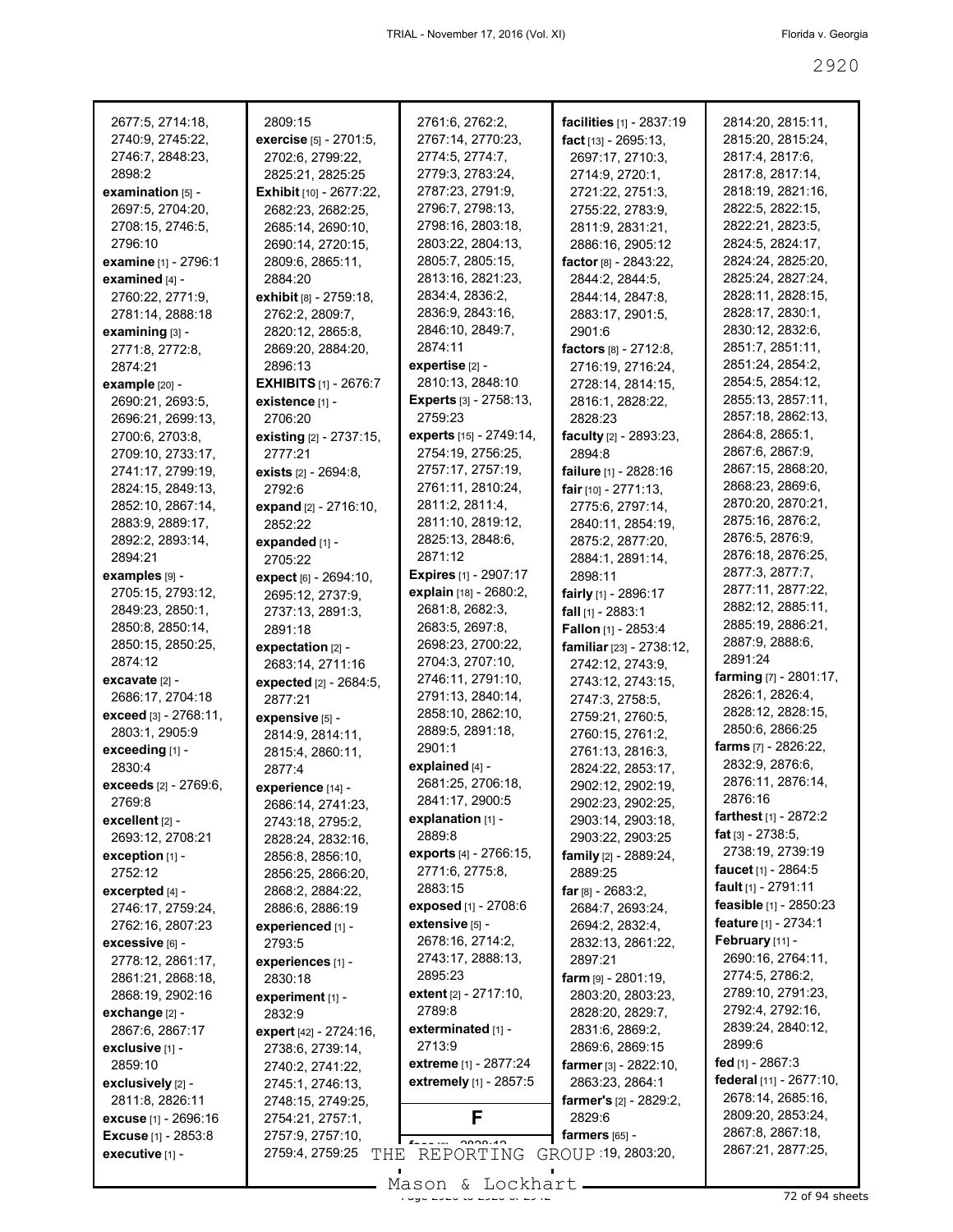| 2904:10, 2904:19                       | 2724:12, 2782:15                    | <b>fish</b> $[5] - 2696:10$ ,         | <b>FLORIDA</b> [1] - 2675:3           | 2689:16, 2689:19,                    |
|----------------------------------------|-------------------------------------|---------------------------------------|---------------------------------------|--------------------------------------|
| federally [1] - 2877:18                | firm $[1]$ - 2688:20                | 2699:18, 2699:21,                     | Florida [98] - 2675:17,               | 2690:2, 2690:22,                     |
| feet $[5] - 2696:22$ ,                 | First [1] - 2717:14                 | 2707:19, 2750:2                       | 2684:2, 2684:10,                      | 2691:17, 2691:25,                    |
| 2838:4, 2838:23,                       | first [79] - 2679:11,               | fishermen $[3]$ -                     | 2690:10, 2690:13,                     | 2692:4, 2692:8,                      |
| 2839:21, 2840:1                        | 2684:25, 2687:23,                   | 2689:3, 2695:14,                      | 2693:18, 2693:21,                     | 2692:15, 2693:1,                     |
| <b>felt</b> $[1]$ - 2701:23            | 2690:20, 2691:14,                   | 2803:1                                | 2694:13, 2694:20,                     | 2694:3, 2694:9,                      |
| few [9] - 2679:11,                     | 2691:24, 2694:15,                   | fishery $[2] - 2750:1$ ,              | 2694:23, 2698:5,                      | 2696:16, 2697:1,                     |
| 2698:11, 2824:9,                       | 2695:25, 2700:4,                    | 2750:16                               | 2698:6, 2698:24,                      | 2697:22, 2702:7,                     |
| 2849:22, 2858:7,                       | 2711:19, 2713:15,                   | <b>fishing</b> $[2] - 2749.16$ ,      | 2702:21, 2702:23,                     | 2702:10, 2704:13,                    |
| 2864:12, 2885:5,                       | 2723:13, 2735:20,                   | 2749:22                               | 2705:11, 2705:19,                     | 2704:19, 2708:12,                    |
| 2889:3, 2894:8                         | 2737:19, 2746:24,                   | <b>fits</b> $[1]$ - 2828:23           | 2720:9, 2721:16,                      | 2711:17, 2712:2,                     |
| fewer $[3] - 2760:11$ ,                | 2758:17, 2762:1,                    | five [6] - 2678:14,                   | 2721:19, 2722:20.                     | 2712:22, 2713:12,                    |
| 2790:15, 2863:18                       | 2762:3, 2767:13,                    | 2686:13, 2734:6,                      | 2723:5, 2724:14,                      | 2713:16, 2714:12,                    |
| field $[14] - 2684:12$ ,               | 2773:21, 2774:4,                    | 2737:24, 2830:25,                     | 2724:18, 2724:20,                     | 2714:13, 2714:22,                    |
| 2684:18, 2685:3,                       | 2775:6, 2778:17,                    | 2876:8                                | 2726:17, 2727:2,                      | 2715:6, 2716:20,                     |
| 2685:7, 2685:9,                        | 2779:9, 2779:10,                    | five-year-olds [1] -                  | 2727:14, 2727:21,                     | 2736:24, 2742:5,                     |
| 2703:12, 2705:7,                       | 2780:7, 2781:10,                    | 2686:13                               | 2728:9, 2729:8,                       | 2742:6, 2852:8,                      |
| 2831:20, 2849:15,                      | 2782:24, 2783:24,                   | fixing [5] - 2689:23,                 | 2730:5, 2730:12,                      | 2855:4, 2855:18,                     |
| 2857:17, 2857:18,                      | 2784:21, 2784:23,                   | 2699:8, 2699:10,                      | 2730:19, 2732:1,                      | 2873:20, 2893:12                     |
| 2857:24, 2891:13,                      | 2785:1, 2787:17,                    | 2699:25, 2880:6                       | 2735:9, 2735:19,                      | flowing $[3] - 2707:21$ ,            |
| 2894:4                                 | 2787:22, 2789:6,                    | $FLA$ <sup>[1]</sup> - 2758:13        | 2736:20, 2736:23,                     | 2730:16, 2737:14                     |
| fields $[1]$ - 2854:18                 | 2791:17, 2795:17,                   | Flewelling [13] -                     | 2738:18, 2738:24,                     | flows $[35] - 2692:16$ ,             |
| fifteen [1] - 2802:10                  | 2798:23, 2798:25,                   | 2758:7, 2758:10,                      | 2739:18, 2740:3,                      | 2692:19, 2692:24,                    |
| fifth $[1]$ - 2733:21                  | 2799:5, 2804:3,                     | 2766:24, 2767:1,                      | 2740:24, 2741:24,                     | 2693:7, 2693:13,                     |
| figure [27] - 2693:9,                  | 2804:13, 2804:16,                   | 2767:15, 2768:3,                      | 2744:23, 2746:25,                     | 2695:24, 2696:2,                     |
| 2732:11, 2732:21,                      | 2804:18, 2804:22,                   | 2768:11, 2769:5,                      | 2748:16, 2749:13,                     | 2696:3, 2696:18,                     |
| 2732:23, 2732:24,                      | 2804:23, 2808:11,                   | 2769:6, 2769:21,                      | 2750:13, 2750:19,                     | 2704:15, 2707:14,                    |
| 2733:1, 2733:3,                        | 2808:22, 2809:6,                    | 2772:23, 2773:4,                      | 2752:2, 2752:10,                      | 2709:20, 2710:9,<br>2710:11, 2711:1, |
| 2736:9, 2761:19,                       | 2813:16, 2834:4,<br>2834:5, 2834:9, | 2889:3                                | 2752:14, 2752:20,<br>2753:6, 2754:19, | 2711:20, 2711:22,                    |
| 2767:13, 2767:21,                      | 2836:2, 2837:1,                     | Flewelling's [2] -                    | 2754:22, 2756:20,                     | 2712:1, 2712:5,                      |
| 2768:22, 2769:12,                      | 2838:25, 2840:4,                    | 2767:14, 2767:19                      | 2757:2, 2757:11,                      | 2712:20, 2715:10,                    |
| 2773:2, 2773:4,                        | 2840:18, 2840:21,                   | flier [1] - 2784:24                   | 2758:12, 2759:23,                     | 2715:15, 2715:24,                    |
| 2778:14, 2821:19,                      | 2844:4, 2844:9,                     | flies [1] - 2857:14                   | 2760:7, 2762:2,                       | 2716:13, 2726:19,                    |
| 2823:16, 2823:17,                      | 2847:5, 2852:14,                    | Flint [18] - 2678:4,                  | 2772:20, 2777:14,                     | 2732:5, 2735:3,                      |
| 2823:21, 2829:22,<br>2840:11, 2843:14, | 2858:19, 2858:25,                   | 2682:10, 2682:13,                     | 2777:18, 2777:24,                     | 2735:7, 2736:25,                     |
| 2857:17, 2874:6,                       | 2859:5, 2860:16,                    | 2851:15, 2851:21,                     | 2778:2, 2778:4,                       | 2737:10, 2810:7,                     |
| 2891:6                                 | 2862:24, 2871:8,                    | 2857:9, 2861:14,                      | 2783:22, 2793:9,                      | 2810:18, 2833:7,                     |
| <b>figured</b> $[1] - 2786:6$          | 2873:10, 2874:11,                   | 2876:3, 2900:24,                      | 2793:22, 2794:12,                     | 2851:6                               |
| figures [4] - 2736:9,                  | 2877:3, 2888:19,                    | 2901:8, 2901:10,<br>2901:15, 2901:17, | 2794:18, 2797:1.                      | Flows [1] - 2707:9                   |
| 2821:1, 2891:22,                       | 2896:21, 2899:10,                   | 2902:7, 2902:10,                      | 2797:4, 2802:18,                      | fluctuations $[2]$ -                 |
| 2892:3                                 | 2899:12, 2900:11                    | 2902:19, 2903:22,                     | 2808:7, 2809:16,                      | 2712:11, 2712:13                     |
| filed [3] - 2777:25,                   | fiscal $[8] - 2789:4,$              | 2903:25                               | 2811:4, 2819:12,                      | flush [2] - 2712:19,                 |
| 2809:20, 2832:25                       | 2789:13, 2791:18,                   | flip $[2] - 2707:6$ ,                 | 2821:7, 2821:11,                      | 2727:10                              |
| <b>filing</b> $[1]$ - 2809:8           | 2792:5, 2792:13,                    | 2765:6                                | 2821:17, 2848:7,                      | flushing [1] - 2712:16               |
| fill $[1]$ - 2710:21                   | 2859:3, 2872:3,                     | flood $[3] - 2732:6$ ,                | 2863:11, 2873:25,                     | fluvial $[7] - 2684:14$ ,            |
| fills [1] - 2687:9                     | 2872:25                             | 2736:24, 2737:10                      | 2884:20, 2890:5,                      | 2685:4, 2685:10,                     |
| final [2] - 2740:20,                   | <b>Fish</b> $[24] - 2690:17$ ,      | floodplain [13] -                     | 2893:1, 2893:2,                       | 2744:2, 2744:3,                      |
| 2807:11                                | 2692:12, 2698:6,                    | 2693:22, 2694:1,                      | 2895:4, 2895:24,                      | 2744:5                               |
| finance [1] - 2829:7                   | 2703:10, 2704:12,                   | 2694:8, 2694:12,                      | 2904:21, 2905:4                       | <b>fluvius</b> [1] - 2744:4          |
| financial $[4]$ -                      | 2705:6, 2720:9,                     | 2702:8, 2714:9,                       | Florida's [9] -                       | focus [19] - 2700:18,                |
| 2827:13, 2828:9,                       | 2721:16, 2721:19,                   | 2729:11, 2729:16,                     | 2744:24, 2749:16,                     | 2710:12, 2711:10,                    |
| 2872:3, 2872:19                        | 2722:2, 2722:5,                     | 2734:23, 2735:1,                      | 2749:21, 2757:16,                     | 2715:19, 2730:10,                    |
| <b>Findings</b> [1] - 2731:15          | 2722:20, 2723:5,                    | 2735:2, 2735:6,                       | 2757:18, 2759:4,                      | 2748:2, 2766:1,                      |
| fine $[8] - 2702:2$ ,                  | 2726:17, 2727:2,                    | 2810:8                                | 2802:19, 2848:6,                      | 2787:17, 2797:15,                    |
| 2719:23, 2780:10,                      | 2727:14, 2730:5,                    | Floodplain [2] -                      | 2893:7                                | 2812:25, 2834:7,                     |
| 2795:7, 2824:3,                        | 2735:9, 2735:19,                    | 2728:24, 2735:10                      | Floridan [4] - 2870:2,                | 2834:20, 2856:25,                    |
| 2838:11, 2875:7,                       | 2738:18, 2738:24,                   | floodplains $[1]$ -                   | 2870:6, 2870:8,                       | 2865:14, 2878:4,                     |
| 2879:2                                 | 2739:18, 2740:3,                    | 2693:23                               | 2870:24                               | 2884:9, 2890:8,                      |
| finish $[3] - 2724:3$ ,                | 2741:24<br>THE.                     | REPORTING                             | $GROUP$ <sup>9]</sup> - 2689:11,      | 2891:11, 2893:5                      |
|                                        |                                     |                                       |                                       |                                      |

Mason & Lockhart **Page 2021 of 94 sheets** Page 207) 797-6040<br>
Mason & Lockhart **Page 2001 of 2001** The Reporting Group (207) 797-6040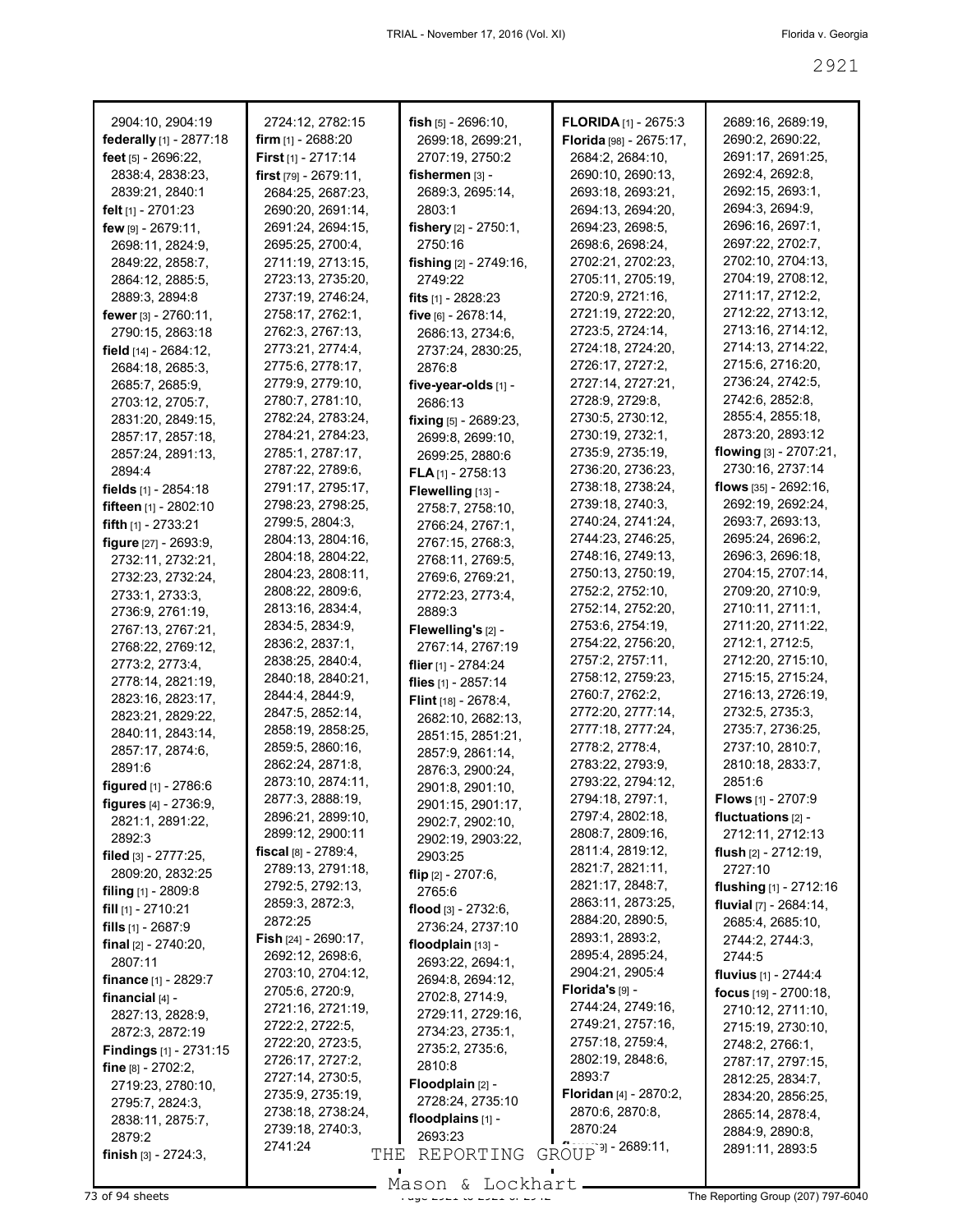| focused [7] - 2726:13,<br>2805:11, 2805:20,<br>2811:4, 2811:8,<br>2845:10, 2872:22<br>focusing [6] - 2765:9,<br>2766:10, 2771:1,<br>2787:21, 2792:22,<br>2792:23<br><b>follow</b> $[3] - 2732:8$<br>2759:8, 2799:4<br>follow-up [1] - 2759:8<br>following [2] - 2680:1,<br>2809:25<br>force $[1] - 2803:12$<br><b>forecast</b> $[2] - 2856:11$ , | 2742:5<br>function [1] - 2684:19<br>fundamentally [1] -<br>2865:4<br>future [3] - 2695:2,<br>2705:22, 2714:13<br><b>FX-530</b> [2] - 2676:11,<br>2690:14<br><b>FX-784</b> [5] - 2676:12,<br>2762:1, 2779:10,<br>2798:25, 2799:4<br><b>FX-801</b> [3] - 2764:7,<br>2764:11, 2838:16<br>$fX-801$ [1] - 2676:12<br>FX-895 $[1]$ - 2676:13 | geomorphologist [1] -<br>2684:14<br>geomorphology [3] -<br>2685:4, 2685:5,<br>2685:10<br><b>GEORGIA</b> [1] - 2675:6<br>Georgia [104] -<br>2675:20, 2678:22,<br>2679:19, 2679:20,<br>2679:21, 2681:13,<br>2684:4, 2684:6,<br>2684:8, 2706:3,<br>2707:6, 2717:6,<br>2717:10, 2717:11,<br>2717:19, 2717:21,<br>2718:4, 2741:10, | 2716:17, 2748:17,<br>2749:12, 2750:17,<br>2752:10, 2752:21,<br>2754:21, 2759:8,<br>2767:2, 2767:16,<br>2769:7, 2769:9,<br>2776:2, 2777:20,<br>2779:13, 2796:8,<br>2836:9, 2837:6,<br>2857:20, 2862:4,<br>2871:12<br>given [17] - 2707:1,<br>2728:20, 2765:22,<br>2778:12, 2778:19,<br>2780:8, 2780:15,<br>2783:21, 2791:1, | ground [7] - 2800:11,<br>2832:22, 2842:8,<br>2864:11, 2877:10,<br>2877:15, 2886:15<br>qroundwater [10] -<br>2777:6, 2814:23,<br>2843:6, 2854:8,<br>2861:3, 2861:10,<br>2864:9, 2877:11,<br>2889:18, 2889:19<br>group [2] - 2705:18,<br>2869:23<br>groups [1] - 2894:23<br>$grow$ [5] - 2781:20,<br>2863:5, 2870:22,<br>2882:1, 2886:1 |
|--------------------------------------------------------------------------------------------------------------------------------------------------------------------------------------------------------------------------------------------------------------------------------------------------------------------------------------------------|----------------------------------------------------------------------------------------------------------------------------------------------------------------------------------------------------------------------------------------------------------------------------------------------------------------------------------------|-------------------------------------------------------------------------------------------------------------------------------------------------------------------------------------------------------------------------------------------------------------------------------------------------------------------------------|----------------------------------------------------------------------------------------------------------------------------------------------------------------------------------------------------------------------------------------------------------------------------------------------------------------------------|---------------------------------------------------------------------------------------------------------------------------------------------------------------------------------------------------------------------------------------------------------------------------------------------------------------------------------------|
| 2856:20<br>foreclose <sub>[1]</sub> -                                                                                                                                                                                                                                                                                                            | G                                                                                                                                                                                                                                                                                                                                      | 2748:3, 2749:17,                                                                                                                                                                                                                                                                                                              | 2813:25, 2843:13,                                                                                                                                                                                                                                                                                                          | growers [3] - 2827:15,                                                                                                                                                                                                                                                                                                                |
| 2866:24                                                                                                                                                                                                                                                                                                                                          |                                                                                                                                                                                                                                                                                                                                        | 2752:2, 2756:17,                                                                                                                                                                                                                                                                                                              | 2845:16, 2864:13,                                                                                                                                                                                                                                                                                                          | 2856:4, 2863:4                                                                                                                                                                                                                                                                                                                        |
| foregoing [1] - 2907:4                                                                                                                                                                                                                                                                                                                           | Gage [1] - 2734:22<br>gage [2] - 2720:13,                                                                                                                                                                                                                                                                                              | 2761:22, 2762:20,<br>2767:10, 2769:23,                                                                                                                                                                                                                                                                                        | 2884:22, 2885:21,<br>2886:6, 2887:7                                                                                                                                                                                                                                                                                        | growing [5] - 2799:12,                                                                                                                                                                                                                                                                                                                |
| forest [2] - 2696:8.<br>2893:14                                                                                                                                                                                                                                                                                                                  | 2720:17                                                                                                                                                                                                                                                                                                                                | 2772:5, 2772:19,                                                                                                                                                                                                                                                                                                              | GLICKMAN <sub>[1]</sub> -                                                                                                                                                                                                                                                                                                  | 2824:3, 2857:18,<br>2862:13, 2863:10                                                                                                                                                                                                                                                                                                  |
| form $[1]$ - 2752:22                                                                                                                                                                                                                                                                                                                             | gages [2] - 2692:2,                                                                                                                                                                                                                                                                                                                    | 2776:7, 2776:18,                                                                                                                                                                                                                                                                                                              | 2675:19                                                                                                                                                                                                                                                                                                                    | grown [3] - 2857:23,                                                                                                                                                                                                                                                                                                                  |
| former [1] - 2900:16                                                                                                                                                                                                                                                                                                                             | 2887:4                                                                                                                                                                                                                                                                                                                                 | 2777:4, 2777:8,                                                                                                                                                                                                                                                                                                               | goal [1] - 2697:11                                                                                                                                                                                                                                                                                                         | 2892:4, 2892:14                                                                                                                                                                                                                                                                                                                       |
| forth [2] - 2769:18.                                                                                                                                                                                                                                                                                                                             | gained [3] - 2683:9,                                                                                                                                                                                                                                                                                                                   | 2777:10, 2778:6,                                                                                                                                                                                                                                                                                                              | goals [3] - 2887:19,                                                                                                                                                                                                                                                                                                       | grows [1] - 2734:1                                                                                                                                                                                                                                                                                                                    |
| 2790:13                                                                                                                                                                                                                                                                                                                                          | 2703:22, 2741:23                                                                                                                                                                                                                                                                                                                       | 2778:25, 2780:25,                                                                                                                                                                                                                                                                                                             | 2887:20, 2887:21                                                                                                                                                                                                                                                                                                           | growth [2] - 2823:2,                                                                                                                                                                                                                                                                                                                  |
| fortunately [1] -                                                                                                                                                                                                                                                                                                                                | gains [1] - 2793:4<br>gallon [5] - 2842:7,                                                                                                                                                                                                                                                                                             | 2781:17, 2782:6,                                                                                                                                                                                                                                                                                                              | God $[1]$ - 2745:10                                                                                                                                                                                                                                                                                                        | 2823:25                                                                                                                                                                                                                                                                                                                               |
| 2713:10                                                                                                                                                                                                                                                                                                                                          | 2842:9, 2842:12,                                                                                                                                                                                                                                                                                                                       | 2788:1, 2788:4,<br>2792:20, 2794:17,                                                                                                                                                                                                                                                                                          | goods [1] - 2680:25<br>goodwill [1] - 2729:7                                                                                                                                                                                                                                                                               | guess [2] - 2699:11,                                                                                                                                                                                                                                                                                                                  |
| <b>four</b> $[12] - 2734:5$ ,                                                                                                                                                                                                                                                                                                                    | 2842:19, 2842:22                                                                                                                                                                                                                                                                                                                       | 2794:22, 2802:17,                                                                                                                                                                                                                                                                                                             | gosh [2] - 2764:19,                                                                                                                                                                                                                                                                                                        | 2757:5                                                                                                                                                                                                                                                                                                                                |
| 2762:19, 2763:3,<br>2763:5, 2764:6,                                                                                                                                                                                                                                                                                                              | gallons [7] - 2834:11,                                                                                                                                                                                                                                                                                                                 | 2802:25, 2803:11,                                                                                                                                                                                                                                                                                                             | 2818.7                                                                                                                                                                                                                                                                                                                     | Gulf [3] - 2679.5,<br>2682:20, 2683:15                                                                                                                                                                                                                                                                                                |
| 2764:10, 2774:5,                                                                                                                                                                                                                                                                                                                                 | 2835:5, 2836:18,                                                                                                                                                                                                                                                                                                                       | 2803:19, 2803:23,                                                                                                                                                                                                                                                                                                             | government [2] -                                                                                                                                                                                                                                                                                                           | $GX [1] - 2821:9$                                                                                                                                                                                                                                                                                                                     |
| 2790:5, 2804:19,                                                                                                                                                                                                                                                                                                                                 | 2842:20, 2897:13,                                                                                                                                                                                                                                                                                                                      | 2807:18, 2809:2,                                                                                                                                                                                                                                                                                                              | 2851:9, 2852:18                                                                                                                                                                                                                                                                                                            | GX-1276 [3] - 2676:15,                                                                                                                                                                                                                                                                                                                |
| 2845:12, 2858:17,                                                                                                                                                                                                                                                                                                                                | 2897:22                                                                                                                                                                                                                                                                                                                                | 2815:15, 2816:15,                                                                                                                                                                                                                                                                                                             | Governor [1] - 2718:4                                                                                                                                                                                                                                                                                                      | 2809:4, 2809:6                                                                                                                                                                                                                                                                                                                        |
| 2899:5                                                                                                                                                                                                                                                                                                                                           | Gangloff <sub>[2]</sub> -                                                                                                                                                                                                                                                                                                              | 2817:17, 2817:20,                                                                                                                                                                                                                                                                                                             | graduate [1] - 2894:14                                                                                                                                                                                                                                                                                                     | $GX-1335$ [4] - 2676:16,                                                                                                                                                                                                                                                                                                              |
| four-page $[1]$ -                                                                                                                                                                                                                                                                                                                                | 2739:15, 2740:1                                                                                                                                                                                                                                                                                                                        | 2818:18, 2819:2,                                                                                                                                                                                                                                                                                                              | graduates [1] - 2894:5                                                                                                                                                                                                                                                                                                     | 2722:18, 2740:12,                                                                                                                                                                                                                                                                                                                     |
| 2858:17                                                                                                                                                                                                                                                                                                                                          | gaps [1] - 2871:17                                                                                                                                                                                                                                                                                                                     | 2819:9, 2821:10,<br>2821:15, 2821:20,                                                                                                                                                                                                                                                                                         | graph [2] - 2690:24,                                                                                                                                                                                                                                                                                                       | 2742:13                                                                                                                                                                                                                                                                                                                               |
| fourth [1] - 2733:21                                                                                                                                                                                                                                                                                                                             | gasoline [1] - 2683:1<br>gather [1] - 2897:25                                                                                                                                                                                                                                                                                          | 2822:4, 2822:15,                                                                                                                                                                                                                                                                                                              | 2690:25                                                                                                                                                                                                                                                                                                                    | $GX-248$ [3] - 2676:14,                                                                                                                                                                                                                                                                                                               |
| <b>fraction</b> $[5] - 2863:3$ ,                                                                                                                                                                                                                                                                                                                 | gauging [1] - 2896:2                                                                                                                                                                                                                                                                                                                   | 2822:21, 2823:5,                                                                                                                                                                                                                                                                                                              | graphically [2] -                                                                                                                                                                                                                                                                                                          | 2700:20, 2702:12                                                                                                                                                                                                                                                                                                                      |
| 2864:20, 2864:22,                                                                                                                                                                                                                                                                                                                                | gears [1] - 2812:7                                                                                                                                                                                                                                                                                                                     | 2824:18, 2824:23,                                                                                                                                                                                                                                                                                                             | 2878:12, 2882:16                                                                                                                                                                                                                                                                                                           | GX-88 [2] - 2676:14,                                                                                                                                                                                                                                                                                                                  |
| 2870:20, 2876:9<br><b>frame</b> $[1] - 2881:3$                                                                                                                                                                                                                                                                                                   | gem [1] - 2714:5                                                                                                                                                                                                                                                                                                                       |                                                                                                                                                                                                                                                                                                                               | <b>grass</b> [1] - $2870:22$                                                                                                                                                                                                                                                                                               |                                                                                                                                                                                                                                                                                                                                       |
|                                                                                                                                                                                                                                                                                                                                                  |                                                                                                                                                                                                                                                                                                                                        | 2825:20, 2826:2,                                                                                                                                                                                                                                                                                                              |                                                                                                                                                                                                                                                                                                                            | 2708:16                                                                                                                                                                                                                                                                                                                               |
|                                                                                                                                                                                                                                                                                                                                                  | general [5] - 2753:16,                                                                                                                                                                                                                                                                                                                 | 2830:8, 2832:4,                                                                                                                                                                                                                                                                                                               | gravel [2] - 2680:8,                                                                                                                                                                                                                                                                                                       | GX-898 [3] - 2676:15,                                                                                                                                                                                                                                                                                                                 |
| Francisco <sup>[1]</sup> -<br>2856:18                                                                                                                                                                                                                                                                                                            | 2753:20, 2756:9,                                                                                                                                                                                                                                                                                                                       | 2832:6, 2832:10,                                                                                                                                                                                                                                                                                                              | 2681:1<br><b>gray</b> [1] - 2895:16                                                                                                                                                                                                                                                                                        | 2820:9, 2821:6                                                                                                                                                                                                                                                                                                                        |
| free [1] - 2854:14                                                                                                                                                                                                                                                                                                                               | 2816:5, 2903:16                                                                                                                                                                                                                                                                                                                        | 2833:23, 2836:22,                                                                                                                                                                                                                                                                                                             | graying [2] - 2895:19,                                                                                                                                                                                                                                                                                                     |                                                                                                                                                                                                                                                                                                                                       |
| frequency [1] -                                                                                                                                                                                                                                                                                                                                  | generality [2] -                                                                                                                                                                                                                                                                                                                       | 2839:18, 2845:23,                                                                                                                                                                                                                                                                                                             | 2895:21                                                                                                                                                                                                                                                                                                                    | H                                                                                                                                                                                                                                                                                                                                     |
| 2691:25                                                                                                                                                                                                                                                                                                                                          | 2849:3, 2851:18                                                                                                                                                                                                                                                                                                                        | 2850:19, 2850:22,                                                                                                                                                                                                                                                                                                             | great [2] - 2701:13,                                                                                                                                                                                                                                                                                                       | habitat [10] - 2688:22,                                                                                                                                                                                                                                                                                                               |
| <b>Frequent</b> [1] - 2728:24                                                                                                                                                                                                                                                                                                                    | generally [2] -                                                                                                                                                                                                                                                                                                                        | 2854:8, 2857:7,                                                                                                                                                                                                                                                                                                               | 2855:22                                                                                                                                                                                                                                                                                                                    | 2695:1, 2696:25,                                                                                                                                                                                                                                                                                                                      |
| frequently [1] -                                                                                                                                                                                                                                                                                                                                 | 2702:17, 2863:7                                                                                                                                                                                                                                                                                                                        | 2859:11, 2859:15,                                                                                                                                                                                                                                                                                                             | greater [4] - 2682:14,                                                                                                                                                                                                                                                                                                     | 2698:7, 2704:15,                                                                                                                                                                                                                                                                                                                      |
| 2687:17                                                                                                                                                                                                                                                                                                                                          | generate [4] -                                                                                                                                                                                                                                                                                                                         | 2862:5, 2863:15,<br>2870:10, 2873:17,                                                                                                                                                                                                                                                                                         | 2768:20, 2781:5,                                                                                                                                                                                                                                                                                                           | 2704:16, 2708:8,<br>2730:14, 2810:9,                                                                                                                                                                                                                                                                                                  |
| fresh $[2] - 2702:6$ ,                                                                                                                                                                                                                                                                                                                           | 2788:25, 2794:1,                                                                                                                                                                                                                                                                                                                       | 2873:23, 2874:15,                                                                                                                                                                                                                                                                                                             | 2827:6                                                                                                                                                                                                                                                                                                                     | 2893:18                                                                                                                                                                                                                                                                                                                               |
| 2733:22                                                                                                                                                                                                                                                                                                                                          | 2830:3, 2832:11<br>generated [1] -                                                                                                                                                                                                                                                                                                     | 2874:23, 2875:16,                                                                                                                                                                                                                                                                                                             | Greenblatt [2] -                                                                                                                                                                                                                                                                                                           | habitats [5] - 2690:3,                                                                                                                                                                                                                                                                                                                |
| <b>Friant</b> $[1]$ - 2713:5                                                                                                                                                                                                                                                                                                                     | 2800:14                                                                                                                                                                                                                                                                                                                                | 2876:2, 2885:3,                                                                                                                                                                                                                                                                                                               | 2758:17, 2759:2<br>Greenblatt's [3] -                                                                                                                                                                                                                                                                                      | 2693:6, 2693:8,                                                                                                                                                                                                                                                                                                                       |
| <b>Friday</b> [1] - 2906:6<br>front $[1] - 2763:4$                                                                                                                                                                                                                                                                                               | generating [1] -                                                                                                                                                                                                                                                                                                                       | 2885:4, 2885:18,                                                                                                                                                                                                                                                                                                              | 2759:1, 2759:11,                                                                                                                                                                                                                                                                                                           | 2693:12, 2730:11                                                                                                                                                                                                                                                                                                                      |
| full $[4] - 2801:17$ ,                                                                                                                                                                                                                                                                                                                           | 2806:12                                                                                                                                                                                                                                                                                                                                | 2886:10, 2891:23,                                                                                                                                                                                                                                                                                                             | 2759:18                                                                                                                                                                                                                                                                                                                    | <b>half</b> $[7] - 2692:23$ ,                                                                                                                                                                                                                                                                                                         |
| 2801:20, 2858:18,                                                                                                                                                                                                                                                                                                                                | generations [1] -                                                                                                                                                                                                                                                                                                                      | 2895:2, 2895:25,                                                                                                                                                                                                                                                                                                              | greenhouses [1] -                                                                                                                                                                                                                                                                                                          | 2707:7, 2857:9,                                                                                                                                                                                                                                                                                                                       |
| 2899:9                                                                                                                                                                                                                                                                                                                                           | 2714:14                                                                                                                                                                                                                                                                                                                                | 2896:24, 2897:18,<br>2902:12, 2904:22,                                                                                                                                                                                                                                                                                        | 2870:22                                                                                                                                                                                                                                                                                                                    | 2859:6, 2862:5,                                                                                                                                                                                                                                                                                                                       |
| full-time [2] - 2801:17,                                                                                                                                                                                                                                                                                                                         | generic [1] - 2856:15                                                                                                                                                                                                                                                                                                                  | 2905:6                                                                                                                                                                                                                                                                                                                        | grew [1] - 2698:13                                                                                                                                                                                                                                                                                                         | 2876:4, 2895:8                                                                                                                                                                                                                                                                                                                        |
| 2801:20<br>fully [2] - 2742:4,                                                                                                                                                                                                                                                                                                                   | Geological [1] -<br>2688:9<br>THE                                                                                                                                                                                                                                                                                                      | REPORTING                                                                                                                                                                                                                                                                                                                     | <b>gross</b> $[2] - 2796:19$ ,<br>GROUP 25                                                                                                                                                                                                                                                                                 | halfway [2] - 2726:8,<br>2810:1                                                                                                                                                                                                                                                                                                       |

Mason & Lockhart 2022 2022 2022 2023 74 of 94 sheets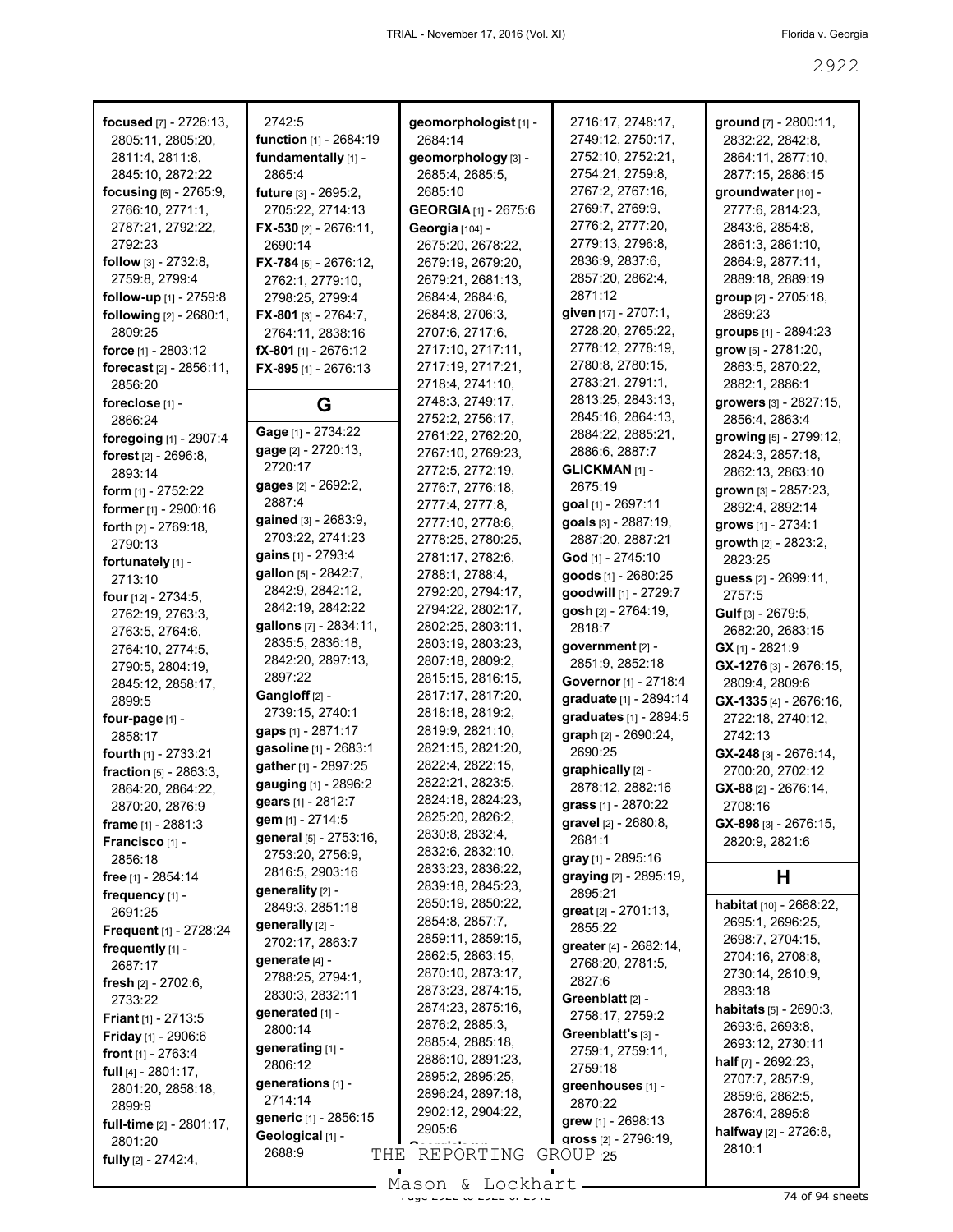| hand [9] - 2715:24,             | 2701:16, 2701:21        | 2721:19, 2721:22,           | $hot$ [3] - 2687:2,             | 2711:2, 2714:22,                     |
|---------------------------------|-------------------------|-----------------------------|---------------------------------|--------------------------------------|
| 2745:6, 2746:4,                 | heavy [1] - 2694:18     | 2721:25                     | 2869:15, 2889:21                | 2715:5, 2715:23,                     |
| 2833:3, 2865:8,                 | heavy-handed [1] -      | Hoehn's [1] - 2718:25       | House [2] - 2718:10,            | 2731:4, 2748:16,                     |
| 2884:15, 2895:11,               | 2694:18                 | hold [1] - 2811:21          | 2718:12                         | 2750:19, 2750:24,                    |
| 2896:13, 2907:10                | height [1] - 2696:17    | hole [4] - 2686:12,         | housekeeping [1] -              | 2751:2, 2752:10,                     |
| handed [7] - 2677:21,           | held [1] - 2675:11      | 2686:15, 2687:9,            | 2795:16                         | 2752:20, 2755:13,                    |
| 2694:18, 2774:1,                | Helen [3] - 2708:16,    | 2687:25                     | huge [2] - 2678:22,             | 2755:19, 2755:24,                    |
| 2865:11, 2884:18,               | 2719:9, 2730:2          | <b>home</b> $[1]$ - 2871:16 | 2904:9                          | 2776:23, 2797:11,                    |
| 2888:20, 2895:14                | hello [2] - 2898:4,     | honey [1] - 2696:9          | human [8] - 2684:16,            | 2799:13, 2800:18,                    |
| handle [1] - 2847:21            | 2898:5                  | Honor [44] - 2677:3,        | 2684:20, 2684:21,               | 2800:19, 2801:1,                     |
| handout $[17]$ -                | help [10] - 2693:19,    | 2677:17, 2690:9,            | 2701:3, 2723:8,                 | 2801:5, 2801:6,                      |
| 2762:16, 2765:10,               | 2742:11, 2745:10,       | 2691:6, 2691:15,            | 2724:24, 2728:21,               | 2801:9, 2804:4,                      |
| 2773:9, 2773:11,                | 2753:19, 2782:19,       | 2691:20, 2714:17,           | 2893:12                         | 2833:11, 2843:6,                     |
| 2773:15, 2773:20,               | 2793:21, 2849:5,        | 2722:16, 2724:2,            | Human [1] - 2728:2              | 2843:10, 2843:14,                    |
| 2782:25, 2785:15,               | 2882:15, 2886:12,       | 2739:4, 2740:7,             | hundred [3] - 2791:6,           | 2860:3, 2860:4,                      |
| 2787:22, 2804:16,               | 2887:15                 | 2742:9, 2744:10,            | 2793:10, 2852:7                 | 2902:7                               |
| 2804:17, 2804:23,               | helped [1] - 2854:11    | 2744:12, 2744:21,           | hundreds [3] - 2791:2,          | impacted $[2]$ -                     |
| 2804:24, 2804:25,               | helping [1] - 2726:1    | 2745:19, 2746:3,            | 2792:25, 2876:15                | 2730:14, 2800:9                      |
| 2805:5, 2807:23,                |                         | 2746:11, 2748:20,           | hybrid [3] - 2806:11,           | Impacts [1] - 2799:8                 |
| 2812:18                         | helps [2] - 2826:22,    | 2751:13, 2751:16,           |                                 | $impacts$ [34] -                     |
| <b>hands</b> [2] - 2804:8,      | 2826:25                 | 2773:22, 2774:11,           | 2806:17, 2807:14                | 2684:15, 2684:21,                    |
| 2873:5                          | hereby [1] - 2907:3     | 2780:17, 2782:9,            | hydrogeologist [1] -            | 2695:5, 2695:23,                     |
| handwrote [1] -                 | high [9] - 2694:7,      | 2786:15, 2795:5,            | 2843:13                         | 2695:24, 2700:11,                    |
|                                 | 2726:19, 2732:5,        |                             | hydrologic [1] -                | 2701:10, 2706:8,                     |
| 2820:12                         | 2841:10, 2843:11,       | 2795:12, 2796:12,           | 2749:12                         | 2723:8, 2724:25,                     |
| handy [2] - 2784:24,            | 2851:18, 2869:18,       | 2848:20, 2865:7,            | hydrological [1] -              | 2730:13, 2731:7,                     |
| 2792:19                         | 2870:16, 2870:21        | 2875:4, 2875:14,            | 2848:1                          | 2742:3, 2749:12,                     |
| hanging [1] - 2699:21           | high-value [3] -        | 2884:15, 2890:24,           | hydrologists [2] -              | 2757:20, 2760:4,                     |
| happy [1] - 2716:10             | 2869:18, 2870:16,       | 2895:10, 2896:12,           | 2811:7, 2845:17                 | 2771:25, 2793:9,                     |
| Harbors [1] - 2718:9            | 2870:21                 | 2897:24, 2900:2,            | hydrology [7] -                 | 2794:18, 2798:5,                     |
| harm $[12] - 2700:4,$           | higher [12] - 2735:2,   | 2902:14, 2902:21,           | 2765:12, 2765:19,               | 2798:9, 2798:24,                     |
| 2700:19, 2705:5,                | 2768:1, 2806:14,        | 2903:20, 2905:21,           | 2765:23, 2783:22,               | 2799:18, 2799:24,                    |
| 2705:8, 2748:16,                | 2825:4, 2825:8,         | 2905:23                     | 2805:13, 2805:18,               |                                      |
| 2750:12, 2750:19,               | 2849:2, 2870:16,        | Hoogenboom [8] -            | 2805:22                         | 2801:24, 2802:8,<br>2802:15, 2803:4, |
| 2750:24, 2753:18,               | 2881:1, 2881:2,         | 2820:4, 2821:22,            |                                 | 2812:6, 2849:10,                     |
| 2754:16, 2754:22,               | 2882:13, 2882:14,       | 2822:2, 2822:8,             |                                 | 2849:16, 2849:24,                    |
| 2760:12                         | 2883:25                 | 2822:11, 2822:17,           | idea [2] - 2687:11,             | 2873:4, 2873:6                       |
| harvesters [1] -                | highlight [2] -         | 2822:19, 2824:2             | 2815:7                          |                                      |
| 2802:20                         | 2703:25, 2709:7         | Hoogenboom's [1] -          |                                 | Imperial [9] - 2853:18,              |
| head [1] - 2824:20              | highlighted [6] -       | 2823:4                      | ideas [1] - 2903:6              | 2853:22, 2853:23,                    |
| header $[1] - 2717:13$          | 2697:4, 2700:20,        | hook $[3] - 2733:20$ ,      | identification [2] -            | 2854:1, 2854:2,                      |
| heading [1] - 2785:25           | 2706:19, 2707:3,        | 2733:25, 2905:25            | 2762:3, 2795:18                 | 2854:5, 2854:12,                     |
| heal $[3] - 2701:6$ ,           | 2709:13, 2714:20        | hooks [1] - 2741:4          | identified $[4]$ -              | 2886:4, 2888:5                       |
| 2701:7, 2702:11                 | highly $[4] - 2714.6$ , | hope [3] - 2729:6,          | 2697:15, 2697:17,               | <b>IMPLAN's [1] - 2804:4</b>         |
| healing [6] - 2692:10,          | 2803:13, 2845:14,       | 2768:22, 2805:1             | 2697:21, 2823:7                 | implement [6] -                      |
| 2694:6, 2701:3,                 | 2845:17                 | hoping [1] - 2705:22        | <b>identifies</b> [1] - 2736:7  | 2772:19, 2815:8,                     |
| 2701:25, 2702:4,                | hiking [1] - 2893:16    | horizontal [2] -            | identify $[5]$ - 2696:15,       | 2855:20, 2857:6,                     |
| 2702:5                          | hired [2] - 2694:22,    | 2733:4, 2733:7              | 2801:23, 2863:3,                | 2885:3, 2885:17                      |
| <b>health</b> $[2] - 2693:4$    | 2705:18                 | Hornberger [11] -           | 2878:12, 2882:23                | implementation [1] -                 |
| 2693:19                         | historical [6] -        | 2710:23, 2715:16,           | identifying [1] -               | 2771:20                              |
| healthy [3] - 2692:9,           | 2684:12, 2684:21,       | 2758:10, 2763:9,            | 2864:19                         | implementing [1] -                   |
| 2692:20, 2694:9                 | 2684:23, 2685:6,        | 2763:19, 2846:4,            | <b>illustrate</b> [3] - 2860:2, | 2879:25                              |
| heard [7] - 2743:14,            | 2685:11, 2720:13        | 2846:7, 2846:13,            | 2879:14, 2885:2                 | implication [1] -                    |
| 2778:10, 2811:9,                | historically [1] -      | 2846:19, 2847:2,            | imagery [3] - 2741:19,          | 2889.9                               |
| 2831:12, 2861:22,               | 2854:5                  | 2889:4                      | 2857:17, 2888:14                | <b>implicit</b> [1] - 2781:4         |
| 2862:3, 2876:23                 | history $[6] - 2723:7,$ | Hornberger's [2] -          | imagine [1] - 2707:2            | <b>implies</b> [2] - 2768:16,        |
| <b>HEARING</b> $[1]$ -          | 2724:24, 2725:5,        | 2696:13, 2842:4             | immediately [1] -               | 2782:2                               |
| 2675:10                         | 2725:10, 2728:18,       | Hornbergerer [1] -          | 2886:14                         | <b>imply</b> [1] - 2776:7            |
| <b>hearing</b> $[2] - 2745.8$ , | 2852:15                 | 2846:1                      | <b>impact</b> [37] - 2703:15,   | $im$ portance $[2]$ -                |
| 2751:2                          | Hoehn [6] - 2706:2,     | Horticultural [1] -         | 2703:22, 2709:17,               | 2708:5, 2710:11                      |
| heart $[3] - 2701:12$ ,         | THE<br>2706:15, 2721:1  | REPORTING                   | GROUP 24, 2711:1,               | $important$ [14] -                   |
|                                 |                         |                             |                                 |                                      |

 $\frac{25}{3}$  of 94 sheets  $\frac{29}{3}$ <br>The Reporting Group (207) 797-6040 Mason & Lockhart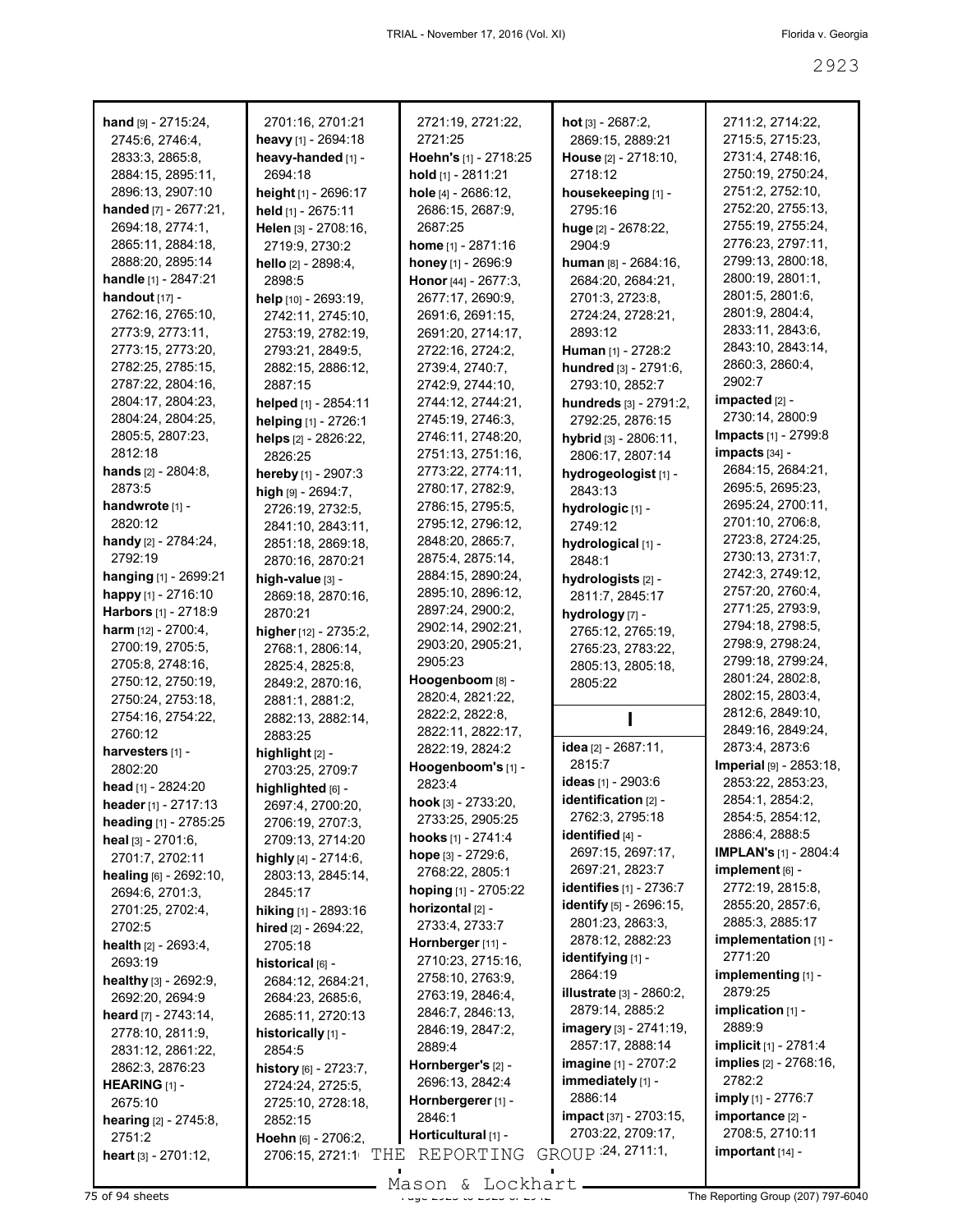| 2683:12, 2688:22,         | incredible [1] -                          | 2794:13, 2845:16,                         | introduced [1] -                                |
|---------------------------|-------------------------------------------|-------------------------------------------|-------------------------------------------------|
| 2689:24, 2693:20,         | 2857:19                                   | 2857:10, 2857:12,                         | 2898:13                                         |
| 2694:2, 2696:6,           | increment [1] -                           | 2857:19, 2857:20,                         | introducing [1] -                               |
| 2696:10, 2696:20,         | 2749:19                                   | 2857:25, 2874:5                           | 2691:8                                          |
| 2729:5, 2735:4,           | incremental [5] -                         | informed $[2]$ -                          | <b>intrusive</b> [2] - 2701:8,                  |
| 2753:17, 2833:16,         |                                           | 2698:25, 2741:22                          |                                                 |
|                           | 2756:19, 2757:13,                         |                                           | 2701:11                                         |
| 2843:4, 2871:10           | 2780:3, 2872:6,                           | informs [1] - 2680:3                      | intuitive [1] - 2844:16                         |
| importantly [2] -         | 2872:19                                   | initial [8] - 2740:18,                    | inundate [1] - 2810:9                           |
| 2852:23, 2858:22          | Incremental [1] -                         | 2762:7, 2764:5,                           | inundated [1] - 2693:8                          |
| imposed [1] - 2905:14     | 2872:2                                    | 2805:7, 2843:20,                          | inundating [2] -                                |
| imposing [1] - 2874:8     | incur [1] - 2784:18                       | 2849:6, 2865:17,                          | 2693:15, 2707:14                                |
| impossible [1] -          | indeed [1] - 2774:17                      | 2872:21                                   | Inundation [1] -                                |
| 2687:24                   | independent [1] -                         | initiated [1] - 2694:14                   | 2728:25                                         |
| impoundments [2] -        | 2886:7                                    | initiative [1] - 2678:20                  | inventoried [1] -                               |
| 2758:2, 2869:6            | <b>INDEX</b> $[1]$ - 2676:1               | injury [1] - 2751:3                       | 2711:21                                         |
|                           |                                           |                                           |                                                 |
| improper [1] - 2798:4     | indicate [2] - 2692:25,                   | inlets [1] - 2702:18                      | inverse [1] - 2779:17                           |
| improve [1] - 2826:23     | 2759:18                                   | <b>inputs</b> [1] - 2826:7                | investigator [1] -                              |
| improvement [4] -         | indication $[1]$ -                        | inspection [1] -                          | 2821:11                                         |
| 2682:14, 2682:15,         | 2890:15                                   | 2705:7                                    | investigators [1] -                             |
| 2695:7, 2695:9            | indicator [1] - 2894:25                   | Inspections [1] -                         | 2724:21                                         |
| improvements [1] -        | indicators [1] - 2903:8                   | 2736:1                                    | investments [2] -                               |
| 2817:19                   | indirect [8] - 2797:16,                   | installed [1] - 2857:8                    | 2894:22, 2895:3                                 |
| improves [1] -            | 2798:8, 2798:16,                          | instance [3] -                            | invite [3] - 2889:8,                            |
| 2881:19                   | 2799:23, 2800:8,                          | 2819:19, 2824:13,                         | 2892:7, 2897:1                                  |
| improving [1] -           | 2800:17, 2801:5,                          | 2877:3                                    | invoked [1] - 2860:6                            |
| 2743:25                   |                                           |                                           |                                                 |
|                           | 2801:9                                    | $ints$ tances $[2] -$                     | involve [1] - 2817:2                            |
| $IN$ [1] - 2907:10        | Indirect [1] - 2799:8                     | 2821:12, 2824:9                           | involved [7] - 2678:14,                         |
| in-stream $[3]$ - 2851:5, | indirectly [1] -                          | instead [1] - 2737:15                     | 2691:11, 2713:3,                                |
| 2852:23, 2852:24          | 2801:23                                   | instituted [1] -                          | 2748:13, 2757:24,                               |
| inappropriate [1] -       | indirectly-affected [1]                   | 2851:10                                   | 2762:6, 2851:23                                 |
|                           |                                           |                                           |                                                 |
| 2895:20                   | - 2801:23                                 | institutional [2] -                       | involvement [2] -                               |
| incentive [1] - 2864:14   | individual [1] -                          | 2817:18, 2851:19                          | 2747:9, 2852:12                                 |
|                           | 2733:16                                   |                                           |                                                 |
| incentives [1] - 2865:4   |                                           | institutions [1] -                        | involves [2] - 2886:18,                         |
| inches [12] - 2863:8,     | Induced [1] - 2799:8                      | 2817:24                                   | 2887:19                                         |
| 2863:9, 2863:13,          | induced [3] - 2800:18,                    | instruct [1] - 2893:23                    | involving [1] - 2850:2                          |
| 2863:18, 2863:23,         | 2801:5, 2801:24                           | instrument [1] -                          | Irmak [1] - 2822:20                             |
| 2885:20, 2885:21,         | industrial [10] -                         | 2794:7                                    | irrigate [15] - 2818:20,                        |
| 2885:22, 2892:15,         | 2766:2, 2832:20,                          | $insurance$ [5] -                         | 2828:17, 2867:10,                               |
| 2892:17                   | 2837:13, 2837:17,                         | 2827:16, 2877:17,                         | 2875:16, 2876:3,                                |
| include [9] - 2699:15,    | 2838:1, 2838:8,                           | 2877:18, 2877:19,                         | 2876:6, 2876:9,                                 |
| 2762:18, 2791:13,         | 2838:9, 2856:6,                           | 2877:24                                   | 2876:11, 2876:12,                               |
| 2798:18, 2807:23,         | 2860:15, 2871:5                           | insure [2] - 2877:22,                     | 2876:16, 2876:17,                               |
| 2868:1, 2889:14,          | industries [4] -                          | 2877:25                                   | 2876:20, 2876:21,                               |
| 2889:16, 2894:13          | 2749:17, 2749:22,                         |                                           | 2877:1, 2877:2                                  |
| included [11] - 2740:2,   | 2799:13, 2800:8                           | intensity [1] - 2747:6<br>intensive [2] - |                                                 |
| 2749:24, 2755:2,          |                                           |                                           | irrigated [10] -                                |
|                           | industry [2] - 2750:12,                   | 2685:24, 2857:5                           | 2779:13, 2820:23,                               |
| 2761:14, 2763:5,          | 2802:23                                   | interacted [1] -                          | 2820:24, 2852:7,                                |
| 2770:14, 2794:7,          | inexpensive [1] -                         | 2761:12                                   | 2861:1, 2861:4,                                 |
| 2798:12, 2834:9,          | 2864:10                                   | interbasin [1] - 2758:3                   | 2862:20, 2867:2,                                |
| 2838:6, 2895:6            | <b>infers</b> [1] - 2874:25               | interested [1] - 2829:1                   | 2887:1, 2891:16                                 |
| including [4] - 2871:5,   | influences [1] -                          | interests [1] - 2680:13                   | irrigates [1] - 2822:10                         |
| 2878:1, 2878:2,           | 2829:6                                    | interfere [1] - 2810:19                   | irrigating [11] -                               |
| 2886:11                   | inform $[2] - 2685:11$ ,                  | internally [1] -                          | 2821:17, 2825:22,                               |
| increased [3] -           | 2695:2                                    | 2713:21                                   | 2842:11, 2851:25,                               |
| 2680:20, 2828:12,         | information [18] -                        | internet [1] - 2810:1                     | 2861:11, 2867:6,                                |
| 2828:16                   | 2685:8, 2696:14,                          |                                           | 2868:20, 2877:7,                                |
| increases [1] -           | 2719:24, 2719:25,                         | interrupting [1] -                        | 2877:8, 2877:11,                                |
| 2844:17                   | 2720:2, 2720:5,                           | 2862:2                                    | 2885:14                                         |
| increasing [1] -          |                                           | interval [1] - 2696:24<br>intervene [1] _ |                                                 |
| 2704:14                   | 2730:3, 2730:9,<br>THE<br>2734:16, 2767:1 | REPORTING                                 | <b>irrigation</b> $[67]$ -<br>GROUP 10, 2785.2, |

2786:3, 2799:12, 2801:16, 2803:25, 2813:4, 2813:8, 2813:12, 2813:23, 2813:25, 2814:5, 2814:8, 2817:25, 2819:13, 2820:21, 2821:3, 2821:8, 2822:4, 2822:15, 2822:21, 2822:23, 2825:16, 2826:4, 2826:12, 2826:22, 2826:25, 2827:3, 2827:7, 2827:8, 2828:1, 2829:6, 2830:2, 2832:7, 2849:23, 2851:11, 2852:20, 2854:13, 2861:17, 2861:21, 2866:1, 2866:6, 2866:14, 2866:21, 2866:23, 2867:16, 2868:6, 2868:13, 2868:14, 2868:18, 2868:19, 2868:21, 2869:1, 2876:24, 2876:25, 2877:5, 2880:24, 2881:1, 2881:13, 2882:1, 2885:9, 2885:17, 2892:4, 2892:8, 2902:16, 2902:17 **Irrigation** [5] - 2813:1, 2852:13, 2853:23, 2854:6, 2903:18 **irrigators** [1] - 2816:25 **isolated** [1] - 2707:22 **issue** [12] - 2778:11, 2833:7, 2839:4, 2840:24, 2848:9, 2850:5, 2872:7, 2872:23, 2886:12, 2886:13, 2886:22, 2897:9 **issues** [13] - 2706:18, 2707:2, 2708:10, 2747:4, 2754:12, 2766:22, 2771:17, 2772:7, 2811:9, 2832:22, 2849:19, 2851:5, 2855:4 **item** [10] - 2682:22, 2683:2, 2683:12, 2861:16, 2865:25, 2868:4, 2871:8, 2878:13, 2878:14, 2895:11 **items** [3] - 2700:18, 2771:3, 2904:21

 $\frac{2}{3}$ Mason & Lockhart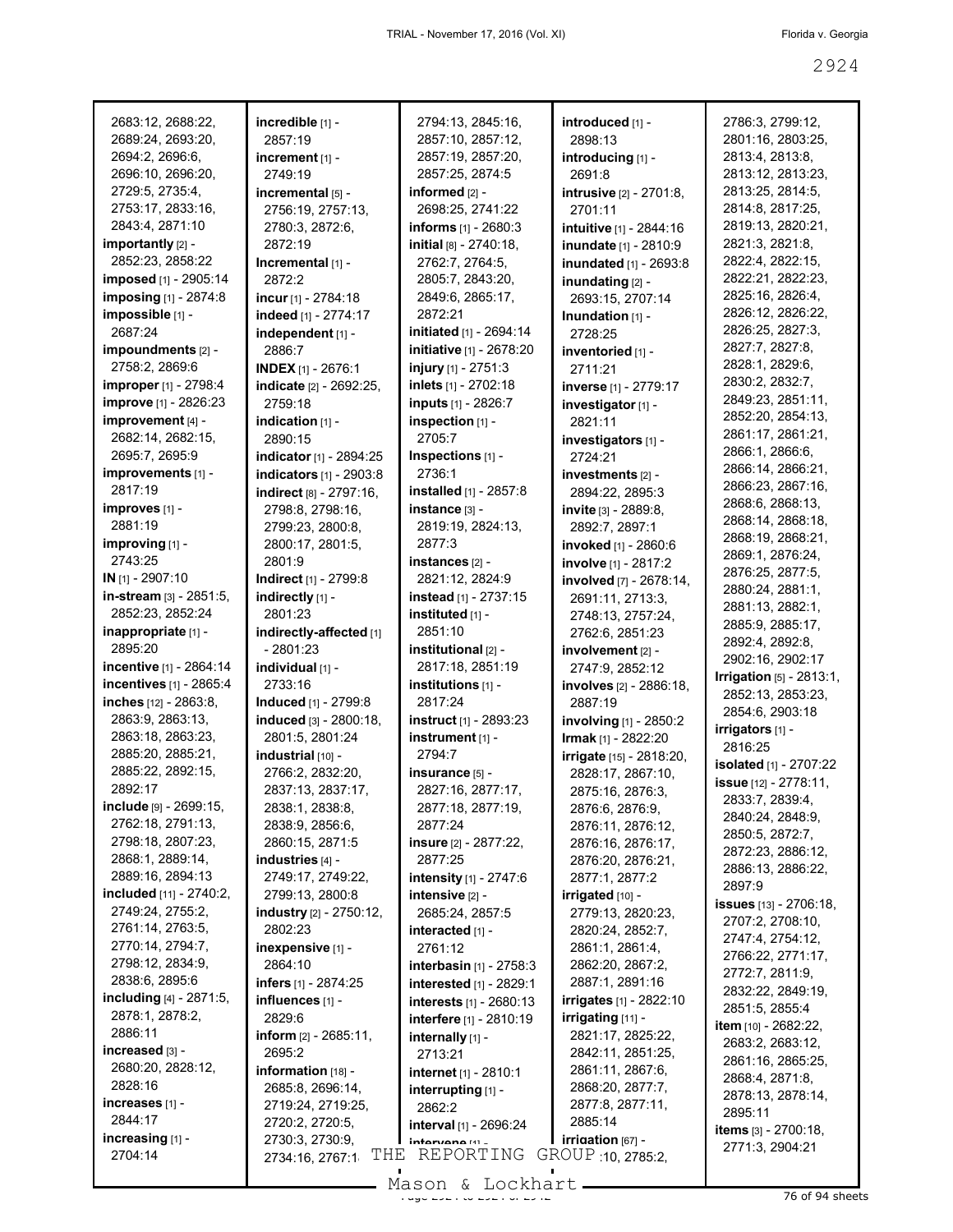| itself [8] - 2679:4,                        | <b>Ken</b> $[2] - 2782:18$ ,          | <b>lack</b> [5] - $2688:3$ ,           | 2843:17                                         | 2872:10, 2880:2,                      |
|---------------------------------------------|---------------------------------------|----------------------------------------|-------------------------------------------------|---------------------------------------|
| 2701:7, 2702:11,                            | 2783:13                               | 2689:19, 2690:1,                       | large [16] - 2678:12,                           | 2880:5, 2880:13,                      |
| 2735:5, 2783:25,                            | kept [1] - 2687:25                    | 2697:22, 2708:12                       | 2678:25, 2686:1,                                | 2880:17                               |
| 2850:22, 2852:19,                           | kerosene [1] - 2683:1                 | laid $[2] - 2764:10,$                  | 2694:18, 2701:7,                                | $leaks$ [6] - 2871:11,                |
| 2885:5                                      | kind [10] - 2685:1,                   | 2777:12                                | 2701:11, 2704:5,                                | 2871:13, 2871:16,                     |
|                                             | 2685:10, 2743:5,                      | LANCASTER [72] -                       | 2748:6, 2755:10,                                | 2880:8, 2880:11,                      |
| J                                           | 2761:9, 2789:5,                       | 2675:11, 2677:2,                       | 2837:18, 2852:6,                                | 2880:18                               |
| <b>JAMIE</b> [1] - 2675:17                  | 2796:5, 2817:11,                      | 2677:4, 2677:19,                       | 2853:4, 2853:23,                                | leaky [1] - 2880:6                    |
| January [8] - 2777:21,                      | 2821:16, 2856:15,                     | 2691:19, 2714:16,                      | 2861:9, 2869:17,                                | least [20] - 2693:23,                 |
| 2778:5, 2809:20,                            | 2882:11                               | 2726:3, 2726:6,                        | 2876:6                                          | 2700:1, 2715:14,                      |
| 2879:19, 2880:24,                           | kinds [5] - 2684:22,                  | 2726:9, 2739:7,                        | large-scale [3] -                               | 2739:11, 2757:6,                      |
| 2880:25, 2881:23,                           | 2684:25, 2794:8,                      | 2740:8, 2742:10,                       | 2678:25, 2686:1,                                | 2771:17, 2776:8,                      |
| 2890:16                                     | 2838:2, 2904:15                       | 2742:15, 2742:18,                      | 2852:6                                          | 2776:18, 2784:2,                      |
| <b>Joaquin</b> [5] - 2713:2,                | Klamath [8] - 2713:20,                | 2742:22, 2743:2,                       | largely [6] - 2695:11,                          | 2812:8, 2813:5,                       |
| 2713:5, 2713:8,                             | 2850:9, 2851:3,                       | 2743:8, 2743:11,                       | 2709:1, 2752:12,                                | 2813:9, 2813:11,                      |
| 2713:16, 2713:18                            | 2851:4, 2851:19,                      | 2743:16, 2743:21,                      | 2778:11, 2811:8,                                | 2813:24, 2814:8,                      |
| $job$ [9] - 2708:23,                        | 2867:13, 2886:4                       | 2743:24, 2744:7,                       | 2833:24                                         | 2814:10, 2815:3,                      |
| 2798:17, 2801:12,                           | knowing [1] - 2711:15                 | 2744:13, 2744:16,                      | $larger_{[6]} - 2680:22,$                       | 2880:25, 2889:12,                     |
| 2801:19, 2802:24,                           | knowledge [1] -                       | 2744:22, 2745:21,                      | 2723:22, 2867:21,                               | 2897:12                               |
| 2803:5, 2803:7,                             | 2691:14                               | 2746:6, 2782:16,                       | 2876:11, 2876:14,                               | least-cost [5] -                      |
| 2803:24, 2804:7                             | known [2] - 2713:4,                   | 2795:7, 2795:14,                       | 2881:17                                         | 2812:8, 2813:5,                       |
| jobs [9] - 2800:9,                          | 2854:9                                | 2796:11, 2796:13,                      | larger-scale [1] -                              | 2813:9, 2813:11,                      |
| 2801:17, 2801:21,                           | knows [1] - 2812:11                   | 2796:15, 2820:11,                      | 2680:22                                         | 2813:24                               |
| 2801:23, 2801:24,                           | Kondolf [46] - 2676:3,                | 2848:21, 2853:8,                       | $largest [2] - 2683:2,$                         | leave $[3] - 2702:2$ ,                |
| 2802:3, 2802:11,                            | 2677:7, 2677:21,                      | 2853:11, 2865:9,<br>2875:7, 2875:13,   | 2702:25                                         | 2864:3, 2864:4                        |
| 2802:12, 2802:16                            | 2679:7, 2679:23,                      |                                        | <b>last</b> [28] - 2682:22,                     | left [1] - 2824:5                     |
| joint [1] - 2740:3                          | 2681:2, 2682:22,                      | 2875:20, 2875:25,                      | 2685:25, 2686:6,                                | legal [3] - 2778:11,                  |
| Joint [5] - 2677:22,                        | 2684:11, 2685:21,                     | 2878:17, 2878:20,<br>2884:16, 2895:12, | 2688:9, 2688:10,                                | 2817:20, 2817:22                      |
| 2682:23, 2682:24,                           | 2689:7, 2690:6,                       | 2898:1, 2900:1,                        | 2688:24, 2690:24,                               | legislature [1] -                     |
| 2685:14, 2865:11                            | 2690:16, 2691:23,                     | 2900:3, 2900:11,                       | 2691:1, 2693:9,                                 | 2791:19                               |
| <b>JOSHUA</b> [1] - 2675:23                 | 2692:18, 2695:3,                      | 2900:14, 2901:2,                       | 2716:6, 2718:7,                                 | <b>lenders</b> [2] - 2828:19,         |
| judge [1] - 2692:16                         | 2695:22, 2697:2,                      | 2901:11, 2901:20,                      | 2727:19, 2730:20,                               | 2828:25                               |
| <b>July</b> [2] - 2860:23,                  | 2700:17, 2701:25,                     | 2902:11, 2902:18,                      | 2734:5, 2736:7,                                 | length [1] - 2865:12                  |
| 2881:2                                      | 2703:23, 2705:10,                     | 2902:22, 2903:2,                       | 2743:5, 2745:15,<br>2745:17, 2770:17,           | lengthy [2] - 2729:3,                 |
| June [5] - 2879:20,                         | 2705:23, 2708:14,                     | 2903:13, 2903:17,                      | 2805:1, 2813:17,                                | 2746:13                               |
| 2881:2, 2881:21,                            | 2711:7, 2712:23,                      | 2903:21, 2903:24,                      | 2835:10, 2835:20,                               | Lenny [1] - 2830:7                    |
| 2881:22, 2907:17                            | 2714:1, 2714:15,                      | 2904:3, 2904:8,                        | 2846:21, 2872:1,                                | <b>Less</b> $[1] - 2728:24$           |
| June-July [1] - 2881:2                      | 2714:20, 2715:17,                     | 2904:14, 2904:20,                      | 2885:6, 2897:6,                                 | less [20] - 2707:14,                  |
| justify [1] - 2678:11                       | 2716:9, 2716:13,                      | 2904:25, 2905:8,                       | 2897:7                                          | 2727:9, 2759:12,                      |
| $JX-1$ [3] - 2676:9,                        | 2722:19, 2723:12,                     | 2905:19, 2905:22,                      | last-minute [1] -                               | 2759:18, 2780:5,                      |
| 2716:25, 2717:13                            | 2723:16, 2724:6,<br>2726:11, 2727:13, | 2905:24, 2906:2                        | 2743:5                                          | 2781:1, 2781:18,                      |
| $JX-128$ [2] - 2676:9,                      | 2728:22, 2731:14,                     | <b>Land</b> [1] - 2894:24              | lastly [1] - 2869:18                            | 2787:4, 2859:7,                       |
| 2720:12                                     |                                       |                                        |                                                 | 2864:17, 2868:24,                     |
|                                             |                                       |                                        |                                                 |                                       |
|                                             | 2732:4, 2732:9,                       | <b>land</b> $[13] - 2705:17$ ,         | <b>Latin</b> $[4] - 2738:2$                     | 2868:25, 2876:12,                     |
| $JX-154$ [7] - 2676:10,<br>2866:4, 2866:12, | 2734:3, 2735:8,                       | 2752:15, 2753:6,<br>2816:9, 2816:19,   | 2738:7, 2744:4,                                 | 2885:24, 2885:25,                     |
|                                             | 2737:17, 2739:17,                     |                                        | 2744:5                                          | 2890:22, 2897:21,                     |
| 2869:21, 2870:10,                           | 2740:11                               | 2826:1, 2828:11,<br>2828:15, 2849:13,  | Latin-based [1] -                               | 2902:25, 2905:5,                      |
| 2870:13, 2871:2                             | Korea [1] - 2713:25                   | 2861:4, 2866:6,                        | 2744:4                                          | 2905:6                                |
|                                             |                                       | 2867:2, 2867:5                         | <b>latter</b> [1] - 2707:7                      | lethal [1] - 2707:25                  |
| Κ                                           |                                       | <b>landings</b> [1] - 2749:20          | <b>LAURA</b> [1] - 2675:19                      | letter [6] - 2677:24,                 |
| <b>Kayatta</b> [2] - 2900:16,               | $LA_{[1]} - 2856:17$                  | landscape [2] -                        | lawn $[4] - 2871:19$ ,                          | 2690:16, 2691:2,                      |
| 2900:20                                     | label [1] - 2792:21                   | 2843:2, 2886:25                        | 2873:14, 2873:18,                               | 2692:13, 2717:1,                      |
| <b>keep</b> [6] - $2692:8$ ,                | labeled [6] - 2775:18,                | Langseth [7] - 2842:5,                 | 2880:24                                         | 2717:23                               |
| 2709:25, 2790:13,                           | 2789:4, 2803:4,                       | 2843:24, 2845:25,                      | <b>lawns</b> [1] - 2874:3                       | letting [1] - 2724:12                 |
| 2851:12, 2865:21,                           | 2890:5, 2890:14,                      | 2846:11, 2846:16,                      | lawyers [2] - 2729:3,                           | level [37] - 2709:11,                 |
| 2878:18                                     | 2896:21                               | 2846:20, 2847:9                        | 2747:18                                         | 2709:16, 2709:22,                     |
| keeping [2] - 2869:20,                      | labeling [1] - 2883:2                 | Langseth's [1] -                       | lead $[1]$ - 2832:3                             | 2710:15, 2711:9,                      |
| 2882:23                                     | labor $[2] - 2803:12$ ,               | 2846:8                                 | leading [1] - 2890:25                           | 2711:17, 2712:2,                      |
| <b>Kelly</b> [2] - 2703:3,<br>2705:15       | 2803:13<br>THE                        | REPORTING                              | <b>leak</b> $[8] - 2766:13$<br>GROUP 4, 2871:7, | 2712:7, 2712:13,<br>2712:18, 2734:16, |

Mason & Lockhart **Page 2025 of 94 sheets** Page 207) 797-6040<br>The Reporting Group (207) 797-6040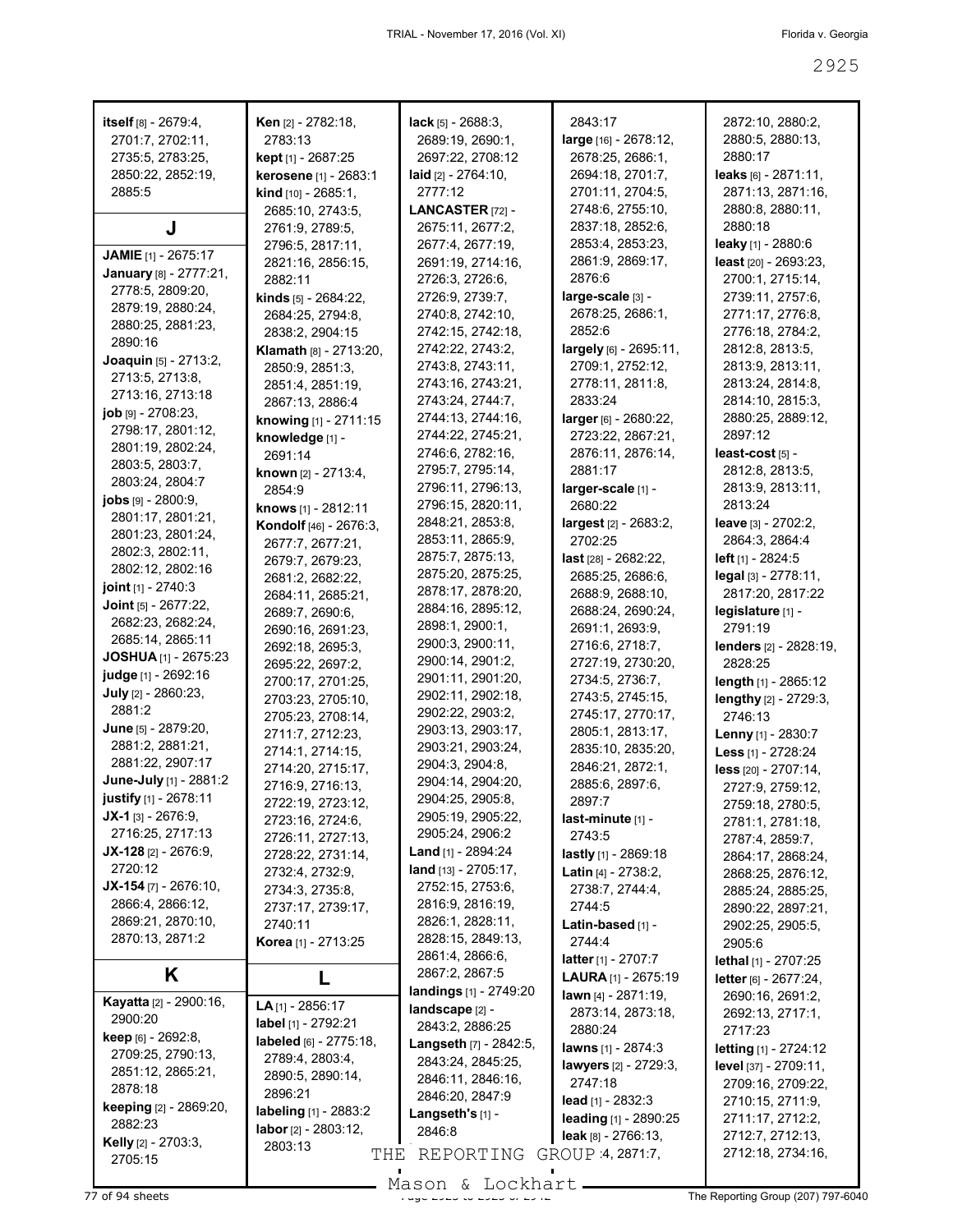| 2734:24, 2765:22,<br>2777:21, 2778:20,<br>2778:25, 2779:18, | 2811:21, 2811:23,<br>2819:24, 2819:25,<br>2823:22, 2827:20, | 2814:22, 2830:12,<br>2849:19, 2861:20,<br>2874:1, 2876:5, | Lower [5] - 2728:24,<br>2861:14, 2900:24,<br>2901:8, 2901:10 | 2691:19, 2714:16,<br>2726:3, 2726:6,<br>2726:9, 2739:7, |
|-------------------------------------------------------------|-------------------------------------------------------------|-----------------------------------------------------------|--------------------------------------------------------------|---------------------------------------------------------|
| 2779:19, 2780:2,                                            | 2834:20, 2835:16,                                           | 2882:9, 2901:14                                           | lowered [2] - 2710:8,                                        | 2740:8, 2742:10,                                        |
| 2780:4, 2780:11,                                            | 2883:19                                                     | looking [21] - 2684:15,                                   | 2711:1                                                       | 2742:15, 2742:18,                                       |
| 2780:14, 2780:15,                                           | lines $[5] - 2734:6,$                                       | 2684:18, 2693:9,                                          |                                                              | 2742:22, 2743:2,                                        |
| 2781:6, 2781:16,                                            | 2737:24, 2790:5,                                            | 2700:6, 2717:13,                                          | Μ                                                            | 2743:8, 2743:11,                                        |
| 2781:23, 2814:22,                                           | 2827:18, 2845:12                                            | 2732:19, 2764:17,                                         |                                                              | 2743:16, 2743:21,                                       |
| 2816:5, 2846:15,                                            | $\lim_{11}$ - 2810:1                                        | 2769:21, 2789:6,                                          | magnitude [2] -                                              | 2743:24, 2744:7,                                        |
| 2849:3, 2850:6,                                             | $list$ [2] - 2697:20,                                       | 2789:9, 2800:7,                                           | 2691:25, 2905:5                                              | 2744:13, 2744:16,                                       |
| 2851:18, 2858:13,                                           | 2728:13                                                     | 2812:16, 2814:25,                                         | main [2] - 2702:7,                                           | 2744:22, 2745:21,                                       |
| 2858:14, 2897:16,                                           | listed [1] - 2684:4                                         | 2822:24, 2832:13,                                         | 2872:23                                                      | 2746:6, 2782:16,                                        |
| 2897:20                                                     | litigation [1] - 2850:2                                     | 2844:6, 2858:2,                                           | Maine [7] - 2675:13,                                         | 2795:7, 2795:14,                                        |
| levels [19] - 2696:4,                                       | live [1] - 2763:13                                          | 2859:2, 2869:8,                                           | 2675:15, 2743:22,<br>2743:23, 2763:12,                       | 2796:11, 2796:13,                                       |
| 2707:23, 2708:7,                                            | living [1] - 2704:24                                        | 2887:9, 2891:6                                            | 2854:25, 2907:3                                              | 2796:15, 2820:11,                                       |
| 2734:14, 2747:6,                                            | <b>loan</b> $[2] - 2828:21$ ,                               | looks $[6] - 2692:23$ ,                                   | mainstem $[1]$ -                                             | 2848:21, 2853:8,                                        |
| 2756:18, 2778:5,<br>2778:20, 2779:1,                        | 2829:7                                                      | 2707:16, 2720:12,                                         | 2730:17                                                      | 2853:11, 2865:9,<br>2875:7, 2875:13,                    |
| 2779:14, 2780:4,                                            | loaning [1] - 2829:4                                        | 2859:5, 2859:6,<br>2859:8                                 | mainstream [1] -                                             | 2875:20, 2875:25,                                       |
| 2780:9, 2781:1,                                             | $local$ [3] - 2680:24,                                      | loose $[4] - 2688.17$ ,                                   | 2730:17                                                      | 2878:17, 2878:20,                                       |
| 2781:11, 2781:18,                                           | 2856:3, 2874:3                                              | 2717:3, 2755:4,                                           | maintain [1] - 2681:11                                       | 2884:16, 2895:12,                                       |
| 2781:23, 2781:24,                                           | location [3] - 2705:8,                                      | 2832:25                                                   | maintaining [1] -                                            | 2898:1, 2900:1,                                         |
| 2782:3                                                      | 2843:1, 2843:5<br>long-term [3] -                           | looser [1] - 2887:25                                      | 2692:7                                                       | 2900:3, 2900:11,                                        |
| Levels [1] - 2728:24                                        | 2709:19, 2856:11,                                           | <b>Los</b> $[1]$ - 2856:13                                | majority [3] - 2696:7,                                       | 2900:14, 2901:2,                                        |
| licensed [2] - 2802:20,                                     | 2856:19                                                     | lose $[4] - 2708:7,$                                      | 2824:4, 2864:21                                              | 2901:11, 2901:20,                                       |
| 2803:2                                                      | look [57] - 2684:22,                                        | 2802:16, 2803:5,                                          | managed [1] -                                                | 2902:11, 2902:18,                                       |
| life [1] - 2873:4                                           | 2691:5, 2694:25,                                            | 2803:24                                                   | 2884:25                                                      | 2902:22, 2903:2,                                        |
| lifting [2] - 2864:11,                                      | 2700:9, 2709:9,                                             | loses [1] - 2804:7                                        | Management [3] -                                             | 2903:13, 2903:17,                                       |
| 2877:10                                                     | 2710:6, 2720:5,                                             | $loss$ [14] - 2729:17,                                    | 2743:13, 2809:16,                                            | 2903:21, 2903:24,                                       |
| Light [3] - 2708:16,                                        | 2720:7, 2720:17,                                            | 2730:15, 2788:5,                                          | 2902:24                                                      | 2904:3, 2904:8,                                         |
| 2730:2                                                      | 2723:13, 2725:20,                                           | 2790:7, 2790:23,                                          | management [8] -                                             | 2904:14, 2904:20,                                       |
| light [1] - 2864:3                                          | 2725:21, 2733:16,                                           | 2791:3, 2801:16,                                          | 2704:15, 2704:16,                                            | 2904:25, 2905:8,                                        |
| Light's [1] - 2719:9                                        | 2733:22, 2737:19,                                           | 2802:24, 2873:12,                                         | 2855:12, 2864:1,                                             | 2905:19, 2905:22,                                       |
| lightly [2] - 2701:14,                                      | 2755:7, 2756:2,                                             | 2874:7, 2877:23,                                          | 2887:15, 2887:17,<br>2887:18, 2888:9                         | 2905:24, 2906:2<br>Mat <sub>[1]</sub> - 2723:16         |
| 2701:18                                                     | 2760:4, 2764:11,                                            | 2878:1                                                    | <b>MANER</b> [1] - 2675:21                                   | matched $[2]$ -                                         |
| likely [6] - 2735:21,                                       | 2767:15, 2770:13,                                           | losses [4] - 2798:17,                                     | manner [1] - 2886:9                                          | 2857:11, 2857:21                                        |
| 2738:19, 2739:19,                                           | 2782:23, 2790:4,                                            | 2801:12, 2801:19,                                         | manufacturers [1] -                                          | matching [1] -                                          |
| 2804:5, 2817:18,<br>2817:23                                 | 2792:19, 2804:1,                                            | 2873:3                                                    | 2837:18                                                      | 2862:12                                                 |
| <b>likened</b> $[1]$ - 2701:12                              | 2804:15, 2820:15,                                           | $lost [4] - 2800:10,$<br>2802:12, 2869:16,                | maps [1] - 2733:4                                            | material [1] - 2728:6                                   |
| <b>limit</b> $[2] - 2745:2$ ,                               | 2820:18, 2823:21,<br>2840:17, 2841:9,                       | 2871:18                                                   | Marcia [1] - 2758:25                                         | math [8] - 2766:22,                                     |
| 2854:6                                                      | 2841:20, 2849:10,                                           | loud $[2] - 2818:14,$                                     | marked [5] - 2677:21,                                        | 2775:21, 2776:21,                                       |
| $limitation[1] -$                                           | 2853:12, 2858:18,                                           | 2878:22                                                   | 2690:10, 2795:18,                                            | 2782:8, 2782:10,                                        |
| 2863:12                                                     | 2862:24, 2866:4,                                            | low [13] - 2686:8.                                        | 2820:8, 2890:4                                               | 2784:20, 2788:11,                                       |
| $limitations [1] -$                                         | 2866:5, 2869:20,                                            | 2695:24, 2704:13,                                         | marker [1] - 2879:5                                          | 2791:5                                                  |
| 2885:11                                                     | 2881:5, 2881:15,                                            | 2714:22, 2715:6,                                          | markers [1] - 2878:8                                         | mathias [1] - 2676:3                                    |
| $\lim$ ited $\frac{5}{15}$ - 2686:24,                       | 2882:6, 2882:21,                                            | 2715:24, 2716:13,                                         | market [2] - 2815:17,                                        | matter [6] - 2675:10,                                   |
| 2708:24, 2849:24,                                           | 2885:20, 2886:20,                                           | 2827:12, 2828:5,                                          | 2867:23                                                      | 2678:6, 2753:16,                                        |
| 2850:3, 2871:6                                              | 2886:23, 2886:25,                                           | 2841:10, 2843:10,                                         | marketplace [1] -                                            | 2756:9, 2762:8,                                         |
| line [30] - 2690:25,                                        | 2887:2, 2887:3,                                             | 2843:19, 2860:8                                           | 2816:24                                                      | 2849:6                                                  |
| 2732:25, 2733:1,                                            | 2888:14, 2892:1,                                            | <b>Low</b> $[1] - 2707:9$                                 | Mary [5] - 2736:5,                                           | matters [2] - 2774:12,                                  |
| 2736:7, 2749:3,                                             | 2892:2, 2893:6,                                             | lower $[16] - 2681:19$ ,                                  | 2736:8, 2736:11,                                             | 2795:16<br>maximize [1] -                               |
| 2751:5, 2751:8,                                             | 2893:24, 2894:21,                                           | 2695:25, 2696:4,                                          | 2736:16, 2736:18                                             | 2815:21                                                 |
| 2751:9, 2752:16,                                            | 2900:6<br>looked [19] - 2680:18,                            | 2704:19, 2707:14,<br>2710:10, 2712:18,                    | Mason [4] - 2675:14,<br>2907:2, 2907:15,                     | maximizes [1] -                                         |
| 2752:18, 2753:10,                                           | 2686:21, 2687:3,                                            | 2734:22, 2776:3,                                          | 2907:15                                                      | 2854:15                                                 |
| 2754:4, 2767:24,<br>2768:10, 2768:16,                       | 2688:7, 2704:17,                                            | 2778:25, 2782:6,                                          | massive [1] - 2683:9                                         | $maximum$ [11] -                                        |
| 2770:3, 2770:6,                                             | 2706:22, 2757:7,                                            | 2828:12, 2901:15,                                         | <b>MASTER [72] -</b>                                         | 2691:25, 2761:15,                                       |
| 2770:7, 2797:25,                                            | 2763:1, 2771:22,                                            | 2901:16, 2901:18,                                         | 2675:11, 2677:2,                                             | 2818:25, 2822:21,                                       |
| 2811:15, 2811:17,                                           | 2779:22, 2787:6<br>THE                                      | REPORTING                                                 | GROUP 4, 2677:19,                                            | 2822:25, 2823:6,                                        |
|                                                             |                                                             | $M2$ con f. Iochbart                                      |                                                              |                                                         |

Mason & Lockhart 2020 2020 2020 2020 78 of 94 sheets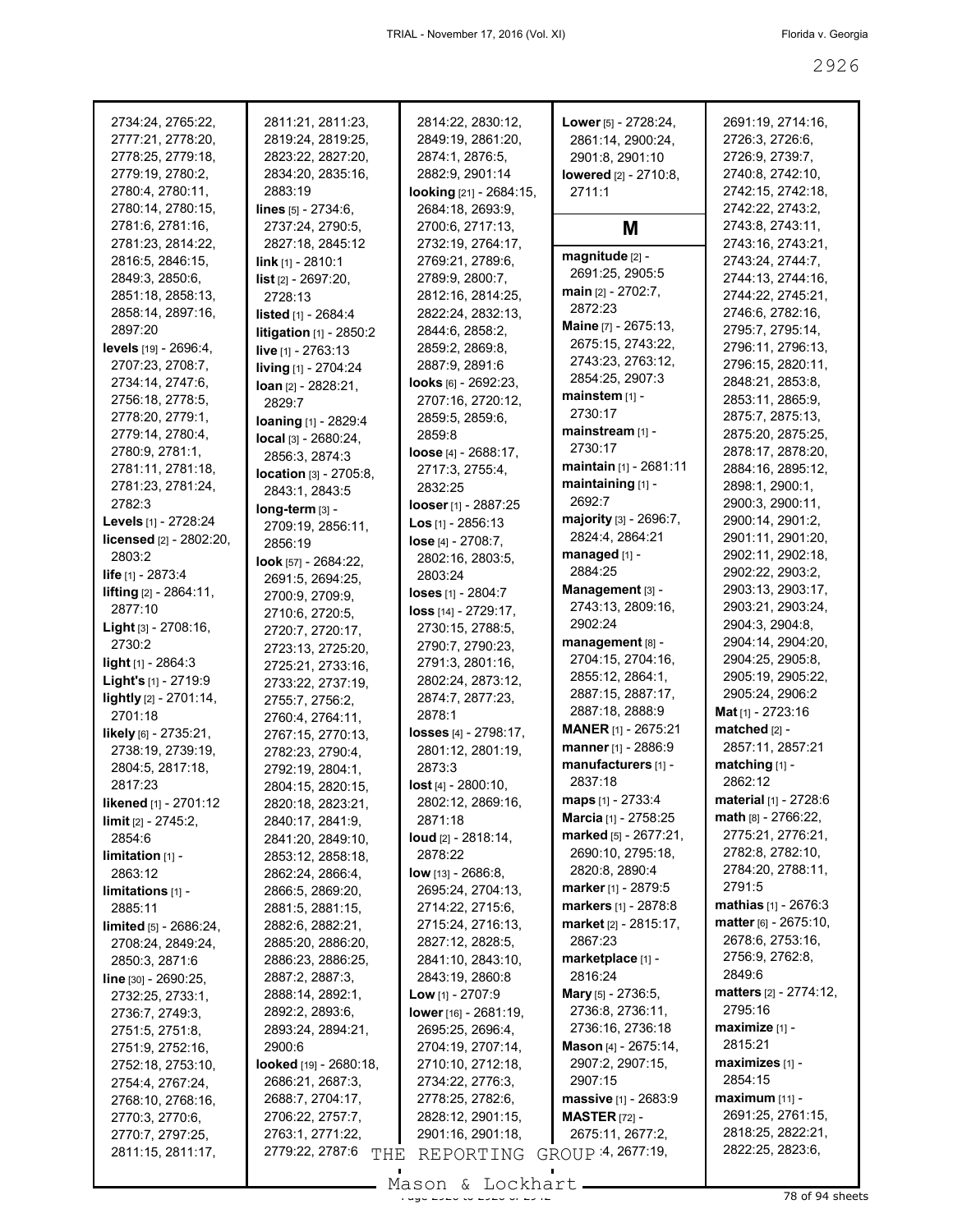| 2823:23, 2824:5,            | 2860:5, 2860:7,        | metric [3] - 2760:11,    | 2791:6, 2791:7,               | 2844:9                 |
|-----------------------------|------------------------|--------------------------|-------------------------------|------------------------|
| 2868:21, 2868:23,           | 2860:14, 2873:5,       | 2789:16, 2789:21         | 2792:3, 2792:6,               | modeling [7] -         |
| 2886:1                      | 2873:24, 2874:15,      | metro [9] - 2769:14,     | 2792:25, 2793:10,             | 2696:13, 2763:20,      |
| Mayer [2] - 2836:9,         | 2879:14, 2879:25,      | 2772:24, 2791:4,         | 2800:17, 2800:18,             | 2814:3, 2840:16,       |
| 2836:16                     | 2880:3, 2881:11,       | 2834:14, 2835:9,         | 2801:4, 2801:8,               | 2842:16, 2847:9,       |
| McDowell [3] -              | 2881:13, 2882:17,      | 2835:19, 2836:10,        | 2835:4, 2835:5,               | 2848:8                 |
| 2846:12, 2846:21,           | 2883:8, 2884:23,       | 2871:6, 2873:17          | 2897:12, 2897:13,             | models [3] - 2874:16,  |
| 2847:3                      | 2886:10, 2886:15,      | Metropolitan [1] -       | 2897:21, 2897:22              | 2874:19, 2874:23       |
| mean [22] - 2702:11,        | 2886:19, 2887:21,      | 2856:14                  | millions [2] - 2791:3,        | modest [1] - 2844:20   |
| 2719:15, 2736:21,           | 2887:24, 2902:5,       | Mexico [1] - 2850:12     | 2867:24                       | modified [1] - 2823:12 |
| 2764:2, 2794:19,            | 2902:7, 2903:9,        | mgd [1] - 2897:21        | mind [13] - 2709:25,          | Mojave [1] - 2853:24   |
| 2804:7, 2806:7,             | 2905:12                | Michael [2] - 2739:15,   | 2752:23, 2811:13,             | moment [11] -          |
| 2815:15, 2817:8,            | Measures $[1]$ -       | 2740:1                   | 2817:8, 2820:3,               | 2700:21, 2702:15,      |
| 2872:4, 2874:2,             | 2866:18                | microphone [6] -         | 2825:12, 2865:21,             | 2725:4, 2758:21,       |
| 2883:12, 2887:16,           | measuring $[1]$ -      | 2745:13, 2747:10,        | 2869:20, 2878:11,             | 2782:10, 2836:25,      |
| 2888:10, 2894:18,           | 2903:7                 | 2747:20, 2853:9,         | 2882:23, 2885:7,              | 2845:2, 2854:21,       |
| 2896:1, 2901:1,             | mechanism [3] -        | 2875:21, 2900:6          | 2885:16, 2894:3               | 2884:10, 2893:5,       |
| 2901:3, 2901:17,            | 2817:1, 2866:19,       | middle [8] - 2725:19,    | mindful [1] - 2782:12         | 2897:25                |
| 2902:8, 2904:12,            | 2867:23                | 2725:22, 2731:18,        | minimal [1] - 2756:19         | monetary [5] -         |
| 2904:14                     | medical [1] - 2689:17  | 2738:20, 2739:20,        | minimize [2] - 2793:8,        | 2750:18, 2750:23,      |
| meander <sub>[4]</sub> -    | medicine [1] -         | 2840:14, 2840:15,        | 2817:17                       | 2752:9, 2752:20,       |
| 2736:24, 2736:25,           | 2700:25                | 2846:1                   | minimized [1] -               | 2794:19                |
| 2737:4, 2737:5              | meeting [2] - 2870:5,  | middle-of-the-road       | 2704:14                       | money [7] - 2791:20,   |
| meaning [3] -               | 2870:9                 | $[1] - 2846:1$           | $minimizing$ [1] -            | 2828:21, 2829:4,       |
| 2765:23, 2877:20,           | Meeting [1] - 2870:11  | might [30] - 2686:7,     | 2794:17                       | 2867:7, 2867:17,       |
| 2895:21                     | Mekong [1] - 2713:21   | 2692:17, 2692:22,        | $minimum$ [3] -               | 2896:3, 2904:12        |
| <b>means</b> [12] - 2681:8, | members [2] -          | 2701:21, 2737:14,        | 2681:21, 2691:24,             | monitoring [1] -       |
| 2700:23, 2756:7,            | 2723:11, 2725:11       | 2751:17, 2765:5,         | 2704:15                       | 2886:23                |
| 2760:25, 2765:16,           | memorialized [1] -     | 2772:18, 2793:17,        | minor $[1]$ - 2680:17         | month [4] - 2880:15,   |
| 2812:9, 2813:5,             | 2740:12                | 2795:5, 2800:3,          | minus [2] - 2781:15,          | 2881:21, 2882:18,      |
| 2814:2, 2869:5,             | memory [2] - 2763:23,  | 2800:9, 2803:5,          | 2833:21                       | 2882:19                |
| 2870:18, 2878:13,           | 2800:1                 | 2803:17, 2824:19,        | minute [5] - 2743:5,          | monthly [1] - 2841:24  |
| 2884:5                      | mention [4] - 2720:8,  | 2843:19, 2858:12,        | 2782:11, 2874:10,             | months [3] - 2764:5,   |
| meant $[4] - 2842:1$ ,      | 2721:7, 2721:11,       | 2860:9, 2860:10,         | 2874:11, 2891:11              | 2769:22, 2879:18       |
| 2862:1, 2873:19,            | 2722:15                | 2860:12, 2868:24,        | minutes [2] - 2782:14,        | morning [8] - 2677:2,  |
| 2901:16                     | mentioned [20] -       | 2872:7, 2873:3,          | 2885:6                        | 2677:3, 2677:4,        |
| measure $[12]$ -            | 2695:10, 2700:19,      | 2882:4, 2884:11,         | mischaracterization           | 2677:7, 2677:8,        |
| 2832:11, 2860:16,           | 2701:25, 2703:23,      | 2886:3, 2886:8,          | $[3] - 2759:20,$              | 2744:22, 2746:9,       |
| 2864:20, 2870:19,           | 2718:15, 2722:9,       | 2889:8, 2893:17,         | 2761:24, 2846:22              | 2746:10                |
| 2871:1, 2874:19,            | 2722:11, 2723:6,       | 2897:2                   | misdirected [1] -             | morphology [1] -       |
| 2880:2, 2880:5,             | 2729:21, 2729:23,      | migratory $[1]$ - 2853:6 | 2845:4                        | 2704:21                |
| 2880:19, 2881:7,            | 2750:4, 2757:15,       | mile $[15] - 2687:1$ ,   | misgivings [1] -              | $most$ [26] - 2684:15, |
| 2881:19, 2894:4             | 2820:5, 2842:6,        | 2694:25, 2695:4,         | 2894:9                        | 2686:13, 2686:21,      |
| measured [2] -              | 2853:16, 2854:21,      | 2698:8, 2705:21,         | misleading [1] -              | 2687:15, 2693:20,      |
| 2863:7, 2863:9              | 2873:9, 2877:16,       | 2710:2, 2710:3,          | 2739:11                       | 2693:25, 2694:2,       |
| <b>measures</b> [53] -      | 2888:5, 2892:21        | 2710:14, 2715:8,         | missed [1] - 2803:17          | 2697:18, 2697:20,      |
| 2745:1, 2748:4,             | mentioning $[1]$ -     | 2715:19, 2722:21,        | missing [1] - 2702:9          | 2697:22, 2709:17,      |
| 2757:3, 2757:12,            | 2873:22                | 2732:20, 2734:15,        | Mississippi [1] -             | 2709:23, 2714:7,       |
| 2775:1, 2783:10,            | met [1] - 2831:10      | 2736:8, 2741:3           | 2713:20                       | 2723:9, 2738:20,       |
| 2783:24, 2784:10,           | meter [1] - 2871:15    | miles $[1]$ - 2695:25    | <b>Missouri</b> [1] - 2678:24 | 2739:20, 2770:19,      |
| 2784:12, 2786:25,           | metering [6] - 2822:5, | mill $[1]$ - 2680:10     | misspoke [1] -                | 2770:20, 2772:18,      |
| 2787:1, 2787:7,             | 2857:7, 2886:22,       | million [33] - 2785:2,   | 2786:18                       | 2814:9, 2889:12,       |
| 2788:9, 2805:17,            | 2888:15, 2902:13,      | 2785:11, 2785:19,        | model [9] - 2761:9,           | 2901:7, 2901:13,       |
| 2807:25, 2808:2,            | 2902:15                | 2785:22, 2785:23,        | 2821:20, 2821:23,             | 2901:25, 2902:2        |
| 2808:6, 2834:18,            | meters [1] - 2857:8    | 2786:8, 2786:9,          | 2846:12, 2846:17,             | mostly $[3]$ - 2680:8, |
| 2849:11, 2850:19,           | methodology [2] -      | 2786:13, 2786:22,        | 2846:21, 2847:3,              | 2688:12, 2803:13       |
| 2850:23, 2851:1,            | 2768:12, 2875:1        | 2787:4, 2787:11,         | 2847:8, 2850:22               | mother $[1]$ - 2698:13 |
| 2855:25, 2858:20,           | methods $[3]$ -        | 2788:1, 2788:2,          | modeled [5] -                 | motivated [1] - 2865:2 |
| 2859:4, 2859:7,             | 2684:25, 2685:3,       | 2788:13, 2788:14,        | 2757:20, 2757:24,             | mounds [1] - 2735:21   |
| 2859:10, 2860:3,            | 2894:17<br>THE         | REPORTING                | GROUP 21, 2805:11,            | Mountain [2] -         |
|                             |                        |                          |                               |                        |

Mason & Lockhart

 $\frac{29}{100}$  of 94 sheets  $\frac{29}{100}$  and  $\frac{29}{100}$  of 94 sheets The Reporting Group (207) 797-6040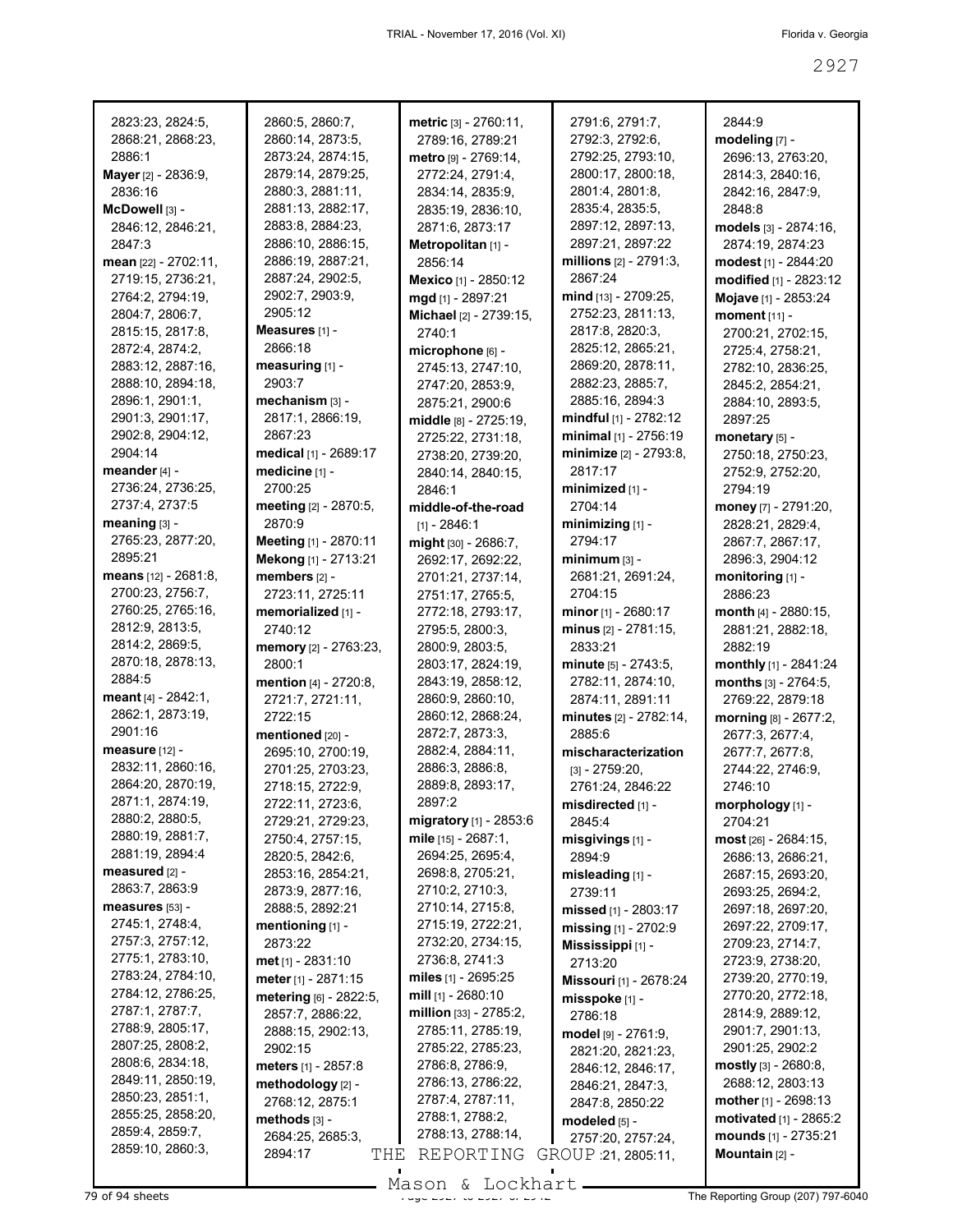| 2735:14, 2735:17     | 2795:5, 2795:8,            | 2704:14, 2704:24,            | 2682:12, 2682:17                     | nonconsumptive [1] -       |
|----------------------|----------------------------|------------------------------|--------------------------------------|----------------------------|
| mourning $[1]$ -     | 2795:12, 2795:15,          | 2721:12, 2721:23,            | neck [1] - 2737:6                    | 2833:24                    |
| 2744:21              | 2796:12, 2796:14,          | 2738:6, 2738:10,             | need [25] - 2689:10,                 | nondrought [15] -          |
| mouth [1] - 2699:15  | 2796:16, 2796:17,          | 2738:20, 2739:14,            | 2690:5, 2692:22,                     | 2756:21, 2807:19,          |
| mouths [1] - 2702:19 | 2799:3, 2799:6,            | 2739:16, 2739:20,            | 2693:3, 2703:19,                     | 2807:24, 2808:4,           |
| move [18] - 2681:4,  | 2811:24, 2812:2,           | 2741:2, 2750:19              | 2703:20, 2713:12,                    | 2808:8, 2808:12,           |
| 2685:21, 2697:2,     | 2812:22, 2812:24,          | <b>Mussels</b> [1] - 2737:20 | 2772:21, 2777:4,                     | 2808:16, 2808:19,          |
| 2711:7, 2732:9,      | 2820:10, 2820:12,          | must [1] - 2888:25           | 2781:24, 2782:9,                     | 2809:1, 2809:3,            |
| 2803:16, 2804:25,    | 2820:14, 2846:22,          |                              | 2783:25, 2795:19,                    | 2890:21, 2891:4,           |
| 2805:2, 2806:24,     | 2846:23, 2848:19,          |                              | 2796:10, 2818:19,                    | 2892:6, 2892:9,            |
|                      | 2848:20, 2848:24,          | N                            | 2832:22, 2837:15,                    | 2892:16                    |
| 2815:21, 2817:10,    |                            | name [10] - 2723:13,         |                                      |                            |
| 2854:15, 2854:17,    | 2853:15, 2865:7,           | 2738:2, 2738:8,              | 2853:5, 2863:5,                      | nondry [1] - 2808:3        |
| 2871:3, 2878:23,     | 2875:4, 2875:8,            | 2742:13, 2745:14,            | 2863:6, 2879:9,                      | $none$ [3] - 2722:11,      |
| 2880:10, 2881:10,    | 2875:14, 2875:15,          | 2745:15, 2745:17,            | 2882:2, 2885:25,                     | 2756:25, 2757:9            |
| 2888:6               | 2875:24, 2878:24,          |                              | 2887:23, 2887:24                     | nonprofit <sub>[2]</sub> - |
| moved [1] - 2814:3   | 2879:3, 2879:5,            | 2792:4, 2856:15              | needed [6] - 2692:8,                 | 2697:10, 2894:23           |
| movement [3] -       | 2879:8, 2879:11,           | named [1] - 2907:9           | 2701:13, 2712:22,                    | nontidal [1] - 2710:1      |
| 2680:8, 2680:24,     | 2884:14, 2884:17,          | namely [1] - 2867:2          | 2783:10, 2888:4                      | nonuse [1] - 2894:10       |
| 2683:1               | 2890:24, 2891:1,           | narrow [4] - 2688:11,        | needs [9] - 2689:11,                 | norm $[1]$ - 2863:1        |
| moving [3] - 2727:5, | 2895:10, 2895:13,          | 2695:19, 2715:17,            | 2689:15, 2692:19,                    | normal [1] - 2891:20       |
| 2727:6, 2815:10      | 2896:12, 2896:15,          | 2739:6                       | 2702:7, 2714:12,                     | normally [1] - 2893:9      |
| MR [126] - 2677:3.   | 2897:24, 2898:3,           | narrowing [5] -              | 2739:1, 2742:5                       | North [2] - 2693:23,       |
| 2677:6, 2677:17,     | 2899:25, 2900:2,           | 2688:6, 2688:13,             | negative [1] - 2703:15               |                            |
| 2677:20, 2690:9,     | 2905:21, 2905:23,          | 2734:2, 2741:20,             | negotiate [1] -                      | 2714:8                     |
|                      | 2906:4                     | 2741:25                      | 2854:11                              | north [1] - 2710:15        |
| 2690:15, 2691:6,     | <b>multi</b> [1] - 2889:24 | national [3] - 2697:10,      |                                      | northern [1] - 2850:10     |
| 2691:15, 2691:20,    | multi-family [1] -         | 2853:4, 2904:11              | neighborhood [1] -                   | Northwest <sub>[1]</sub> - |
| 2714:17, 2714:19,    |                            | natural [17] - 2692:9,       | 2890:1                               | 2809:16                    |
| 2722:16, 2722:17,    | 2889:24                    | 2701:4, 2733:18,             | neislerii [1] - 2738:3               | notable [2] - 2854:2,      |
| 2724:2, 2724:5,      | multifaceted [2] -         |                              | $net_{[5]} - 2766:15,$               | 2855:5                     |
| 2726:1, 2726:5,      | 2755:14, 2755:20           | 2733:19, 2736:12,            | 2771:6, 2775:7,                      | Notary [2] - 2675:15,      |
| 2726:7, 2726:10,     | multiple [3] - 2723:9,     | 2737:3, 2737:16,             | 2833:20, 2883:15                     | 2907:2                     |
| 2739:1, 2739:4,      | 2739:13, 2817:9            | 2744:25, 2826:10,            | Nevada [2] - 2852:12,                | note [3] - 2718:20,        |
| 2740:6, 2740:10,     | multiplication [1] -       | 2849:7, 2849:12,             | 2853:4                               | 2751:17, 2803:4            |
| 2742:8, 2744:10,     | 2786:7                     | 2849:14, 2849:17,            | never [14] - 2706:4,                 | noted [3] - 2701:2,        |
| 2744:11, 2744:21,    | multiplier [1] -           | 2849:19, 2893:7,             | 2720:19, 2722:25,                    | 2752:13, 2804:3            |
| 2744:23, 2745:19,    | 2802:13                    | 2893:10, 2894:19             | 2759:15, 2761:18,                    |                            |
| 2745:23, 2746:3,     | multiply [6] - 2784:1,     | <b>Natural</b> [2] - 2855:9, | 2769:16, 2793:19,                    | Noted [7] - 2744:18,       |
| 2746:8, 2746:11,     | 2784:7, 2785:10,           | 2855:19                      | 2793:23, 2794:24,                    | 2744:20, 2795:9,           |
| 2746:19, 2748:20,    | 2785:21, 2788:7,           | naturally [1] - 2708:4       | 2831:10, 2831:12,                    | 2795:11, 2875:10,          |
| 2748:21, 2749:4,     | 2802:10                    | Nature [2] - 2852:18,        | 2831:15, 2847:3,                     | 2875:12, 2906:5            |
|                      | municipal [23] -           | 2894:23                      |                                      | notes $[3] - 2679:3$ ,     |
| 2749:7, 2750:6,      |                            | <b>nature</b> [2] - 2684:17, | 2888:2                               | 2718:7, 2907:5             |
| 2750:7, 2751:7,      | 2745:3, 2766:2,            | 2895:5                       | new [4] - 2719:24,                   | nothing [7] - 2744:11,     |
| 2751:11, 2751:13,    | 2766:11, 2766:13,          | navigation $[7]$ -           | 2720:2, 2720:5,                      | 2745:10, 2752:23,          |
| 2751:14, 2751:16,    | 2771:5, 2787:18,           |                              | 2844:24                              | 2832:14, 2839:4,           |
| 2751:21, 2754:5,     | 2788:14, 2791:14,          | 2678:21, 2678:23,            | <b>New</b> [1] - 2850:11             | 2864:10, 2900:2            |
| 2754:8, 2758:23,     | 2832:20, 2833:23,          | 2679:22, 2681:11,            | Newlands [2] -                       | November [8] -             |
| 2758:24, 2759:20,    | 2837:13, 2837:16,          | 2681:23, 2683:24,            | 2852:13, 2886:4                      | 2675:13, 2721:18,          |
| 2761:24, 2766:8,     | 2837:25, 2838:7,           | 2686:17                      | next [20] - 2709:17,                 | 2722:11, 2722:20,          |
| 2766:9, 2767:6,      | 2856:6, 2860:15,           | near $[5]$ - 2734:22,        | 2724:4, 2727:25,                     | 2737:18, 2738:17,          |
| 2767:8, 2770:5,      | 2871:5, 2871:7,            | 2736:8, 2736:20,             | 2728:22, 2730:10,                    | 2840:13, 2906:7            |
| 2770:9, 2773:18,     | 2871:11, 2871:20,          | 2736:22                      | 2731:14, 2736:14,                    | number [44] - 2678:7,      |
| 2773:19, 2773:20,    | 2873:13, 2880:5,           | Nebraska [5] -               | 2739:3, 2761:4,                      | 2683:20, 2689:12,          |
| 2773:22, 2774:2,     | 2881:7                     | 2850:11, 2854:22,            | 2776:24, 2809:9,                     |                            |
| 2774:11, 2774:14,    | mussel [8] - 2695:1,       | 2855:2, 2855:5,              | 2813:17, 2859:5,                     | 2694:14, 2703:5,           |
| 2780:17, 2780:19,    | 2698:7, 2730:11,           | 2855:6                       |                                      | 2746:12, 2760:21,          |
| 2782:9, 2782:17,     | 2730:14, 2738:5,           | necessarily [4] -            | 2859:8, 2861:16,<br>2865:25, 2868:4, | 2762:3, 2767:25,           |
| 2782:21, 2783:13,    | 2739:14, 2740:2,           | 2701:17, 2709:4,             |                                      | 2768:10, 2768:11,          |
| 2783:15, 2783:17,    | 2742:25                    | 2817:2, 2901:21              | 2869:2, 2871:19                      | 2768:17, 2771:15,          |
| 2783:18, 2786:15,    | mussels [14] -             | necessary [4] -              | nobody [1] - 2880:24                 | 2772:11, 2773:1,           |
|                      |                            |                              | noncompliance [1] -                  | 2791:1, 2791:23,           |
| 2786:18, 2786:19,    | 2688:21, 2688:2<br>THE     | REPORTING                    | GROUP <sub>23</sub>                  | 2796:24, 2797:11,          |
|                      |                            |                              |                                      |                            |

 $\frac{200011}{x}$  and  $\frac{20001102}{x}$  of 94 sheets - Mason & Lockhart -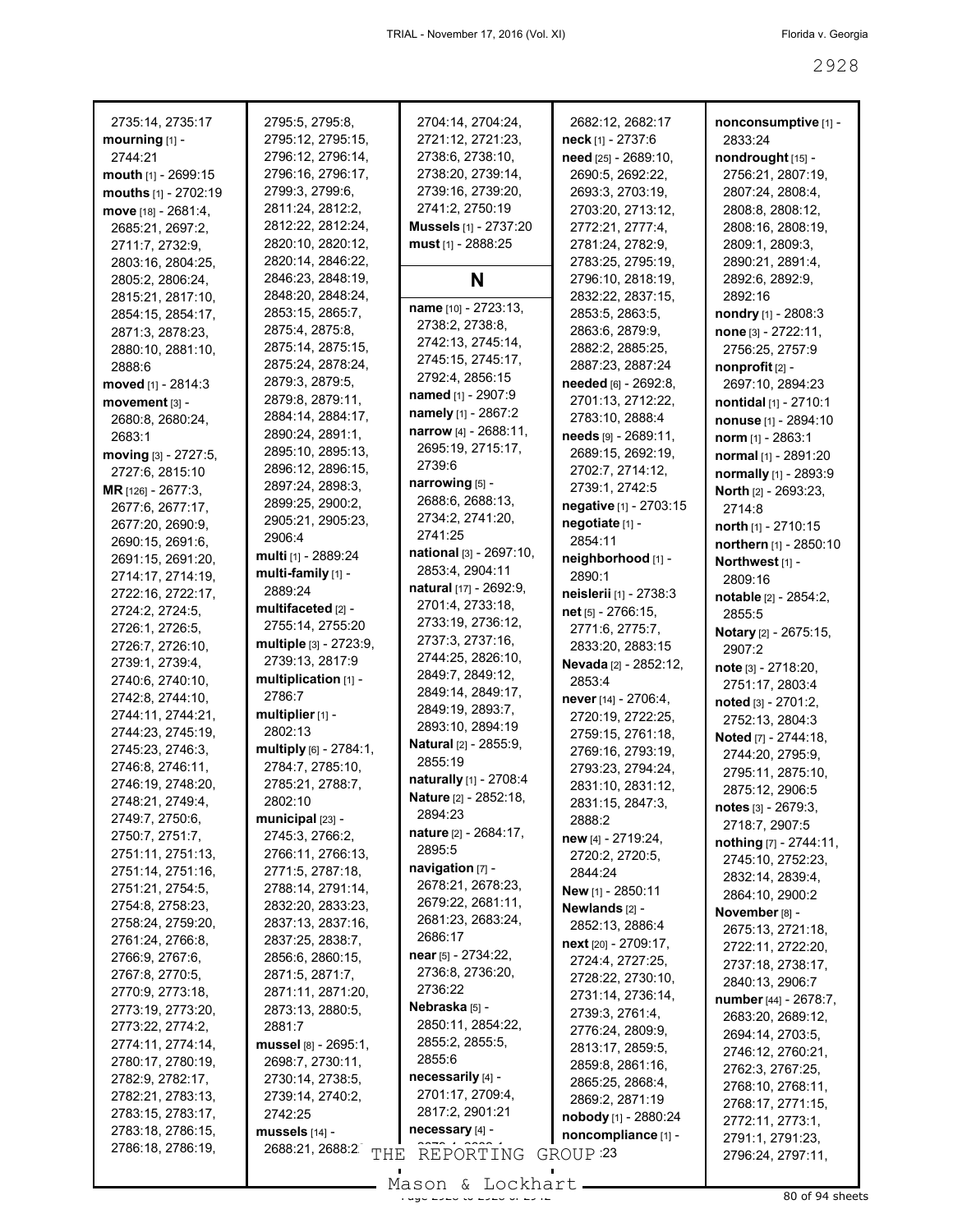| 2802:18, 2803:1,             |                         |                        |                         |                        |
|------------------------------|-------------------------|------------------------|-------------------------|------------------------|
|                              | 2874:6, 2874:8          | 2840:13, 2840:15,      | opportunities [1] -     | 2889:25, 2891:9,       |
| 2820:13, 2820:18,            | occurs $[3] - 2902:1$ , | 2841:14, 2842:1,       | 2814:7                  | 2905:14                |
| 2824:1, 2834:25,             | 2902:3, 2905:6          | 2842:9, 2842:13,       | opportunity [2] -       | outlay [1] - 2873:1    |
| 2838:4, 2838:15,             | October [4] - 2786:12,  | 2842:17, 2843:5,       | 2690:23, 2795:25        | outlet [4] - 2679:4,   |
| 2838:22, 2838:25,            | 2786:20, 2833:1,        | 2848:1, 2858:12,       | opposed [3] - 2715:6,   | 2682:1, 2682:12,       |
| 2839:6, 2840:16,             | 2844:7                  | 2858:22, 2859:13,      | 2828:9, 2891:20         | 2682:17                |
| 2840:21, 2844:18,            |                         | 2861:7, 2863:8,        |                         |                        |
| 2851:19, 2861:9,             | OF [4] - 2675:1,        | 2866:12, 2867:1,       | opposite [1] - 2716:11  | outline [1] - 2724:1   |
|                              | 2675:3, 2675:6,         |                        | optimal [7] - 2822:7,   | outlined [2] - 2728:8, |
| 2863:12, 2869:7,             | 2675:9                  | 2867:3, 2871:19,       | 2822:8, 2822:11,        | 2765:2                 |
| 2875:1, 2876:5,              | offer [2] - 2772:17,    | 2872:14, 2874:20,      | 2822:16, 2822:23,       | output [1] - 2798:6    |
| 2884:3, 2891:16,             | 2829:18                 | 2880:3, 2880:14,       | 2822:24, 2823:11        | outright [1] - 2730:18 |
| 2895:8, 2903:6,              | offered [1] - 2844:4    | 2882:4, 2882:10,       | option [1] - 2877:22    | outside [6] - 2810:13, |
| 2905:17                      | offering [3] - 2748:11, | 2883:20, 2887:12,      | options [11] - 2772:16, | 2831:20, 2838:10,      |
| <b>Number</b> [1] - 2676:8   | 2754:20, 2798:10        | 2895:11, 2896:13,      | 2797:12, 2841:4,        | 2847:11, 2848:8,       |
| numbered [1] - 2707:8        | official [1] - 2802:19  | 2896:14, 2898:9        | 2859:15, 2859:18,       | 2853:3                 |
| numbers [11] -               | offset [4] - 2793:1,    | one-for-one [1] -      | 2859:21, 2859:25,       | outstanding [1] -      |
| 2773:25, 2798:12,            | 2793:9, 2794:23         | 2842:1                 | 2865:18, 2886:11,       | 2763:17                |
| 2800:13, 2802:5,             | often [2] - 2684:14,    | one-time [1] - 2801:1  | 2897:18, 2897:19        |                        |
| 2835:7, 2840:3,              |                         | one-to-one [2] -       |                         | outweigh [1] - 2701:9  |
| 2840:6, 2844:4,              | 2686:20                 | 2842:9, 2842:13        | oranges [1] - 2789:7    | overall [4] - 2727:8,  |
|                              | Ogeechee [1] - 2696:8   |                        | Order [2] - 2777:19,    | 2777:20, 2855:6,       |
| 2873:9, 2873:12,             | old $[3] - 2719:14$ ,   | one-year [1] - 2784:17 | 2872:7                  | 2901:18                |
| 2876:19                      | 2719:15, 2719:16        | ones [6] - 2733:16,    | order [5] - 2680:12,    | overlaid [1] - 2822:3  |
| numerical [2] -              | olds $[1] - 2686:13$    | 2775:14, 2814:10,      | 2684:20, 2740:17,       | oversees [1] - 2855:21 |
| 2804:12, 2843:23             | omits [1] - 2751:19     | 2859:17, 2869:7,       | 2814:7, 2905:5          | overshot [1] - 2850:6  |
| numerically [1] -            | once [5] - 2783:19,     | 2887:1                 | Oregon [1] - 2850:9     | overstated [2] -       |
| 2844:9                       | 2815:23, 2853:16,       | onset [1] - 2680:14    | organisms [1] -         | 2804:5, 2826:14        |
| nut [1] - 2832:15            | 2860:22, 2905:13        | open [4] - 2689:3,     | 2707:25                 | overstatement [1] -    |
|                              | one [102] - 2679:19,    | 2701:12, 2701:16,      | organization [1] -      | 2835:13                |
| O                            | 2682:5, 2682:16,        | 2701:21                | 2697:10                 | overwatering [3] -     |
|                              | 2693:23, 2700:3,        | opened [1] - 2702:25   | oriented [1] - 2880:1   |                        |
| oath [2] - 2748:25,          |                         | opening [2] - 2895:15, |                         | 2821:19, 2824:10,      |
| 2753:11                      | 2700:18, 2702:25,       | 2898:6                 | Original [1] - 2675:1   | 2824:14                |
| object [1] - 2691:8          | 2703:7, 2709:13,        |                        | original [3] - 2840:16, | overwidening [1] -     |
| objection [5] -              | 2709:25, 2712:8,        | operating [3] -        | 2863:25, 2872:15        | 2695:17                |
| 2752:22, 2759:20,            | 2713:2, 2714:6,         | 2688:16, 2814:20,      | originally [1] -        | overwintering [1] -    |
| 2761:24, 2846:22,            | 2715:24, 2716:6,        | 2862:14                | 2687:10                 | 2853:6                 |
| 2890:24                      | 2723:4, 2723:14,        | operation [1] -        | otherwise [2] -         | own [8] - 2701:24,     |
| objections [1] -             | 2724:20, 2726:22,       | 2677:10                | 2827:12, 2828:5         | 2767:12, 2817:7,       |
|                              | 2729:4, 2729:6,         | operations [7] -       |                         |                        |
|                              |                         |                        |                         |                        |
| 2751:20                      | 2729:13, 2732:4,        | 2716:16, 2730:14,      | outcome [3] -           | 2817:9, 2817:10,       |
| observation [1] -            | 2733:9, 2733:10,        | 2817:7, 2817:10,       | 2817:11, 2873:19,       | 2824:22, 2837:20,      |
| 2863:18                      |                         | 2847:18, 2847:23,      | 2907:8                  | 2848:10                |
| observations [3] -           | 2733:17, 2733:21,       | 2848:16                | outcomes [2] -          | owner [1] - 2816:19    |
| 2699:1, 2706:21,             | 2738:19, 2739:19,       |                        | 2874:20, 2874:23        | ownership [2] -        |
| 2707:12                      | 2747:17, 2747:20,       | opined [1] - 2691:10   | outdated [2] -          | 2816:8, 2816:20        |
| <b>Observed</b> [1] - 2728:1 | 2752:12, 2753:2,        | opinion $[17]$ -       | 2719:12, 2719:20        | owning [1] - 2817:4    |
| observed [4] - 2692:1,       | 2753:3, 2760:1,         | 2681:14, 2692:19,      | outdoor [34] -          | oxygen [1] - 2707:23   |
|                              | 2760:2, 2761:11,        | 2703:11, 2705:10,      | 2766:11, 2771:5,        | oyster [8] - 2749:16,  |
| 2695:7, 2700:10,             | 2762:15, 2764:8,        | 2709:12, 2717:7,       | 2771:20, 2787:19,       | 2749:22, 2750:12,      |
| 2799:10                      | 2767:13, 2770:19,       | 2739:24, 2741:22,      | 2787:24, 2788:14,       | 2761:6, 2761:10,       |
| obviously [3] -              | 2770:20, 2770:24,       | 2754:21, 2760:16,      | 2788:23, 2789:17,       | 2761:16, 2802:20,      |
| 2709:2, 2739:25,             | 2777:5, 2777:6,         | 2761:20, 2810:12,      | 2789:25, 2791:14,       | 2803:1                 |
| 2849:4                       | 2782:9, 2784:17,        | 2829:13, 2829:19,      | 2793:21, 2793:25,       | oysters [2] - 2750:2,  |
| occur [5] - 2686:20,         | 2796:4, 2796:5,         | 2903:3, 2903:10,       | 2794:5, 2794:9,         | 2761:6                 |
| 2732:18, 2783:12,            | 2801:1, 2803:12,        | 2904:5                 |                         |                        |
| 2783:19, 2802:8              | 2804:6, 2804:7,         | opinions [12] -        | 2836:21, 2837:7,        |                        |
| occurred [6] -               | 2815:12, 2821:13,       | 2748:2, 2748:8,        | 2837:13, 2838:19,       | P                      |
| 2684:17, 2685:17,            | 2821:24, 2823:21,       | 2748:9, 2748:11,       | 2839:17, 2840:1,        | p.m [4] - 2795:11,     |
| 2686:6, 2686:21,             |                         |                        | 2840:8, 2840:12,        | 2875:10, 2875:12,      |
| 2765:25, 2905:16             | 2824:12, 2827:5,        | 2748:15, 2750:11,      | 2871:20, 2873:13,       |                        |
| occurring [4] -              | 2830:13, 2832:8,        | 2756:11, 2757:1,       | 2874:9, 2880:20,        | 2906:5                 |
| 2686:19, 2688:5,             | 2832:25, 2836:25,       | 2757:10, 2762:11,      | 2881:1, 2881:25,        | page [143] - 2679:10,  |
|                              | 2840:8, 2840:11<br>THE  | REPORTING              | GROUP 3, 2889:22,       | 2679:24, 2680:1,       |

Mason & Lockhart **Page 2029 of 94** sheets Page 207) 797-6040<br>B1 of 94 sheets **Page 207) 797-6040**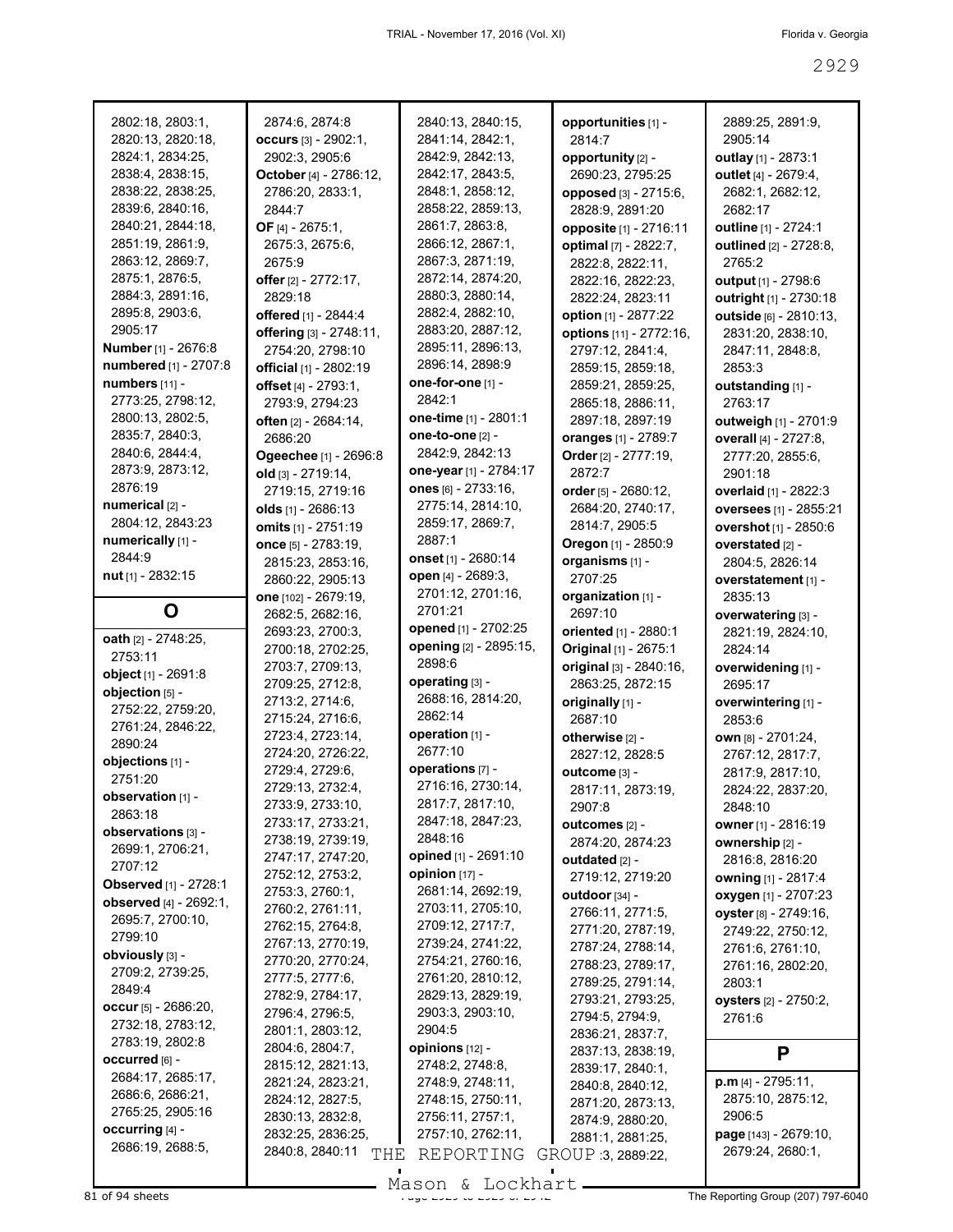| 2681:2, 2682:2,   | 2865:22, 2866:1,        | 2807:5, 2807:16,      | 2865:16, 2873:19,                      | people [19] - 2683:24,  |
|-------------------|-------------------------|-----------------------|----------------------------------------|-------------------------|
| 2682:24, 2683:4,  | 2868:14, 2870:15,       | 2809:18, 2809:23,     | 2874:21, 2888:5,                       | 2755:23, 2791:21,       |
| 2683:13, 2690:20, | 2878:5, 2890:8,         | 2813:16, 2818:1,      | 2897:8                                 | 2793:1, 2793:15,        |
| 2690:24, 2691:1,  | 2890:10, 2892:1,        | 2818:4, 2818:5,       | parties [2] - 2795:24,                 | 2794:4, 2794:10,        |
| 2691:24, 2693:10, | 2892:2, 2895:15,        | 2818:9, 2829:16,      | 2796:9                                 | 2803:5, 2803:10,        |
| 2700:20, 2702:12, |                         | 2829:20, 2829:21,     |                                        |                         |
|                   | 2895:16, 2896:21,       |                       | partner [1] - 2900:16                  | 2803:14, 2824:10,       |
| 2704:2, 2704:6,   | 2897:2, 2897:3          | 2832:24, 2833:4,      | Partnership [1] -                      | 2824:12, 2834:19,       |
| 2704:7, 2709:10,  | Page $[1] - 2676.8$     | 2833:7, 2839:13,      | 2903:22                                | 2848:11, 2864:3,        |
| 2709:18, 2718:7,  | pages [13] - 2682:23,   | 2839:15, 2841:17,     | parts [10] - 2686:25,                  | 2864:16, 2864:17,       |
| 2723:7, 2723:13,  | 2707:7, 2732:10,        | 2841:22, 2844:22,     | 2688:2, 2742:20,                       | 2864:21                 |
| 2724:1, 2725:14,  | 2732:16, 2732:21,       | 2844:23, 2844:25,     | 2743:1, 2759:17,                       | per [44] - 2682:19,     |
| 2725:23, 2726:3,  | 2733:3, 2735:24,        | 2845:7                | 2803:13, 2815:10,                      | 2683:22, 2696:22,       |
| 2726:5, 2728:1,   | 2746:15, 2830:25,       | paragraphs [2] -      | 2850:21, 2901:17,                      | 2759:13, 2759:19,       |
| 2728:22, 2728:23, | 2845:6, 2858:19,        | 2682:5, 2845:6        | 2901:18                                | 2783:3, 2785:2,         |
| 2731:14, 2732:9,  | 2872:14, 2907:4         | pardon [2] - 2863:17, | <b>pass</b> $[1] - 2690:11$            | 2790:1, 2790:8,         |
| 2734:3, 2734:7,   | paid [6] - 2724:9,      | 2872:3                |                                        | 2790:23, 2834:10,       |
| 2735:8, 2735:13,  |                         |                       | passage [1] - 2681:9                   | 2834:11, 2834:13,       |
|                   | 2724:13, 2724:17,       | part [61] - 2681:17,  | passages [1] - 2729:3                  |                         |
| 2735:24, 2736:14, | 2740:18, 2851:10,       | 2681:19, 2681:22,     | passed [1] - 2848:4                    | 2834:14, 2834:18,       |
| 2737:17, 2737:19, | 2867:15                 | 2682:10, 2685:9,      | past [2] - 2735:21,                    | 2835:5, 2835:8,         |
| 2737:22, 2737:23, | pair [1] - 2796:4       | 2693:15, 2696:4,      | 2742:3                                 | 2835:19, 2836:5,        |
| 2749:3, 2751:5,   | palatable [2] - 2856:3, | 2696:6, 2703:1,       | pasted [1] - 2746:22                   | 2836:10, 2836:13,       |
| 2752:16, 2752:17, | 2860:9                  | 2710:1, 2715:12,      | paths [1] - 2853:7                     | 2836:17, 2836:18,       |
| 2754:4, 2758:17,  | paper [16] - 2680:10,   | 2716:18, 2718:7,      | patient [3] - 2689:18,                 | 2842:9, 2854:13,        |
| 2761:14, 2762:10, | 2684:25, 2685:2,        | 2721:13, 2723:18,     | 2701:4                                 | 2863:9, 2863:13,        |
| 2762:11, 2762:13, | 2798:15, 2830:6,        | 2725:12, 2728:15,     | patient's [1] - 2699:9                 | 2863:18, 2863:23,       |
| 2762:23, 2764:11, | 2830:9, 2830:19,        | 2733:19, 2733:25,     | pattern [2] - 2876:18,                 | 2864:12, 2885:24,       |
| 2764:14, 2764:15, | 2830:22, 2830:25,       | 2734:9, 2734:22,      | 2881:24                                | 2891:17, 2891:19,       |
| 2765:10, 2767:14, | 2831:1, 2831:4,         | 2737:3, 2737:16,      |                                        | 2892:15, 2892:16,       |
| 2770:3, 2773:9,   | 2831:5, 2831:15,        | 2742:2, 2742:13,      | patterns [1] - 2759:5                  | 2892:17, 2897:13,       |
| 2773:14, 2773:15, | 2832:8, 2832:12,        | 2742:25, 2748:6,      | pause [3] - 2772:12,                   | 2897:21, 2897:22        |
| 2773:16, 2773:18, | 2837:19                 | 2759:13, 2759:19,     | 2842:3, 2843:4                         | percent [42] - 2757:24, |
| 2773:19, 2774:3,  |                         | 2760:25, 2769:8,      | pausing [1] - 2874:10                  | 2758:1, 2760:9,         |
| 2774:6, 2774:8,   | paragraph [80] -        | 2769:10, 2782:15,     | pay [5] - 2793:16,                     | 2760:11, 2761:16,       |
| 2774:13, 2774:15, | 2677:15, 2679:10,       |                       | 2828:19, 2864:10,                      |                         |
|                   | 2679:12, 2679:23,       | 2786:1, 2786:23,      | 2867:9, 2877:13                        | 2761:17, 2761:21,       |
| 2774:17, 2777:15, | 2681:2, 2681:6,         | 2798:11, 2798:18,     | paying [3] - 2690:24,                  | 2769:15, 2772:5,        |
| 2777:16, 2779:8,  | 2682:2, 2682:5,         | 2814:18, 2817:7,      | 2864:12, 2874:2                        | 2772:11, 2773:3,        |
| 2779:9, 2779:11,  | 2682:6, 2682:24,        | 2821:24, 2837:21,     | payment [2] - 2867:7,                  | 2776:7, 2776:19,        |
| 2779:12, 2781:9,  | 2683:6, 2690:20,        | 2843:7, 2847:6,       | 2867:17                                | 2777:9, 2787:23,        |
| 2782:24, 2782:25, | 2691:14, 2692:7,        | 2847:19, 2849:15,     | payouts [1] - 2877:20                  | 2787:24, 2788:2,        |
| 2784:23, 2785:14, | 2700:24, 2704:9,        | 2850:10, 2854:4,      | peak [15] - 2762:21,                   | 2788:3, 2788:13,        |
| 2787:22, 2788:22, | 2704:11, 2718:19,       | 2854:9, 2863:11,      | 2765:2, 2769:22,                       | 2788:15, 2788:23,       |
| 2790:10, 2790:11, | 2718:23, 2720:7,        | 2871:3, 2873:15,      |                                        | 2789:24, 2791:14,       |
| 2799:3, 2799:16,  | 2720:10, 2725:23,       | 2874:13, 2890:2,      | 2775:15, 2775:25,                      | 2793:21, 2794:5,        |
| 2804:17, 2804:22, | 2726:12, 2726:14,       | 2893:1, 2893:8,       | 2776:8, 2776:17,                       | 2799:24, 2801:15,       |
| 2804:23, 2807:6,  | 2727:19, 2730:21,       | 2895:16, 2896:7,      | 2805:8, 2841:24,                       | 2802:17, 2802:25,       |
| 2809:6, 2809:9,   | 2731:19, 2732:4,        | 2901:15, 2902:2,      | 2881:21, 2883:9,                       | 2824:23, 2825:5,        |
| 2809:24, 2811:15, | 2734:5, 2734:7,         | 2902:4, 2905:4        | 2883:12, 2883:22,                      | 2825:8, 2825:10,        |
| 2811:18, 2811:19, | 2755:1, 2755:6,         | particular [31] -     | 2883:23, 2883:24                       | 2830:2, 2842:18,        |
| 2812:17, 2812:22, | 2755:8, 2756:12,        | 2677:16, 2679:9,      | peaks [1] - 2881:14                    | 2843:14, 2870:23,       |
| 2813:16, 2819:14, |                         | 2682:24, 2702:14,     | peanuts [2] - 2824:3,                  | 2871:21, 2889:19,       |
| 2819:22, 2823:14, | 2756:16, 2764:14,       |                       | 2862:1                                 | 2889:21, 2890:2         |
| 2823:18, 2823:19, | 2764:15, 2764:25,       | 2703:25, 2709:7,      | pecan [6] - 2829:18,                   |                         |
|                   | 2765:1, 2770:24,        | 2709:12, 2737:24,     | 2830:2, 2831:5,                        | percentage [6] -        |
| 2827:17, 2827:20, | 2773:9, 2773:17,        | 2741:10, 2741:11,     | 2831:6, 2832:3,                        | 2824:16, 2825:2,        |
| 2829:20, 2829:21, | 2777:18, 2790:3,        | 2760:4, 2772:14,      | 2832:9                                 | 2825:3, 2875:18,        |
| 2834:5, 2835:16,  | 2790:11, 2791:9,        | 2793:25, 2796:24,     | pecans [4] - 2829:11,                  | 2876:2, 2889:25         |
| 2837:2, 2838:17,  | 2791:12, 2797:18,       | 2797:25, 2807:3,      | 2829:13, 2832:14,                      | perennial [1] -         |
| 2845:7, 2845:10,  | 2797:22, 2798:24,       | 2812:25, 2824:13,     | 2870:21                                | 2729:24                 |
| 2858:16, 2858:17, | 2799:10, 2800:3,        | 2834:7, 2845:9,       |                                        | perennially [1] -       |
| 2858:23, 2859:6,  | 2800:16, 2800:20,       | 2851:7, 2851:8,       | Pecos [1] - 2850:11                    | 2730:15                 |
| 2859:8, 2860:1,   | 2804:1, 2807:3,<br>THE  | REPORTING             | Penobscot <sub>[1]</sub> -<br>GROUP 19 | perform [1] - 2887:22   |
| 2865:14, 2865:15, |                         |                       |                                        |                         |
|                   |                         | Mason & Lockhart      |                                        |                         |

Mason & Lockhart <u>entity</u> 2030 and 2030 82 of 94 sheets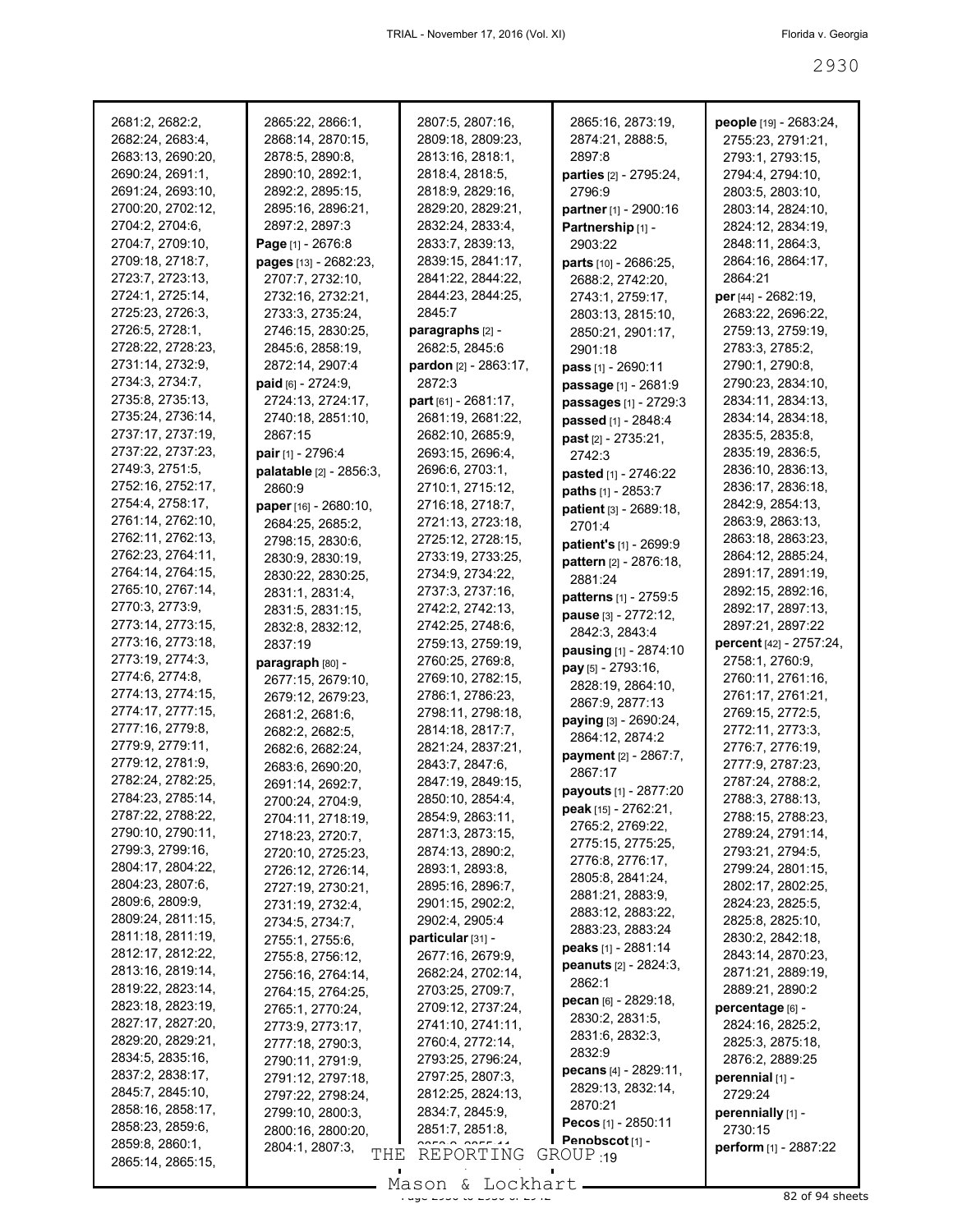|                                        |                                |                               | 2840:24                    | 2897.9                        |
|----------------------------------------|--------------------------------|-------------------------------|----------------------------|-------------------------------|
| performance [1] -<br>2887:20           | persistent [1] -<br>2727:22    | pipes [2] - 2880:6,<br>2880:8 | points $[4] - 2732:5$ ,    | practice [3] - 2820:17,       |
| performing [1] -                       | person [5] - 2718:1,           | pitching [1] - 2699:3         | 2865:16, 2874:14,          | 2828:11, 2828:15              |
| 2850:15                                | 2721:22, 2722:2,               | pivot [11] - 2820:21,         | 2874:21                    | practices [4] - 2819:2,       |
| performs [1] - 2876:8                  | 2834:14, 2907:8                | 2857:22, 2862:16,             | policies [7] - 2771:8,     | 2819:9, 2819:13,              |
| perhaps [6] - 2699:5,                  | personal [3] -                 | 2862:17, 2862:19,             | 2771:9, 2771:14,           | 2819:18                       |
| 2704:2, 2706:10,                       | 2698:24, 2707:11,              | 2862:21, 2863:2,              | 2772:1, 2772:18,           | Prayer [2] - 2777:15,         |
| 2734:5, 2738:22,                       | 2852:11                        | 2877:5                        | 2849:16, 2888:1            | 2890:14                       |
| 2877:23                                | personally [4] -               | pivot-by-pivot [1] -          | policy [8] - 2713:10,      | pre [2] - 2692:2,             |
| period [10] - 2685:22,                 | 2715:21, 2754:13,              | 2863:2                        | 2756:6, 2771:19,           | 2692:15                       |
| 2689:1, 2689:4,                        | 2754:20, 2819:1                | pivots [1] - 2817:9           | 2771:22, 2772:4,           | pre-dam [2] - 2692:2,         |
| 2692:2, 2731:25,                       | pertaining [1] - 2744:6        | place [9] - 2714:11,          | 2772:14, 2868:3,           | 2692:15                       |
| 2732:2, 2767:2,                        | petroleum [7] -                | 2808:3, 2862:24,              | 2882:11                    | preceded [1] -                |
| 2783:5, 2800:23,                       | 2683:11, 2683:15,              | 2880:21, 2885:10,             | Policy [1] - 2896:22       | 2865:16                       |
| 2835:14                                | 2683:17, 2683:22,              | 2886:15, 2887:7,              | ponds $[3] - 2869:2$       | preceding [1] - 2683:6        |
| periods [2] - 2747:7,                  | 2683:25, 2684:5,               | 2888:1, 2889:11               | 2869:6, 2869:15            | precipitation [7] -           |
| 2851:12                                | 2684:9                         | places [7] - 2687:4,          | pool [1] - 2707:18         | 2765:23, 2826:5,              |
| permanent [10] -                       | Ph.D $[2] - 2676:3$ ,          | 2687:16, 2713:6,              | pools [2] - 2704:23,       | 2826:6, 2826:11,              |
| 2784:10, 2851:24,                      | 2676:5                         | 2722:9, 2803:15,              | 2707:22                    | 2826:15, 2827:4,              |
| 2852:21, 2860:5,                       | Phaneuf [7] - 2750:4,          | 2883:21, 2884:24              | population [1] -           | 2863:21                       |
| 2866:9, 2866:13,                       | 2892:21, 2892:22,              | plain $[1]$ - 2874:18         | 2679:15                    | predominantly [2] -           |
| 2866:23, 2881:12,                      | 2892:25, 2898:21,              | Plaintiff [1] - 2675:4        | portion [2] - 2714:25,     | 2679:21, 2828:1               |
| 2885:8                                 | 2898:24, 2899:2                | plan [3] - 2678:20,           | 2766:2                     | prefer [1] - 2846:24          |
| permanently [1] -                      | Phaneuf's [1] -                | 2786:1, 2855:12               | Portland [2] -             | preference [2] -              |
| 2867:9                                 | 2749:24                        | Plan [4] - 2743:13,           | 2675:13, 2854:25           | 2773:13, 2823:9               |
| permission [2] -                       | phenomenon [1] -               | 2902:20, 2902:24,             | ports [5] - 2679:1,        | preferences [1] -             |
| 2677:18, 2878:24                       | 2850:13                        | 2903:5                        | 2679:6, 2682:21,           | 2793:8                        |
| permit [8] - 2706:23,                  | <b>PHILIP</b> [1] - 2675:17    | planet [1] - 2714:8           | 2685:20, 2717:10           | prefiled [12] - 2745:24,      |
| 2860:25, 2861:1,                       | photo [1] - 2736:22            | planning [2] - 2685:1,        | Portugal [1] - 2713:24     | 2786:16, 2786:20,             |
| 2861:2, 2861:3,                        | photograph [2] -               | 2856:12                       | posed [2] - 2753:9,        | 2849:5, 2858:18,              |
| 2861:5, 2861:12,                       | 2707:16, 2736:10               | plant [2] - 2823:2,           | 2895:17                    | 2859:22, 2860:1,              |
| 2866:2                                 | photographs [5] -              | 2871:15                       | position [1] - 2810:6      | 2866:1, 2868:9,               |
| permits [6] - 2837:17,                 | 2695:21, 2706:6,               | plants [2] - 2750:25,         | positioned [1] -           | 2870:15, 2878:6,              |
| 2837:18, 2837:20,                      | 2706:17, 2719:3,               | 2882:2                        | 2810:25                    | 2883:22                       |
| 2838:2, 2839:9,                        | 2719:6                         | play [6] - 2749:5,            | positive [2] - 2782:1,     | preliminary [1] -             |
| 2861:10                                | Photography [1] -              | 2751:8, 2754:6,               | 2794:24                    | 2695:20                       |
| Perry [9] - 2768:9,                    | 2736:1                         | 2770:6, 2811:17,              | possibilities [1] -        | Preliminary [1] -             |
| 2796:11, 2848:22,                      | photos [1] - 2733:5            | 2811:25                       | 2813:10                    | 2731:15                       |
| 2875:20, 2879:13,                      | phrase [2] - 2861:23,          | played [6] - 2749:6,          | possibility [3] -          | premium [1] - 2877:17         |
| 2883:11, 2898:6,                       | 2862:3                         | 2751:10, 2751:19,             | 2866:24, 2900:23,          | premiums [1] -                |
| 2900:1, 2905:22                        | <b>physical</b> $[1] - 2710.6$ | 2754:7, 2770:8,               | 2901:22                    | 2877:21                       |
| <b>PERRY</b> [37] - 2675:17,           | physician's [2] -              | 2812:1                        | possible [8] -             | <b>prepare</b> [2] - 2697:25, |
| 2744:21, 2744:23,                      | 2700:25, 2702:5                | pleasure [1] - 2900:15        | 2681:22, 2705:4,           | 2722:7                        |
| 2745:19, 2745:23,                      | pick [1] - 2796:23             | plot [1] - 2680:18            | 2750:21, 2829:5,           | prepared [4] - 2697:8,        |
| 2751:13, 2751:16,                      | picking [1] - 2760:14          | plug $[1] - 2727:3$           | 2829:9, 2859:3,            | 2706:1, 2706:4,               |
| 2759:20, 2761:24,                      | picks [1] - 2815:16            | plugs [2] - 2702:14,          | 2866:10, 2904:21           | 2708:16                       |
| 2773:18, 2773:20,                      | picture [13] - 2735:13,        | 2702:18                       | possibly [1] - 2863:5      | <b>preparing</b> [1] - 2698:1 |
| 2786:15, 2796:12,                      | 2805:19, 2819:7,               | point $[23] - 2699.6$ ,       | potential $[9] - 2678:2$ , | <b>presence</b> [1] - 2829:6  |
| 2846:22, 2848:20,                      | 2820:8, 2820:15,               | 2701:1, 2715:12,              | 2683:3, 2694:6,            | Present [1] - 2675:23         |
| 2848:24, 2853:15,                      | 2821:1, 2821:7,                | 2717:12, 2724:11,             | 2694:7, 2700:11,           | present [1] - 2680:6          |
| 2865:7, 2875:4,                        | 2858:1, 2858:2,                | 2731:8, 2733:13,              | 2703:13, 2703:19,          | presentation [8] -            |
| 2875:8, 2875:14,                       | 2858:3, 2886:6,                | 2733:14, 2733:19,             | 2714:10, 2772:15           | 2705:25, 2706:4,              |
| 2875:15, 2875:24,                      | 2898:9, 2899:9                 | 2747:19, 2764:20,             | potentially [2] -          | 2706:19, 2707:7,              |
| 2878:24, 2879:3,                       | pictures [6] - 2819:4,         | 2778:16, 2780:20,             | 2696:20, 2903:8            | 2718:25, 2719:7,              |
| 2879:11, 2884:14,                      | 2819:5, 2820:5,                | 2780:25, 2791:22,             | PowerPoint [4] -           | 2830:11, 2830:13              |
| 2884:17, 2891:1,                       | 2820:18, 2821:15,              | 2792:11, 2825:11,             | 2705:25, 2830:11,          | presented [3] -               |
| 2895:10, 2895:13,<br>2896:12, 2896:15, | 2821:16                        | 2836:1, 2843:4,               | 2830:14, 2830:15           | 2808:11, 2840:10,             |
| 2897:24, 2900:2,                       | piece [1] - 2709:6             | 2874:22, 2883:5,              | practical [6] - 2745:1,    | 2895:2                        |
| 2905:23, 2906:4                        | pile [1] - 2888:24             | 2884:1, 2896:10               | 2850:24, 2856:8,           | preserve [3] -                |
|                                        | THE<br>pipe [1] - 2871:17      | REPORTING                     | GROUP 19, 2886 8,          | 2697:11, 2714:13,             |
|                                        |                                |                               |                            |                               |

Mason & Lockhart **Page 2031 of 94 sheets** Page 207) 797-6040<br>B3 of 94 sheets **Page 207) 797-6040**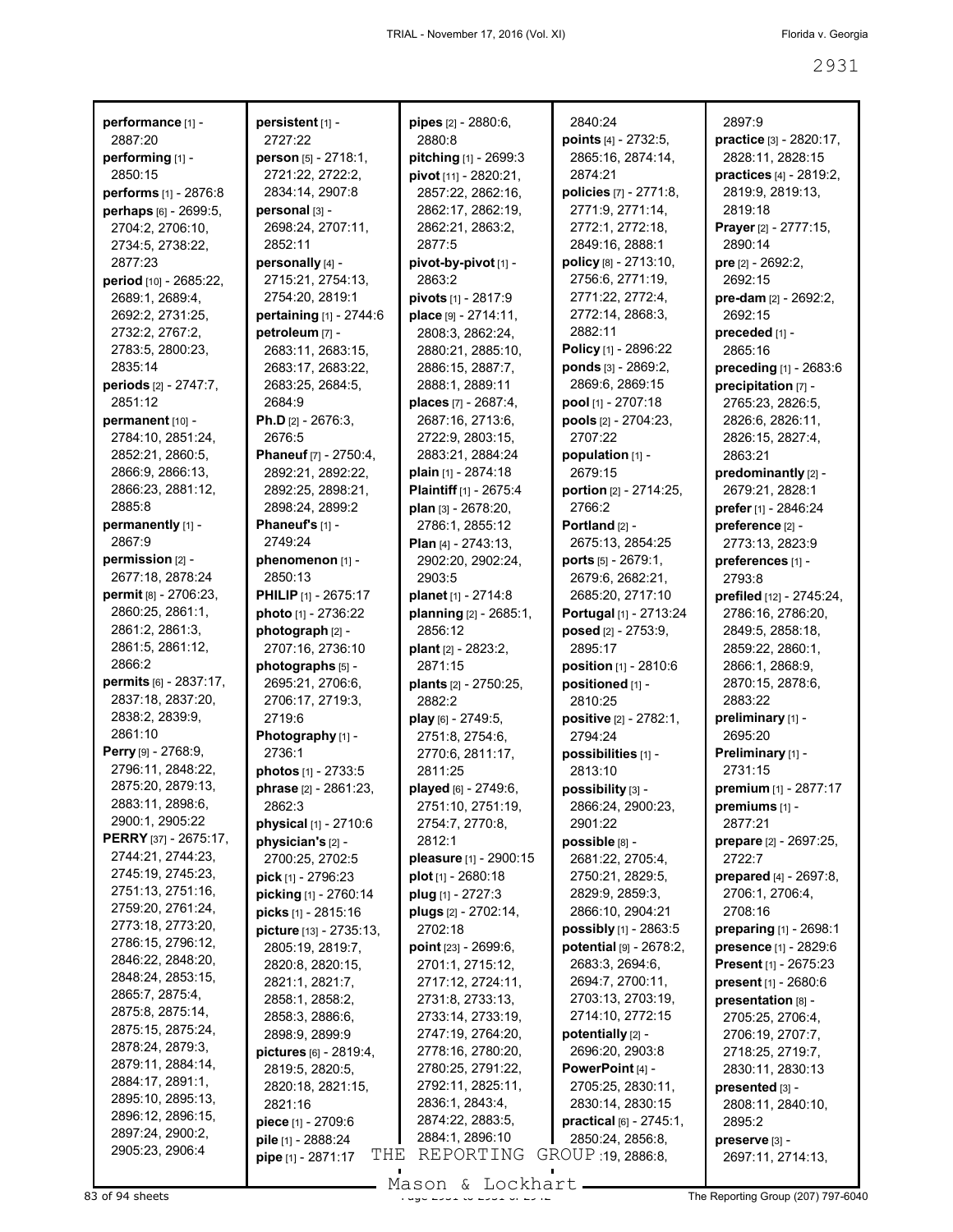| 2895:4                                 | 2820:12, 2820:14,                           | productivity [2] -      | 2741:2                                   | pump [5] - 2843:4,      |
|----------------------------------------|---------------------------------------------|-------------------------|------------------------------------------|-------------------------|
| preserved [3] -                        | 2846:23, 2848:19,                           | 2814:18, 2854:16        | promote [2] - 2693:18,                   | 2843:7, 2877:12,        |
| 2690:4, 2702:9,                        | 2879:5, 2879:8,                             | products [1] - 2683:11  | 2700:15                                  | 2877:13, 2877:14        |
| 2714:10                                | 2890:24, 2898:3,                            | profession [1] -        | pronounced [1] -                         | pumped [1] - 2842:22    |
| preserving [1] -                       | 2899:25, 2905:21                            | 2849:10                 | 2736:23                                  | pumping [3] -           |
| 2753:6                                 | Primis [15] - 2786:16,                      | profits [1] - 2815:21   | <b>proper</b> $[2] - 2787:2$ ,           | 2776:24, 2776:25,       |
| <b>President</b> [1] - 2718:1          | 2849:3, 2853:16,                            | Program [2] -           | 2787:8                                   | 2842:17                 |
| pressure [3] -                         | 2858:15, 2871:25,                           | 2867:22, 2868:2         | property [2] - 2816:12,                  | purchase [1] - 2877:3   |
| 2880:10, 2880:12,                      | 2872:13, 2872:21,                           | program [9] - 2851:20,  | 2817:20                                  | purpose [9] - 2681:10,  |
| 2880:16                                | 2872:24, 2874:25,                           | 2851:21, 2852:20,       | proposal [1] - 2702:13                   | 2699:16, 2710:5,        |
| pressurization [1] -                   | 2876:23, 2877:16,                           | 2862:22, 2867:15,       | propose [1] - 2678:12                    | 2710:7, 2716:1,         |
| 2880:9                                 | 2888:18, 2889:2,                            | 2880:12, 2888:13,       | proposed [12] -                          | 2740:11, 2740:25,       |
| presume [3] - 2708:3,                  | 2890:13, 2892:21                            | 2894:7, 2902:13         | 2680:12, 2682:8,                         | 2852:25, 2853:1         |
| 2830:17, 2830:20                       | <b>Primis's [4] - 2889:7,</b>               | programs [9] -          | 2687:10, 2703:7,                         | purposes [4] -          |
| pretty [5] - 2678:8,                   | 2889:9, 2890:9,                             | 2850:21, 2856:21,       | 2756:2, 2756:17,                         | 2799:22, 2836:22,       |
| 2679:18, 2713:4,                       | 2895:15                                     | 2867:8, 2867:18,        | 2757:3, 2757:11,                         | 2869:7, 2874:5          |
| 2729:5, 2886:19                        | principal [1] - 2679:15                     | 2867:25, 2872:10,       | 2757:24, 2778:23,                        | put [18] - 2733:6,      |
| prevent [1] - 2867:5                   | principally [2] -                           | 2872:11, 2877:25,       | 2905:9, 2905:12                          | 2737:18, 2746:17,       |
| preventing [1] -                       | 2717:9, 2861:14                             | 2904:18                 | proposing [2] -                          | 2767:6, 2772:21,        |
| 2874:7                                 | principle [4] -                             | progress [6] - 2721:2,  | 2700:12, 2768:15                         | 2793:3, 2795:16,        |
| previous [1] - 2729:24                 | 2693:11, 2700:19,                           | 2723:21, 2724:7,        | proposition [1] -                        | 2804:10, 2832:7,        |
| primarily [3] - 2684:8,                | 2784:3, 2842:7                              | 2736:13, 2740:13,       | 2808:25                                  | 2840:6, 2846:24,        |
| 2717:11, 2869:9                        | principles [1] - 2700:4                     | 2740:22                 | prospects [1] -                          | 2867:19, 2874:12,       |
| primary [1] - 2697:23                  | pristine [3] - 2893:6,                      | prohibit [1] - 2868:20  | 2697:13                                  | 2880:21, 2883:5,        |
| prime [1] - 2849:12                    | 2894:19, 2895:5                             | project [33] - 2678:12, | protect [1] - 2850:4                     | 2883:16, 2885:10,       |
| PRIMIS [79] - 2675:20,                 | privilege [1] - 2900:15                     | 2678:13, 2678:16,       | Protection [2] -                         | 2886:15                 |
| 2691:6, 2714:17,                       | privileged [1] -                            | 2679:5, 2679:22,        | 2851:16, 2870:11                         | puts [1] - 2697:19      |
| 2714:19, 2722:16,                      | 2899:22                                     | 2680:4, 2680:12,        | prove [1] - 2900:19                      |                         |
| 2722:17, 2724:5,                       | problem [2] - 2689:15,                      | 2680:22, 2681:17,       | provide [12] - 2677:14,                  | Q                       |
| 2726:1, 2726:5,                        | 2708:13                                     | 2681:22, 2682:8,        | 2681:12, 2681:21,                        |                         |
|                                        |                                             |                         |                                          |                         |
|                                        | problems [3] - 2699:9,                      | 2683:9, 2683:23,        |                                          | qualification [3] -     |
| 2726:7, 2726:10,                       | 2700:1, 2811:11                             | 2683:24, 2685:19,       | 2703:24, 2705:19,                        | 2753:3, 2777:3,         |
| 2739:4, 2740:6,                        |                                             | 2687:10, 2698:5,        | 2740:17, 2745:20,                        | 2809:17                 |
| 2742:8, 2744:10,<br>2746:3, 2746:8,    | proceed [4] - 2691:19,<br>2782:16, 2796:14, | 2700:8, 2700:13,        | 2756:19, 2757:10,                        | qualitatively [1] -     |
|                                        | 2879:12                                     | 2700:15, 2702:16,       | 2759:9, 2799:17,<br>2808:6               | 2792:12                 |
| 2746:11, 2746:19,<br>2748:20, 2748:21, |                                             | 2703:22, 2717:8,        |                                          | quality [4] - 2763:18,  |
|                                        | proceeding [1] -<br>2865:13                 | 2723:18, 2724:8,        | provided [3] -                           | 2814:19, 2857:24,       |
| 2749:4, 2749:7,                        |                                             | 2724:19, 2724:21,       | 2705:24, 2722:20,<br>2757:1              | 2873:4                  |
| 2750:6, 2750:7,                        | Proceeding [1] -<br>2906:6                  | 2845:20, 2852:14,       |                                          | Quantification [1] -    |
| 2751:7, 2751:11,<br>2751:14, 2751:21,  |                                             | 2852:25, 2853:2,        | provides [2] - 2696:9,                   | 2854:10                 |
| 2754:5, 2754:8,                        | <b>PROCEEDINGS [2] -</b><br>2675:9, 2677:1  | 2853:24                 | 2813:24                                  | quantified $[4]$ -      |
| 2758:23, 2758:24,                      |                                             | Project [1] - 2903:19   | providing [2] - 2700:2,<br>2750:9        | 2715:16, 2753:2,        |
| 2766:8, 2766:9,                        | Proceedings [1] -<br>2907:6                 | projected [1] -         | provision [1] -                          | 2798:8, 2854:6          |
| 2767:6, 2767:8,                        | process [4] - 2692:10,                      | 2802:24                 | 2703:25                                  | quantifies [1] - 2684:1 |
| 2770:5, 2770:9,                        | 2699:8, 2770:2,                             | projections [1] -       |                                          | quantify [8] - 2696:19, |
| 2773:19, 2773:22,                      | 2852:6                                      | 2683:8                  | Public [3] - 2675:15,                    | 2715:13, 2752:9,        |
| 2774:2, 2774:11,                       | processes [2] -                             | projects [27] -         | 2894:24, 2907:2<br>public [2] - 2849:16, | 2752:19, 2757:2,        |
| 2774:14, 2780:17,                      | 2810:10, 2810:20                            | 2677:13, 2678:3,        | 2868:3                                   | 2757:10, 2757:13,       |
| 2780:19, 2782:9,                       |                                             | 2685:16, 2689:13,       |                                          | 2794:16                 |
| 2782:17, 2782:21,                      | produce [3] - 2740:15,<br>2775:2, 2894:5    | 2689:14, 2689:20,       | public's [1] - 2896:2                    | quantifying [1] -       |
| 2783:13, 2783:15,                      | producing [1] -                             | 2689:21, 2690:4,        | published [2] -<br>2684:24, 2685:2       | 2760:3                  |
| 2783:17, 2783:18,                      | 2870:21                                     | 2694:15, 2694:17,       |                                          | quantitative [5] -      |
| 2786:18, 2786:19,                      |                                             | 2694:20, 2694:24,       | pull [5] - 2717:1,                       | 2715:4, 2715:22,        |
| 2795:5, 2795:8,                        | product [1] - 2891:16<br>production [6] -   | 2699:3, 2699:5,         | 2736:21, 2743:6,<br>2835:15, 2842:19     | 2716:2, 2716:15,        |
| 2795:12, 2795:15,                      |                                             | 2699:14, 2699:24,       |                                          | 2794:25                 |
| 2796:14, 2796:16,                      | 2679:15, 2827:1,                            | 2701:8, 2701:11,        | <b>Pull</b> $[1]$ - 2745:13              | questions [22] -        |
| 2796:17, 2799:3,                       | 2827:24, 2828:8,<br>2852:17, 2869:8         | 2702:20, 2702:22,       | pulling [1] - 2800:10                    | 2677:10, 2677:12,       |
| 2799:6, 2811:24,                       | productive [4] -                            | 2702:24, 2703:5,        | pulp [1] - 2837:18                       | 2711:8, 2716:3,         |
| 2812:2, 2812:22,                       | 2714:6, 2714:7,                             | 2703:19, 2705:4,        | pulpwood [3] -                           | 2731:22, 2740:6,        |
| 2812:24, 2820:10,                      | THE<br>2823:24, 2824:6                      | REPORTING               | 2680:9, 2680:10,<br>GROUP <sub>25</sub>  | 2742:8, 2749:8,         |

 $\frac{200001}{2000000}$  and  $\frac{200001}{2000}$  of 94 sheets Mason & Lockhart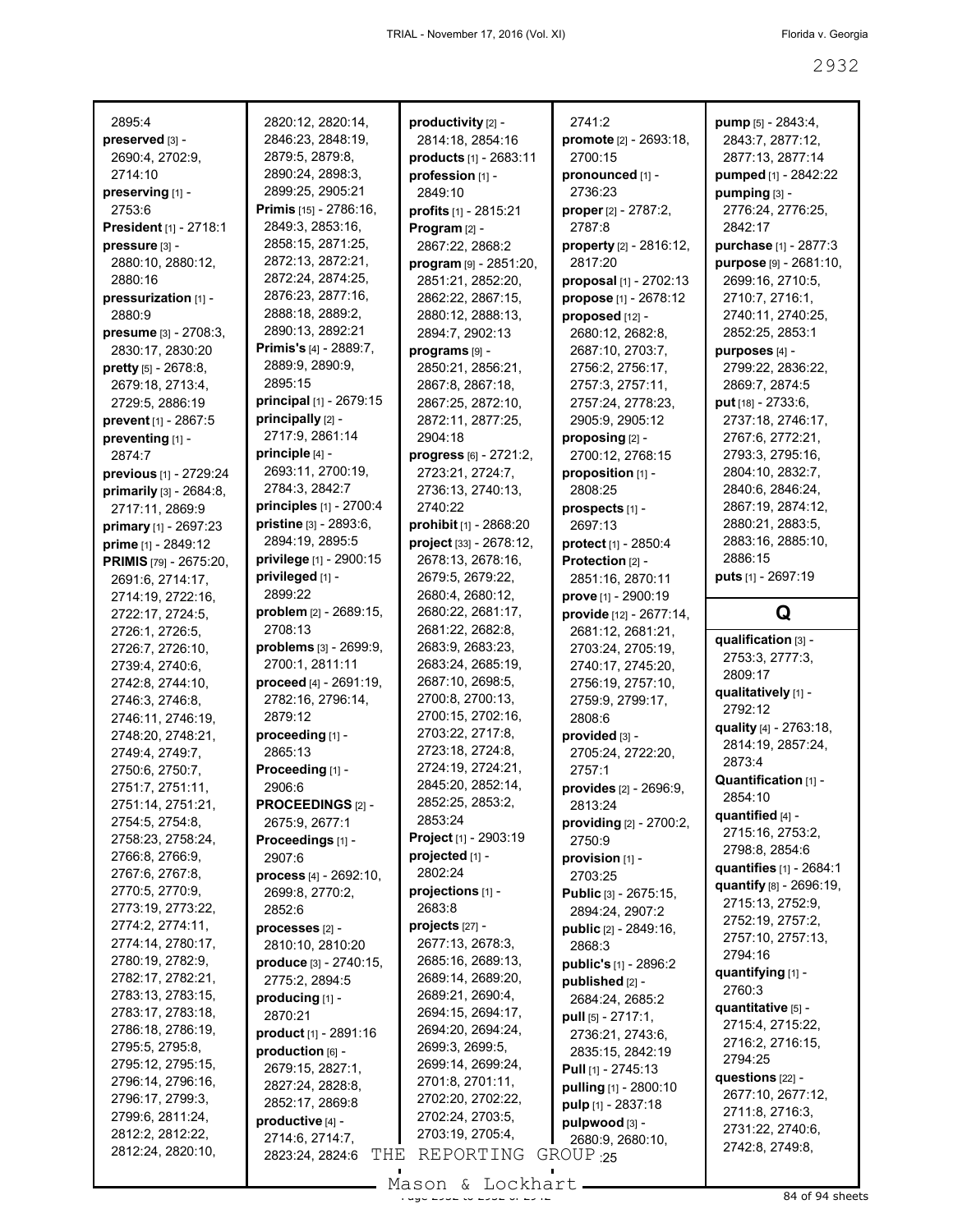| 2751:12, 2751:22,              | 2741:4, 2781:19               | Reclamation [1] -                       | red [4] - 2690:25,           | 2787:24, 2798:5,           |
|--------------------------------|-------------------------------|-----------------------------------------|------------------------------|----------------------------|
| 2752:3, 2753:13,               | Reach [1] - 2813:1            | 2852:15                                 | 2768:10, 2823:22,            | 2803:25, 2841:24,          |
| 2794:8, 2795:3,                | reached [1] - 2741:13         | reclamation [1] -                       | 2883:20                      | 2859:19, 2866:20,          |
| 2812:3, 2848:19,               | reaches [2] - 2738:21,        | 2853:24                                 | redirect [5] - 2718:15,      | 2883:13                    |
| 2871:24, 2876:23,              | 2739:20                       | recognize [3] -                         | 2729:21, 2730:12,            | refer [7] - 2704:2.        |
| 2889:7, 2890:9,                | reaching [1] - 2780:8         | 2704:10, 2746:20,                       | 2738:9, 2740:8               | 2705:23, 2708:3,           |
| 2893:3, 2899:25                | read [22] - 2679:11,          | 2761:5                                  | <b>Redirect</b> [1] - 2676:2 | 2728:16, 2818:1,           |
| quickly [1] - 2868:17          | 2683:6, 2692:22,              | recognized [1] -                        | <b>REDIRECT</b> $[3]$ -      | 2839:13, 2868:11           |
| quit [1] - 2686:4              | 2726:11, 2729:3,              | 2710:12                                 | 2677:5, 2740:9,              | reference <sub>[6]</sub> - |
| quite [14] - 2687:17,          | 2731:21, 2742:22,             | recollection [1] -                      | 2848:23                      | 2679:14, 2691:24,          |
| 2688:4, 2696:20,               | 2742:25, 2743:1,              | 2800:3                                  | reduce [13] - 2776:6,        | 2692:3, 2692:12,           |
| 2731:12, 2779:6,               | 2755:8, 2756:13,              | recommendation [1] -                    | 2776:10, 2807:18,            | 2692:15, 2730:1            |
| 2803:16, 2819:11,              | 2807:7, 2809:25,              | 2776:14                                 | 2815:11, 2815:24,            | Referenced [1] -           |
| 2820:22, 2852:1,               | 2813:20, 2818:4,              | recommendations [5]                     | 2830:1, 2842:8,              | 2676:8                     |
| 2852:11, 2860:8,               | 2818:14, 2829:17,             | - 2705:2, 2705:20,                      | 2851:11, 2867:16,            | referenced [1] -           |
| 2888:24, 2891:9,               | 2831:12, 2831:16,             | 2776:15, 2900:22,                       | 2869:10, 2869:14,            | 2691:13                    |
| 2899:9                         | 2837:9, 2903:4                | 2904:6                                  | 2881:11, 2902:5              | references [1] -           |
| quo [1] - 2780:14              | reading [7] - 2691:7,         | recommended [2] -                       | reduced [13] - 2693:7,       | 2691:16                    |
| quote $[5] - 2683:2$ ,         | 2692:21, 2729:7,              | 2692:24, 2758:7                         | 2693:14, 2696:2,             | referencing [2] -          |
| 2683:3, 2808:6,                | 2780:8, 2800:4,               | recommending [3] -                      | 2696:3, 2696:18,             | 2730:8, 2790:6             |
| 2825:16, 2897:8                | 2813:14, 2813:15              | 2772:5, 2772:8,                         | 2715:10, 2715:15,            | referred [4] - 2678:13,    |
| Qureshi [3] - 2717:3,          | reads $[6] - 2751:18$ ,       |                                         | 2771:5, 2771:11,             | 2679:20, 2889:3,           |
| 2721:8, 2724:12                | 2804:3, 2861:16,              | 2772:14                                 | 2771:15, 2772:3,             |                            |
|                                |                               | reconnect [1] -                         |                              | 2892:25                    |
| QURESHI <sub>[13]</sub> -      | 2868:6, 2872:2,               | 2689:22                                 | 2772:4, 2871:20              | referring [12] -           |
| 2675:18, 2677:3,               | 2896:6                        | reconnecting [1] -                      | reduces [4] - 2828:4,        | 2692:14, 2704:1,           |
| 2677:6, 2677:17,               | ready [1] - 2875:13           | 2700:7                                  | 2828:5, 2842:17,             | 2760:20, 2775:17,          |
| 2677:20, 2690:9,               | real $[5] - 2714.5$ ,         | reconnection [2] -                      | 2842:19                      | 2786:16, 2789:20,          |
| 2690:15, 2691:15,              | 2792:10, 2792:11,             | 2700:12, 2701:21                        | reducing [7] -               | 2803:4, 2819:17,           |
| 2691:20, 2724:2,               | 2792:15, 2856:8               | record $[5] - 2728.8$ ,                 | 2778:17, 2779:20,            | 2841:12, 2858:8,           |
| 2739:1, 2740:10,               | real-world [1] - 2856:8       | 2729:6, 2795:17,                        | 2859:15, 2868:22,            | 2870:9, 2890:13            |
|                                |                               |                                         |                              |                            |
| 2744:11                        | realize [1] - 2700:15         | 2796:3, 2797:9                          | 2880:19, 2886:16,            | refers $[3] - 2704:3$ ,    |
|                                | realizes [1] - 2792:14        | records [2] - 2685:15,                  | 2903:8                       | 2744:5, 2872:6             |
| R                              | really [19] - 2680:21,        | 2802:19                                 | reduction [46] -             | reflect [2] - 2722:14,     |
|                                | 2681:17, 2685:25,             |                                         | 2696:16, 2696:17,            | 2872:8                     |
| rain [1] - 2867:3              | 2688:3, 2688:24,              | recover [3] - 2694:4,<br>2742:4, 2742:5 | 2715:9, 2716:20,             | reflected [2] -            |
| rain-fed [1] - 2867:3          | 2694:5, 2699:19,              |                                         | 2757:25, 2758:1,             | 2740:19, 2830:18           |
| rainfall [1] - 2765:16         |                               | recovered [2] -                         | 2759:9, 2759:13,             | reflecting [2] -           |
| raise [3] - 2726:23,           | 2700:9, 2700:13,              | 2687:20, 2689:10                        | 2760:9, 2761:16,             | 2755:15, 2839:8            |
| 2745:5, 2875:21                | 2701:13, 2714:12,             | recovering [5] -                        | 2761:21, 2768:15,            | reflection [1] -           |
| raised [1] - 2811:10           | 2746:14, 2781:8,              | 2687:8, 2689:9,                         |                              |                            |
| <b>raises</b> $[2] - 2827:8$ , | 2807:9, 2810:22,              | 2695:11, 2701:23,                       | 2768:19, 2769:1,             | 2725:10                    |
| 2828:2                         | 2822:25, 2840:3,              | 2711:6                                  | 2769:5, 2771:10,             | reflects $[3] - 2800:13$ , |
| <b>RALPH</b> [1] - 2675:11     | 2858:5, 2865:13               | recovery [11] -                         | 2774:7, 2776:19,             | 2844:15, 2898:17           |
| ran $[5] - 2686:3$ ,           | reason $[8] - 2685:18$ ,      | 2688:25, 2693:18,                       | 2778:23, 2781:5,             | reframe [1] - 2757:8       |
| 2759:12, 2760:8,               | 2786:23, 2791:17,             | 2694:10, 2700:10,                       | 2788:2, 2788:3,              | refresh [2] - 2800:1,      |
| 2761:8, 2821:20                | 2806:4, 2820:20,              | 2701:4, 2706:11,                        | 2788:13, 2788:15,            | 2800:3                     |
|                                | 2839:25, 2900:19              | 2707:1, 2710:18,                        | 2788:23, 2791:14,            | refuge [2] - 2852:22,      |
| range $[11] - 2712:1$ ,        | reasons [3] - 2804:6,         | 2731:25, 2732:2,                        | 2793:21, 2797:6,             | 2853:5                     |
| 2712:5, 2771:25,               | 2852:16, 2860:10              | 2742:2                                  | 2799:24, 2801:13,            | refused [1] - 2899:17      |
| 2825:10, 2841:11,              | received [2] - 2844:7,        | recreate [1] - 2896:4                   | 2801:15, 2802:25,            | regain [2] - 2693:3,       |
| 2874:19, 2874:23,              | 2860:22                       | recreation [1] -                        | 2813:25, 2842:13,            | 2693:19                    |
| 2892:13, 2893:11,              | <b>Recent</b> [1] - 2731:15   | 2894:12                                 | 2842:21, 2858:11,            | regard [6] - 2711:17,      |
| 2897:17, 2903:9                | recent $[3] - 2770:19$ ,      | recreational [1] -                      | 2879:15, 2879:24,            | 2716:13, 2760:6,           |
| <b>rank</b> [1] - 2814:7       | 2770:20, 2856:9               | 2893:17                                 | 2880:13, 2881:4,             | 2806:23, 2892:18,          |
| rate $[2] - 2680:20,$          | <b>recently</b> [1] - 2733:24 | recross $[1] - 2714:16$                 | 2883:7, 2883:12,             | 2898:20                    |
| 2692:1                         | recently-deposited            | <b>Recross</b> [1] - 2676:2             | 2883:24, 2884:23,            | regarding [3] -            |
| rather [1] - 2733:24           | $[1] - 2733.24$               | $RECROSS$ [2] -                         | 2889:10, 2905:15             | 2677:10, 2711:16,          |
| re $[1]$ - 2686:17             | recess [2] - 2744:17,         | 2714:18, 2898:2                         | reductions $[13]$ -          | 2759:25                    |
| re-excavate $[1]$ -            | 2906:3                        | <b>RECROSS-</b>                         | 2696:5, 2709:19,             | regime [9] - 2692:8,       |
| 2686:17                        | Recess [3] - 2744:19,         | <b>EXAMINATION [2] -</b>                | 2763:2, 2765:24,             | 2694:3, 2694:9,            |
| reach [3] - 2741:3,            | 2795:10, 2875:1               | THE REPORTING                           | GROUP 23, 2787:18,           | 2702:10, 2713:12,          |

 $85$  of 94 sheets  $\frac{33}{2}$  of 94 sheets  $\frac{33}{2}$  or  $\frac{33}{2}$  or  $\frac{33}{2}$  or  $\frac{33}{2}$  or  $\frac{33}{2}$  or  $\frac{33}{2}$  or  $\frac{33}{2}$  or  $\frac{33}{2}$  or  $\frac{33}{2}$  or  $\frac{33}{2}$  The Reporting Group (207) 797-6040  $-$  Mason & Lockhart  $-$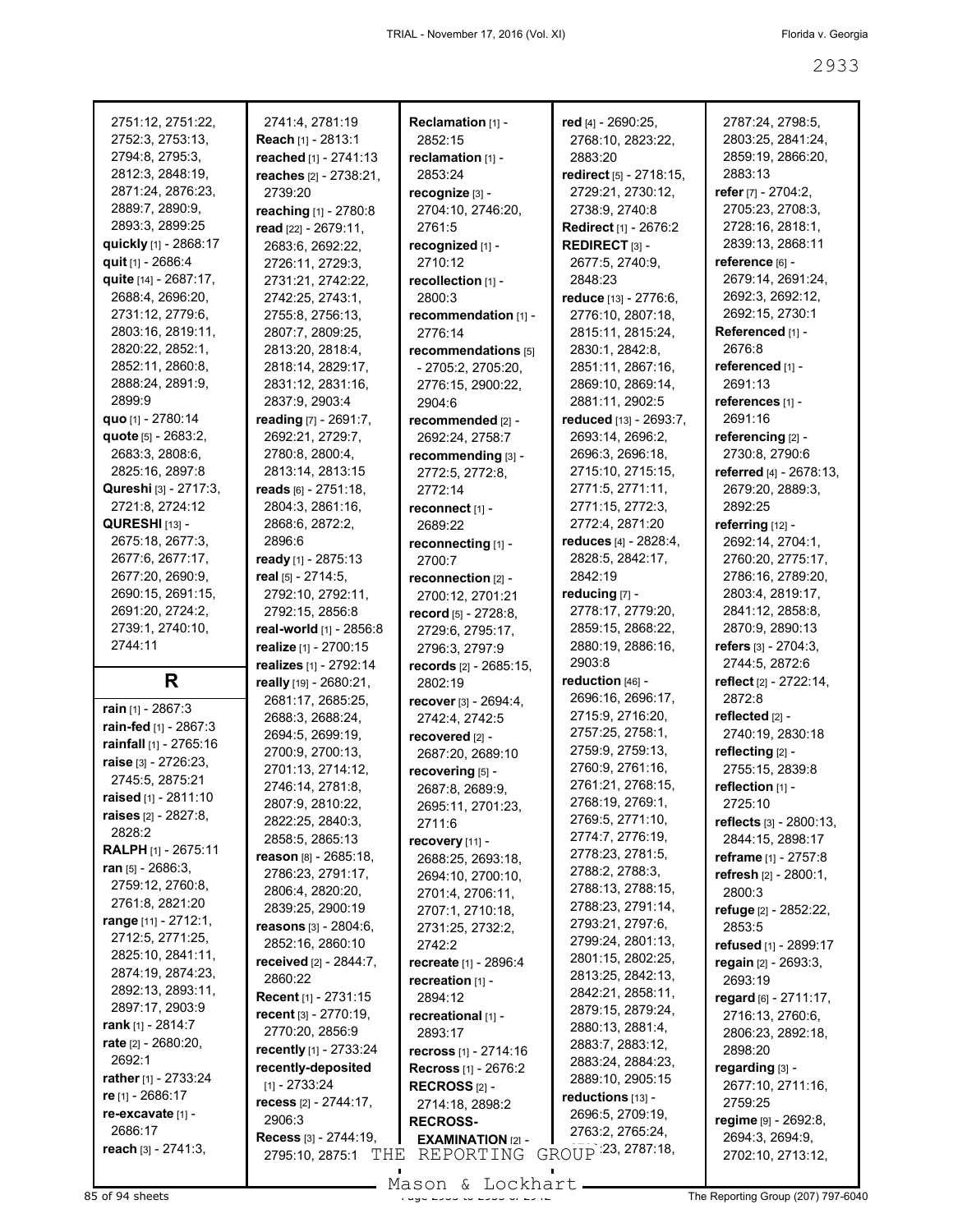| 2814:5, 2817:3,              |                                      | 2741:9, 2741:12,               |                                       | 2896:2, 2904:9,                    |
|------------------------------|--------------------------------------|--------------------------------|---------------------------------------|------------------------------------|
| 2817:20, 2817:22             | 2760:8, 2761:8,<br>2905:9            | 2741:16, 2741:18,              | 2790:16, 2805:2,<br>2832:21, 2839:10, | 2904:12, 2904:15                   |
| region [1] - 2752:15         | remember [12] -                      | 2743:3, 2749:25,               | 2840:5, 2843:16,                      | Resources [1] -                    |
| regional [4] - 2678:12,      | 2698:12, 2723:2,                     | 2759:25, 2760:14,              | 2859:14, 2874:20                      | 2855:9                             |
| 2678:19, 2680:13,            | 2749:25, 2779:6,                     | 2762:2, 2762:7,                | representative [1] -                  | respect [5] - 2753:20,             |
| 2680:23                      | 2796:21, 2796:22,                    | 2762:10, 2762:23,              | 2723:6                                | 2850:14, 2858:4,                   |
| regional-scale [2] -         | 2802:7, 2817:8,                      | 2763:25, 2764:2,               | Representatives [2] -                 | 2861:1, 2886:24                    |
| 2678:12, 2678:19             | 2864:8, 2866:22,                     | 2764:5, 2764:7,                | 2718:10, 2718:13                      | respondents [2] -                  |
|                              | 2893:2, 2898:7                       | 2765:9, 2765:12,               | represented [2] -                     |                                    |
| regionally [1] -<br>2826:19  | remind [1] - 2685:22                 | 2767:14, 2767:19,              | 2706:1, 2767:24                       | 2793:19, 2795:3                    |
|                              | removal [3] - 2866:6,                | 2770:17, 2770:23,              | represents [2] -                      | responding [2] -<br>2677:9, 2888:4 |
| regulated [2] -              | 2866:9, 2866:13                      | 2773:21, 2774:5,               |                                       |                                    |
| 2816:15, 2817:15             | remove [3] - 2702:14,                | 2774:7, 2778:17,               | 2742:1, 2855:11                       | response [2] - 2796:8,<br>2889:6   |
| REIGSTAD [1] -               | 2703:5, 2710:24                      | 2779:3, 2779:9,                | Republican [6] -                      |                                    |
| 2675:22                      | removed [1] - 2703:3                 | 2780:7, 2781:10,               | 2850:10, 2854:22,<br>2855:1, 2855:3,  | responses [1] -<br>2887:6          |
| rejected [3] - 2846:11,      |                                      | 2782:24, 2783:25,              |                                       |                                    |
| 2846:16, 2846:20             | removing [3] -                       | 2784:21, 2784:23,              | 2855:10, 2886:5                       | responsibilities [1] -             |
| relate [2] - 2692:18,        | 2699:15, 2702:17,                    | 2787:17, 2787:23,              | request [2] - 2724:2,<br>2855:24      | 2721:24                            |
| 2861:18                      | 2705:7                               | 2789:6, 2791:9,                |                                       | responsibility [2] -               |
| related [6] - 2800:10,       | renarrow [1] - 2741:6                | 2792:1, 2792:21,               | requested [1] - 2718:8                | 2715:13, 2855:6                    |
| 2817:13, 2851:5,             | repaid [1] - 2829:4                  | 2794:7, 2798:13,               | require [1] - 2700:13                 | responsible [1] -                  |
| 2869:8, 2872:6,              | repeat [1] - 2849:4                  | 2798:16, 2798:23,              | required [6] - 2687:5,                | 2721:22                            |
| 2882:4                       | repeated [1] - 2687:5                | 2799:16, 2803:18,              | 2694:15, 2702:21,                     | rest $[3] - 2726:12$ ,             |
| relates [3] - 2683:5,        | replace [1] - 2863:21                | 2803:22, 2804:11,              | 2712:19, 2742:4,                      | 2743:17, 2898:15                   |
| 2697:3, 2826:10              | report [161] - 2678:1,               | 2804:13, 2804:18,              | 2873:2                                | restoration [11] -                 |
| relating [1] - 2750:24       | 2678:9, 2679:3,                      | 2804:22, 2805:7,               | requires [2] - 2702:5,                | 2685:1, 2689:12,                   |
| relation [1] - 2701:19       | 2680:7, 2696:11,                     | 2805:15, 2805:23,              | 2886:17                               | 2690:4, 2694:15,                   |
| relationship [3] -           | 2696:14, 2697:25,                    | 2805:25, 2808:17,              | research [1] - 2724:19                | 2694:16, 2694:24,                  |
| 2694:25, 2741:12,            | 2698:1, 2698:9,                      | 2808:20, 2811:14,              | Research [1] -                        | 2695:2, 2697:13,                   |
| 2842:2                       | 2698:22, 2699:2,                     | 2813:16, 2818:7,               | 2903:19                               | 2699:3, 2705:21,                   |
| relative [3] - 2715:5,       | 2699:6, 2699:12,                     | 2819:12, 2821:1,               | researcher [1] -                      | 2741:2                             |
| 2715:22, 2778:18             | 2700:3, 2700:8,                      | 2834:4, 2834:9,                | 2832:3                                | restore [4] - 2684:18,             |
| relatively [3] -             | 2700:9, 2703:8,                      | 2836:2, 2837:1,                | <b>Reserve</b> [2] - 2867:22,         | 2697:11, 2705:12,                  |
| 2680:16, 2686:8,             | 2703:18, 2705:2,                     | 2838:13, 2838:16,              | 2868:2                                | 2713:11                            |
| 2728:17                      | 2708:17, 2708:20,                    | 2838:25, 2839:1,               | reservoir [3] - 2681:5,               | restored [1] - 2696:25             |
| relevant [2] - 2720:6,       | 2708:21, 2708:24,                    | 2840:18, 2840:22,              | 2847:18, 2848:15                      | restoring [1] - 2699:7             |
| 2889:15                      | 2709:3, 2710:1,                      | 2844:1, 2846:10,               | reservoirs [3] -                      | restriction [2] -                  |
| reliable [1] - 2894:15       | 2710:5, 2710:8,                      | 2863:25, 2865:15,              | 2677:11, 2681:3,                      | 2867:5, 2869:10                    |
| reliably [1] - 2750:22       | 2710:13, 2711:20,                    | 2872:16, 2873:8,               | 2681:4                                | restrictions [3] -                 |
| relied [1] - 2898:24         | 2711:23, 2714:21,                    | 2873:9, 2873:10,               | residences [1] -                      | 2771:21, 2794:1,                   |
| <b>Relief</b> [2] - 2777:15, | 2714:25, 2716:1,                     | 2874:11, 2874:12,              | 2890:1                                | 2794:9                             |
| 2890:14                      | 2716:19, 2718:8,                     | 2897:16, 2899:10,              | residential [3] -                     | result [11] - 2712:10,             |
| relief [1] - 2729:4          | 2719:9, 2719:17,                     | 2899:13, 2905:18               | 2862:23, 2882:12,                     | 2717:17, 2741:7,                   |
| relies [4] - 2708:25,        | 2720:21, 2720:25,                    | reported [12] -                | 2889:24                               | 2750:16, 2759:12,                  |
| 2719:15, 2719:16,            | 2721:1, 2721:2,                      | 2703:10, 2727:2,               | residents [5] - 2752:2,               | 2798:6, 2833:20,                   |
| 2847:4                       | 2721:11, 2721:16,                    | 2727:14, 2727:20,              | 2793:5, 2794:17,                      | 2844:16, 2873:3,                   |
| rely [3] - 2684:11,          | 2721:25, 2722:12,                    | 2729:13, 2753:4,               | 2873:17, 2873:23                      | 2880:8, 2880:13                    |
| 2720:1, 2848:11              | 2722:19, 2723:4,<br>2723:9, 2723:21, | 2791:25, 2792:5,               | resolution [1] - 2718:9               | <b>resulted</b> [1] - 2839:20      |
| remain [3] - 2694:1,         | 2724:7, 2724:25,                     | 2792:8, 2792:17,               | resolved [1] - 2707:3                 | resulting $[1] - 2905:3$           |
| 2731:11, 2731:12             | 2725:4, 2725:9,                      | 2819:9, 2819:17                | Resource [2] -                        | results [4] - 2695:20,             |
| remained [1] -               | 2726:16, 2728:10,                    | <b>Reporter</b> [1] - 2907:16  | 2855:19, 2894:2                       | 2867:23, 2879:25,                  |
| 2779:14                      |                                      | reporting [4] - 2730:5,        | resource [6] - 2705:9,                | 2888:11                            |
| remaining [2] -              | 2728:15, 2730:1,<br>2733:7, 2734:4,  | 2749:25, 2839:3,               | 2815:22, 2815:23,                     | <b>retained</b> [1] - 2746:24      |
| 2711:3, 2727:21              | 2735:9, 2735:19,                     | 2840:19                        | 2849:14, 2862:25,                     | retired [1] - 2852:21              |
| remarkable [1] -             | 2737:18, 2738:17,                    | <b>reports</b> [21] - 2715:16, | 2894:7                                | retirement [1] -                   |
| 2699:19                      | 2738:18, 2738:23,                    | 2719:23, 2730:4,               | resources [14] -                      | 2867:24                            |
| remedied [1] -               | 2739:12, 2739:17,                    | 2730:8, 2730:9,                | 2744:25, 2752:3,                      | return $[3] - 2778:4,$             |
| 2706:20                      | 2739:22, 2740:3,                     | 2730:22, 2730:23,              | 2752:14, 2753:5,                      | 2833:7, 2833:21                    |
| Remedy [1] - 2888:21         | 2740:13, 2740:20,                    | 2740:16, 2746:13,              | 2849:8, 2849:12,                      | <b>returned</b> [2] - 2698:10,     |
| remedy [6] - 2757:20,        | 2740:21, 2740:2                      |                                | 2849:17, 2849:19,                     | 2833:11                            |
| 2757:23, 2759:11,            | THE                                  | REPORTING                      | GROUP 13, 2896:1,                     | returns [1] - 2835:1               |
|                              |                                      |                                |                                       |                                    |

Mason & Lockhart <u>examed and the 2034 sheets</u>

 $\mathcal{L}_{\mathcal{A}}$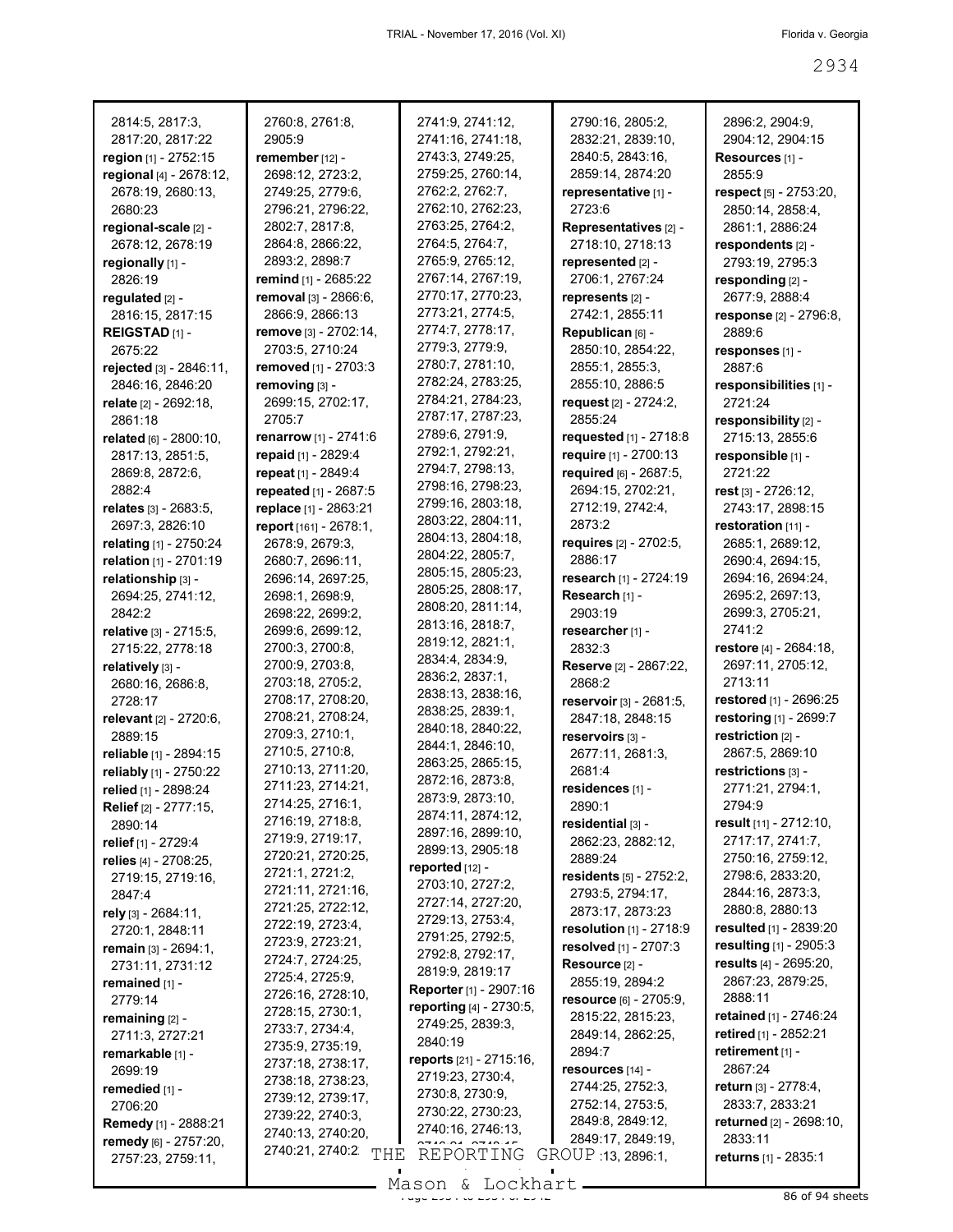| revealing [1] -                       | 2686:25, 2687:20,                     | 2729:9, 2741:7                              | 2713:19                        | 2852:6, 2867:21                       |
|---------------------------------------|---------------------------------------|---------------------------------------------|--------------------------------|---------------------------------------|
| 2806:19                               | 2687:25, 2688:2,                      | riverine [2] - 2735:7,                      | salinity [2] - 2759:5,         | scenario [22] -                       |
| revenue [1] - 2750:15                 | 2688:11, 2689:9,                      | 2744:1                                      | 2759:13                        | 2757:20, 2757:23,                     |
| reversing [1] -                       | 2689:10, 2689:11,                     | riverkeeper [1] -                           | salmon [4] - 2713:7,           | 2759:12, 2760:8,                      |
| 2695:18                               | 2689:15, 2689:18,                     | 2698:19                                     | 2713:11, 2851:7,               | 2761:9, 2761:17,                      |
| review [16] - 2678:5,                 | 2692:9, 2692:19,                      | Riverkeepers [1] -                          | 2851:13                        | 2763:22, 2764:12,                     |
| 2679:10, 2680:2,                      | 2693:1, 2693:5,                       | 2725:4                                      | <b>San</b> $[8] - 2713:2$      | 2765:2, 2765:5,                       |
| 2681:7, 2682:22,                      | 2693:13, 2693:14,                     | <b>Rivers</b> [12] - 2678:4,                | 2713:4, 2713:8,                | 2765:11, 2766:3,                      |
| 2685:13, 2690:24,                     | 2693:16, 2693:18,                     | 2697:4, 2697:9,                             | 2713:16, 2713:18,              | 2773:8, 2776:5,                       |
| 2700:21, 2702:15,                     | 2694:4, 2694:11,                      | 2697:15, 2697:17,                           | 2856:13, 2856:17,              | 2779:13, 2785:1,                      |
| 2707:5, 2722:3,                       | 2694:18, 2694:24,                     | 2697:19, 2698:10,                           | 2856:18                        | 2785:18, 2786:2,                      |
| 2722:4, 2722:6,                       | 2695:4, 2695:6,                       | 2714:21, 2718:9,                            | sand [25] - 2680:8,            | 2793:23, 2806:1,                      |
| 2722:10, 2763:8,                      | 2695:10, 2695:24,                     | 2719:17, 2720:21,                           | 2681:1, 2686:15,               | 2842:21                               |
| 2763:18                               | 2695:25, 2696:4,                      | 2725:8                                      | 2687:9, 2687:13,               | scenarios [22] -                      |
| reviewed [6] - 2678:7,                | 2696:6, 2696:12,                      | rivers [12] - 2684:16,                      | 2687:25, 2688:17,              | 2762:19, 2763:3,                      |
| 2708:17, 2739:23,                     | 2696:17, 2696:18,                     | 2684:19, 2694:5,                            | 2689:5, 2703:13,               | 2763:5, 2764:6,                       |
| 2846:11, 2846:20,                     | 2697:16, 2697:18,                     | 2697:12, 2697:20,                           | 2704:18, 2705:8,               | 2764:10, 2772:9,                      |
| 2847:10                               | 2697:23, 2698:7,<br>2698:10, 2698:19, | 2713:1, 2713:24,                            | 2712:9, 2726:19,               | 2774:6, 2774:22,                      |
| revisions [1] -                       |                                       | 2714:3, 2743:18,                            | 2726:24, 2727:5,               | 2775:11, 2776:16,                     |
| 2856:11                               | 2699:18, 2700:11,<br>2701:2, 2701:7,  | 2744:6, 2858:9                              | 2727:6, 2727:9,                | 2788:6, 2796:19,                      |
| revisit [1] - 2888:2                  | 2701:23, 2702:1,                      | <b>RMR</b> $[2] - 2675:14$ ,                | 2727:11, 2727:15,              | 2797:3, 2804:19,                      |
| Rhone [1] - 2713:22                   | 2702:6, 2702:7,                       | 2907:15                                     | 2727:22, 2732:7,               | 2807:17, 2807:21,<br>2812:9, 2842:17, |
| rights [7] - 2816:8,                  | 2702:10, 2705:21,                     | road [6] - 2820:22,                         | 2733:11, 2733:14,<br>2733:23   | 2844:19, 2891:10,                     |
| 2816:11, 2817:4,                      | 2706:12, 2707:2,                      | 2820:23, 2820:24,                           |                                | 2899:4, 2902:9                        |
| 2852:21, 2854:3,                      | 2707:21, 2708:7,                      | 2821:4, 2832:5,<br>2846:1                   | Sand [2] - 2735:14,<br>2735:17 | scheme [1] - 2885:18                  |
| 2866:24, 2885:9                       | 2708:9, 2710:2,                       | roads $[1] - 2821:17$                       | sandy [1] - 2686:13            | Science [2] - 2831:1,                 |
| riparian [11] -                       | 2710:3, 2710:14,                      |                                             | satellite [3] - 2857:12,       | 2896:22                               |
| 2688:12, 2729:17,                     | 2711:15, 2712:12,                     | robots [1] - 2864:16<br>role [4] - 2748:12, | 2857:17, 2888:14               | <b>scientific</b> $[2] - 2741:1$ ,    |
| 2816:4, 2816:11,<br>2816:15, 2816:18, | 2712:22, 2712:24,                     | 2778:1, 2797:10,                            | satellites [4] -               | 2894:16                               |
| 2816:23, 2817:1,                      | 2713:6, 2714:22,                      | 2847:13                                     | 2857:14, 2857:23,              | scientifically [1] -                  |
| 2817:3, 2817:15,                      | 2715:5, 2715:8,                       | room [1] - 2864:4                           | 2904:16, 2904:24               | 2705:20                               |
| 2853:17                               | 2715:9, 2715:19,                      | roots [2] - 2707:15,                        | save [6] - 2683:25,            | scientifically-based                  |
| rise [1] - 2878:12                    | 2719:11, 2721:23,                     | 2707:17                                     | 2794:14, 2813:15,              | $[1] - 2705:20$                       |
| risk $[8] - 2827:11$ ,                | 2722:21, 2726:20,                     | rotation [3] - 2861:17,                     | 2857:1, 2864:25,               | scientists [1] -                      |
| 2827:13, 2828:4,                      | 2726:23, 2727:16,                     | 2861:18, 2869:9                             | 2869:13                        | 2708:22                               |
| 2828:5, 2828:9,                       | 2727:22, 2729:10,                     | rotations [1] - 2854:19                     | saved [2] - 2847:23,           | scoot [1] - 2747:12                   |
| 2828:12, 2828:16                      | 2731:1, 2731:24,                      | roughly [2] - 2692:23,                      | 2848:3                         | scope [2] - 2708:25,                  |
| River [35] - 2678:24,                 | 2732:1, 2732:7,                       | 2785:23                                     | saving [1] - 2684:2            | 2716:19                               |
| 2681:12, 2682:9,                      | 2732:17, 2732:19,                     | round $[2] - 2880:11$ ,                     | <b>savings</b> [13] -          | Scyphers [2] - 2796:6,                |
| 2697:14, 2698:3,                      | 2733:5, 2734:14,                      | 2880:12                                     | 2683:22, 2684:4,               | 2796:8                                |
| 2705:12, 2711:12,                     | 2734:16, 2734:23,                     | <b>routine</b> [1] - 2829:22                | 2770:14, 2774:23,              | se [1] - 2682:19                      |
| 2711:14, 2713:2,                      | 2735:3, 2735:5,                       | routinely [2] - 2756:1,                     | 2775:3, 2775:14,               | season [5] - 2826:17,                 |
| 2713:19, 2713:20,                     | 2736:8, 2736:24,                      | 2873:6                                      | 2776:1, 2782:4,                | 2826:20, 2832:6,                      |
| 2713:22, 2714:4,                      | 2737:3, 2737:10,                      | row $[2] - 2784:18$ ,                       | 2783:8, 2806:13,               | 2863:10                               |
| 2716:21, 2718:16,                     | 2737:14, 2737:15,                     | 2813:1                                      | 2807:24, 2808:12,              | seated [1] - 2745:12                  |
| 2719:19, 2720:22,                     | 2737:16, 2741:3,                      | rude [1] - 2900:5                           | 2873:2                         | second [26] - 2696:23,                |
| 2721:12, 2736:21,                     | 2741:5, 2741:20,                      | rule [1] - 2729:2                           | <b>saw</b> [7] - 2680:19,      | 2733:17, 2756:13,                     |
| 2736:23, 2738:21,                     | 2741:25, 2742:2,                      | <b>Run</b> [2] - 2703:2,                    | 2763:11, 2763:15,              | 2759:22, 2759:23,                     |
| 2850:10, 2850:11,                     | 2742:4, 2742:5,                       | 2705:14                                     | 2808:22, 2821:9,               | 2763:25, 2764:7,                      |
| 2851:15, 2854:1,                      | 2744:5, 2810:10,                      | run $[6] - 2686:7$ ,                        | 2821:16, 2836:12               | 2765:10, 2774:6,                      |
| 2854:11, 2854:22,                     | 2814:23, 2851:6,<br>2851:12, 2869:14, | 2713:9, 2713:11,                            | <b>sawmills</b> $[2] - 2680:9$ | 2774:7, 2777:18,                      |
| 2855:1, 2855:3,                       | 2884:5, 2887:5,                       | 2821:23, 2847:3,                            | scale [17] - 2678:12,          | 2795:21, 2805:15,                     |
| 2855:10, 2886:5,                      | 2895:5                                | 2870:22                                     | 2678:19, 2678:22,              | 2805:22, 2805:25,                     |
| 2896:22, 2901:15,                     | <b>river's</b> [1] - 2699:25          | running [1] - 2761:16                       | 2678:25, 2680:4,               | 2807:7, 2818:4,                       |
| 2902:19, 2903:22                      | riverbanks [1] -                      | runoff [1] - 2765:16                        | 2680:11, 2680:22,              | 2818:5, 2818:10,                      |
| river [119] - 2679:17,                | 2688:14                               |                                             | 2685:19, 2686:1,               | 2838:13, 2838:16,                     |
| 2679:25, 2681:19,                     | riverbed [7] - 2686:9,                | S                                           | 2689:14, 2689:21,              | 2839:1, 2840:5,                       |
| 2682:11, 2685:12,                     | 2686:12, 2686:12                      |                                             | 2731:5, 2731:7,                | 2844:1, 2865:14,                      |
| 2686:9, 2686:23,                      | THE<br>2687:8, 2687:23                | REPORTING                                   | GROUP 9, 2731:10,              | 2880:19                               |
|                                       |                                       |                                             |                                |                                       |

Mason & Lockhart **Page 2035 of 94 sheets**<br>B7 of 94 sheets and the Reporting Group (207) 797-6040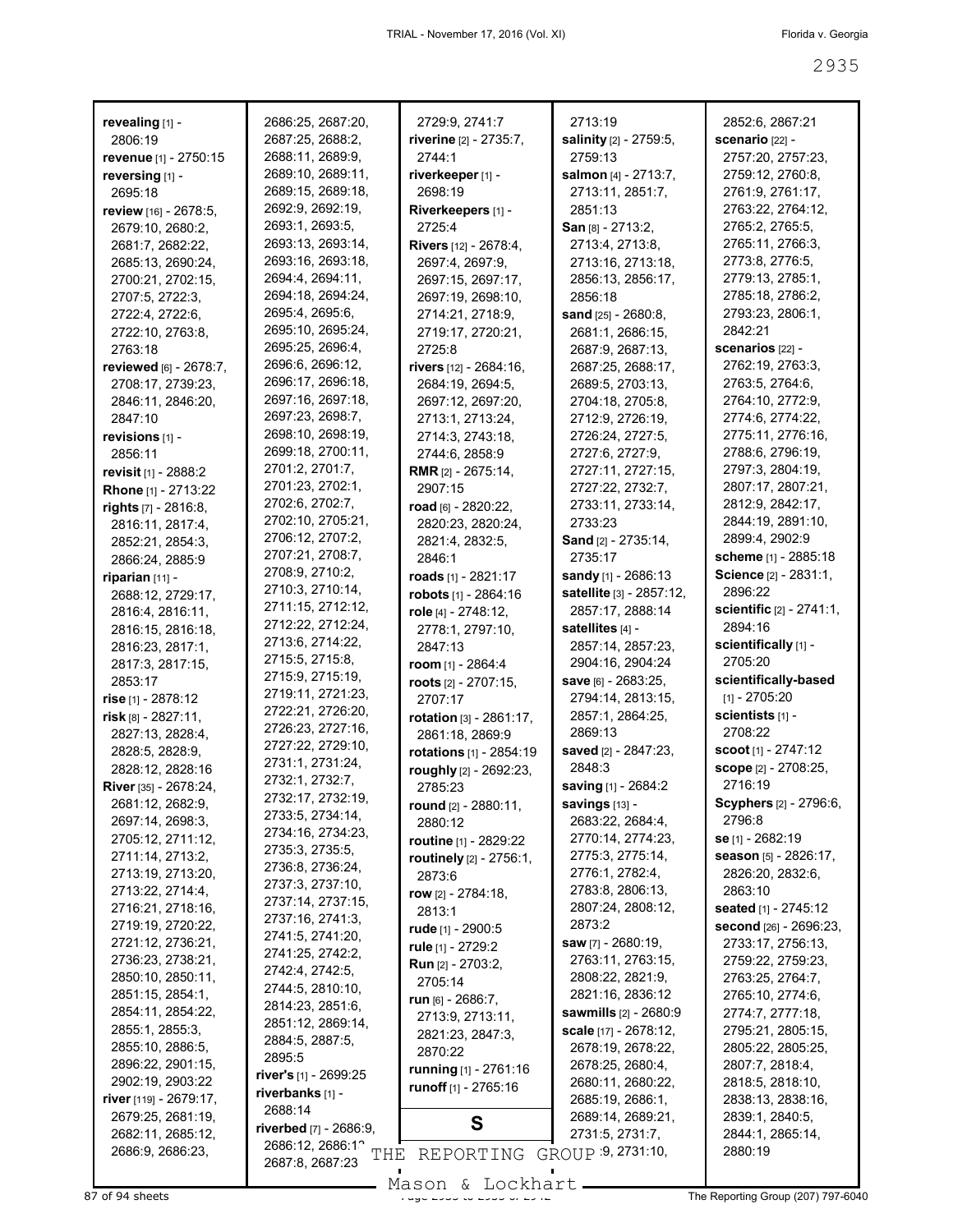| Secretary [5] -                       | 2866:5, 2866:7,                                  | 2791:1, 2834:11,               | shows [8] - 2683:19,                   | 2851:23, 2887:18                   |
|---------------------------------------|--------------------------------------------------|--------------------------------|----------------------------------------|------------------------------------|
| 2677:25, 2717:1,                      | 2866:12, 2868:6,                                 | 2835:6                         | 2707:17, 2732:18,                      | $\sin$ [3] - 2774:21,              |
| 2717:23, 2718:5,                      | 2869:3, 2869:23,                                 | Service's [1] - 2692:13        | 2761:15, 2762:19,                      | 2775:1, 2775:10                    |
| 2895:1                                | 2871:21, 2876:5,                                 | serviced [1] - 2889:17         | 2823:23, 2834:10,                      | <b>size</b> [3] - 2852:22,         |
| section [16] - 2724:24,               | 2878:9, 2878:10,                                 | <b>services</b> [2] - 2893:11, | 2883:5                                 | 2876:10, 2876:19                   |
| 2725:16, 2726:7,                      | 2878:25, 2879:7,                                 | 2893:24                        | shrubs [1] - 2874:4                    | sized [1] - 2852:11                |
| 2728:1, 2728:23,                      | 2886:13, 2886:25,                                | Session [1] - 2717:14          | <b>shrunk</b> [1] - 2771:7             | <b>skip</b> [1] - 2832:17          |
| 2731:15, 2735:10,                     | 2887:4, 2887:22,                                 | set $[10] - 2693.21$ ,         | shut [1] - 2866:25                     | sleeve [3] - 2746:18,              |
| 2735:19, 2735:25,                     | 2888:3, 2890:22,                                 | 2705:17, 2748:7,               | side [3] - 2819:12,                    | 2765:7, 2774:4                     |
| 2737:20, 2739:14,                     | 2892:9, 2897:9,                                  | 2776:14, 2776:16,              | 2843:19, 2881:10                       | slide [4] - 2708:1,                |
| 2739:15, 2739:23,                     | 2897:14, 2898:8,                                 | 2782:19, 2839:8,               | significance [1] -                     | 2759:23, 2898:6,                   |
| 2740:18, 2799:7,                      | 2904:24                                          | 2855:8, 2888:1                 | 2679:14                                | 2898:8                             |
| 2864:1                                | <b>seeing</b> [3] - 2711:5,                      | sets [2] - 2773:25,            | significant [10] -                     | slides $[3] - 2706:24$ ,           |
| sections [3] -                        | 2738:7, 2820:16                                  | 2843:12                        | 2708:12, 2709:23,                      | 2707:5, 2707:11                    |
| 2677:16, 2679:9,                      | seeking [1] - 2778:4                             | setting [2] - 2694:12,         | 2711:1, 2792:16,                       | slightly [1] - 2697:2              |
| 2741:11                               | seem [1] - 2903:11                               | 2887:19                        | 2810:10, 2810:19,                      | slipped [1] - 2795:13              |
| sector [12] - 2798:21,                | segregated [1] -                                 | settled [1] - 2854:4           | 2842:21, 2876:13,                      | Slough [11] - 2703:7,              |
| 2801:17, 2803:6,                      | 2816:8                                           | settlement [1] -               | 2876:19, 2892:18                       | 2703:13, 2704:17,                  |
| 2803:14, 2803:16,                     | selection [1] - 2846:8                           | 2713:14                        | signs $[1]$ - 2695:7                   | 2704:19, 2711:11,                  |
| 2804:7, 2841:23,                      | self [6] - 2692:10,                              | Settlement [1] -               | Silicon [1] - 2856:19                  | 2735:25, 2736:5,                   |
| 2854:9, 2857:2,                       | 2694:6, 2701:3,                                  | 2854:10                        | similar $[7] - 2725.3$ ,               | 2736:8, 2736:11,                   |
| 2857:5, 2889:23                       | 2701:25, 2702:4,                                 | several [5] - 2691:12,         | 2728:5, 2838:12,                       | 2736:17, 2736:18                   |
| sectors [1] - 2801:24                 | 2702:5                                           | 2852:7, 2865:18,               | 2851:14, 2851:22,                      | <b>slough</b> [7] - 2703:19,       |
| secure [1] - 2829:7                   | self-healing [6] -                               | 2876:14, 2876:15               | 2855:3, 2868:1                         | 2707:17, 2712:7,                   |
| Sediment [2] -                        | 2692:10, 2694:6,                                 | severe [4] - 2719:18,          | similarly [1] - 2856:15                | 2727:3, 2729:11,                   |
| 2725:17, 2725:23                      | 2701:3, 2701:25,                                 | 2806:5, 2890:23,               | similarly-generic [1] -                | 2730:15, 2736:4                    |
| sediment [11] -                       | 2702:4, 2702:5                                   | 2891:3                         | 2856:15                                | sloughs $[30]$ -                   |
| 2699:15, 2702:14,                     | senior [1] - 2854:3                              | shade [1] - 2767:17            | simple [2] - 2776:21,                  | 2688:25, 2689:1,                   |
| 2702:18, 2703:6,                      | sense [8] - 2706:23,                             | shall [2] - 2745:8,            | 2861:6                                 | 2689:4, 2689:23,                   |
| 2710:21, 2712:17,                     | 2752:10, 2752:20,                                | 2745:9                         | simply [7] - 2682:19,                  | 2693:6, 2693:13,                   |
| 2712:20, 2730:16,                     | 2844:16, 2855:13,                                | shift $[1]$ - 2812:7           | 2691:15, 2691:23,                      | 2695:14, 2696:23,                  |
| 2731:6, 2731:10,                      | 2856:7, 2859:17,                                 | ships [1] - 2682:20            | 2701:5, 2710:6,                        | 2702:14, 2702:18,                  |
| 2735:22                               | 2903:16                                          | shoal [1] - 2687:4             | 2740:21, 2795:17                       | 2707:20, 2711:8,                   |
| see $[76] - 2688:10,$                 | sentence [22] -                                  | shoaling [1] - 2688:3          | simulated $[1]$ -                      | 2711:10, 2711:11,                  |
| 2695:17, 2698:20,                     | 2679:24, 2680:5,                                 | short [4] - 2718:20,           | 2692:17                                | 2711:13, 2711:18,                  |
| 2704:18, 2706:10,                     | 2709:18, 2725:19,                                | 2728:18, 2871:8,               | simulation [2] -                       | 2711:19, 2711:21,                  |
| 2710:25, 2725:16,                     | 2726:12, 2726:13,                                | 2875:8                         | 2821:20, 2821:23                       | 2711:25, 2712:4,                   |
| 2728:25, 2732:11,                     | 2727:19, 2730:10,                                | <b>shortcut</b> [1] - 2737:11  | single [15] - 2719:10,                 | 2712:5, 2712:14,                   |
| 2732:12, 2733:7,                      | 2735:20, 2737:24,                                | shot [1] - 2732:17             | 2728:21, 2746:22,                      | 2712:16, 2712:21,                  |
| 2733:18, 2734:11,                     | 2804:3, 2809:25,                                 | show $[13] - 2678:10$ ,        | 2785:10, 2786:21,                      | 2727:7, 2727:10,                   |
| 2736:2, 2736:6,                       | 2811:13, 2813:17,                                | 2690:7, 2696:1,                | 2787:5, 2787:11,                       | 2727:11, 2727:17,                  |
| 2736:9, 2737:20,                      | 2818:4, 2818:5,                                  | 2706:7, 2736:22,               | 2788:8, 2800:21,                       | 2729:24, 2731:4                    |
| 2738:3, 2756:15,                      | 2818:10, 2818:21,                                | 2802:19, 2819:7,               | 2816:23, 2830:15,                      | <b>slowly</b> [1] - 2747:22        |
| 2761:9, 2762:5,                       | 2839:16, 2865:17,                                | 2820:8, 2823:4,                | 2831:2, 2831:6,                        | <b>small</b> [7] - 2689:14,        |
| 2764:12, 2768:1,                      | 2897:7, 2897:8                                   | 2824:4, 2850:18,               | 2832:9, 2889:25                        | 2689:21, 2699:14,                  |
| 2771:1, 2777:15,                      | sentences [3] -                                  | 2879:17, 2879:23               | single-family $[1]$ -                  | 2731:7, 2758:1,                    |
| 2777:22, 2785:5,                      | 2679:11, 2741:10,<br>2897:6                      | showed $[4]$ - 2711:23,        | 2889:25                                | 2869:6, 2876:6                     |
| 2792:19, 2795:13,<br>2798:3, 2800:20, |                                                  | 2714:25, 2760:10,              | single-year [1] -                      | small-scale [2] -                  |
| 2809:9, 2809:11,                      | separate [1] - 2724:16                           | 2885:6                         | 2800:21                                | 2689:14, 2689:21                   |
| 2809:17, 2809:19,                     | <b>series</b> [3] - 2757:18,<br>2797:12, 2874:13 | showing [8] -                  | <b>sit</b> [4] $- 2804:8,$             | smaller [5] - 2680:11,             |
| 2810:12, 2810:17,                     | <b>serious</b> [1] - 2709:17                     | 2686:22, 2695:7,               | 2884:12, 2884:13,                      | 2731:13, 2762:24,                  |
| 2810:21, 2813:2,                      | <b>serve</b> $[2] - 2679:1$ ,                    | 2732:25, 2741:19,              | 2897:25                                | 2876:16, 2889:24                   |
| 2820:23, 2820:24,                     | 2680:12                                          | 2768:10, 2880:2,               | site [1] - 2732:13                     | <b>Smith</b> א - 2733:6,           |
| 2821:11, 2829:25,                     | <b>served</b> [1] - 2679:22                      | 2882:15, 2883:11               | <b>sites</b> [2] - 2698:20,            | 2749:4, 2751:7,                    |
| 2834:12, 2837:5,                      | Service [4] - 2690:17,                           | <b>shown</b> $[10] - 2680:25$  | 2896:4                                 | 2754:5, 2767:6,<br>2770:5, 2811:24 |
| 2839:11, 2839:18,                     | 2703:10, 2704:12,                                | 2684:10, 2716:25,              | situation [3] -                        | <b>sneaked</b> [1] - 2795:14       |
| 2840:18, 2845:13,                     | 2705:6                                           | 2722:8, 2733:11,               | 2753:21, 2817:16,                      | socially [1] - 2756:7              |
| 2860:17, 2865:3,                      | service [7] - 2790:1,                            | 2768:21, 2769:12,              | 2852:12                                | soil [9] - 2814:4,                 |
| 2865:19, 2866:2,                      | 2790:8, 2790:24<br>THE                           | 2821:15, 2871:1,<br>REPORTING  | situations $[4]$ -<br>GROUP 1, 2850:2, | 2814:19, 2814:20,                  |
|                                       |                                                  |                                |                                        |                                    |
|                                       |                                                  | Mason & Lockhart               |                                        |                                    |

Mason & Lockhart <u>entity</u> 2036 of 94 sheets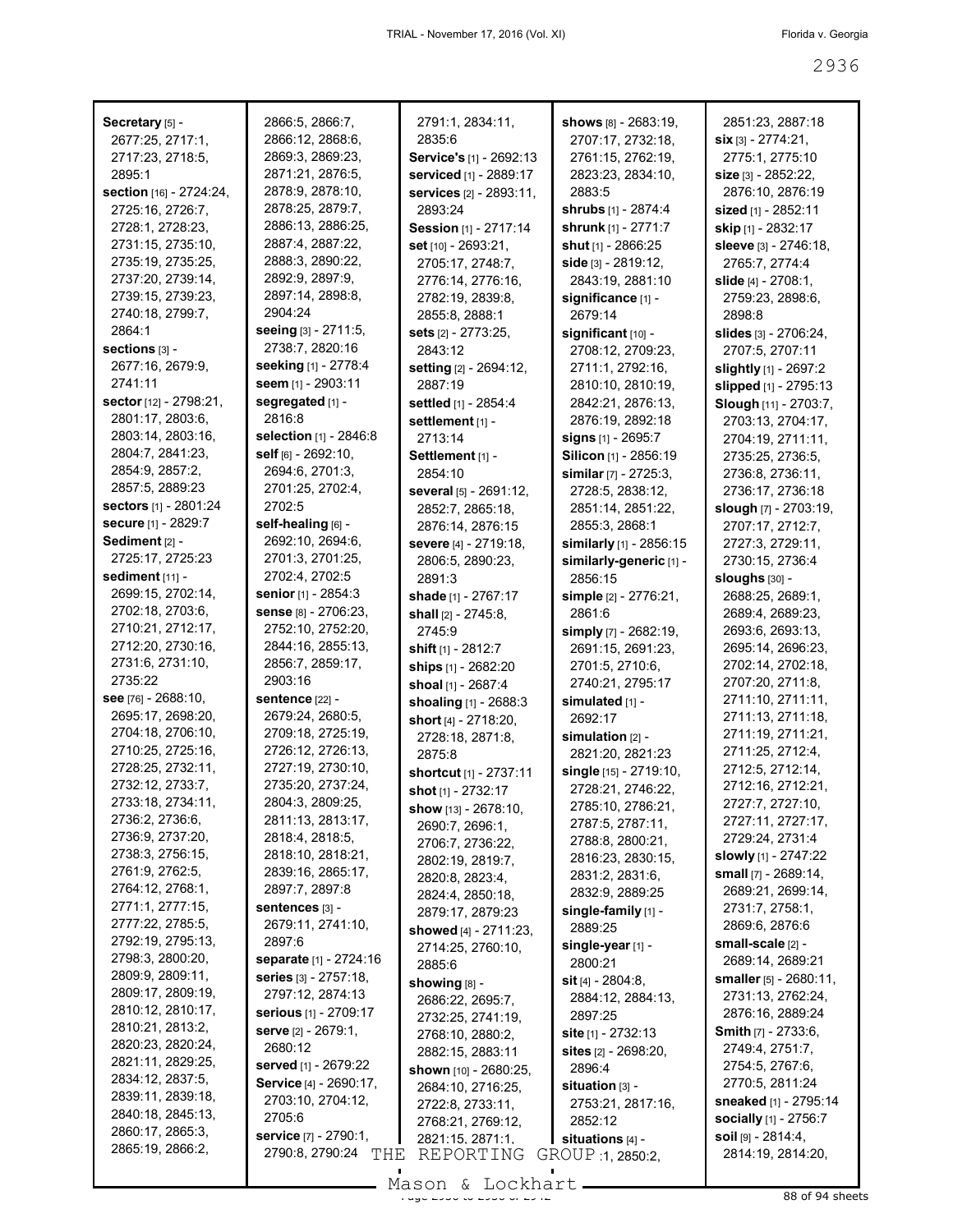| 2814:25, 2815:25,               | 2726:9, 2739:7,              | spoils [7] - 2727:16,        | 2675:6                             | 2731:2, 2731:3,                |
|---------------------------------|------------------------------|------------------------------|------------------------------------|--------------------------------|
| 2823:24, 2824:3,                | 2740:8, 2742:10,             | 2727:21, 2730:25,            | State [39] - 2675:15,              | 2731:4, 2735:16,               |
| 2857:24, 2862:13                | 2742:15, 2742:18,            | 2732:18, 2733:12,            | 2675:17, 2675:20,                  | 2735:17, 2749:10,              |
| <b>Soil</b> [1] - 2903:25       | 2742:22, 2743:2,             | 2733:15, 2733:23             | 2693:17, 2693:21,                  | 2770:25, 2773:3,               |
| solemnly [1] - 2745:7           | 2743:8, 2743:11,             | spoken [3] - 2819:8,         | 2693:24, 2694:13,                  | 2792:6, 2868:25                |
| someone [3] -                   | 2743:16, 2743:21,            | 2819:11, 2819:16             | 2694:19, 2698:23,                  | stock $[1]$ - 2832:7           |
|                                 | 2743:24, 2744:7,             |                              | 2702:20, 2702:23,                  | stop $[2] - 2825:21$ ,         |
| 2758:10, 2804:7,                | 2744:13, 2744:16,            | <b>spots</b> $[1] - 2687:2$  |                                    |                                |
| 2815:16                         |                              | spraying [1] - 2820:22       | 2705:11, 2724:13,                  | 2851:25                        |
| sometime [1] -                  | 2744:22, 2745:21,            | <b>spring [1] - 2709:20</b>  | 2724:18, 2726:17,                  | stopped [3] - 2694:13,         |
| 2824:19                         | 2746:6, 2782:16,             | <b>Springs</b> [2] - 2703:2, | 2727:20, 2727:23,                  | 2712:15, 2881:4                |
| Sometimes [4] -                 | 2795:7, 2795:14,             | 2705:14                      | 2728:9, 2729:8,                    | stopping [1] - 2688:19         |
| 2766:5, 2784:13,                | 2796:11, 2796:13,            | stability [1] - 2829:1       | 2730:5, 2730:12,                   | strategy [1] - 2903:12         |
| 2845:6, 2894:10                 | 2796:15, 2820:11,            | stabilization [1] -          | 2730:19, 2732:1,                   | stream [9] - 2776:25,          |
| somewhat [4] -                  | 2848:21, 2853:8,             | 2695:13                      | 2740:23, 2752:14,                  | 2793:6, 2842:12,               |
| 2719:20, 2851:14,               | 2853:11, 2865:9,             | stabilize [1] - 2827:1       | 2772:19, 2797:1,                   | 2842:13, 2851:5,               |
| 2876:16, 2876:17                | 2875:7, 2875:13,             | stabilized [3] -             | 2815:12, 2855:2,                   | 2852:23, 2852:24,              |
| somewhere [3] -                 | 2875:20, 2875:25,            | 2688:15, 2688:20,            | 2855:6, 2855:8,                    | 2858:12, 2887:4                |
| 2759:12, 2791:7,                | 2878:17, 2878:20,            | 2827:23                      | 2855:16, 2855:21,                  | streamflow [34] -              |
| 2825:9                          | 2884:16, 2895:12,            |                              | 2855:24, 2857:6,                   | 2762:21, 2765:3,               |
|                                 | 2898:1, 2900:1,              | stable [1] - 2688:23         | 2874:14, 2887:3,                   |                                |
| <b>sorry</b> [29] - 2680:9,     | 2900:3, 2900:11,             | <b>STACEY</b> [1] - 2675:18  | 2895:4, 2907:3                     | 2769:22, 2775:15,              |
| 2693:10, 2704:7,                | 2900:14, 2901:2,             | stage [4] - 2696:17,         |                                    | 2776:1, 2776:9,                |
| 2713:24, 2732:24,               |                              | 2715:9, 2748:7,              | statement [9] -                    | 2776:10, 2776:17,              |
| 2751:16, 2759:22,               | 2901:11, 2901:20,            | 2854:5                       | 2709:15, 2753:20,                  | 2776:24, 2778:20,              |
| 2761:6, 2767:11,                | 2902:11, 2902:18,            | stagnant [1] - 2707:23       | 2760:19, 2762:10,                  | 2779:19, 2780:8,               |
| 2776:15, 2780:17,               | 2902:22, 2903:2,             | Stakeholder [1] -            | 2762:18, 2763:4,                   | 2780:15, 2781:2,               |
| 2786:18, 2790:10,               | 2903:13, 2903:17,            | 2870:11                      | 2809:17, 2813:21,                  | 2781:11, 2781:16,              |
| 2790:11, 2791:10,               | 2903:21, 2903:24,            | Stakeholders [4] -           | 2895:15                            | 2781:19, 2782:23,              |
| 2795:12, 2818:15,               | 2904:3, 2904:8,              | 2690:18, 2743:12,            | <b>states</b> $[9] - 2681:9$ ,     | 2784:6, 2785:7,                |
| 2823:18, 2832:21,               | 2904:14, 2904:20,            | 2902:23, 2903:5              | 2681:16, 2710:25,                  | 2796:20, 2797:11,              |
| 2844:23, 2853:10,               | 2904:25, 2905:8,             |                              | 2816:4, 2816:7,                    | 2805:8, 2806:12,               |
| 2861:24, 2862:1,                | 2905:19, 2905:22,            | stand [5] - 2741:15,         | 2816:10, 2816:11,                  | 2830:3, 2842:9,                |
| 2862:2, 2862:17,                | 2905:24, 2906:2              | 2753:1, 2790:6,              | 2885:18                            | 2842:17, 2842:20,              |
| 2868:8, 2870:14,                | species [6] - 2708:6,        | 2816:19, 2840:25             | <b>States</b> [5] - 2690:17,       | 2842:22, 2843:6,               |
| 2883:4, 2901:11                 | 2729:17, 2760:21,            | stand-alone [1] -            | 2697:19, 2718:2,                   | 2844:5, 2844:12,               |
|                                 | 2852:25, 2853:2,             | 2816:19                      | 2718:12, 2850:5                    |                                |
| <b>sort</b> $[8] - 2678:10$ ,   | 2893:19                      | <b>standard</b> [1] - 2756:6 |                                    | 2848:15, 2905:3                |
| 2683:7, 2689:13,                |                              | <b>standing</b> [1] - 2729:2 | <b>STATES</b> [1] - 2675:1         | streamflows [8] -              |
| 2698:20, 2779:16,               | specific [13] -              | stapled [1] - 2746:17        | <b>stating</b> [1] - 2798:3        | 2755:13, 2755:19,              |
| 2815:17, 2850:23,               | 2684:18, 2745:1,             | stars [1] - 2732:13          | station [1] - 2734:10              | 2755:24, 2833:12,              |
| 2852:10                         | 2753:21, 2758:6,             | start [11] - 2780:13,        | statistically [1] -                | 2841:25, 2844:21,              |
| <b>sounds</b> $[3] - 2758:5$ ,  | 2768:25, 2793:23,            | 2807:5, 2815:4,              | 2876:13                            | 2847:22, 2881:20               |
| 2802:4, 2802:22                 | 2795:3, 2812:13,             | 2849:2, 2851:4,              | <b>statistics</b> $[2] - 2876:8$ , | streams [3] - 2682:12,         |
| <b>source</b> $[3] - 2727:22$ , | 2819:19, 2856:22,            | 2853:22, 2856:24,            | 2895.7                             | 2682:18, 2702:19               |
| 2735:22, 2773:23                | 2856:25, 2858:20,            | 2857:2, 2860:12,             | <b>status</b> [1] - 2780:14        | <b>Street</b> [1] - 2675:12    |
| <b>sources</b> [3] - 2870:24,   | 2859:25                      | 2879:19                      | <b>stay</b> [1] - 2687:12          | <b>stress</b> [1] - 2707:24    |
| 2889:18, 2904:11                | specifically [6] -           |                              | stayed [1] - 2780:25               | stretch [1] - 2732:19          |
| <b>south</b> [2] - 2734:14,     | 2683:11, 2685:5,             | started [6] - 2686:2,        | steadily [3] - 2835:9,             | stretches [1] - 2901:3         |
| 2902:3                          | 2755:5, 2846:11,             | 2740:14, 2744:1,             | 2835:12, 2835:20                   | striped [1] - 2699:18          |
| southwest [1] -                 | 2873:13, 2901:10             | 2821:2, 2851:3,              | stenographic [1] -                 | <b>Stripling</b> [1] - 2903:18 |
|                                 | specify [2] - 2732:22,       | 2852:20                      |                                    |                                |
| 2826:1                          | 2861:4                       | starting [7] - 2685:24,      | 2907:5                             | <b>strong</b> [2] - 2700:5,    |
| soybeans [2] -                  | <b>spell</b> [1] - 2745:14   | 2695:19, 2731:19,            | steps $[2] - 2693:17$ ,            | 2741:1                         |
| 2861:19, 2861:24                | spelled [2] - 2737:9,        | 2778:20, 2779:17,            | 2705:11                            | <b>strongly</b> [1] - 2700:16  |
| <b>space</b> [2] - 2702:8,      |                              | 2780:9, 2797:25              | Steverson [1] - 2895:1             | struck [1] - 2895:20           |
| 2842:25                         | 2745:18                      | <b>starts</b> [2] - 2725:19, | stick [4] - 2690:7,                | students [1] - 2893:24         |
| speaking [1] -                  | spend [2] - 2868:5,          | 2737:25                      | 2773:7, 2804:15,                   | studied [2] - 2712:25,         |
| 2747:22                         | 2896:3                       | <b>state</b> [8] - 2743:9,   | 2817:25                            | 2865:5                         |
| <b>SPECIAL [72] -</b>           | spent $[2] - 2677:9,$        | 2745:14, 2816:15,            | sticking [2] - 2836:20,            | study [11] - 2684:13,          |
| 2675:11, 2677:2,                | 2752:15                      | 2816:18, 2816:23,            | 2837:1                             | 2685:13, 2708:15,              |
| 2677:4, 2677:19,                | Spoil [1] - 2735:10          | 2817:1, 2894:22,             | <b>still</b> $[16] - 2708:12$ ,    | 2714:2, 2723:22,               |
| 2691:19, 2714:16,               | <b>spoil</b> $[3] - 2731:12$ | 2903:15                      | 2711:4, 2723:22,                   | 2740:14, 2740:25,              |
| 2726:3, 2726:6,                 | 2732:13, 2735:2<br>THE       | REPORTING                    | GROUP 16, 2730:25,                 | 2830:15, 2831:2,               |
|                                 |                              |                              |                                    |                                |

Mason & Lockhart

89 of 94 sheets Page 2937 to 2937 of 2942 The Reporting Group (207) 797-6040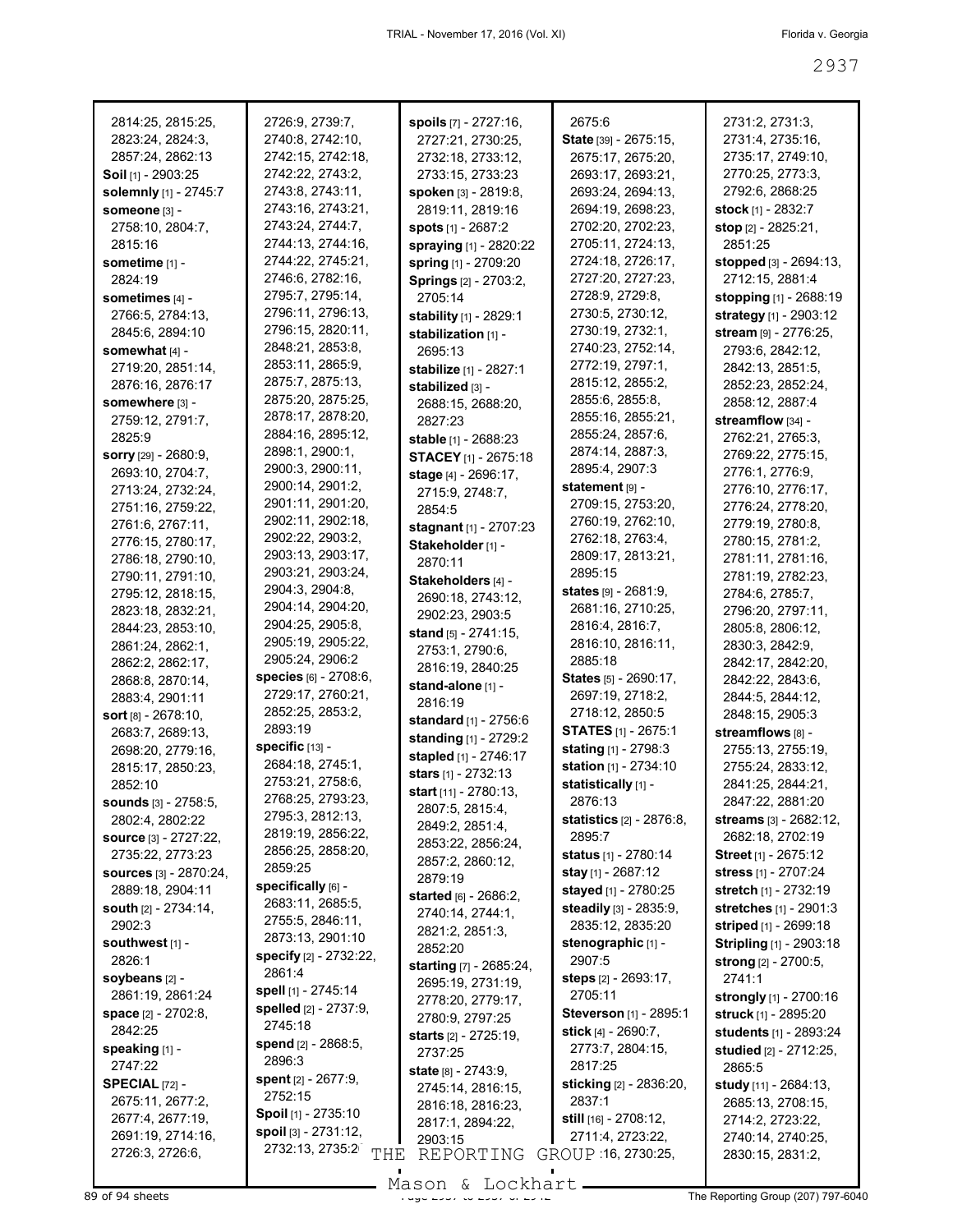| 2831:23, 2849:15<br>stuff [1] - 2700:14<br><b>Sturek</b> [2] - 2782:18,<br>2782:19<br>subheading [1] -<br>2866:17<br>subject [1] - 2815:22<br>Submerged [1] -<br>2708:2<br>submerged [1] -<br>2708:4<br>submit [1] - 2678:9 | Summary [1] -<br>2870:11<br>summary [1] -<br>2725:10<br><b>Summer</b> [14] -<br>2698:17, 2709:20,<br>2740:14, 2762:21,<br>2765:3, 2769:22,<br>2775:15, 2776:1,<br>2776:9, 2776:17,<br>2785:7, 2869:16,<br>2882:3, 2889:21 | 2899:15<br>Sunding's [2] -<br>2746:14, 2773:24<br>supplementing [1] -<br>2848:15<br>supply [3] - 2853:25,<br>2856:12, 2889:20<br><b>support</b> [3] - 2794:11,<br>2799:14, 2853:5<br>Supreme [4] -<br>2738:14, 2772:14,<br>2777:18, 2832:10 | 2817:13, 2821:8,<br>2862:19, 2869:16,<br>2871:14, 2871:18,<br>2877:5, 2880:7,<br>2880:9, 2880:11<br>systemic [5] -<br>2689:18, 2689:25,<br>2699:9, 2699:25,<br>2700:1<br>systems [3] - 2712:24,<br>2714:8, 2889:17 | target [3] - 2780:8,<br>2781:19, 2814:10<br>targeting [1] - 2776:19<br>teach [2] - 2893:20,<br>2894:14<br>teaching [1] - 2878:21<br>team [19] - 2694:22,<br>2721:2, 2723:11,<br>2724:25, 2725:11,<br>2725:12, 2726:16,<br>2727:2, 2727:14,<br>2727:20, 2727:23, |
|-----------------------------------------------------------------------------------------------------------------------------------------------------------------------------------------------------------------------------|---------------------------------------------------------------------------------------------------------------------------------------------------------------------------------------------------------------------------|---------------------------------------------------------------------------------------------------------------------------------------------------------------------------------------------------------------------------------------------|--------------------------------------------------------------------------------------------------------------------------------------------------------------------------------------------------------------------|-----------------------------------------------------------------------------------------------------------------------------------------------------------------------------------------------------------------------------------------------------------------|
| submitted [4] -                                                                                                                                                                                                             | summertime [3] -                                                                                                                                                                                                          | SUPREME <sub>[1]</sub> -                                                                                                                                                                                                                    | Т                                                                                                                                                                                                                  | 2728:8, 2729:8,                                                                                                                                                                                                                                                 |
| 2726:16, 2739:17,                                                                                                                                                                                                           | 2881:2, 2881:15,                                                                                                                                                                                                          | 2675:1                                                                                                                                                                                                                                      | tab [18] - 2692:6,                                                                                                                                                                                                 | 2731:25, 2734:13,                                                                                                                                                                                                                                               |
| 2762:8, 2764:6                                                                                                                                                                                                              | 2882:1                                                                                                                                                                                                                    | surface [8] - 2734:8,                                                                                                                                                                                                                       | 2697:5, 2705:24,                                                                                                                                                                                                   | 2739:15, 2739:17,<br>2743.7, 2783:22                                                                                                                                                                                                                            |
| subscribe [1] -<br>2907:10                                                                                                                                                                                                  | sums $[1] - 2775:25$<br>sun $[1] - 2869:16$                                                                                                                                                                               | 2735:1, 2735:2,<br>2735:6, 2870:2,                                                                                                                                                                                                          | 2708:14, 2755:3,                                                                                                                                                                                                   | technical [2] - 2691:8,                                                                                                                                                                                                                                         |
| subsequent [2] -                                                                                                                                                                                                            | Sunding [86] - 2676:4,                                                                                                                                                                                                    | 2870:5, 2870:24,                                                                                                                                                                                                                            | 2758:12, 2759:22,                                                                                                                                                                                                  | 2691:13                                                                                                                                                                                                                                                         |
| 2680:5, 2698:11                                                                                                                                                                                                             | 2744:24, 2745:17,                                                                                                                                                                                                         | 2889:18                                                                                                                                                                                                                                     | 2762:4, 2767:10,                                                                                                                                                                                                   | Ted $[3] - 2706:2$ ,                                                                                                                                                                                                                                            |
| subsidized [1] -                                                                                                                                                                                                            | 2745:24, 2746:9,                                                                                                                                                                                                          | surgery [3] - 2701:12,                                                                                                                                                                                                                      | 2767:12, 2777:13,<br>2779:10, 2798:25,                                                                                                                                                                             | 2718:25, 2721:19                                                                                                                                                                                                                                                |
| 2877:18                                                                                                                                                                                                                     | 2746:20, 2746:24,                                                                                                                                                                                                         | 2701:16, 2701:22                                                                                                                                                                                                                            | 2799:5, 2834:5,                                                                                                                                                                                                    | teeth [1] - 2864:5                                                                                                                                                                                                                                              |
| substance [1] -                                                                                                                                                                                                             | 2747:10, 2747:24,                                                                                                                                                                                                         | surplus [2] - 2788:5,                                                                                                                                                                                                                       | 2888:19, 2890:4,                                                                                                                                                                                                   | temporal [1] - 2881:24                                                                                                                                                                                                                                          |
| 2697:7                                                                                                                                                                                                                      | 2748:22, 2749:8,                                                                                                                                                                                                          | 2789:20                                                                                                                                                                                                                                     | 2890:8                                                                                                                                                                                                             | temporarily [1] -                                                                                                                                                                                                                                               |
| substantial [7] -                                                                                                                                                                                                           | 2749:21, 2750:8,                                                                                                                                                                                                          | surprise [1] - 2763:24                                                                                                                                                                                                                      | table [50] - 2683:13,                                                                                                                                                                                              | 2867.9                                                                                                                                                                                                                                                          |
| 2756:20, 2759:9,                                                                                                                                                                                                            | 2751:6, 2752:1,                                                                                                                                                                                                           | survey [19] - 2688:3,                                                                                                                                                                                                                       | 2683:19, 2760:4,                                                                                                                                                                                                   | temporary [5] -                                                                                                                                                                                                                                                 |
| 2760:6, 2760:18,                                                                                                                                                                                                            | 2752:16, 2753:22,                                                                                                                                                                                                         | 2737:25, 2752:1,                                                                                                                                                                                                                            | 2760:14, 2761:18,                                                                                                                                                                                                  | 2860:6, 2866:6,                                                                                                                                                                                                                                                 |
| 2761:22, 2808:7,                                                                                                                                                                                                            | 2754:13, 2755:3,<br>2755:9, 2756:1,                                                                                                                                                                                       | 2752:8, 2752:19,                                                                                                                                                                                                                            | 2762:13, 2762:19,                                                                                                                                                                                                  | 2866:9, 2866:23,<br>2881:12                                                                                                                                                                                                                                     |
| 2809:1                                                                                                                                                                                                                      | 2758:16, 2759:7,                                                                                                                                                                                                          | 2793:14, 2793:19,<br>2794:7, 2795:2,                                                                                                                                                                                                        | 2762:24, 2768:12,                                                                                                                                                                                                  | tend [4] - 2694:17,                                                                                                                                                                                                                                             |
| substantially [1] -<br>2890:22                                                                                                                                                                                              | 2763:19, 2764:21,                                                                                                                                                                                                         | 2796:7, 2873:16,                                                                                                                                                                                                                            | 2768:21, 2774:4,                                                                                                                                                                                                   | 2876:11, 2876:15,                                                                                                                                                                                                                                               |
| substrate [2] -                                                                                                                                                                                                             | 2766:1, 2767:11,                                                                                                                                                                                                          | 2873:22, 2895:17,                                                                                                                                                                                                                           | 2784:10, 2785:15,                                                                                                                                                                                                  | 2876:17                                                                                                                                                                                                                                                         |
| 2688:21, 2688:23                                                                                                                                                                                                            | 2769:13, 2769:20,                                                                                                                                                                                                         | 2895:19, 2896:11,                                                                                                                                                                                                                           | 2799:19, 2800:13,                                                                                                                                                                                                  | tended [1] - 2687:4                                                                                                                                                                                                                                             |
| subtract [1] - 2781:13                                                                                                                                                                                                      | 2770:10, 2771:13,                                                                                                                                                                                                         | 2898:13, 2898:14,                                                                                                                                                                                                                           | 2801:21, 2803:3,                                                                                                                                                                                                   | tending [1] - 2727:10                                                                                                                                                                                                                                           |
| successful [2] -                                                                                                                                                                                                            | 2772:2, 2774:4,                                                                                                                                                                                                           | 2898:20, 2898:21                                                                                                                                                                                                                            | 2804:16, 2812:16,                                                                                                                                                                                                  | term [8] - 2709:19,                                                                                                                                                                                                                                             |
| 2851:20, 2867:14                                                                                                                                                                                                            | 2776:1, 2778:22,                                                                                                                                                                                                          | Survey [1] - 2688:10                                                                                                                                                                                                                        | 2812:23, 2834:7,                                                                                                                                                                                                   | 2733:24, 2837:25,                                                                                                                                                                                                                                               |
| suffer [1] - 2708:10                                                                                                                                                                                                        | 2780:21, 2782:22,                                                                                                                                                                                                         | sustain [1] - 2810:9                                                                                                                                                                                                                        | 2834:9, 2836:2,                                                                                                                                                                                                    | 2856:11, 2856:19,                                                                                                                                                                                                                                               |
| suffered [1] - 2695:5                                                                                                                                                                                                       | 2786:1, 2787:4,                                                                                                                                                                                                           | sustainable [1] -                                                                                                                                                                                                                           | 2837:4, 2837:10,<br>2838:19, 2840:17,                                                                                                                                                                              | 2858:10, 2871:11,                                                                                                                                                                                                                                               |
| <b>sufficient</b> [2] - 2693:1,                                                                                                                                                                                             | 2787:15, 2790:16,                                                                                                                                                                                                         | 2850:7                                                                                                                                                                                                                                      | 2841:2, 2841:9,                                                                                                                                                                                                    | 2884:1                                                                                                                                                                                                                                                          |
| 2810:8                                                                                                                                                                                                                      | 2791:22, 2792:24,                                                                                                                                                                                                         | Sustainable [2] -                                                                                                                                                                                                                           | 2844:11, 2858:22,                                                                                                                                                                                                  | terminology [2] -                                                                                                                                                                                                                                               |
| sufficiently [1] -                                                                                                                                                                                                          | 2794:16, 2795:19,                                                                                                                                                                                                         | 2743:13, 2902:24                                                                                                                                                                                                                            | 2859:5, 2859:6,                                                                                                                                                                                                    | 2806:9, 2813:8                                                                                                                                                                                                                                                  |
| 2701:24                                                                                                                                                                                                                     | 2796:18, 2797:15,                                                                                                                                                                                                         | swam $[1] - 2713.8$                                                                                                                                                                                                                         | 2859:8, 2860:1,                                                                                                                                                                                                    | <b>terms</b> $[14] - 2684:5$ ,                                                                                                                                                                                                                                  |
| suggested [3] -                                                                                                                                                                                                             | 2799:7, 2803:21,                                                                                                                                                                                                          | swamp [1] - 2696:7                                                                                                                                                                                                                          | 2860:16, 2862:8,                                                                                                                                                                                                   | 2688:25, 2711:2,                                                                                                                                                                                                                                                |
| 2769:16, 2860:13,                                                                                                                                                                                                           | 2804:13, 2807:9,                                                                                                                                                                                                          | swamps [1] - 2729:18                                                                                                                                                                                                                        | 2865:22, 2865:25,                                                                                                                                                                                                  | 2748:3, 2798:17,                                                                                                                                                                                                                                                |
| 2865:18                                                                                                                                                                                                                     | 2810:5, 2811:15,<br>2812:3, 2812:7,                                                                                                                                                                                       | swear [1] - 2745:7                                                                                                                                                                                                                          | 2866:17, 2868:15,                                                                                                                                                                                                  | 2800:8, 2814:7,                                                                                                                                                                                                                                                 |
| suggesting [6] -                                                                                                                                                                                                            | 2812:25, 2813:14,                                                                                                                                                                                                         | Sweetwater <sub>[2]</sub> -                                                                                                                                                                                                                 | 2878:6, 2882:24,                                                                                                                                                                                                   | 2850:7, 2861:2,                                                                                                                                                                                                                                                 |
| 2702:1, 2769:14,                                                                                                                                                                                                            | 2817:25, 2818:9,                                                                                                                                                                                                          | 2703:2, 2705:14                                                                                                                                                                                                                             | 2882:25, 2892:2                                                                                                                                                                                                    | 2863:9, 2873:19,                                                                                                                                                                                                                                                |
| 2796:23, 2797:2,                                                                                                                                                                                                            | 2819:15, 2820:5,                                                                                                                                                                                                          | <b>Swift</b> $[5] - 2703:7$ ,                                                                                                                                                                                                               | tables $[9] - 2746:21$ ,                                                                                                                                                                                           | 2888:10, 2891:18,                                                                                                                                                                                                                                               |
| 2843:18, 2854:13                                                                                                                                                                                                            | 2820:15, 2821:6,                                                                                                                                                                                                          | 2703:13, 2704:17,                                                                                                                                                                                                                           | 2807:21, 2840:6,                                                                                                                                                                                                   | 2903:14<br>test [1] - 2808:25                                                                                                                                                                                                                                   |
| suggestion $[2]$ -                                                                                                                                                                                                          | 2823:3, 2823:14,                                                                                                                                                                                                          | 2704:19, 2711:10<br>switch [4] - 2773:6,                                                                                                                                                                                                    | 2858:17, 2858:25,                                                                                                                                                                                                  | testified [10] -                                                                                                                                                                                                                                                |
| 2689:7, 2695:3                                                                                                                                                                                                              | 2825:15, 2827:17,                                                                                                                                                                                                         | 2869:18, 2870:15,                                                                                                                                                                                                                           | 2859:1, 2859:2,                                                                                                                                                                                                    | 2706:15, 2731:24,                                                                                                                                                                                                                                               |
| suggests [1] - 2717:5<br><b>suite [1] - 2886:18</b>                                                                                                                                                                         | 2828:11, 2829:23,                                                                                                                                                                                                         | 2870:16                                                                                                                                                                                                                                     | 2883:10, 2885:2                                                                                                                                                                                                    | 2738:9, 2753:5,                                                                                                                                                                                                                                                 |
| sum [3] - 2774:22,                                                                                                                                                                                                          | 2832:2, 2832:17,                                                                                                                                                                                                          | switching [3] -                                                                                                                                                                                                                             | <b>tablet</b> $[2] - 2878:9$ ,<br>2878:10                                                                                                                                                                          | 2755:16, 2763:20,                                                                                                                                                                                                                                               |
| 2801:8, 2883:7                                                                                                                                                                                                              | 2835:15, 2835:18,                                                                                                                                                                                                         | 2790:13, 2870:20,                                                                                                                                                                                                                           | Taiwan [1] - 2713:24                                                                                                                                                                                               | 2846:4, 2855:1,                                                                                                                                                                                                                                                 |
| <b>Sumatra</b> [3] - 2734:10,                                                                                                                                                                                               | 2836:2, 2841:2,                                                                                                                                                                                                           | 2870:22                                                                                                                                                                                                                                     | talks [1] - 2719:17                                                                                                                                                                                                | 2904:9, 2904:15                                                                                                                                                                                                                                                 |
| 2734:15, 2734:22                                                                                                                                                                                                            | 2845:2, 2847:13,                                                                                                                                                                                                          | <b>sworn</b> [3] - 2755:12,                                                                                                                                                                                                                 | Tallahassee [1] -                                                                                                                                                                                                  | testify [2] - 2796:5,                                                                                                                                                                                                                                           |
| summarized [2] -                                                                                                                                                                                                            | 2848:13, 2848:25,                                                                                                                                                                                                         | 2756:22, 2898:17                                                                                                                                                                                                                            | 2698:13                                                                                                                                                                                                            | 2854:25                                                                                                                                                                                                                                                         |
| 2730:23, 2763:3                                                                                                                                                                                                             | 2875:16, 2888:20,                                                                                                                                                                                                         | system [15] - 2679:25,                                                                                                                                                                                                                      | tallied $[1]$ - 2801:12                                                                                                                                                                                            | testifying [2] - 2748:6,                                                                                                                                                                                                                                        |
| summarizing [1] -                                                                                                                                                                                                           | 2888:21, 2898:4,<br>2898:12, 2899:4                                                                                                                                                                                       | 2701:16, 2712:12,                                                                                                                                                                                                                           | $t$ ally m - 2766:18,                                                                                                                                                                                              | 2889:6                                                                                                                                                                                                                                                          |
| 2730:3                                                                                                                                                                                                                      |                                                                                                                                                                                                                           | THE REPORTING                                                                                                                                                                                                                               | GROUP <sub>2</sub>                                                                                                                                                                                                 | testimony [97] -                                                                                                                                                                                                                                                |
|                                                                                                                                                                                                                             |                                                                                                                                                                                                                           |                                                                                                                                                                                                                                             |                                                                                                                                                                                                                    |                                                                                                                                                                                                                                                                 |

Mason & Lockhart <u>entity</u> 2038 of 94 sheets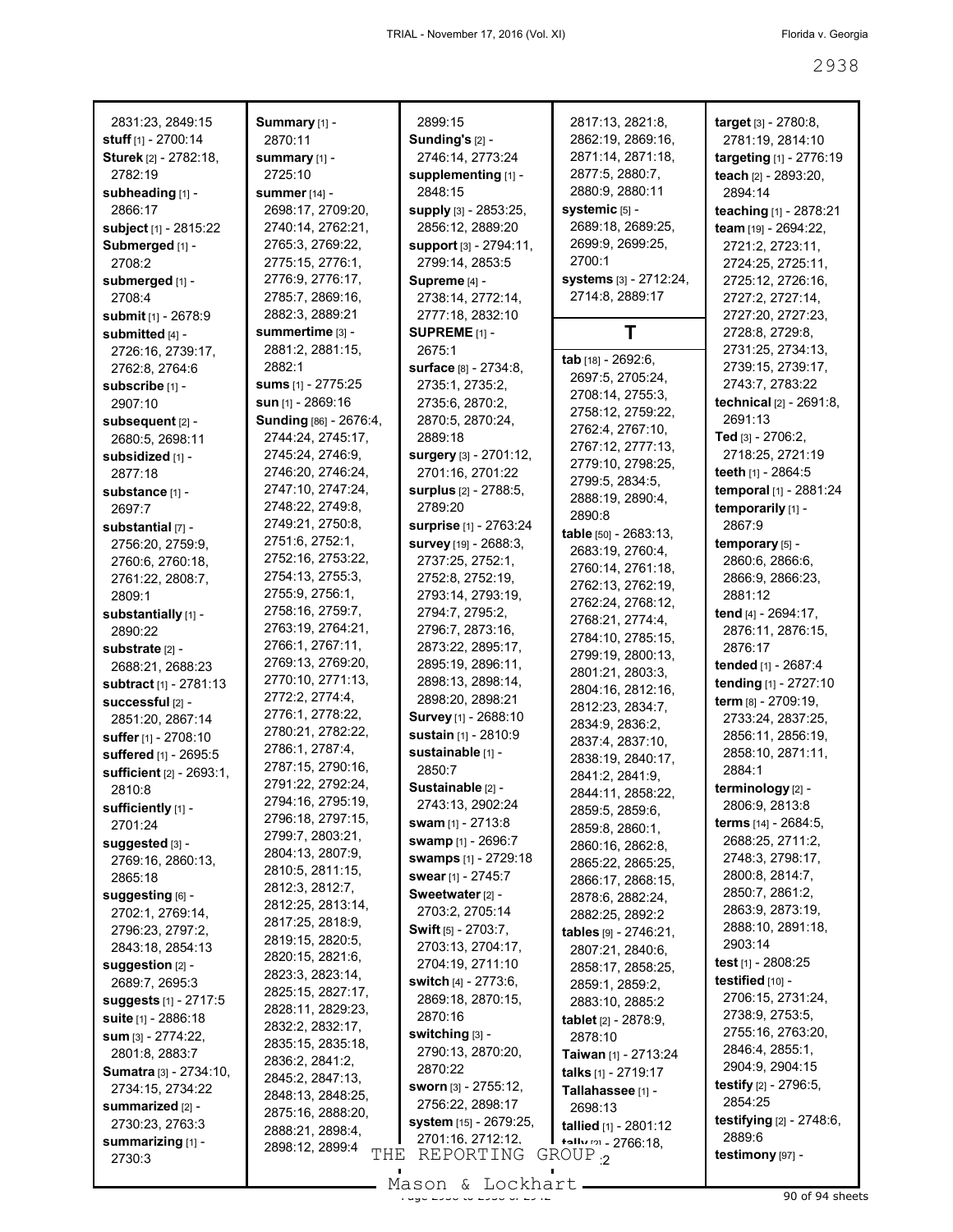| 2677:15, 2682:4,        | 2743:23, 2744:3,                 | three-page $[4]$ -             | totally [1] - 2826:5              | 2899:2, 2899:7                        |
|-------------------------|----------------------------------|--------------------------------|-----------------------------------|---------------------------------------|
| 2691:18, 2692:5,        | 2744:15, 2745:5,                 | 2774:3, 2782:25,               | totals [1] - 2892:8               | tributaries [3] -                     |
| 2720:14, 2721:5,        | 2745:11, 2745:12,                | 2804:23, 2858:16               | touched [1] - 2841:8              | 2699:16, 2713:23,                     |
| 2722:6, 2722:10,        | 2745:16, 2853:10,                | three-time [1] -               | tougher [1] - 2887:25             | 2858:9                                |
| 2723:1, 2724:17,        | 2853:14, 2878:19,                | 2802:13                        | toward [1] - 2895:25              | tributary [3] - 2699:17,              |
| 2738:14, 2741:14,       | 2878:21, 2878:25,                | three-year [2] -               | track [1] - 2795:20               | 2699:22, 2702:19                      |
| 2741:15, 2742:19,       | 2879:6, 2879:10,                 | 2783:5, 2800:22                | tracking [2] - 2751:1,            | tricks [1] - 2747:19                  |
| 2745:7, 2745:25,        | 2900:10, 2900:13,                | threeridge [3] -               | 2779:16                           | tried $[6] - 2734:20$ ,               |
| 2746:14, 2750:9,        | 2900:25, 2901:4,                 | 2738:5, 2738:19,               | trade [5] - 2747:19,              | 2783:8, 2850:17,                      |
| 2752:13, 2755:2,        | 2901:13, 2901:24,                | 2739:19                        | 2747:24, 2815:13,                 | 2850:18, 2857:5,                      |
| 2755:12, 2755:18,       | 2902:14, 2902:21,                | throughout [7] -               | 2817:13, 2817:14                  | 2859:13                               |
| 2756:11, 2756:22,       | 2902:25, 2903:4,                 | 2695:9, 2712:4,                | trading [3] - 2816:24,            | Trinity [1] - 2713:19                 |
| 2759:1, 2759:8,         | 2903:16, 2903:20,                | 2770:1, 2859:21,               | 2817:2, 2817:5                    | tripled [1] - 2800:25                 |
| 2759:11, 2761:15,       | 2903:23, 2904:2,                 | 2861:22, 2862:3,               | transactions [2] -                | trouble [1] - 2862:12                 |
| 2763:8, 2763:11,        | 2904:7, 2904:12,                 | 2879:22                        | 2874:6, 2874:8                    | true [23] - 2715:7,                   |
| 2763:13, 2770:15,       | 2904:17, 2904:23,                | tidal [2] - 2734:14,           | transcript [8] -                  | 2718:13, 2724:18,                     |
| 2770:16, 2770:21,       | 2905:2, 2905:11,                 | 2735:6                         | 2722:14, 2748:19,                 | 2726:25, 2729:14,                     |
| 2771:4, 2771:24,        | 2906:1                           | tides [1] - 2734:25            | 2751:17, 2752:17,                 | 2729:25, 2747:5,                      |
| 2772:17, 2774:18,       | theme [1] - 2859:13              | tied [2] - 2782:22,            | 2754:2, 2763:11,                  | 2752:11, 2752:12,                     |
| 2775:16, 2778:16,       | themselves [5] -                 | 2816:12                        |                                   | 2754:16, 2756:4,                      |
| 2781:18, 2784:4,        | 2694:21, 2702:24,                |                                | 2846:24, 2907:5                   |                                       |
| 2784:21, 2785:16,       | 2707:3, 2817:5,                  | timber [3] - 2680:9,           | TRANSCRIPT <sub>[1]</sub> -       | 2771:16, 2772:13,<br>2784:4, 2785:22, |
| 2788:21, 2789:3,        | 2817:14                          | 2680:25, 2893:15               | 2675:9                            |                                       |
| 2789:17, 2790:12,       | therefore [2] - 2824:6,          | titled $[3] - 2860:17$ ,       | transcripts [1] -                 | 2792:16, 2792:21,                     |
| 2791:10, 2791:12,       | 2884:6                           | 2870:10, 2888:21               | 2763:17                           | 2808:17, 2811:11,                     |
| 2792:1, 2792:12,        | thinking [3] - 2776:22,          | today $[9] - 2677:12$ ,        | <b>transfer</b> [2] - 2816:20,    | 2819:11, 2825:1,                      |
| 2792:18, 2794:3,        | 2888:8, 2891:12                  | 2692:17, 2700:16,              | 2817:6                            | 2828:18, 2829:8                       |
| 2795:23, 2796:2,        |                                  | 2706:11, 2710:17,              | transferring [2] -                | <b>Trust</b> [1] - 2894:24            |
| 2796:9, 2797:19,        | thinks [2] - 2822:19,<br>2822:20 | 2729:14, 2898:12,              | 2869:24, 2870:5                   | truth [4] - 2745:9,                   |
| 2797:20, 2798:11,       |                                  | 2898:16                        | <b>transfers</b> $[1] - 2758:3$   | 2745:10, 2748:25                      |
| 2798:13, 2798:19,       | third [7] - 2723:14,             | together [4] - 2682:11,        | transition $[1]$ -                | try [7] - 2686:17,                    |
| 2803:22, 2806:25,       | 2774:8, 2774:15,                 | 2743:6, 2840:6,                | 2829:10                           | 2691:3, 2701:1,                       |
| 2807:1, 2807:11,        | 2785:14, 2797:25,                | 2894:8                         | translate [3] - 2797:5,           | 2715:18, 2779:22,                     |
| 2807:22, 2808:5,        | 2812:17, 2859:8                  | ton $[1] - 2683:22$            | 2841:24, 2887:11                  | 2814:9, 2888:22                       |
| 2808:13, 2808:14,       | thoughts [1] - 2885:1            | took [6] - 2741:10,            | transport [1] - 2684:1            | trying [14] - 2684:16,                |
| 2808:23, 2812:17,       | thousand $[21]$ -                | 2805:19, 2856:24,              | transported [1] -                 | 2748:7, 2779:8,                       |
|                         | 2712:3, 2757:7,                  | 2857:10, 2857:20,              | 2683:17                           | 2780:20, 2787:2,                      |
| 2812:23, 2818:2,        | 2759:13, 2759:19,                | 2904:3                         | trauma [1] - 2701:16              | 2813:15, 2860:2,                      |
| 2818:9, 2823:15,        | 2762:20, 2763:1,                 | tools [2] - 2685:4,            | treatment [1] -                   | 2868:11, 2872:8,                      |
| 2825:18, 2829:17,       | 2763:5, 2779:20,                 | 2851:15                        | 2871:15                           | 2883:4, 2899:11,                      |
| 2839:11, 2839:16,       | 2780:10, 2781:13,                | top [6] - 2709:18,             | tree [3] - 2729:17,               | 2900:5, 2900:7,                       |
| 2840:9, 2840:22,        | 2781:25, 2782:5,                 | 2733:9, 2782:5,                | 2732:25, 2733:1                   | 2901:5                                |
| 2841:3, 2841:18,        | 2785:8, 2786:4,                  | 2809:19, 2834:20,              | tree-line [2] - 2732:25,          | tucked [1] - 2774:3                   |
| 2842:4, 2842:6,         | 2843:21, 2852:7,                 | 2871:3                         | 2733:1                            | tupelo [7] - 2696:8,                  |
| 2844:6, 2850:17,        | 2859:9, 2874:13,                 | topic [2] - 2690:7,            | trees $[8] - 2707:15$ ,           | 2696:9, 2729:20,                      |
| 2855:15, 2859:18,       | 2876:15, 2899:5                  | 2697:3                         | 2707:16, 2729:20,                 | 2759:25, 2760:10,                     |
| 2883:22, 2892:1,        | thousands [2] -                  | topics [1] - 2742:12           | 2750:24, 2759:25,                 | 2760:17, 2760:20                      |
| 2895:7, 2898:17,        | 2693:21, 2693:22                 | <b>Torak</b> [3] - $2846:12$ , | 2760:11, 2760:17,                 | tupelos [2] - 2729:22,                |
| 2898:24, 2899:7         | <b>threat</b> $[1]$ - 2697:23    | 2846:20, 2847:3                | 2760:20                           | 2760:24                               |
| Texas [2] - 2803:15,    | three [22] - 2703:1,             | <b>Total</b> [1] - 2888:21     | tremendous [2] -                  | turf [1] - 2870:22                    |
| 2850:11                 | 2733:4, 2746:15,                 | total [18] - 2743:3.           | 2694:6, 2714:10                   | turn [33] - 2682:2,                   |
| text $[6] - 2706:7$ ,   | 2764:5, 2771:3,                  | 2749:19, 2767:2,               | tri $[2] - 2743.9$ ,              | 2702:12, 2734:3,                      |
| 2837:9, 2895:16,        | 2774:3, 2775:6,                  | 2768:1, 2772:25,               | 2903:15                           | 2735:8, 2737:17,                      |
| 2895:18, 2895:19,       | 2781:11, 2782:25,                | 2776:16, 2785:18,              |                                   | 2749:3, 2751:5,                       |
| 2895:21                 | 2783:5, 2783:19,                 | 2786:13, 2815:20,              | <b>tri-state</b> $[2] - 2743.9$ , | 2752:16, 2754:2,                      |
| <b>Thailand</b> $[2]$ - | 2788:7, 2800:22,                 | 2834:21, 2835:3,               | 2903:15                           | 2755:1, 2756:12,                      |
| 2713:24, 2713:25        | 2802:13, 2804:23,                | 2837:6, 2844:17,               | trial $[13] - 2750.9$ ,           | 2761:4, 2762:1,                       |
| THE $[44] - 2675:1$ ,   | 2855:9, 2858:16,                 | 2882:22, 2883:7,               | 2763:9, 2790:12,                  | 2770:3, 2773:14,                      |
| 2742:14, 2742:17,       | 2858:25, 2859:2,                 | 2889:19, 2905:7,               | 2797:20, 2798:19,                 | 2777:13, 2777:14,                     |
| 2742:21, 2742:24,       | 2861:20, 2872:14,                | 2905:9                         | 2825:14, 2839:25,                 | 2779:8, 2779:9,                       |
| 2743:4, 2743:10,        | 2883:8                           | REPORTING                      | 2840:22, 2841:3,                  | 2783:17, 2797:18,                     |
| 2743:14, 2743:20,       | THE                              |                                | GROUP 24, 2887:14,                |                                       |
|                         |                                  |                                |                                   |                                       |

Mason & Lockhart **Page 2039 of 94 sheets** Page 207) 797-6040<br>Page 2039 to 2009 of 2009 to 2009 of 2009 of 2009 The Reporting Group (207) 797-6040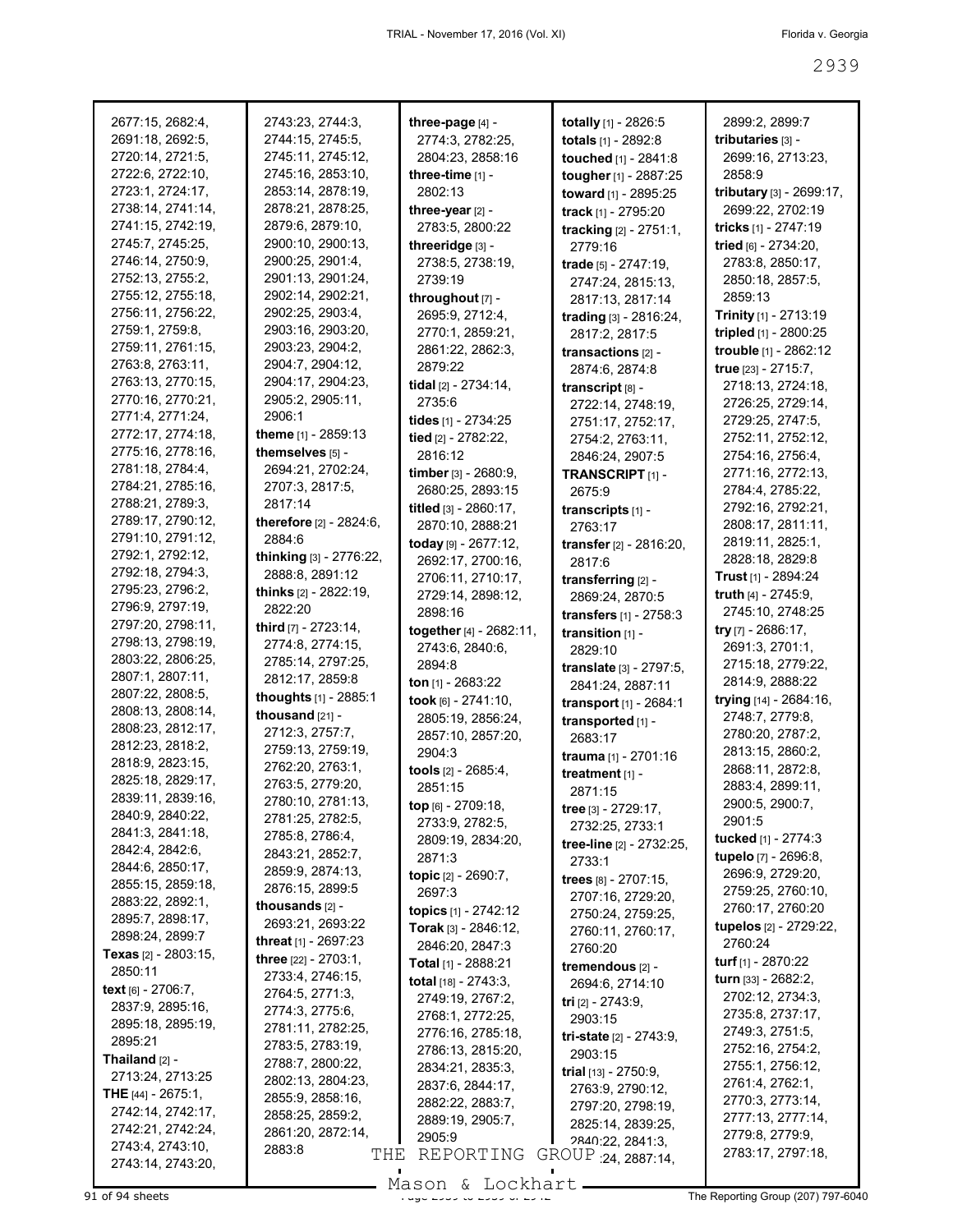| 2809:3, 2809:9,              | 2775:15, 2776:5,           | 2711:24, 2715:20,                      | 2765:17, 2773:7,                 | vary [2] - 2826:19,          |
|------------------------------|----------------------------|----------------------------------------|----------------------------------|------------------------------|
| 2809:23, 2811:15,            | 2777:12, 2801:9,           | 2733:6, 2734:25,                       | 2774:23, 2793:21,                | 2891:7                       |
| 2815:11, 2819:14,            | 2805:17, 2814:4,           | 2739:10, 2745:13,                      | 2836:6, 2851:8,                  | varying [1] - 2747:6         |
| 2823:14, 2827:17,            | 2815:2, 2824:24,           | 2747:12, 2759:8,                       | 2856:21, 2883:12,                | <b>vast</b> $[2] - 2696:7$ , |
| 2856:22, 2859:24,            | 2841:9, 2844:18,           | 2762:24, 2763:4,                       | 2883:25                          | 2824:4                       |
| 2890:3, 2890:7               | 2852:17, 2855:18,          | 2764:12, 2766:18,                      | <b>USDA</b> [5] - 2857:13,       | vegetation [3] -             |
| turned [1] - 2874:16         | 2861:11, 2863:25,          | 2767:7, 2768:9,                        | 2857:14, 2858:1,                 | 2688:12, 2708:4,             |
| turning [1] - 2833:4         | 2866:17, 2868:14,          | 2768:19, 2771:3,                       | 2876:7, 2904:18                  | 2741:21                      |
| twice [3] - 2776:18,         | 2880:10, 2880:12,          | 2772:21, 2774:22,                      | useful [1] - 2709:25             | Vegetation [1] -             |
| 2809:20, 2853:17             | 2880:16, 2888:19           | 2775:13, 2775:22,                      | user $[2] - 2814:25$ ,           | 2708:2                       |
| two [33] - 2682:12,          | underlying [4] -           | 2775:25, 2776:16,                      | 2833:10                          | verbatim [1] - 2813:20       |
| 2713:6, 2713:7,              | 2689:15, 2689:25,          | 2778:10, 2780:12,                      | users [11] - 2817:2,             | verifiable [1] - 2886:9      |
| 2716:2, 2732:10,             | 2831:22, 2874:22           | 2782:19, 2788:15,                      | 2838:9, 2854:8,                  | verification [2] -           |
| 2732:16, 2732:21,            | undertake [3] -            | 2790:5, 2796:19,                       | 2855:13, 2861:10,                | 2886:18, 2888:13             |
| 2735:24, 2737:6,             | 2694:23, 2873:18,          | 2801:4, 2801:8,                        | 2862:25, 2869:24,                | verifying [1] - 2888:11      |
| 2746:15, 2771:17,            | 2873:24                    | 2801:12, 2802:2,                       | 2870:3, 2870:6,                  | versions [2] - 2840:7        |
| 2784:16, 2784:18,            | undertaken [12] -          | 2825:14, 2827:6,                       | 2887:10                          | versus [8] - 2695:24,        |
| 2795:16, 2827:25,            | 2677:13, 2680:4,           | 2842:3, 2843:21,                       | uses $[5] - 2777:20,$            | 2703:22, 2716:16,            |
| 2828:2, 2835:7,              | 2702:16, 2702:20,          | 2845:12, 2846:24,                      | 2830:14, 2846:13,                | 2716:17, 2780:22,            |
| 2839:5, 2839:10,             | 2705:11, 2705:16,          | 2855:8, 2855:12,                       | 2850:3, 2856:6                   | 2780:23, 2842:20             |
| 2840:3, 2840:7,              | 2754:13, 2784:11,          | 2857:12, 2857:21,                      | <b>USGS</b> [5] - 2692:1,        | Versus [1] - 2888:21         |
| 2841:10, 2841:13,            | 2784:12, 2852:14,          | 2858:15, 2861:12,                      | 2711:20, 2730:4,                 | vertical [1] - 2823:22       |
| 2842:16, 2843:12,            | 2872:10, 2904:18           | 2862:13, 2863:20,                      | 2730:22, 2730:23                 | vertically [2] - 2733:6,     |
| 2844:11, 2850:17,            | undertaking [1] -          | 2866:12, 2871:3,                       | utilities [2] - 2837:23,         | 2882:20                      |
| 2859:1, 2887:16,             | 2740:24                    | 2877:10, 2877:16,                      | 2864.7                           | video [5] - 2749:6,          |
| 2897:6, 2901:3               | undertook [1] -            | 2878:8, 2878:18,                       | utility [1] - 2874:3             | 2751:10, 2754:7,             |
| type [20] - 2685:13,         | 2702:23                    | 2879:15, 2882:10,                      |                                  | 2770:8, 2812:1               |
| 2761:21, 2788:11,            | underwatered [1] -         | 2882:18, 2882:19,<br>2883:11, 2887:13, | V                                | view $[9] - 2714:5$ ,        |
| 2789:9, 2814:17,             | 2825:4                     | 2888:24, 2893:9,                       | Valley [6] - 2853:18,            | 2719:2, 2755:9,              |
| 2814:20, 2814:25,            | underwatering [4] -        | 2896:13, 2899:6                        | 2853:22, 2854:3,                 | 2755:22, 2808:9,             |
| 2815:1, 2815:3,              | 2823:6, 2824:6,            |                                        | 2856:19, 2886:4,                 | 2818:23, 2825:24,            |
| 2815:25, 2823:24,            | 2824:18, 2824:24           | updated [1] - 2728:9                   | 2888.6                           | 2831:25, 2869:13             |
| 2838:13, 2862:13,            | undeveloped [1] -          | upfront [1] - 2877:6                   | valuation [1] -                  | virtually [1] - 2811:2       |
| 2867:1, 2868:3,              | 2694:1                     | upper [4] - 2854:6,                    | 2894:10                          | visit [1] - 2698:18          |
| 2881:7, 2884:10,             | unemployed [1] -           | 2901:16, 2901:17,<br>2902:1            | value [21] - 2699:5,             | visits [1] - 2698:24         |
| 2884:24, 2897:19             | 2803:8                     |                                        | 2749:16, 2749:20,                | vitae [1] - 2832:14          |
| types [8] - 2684:12,         | unfortunately [2] -        | Upper [2] - 2900:23,<br>2901:10        | 2750:1, 2794:17,                 | vocabulary [1] -             |
| 2708:10, 2788:6,             | 2707:8, 2743:10            |                                        | 2794:19, 2804:12,                | 2743:25                      |
| 2792:2, 2814:4,              | unit [2] - 2820:21,        | upsteam [1] - 2710:2                   | 2844:24, 2846:14,                | voice [1] - 2878:18          |
| 2851:1, 2891:24,<br>2893:19  | 2821:3                     | upstream [20] -                        | 2847:5, 2869:18,                 | <b>VOLUME</b> [1] - 2675:5   |
|                              | <b>UNITED</b> [1] - 2675:1 | 2679:6, 2681:16,                       | 2870:16, 2870:21,                | volume [1] - 2904:9          |
| typical [1] - 2875:5         | United [5] - 2690:17,      | 2682:13, 2682:18,                      | 2877:21, 2883:9,                 |                              |
| typically [1] - 2684:11      | 2697:19, 2718:2,           | 2682:21, 2685:20,                      | 2893:10, 2893:18,                | W                            |
|                              | 2718:12, 2850:5            | 2686:25, 2696:3,                       | 2894:19, 2894:25,                |                              |
| U                            | University [7] -           | 2696:5, 2696:12,<br>2696:19, 2710:9,   | 2896:8                           | wait [3] - 2811:21,          |
| $U.S [4] - 2677:25,$         | 2694:23, 2698:5,           | 2710:25, 2713:8,                       | valued [1] - 2893:1              | 2812:20, 2819:22             |
| 2688:9, 2692:12,             | 2705:19, 2724:20,          | 2715:10, 2715:11,                      | values [5] - 2845:22,            | walk $[3] - 2679:8$ ,        |
| 2703:10                      | 2830:7, 2832:3,            | 2715:15, 2716:20,                      | 2846:8, 2848:16,                 | 2723:4, 2864:4               |
| <b>UGA</b> $[2] - 2896:22$ , | 2896:23                    | 2717:9, 2810:17                        | 2894:11                          | walls $[1] - 2686:16$        |
| 2896:23                      | unless [2] - 2701:23,      | urban [15] - 2679:17,                  | <b>van</b> [1] - 2675:18         | wants [1] - 2817:17          |
| ultimately [1] -             | 2795:25                    | 2793:8, 2837:22,                       | variables [2] -                  | <b>War</b> [4] - 2677:25,    |
| 2859:16                      | Unpermitted [1] -          | 2860:4, 2871:14,                       | 2753:17, 2754:15                 | 2717:1, 2717:23,             |
| <b>unaware</b> [1] - 2836:5  | 2860:17                    | 2873:23, 2874:1,                       | <b>varies</b> [5] - 2826:15,     | 2718:5                       |
| uncomfortable $[2]$ -        | unwinding [1] -            | 2874:17, 2880:9,                       | 2826:17, 2827:5,                 | wash [2] - 2732:7,           |
| 2785:24, 2786:24             | 2852:6                     | 2880:20, 2881:18,                      | 2842:25, 2889:23                 | 2874.4                       |
| uncommon [1] -               | up [71] - 2681:12,         | 2887:10, 2889:17,                      | <b>various</b> $[6] - 2711:18$ , | wasteful [6] - 2819:2,       |
| 2864:6                       | 2681:23, 2683:15,          | 2889:21, 2902:1                        | 2796:19, 2799:12,                | 2819:9, 2819:13,             |
| under [25] - 2748:25,        | 2686:10, 2686:23,          | usable [1] - 2681:11                   | 2841:4, 2854:18,                 | 2819:18, 2820:16,            |
| 2749:17, 2753:11,            | 2687:24, 2698:13,          |                                        | ີີ <b>ຼ</b> າ                    | 2820:20                      |
| 2769:5, 2775:7,              | 2702:25, 2707:1<br>THE     | REPORTING                              | GROUP                            | wasting [3] - 2818:22,       |
|                              |                            |                                        |                                  |                              |

 $\frac{200001}{2000000}$  of 94 sheets Mason & Lockhart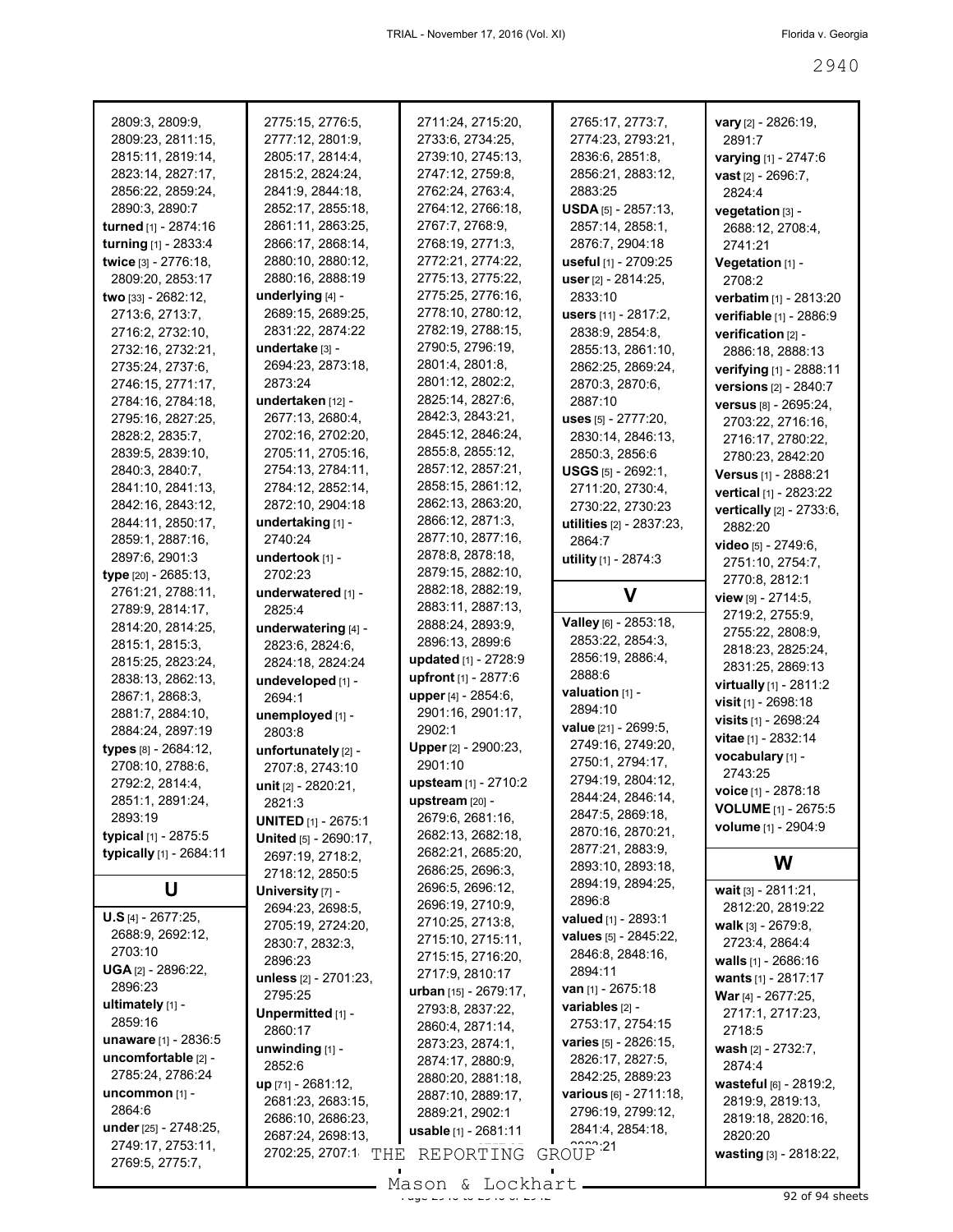| 2822:12, 2862:25                       | 2854:17, 2855:12,       | 2792:3, 2792:5,                            | 2873:24                      | worldwide [1] -                       |
|----------------------------------------|-------------------------|--------------------------------------------|------------------------------|---------------------------------------|
| watching $[1]$ -                       | 2856:11, 2856:12,       | 2792:9, 2792:25,                           | willingness $[1]$ -          | 2743:18                               |
| 2893:16                                | 2857:1, 2857:21,        | 2793:4, 2793:10,                           | 2794:10                      | worthwhile [2] -                      |
| water [191] - 2686:8,                  | 2858:4, 2858:12,        | 2793:13, 2873:3,                           | willows [1] - 2688:12        | 2734:21, 2894:17                      |
| 2690:1, 2690:5,                        | 2858:13, 2862:14,       | 2873:12, 2873:15                           | <b>Wilson</b> [1] - $2761:1$ | write [7] - 2692:7,                   |
| 2695:15, 2696:4,                       | 2862:24, 2863:3,        | well-known [1] -                           | <b>WINE</b> [1] - 2675:17    | 2725:7, 2730:7,                       |
| 2699:17, 2699:20,                      | 2863:20, 2864:8,        | 2713:4                                     |                              | 2734:18, 2739:13,                     |
| 2699:21, 2707:22,                      | 2865:1, 2865:6,         | Wells [2] - 2830:7,                        | wipe [1] - 2862:5            | 2742:19, 2790:15                      |
| 2708:5, 2709:11,                       | 2868:22, 2868:24,       | 2830:25                                    | withdraw [1] - 2716:9        |                                       |
| 2709:15, 2709:22,                      | 2869:1, 2869:14,        | wells [7] - 2830:11,                       | withdrawal [7] -             | <b>writes</b> $[1] - 2832:8$          |
| 2710:15, 2730:16,                      | 2869:16, 2869:17,       | 2831:5, 2831:10,                           | 2833:17, 2833:21,            | writing [2] - 2778:1,                 |
| 2734:8, 2736:25,                       | 2869:24, 2870:2,        |                                            | 2837:16, 2837:17,            | 2904:5                                |
| 2745:3, 2745:16,                       | 2870:6, 2870:24,        | 2831:12, 2831:15,<br>2832:1, 2857:9        | 2837:20, 2861:3,             | <b>written</b> [26] - 2718:19,        |
| 2748:4, 2748:17,                       | 2871:13, 2871:15,       |                                            | 2861:10                      | 2721:4, 2722:25,                      |
|                                        | 2871:16, 2871:18,       | wells's [1] - 2831:19                      | withdrawals [3] -            | 2723:10, 2723:11,                     |
| 2752:11, 2752:21,<br>2754:21, 2756:18, | 2873:19, 2874:2,        | wet [4] - 2811:10,                         | 2834:19, 2834:21,            | 2755:1, 2770:20,                      |
|                                        | 2874:3, 2877:5,         | 2890:16, 2891:8,                           | 2835:4                       | 2770:25, 2771:4,                      |
| 2757:25, 2766:11,<br>2769:15, 2769:18, | 2877:10, 2880:9,        | 2891:20                                    | withdrawn [1] -              | 2773:10, 2774:9,                      |
|                                        | 2880:15, 2881:1,        | wet-year [1] - 2811:10                     | 2833:10                      | 2774:17, 2774:18,                     |
| 2771:20, 2774:23,                      | 2881:4, 2881:14,        | Wetlands [1] - 2868:1                      | <b>WITNESS [42] -</b>        | 2778:3, 2786:20,                      |
| 2776:2, 2776:6,                        |                         | wetted [2] - 2860:23,                      | 2742:14, 2742:17,            | 2789:2, 2795:22,                      |
| 2776:23, 2777:4,                       | 2881:18, 2881:25,       | 2860:25                                    | 2742:21, 2742:24,            | 2796:2, 2798:19,                      |
| 2777:20, 2778:5,                       | 2882:2, 2882:3,         | whatnot [3] - 2696:10,                     | 2743:4, 2743:10,             | 2803:22, 2806:25,                     |
| 2778:25, 2787:24,                      | 2882:13, 2883:3,        | 2837:19, 2871:17                           | 2743:14, 2743:20,            | 2807:11, 2818:9,                      |
| 2788:4, 2788:14,                       | 2884:5, 2885:11,        | whereas $[3] - 2735.6$ ,                   | 2743:23, 2744:3,             | 2823:15, 2830:7,                      |
| 2788:23, 2789:17,                      | 2885:24, 2886:21,       | 2816:11, 2842:11                           | 2744:15, 2745:11,            | 2832:24                               |
| 2789:25, 2791:15,                      | 2888:6, 2888:8,         | WHEREOF $[1]$ -                            | 2745:16, 2853:10,            | <b>wrote</b> $[6] - 2703:8$ ,         |
| 2793:6, 2793:21,                       | 2888:14, 2889:18,       | 2907:10                                    | 2853:14, 2878:19,            | 2739:15, 2739:23,                     |
| 2794:2, 2794:4,                        | 2889:20, 2889:22,       | white [3] - 2690:12,                       | 2878:21, 2878:25,            | 2780:7, 2781:10,                      |
| 2794:9, 2794:11,                       | 2890:23, 2891:2,        | 2759:17, 2761:5                            | 2879:6, 2879:10,             | 2811:13                               |
| 2794:14, 2798:6,                       | 2891:7, 2891:9,         | White [1] - 2761:1                         | 2900:10, 2900:13,            |                                       |
|                                        |                         |                                            |                              |                                       |
| 2799:25, 2803:8,                       | 2891:13, 2891:14,       | white's [1] - 2761:20                      | 2900:25, 2901:4,             | X                                     |
| 2804:8, 2807:24,                       | 2891:15, 2891:17,       | whole [9] - 2679:5,                        | 2901:13, 2901:24,            |                                       |
| 2808:12, 2814:3,                       | 2891:19, 2891:25,       | 2724:24, 2741:11,                          | 2902:14, 2902:21,            | <b>XI</b> [1] - 2675:5                |
| 2814:17, 2815:18,                      | 2892:17, 2897:13,       | 2745:9, 2771:25,                           | 2902:25, 2903:4,             |                                       |
| 2815:20, 2815:21,                      | 2901:7, 2901:14,        | 2821:2, 2832:12,                           | 2903:16, 2903:20,            | Y                                     |
| 2815:24, 2816:8,                       | 2902:1, 2902:3          | 2838:8, 2874:19                            | 2903:23, 2904:2,             |                                       |
| 2816:11, 2816:12,                      | Water [5] - 2728:24,    | wide [4] - 2694:8,                         | 2904:7, 2904:12,             | year [110] - 2678:8,                  |
| 2816:20, 2816:24,                      | 2743:13, 2856:15,       | 2712:1, 2858:2,                            | 2904:17, 2904:23,            | 2685:25, 2686:8,<br>2686:13, 2687:7,  |
| 2817:4, 2817:10,                       | 2902:24, 2903:25        | 2897:17                                    | 2905:2, 2905:11,             | 2687:15, 2688:15,                     |
| 2818:19, 2818:23,                      | watering [13] - 2794:1, | widened [1] - 2688:8                       | 2906:1, 2907:10              | 2697:17, 2697:19,                     |
| 2818:24, 2820:22,                      | 2819:2, 2819:9,         | widening [2] -                             | <b>Witness</b> [1] - 2676:2  |                                       |
| 2822:12, 2823:1,                       | 2819:18, 2820:16,       |                                            | witness $[9] - 2691:7$ ,     | 2697:21, 2713:8,                      |
| 2826:8, 2826:9,                        | 2821:3, 2822:6,         | 2728:14, 2729:9<br>width $[3] - 2732:25$ , | 2691:9, 2724:3,              | 2713:15, 2723:22,<br>2724:8, 2727:2,  |
| 2826:10, 2833:10,                      | 2871:19, 2873:14,       | 2733:1, 2734:2                             | 2739:1, 2739:6,              | 2727:15, 2728:9,                      |
| 2833:14, 2833:17,                      | 2873:18, 2874:9,        | wildlife [2] - 2852:22,                    | 2745:20, 2865:8,             | 2729:13, 2729:14,                     |
| 2833:18, 2834:10,                      | 2880:21, 2905:15        | 2853:5                                     | 2881:6, 2881:16              | 2730:12, 2730:20,                     |
| 2834:13, 2835:9,                       | waters [1] - 2880:24    | Wildlife [24] - 2690:17,                   | witnesses [1] - 2796:5       | 2731:25, 2739:18,                     |
| 2835:19, 2836:10,                      | waterway [1] - 2683:3   |                                            | word [8] - 2690:21,          | 2768:15, 2783:4,                      |
| 2836:13, 2836:17,                      | ways [7] - 2683:16,     | 2692:13, 2698:6,                           | 2744:4, 2775:20,             | 2783:5, 2783:7,                       |
| 2836:21, 2837:7,                       | 2737:6, 2755:13,        | 2703:10, 2704:12,<br>2705:6, 2720:10,      | 2823:11, 2835:12,            | 2783:10, 2783:25,                     |
| 2837:13, 2837:22,                      | 2755:20, 2755:23,       |                                            | 2853:13, 2853:17,            |                                       |
| 2839:17, 2840:1,                       | 2856:25, 2864:25        | 2721:17, 2721:20,<br>2722:2, 2722:5,       | 2858:7                       | 2784:7, 2784:11,<br>2784:17, 2784:20, |
| 2840:8, 2840:12,                       | week [2] - 2846:21,     |                                            | words [2] - 2887:16,         | 2785:2, 2785:11,                      |
| 2842:7, 2848:3,                        | 2897:6                  | 2722:20, 2723:5,                           | 2898:16                      | 2786:9, 2786:21,                      |
| 2848:7, 2849:12,                       | welcome [3] -           | 2726:17, 2727:3,                           | workers [2] - 2803:20,       | 2787:1, 2787:5,                       |
| 2849:19, 2850:3,                       | 2679:11, 2795:15,       | 2727:15, 2730:6,<br>2735:9, 2735:20,       | 2803:23                      | 2787:6, 2787:8,                       |
| 2851:8, 2851:12,                       | 2900:12                 |                                            | works $[3] - 2721:19$ ,      | 2787:12, 2788:8,                      |
| 2852:19, 2852:23,                      | welfare [15] - 2757:14, | 2738:18, 2738:24,                          | 2814:13, 2867:22             | 2788:9, 2788:12,                      |
| 2852:24, 2853:5,                       | 2790:7, 2790:21,        | 2739:18, 2740:3,                           | world $[3] - 2714:3$ ,       | 2789:11, 2791:3,                      |
| 2853:25, 2854:3,<br>2854:7, 2854:15,   | 2790:23, 2791:3<br>THE  | 2741:24<br>REPORTING                       | GROUP 8, 2894:5              | 2792:4, 2800:21,                      |

Mason & Lockhart